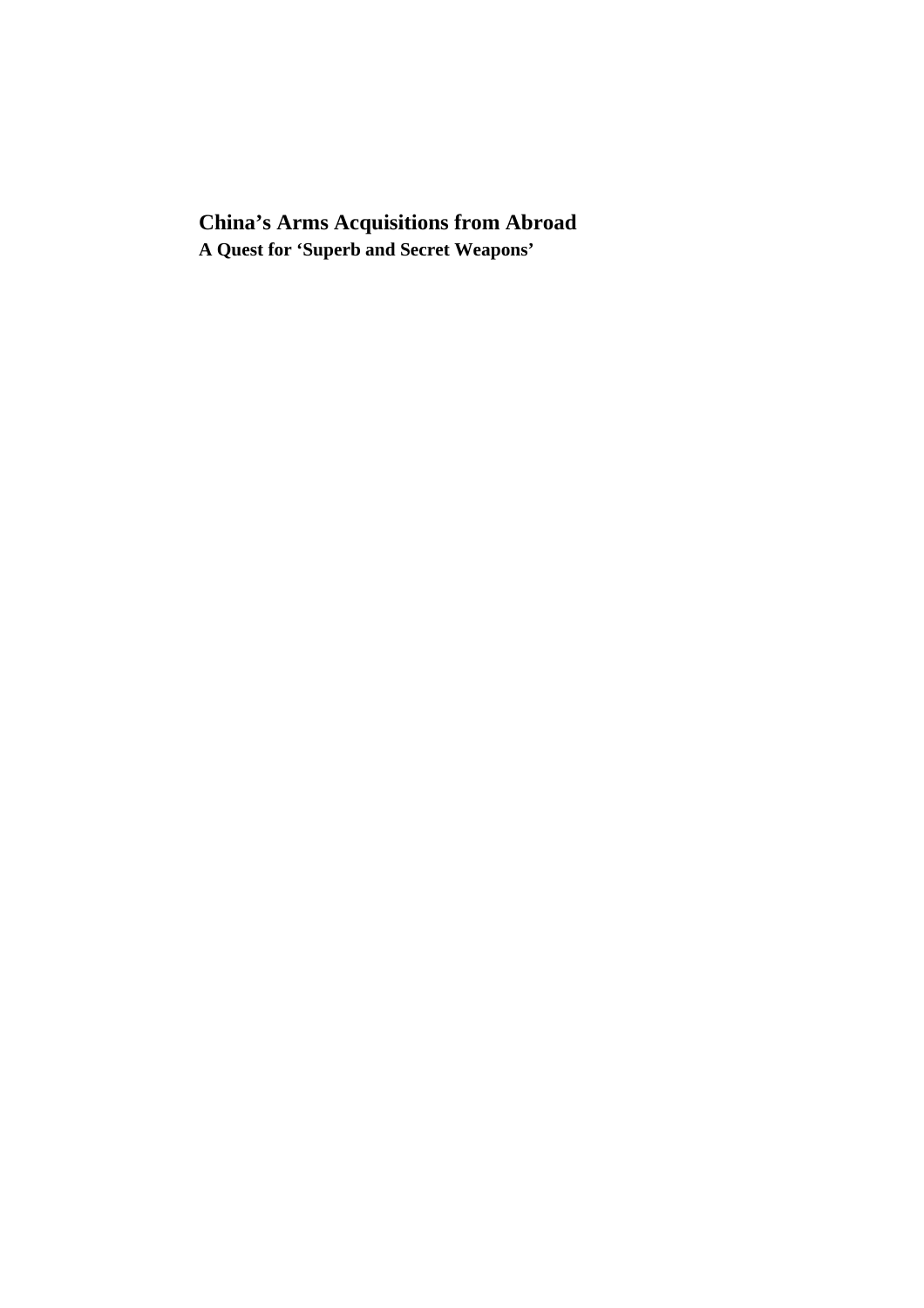### **Stockholm International Peace Research Institute**

SIPRI is an independent international institute for research into problems of peace and conflict, especially those of arms control and disarmament. It was established in 1966 to commemorate Sweden's 150 years of unbroken peace.

The Institute is financed mainly by the Swedish Parliament. The staff and the Governing Board are international. The Institute also has an Advisory Committee as an international consultative body.

The Governing Board is not responsible for the views expressed in the publications of the Institute.

#### **Governing Board**

Professor Daniel Tarschys, Chairman (Sweden) Sir Brian Urquhart, Vice-Chairman (United Kingdom) Dr Oscar Arias Sánchez (Costa Rica) Dr Ryukichi Imai (Japan) Professor Catherine Kelleher (United States) Dr Marjatta Rautio (Finland) Dr Lothar Rühl (Germany) The Director

#### **Director**

Dr Adam Daniel Rotfeld (Poland)

# sipri **Stockholm International Peace Research Institute**

Frösunda, S-171 53 Solna, Sweden Cable: SIPRI Telephone: 46 8/655 97 00 Telefax: 46 8/655 97 33 E-mail: sipri@sipri.se Internet URL: http://www.sipri.se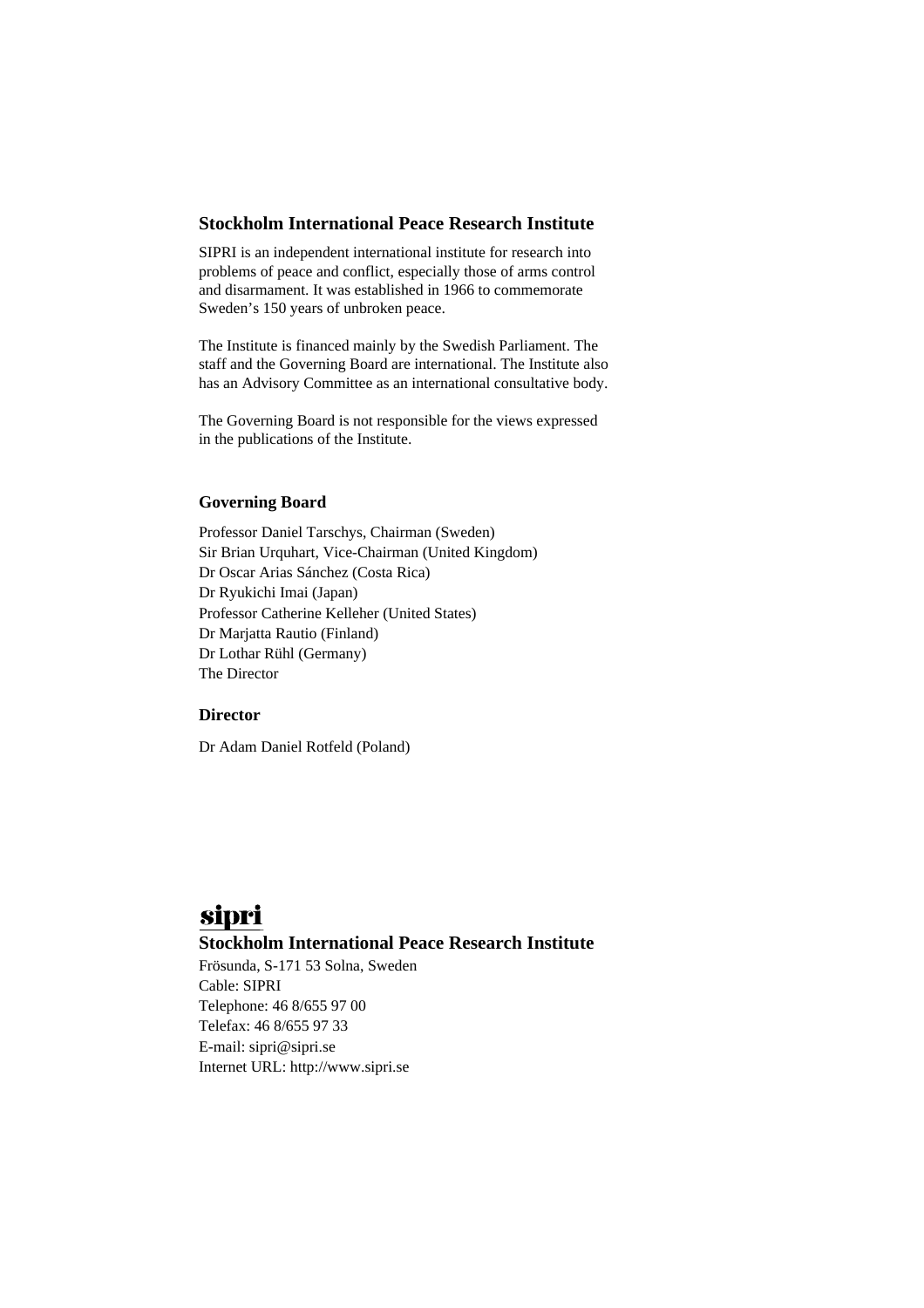# **China's Arms Acquisitions from Abroad A Quest for 'Superb and Secret Weapons'**

SIPRI Research Report No. 11

**Bates Gill and Taeho Kim**

OXFORD UNIVERSITY PRESS 1995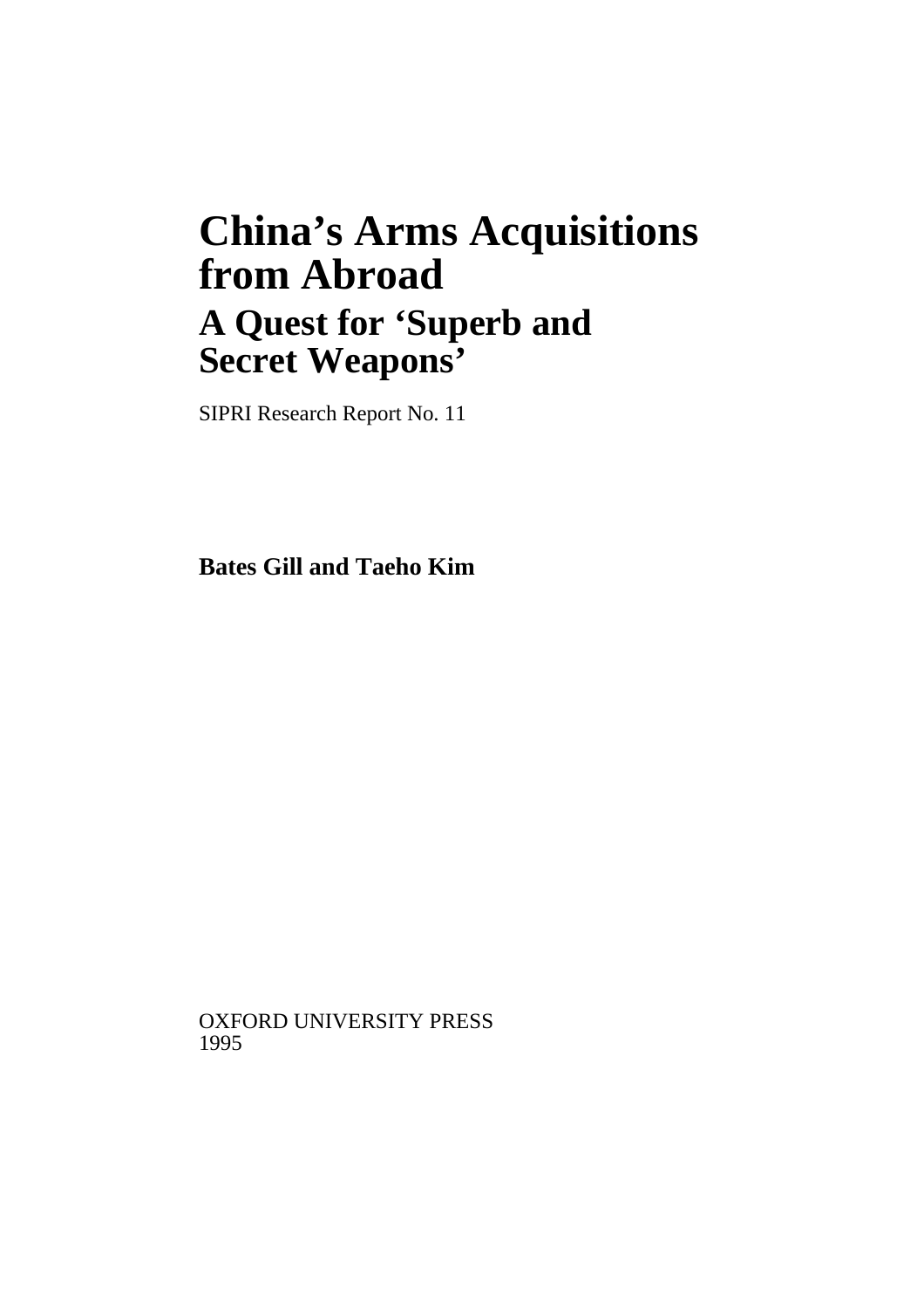*Oxford University Press, Walton Street, Oxford OX2 6DP Oxford New York Athens Auckland Bangkok Bombay Calcutta Cape Town Dar es Salaam Delhi Florence Hong Kong Istanbul Karachi Kuala Lumpur Madras Madrid Melbourne Mexico City Nairobi Paris Singapore Taipei Tokyo Toronto and associated companies in Berlin Ibadan*

*Oxford is a trade mark of Oxford University Press*

*Published in the United States by Oxford University Press Inc., New York*

© *SIPRI 1995*

*All rights reserved. No part of this publication may be reproduced, stored in a retrieval system, or transmitted, in any form or by any means, without the prior permission in writing of Oxford University Press. Within the UK, exceptions are allowed in respect of any fair dealing for the purpose of research or private study, or criticism or review, as permitted under the Copyright, Designs and Patents Act, 1988, or in the case of reprographic reproduction in accordance with the terms of the licences issued by the Copyright Licensing Agency. Enquiries concerning reproduction outside these terms should be sent to the Rights Department, Oxford University Press, at the address above. Enquiries concerning reproduction in other countries should be sent to SIPRI.*

*The paperback edition of this book is sold subject to the condition that it shall not, by way of trade or otherwise, be lent, re-sold, hired out or otherwise circulated without the publisher's prior consent in any form of binding or cover other than that in which it is published and without a similar condition including this condition being imposed on the subsequent purchaser*

> *British Library Cataloguing in Publication Data Data available*

*Library of Congress Cataloging-in-Publication Data Data available*

> *ISBN 0–19–829195–7 ISBN 0–19–829196–5 (pbk.)*

*Typeset and originated by Stockholm International Peace Research Institute Printed in Great Britain on acid-free paper by Biddles Ltd., Guildford and King's Lynn*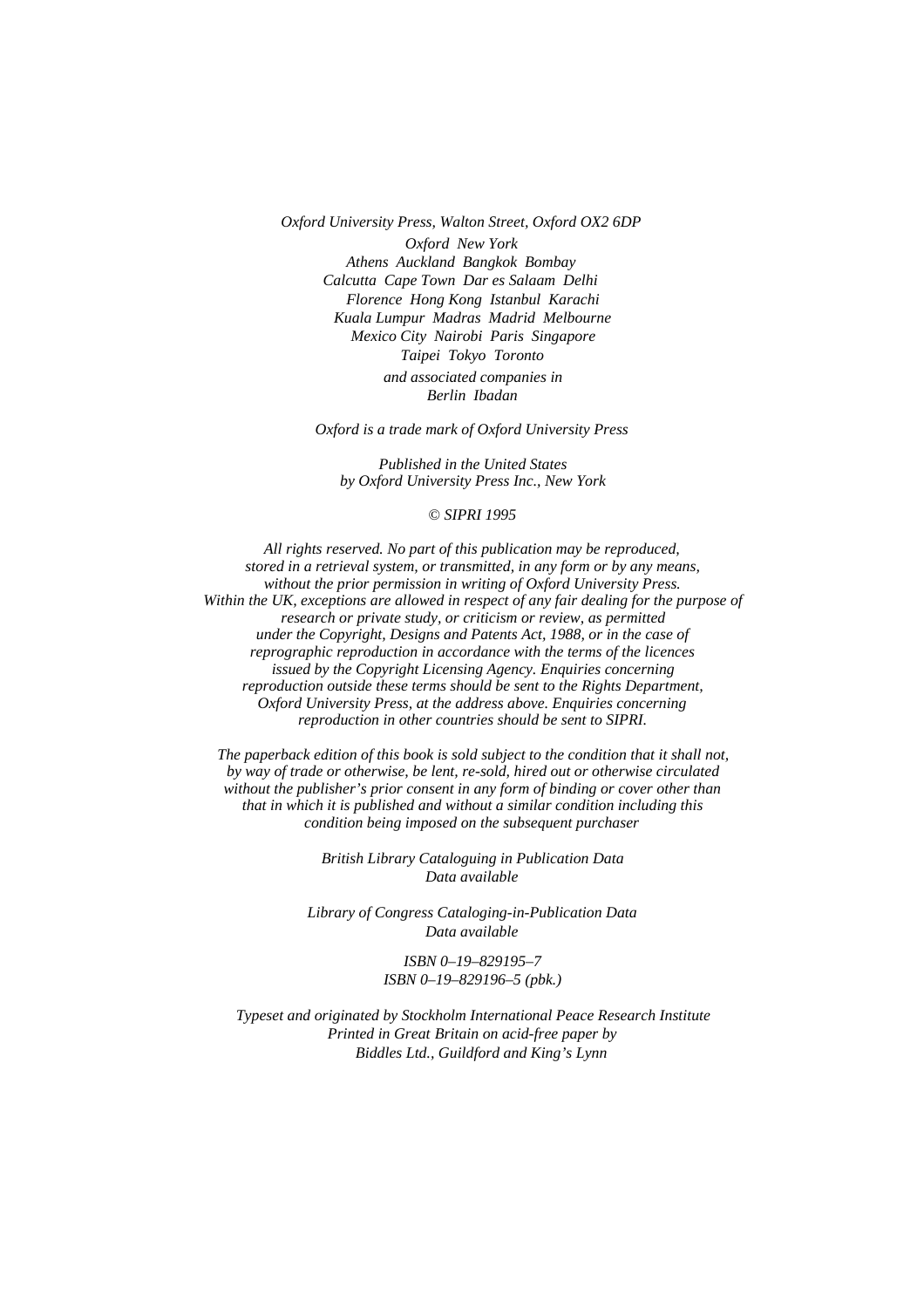# **Contents**

| <b>Preface</b>          |                                                                                                                                                         | vii            |
|-------------------------|---------------------------------------------------------------------------------------------------------------------------------------------------------|----------------|
| <b>Acknowledgements</b> |                                                                                                                                                         | viii           |
| <b>Acronyms</b>         |                                                                                                                                                         | ix             |
|                         | 1. Introduction: an old issue in new times                                                                                                              | $\mathbf{1}$   |
| I.                      | Introduction                                                                                                                                            | $\mathbf{1}$   |
| Π.                      | Preliminary assessments                                                                                                                                 | $\overline{c}$ |
| Ш.                      | Structure of the report                                                                                                                                 | 5              |
|                         | 2. Lessons of history: 150 years of foreign arms acquisitions                                                                                           | $8\,$          |
| I.                      | Introduction                                                                                                                                            | 8              |
| II.                     | Arms imports before 1949                                                                                                                                | 9              |
| III.                    | Soviet military assistance to China in the 1950s                                                                                                        | 18             |
|                         | IV. New foreign sources, 1975–89                                                                                                                        | 34             |
|                         | Table 2.1. Arms imports by China, Taiwan, Japan and India,<br>1975-89                                                                                   | 37             |
|                         | Table 2.2. Chinese imports of major conventional weapons,<br>weapon components and weapon technology, by<br>supplier and weapon type, 1975–89           | 38             |
|                         | 3. Contemporary Chinese arms and technology imports                                                                                                     | 48             |
| from Russia             |                                                                                                                                                         |                |
| I.                      | Introduction                                                                                                                                            | 48             |
| II.                     | The resumption of Bejing–Moscow military ties                                                                                                           | 51             |
| III.                    | <b>Actual Soviet and Russian sales</b>                                                                                                                  | 56             |
| IV.                     | Conclusions                                                                                                                                             | 67             |
|                         | Table 3.1. Actual and potential transfers of major conventional<br>weapons and military-related items from the<br>Soviet Union/Russia to China, 1990-95 | 68             |
|                         | 4. Contemporary Chinese arms and technology imports                                                                                                     | 71             |
|                         | from the West and the developing world                                                                                                                  |                |
| L.                      | Introduction                                                                                                                                            | 71             |
| Π.                      | Western sources of supply                                                                                                                               | 73             |
| Ш.                      | Acquisitions from Israel                                                                                                                                | 81             |
|                         | IV. Other sources of supply                                                                                                                             | 86             |
|                         | V. Conclusions                                                                                                                                          | 90             |
|                         | Table 4.1. Principal Chinese agreements with foreign firms in<br>the aircraft sector, 1990-95                                                           | 88             |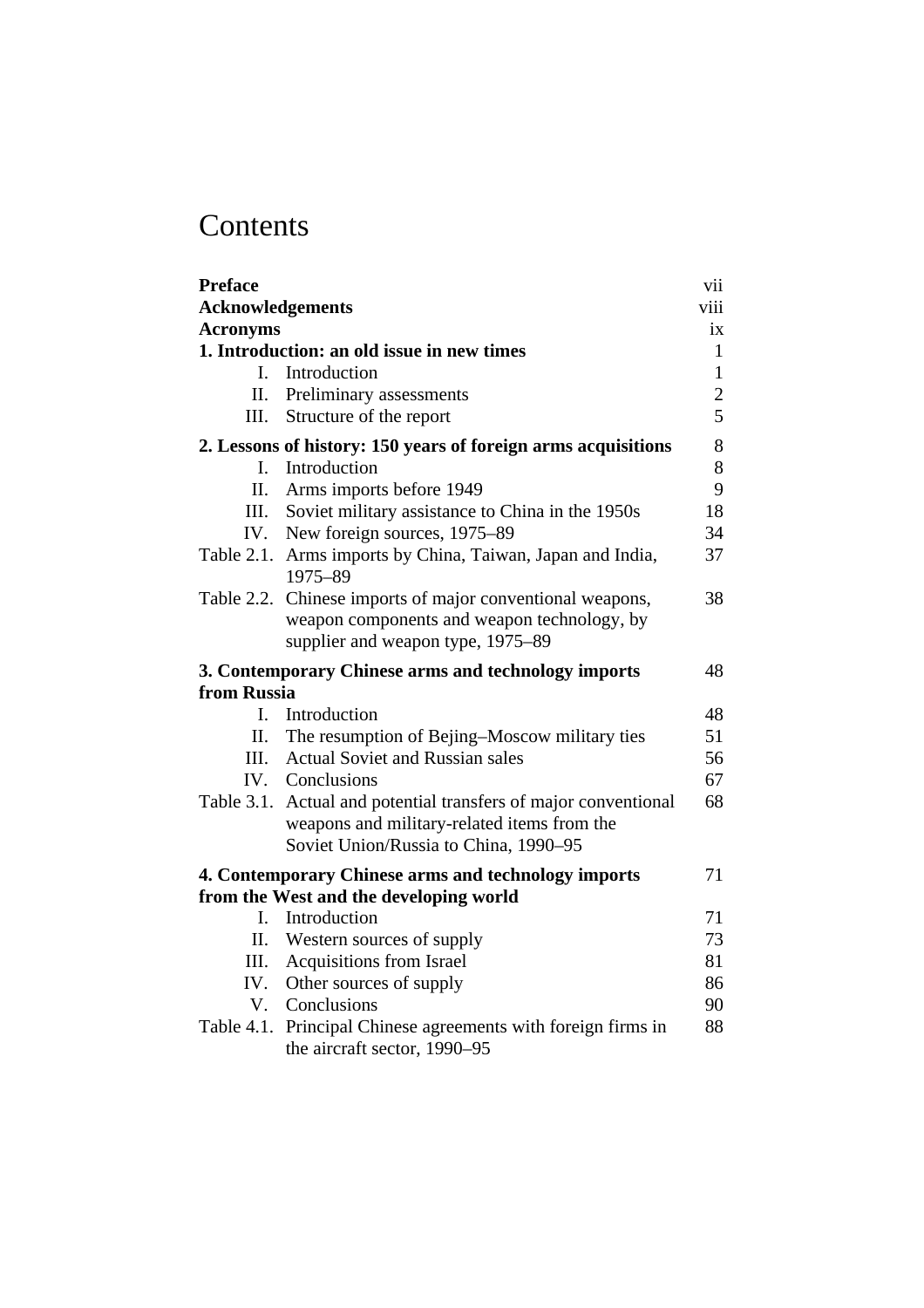|              | Table 4.2. Military technology imports from non-Soviet/<br>Russian sources for weapon systems produced<br>in China, 1975-95 | 92  |
|--------------|-----------------------------------------------------------------------------------------------------------------------------|-----|
|              | 5. Future arms acquisitions: influences and implications                                                                    | 97  |
| I.           | Introduction                                                                                                                | 97  |
|              | II. The domestic environment                                                                                                | 98  |
|              | III. The international environment                                                                                          | 112 |
|              | IV. Future arms acquisitions from abroad                                                                                    | 121 |
|              | V. Conclusions                                                                                                              | 130 |
|              | Table 5.1. Chinese military expenditure, 1983–93                                                                            | 99  |
|              | Table 5.2. Volume of Chinese arms imports, 1990–94                                                                          | 100 |
|              | Table 5.3. Leading persons and institutions in arms                                                                         | 110 |
|              | procurement decision making in China and their                                                                              |     |
|              | interrelationships, as of 31 December 1994                                                                                  |     |
|              | Table 5.4. Future Chinese requirements for foreign                                                                          | 123 |
|              | weapons and technologies, by weapon system                                                                                  |     |
|              | Appendix 1. Chinese imports and licensed production of<br>major conventional weapons, 1950-93                               | 135 |
|              | Appendix 2. Chronology of Sino-Soviet/Russian visits on<br>security, military and arms transfer matters,<br>1989-June 1995  | 145 |
|              | Appendix 3. Chronology of developments in Sino-US<br>relations concerning military technology,<br>June 1989–December 1994   | 149 |
| <b>Index</b> |                                                                                                                             | 152 |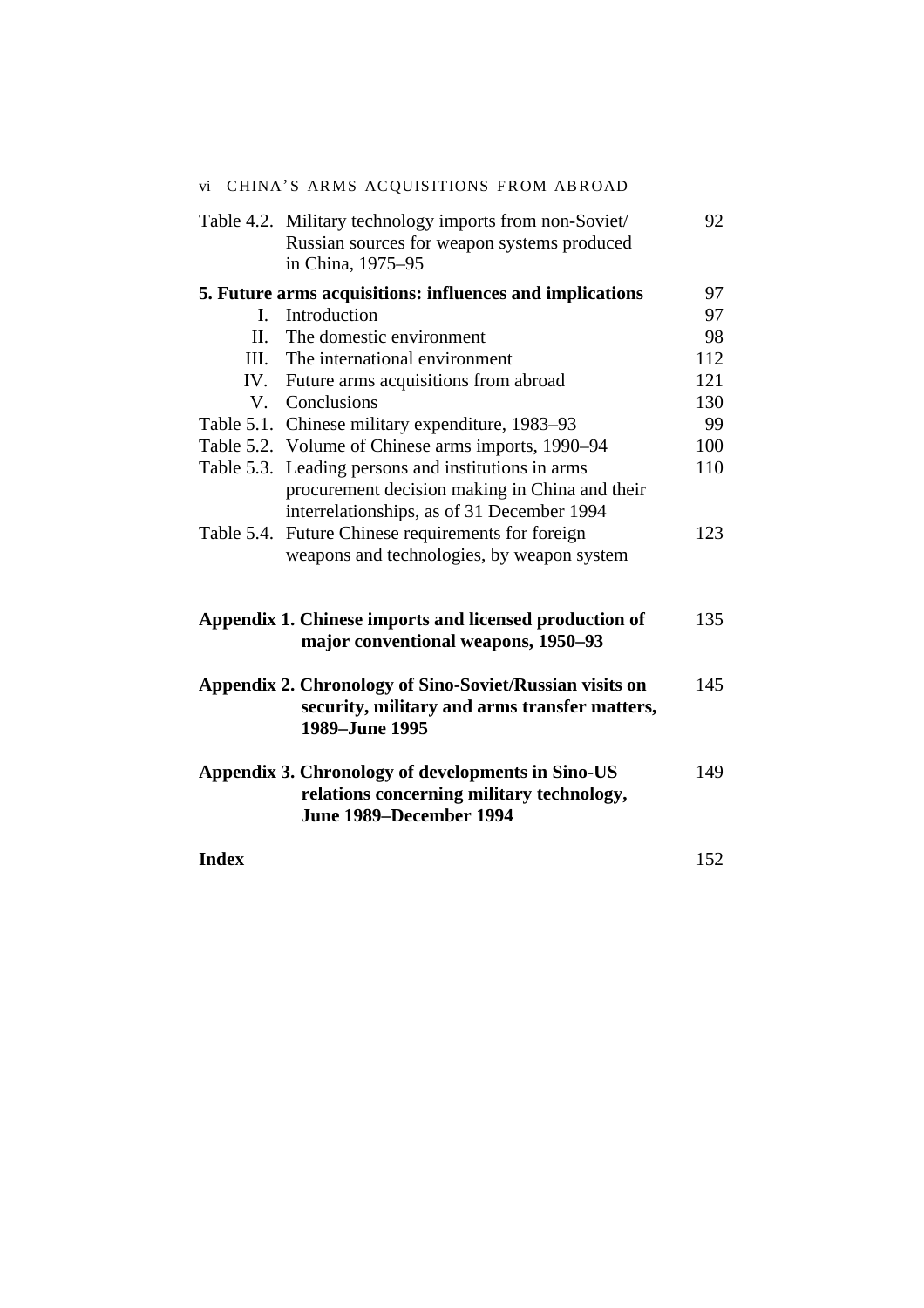# <span id="page-6-0"></span>Preface

At the dawn of the 'Pacific Century', as China grows stronger and seeks to play a greater role in regional and world affairs, it will be important for the international community to understand the capabilities and intentions of the Chinese leadership in all spheres, not only security-related matters. With its concern to shed light on important questions of global and regional peace and security, SIPRI offers this volume as a contribution to this process.

The co-authors are well-suited professionally to the task. Dr Bates Gill, head of the SIPRI Project on Security and Arms Control in East Asia, has studied Chinese arms trade and production since the mid-1980s, work which has included frequent research visits to China as well as two year-long stays on the mainland. Dr Taeho Kim, a Visiting Scholar and Research Associate at the Mershon Center for Public Affairs at Ohio State University in 1993–95, has returned to his post as senior China analyst in the Policy Planning Directorate at the Korea Institute for Defence Analyses in Seoul, Republic of Korea. Their command of the Chinese language and access to extensive resources in their respective institutes, their experience and contacts in China, and their many years of monitoring China combine to present a comprehensive and in-depth examination of Chinese arms acquisitions from abroad.

The authors conclude that China's historical search abroad for the means to modernize its arsenal has been problematic and only partially successful. Indeed, historical legacies will continue to weigh heavily as constraints on current and future efforts to modernize China's military through the acquisition of foreign weapons and military technologies. Nevertheless, because of and in spite of these constraints, China will continue to vigorously pursue its military modernization effort, and this effort will include the quest for arms and technologies from abroad. However, as the Chinese themselves well recognize, this path to military modernization will be slow and difficult.

SIPRI is pleased to support this effort initiated by the Project on Security and Arms Control in East Asia. In addition to this study, the Project has published research on the prospects for multilateral and bilateral security dialogue in North-East Asia and on conventional arms trade, production and control in East Asia. The work of the Project has benefited enormously from collaboration with the SIPRI Project on Arms Transfers and the SIPRI Project on Arms Production.

> Adam Daniel Rotfeld Director of SIPRI August 1995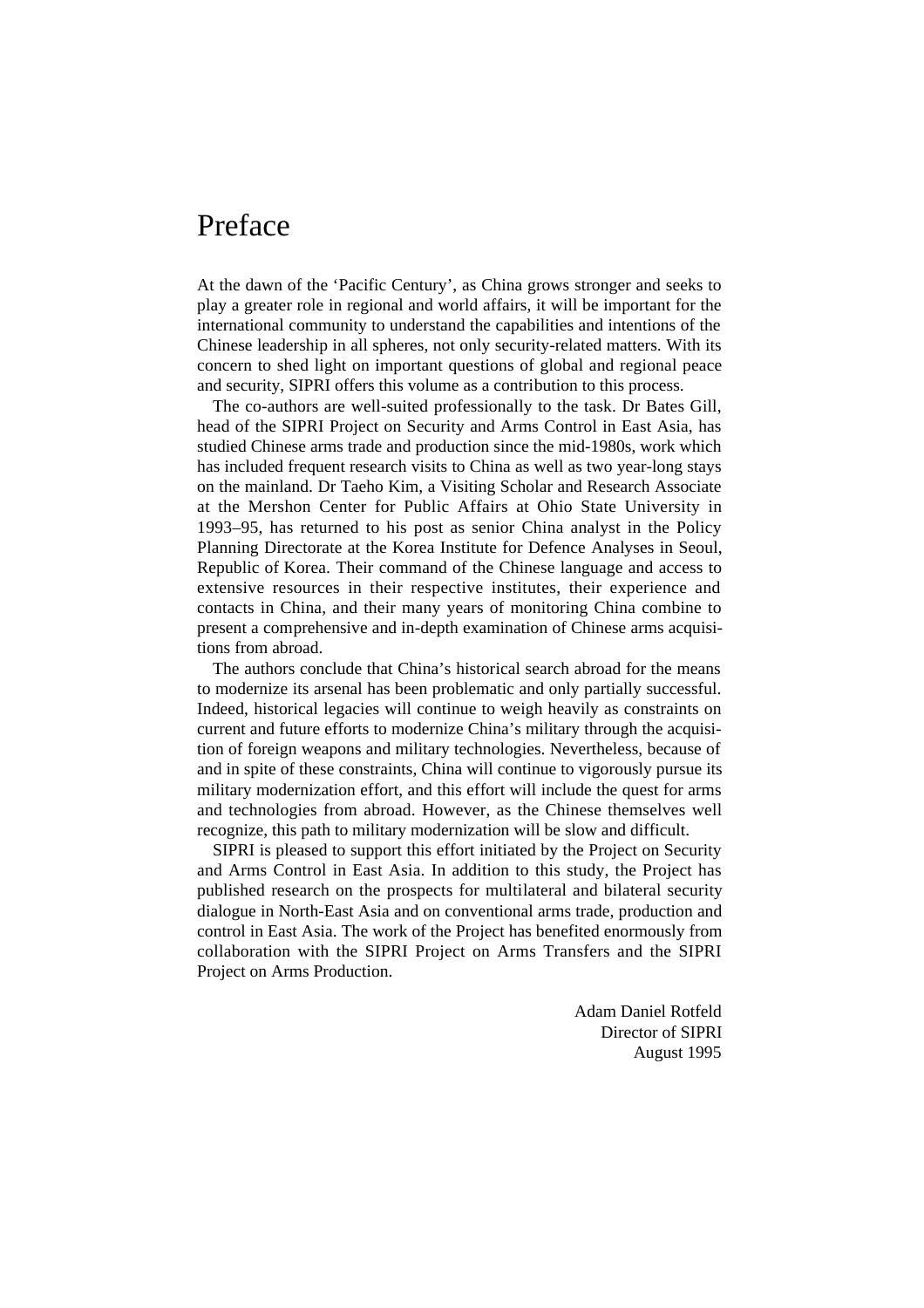# <span id="page-7-0"></span>Acknowledgements

This research report would not have been possible without the assistance of numerous persons and institutions at various stages of its preparation. The study emerged from research we presented to the Fifth Staunton Hill Conference on the People's Liberation Army (PLA), sponsored by the American Enterprise Institute and convened at Staunton Hill, Virginia, USA, in June 1994. The conference brought together academics, officials, researchers and journalists specializing in the Chinese military and held an extensive but focused discussion on various aspects of the PLA. We are grateful to the conference organizers and participants and wish to thank the conference host and former US Ambassador to China, James R. Lilley.

Several conference participants later reviewed the manuscript at its various stages. We remain indebted to their work on the Chinese military in general and to their invaluably helpful comments on the manuscript in particular. They are Tai Ming Cheung, John Frankenstein, Paul H. B. Godwin, Alexander C. Huang and David Shambaugh. In addition, we express our appreciation to colleagues at SIPRI for their extensive and insightful suggestions with regard to the arms trade and weapon technologies—Eric Arnett, Ravinder Pal Singh, Pieter Wezeman and Siemon Wezeman—and to the Leaders of the SIPRI Arms Transfers and Arms Production projects—Ian Anthony and Elisabeth Sköns, respectively—for the project data they provided for this report. Our editors, Peter Rea and Connie Wall, especially deserve our heartfelt praise and gratitude for their perception, devotion to detail and professional encouragement. Cynthia Loo, Project Secretary at SIPRI, unfailingly provided her assistance in numerous ways.

The Stockholm International Peace Research Institute and the Mershon Center at Ohio State University provided us with excellent research environments and warm hospitality. Without the encouragement and support of their directors, Adam Daniel Rotfeld and Charles F. Hermann, respectively, our research would have been much less productive and enjoyable than was the case.

We note that the views expressed in the book are our own and do not represent the positions of any organizations with which we are affiliated.

> Bates Gill Stockholm, Sweden Taeho Kim Seoul, Republic of Korea

> > August 1995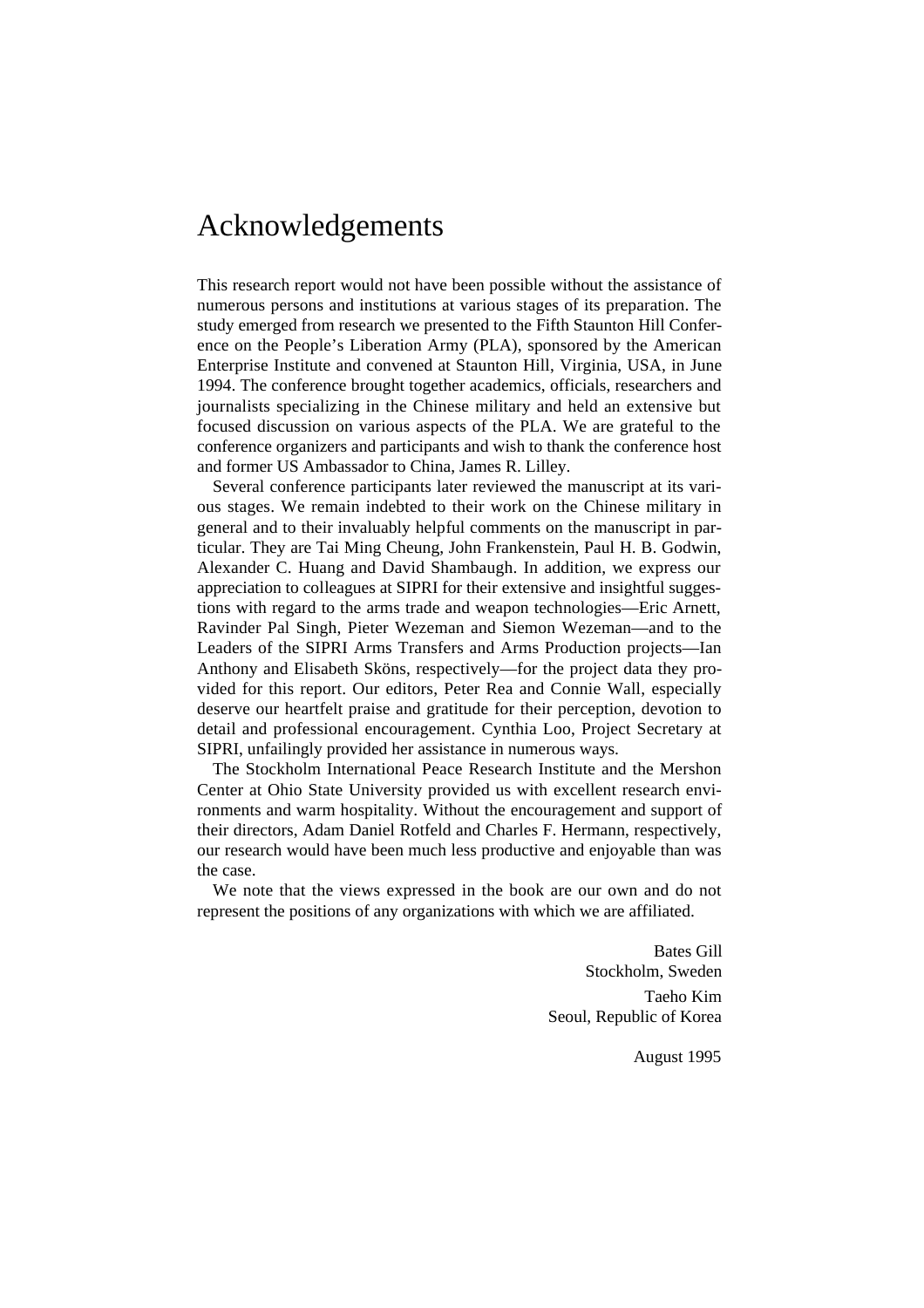# <span id="page-8-0"></span>Acronyms

| AAM            | Air-to-air missile                                                            |
|----------------|-------------------------------------------------------------------------------|
| <b>ACDA</b>    | (US) Arms Control and Disarmament Agency                                      |
| <b>AEW</b>     | Airborne early warning                                                        |
| <b>AIFV</b>    | Armoured infantry fighting vehicle                                            |
| <b>ASEAN</b>   | <b>Association of South-East Asian Nations</b>                                |
| <b>ASW</b>     | Anti-submarine warfare                                                        |
| ATBM           | Anti-tactical ballistic missile                                               |
| <b>ATM</b>     | Anti-tank missile                                                             |
| <b>AVIC</b>    | <b>Aviation Industries of China</b>                                           |
| CAC            | Chengdu Aircraft Industrial Corporation                                       |
| <b>CAREC</b>   | China National Aeroengine Corporation                                         |
| <b>CATIC</b>   | China Aero Technology Import-Export Corporation                               |
| CBM            | Confidence-building measure                                                   |
| CC             | <b>Central Committee</b>                                                      |
| <b>CCP</b>     | <b>Chinese Communist Party</b>                                                |
| CGE            | Central government expenditure                                                |
| <b>CITIC</b>   | China International Trust and Investment Corporation                          |
| <b>CKD</b>     | Component knocked down                                                        |
| <b>CMC</b>     | <b>Central Military Commission</b>                                            |
| <b>CNAEC</b>   | China National Airborne Equipment Corporation                                 |
| <b>COCOM</b>   | Co-ordinating Committee (on Multilateral Export Controls)                     |
| <b>COSTIND</b> | Commission on Science, Technology and Industry for<br><b>National Defence</b> |
| CPSU           | Communist Party of the Soviet Union                                           |
| <b>CPV</b>     | Chinese People's Volunteers                                                   |
| <b>ELINT</b>   | Electronic intelligence                                                       |
| EW             | Electronic warfare                                                            |
| <b>FMS</b>     | <b>Foreign Military Sales</b>                                                 |
| GMD            | Guomindang                                                                    |
| <b>GNP</b>     | Gross national product                                                        |
| GSD            | General Staff Department of the PLA                                           |
| <b>HAMC</b>    | Harbin Aircraft Manufacturing Corporation                                     |
| <b>HUD</b>     | Head-up-display                                                               |
| <b>HUDWAC</b>  | Head-up-display/weapon aiming computer                                        |
|                |                                                                               |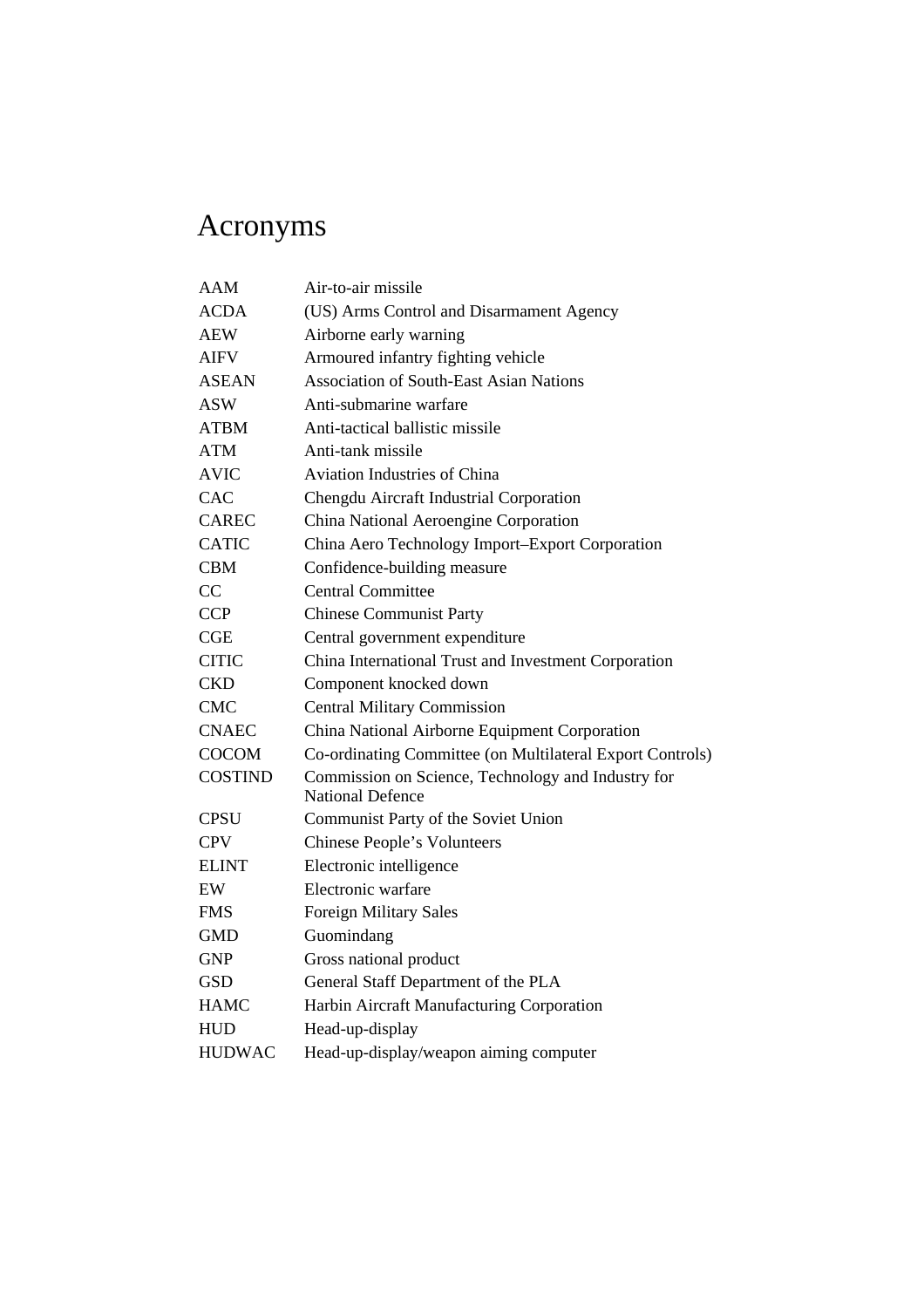# x CHINA'S ARMS ACQUISITIONS FROM ABROAD

| IAI            | <b>Israel Aircraft Industries</b>                                       |
|----------------|-------------------------------------------------------------------------|
| <b>IFV</b>     | Infantry fighting vehicle                                               |
| <b>LETI</b>    | Leihua Electronics Technology Institute                                 |
| <b>MBI</b>     | Machine Building Industry                                               |
| MBT            | Main battle tank                                                        |
| <b>MCBM</b>    | Military confidence-building measure                                    |
| <b>MFN</b>     | Most favoured nation                                                    |
| <b>MIRV</b>    | Multiple independently targetable re-entry vehicle                      |
| <b>MLRS</b>    | Multiple launch rocket system                                           |
| <b>MTCR</b>    | Missile Technology Control Regime                                       |
| MTU            | Motoren und Turbinen Union                                              |
| <b>NDIO</b>    | National Defence Industry Office                                        |
| <b>NDSTC</b>   | National Defence Science and Technology Commission                      |
| <b>NORINCO</b> | China North Industries Group                                            |
| <b>PAC</b>     | <b>Pakistan Aeronautical Complex</b>                                    |
| <b>PLA</b>     | People's Liberation Army                                                |
| <b>PLAAF</b>   | People's Liberation Army Air Force                                      |
| <b>PLAN</b>    | People's Liberation Army Navy                                           |
| Poly           | Poly Technologies Company                                               |
| <b>PPP</b>     | Purchasing power parity                                                 |
| <b>PRC</b>     | People's Republic of China                                              |
| R&D            | Research and development                                                |
| <b>RAF</b>     | (British) Royal Air Force                                               |
| Rmb            | Renminhi                                                                |
| <b>RRU</b>     | Rapid reaction unit                                                     |
| <b>SAC</b>     | <b>Shenyang Aircraft Corporation</b>                                    |
| <b>SC</b>      | <b>State Council</b>                                                    |
| <b>SEZ</b>     | Special Economic Zone                                                   |
| <b>SIBAT</b>   | (Israeli) Foreign Defence Assistance and Defence Export<br>(department) |
| <b>SLOC</b>    | Sea lanes of communication                                              |
| <b>XAC</b>     | Xian Aircraft Corporation                                               |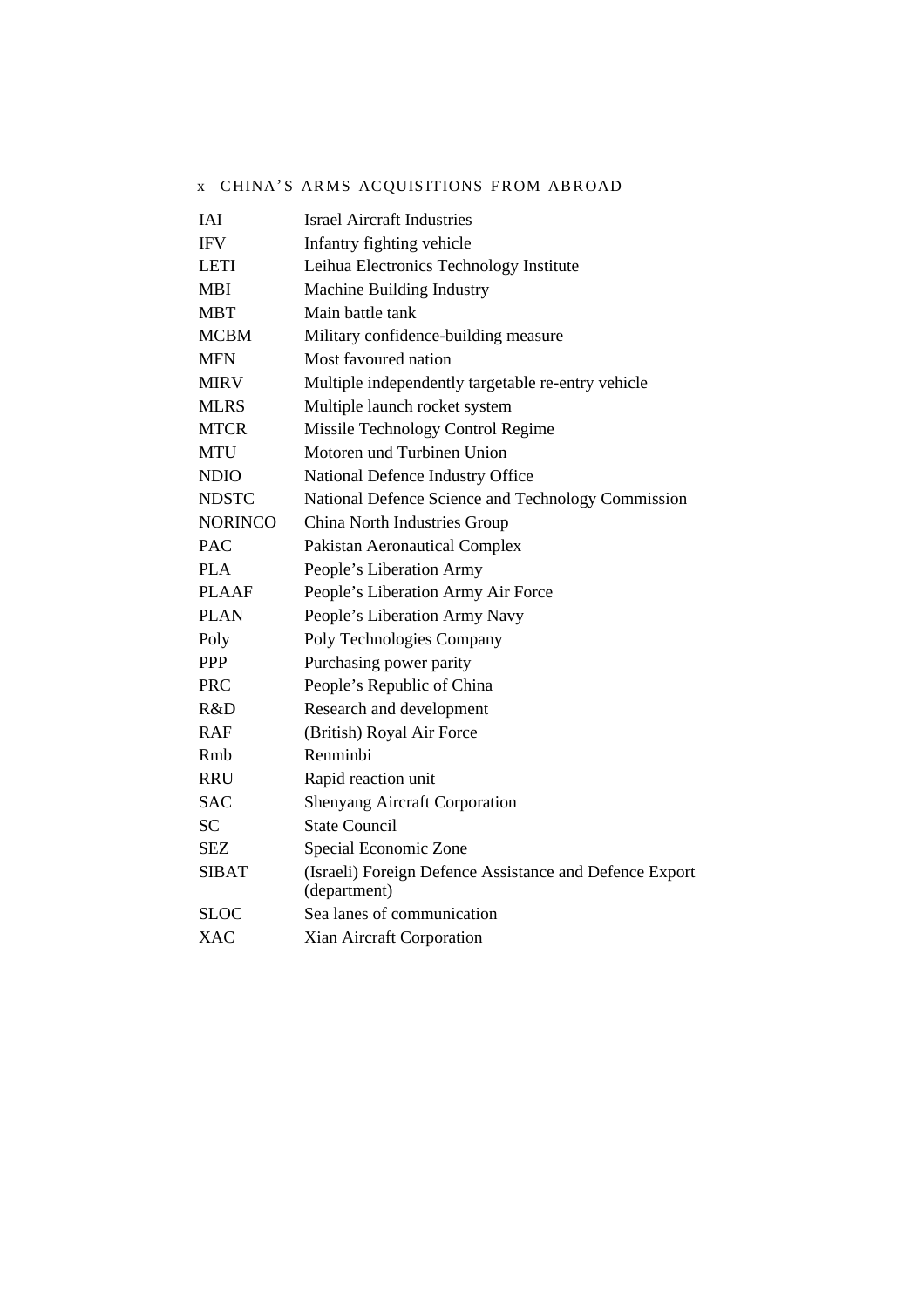# <span id="page-10-0"></span>1. Introduction: an old issue in new times

Thus we should seize the opportunity . . . to make a substantial study of all kinds of foreign machines and weapons in order to learn their secret completely. In times of disturbance they can be used to oppose aggression, and in times of peace they can show our prestige . . . After the battalions at the capital have learned to use these superb and secret weapons, learning to make them can be extended . . . (Li Hongzhang, Qing Dynasty official, 1863.1)

## I. Introduction

A study of Chinese arms acquisitions from abroad will shed light on a range of security-related issues—from the prospects for Chinese military modernization, to China's likely military posture in East Asia, to the strategic nature of China's role within that region. This research report seeks to broaden understanding in these areas by considering the following questions.

1. What are the past, present and likely future extent and nature of China's arms and military technology imports?

2. What do these acquisitions reveal about China's capabilities and intentions towards its neighbours in the East Asian region?

3. What impact will China's capabilities and intentions have on regional security?

In addressing these questions, the study seeks to go beyond tendentious analysis of China's military build-up by incorporating China's 150-year-long defence industry modernization effort up to the early 1990s and by assessing the problems and prospects for future Chinese arms acquisition policy. A number of constraints—historical, political, economic and technical—weigh heavily upon China's current and future arms imports in a way that limits the contribution of foreign acquisitions to Chinese military modernization, even as new sources of more advanced weapons and technology become available. As a result, China's military modernization through weapons and technol-

<sup>1</sup> Quoted in Teng, S.-Y. and Fairbank, J. K., *China's Response to the West: A Documentary Survey, 1839–1923* (Atheneum: New York, 1975), p. 73.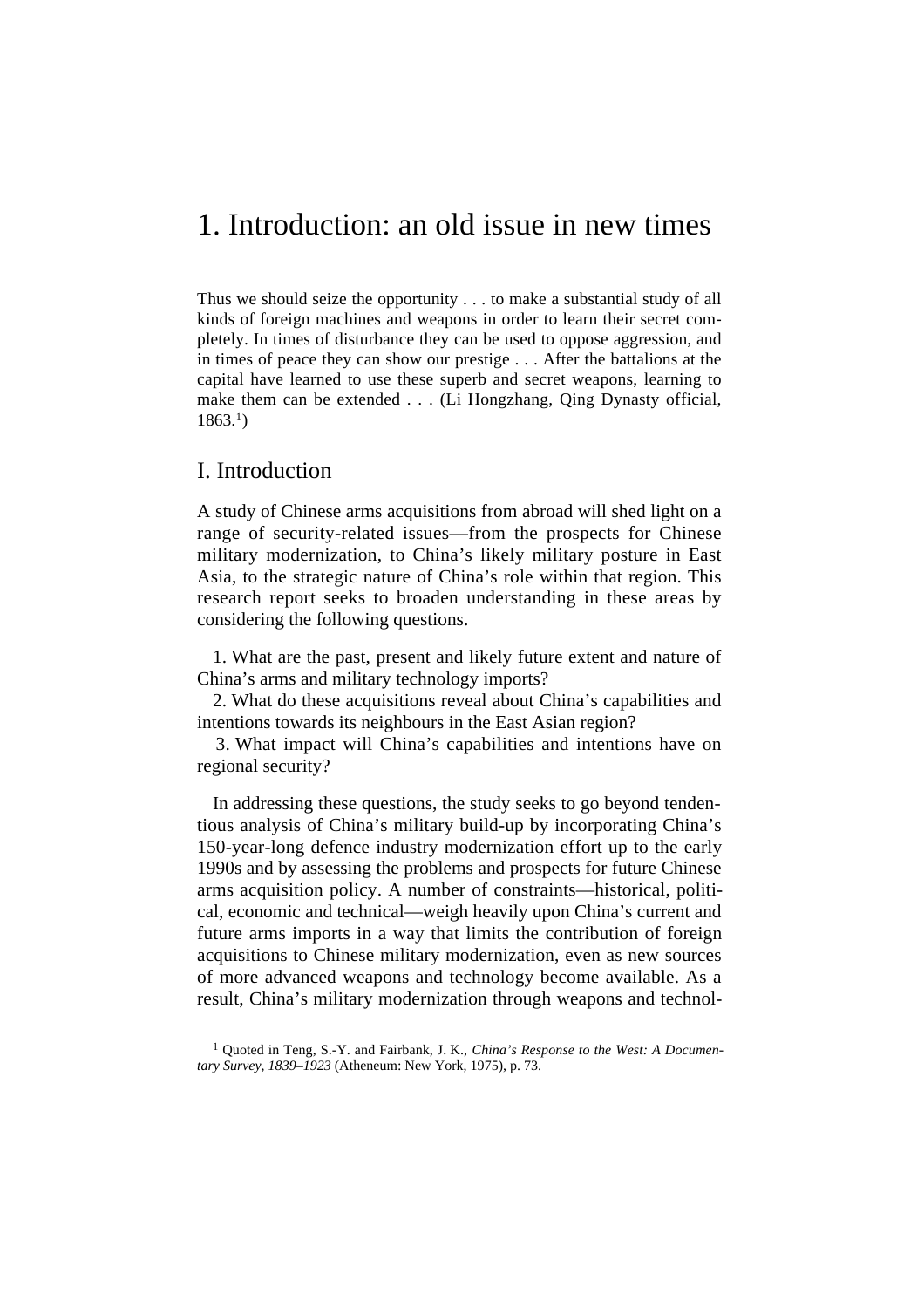<span id="page-11-0"></span>ogy imports will continue to be a slow and frustrating process. Paradoxically, closing the gap between Chinese aspirations and Chinese capabilities will both drive and constrain the foreign arms and technology acquisition process.

# II. Preliminary assessments

### **An enduring conundrum**

At the heart of this subject lies an enduring conundrum. For more than 150 years Chinese leaders have recognized the need for military modernization through the procurement and integration of foreign weapons and weapon technologies. Yet, for reasons which are strikingly persistent over time, China has been only partially successful in translating this procurement into a sustained indigenous capacity to develop and produce sophisticated weapons. This has often placed China in a weak position relative to its potential adversaries, further demonstrating the need for military modernization through arms imports.

This Chinese dilemma may be explained in part with reference to an abiding historical theme given voice during the last half of the 19th century in the now famous phrase of Qing Dynasty official Zhang Zhidong: *zhongxue weiti, xixue weiyong* ('Chinese learning for substance, Western learning for use'). This view—known as the *tiyong* concept—displays ambivalence, suspicion and even some contempt for foreign knowledge and skills. The concept persists in Chinese thinking today and suggests that foreign ideas are beneficial only in their practical or technical applications but have no transcendent qualities that are relevant to China. Deeply rooted values thus continue to place constraints on China's military modernization through foreign acquisitions.

Presenting further complications is the present-day environment in which China must seek to resolve these old dilemmas. On the one hand, China's own strategists recognize that the country enjoys the most favourable security environment it has known for over 150 years. This benign international environment has also contributed to the country's dramatic economic growth and to related social and economic reforms. On the other hand, the pace of change in military technology and doctrinal requirements has accelerated tremendously,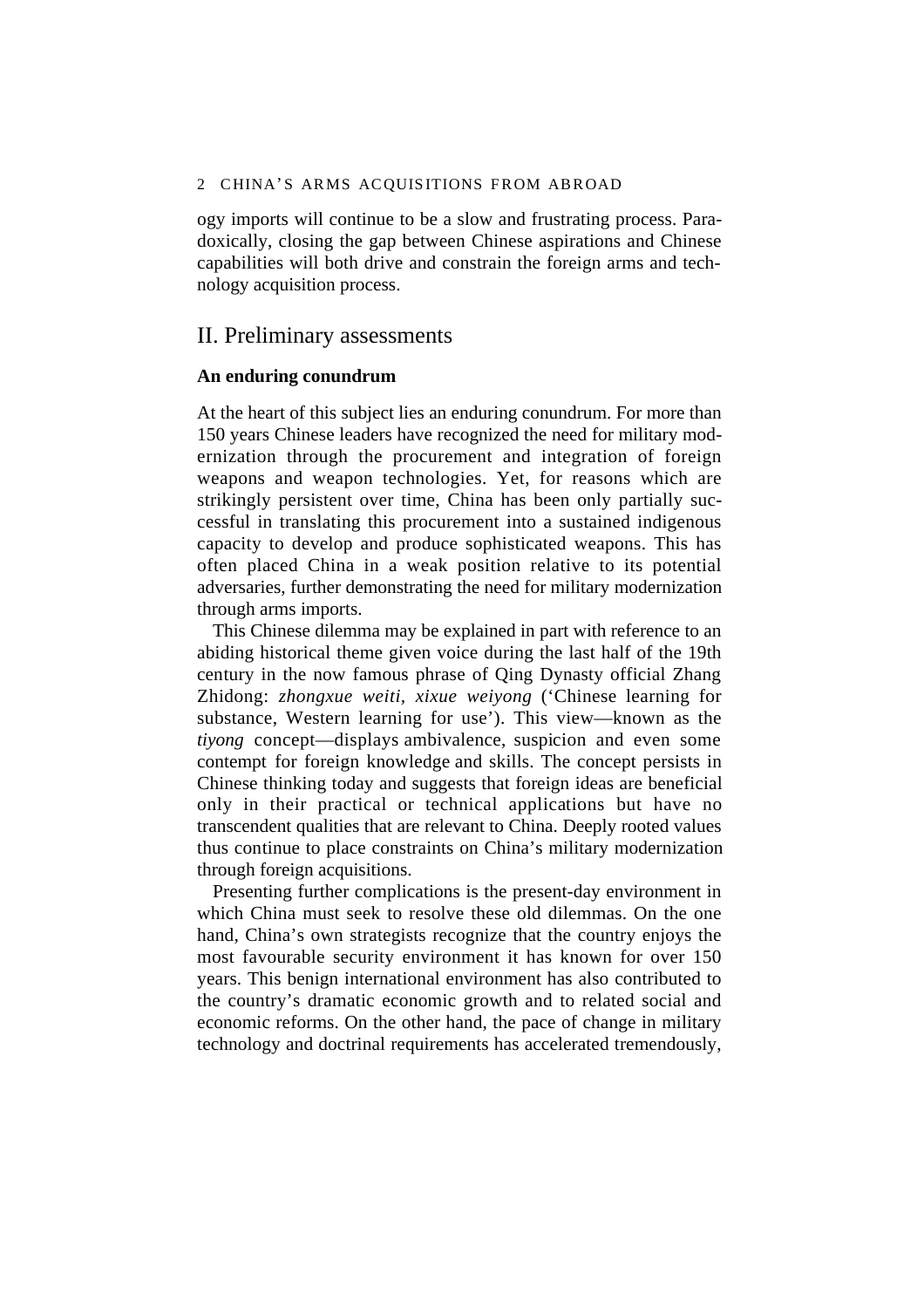as have their costs in terms of financial, material and intellectual challenges. In spite of positive economic, social and security-related developments, China appears ill-prepared to meet these new challenges.

Nevertheless, the Chinese leadership is determined to reassert in the coming decades China's historical position as the region's most influential power and, looking further ahead, to re-establish its claims to great-power status. One path to achieving such influence and status which China clearly intends to take is the development of its military power, including the import of weapons and military technologies. While this is a path that China has often taken before, it is one that has equally often proven to be difficult and problematic.

### **What has China acquired?**

By far the largest proportion of China's foreign weapons and military technologies, both quantitatively and qualitatively, has come from the Soviet Union and then Russia. This is the case in spite of the long hiatus in friendly military ties, which affected arms transfers, between Moscow and Beijing from 1960 until the late 1980s. China has also received weapons or military technology from a number of other sources, including such Western countries as France, Germany, Italy, the United Kingdom and the United States, as well as Israel and countries in the developing world such as Egypt, Iran and Pakistan. However, with the possible exception of recent transfers from Israel to China, these Western and developing world sources of weapons have proved to be problematic and their supplies relatively limited in terms of quantity and quality. Thus, in its continuing effort to maintain a credible and relatively modern fighting force, China has had to rely almost entirely on weapons and technology based on 1950s and 1960s designs imported from the Soviet Union. From this relatively weak technological base, it will be difficult for China to make significant strides forward in military modernization without further foreign sources of weapons and military technology.

Events in recent years have contributed to an environment that is more conducive to the import of weapons and technologies from the Soviet Union and, later, Russia as well as from such sources as Israel. These events include: the isolation of China by the Western allies in the wake of the Tiananmen Square tragedy of June 1989; the collapse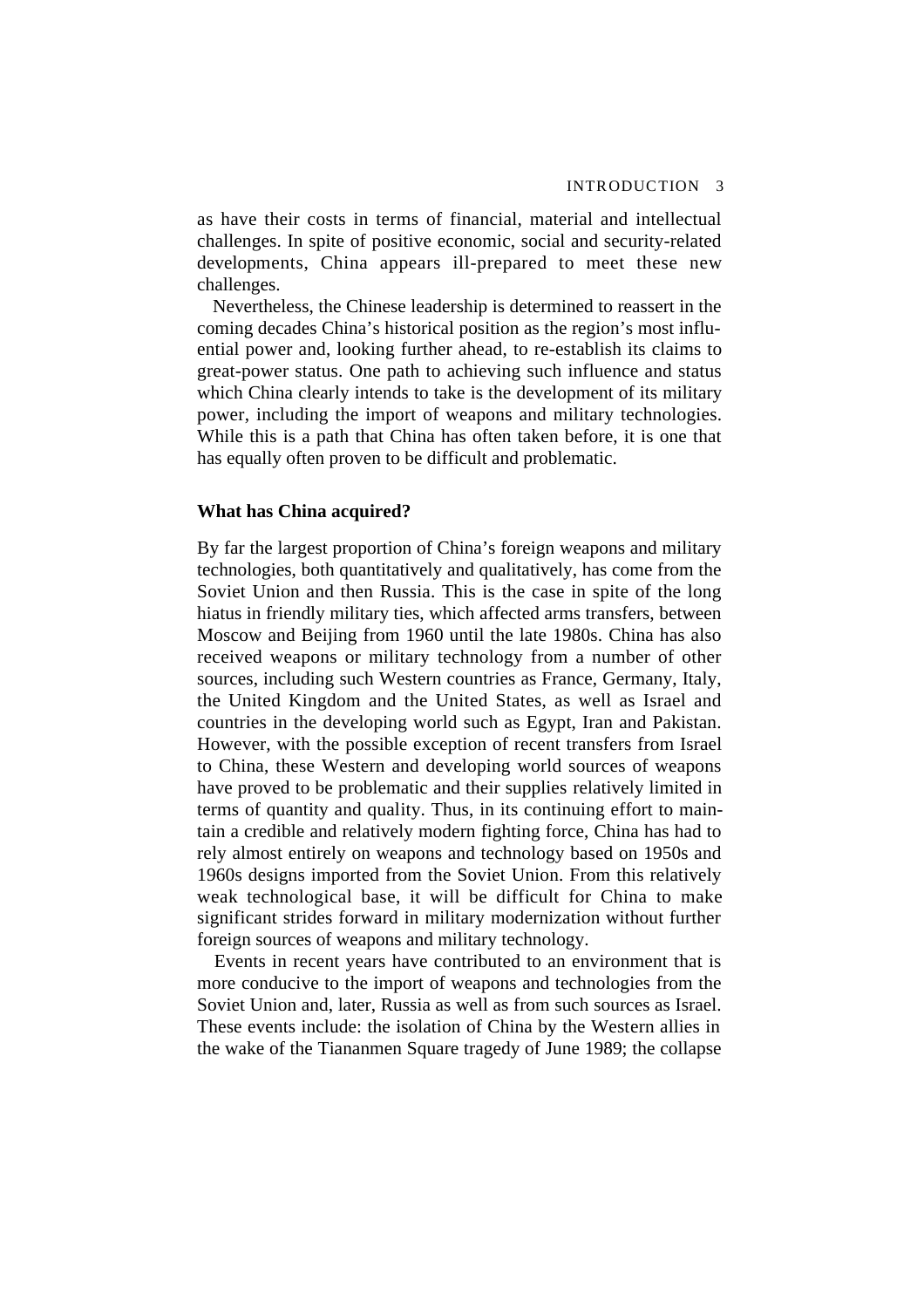of the Soviet Union and the cold war order; the normalization of Sino-Soviet/Russian relations; and the continuing improvement of China's economy and international political status throughout the first half of the 1990s. However, while certain Chinese purchases of foreign weapons gained considerable attention from the international community, there remained numerous questions as to the long-term extent and nature of these acquisitions, and how and whether China could translate them into significant military gains for the future. Moreover, reliance on these recent events to explain current developments may fail to take into account the continuing influence of China's historical experience with arms imports.

### **China's capabilities and intentions**

While China has proved its capabilities to develop relatively advanced systems—such as ballistic missile, rocket and nuclear weapon technology—analysts both inside and outside of China point to the relatively poor quality of the Chinese military arsenal taken as a whole. This situation was caused by a number of factors, including the doctrinal requirements of the People's Liberation Army (PLA) up until the mid-1980s, China's heavy reliance on the Soviet Union during its period of defence industrial development, and its long history of difficulties in effectively translating foreign weapons and weapon technology procurement into an indigenous capacity to produce advanced weapons and technology.

Until the mid-1980s, China's arms purchases reflected its long-held conventional military doctrine, which prepared for 'People's War'—a primarily defensive doctrine envisaging conflict with adversaries invading mostly over land. Under such a doctrine, the vastly superior numbers of very inferior weapons which were produced by Chinese defence factories might have served as a suitable conventional deterrent. However, as the doctrine changed and came to embrace new concepts about the nature and likelihood of future warfare, so too came the need for China to modernize militarily, in part through the import of weapons and military technologies. As described in this report, these new concepts required improved naval and air capabilities; improved command, control, communication and intelligence; better air and sea surveillance; in-flight refuelling capabilities; and rapid airlift and mobility. The perceived need for these and other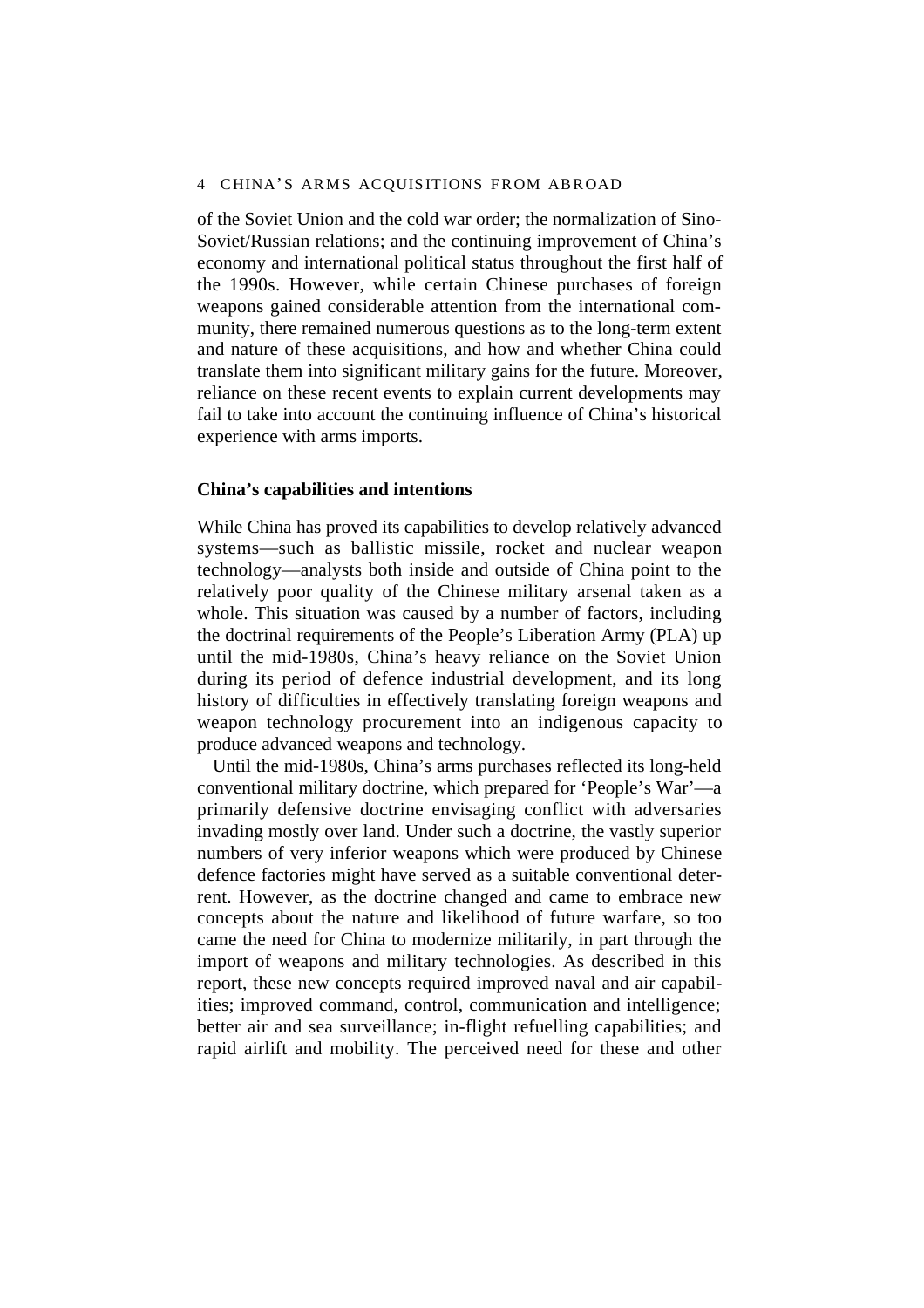<span id="page-14-0"></span>military capabilities meant that China would have to look abroad for assistance either with off-the-shelf arms imports or with technology transfers.

As a result, China's military capabilities are gradually being strengthened, and the import of weapons and weapon technologies is an important factor in this development. However, this point should be balanced by another: that China is faced with the dilemma of reconciling its strategic intentions with its arms import and production capabilities. China continues to bear a more than 150-year-old burden in finding an acceptable balance between indigenous weapon development, on the one hand, and importing 'superb and secret weapons', on the other.

# III. Structure of the report

In addressing the three principal questions set out at the beginning of the chapter, this study contributes to narrowing a gap in the understanding of security-related issues regarding China. First, very little is known about China's arms imports, even though, more than any other military-related factor, they may enable China to have a much more powerful influence in regional and global affairs. If analysts are to judge with greater precision what capabilities China will possess in the future, the quantity and quality of foreign weapons and weapon technology acquired by China must be given careful consideration.

Second, as China is a growing power within the international system, its rise will need to be addressed in a manner which is conducive to maintaining stability, particularly in the East Asian region. Thus, at a fundamental level, the degree to which Chinese arms imports may contribute to the country's power is a subject well worth examining as part of the overall effort to accommodate China's growing influence in the international system.

Third, this study also sheds light on more specific aspects of security related to China at the domestic, regional and global levels of analysis. At the domestic level, an analysis of Chinese arms and military technology imports will indicate how China will address the dilemmas of its defence industry, while also pointing to the political influence and strategic priorities of the Chinese military. At the regional level, Chinese arms imports take on a new significance in the light of the fast-moving yet uncharted nature of the post-cold war East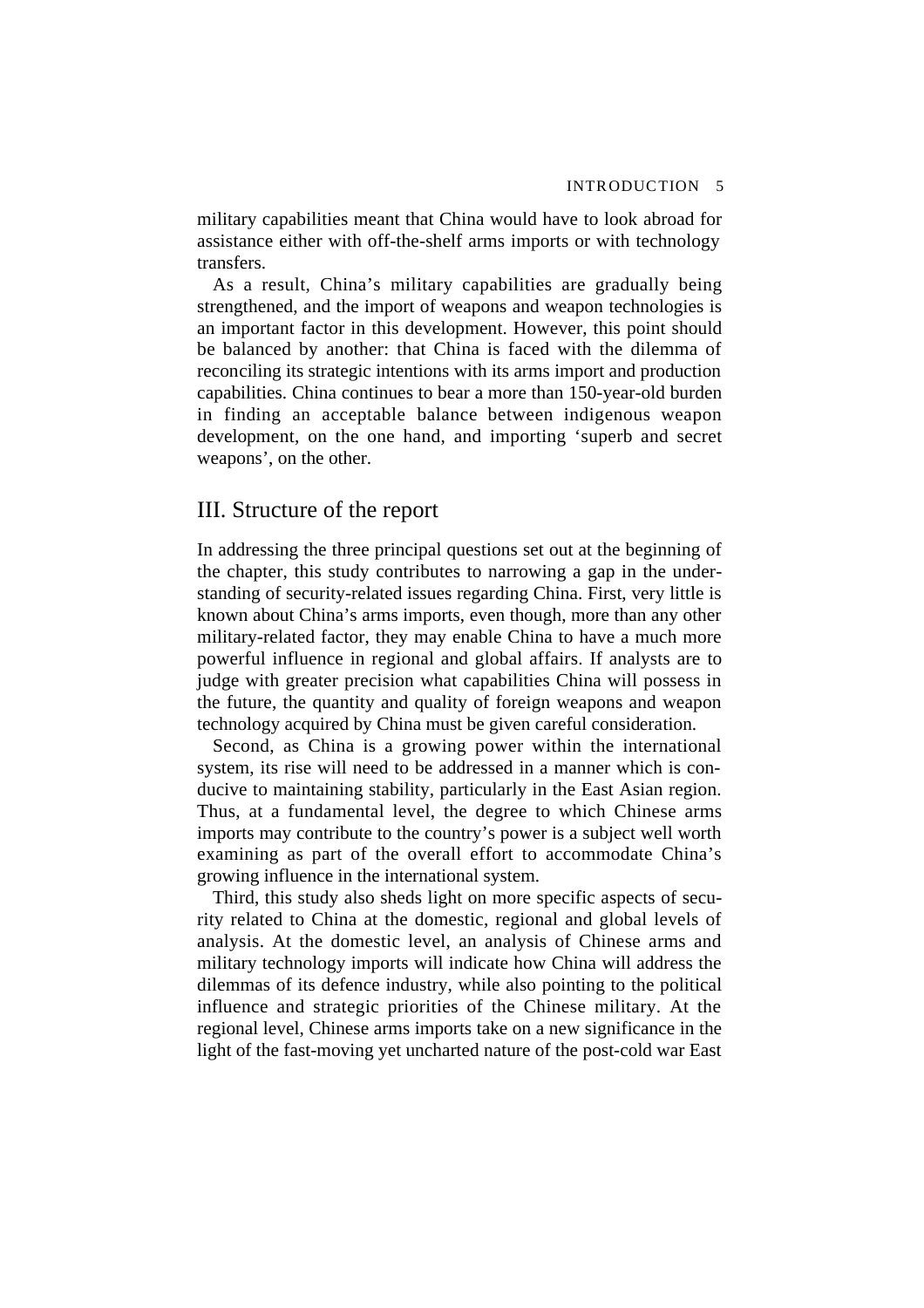Asian security environment. In particular, China's new defence strategy to prepare for limited local wars calls for the formation of a modern force with enhanced mobility and fire-power in preparation for small-scale, low-intensity warfare in and around China's border areas. At the global level, China's arms and technology imports could have a long-term effect on international efforts to promote worldwide arms control regimes and to curb the proliferation of military technologies.

The present study relies on the most extensive open-source data and file collections available on the subject of Chinese arms and technology imports. In addition to these sources at SIPRI and other opensource information, it also relies on numerous interviews and discussions with Chinese and Western experts both in China and elsewhere. A study of this nature delves into sensitive subjects. Information and data are often difficult to come by, a situation which is particularly true with regard to China. As a result, while the transactions listed in appendix 1 are those for which there is strong confirmation, the study makes a limited number of references to deals for which some of the details may be uncertain. Data on arms or technology transfers from countries such as Iran and Pakistan are not only scarce but very difficult to confirm. Even though information on Chinese arms acquisitions is incomplete, this study provides the most comprehensive and in-depth single volume on the subject.

Following this introductory chapter, the remainder of the study is divided into four chapters. Chapters 2–4 are both documentary and analytical in nature and present data on and explanations of China's foreign arms acquisitions over time. Chapter 2 provides an historical summary of Chinese foreign arms acquisitions from the late Qing Dynasty period (the middle of the 19th century) to the establishment of the People's Republic of China (PRC) in 1949. It also assesses Chinese arms imports in the framework of Sino-Soviet cooperation in the 1950s. The chapter ends with a discussion of China's efforts to acquire weapons and weapon technology from the West during the 1970s and 1980s.

Chapters 3 and 4 take up developments from 1989 to the mid-1990s. Chapter 3 documents and assesses the warming military relationship between China and the Soviet Union/Russia during this period, particularly its effect on the transfer of Soviet and Russian weapons and military technology to China. In addition, an assessment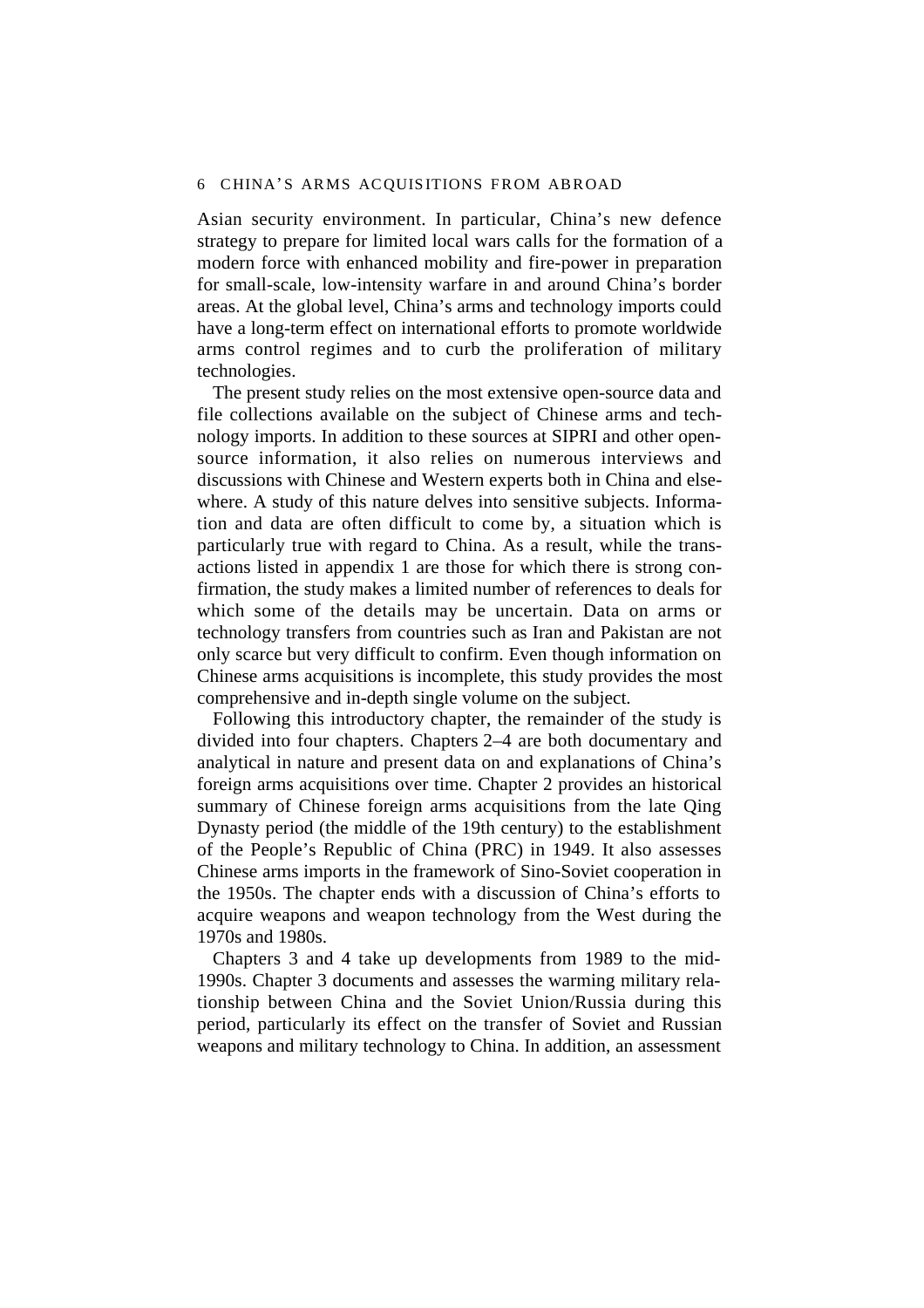of the causes and long-term implications of closer military cooperation between Moscow and Beijing is offered. Chapter 4 addresses contemporary Chinese arms imports from sources in the West and the developing world in this period. Contrary to widely held opinion, China has continued to receive weapons and military-related technologies from the West. The extent of such transfers from other sources requires closer scrutiny.

Chapter 5 examines the future of Chinese foreign arms acquisitions from four broad perspectives. Considered first are the important domestic influences which are likely to affect future Chinese arms acquisitions, including economic, technological, administrative and political influences. Second, important international determinants are examined, including sources of supply, external developments and Chinese threat perceptions. Third, the chapter suggests the foreign arms acquisition decisions that are likely to be made in the light of domestic and international influences and, fourth, it addresses the implications of Chinese foreign arms acquisitions for regional security in the years ahead.

The last section of chapter 5 presents several broad conclusions. First, efforts to understand the determinants and directions of Chinese arms acquisitions from abroad need to consider China's historical experience, which provides both incentives for and limitations on foreign procurement. Second, for both historical and contemporary reasons, China will continue to have considerable difficulties in translating its foreign weapon procurement into a modern military force or modern arms industry. China's arms imports can supplement, but will not supplant, its long-term goal of self-reliance in defence modernization. Finally, this report concludes that China's quest for advanced foreign weapons and weapon technology is part and parcel of its long-held regional and global ambitions and thus will continue to be a significant aspect of Chinese security planning.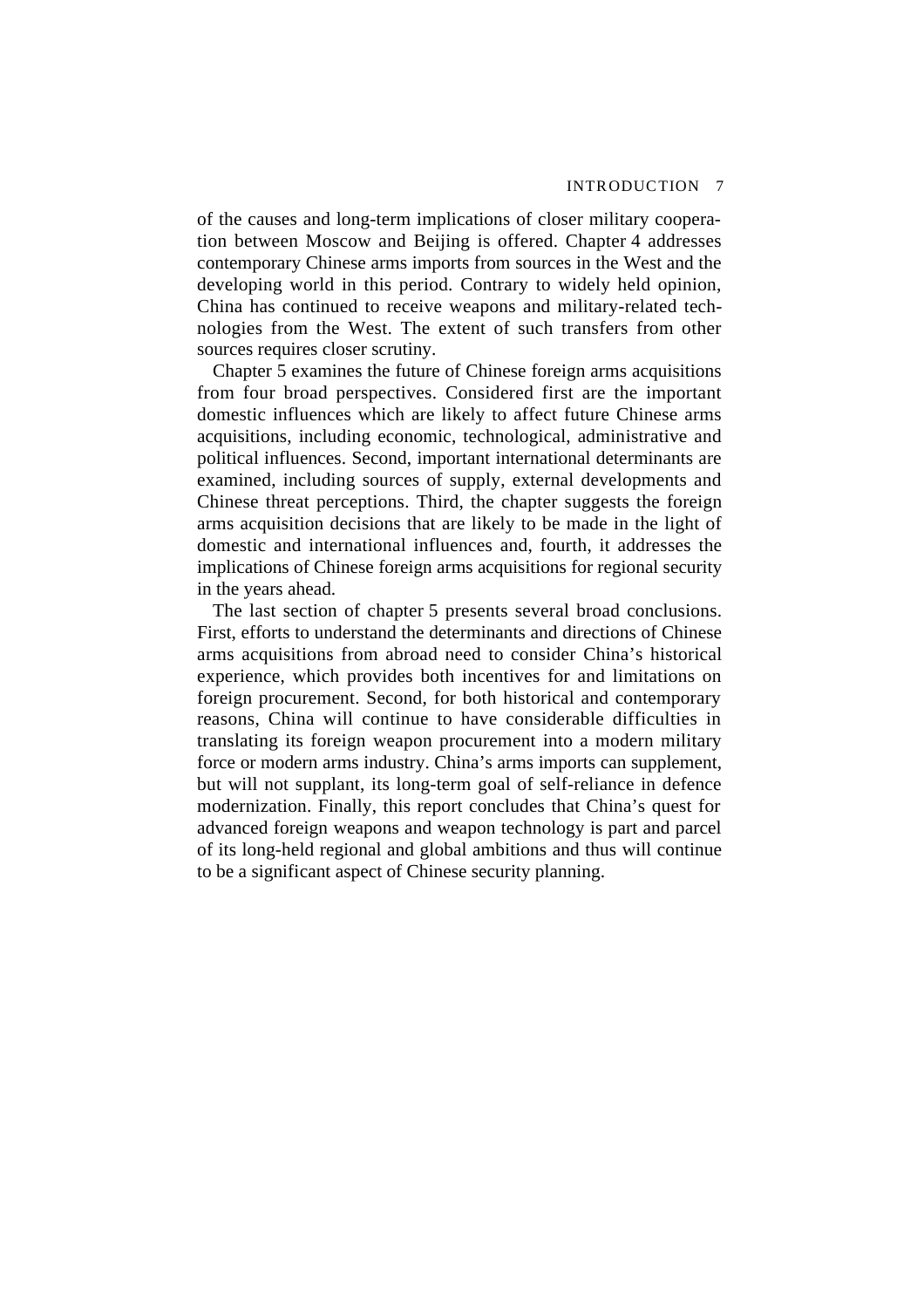# <span id="page-17-0"></span>2. Lessons of history: 150 years of foreign arms acquisitions

In the face of these difficulties, should we continue our scientific research, especially the high-tech defence projects . . .? . . . Some people said that the difficulties were so many and so formidable that we should slow down the development of sophisticated defence techniques. . . . My attitude was clear throughout: For more than a century, imperialists had bullied, humiliated and oppressed China. To put an end to this situation, we had to develop sophisticated weapons . . . (Nie Rongzhen, Marshal of the PLA, 1985<sup>1</sup>)

### I. Introduction

It is useful to study contemporary Chinese arms and technology imports within the larger historical context of China's lengthy effort to strengthen its military capabilities through cooperation with foreign partners. The profound historical and cultural influence of China's past affects contemporary developments in important and persistent ways. Many of the questions and debates of the past which revolved around the relationship between military modernization and foreign assistance remain prominent problems today. In an examination of Chinese arms acquisitions, three important factors guide the search for insights from China's historical experience.

1. If technological progress is understood to be a relatively linear process which often relies on the step-by-step advance of knowledge and skills based on the application of previously gained knowledge, then China's history since the mid-19th century has not been conducive to the smooth or rapid development of such a process. China has still not recovered from more than a century of calamity, disruption, conflict, ideological struggle and plunder, which have restrained its technological progress. This experience and its effects raise fundamental questions as to whether China can ever 'make up for lost time'.

2. Chinese policy makers themselves remain acutely aware of the influence of history on contemporary events. Perhaps the most power-

1 From Nie Rongzhen, *Inside the Red Star: The Memoirs of Marshal Nie Rongzhen* (New World Press: Beijing, 1988), p. 702.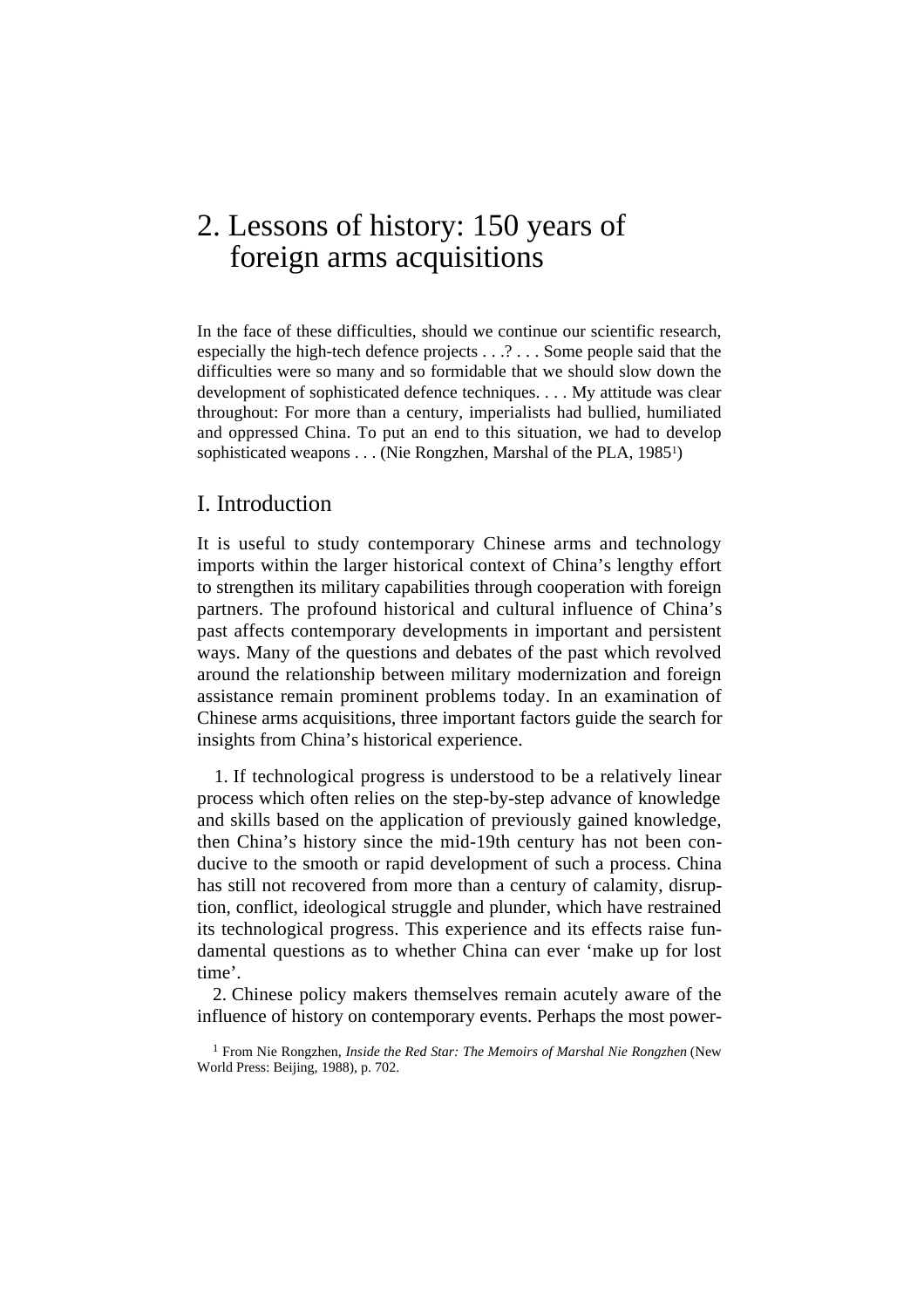<span id="page-18-0"></span>ful of their memories is the spectre of the 'century of shame', judged by China's current regime to have lasted roughly from the period of the Opium Wars and the first achievement of spheres of influence in China by foreign powers in the middle of the 19th century until the triumph of Mao Zedong and the Chinese Communist Party (CCP) in 1949. The bitter recollection of China's humiliating relationship with foreign powers during this period powerfully influences not only China's attempts to re-establish itself as a great and respected power but also its struggle to achieve this goal as much as possible by its own efforts. China's sour experience with Soviet military-related assistance in the 1950s and with similar assistance from the West in the 1970s and 1980s did little to dispel the lingering Chinese memories of ill-treatment by foreigners. Such historically derived attitudes have important implications for current arms import policies in China.

3. The historical isolation of China from much of the rest of the world throughout most of its long history has led to a measure of suspicion and distrust in China of foreign ideas and influence. Such feelings were strengthened by the view that China was at the 'centre of the world' in all respects, and it was not given to accepting the supposed superiority of things foreign. Such deeply rooted tenets also had a bearing on how acquisitions of foreign weapons and weapon technology would proceed.

The rest of this chapter briefly reviews China's historical experiences, beginning with the century prior to 1949, continuing with the more contemporary periods of Sino-Soviet cooperation in the 1950s, and concluding with Sino-Western cooperation in the 1970s and 1980s.

### II. Arms imports before 1949

#### **The Qing Dynasty turns to the West**

The development of a modern arms industry in China which incorporated foreign designs and techniques can be dated from the mid-19th century. This military modernization was rooted in the 'selfstrengthening movement' led by the Confucian scholar and reformer Feng Guifen and was implemented largely by Qing officials such as Lin Zexu, Li Hongzhang, Zeng Guofan and Zuo Zongtang. Feng's reform measures were broad in scope but specifically included mili-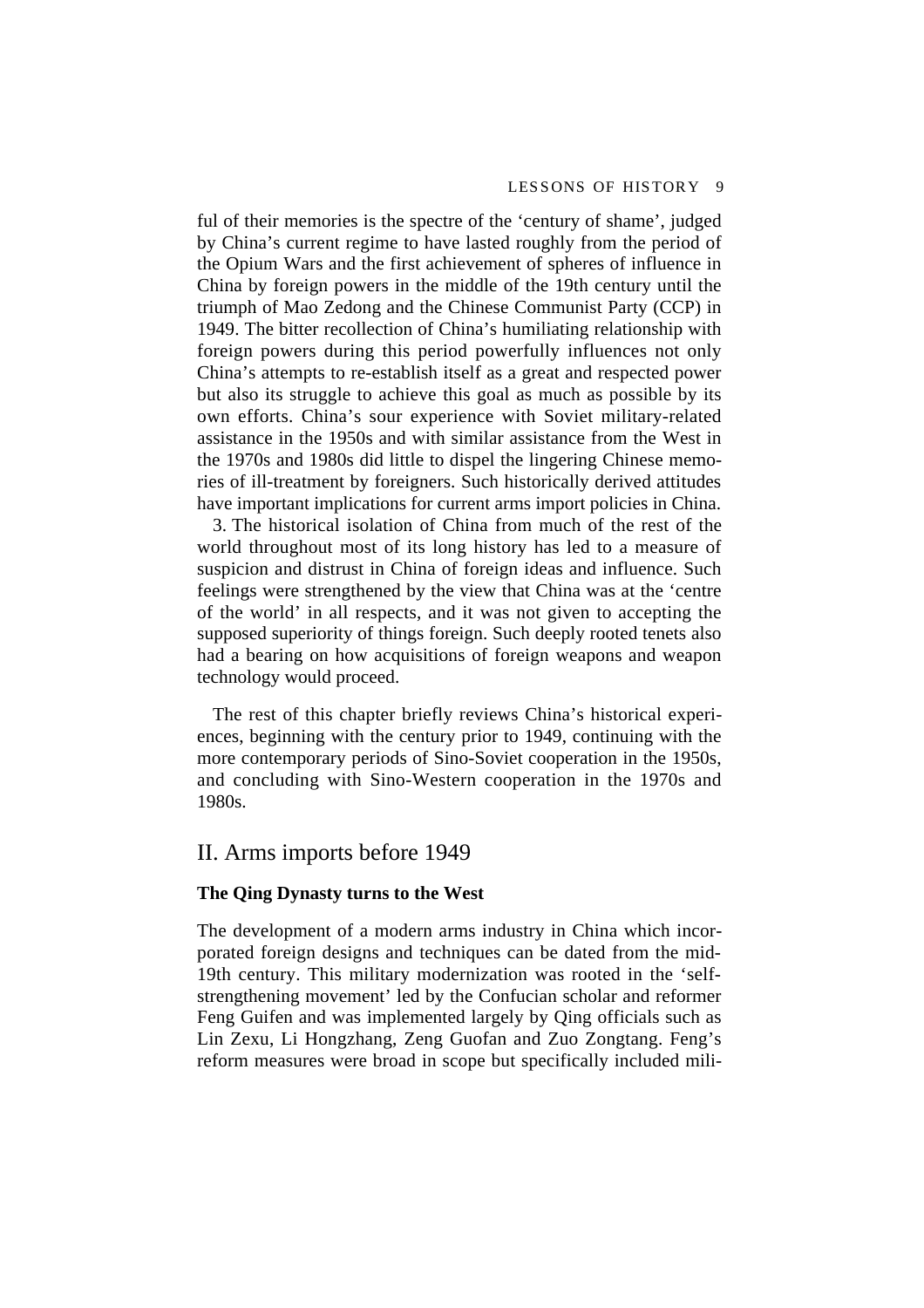tary modernization, particularly in ordnance production, through the use of certain foreign capital equipment and manufacturing techniques.2

As early as the 1840s, in the wake of the disastrous first Opium War, the prominent military reformer and Imperial High Commissioner Lin Zexu recognized the need for China to modernize its means of defence through the purchase and adaptation of foreign weapons and weapon production techniques. He was responsible as early as 1840 for the purchase of 'more than 200 foreign guns [cannon] from every country in the West' (but probably of English and Portuguese origin) for the unsuccessful defence of Canton in 1841.3 Lin was also responsible for China's purchase of an English merchant ship which was then used as a model for the development of Chinese-built warships. He hired staff to translate foreign documents on weapons and technologies, and he energetically lobbied his government to provide the necessary resources to build up China's defence through arms imports. In 1844, he proposed:

Let us now, in this time of peace, adopt the superior skill of the barbarians in order to control them with greater effect . . . One or two foreign 'eyes' from France and America should be invited to bring foreign artisans to Canton to supervise the construction of ships and to manufacture firearms. . . . western pilots should also be invited to train men in navigation and gunnery. Then there should be a careful selection of clever artisans and good sailors from Fukien and Kwangtung to learn these things: the artisans for construction and manufacturing work, and the sailors to learn sailing and naval operation $4$ 

2 On this point and in support of the following discussion, see Wang Li *et al.* (eds), *Dangdai Zhongguo de Bingqi Gongye* [Contemporary China's ordnance industry] (Dangdai Zhongguo Chubanshe: Beijing, 1993), pp. 1–9; Frey, H., *L'armée Chinoise* [The Chinese Army] (Librairie Hachette et Cie: Paris, 1904), pp. 47–74; Chen, G., *Lin Tse-Hsü: Pioneer Promoter of the Adoption of Western Means of Maritime Defense in China (Yenching Uni*versity: Peiping, 1934); Michael, F., *Li Hung-chang and the Huai Army* (University of Washington Press: Seattle, Wash., 1964); Kennedy, T. L., *The Arms of Kiangnan: Modernization in the Chinese Ordnance Industry, 1860–1895* (Westview Press: Boulder, Colo., 1978); and Frankenstein, J., 'The People's Republic of China: arms production, industrial strategy and problems of history', ed. H. Wulf, SIPRI, *Arms Industry Limited* (Oxford University Press: Oxford, 1993), especially pp. 271–75. See also Frankenstein, J., 'Back to the future: a historical perspective on Chinese military modernization', Paper presented to the annual meeting of the International Studies Association, Anaheim, Calif., Mar. 1986.

 $3$  Chen (note 2), p. 11.

 $4$  Quoted in Chen (note 2), pp. 5–6.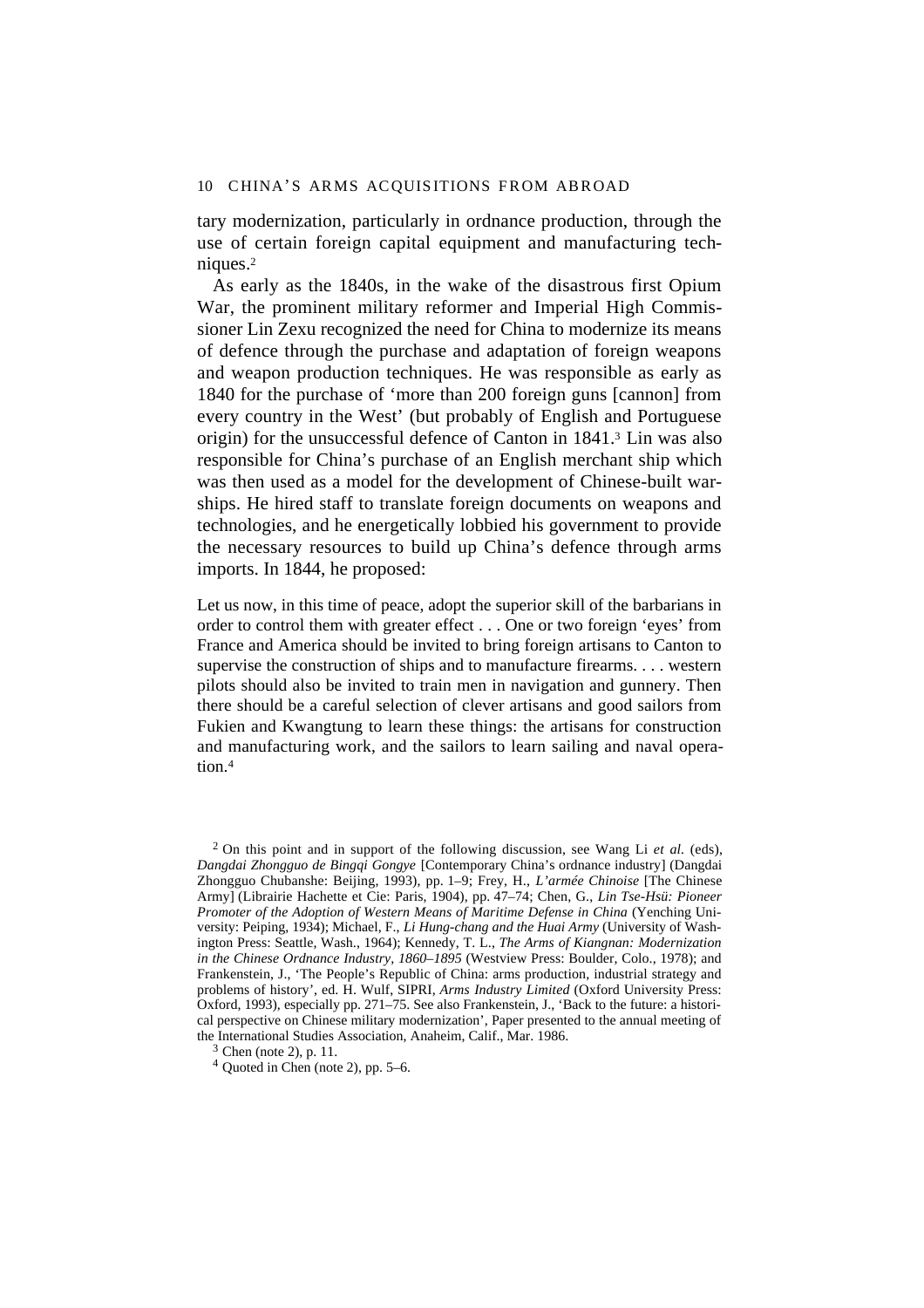Wei Yuan, Lin's contemporary, put it succinctly: 'Develop skills to defeat the foreigners' (*zhangji yi zhiyi*).<sup>5</sup> These early efforts and ideas were to have a profound effect on subsequent military modernizers such as Li Hongzhang and Zeng Guofan.

In the spring of 1864, the commander of the Huai army and Governor of Jiangsu, Li Hongzhang, observing the strategic threat posed to China by foreign weapons and weapon technology, wrote to his prince: 'I consider that if China wishes to make herself strong, then there is nothing more important than study and practice with the excellent weapons of the foreign nations. To learn about these foreign weapons, there is no better way than to seek the machines which make machines and learn their way [of making them] but not employ their personnel'.6

Of critical importance to the strategies of such modernizers was the insistence that China not simply import complete weapon systems but also learn from foreign production techniques in order to establish a self-sufficiency in arms production—an across-the-board capability which required modernization not only in producing the weapons themselves but throughout the entire production cycle, from prospecting and mining raw materials, to transportation and communications infrastructures, to efficient manufacture, and to maintenance, logistics and support of weapons in the field. In the last half of the 19th century, with the aid of foreign expertise and technology from Great Britain, France, the United States and other countries, China made great strides towards achievement of the selfstrengthening goals.

In particular, in this period arsenals were created in Shanghai, Tianjin and throughout Jiangsu province which by 1875 were producing weapons ranging from rifles based on Remington and Mauser designs, to coastal defence guns of large calibres, to iron-clad steamships and water mines. In the early years of the 20th century, a French military officer in China noted that the arsenals at Hanyang and Jiangnan were running with the assistance of European engineers and technicians. The Hanyang arsenal could manufacture 50 Mauser rifles and 25 000 ammunition cartridges a day and had an annual production of about 100 cannon. At this time, under the guidance of several British advisers, the Jiangnan arsenal produced rifles and

<sup>5</sup> Wang *et al.* (note 2), p. 8.

<sup>6</sup> Quoted in Kennedy (note 2), p. 41.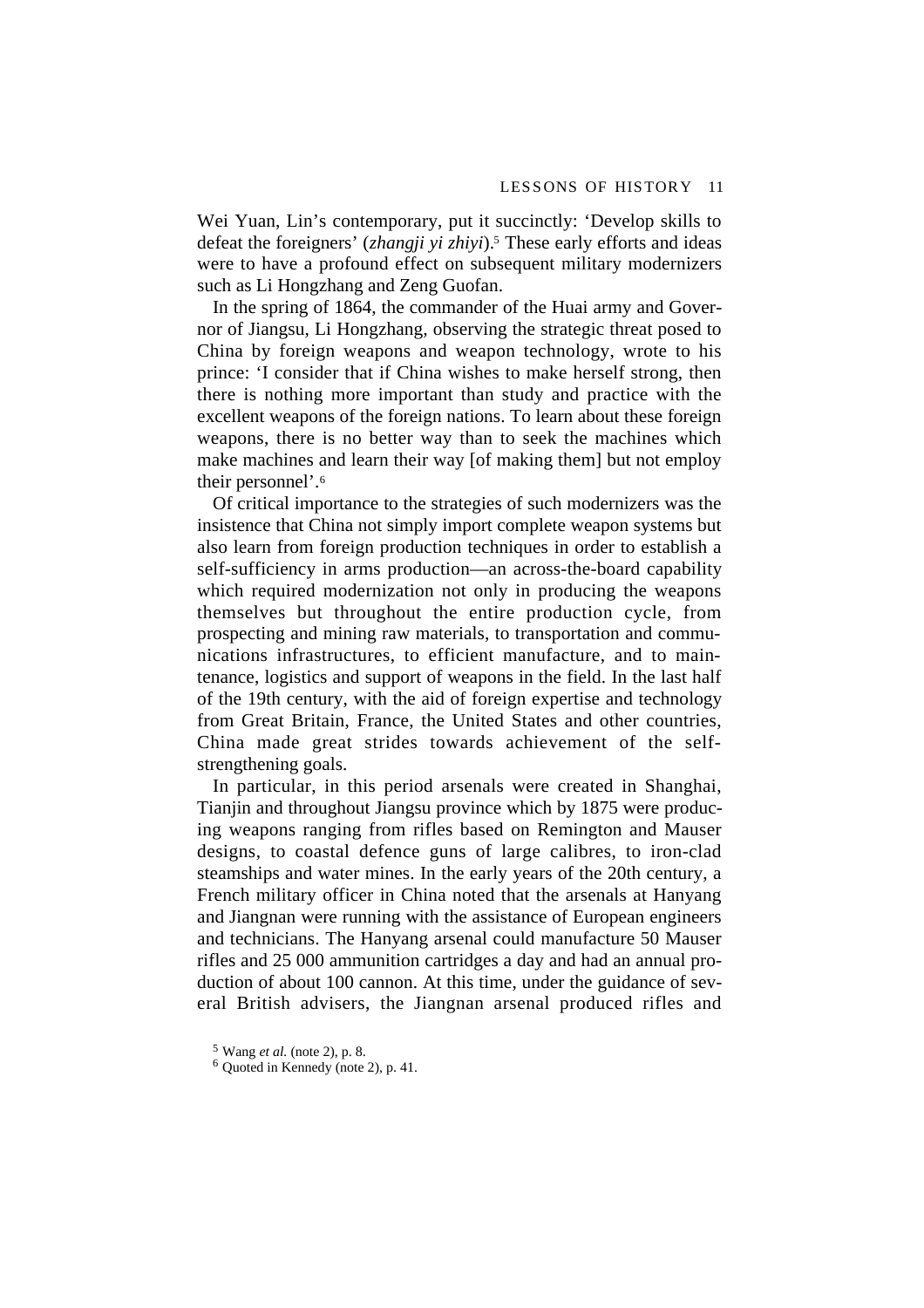ammunition and had an annual output of about 20 heavy cannon based on English naval designs, as well as 100 rapid-fire Grüsonmodel cannon of small calibres.7

However, in spite of such achievements, these industries were plagued by problems of poor indigenous management skills and lack of centralized leadership; a shortage of trained Chinese manpower; the high costs of foreign materials, fuel and expertise; and the low quality and even dangerous nature of the products. In addition to these problems, official Chinese accounts blame the corrupt practices of Qing Dynasty officialdom and 'bureaucratic feudalism' as root causes of China's failure to make significant technological progress in its arms production capacity.8 Ultimately, in spite of significant gains in production capabilities, these larger problems contributed to China's inability to withstand further military humiliation at the hands of foreign powers at the end of the 19th and beginning of the 20th centuries. While the production-specific problems could be addressed through foreign techniques, the more profound needs of modernization and reform at a macroeconomic and societal level had to be carried out by the Chinese themselves. The dependence on foreign expertise and technology was a source of China's fears as well as a source of its modernization. As Thomas Kennedy concludes, writing about Chinese military modernization in the latter half of the 19th century: 'Imperialism made rapid modernization of the ordnance industry a survival issue for China, but rapid modernization could take place only under the tutelage of the imperialist powers and through reliance on their men, machinery, and material'.9

This dilemma is best understood in relation to the *tiyong* concept raised in chapter 1. This concept illustrates the tension which comes from seeking to balance that which is in essence Chinese against that which is needed from foreign sources. This tension exists across all facets of China's relationship with the West. With arms production and military modernization, the *tiyong* concept at the same time both drives and restrains China's efforts to improve its capabilities through foreign inputs by seeking to maintain a significant measure of Chinese self-reliance and 'substance', while gaining what is useful from foreign sources. The concept reflects an ambivalence towards

<sup>7</sup> Frey (note 2), pp. 47–49.

<sup>8</sup> Wang *et al.* (note 2), pp. 7–8.

 $9$  Kennedy (note 2), p. 160.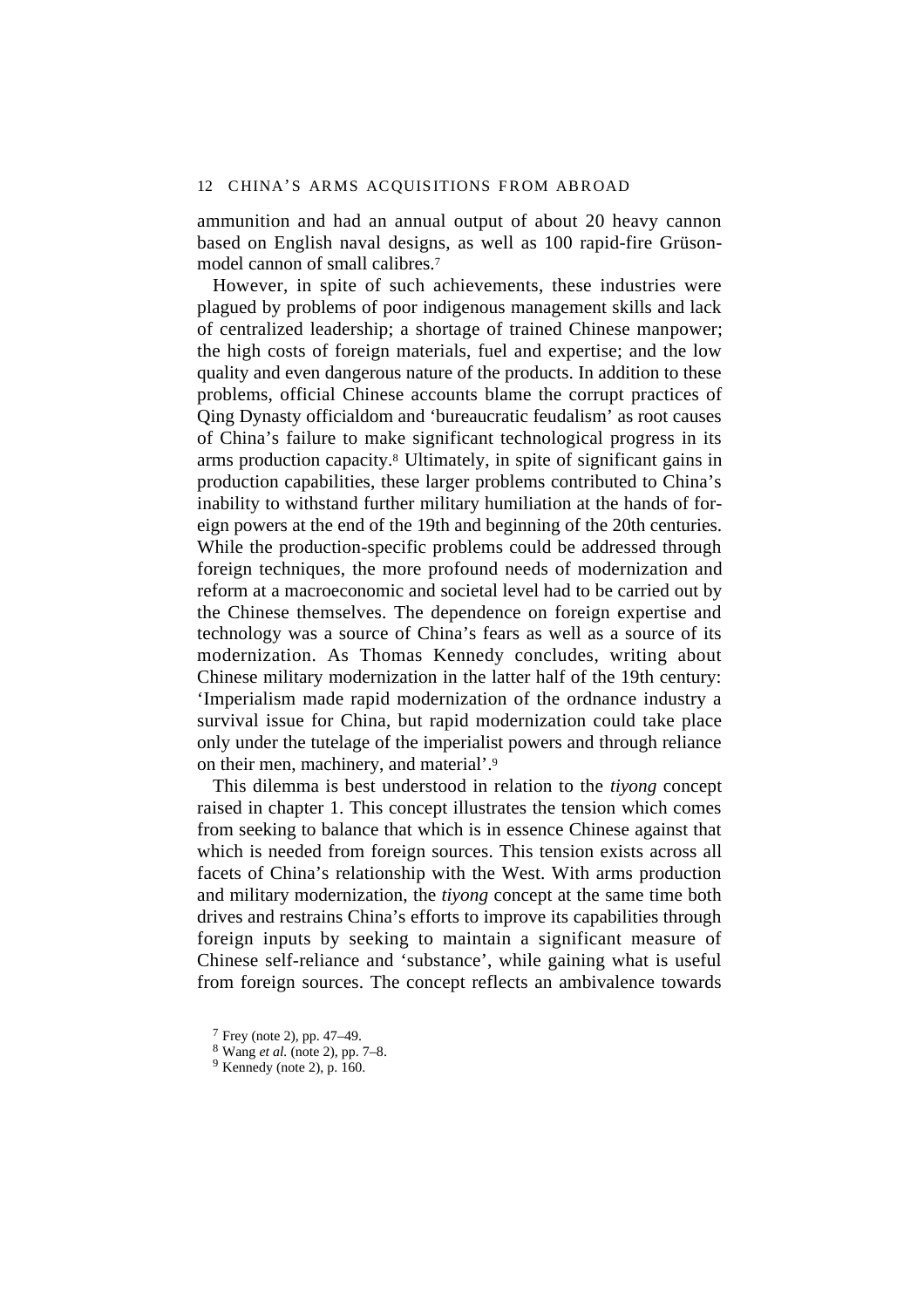foreign learning and suggests that certain foreign ideas are useful in their practical or technical applications but are not appropriate for the deeper conceptual roots of Chinese thinking and study. From the mid-19th century to the present day, the concept has exerted a powerful influence on China's approach to military modernization through the acquisition of weapons and weapon technologies from abroad.

#### **Warlords and civil war**

The interval between the fall of China's last dynasty in 1911 and the ascent to power of the Communists in 1949 was marked by intense periods of civil unrest and warlordism, the Japanese occupation of Manchuria (1931–45), Japan's subsequent invasion of and all-out war with China (1937–45) and the Chinese Civil War (1927–49). These events largely contributed to a significant flux of foreign weapons to China and prevented the Chinese from developing an effective and productive military production capability.

Three broad points may serve to clarify the developments related to Chinese arms acquisitions from abroad in this period. First, during the final years of the Qing Dynasty Chinese weapon and military technology manufacturers were unable to translate foreign assistance into an effective indigenous weapon-making capability because of such constraints as poor management, a lack of centralized leadership, manpower shortages, lack of capital and the high costs of foreign inputs. The collapse of dynastic rule and the onset of political and social chaos which followed only exacerbated an already disastrous situation. While some arsenals had made significant advances in technology and production, the results at the national level were mixed and uneven, and the productive arsenals still could not come close to meeting national needs in either quantity or quality.

An official Chinese account gives an indication of the difficulties the country faced:

The Qing government appointed Liu Zuocheng and Li Baojun, both of whom returned from Japan, to set up a factory in Nanyuan, [a] southern suburb of Beijing, to manufacture aircraft in 1910. The first aircraft was witnessed in April of the following year, but . . . crashed during a flight test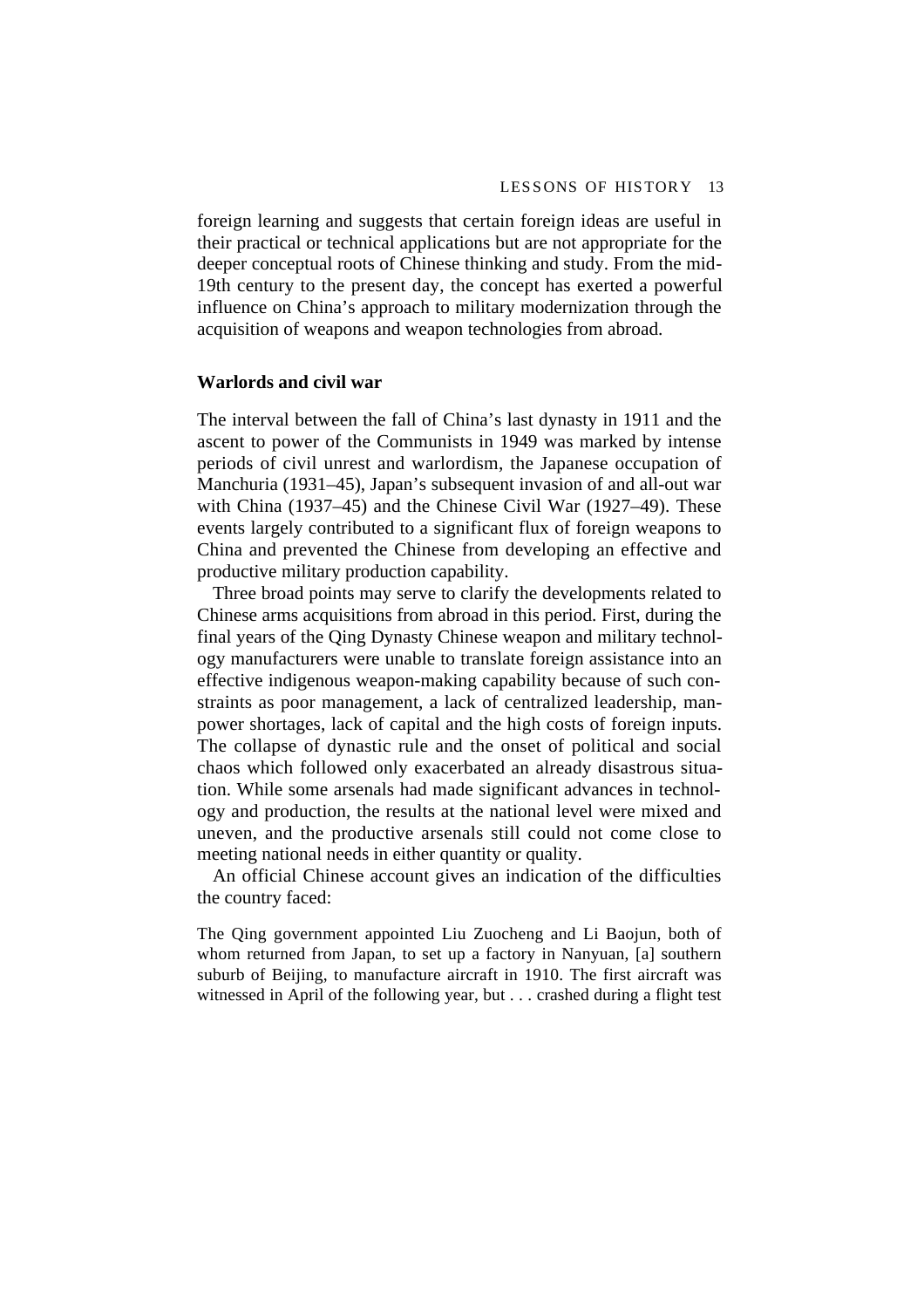due to engine failure. This was the very beginning of modern aircraft manufacture in China.10

According to Chan, in 1916 'there were twenty-nine arsenals [in China], only eight of which actually possessed the machinery to produce armaments and ammunition. The remainder were capable of simple repair work and storage'.11 Thus the baseline for arms production at the end of the Qing Dynasty was relatively low.

Second, continual devastation wrought by internal and external forces further hindered China's development of an indigenous arms production capability. The impact of Japan's conflict with China had a disastrous effect on China's ability to develop its military production capability. Throughout most of the first half of this century Japan maintained a strong influence over the economic development of Manchuria, an area rich in industrial potential. With the outright occupation of Manchuria by Japan in 1931, the potential contribution of this region to the development of an indigenous arms production capability was lost to China until the end of the Pacific War in 1945. China's most highly developed and productive arsenal of the warlord period, the plant based in Shenyang, came into Japanese hands when Japan seized Manchuria.

Moreover, the invasion of China by Japan in 1937 led to the massive destruction of major parts of China's industrial base. The major industrial cities of eastern China were devastated by bombing and artillery attacks in the late 1930s. What was left of China's industrial base was salvaged and carted piece by piece into China's interior, first to Hangzhou and later to Chongqing. With the end of the Pacific War, the long-simmering Chinese Civil War was resumed with renewed intensity, hindering the Communists and Nationalists from developing new defence industrial capacities.

From these first two points follows the third: the perpetual conflicts not only hindered foreign-assisted military modernization but also generated a continuing strong dependence on off-the-shelf foreign weapon systems to prosecute war efforts. Between 1911 and 1949 numerous international sources of supply—both private and official poured finished weapon systems into China, first to warlord govern-

<sup>10</sup> Duan Zijun *et al*. (eds), *China Today: Aviation Industry* (China Aviation Industry Press: Beijing, 1989), p. 7.

<sup>11</sup> Chan, A. B., *Arming the Chinese: The Western Armaments Trade in Warlord China, 1920–1928* (University of British Columbia Press: Vancouver, 1982), p. 110.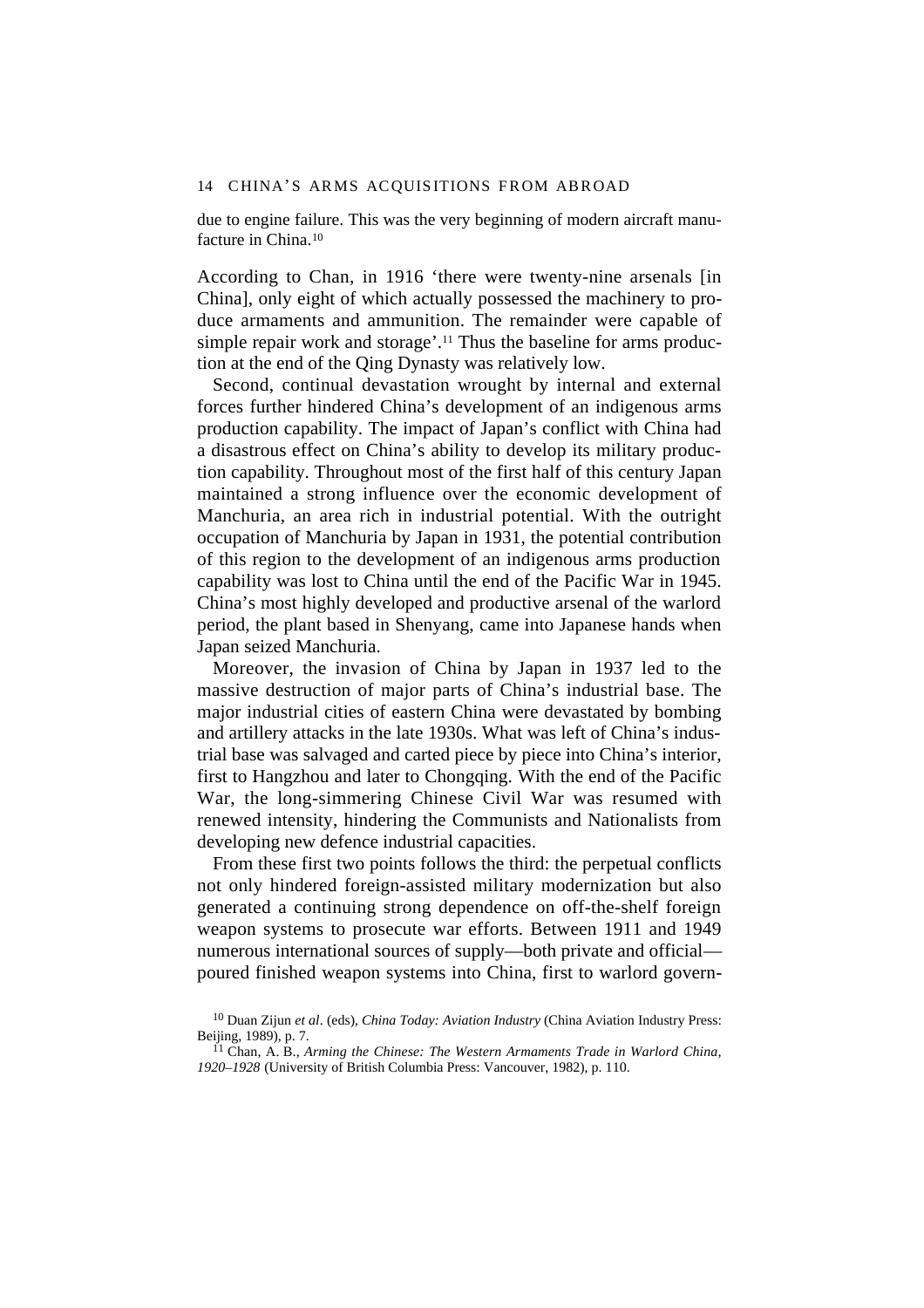ments and then to the Nationalist and Communist forces. These suppliers included governments and individuals from Belgium, Czechoslovakia, Germany, Italy, Japan, the UK, the USA and the USSR.

Little in the way of technology transfer or indigenous development was offered or gained in these arrangements. Those partnership arrangements which did seek to assist the indigenous development of the defence industries of either certain warlords or the Nationalists suffered heavy setbacks with the onset of the war with Japan in the mid-1930s. As the Chinese war against Japan intensified from the late 1930s, the USSR and particularly the USA provided massive amounts of finished weapons and military aid to China but comparatively little in the way of training or development of indigenous production capacities. In any event, the chaos, corruption and utter collapse of order in this period made any serious effort at reform or modernization nearly impossible.

The earlier years of this period, from around 1911 to 1927, were marked by the often violent disunity of warlordism and presented opportunities for the arms trade in China for commercial, military and political reasons: (*a*) with the end of World War I in 1918, arms suppliers searched for new markets; (*b*) not only were weapons in high demand among the military leaders in China to prosecute their internal conflicts, but the new and more deadly technologies developed and implemented in World War I appealed to warlords bent on asserting their power; and  $(c)$  the political entities which were party to the arms trade—foreign and warlord governments alike—believed that the commerce in weapons was a means of gaining influence and ascendancy in this politically chaotic period.12

Recognizing the instability of China in the early warlord period, several foreign governments with interests in China reached a UKinitiated arms embargo accord in May 1919. The Arms Embargo Agreement was first signed by the governments of Brazil, France, Japan, Portugal, Spain, Czarist Russia, the UK and the USA, and had the support of other governments such as those of Belgium, Denmark, Italy and the Netherlands. However, the embargo was soon violated, and the violations were often blatant and executed with the knowledge and support of signatory governments, although most of the

 $12$  These themes are developed at length in Chan (note 11).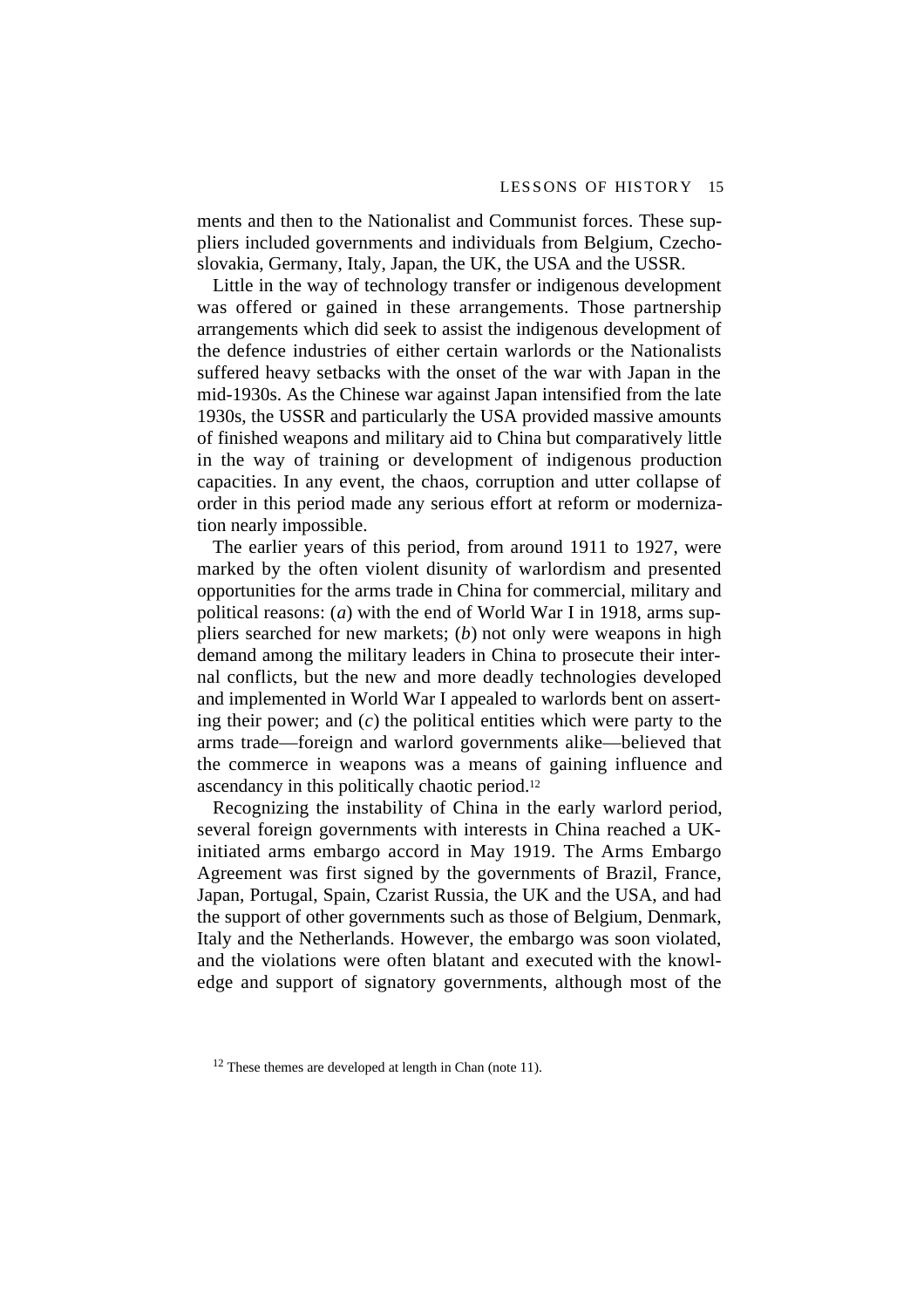#### 16 CHINA'S ARMS ACQUISITIONS FROM ABROAD

trade was commercial rather than government-to-government in nature.13

In the early 1920s, warlords in China imported relatively large quantities of weapon systems and some limited means of production. These imports included hundreds of thousands of revolvers, rifles and machine-guns, millions of rounds of ammunition, hundreds of artillery pieces, dozens of aircraft, military vehicles (including tanks and trucks), spares for these systems, as well as other military equipment and stores. In spite of these large numbers, however, China was a relatively small market for the world's arms exporters, ranking only fifteenth, for example, on the list of British arms recipients over the period 1923–29.14

Some Chinese warlords also managed to purchase machinery and expertise from abroad during this period to develop their arms production capacity. For example, finding the arsenals under his control to be technologically lacking, the Chinese warlord in north-eastern China, Zhang Zuolin, negotiated in 1921 with the Danish firm of Nielsen and Winther for 300 sets of machinery to be used in producing ammunition and weapons. By the mid-1920s Zhang's newly equipped arsenal in Shenyang could produce hundreds of thousands of rifle cartridges each day, and up to 200 artillery pieces and 300 000 shells each year, and employed hundreds of foreigners.15 However, even though Zhang Zuolin was the most successful warlord in developing domestic Chinese weapon production and possessed the financial means to invest further in this development, he remained heavily reliant on direct imports of off-the-shelf weapons. As a whole, by the end of the warlord period, China was unable to develop a sufficiently productive indigenous arms-manufacturing capacity.

A fledgling military aircraft industry was established in China during the warlord period with the assistance of foreign hardware and expertise, but this development was not translated into a selfsufficient indigenous production capacity. Several of the early Chinese aviation pioneers were foreign-trained and returned to China to apply their knowledge to the development of China's aircraft manufacturing base. In addition, British, French, Italian, Soviet and US expertise was employed. However, most Chinese aircraft production

<sup>13</sup> Chan (note 11), pp. 59–65.

<sup>14</sup> Chan (note 11), p. 50.

 $15$  Chan (note 11), p. 111.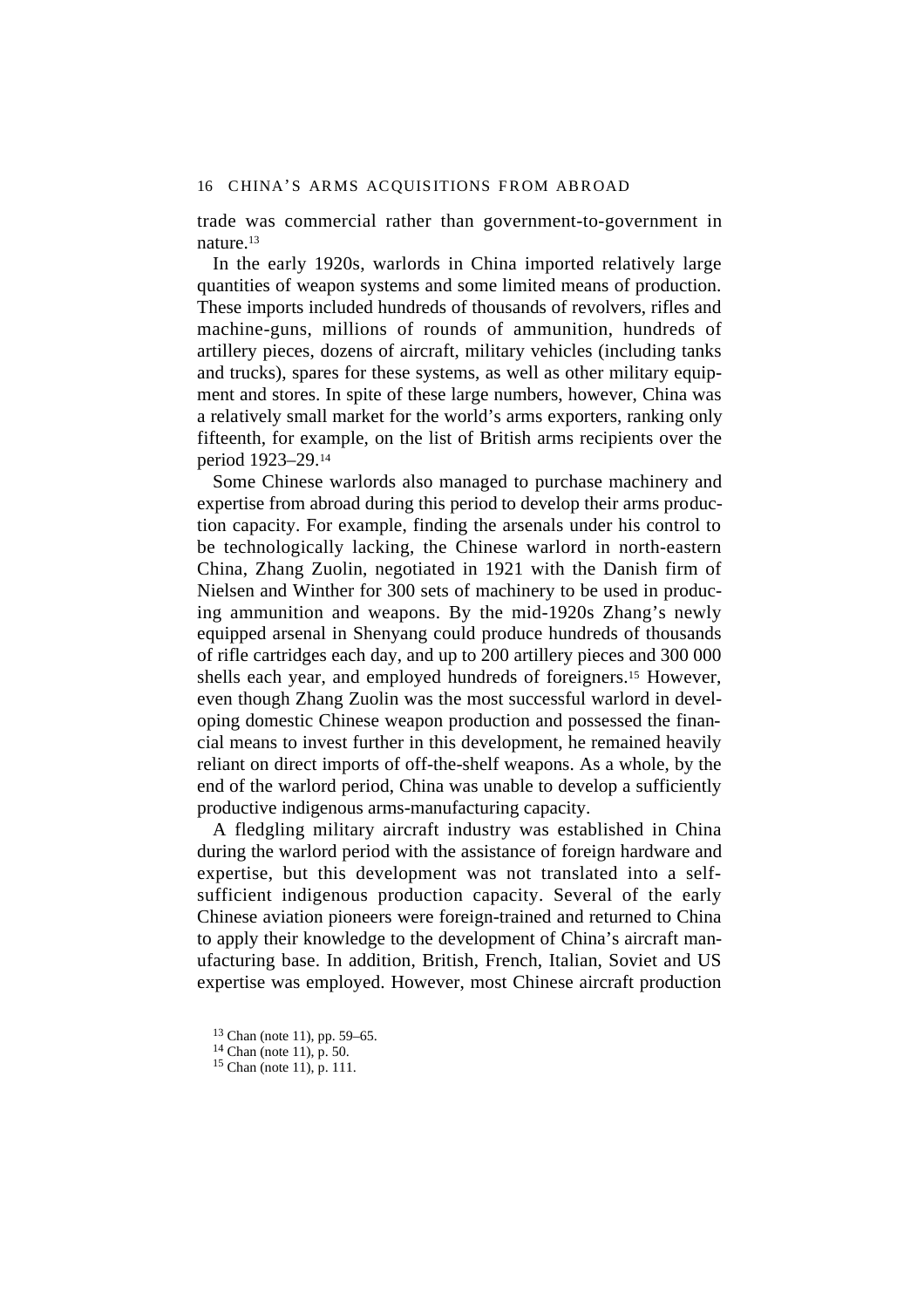was copy-production and relied considerably on foreign investment, material, technology and expertise. Both because of and in spite of significant foreign inputs—off-the-shelf purchases and the import of certain key components, material and technological know-how—in the period 1911–49, China was unable to establish a self-sufficient aircraft industry.16

Following the end of the Pacific War in 1945, the two sides of the Chinese Civil War relied heavily on weapons from foreign sources either captured or delivered—to prosecute their war against one another. When the civil war came to an end in late 1949, neither side could claim a victory in terms of an arms-production capacity, although they had acquired large amounts of foreign weapons. During the period 1946–50, the PLA captured, mainly from the retreating Nationalists, some 3 160 000 rifles, 320 000 machine-guns, 55 000 artillery pieces, 622 tanks, 389 armoured vehicles, 189 military aircraft and 200 small warships.17

One expert has noted that the victorious PLA march past Tiananmen Gate on 1 October 1949 was 'the most extensive public display of US military hardware in over a decade'.18 Nevertheless, military leaders of the newly established PRC faced a serious dilemma. Even with substantial levels of weapons, the PLA was unable to successfully bring the civil war to a close. It lacked the military capacity to do so. This can be attributed in part to the country's heavy reliance on foreign sources of weaponry and technology and its consequent inability to develop its own military means. According to one account published in mainland China, in the years under the Guomindang (1927–49) China's arms industries did not make significant gains of their own and remained heavily reliant on foreign assistance. As a result, specialized Chinese expertise went unused and the scientific and technological level of the country faltered.19 According to the official history of China's defence industry, by the end of 1949 '[t]here was actually no capability to develop and produce modern weapons such as aircraft, naval vessels, tanks, large calibre cannons

<sup>16</sup> Duan *et al*. (note 10), pp. 7–11.

<sup>17</sup> Garthoff, R. L., 'Sino-Soviet military relations, 1945–66', ed. R. L. Garthoff, *Sino-Soviet Military Relations* (Praeger: New York, 1966), p. 83.

<sup>18</sup> Frieman, W. 'Foreign technology and Chinese modernization', eds C. D. Lovejoy and B. W. Watson, *China's Military Reforms: International and Domestic Implications* (Westview Press: Boulder, Colo., 1986), p. 60.

<sup>19</sup> Wang *et al*. (note 2), p. 9.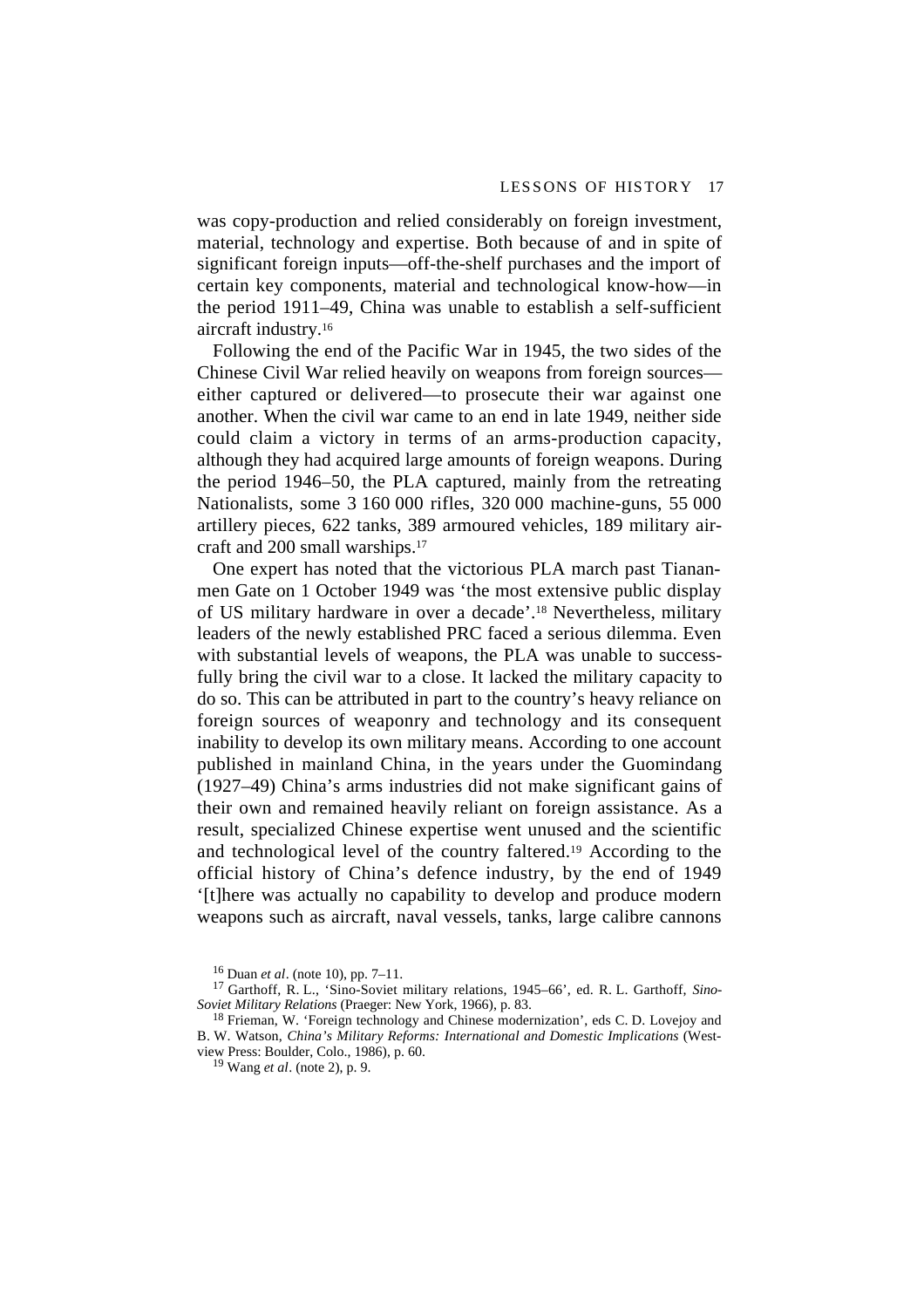<span id="page-27-0"></span>and military electronics. New China's defence industry started on this very weak basis'.20

Moreover, and of greater importance for the longer term, without a well-developed military industry, China found itself increasingly vulnerable to outside threats. As was the case more than a century earlier, foreign weapons were both a threat to China's weakness and its only hope for renewed strength.

## III. Soviet military assistance to China in the 1950s

#### **Background developments**

China's current weapon inventory is largely based on Soviet designs and technologies which are several decades old. However, since 1949 China has demonstrated its technological prowess in developing and deploying certain advanced systems such as ballistic missiles, nuclear-powered ballistic missile submarines and satellites. This seeming unevenness in weapon-system development stems in part from the international and domestic turbulence discussed in the previous section as well as from the massive levels of Soviet assistance provided to the Chinese defence industry in the early years of the PRC. China's experience with Soviet assistance, however, had both its good and bad points.

In 1949, ravaged by 100 years of foreign intervention and civil wars, the PRC's industrial and economic infrastructure required a massive overhaul with vast capital investment and foreign assistance. Primarily because of the growing bipolarization of world politics, China had little option but to turn to the USSR, the most developed socialist state and patron of the Communist bloc. Thus China patterned itself on the Soviet model of socialist development in restructuring the state, society and the military.

The daunting task of rebuilding China began immediately after the official proclamation of the People's Republic of China on 1 October 1949. After an unusually long stay in Moscow—two months—Mao Zedong was able to secure economic and political support from Stalin, as stipulated in the 30-year Sino-Soviet Treaty of Friendship,

<sup>20</sup> Xie Guang *et al*. (eds), *China Today: Defence Science and Technology* (National Defence Industry Press: Beijing, 1993), p. 10.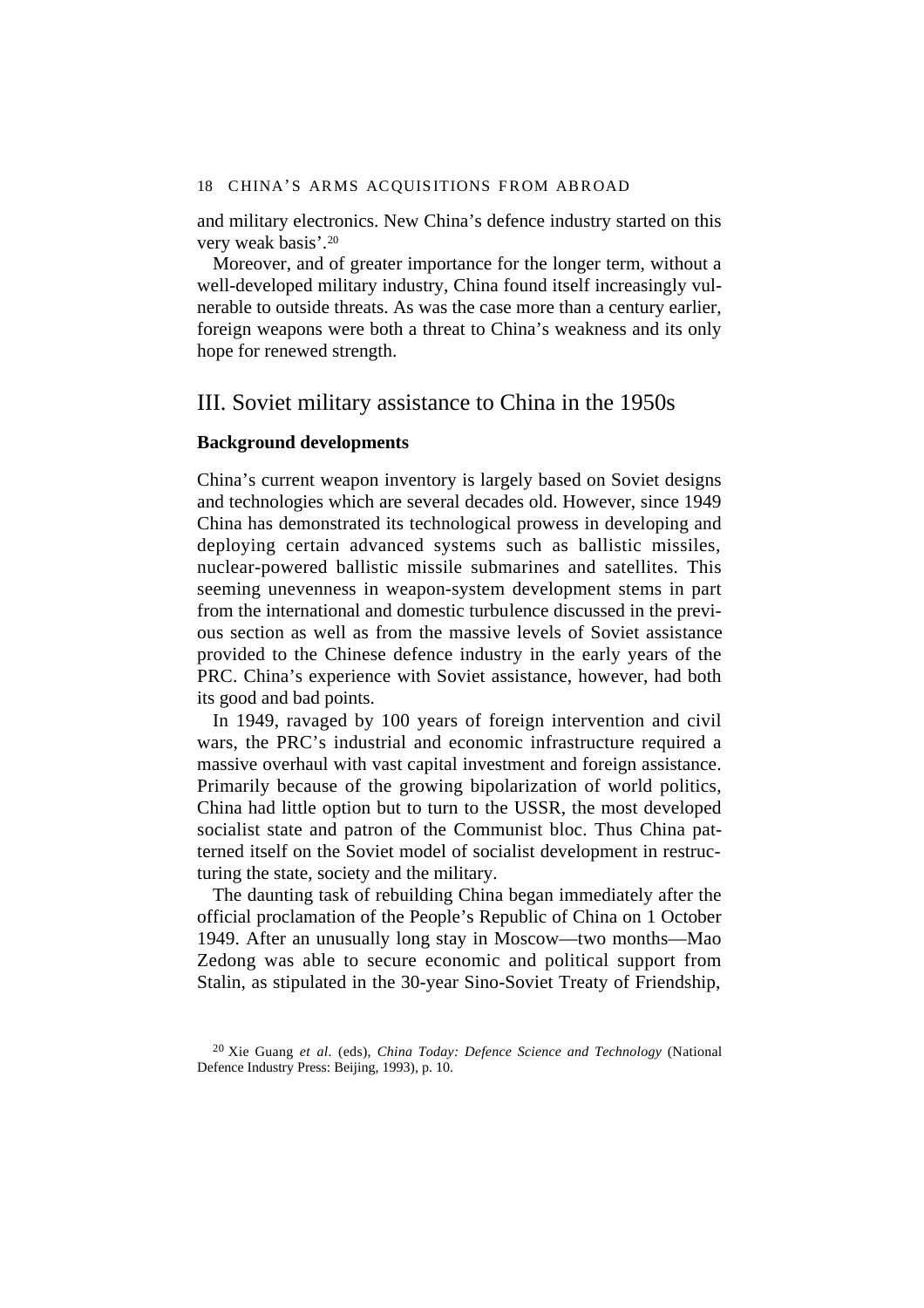Alliance and Mutual Assistance of 14 February 1950.21 Among other points, this treaty provided China with a five-year loan of \$300 million at 1 per cent interest and the construction of 50 key projects over the next nine years, including the mining of certain metals and the extraction of oil in Xinjiang, the construction and repair of naval vessels in Dalian, and the operation of civil airlines.

In the light of China's great need for economic and technological assistance, however, the amount of Soviet aid was only a drop in the ocean. Indeed, Poland received more Soviet aid—\$450 million, at no interest—than China. In addition, Stalin was 'clearly in no hurry to provide [military aid] to the Chinese in substantial quantities until compelled to do so by circumstances'.22 The 'circumstances' turned out to be the Chinese intervention in the Korean War.

Information on Soviet military aid to China during the Korean War remains fragmentary, sketchy and contradictory, and needs to be further corroborated with the Soviet war archives which are open to the public.23 Available sources indicate that the exigencies of war compelled the USSR to supply a substantial amount of heavy equipment, mostly artillery and tanks, and a large number of aircraft to North Korea and China. Armed with the PLA's old, but huge inventory of light weapons and artillery, the Chinese People's Volunteers (CPV) entered the war in October 1950 without Soviet military assistance. The initial casualties at the end of 1950 and particularly the heavy battle losses in early 1951 prompted PLA Chief of Staff Xu Xiangqian's visit to Moscow in May 1951 and eventually led to the October 1951 agreement for the USSR to provide massive amounts of equipment to supply dozens of Chinese infantry and airborne divi-

21 For the text of the Sino-Soviet treaty, see *China and the Soviet Union, 1949–84*, Keesing's International Studies (Longman: Burnt Mill, Harlow, 1985), pp. 1–2.

22 Joffe, E., *The Chinese Army After Mao* (Harvard University Press: Cambridge, Mass., 1987), p. 4.

 $23$  The recent opening of the Soviet archives on the Korean War is of particular importance. In June 1994, for instance, Russian President Boris Yeltsin hand-delivered the declassified Soviet Korean War documents to visiting South Korean President Kim Young Sam as a goodwill gesture. The documents have revealed that Chinese leaders had been more deeply involved in war planning than scholars and officials have assumed for the past 40 years: Mao agreed as early as May 1949 to transfer 3 Korean PLA divisions to North Korea and help the latter's liberation war after Chinese unification. See 'Classified Korean War documents released by the Russian Government', *Chosun Ilbo* [Chosun daily] (Seoul), seven parts, 26 July–4 Aug. 1994. An English translation is available from the authors of this research report.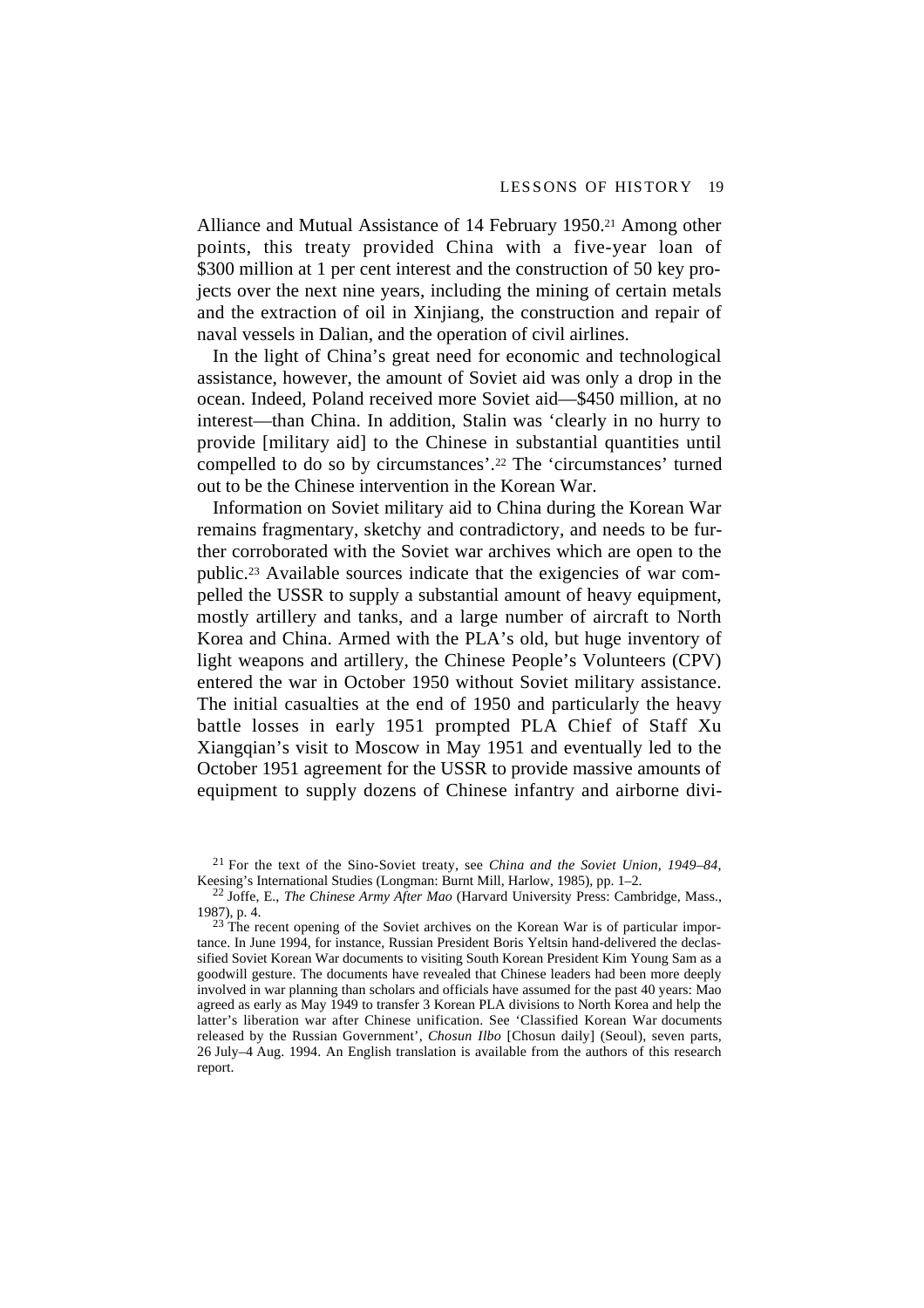sions.24 In addition to direct transfers of weapons, this agreement also provided for Soviet expert assistance, know-how and technology to be passed to China to advance its arms-production capabilities.25

The total air strength of the People's Liberation Army Air Force (PLAAF) was more than tripled in size during 1951, from 500 aircraft in 1950 to more than 1500 aircraft, including some 700 MiG-15 fighter jets and about 150 Tu-2 piston-engine light bombers.<sup>26</sup> During the Korean War, the USSR supplied China with military aid amounting at the time to \$1.5–2 billion, including aid to war industries in Manchuria.27 As a result of the Chinese involvement in the war, China became more dependent on the USSR financially and diplomatically, and Chinese leaders sought to follow the Soviet lines of socialist development more closely than before.

The death of Stalin on 5 March 1953 and the end of the Korean War on 27 July of the same year proved to be turning-points in Sino-Soviet relations. The year also marked the beginning of China's First Five-Year Plan (1953–57). A more generous Soviet aid programme with an additional 91 projects in China was initiated in the weeks following

 $24$  For a Chinese account of the battlefield need for heavy equipment and aircraft, see Hong Xuezhi, *Kangmei Yuanchao Zhanzheng Huiyi* [Recollection of the war to resist US aggression and aid Korea] (Jiefangjun Wenyi Chubanshe: Beijing, 1990), especially chapter 10. Hong Xuezhi was a CPV deputy commander in charge of logistics, including armament. See also Goncharov, S. N., Lewis, J. W. and Xue, L., *Uncertain Partners: Stalin, Mao, and the Korean War* (Stanford University Press: Stanford, Calif., 1993), pp. 200–201, 346–47.

25 Wang *et al*. (note 2), pp. 35–37.

<sup>26</sup> The 'bean counts' of Chinese air strength are only rough estimates because of combat losses and the Soviet assistance to the Chinese aviation industry not directly related to the Korean War. Most of the aircraft gained by China during the Korean War can be regarded as direct Soviet supply. For various estimates of the Chinese Air Force during the Korean War, see Gittings, J., *The Role of the Chinese Army* (Oxford University Press: Oxford, for the Royal Institute of International Affairs: London, 1967), pp. 121–31, 136–41; Griffith, S. B., Jr, *The Chinese People's Liberation Army* (McGraw-Hill: New York, 1967), pp. 166–71; and Garthoff (note 17), p. 85.

<sup>27</sup> China recently reported that during the Korean War it spent 6.2 billion yuan (about \$2) billion) in direct war expense and over 10 billion yuan (about \$3.3 billion) in total expenditures, direct and indirect, related to the war. China claimed that the Chinese debt for the Soviet weaponry was 3 billion yuan (\$1.1 billion). These costs are presumably based on 1950s prices. The Chinese claim roughly corresponds to Western estimates. See Yang Fu, 'Number of Chinese troops and casualties in the Korean War', *Kuang Chiao Ching* (Hong Kong), 16 Apr. 1993, pp. 48–52, in Foreign Broadcast Information Service, *Daily Report– China* (hereafter FBIS-CHI), 6 May 1993, pp. 21–25, especially p. 25; Eckstein, A., *Communist China's Economic Growth and Foreign Trade: Implications for U.S. Policy* (McGraw-Hill: New York, 1966), pp. 154–55; and Gittings, J., *Survey of the Sino-Soviet Dispute: A Commentary and Extracts from the Recent Polemics 1963–1967* (Oxford University Press: Oxford, 1968), pp. 128–34.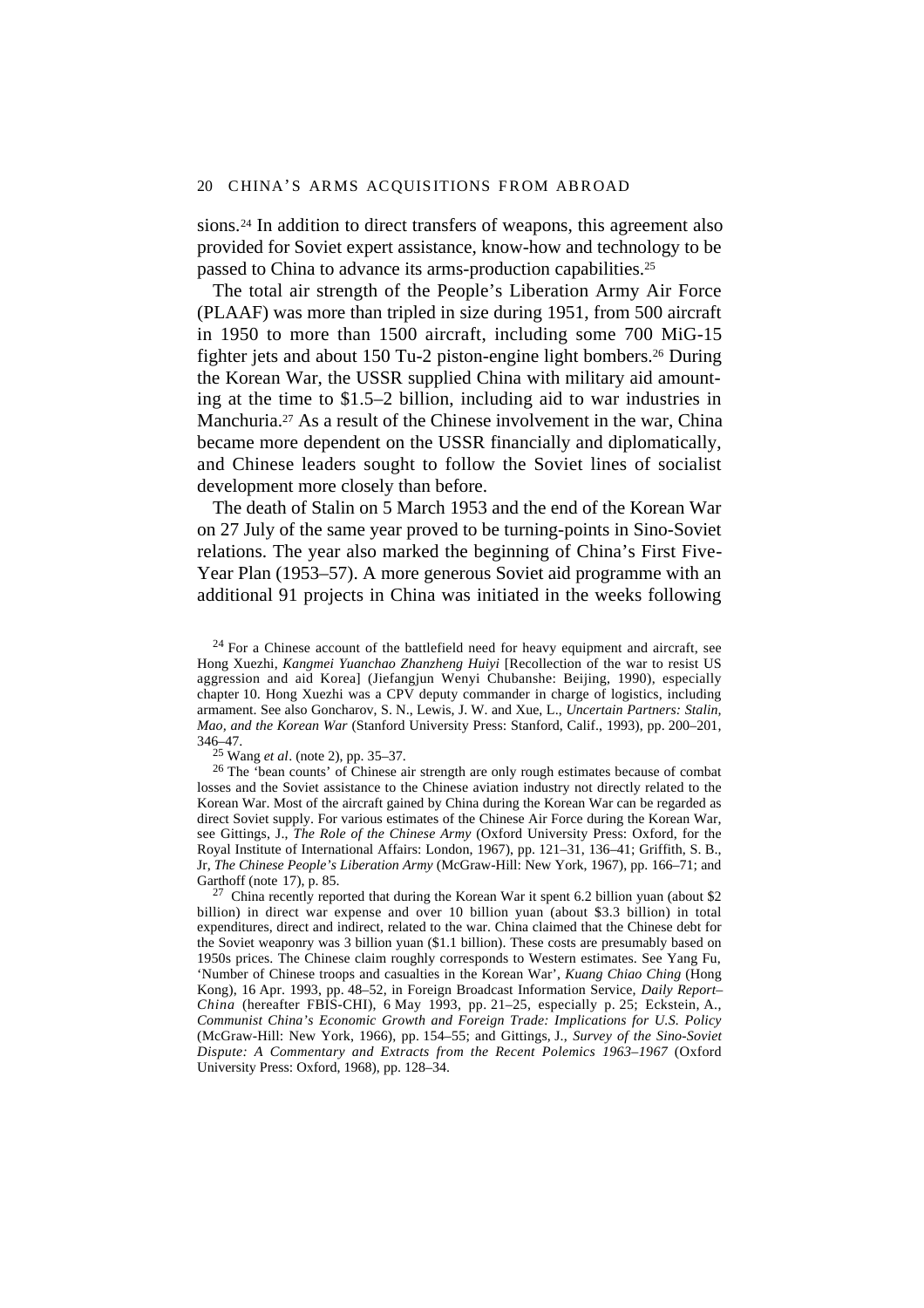the death of Stalin.28 During the high-level visit to Beijing in October 1954, First Secretary Nikita Khrushchev, Deputy Premier and Defence Minister Nikolay Bulganin, and Deputy Premier and Trade Minister Anastas Mikoyan further expanded the scope of the Soviet aid programme to China, including the signing of the scientific– technical agreement and assistance on 15 new industrial projects. Mikoyan's April 1956 visit to China resulted in a Soviet commitment to an additional 55 projects. An agreement signed in August 1958 porovided for the construction or expansion of an additional 47 metallurgical, chemical and machine-building industries (MBIs)—bringing the total number of Soviet projects in China to 258 by 1958.29 Finally, the February 1959 agreement envisaged Soviet assistance on 78 additional undertakings, 31 more than in the previous agreement, for the period 1959–67; apparently none of the 31 new projects was completed when Soviet technicians withdrew from China in August 1960. Soviet military aid to China in the 1950s probably amounted to between one-quarter and one-half of the total aid to China during this period.

A notable increase in the nature and extent of the Soviet aid to China after the death of Stalin strongly indicates that Stalin's successors were far more inclined to supply China with better weapons and technological know-how than Stalin, who had kept China militarily and financially dependent on the USSR by providing mostly finished products and spare parts. From 1953 to 1956 the Soviet aid programme included the wholesale transfer of blueprints, prototypes, expertise and personnel for China's burgeoning defence industries.

Soviet assistance in China's weapon-producing capability was referred to by one Western analyst as 'the largest technology transfer experiment in history'.30 Others noted that the Soviets 'gave their Chinese allies the best they had available'.31 While China and the USSR offered differing accounts, the Soviet aid programme to China in the 1950s no doubt included a massive transfer of equipment, technological know-how and personnel. According to Soviet

<sup>28</sup> Dittmer, L., *Sino-Soviet Normalization and Its International Implications, 1945–1990* (University of Washington Press: Seattle, Wash., 1992), p. 18.

 $29$  The number of Soviet projects reported to have been under way in China differs from one source to another. Agreements for a total of 258 projects were formally signed between China and the Soviet Union by the end of 1958.

<sup>30</sup> Frieman (note 18), p. 55.

 $31$  Griffith (note 26), p. 178.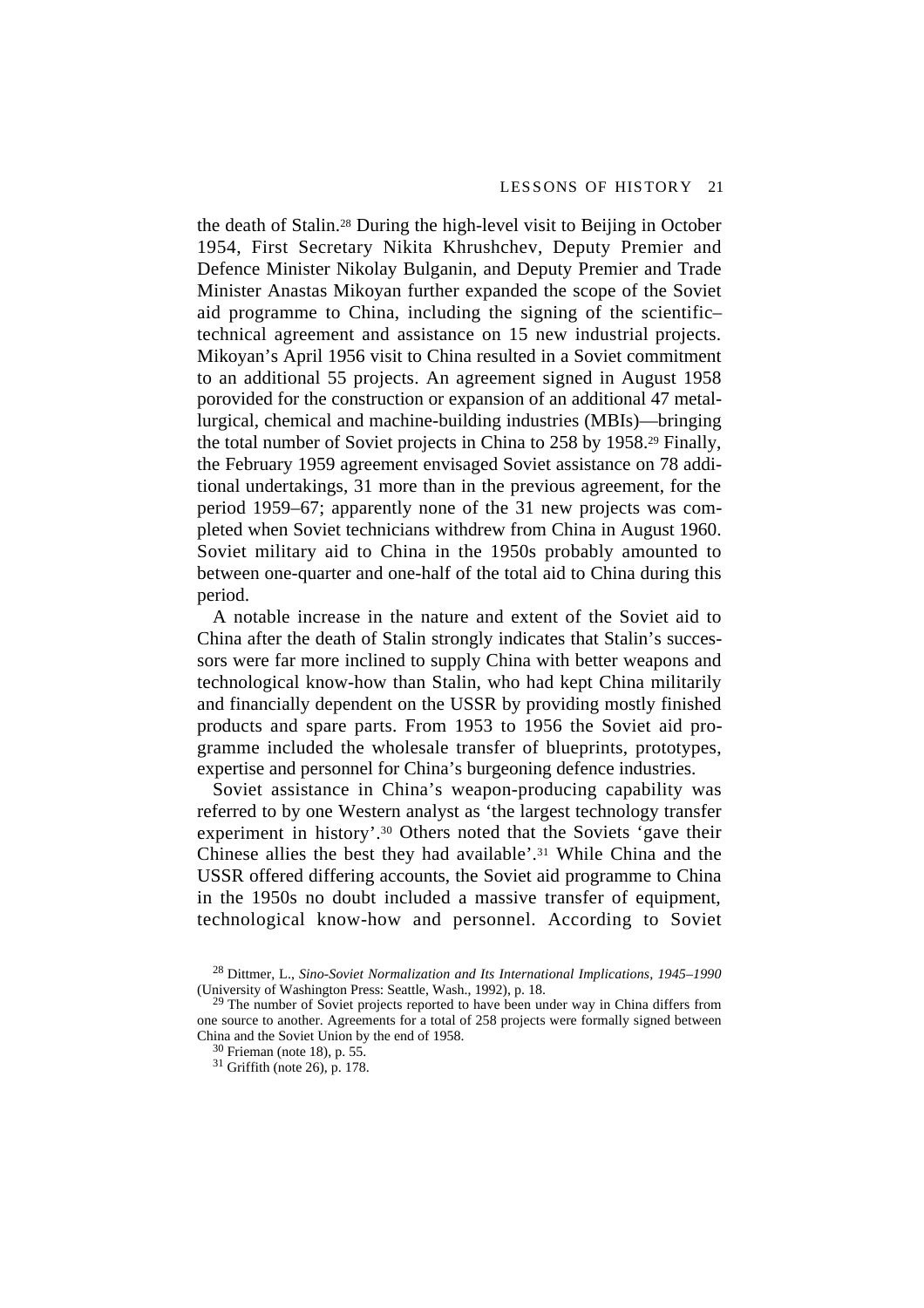accounts, the USSR helped China develop more than 250 key industrial projects: between 1954 and 1963 the USSR provided China with over 24 000 sets of scientific and technological documents and assisted work at 1400 large industrial enterprises, and more than 10 000 Soviet specialists in various scientific fields visited China between 1950 and 1960.32 The same source claimed that between 1951 and 1962 some 10 000 Chinese engineers, technicians and skilled workers, and over 11 000 students, were educated and trained in various Soviet institutions of higher learning, research centres and industrial enterprises, as well as some additional 8000 Chinese for short-term training. Other sources estimate the total number of Chinese students and trainees who studied in the USSR in the 1950s to be as high as  $38\,000$ .<sup>33</sup>

With this assistance, in the 1950s China began to build up its own indigenous weapon-production capability. From the outset, the Chinese defence industry closely followed the Soviet organizational model and followed the classic development path of weapon production—from simple assembly, to spare-parts production, to co-production under licence, and eventually to the production of complete weapon systems. However, the growth of China's defence industry showed some distinctive features in terms of organization, leadership control and resource allocation.<sup>34</sup> For example, the majority

 $32$  The official Soviet account was given on 14 Feb. 1964 during a speech to the Central Committee of the Communist Party of the Soviet Union (CPSU) by Mikhail Suslov, a chief ideologue on the Sino-Soviet dispute. See Suslov, M., 'The struggle of the Communist Party of the Soviet Union for the unity of the international communist movement', *Pravda*, 3 Apr. 1964. Excerpts of the speech are available in Gittings (note 27), pp. 134–35. Suslov's speech was rejected by China, which claimed that the leaders of the CPSU 'unscrupulously withdrew the 1,390 Soviet experts working in China, tore up 343 contracts . . . scrapped 257 projects of scientific and technical co-operation, all within the short span of a month'. See 'The reply of the Central Committee of the Communist Party of China to the CPSU letter', 29 Feb. 1964, *Renmin Ribao*, 9 May 1964; excerpts are reproduced in Gittings (note 27), pp. 55, 139–40.

33 Quested, R. K. I., *Sino-Russian Relations: A Short History* (George Allen & Unwin: Sydney, 1984), pp. 124–25; and Dittmer (note 28), pp. 21–22.

34 For an historical overview of China's defence industry, see Ostrov, B. C., *Conquering Resources: The Growth and Decline of the PLA's Science and Technology Commission for National Defense* (M. E. Sharpe: Armonk, N.Y., 1991); Frieman, W., 'China's military R&D system: reform and reorientation', eds D. F. Simon and M. Goldman, *Science and Technology in Post-Mao China* (Harvard University Press: Cambridge, Mass., 1989), pp. 251–86; Latham, R. J., 'People's Republic of China: the restructuring of defense–industrial policies', ed. J. E. Katz, *Arms Production in Developing Countries: An Analysis of Decision Making* (D. C. Heath and Company: Lexington, Mass., 1984), pp. 103–22; and Shambaugh, D., 'China's defense industries: indigenous and foreign procurement', ed. P. H. B. Godwin, *The Chinese Defense Establishment: Continuity and Change in the 1980s (Westview Press:* Boulder, Colo. 1983), pp. 44–47, 54–69.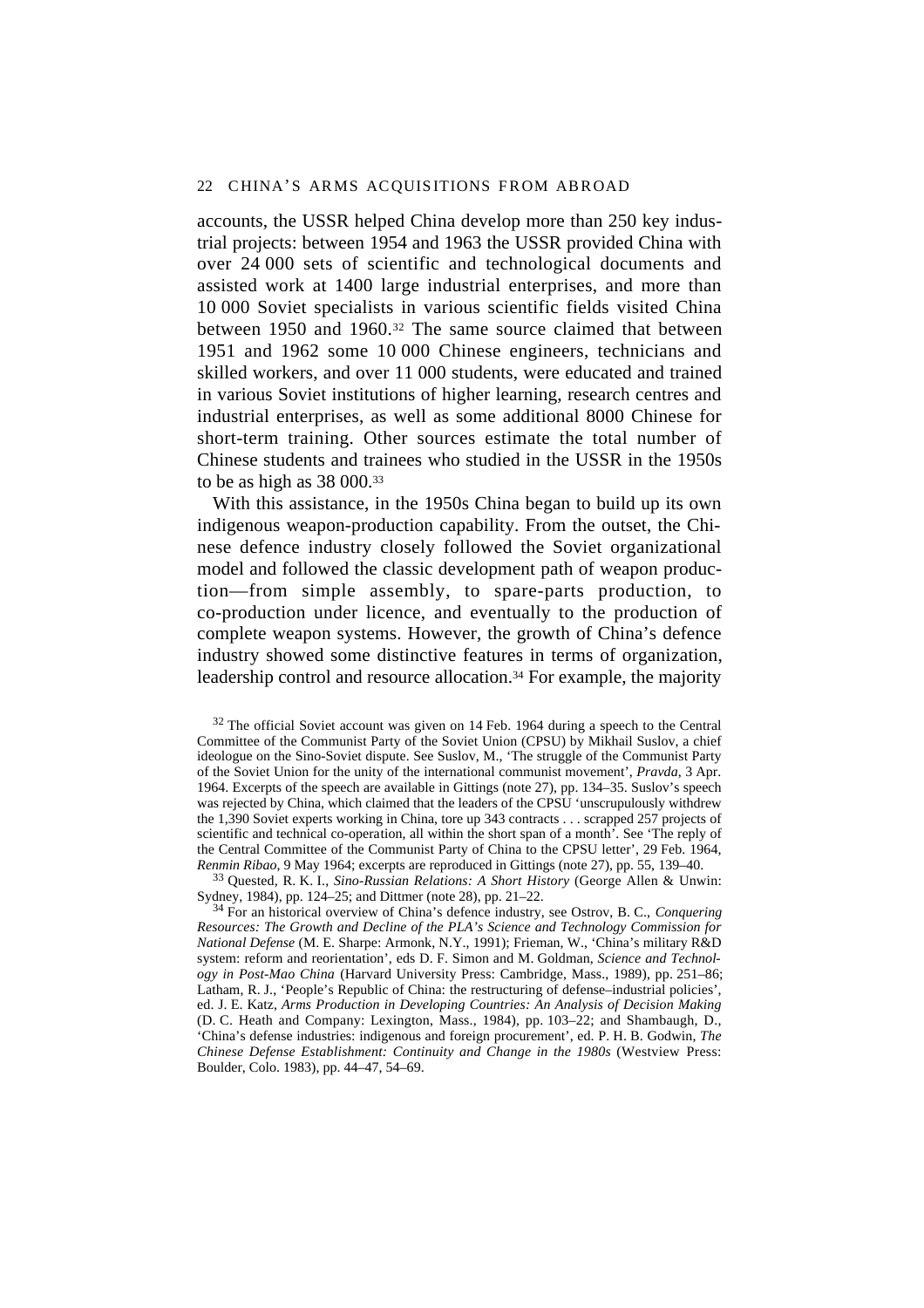of the defence plants were located in China's interior (the so-called Third Front) to protect them from possible US attack and to promote balanced development among different regions.35 In addition, the rapid expansion of defence production by the mid-1950s gave rise to problems of leadership control over and policy coordination in the defence industry. The leadership's response to these problems resulted in a series of organizational changes in China's defence industry.

In October 1958 the National Defence Science and Technology Commission (NDSTC) was created with Nie Rongzhen as its chairman. The NDSTC mainly focused on research and development (R&D) of new and advanced weapons, especially nuclear weapons. In 1960, the National Defence Industry Office (NDIO) was established to coordinate the production of conventional weapons at various defence factories under six MBIs. As Benjamin Ostrov's study of the NDSTC demonstrates, the organizational/theoretical separation between R&D and weapon production was one thing, but the reality was quite another.36 Not only did the holistic and continuous nature of weapon R&D and production make the organizational division of labour untenable, but the NDSTC had overlapping and competing jurisdiction over China's defence industry with the NDIO. While the launching of the Great Leap Forward (1958–60) and the withdrawal of Soviet advisers in 1960 elevated the importance of the NDSTC in China's defence industry, the initial organizational division was to significantly contribute to the uneven development of China's weapon systems in the coming decades.

#### **Development of the PLA with Soviet assistance**

#### *Development of the PLA Navy*

China's naval and air force development illustrates how PLA military capabilities were given a massive boost by Soviet assistance in the 1950s. When the Chinese Communists declared victory in 1949, there was no national PLA Navy (PLAN).<sup>37</sup> The nascent naval force con-

<sup>35</sup> On the 'Third Front' see Naughton, B., 'The Third Front: defence industrialization in the Chinese interior', *China Quarterly*, no. 115 (Sep. 1988), pp. 351–86.

<sup>36</sup> Ostrov (note 34), pp. 30–33.

 $37$  The historical account of the PLA Navy is drawn from the PLA Navy History Editorial Committee, *Haijun Shi* [History of the [PLA] Navy] (PLA Publishers: Beijing, Sep. 1989),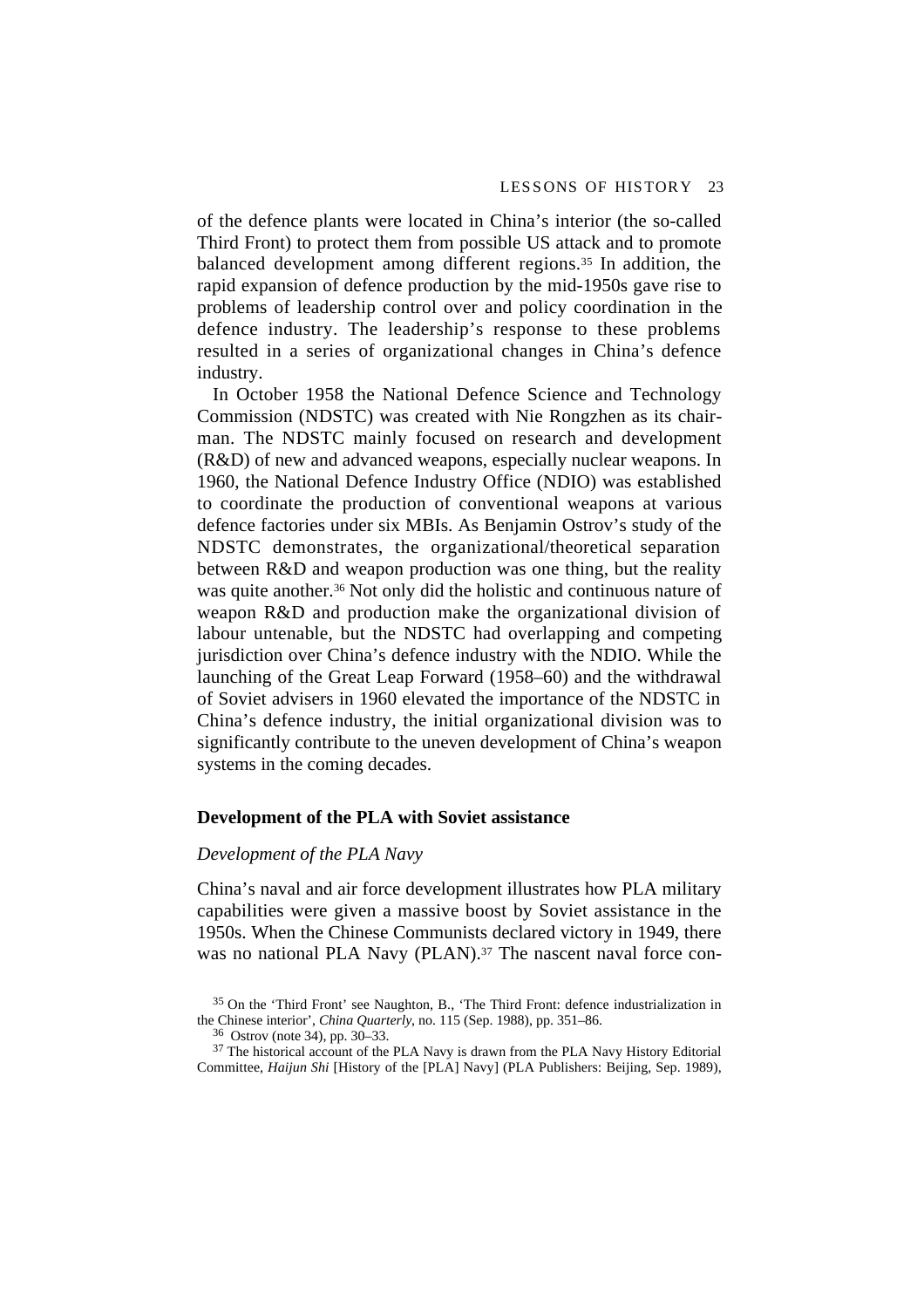sisted of 4000 former Nationalist Navy personnel who were captured or defected in 1948–49, and fewer than 100 out of the 200 ships were operable. Training centres were set up on a regional basis. Following the formation in November 1948 of the first naval force, the North-East Navy, another regional navy, called the East China People's Navy, was created on 23 April 1949, with veteran Army General Zhang Aiping as its commander and political commissar. The national PLAN headquarters in Beijing was not established until 14 April 1950, with Xiao Jingguang as its first commander.

The early Soviet assistance programme included the creation of the Soviet Naval Advisory Mission in Beijing and the dispatch of 500 naval advisers and maintenance personnel in 1950. In July 1950, the Soviet Union began to deliver naval weapons, equipment and spare parts for the nascent PLAN. The first Soviet transfers of finished naval craft consisted of about 50 World War II-vintage torpedo boats, which took place in 1951. The PLAN's first submarine was the nonoperational Soviet M Class, shipped to China in July 1953. According to one source, China received an additional eight S-1 and M-V Class submarines in 1954–55.38

From 1955, Soviet naval assistance to China picked up pace, with Chinese assembly of Soviet Whiskey Class submarines and Riga Class frigates from components provided by Soviet shipyards. At the time of the Soviet withdrawal in August 1960, the PLAN's inventory comprised 350 surface ships and submarines. It included about 12 submarines directly transferred from the USSR and 19 Whiskey Class submarines assembled in Chinese shipyards, 4 Soviet Gordy Class destroyers, 4 Riga Class frigates (assembled in Chinese shipyards), 20 Kronstadt Class large patrol craft (14 assembled in Chinese shipyards), some 150 patrol craft (most assembled in China) and about 30 minesweepers (some 26 assembled in China).39

In the mid-1950s, with Soviet assistance, China made some gains in establishing an indigenous shipbuilding industry. One prominent example of this effort was the founding on 1 July 1956 of the

39 See Muller (note 38), p. 40; *Haijun shi* (note 37), pp. 336–37; and appendix 1 in this volume.

pp. 14–27. See also Yang Guoyu *et al*. (eds), *Dangdai Zhongguo Haijun* [Contemporary China's naval forces] (Zhongguo Shehui Kexue Chubanshe: Beijing, 1987), pp. 3–153.

<sup>38</sup> Muller, D. G., Jr, *China as a Maritime Power* (Westview Press: Boulder, Colo., 1983), pp. 29–30. Gardiner, R. *et al.* (eds), *Conway's All the World's Fighting Ships*, *1947–1982,* Part 2 (Conway Maritime Press: London, 1983), p. 333 notes that China received 6 M Class, 4 SHCH Class, and 4 S Class submarines from the Soviet Union in 1954–55.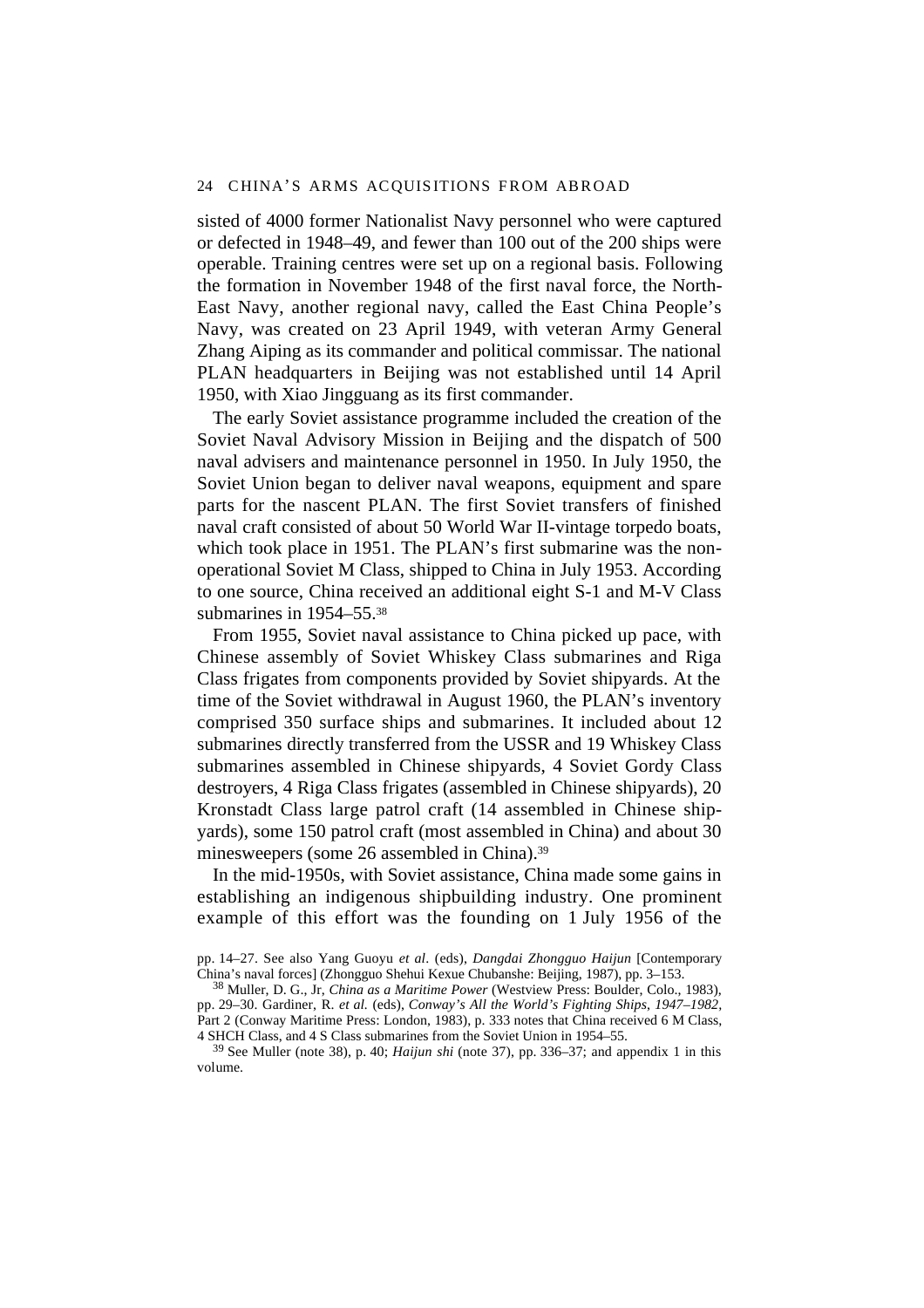Shanghai Institute of Shipbuilding. This organization subsequently produced the first Chinese-designed naval craft in 1959, the Shanghai Class coastal patrol boat. By the end of the 1950s, China was able to develop a modest operational naval force to such a point that a US intelligence assessment asserted: 'The years since 1949 have brought a fantastic growth in Chinese Communist naval power, so much so that for the first time in modern history China is a factor in the Far Eastern naval picture'.40 While these developments in PLA naval capability might be considered 'indigenous', Soviet assistance was decisively important.

#### *Development of the PLA Air Force*

The growth of Chinese air power in the 1950s also illustrates the extensive nature of Soviet aid.41 In the period 1946–49, the number of Communist Chinese military aircraft fluctuated widely owing to war losses, captures and defections by Guomindang pilots. By the end of the war there were fewer than 200 aircraft left. According to official Chinese accounts, the new regime in Beijing in late 1949 could lay claim to approximately 159 foreign aircraft—US, British, and Japanese—including P-47 and P-51 fighters, Japanese 'Oscar' fighters, B-24 and B-25 bombers, as well as transports and trainer aircraft, although many of these aircraft were not operational.<sup>42</sup> In addition, the PLA was able to capture from the retreating Guomindang some 1278 aircraft engines and more than 40 000 tonnes of aviation equipment and supplies, nearly all of which was of foreign origin.<sup>43</sup>

The establishment of the PLAAF was formally announced on 11 November 1949, with Liu Yalou as its first commander and Xiao

40 US Office of Naval Intelligence (ONI), *ONI Review*, Secret Supplement, spring– summer 1957, p. 44, as cited in Muller (note 38), p. 32.

<sup>41</sup> For a historical and organizational review of the PLA Air Force, see US Defense Intelligence Agency, *People's Republic of China People's Liberation Army Air Force*, report no. DIC-1300-445-91 (DIA: Washington, DC, May 1991); PLA Air Force Headquarters Editorial and Research Office, *Kongjun shi* [History of the [PLA] Air Force] (PLA Publishers: Beijing, Nov. 1989); Wang Dinglie, *et al*. (eds), *Dangdai Zhongguo Kongjun* [Contemporary China's Air Force] (Zhongguo Shehui Kexue Chubanshe: Beijing, 1989); and Bueschel, R. M., *Communist Chinese Air Power* (Praeger Publishers: New York, 1968). Bueschel's is a pioneering study of the PLA Air Force. His 238-page book, however, does not reveal any sources for its information; its account needs to be corroborated with other sources. On the development of the Chinese aviation industry, see Duan *et al.* (note 10).

42 Wang *et al*. (note 41), table 2, p. 38.

<sup>43</sup> Duan *et al.* (note 10), p. 15.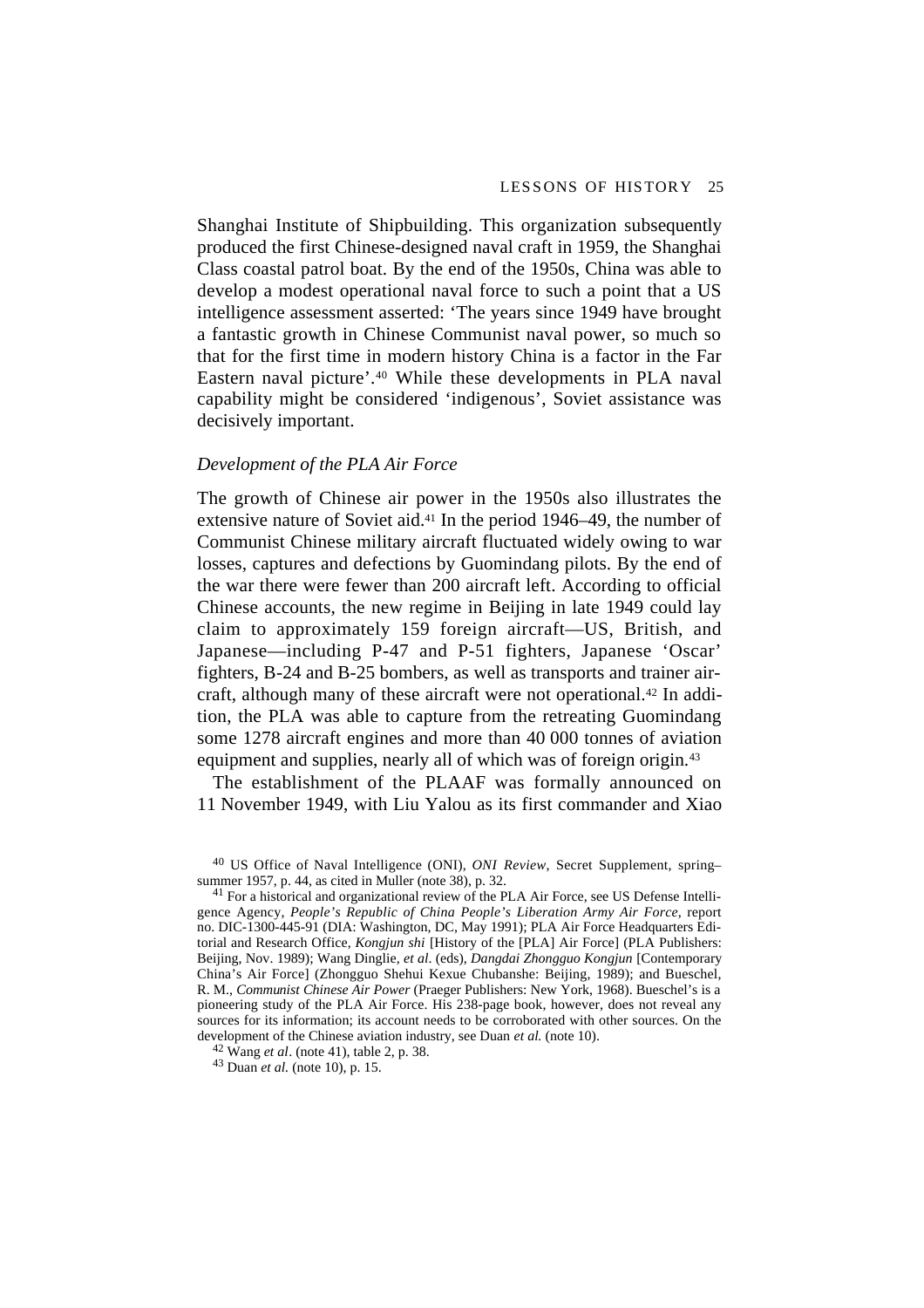Hua as its political commissar. Premier Zhou Enlai assessed the aircraft production situation and issued instructions:

Construction of China's aviation industry should be carried out according to the Chinese practical situation . . . We could not just rely on buying foreign aircraft and only carrying out repair by ourselves. The construction road, therefore, of China's aviation industry should be conducting repair first, manufacture afterwards and then the design . . . certain consideration should be given to the planning and arrangement of turning [repair facilities] into a manufacture factory in the future. Meanwhile, negotiations should be carried out with the Soviets about their assistance for the construction of our aviation industry.<sup>44</sup>

Thus, from the outset the PLAAF was closely reliant on the USSR for equipment and manufacturing techniques. The PLAAF also became reliant on the Soviet Union for organization, doctrines and training.

As was the case with Chinese military modernization in general, the Korean War was a catalyst in the rapid development of Chinese air power in the 1950s. PLAAF strength grew rapidly: in February 1953 US intelligence estimates placed Chinese air strength at 1400 combat aircraft, including 830 jet and 250 piston engine fighters, excluding the combat losses of well over 1000 fighters.45 According to US Air Force data, the Far East Air Force Command 'destroyed 976 and damaged 1009 enemy [Chinese and North Korean] aircraft in air-toair combat' during the entire Korean War.46 Even after the war, Soviet supply of aircraft to China continued unabated. Including the introduction of the MiG-17 in late 1954, the PLAAF inventory reached about 4000 aircraft by late 1955, of which over 2000 were fighters and the remainder bombers, transports and support aircraft of varying types.

The effort to produce a combat aircraft in China began with the establishment of the Second MBI's National Aircraft Factory in Shenyang in 1951. In the early 1950s assembly lines with Soviet components were set up for Yak-18 primary trainers, which began to appear in 1954. Based on agreements signed during Khrushchev's October 1954 visit to China, the USSR supplied China with produc-

<sup>44</sup> Quoted in Duan *et al*. (note 10), p. 16.

<sup>45</sup> See Bueschel (note 41), pp. 26–27.

<sup>46</sup> As cited in US Defense Intelligence Agency (note 41), p. F-42. On the other hand, the PLA Air Force 'shot down 330 aircraft and damaged another 95' during the Korean War. See *Kongjun shi* (note 41), pp. 84–85.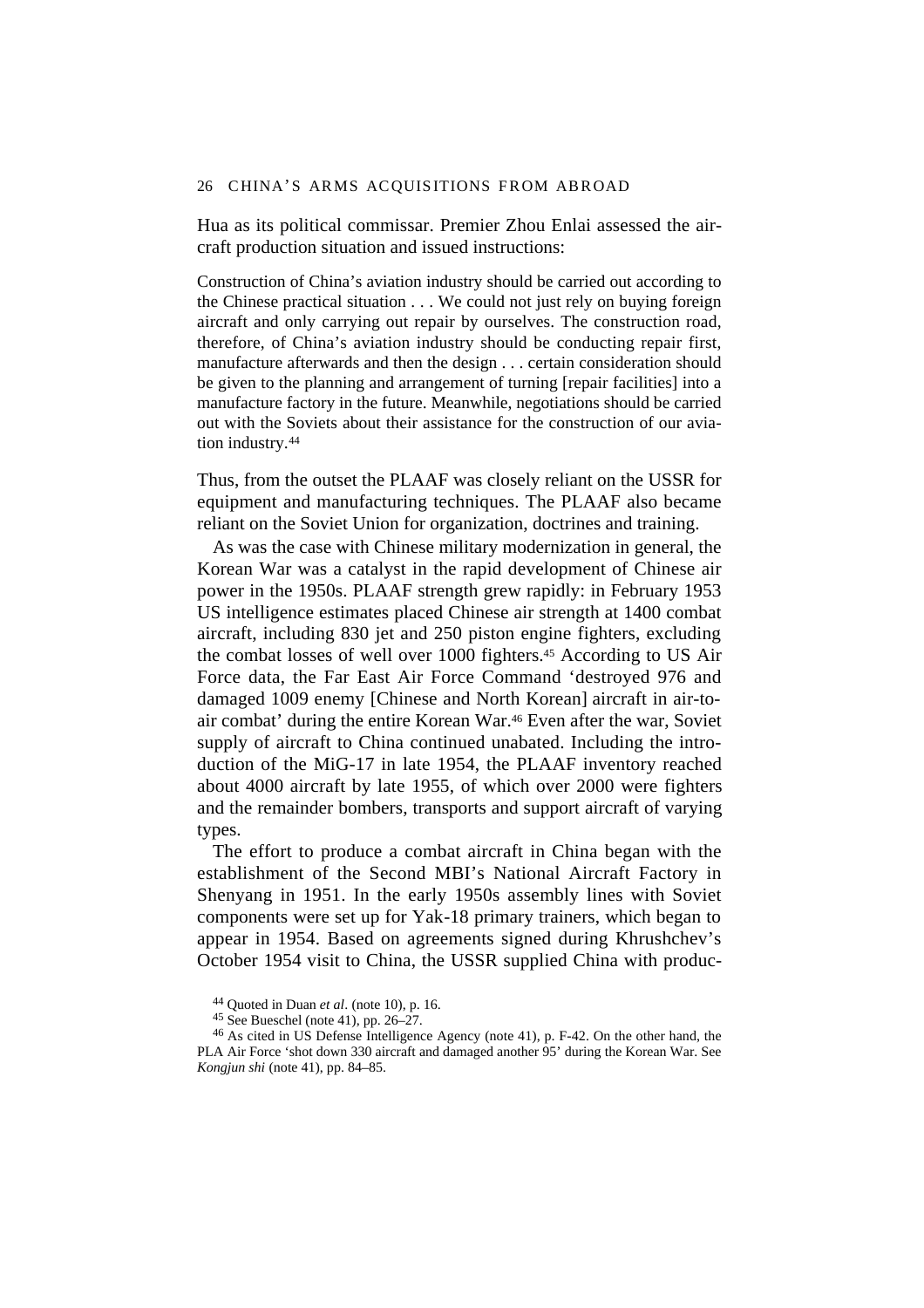tion licences, engineering drawings and technical aid for the production of Chinese aircraft. Accordingly, the Chinese aircraft-production capability grew rapidly to include the production of engines under licence and complete aircraft. By the autumn of 1956, China had produced its first combat aircraft, the J-4 (based on the Soviet MiG-17).<sup>47</sup> Between 1956 and 1960, China had licence-produced some 2000 of these aircraft.48

China also began to take delivery of the more advanced Soviet MiG-19 fighters in 1959. Production plans for the MiG-19s were based on the October 1957 agreement between the two countries, but this time the goal was to make the MiG-19 a 'Chinese' aircraft with airframes, engines and armaments locally built under licence. The Soviet withdrawal in 1960, however, brought MiG-19 production to a complete halt. The Chinese managed to produce the first J-6 (based on Soviet MiG-19) in December 1961—strongly suggesting that the production lines were near completion before the Soviet withdrawal.49 The number of J-6 fighters in the PLAAF inventory reached 100 by the summer of 1964 and rose rapidly thereafter.

The story of the MiG-21 is more difficult to assess. Perhaps only 20 Soviet-built MiG-21s made their way to China before the Soviet withdrawal in August 1960, but apparently there were no production arrangements. By the early 1960s, the PLAAF faced the problem of creeping obsolescence. However, with no engineering drawings, spare parts or production know-how, China exerted an enormous indigenous effort to produce its version of the MiG-21 aircraft, the J-7. By the summer of 1967, over 100 J-7s had entered service.<sup>50</sup>

The first Soviet Il-28 light bomber entered the PLAAF inventory in October 1952 and the Tu-16 medium bomber in May 1959. China modified the designs and technical specifications of both bombers: the Il-28 was produced in Harbin as the H-5, which entered service with

<sup>47</sup> The 'J' designation, stands for the word *jianjiji* (fighter aircraft). Similarly, the designation 'H' (for *hongjiji*) is used for bomber aircraft. The Chinese designations are used throughout this study, with reference to Soviet models where appropriate. The Chinese apply Western designations (such as 'F' or 'B') when aircraft are produced for export.

<sup>48</sup> See appendix 1 in this volume.

<sup>49</sup> *Jane's Encyclopedia of Aviation*, vol. 4 (Grolier Educational Corporation: Danburry, Conn., 1980), pp. 812–13.

50 US Defense Intelligence Agency (note 41), p. C-5. Bueschel notes, however, that 12–15 MiG-21s entered evaluation service as early as Mar. 1965. See Bueschel (note 41), p. 89.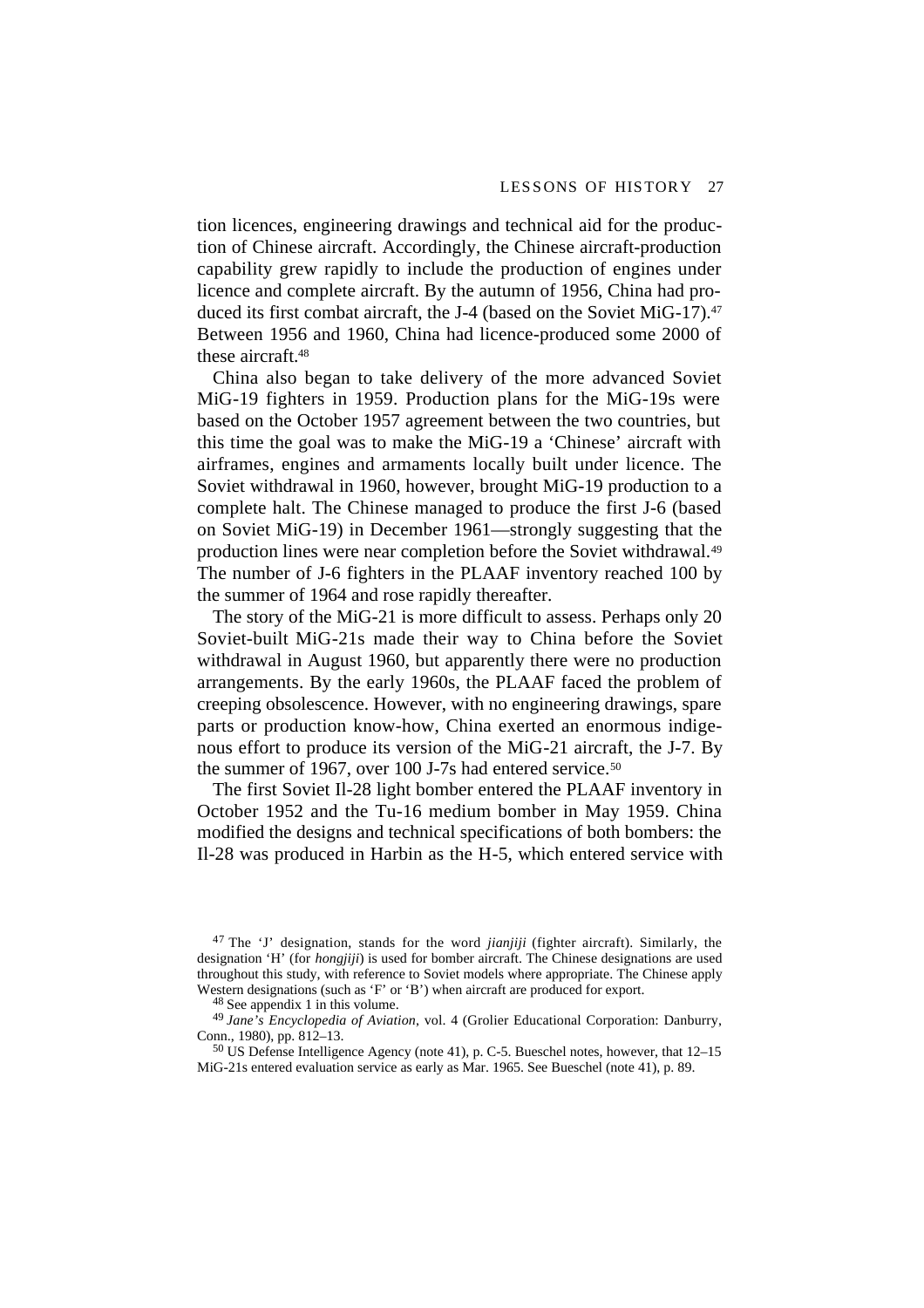the PLAAF in August 1967; the Tu-16, produced in Xian as the H-6, entered service in February 1969.<sup>51</sup>

#### **Nuclear weapon development**

The issue of Soviet assistance to China's nuclear weapon programme has probably been the most controversial one in Sino-Soviet relations and has left an indelible imprint on the subsequent development of China's nuclear weapons, military strategy and national attitude to security. In the early years of the PRC Government, China had to rely on Soviet nuclear protection from a possible US nuclear threat. The fragility of such a commitment soon became clear to Chinese leaders as the USA increasingly threatened to use nuclear weapons. In July 1950, for instance, President Harry S Truman sent 10 nuclearconfigured B-29s to US bases in the Western Pacific and in late 1950 warned China that he would take 'whatever steps are necessary' to stop Chinese intervention and that the use of nuclear weapons 'had been [under] active consideration'.<sup>52</sup> Truman even added, to the consternation of many, that military commanders in the field would be 'in charge of' the use of atomic weapons. China's motivation to acquire nuclear weapons was reinforced by its failure to invade Taiwan in the 1950s, foiled in part by the US nuclear threat. Taken together with the muted Soviet response during US hostility, these events must have convinced the Chinese leadership of the indispensability of nuclear weapons as a deterrent and guarantor of China's sovereignty, notwithstanding its public rhetoric that nuclear weapons were only 'paper tigers'.53

The Chinese decision to develop nuclear weapons came in the winter of 1954/55 and the implementation of the decision began in earnest in 1955.54 The Ministry of Nuclear Industry was founded in

51 Norris, R. S., Burrows, A. S. and Fieldhouse, R. W., *Nuclear Weapons Databook: British, French, and Chinese Nuclear Weapons, Vol. V* (Westview Press: Boulder, Colo., 1994), pp. 331–36, 366–67.

52 Dingman, R., 'Atomic diplomacy during the Korean War', *International Security*, vol. 13, no. 3 (winter 1988/89), pp. 60–69. The quotations are on pp. 65–66.

53 On the impact of US threats on the Chinese decision to possess nuclear weapons see Lewis, J. W. and Xue Litai, *China Builds the Bomb* (Stanford University Press: Stanford, Calif., 1988), chapter 2; and Xie Guang *et al.* (eds), *Dangdai Zhongguo de Guofang Keji Shiye* [Modern China's science and technological undertakings in national defence], vol. 1 (Dangdai Zhongguo Chubanshe: Beijing, 1992), pp. 25–26.

 $^{54}$  Lewis and Xue (note 53), pp. 34–35. It is believed that in a Jan. 1955 Politburo meeting, Mao Zedong approved the development of a nuclear weapons programme after a presentation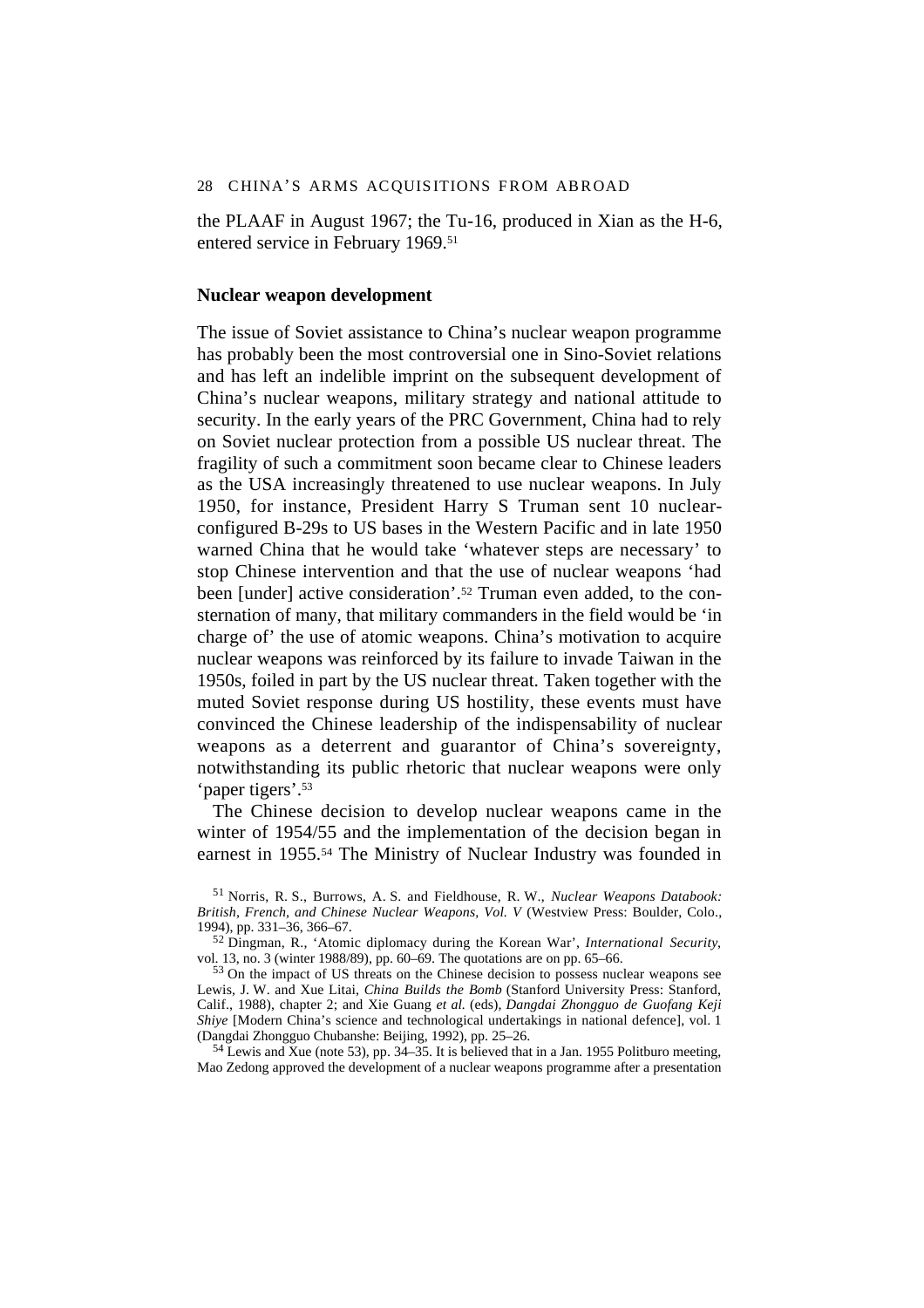1955,55 and the USSR agreed in April to assist China in developing research on atomic energy and nuclear physics, the first of six nuclear agreements that China and the USSR concluded between 1955 and 1958. Beginning in March 1956, hundreds of Chinese nuclear scientists were trained at the Dubna Nuclear Research Institute in Moscow, while nuclear weapon research at the Institute of Physics and Atomic Energy in Beijing was given priority in terms of funding and personnel.56 At the same time, the USSR continued to help China to construct a gaseous diffusion plant in Lanzhou that produced weapon-grade uranium. In September 1957, Nie Rongzhen, Chen Geng and Song Renqiong travelled to Moscow and negotiated for more than a month in an effort to obtain Soviet assistance in the development of Chinese nuclear weapons and missiles. On 15 October, during Mao's visit to Moscow, the USSR agreed in signing the New Defence Technology Pact to provide China with a sample of an atomic bomb and technical data concerning its manufacture.57 Also agreed in the pact was the delivery of two R-2 missiles and related technical information.

By late 1957, however, the gulf between China and the USSR had widened, and in 1958–59 a rapid succession of problems plagued Sino-Soviet relations. The Soviet delivery of two R-2 missiles (SS-2s) and their blueprints in January 1958 was followed by a proposal to set up a joint military command in the Far East, which was immediately rejected by China.58 In May 1959 the USSR delivered two Tu-16 bomber aircraft, one of which was to be assembled in China. However, on 20 June of the same year the Central Committee of the Soviet Communist Party formally notified the Central Committee of the Chinese Communist Party that the USSR would not provide China

by Qian Sanqiang, the 'father of China's atom bomb'. For a meeting summary, see Lieberthal, K. G. and Dickson, B. J., *A Research Guide to Central Party and Government Meetings in China* (M. E. Sharpe: New York, 1989), p. 24.

55 The Ministry of Nuclear Industry was then called the 'Second MBI', one of the 6 MBIs in charge of atomic energy and weapon development. With the creation of the Third MBI in Nov. 1956, some of the Second MBI's responsibility was transferred to the Third MBI. See Lewis and Xue (note 53), p. 49. Norris *et al.* (note 51), however, note that the name of the Third MBI was changed to the 'Second MBI' on 11 Feb. 1958 (p. 331). For an overview of the organizational setups, see Zhonghua Renmin Gongheguo Hegongyebu [PRC Ministry of Nuclear Industry], *'*Woguo he gongyede chuangjian yu fazhan' [The creation and development of our country's nuclear industry], ed. Renmin Chubanshe, *Guanghuide chengjiu* [Brilliant achievements] (Renmin Chubanshe: Beijing, 1984), pp. 283–85.

56 Lewis and Xue (note 53), p. 42.

57 Gittings (note 27), p. 106.

58 See Norris *et al.* (note 51), p. 331; and Lewis and Xue (note 53), p. 212.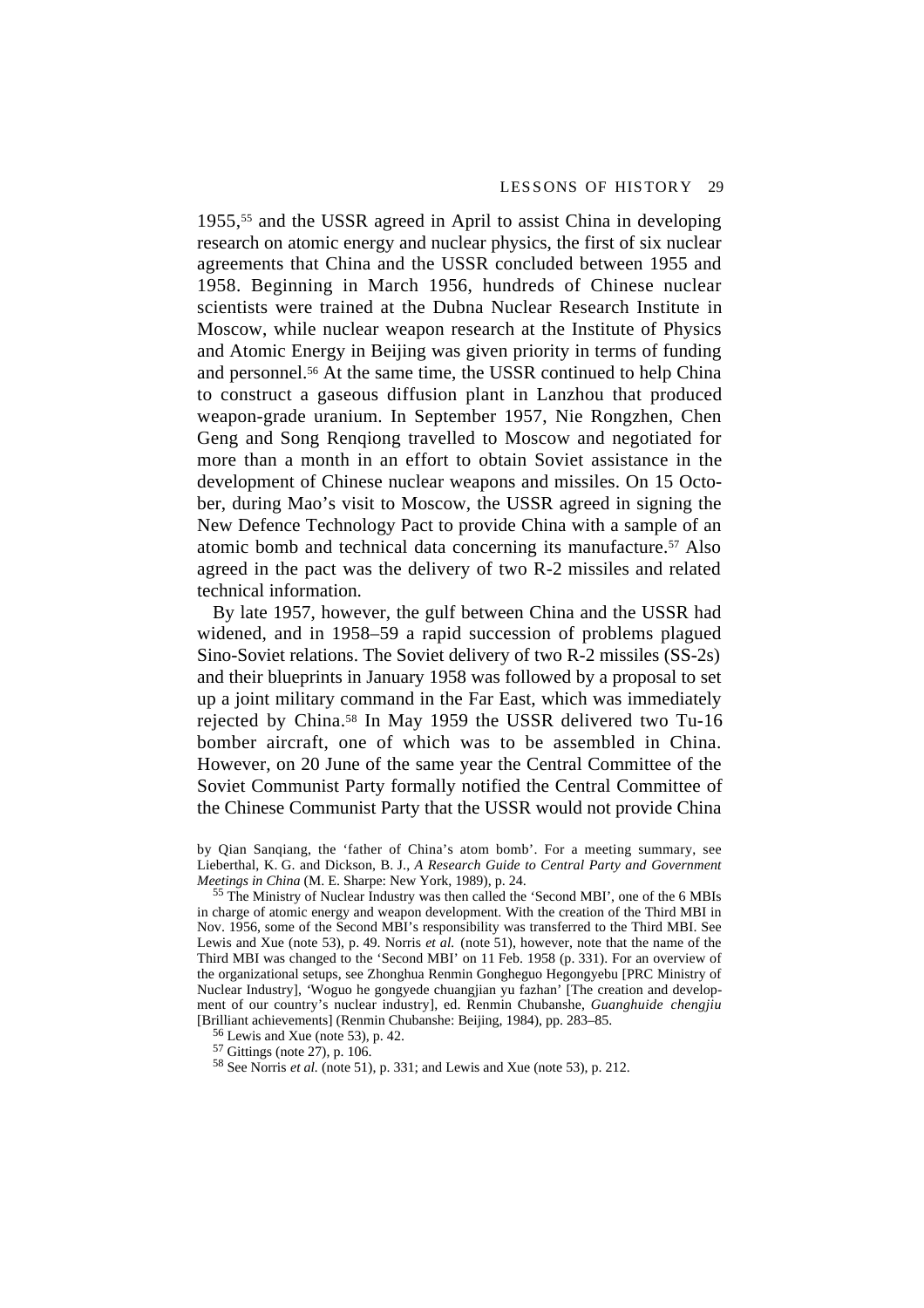with the technical details of atomic bombs. Immediately after June 1959, China decided to develop atomic bombs with its own resources, and China's first atomic test was given the code name '596' (for the year and month of the Soviet final notice) to inspire Chinese nuclear personnel.59

After the USSR withdrew its experts from China in August 1960, the NDSTC took on greater responsibilities to coordinate nuclear weapon production. At the same time, the Chinese leaders devoted enormous capital and human resources to develop atomic bombs in an 'all-at-once approach': the efforts to master nuclear weapon theory, design and construction were conducted simultaneously with the development of delivery vehicles, such as ballistic missiles, aircraft and submarines. In such a crash programme, one failure in any stage or area would have had a ripple effect on the entire endeavour. Notwithstanding such risks, China finally exploded its first experimental atomic bomb at Lop Nor on 16 October 1964. China's first hydrogen (thermonuclear) bomb was successfully tested on 17 June 1967.60

## **The end of the 'honeymoon': lessons of overdependence**

The Sino-Soviet relationship, while never perfect, dramatically changed for the worse from 1958. An open rift developed with the withdrawal of Soviet advisers, aid and blueprints in 1960, and there were Sino-Soviet border clashes in the late 1960s. The bitterness of the dispute—framed in terms of ideological disagreements, divergent national interests and conflicting domestic political imperatives—was to taint the relationship for decades. Indeed, the dispute would have a profound influence on Chinese policies regarding arms imports in a way which strengthened historical lessons about such foreign assistance.

59 Norris, *et al.* (note 51), p. 337. The Soviet rebuff in June 1959 and subsequent deterioration in Sino-Soviet relations in the early 1960s provided inspiration to the Chinese bombmaking effort. In crediting the Soviet attitude in the development of China's nuclear weapons, Mao Zedong is said to have joked that China should award Khrushchev 'a massive, one-ton medal'. Nie (note 1), p. 701.

60 See the Chinese nuclear chronology in Norris *et al.* (note 51), pp. 331–36. See also Lewis, J. W. and Hua Di, 'China's ballistic missile programs: technologies, strategies, goals', *International Security*, vol. 17, no. 2 (fall 1992), pp. 5–40.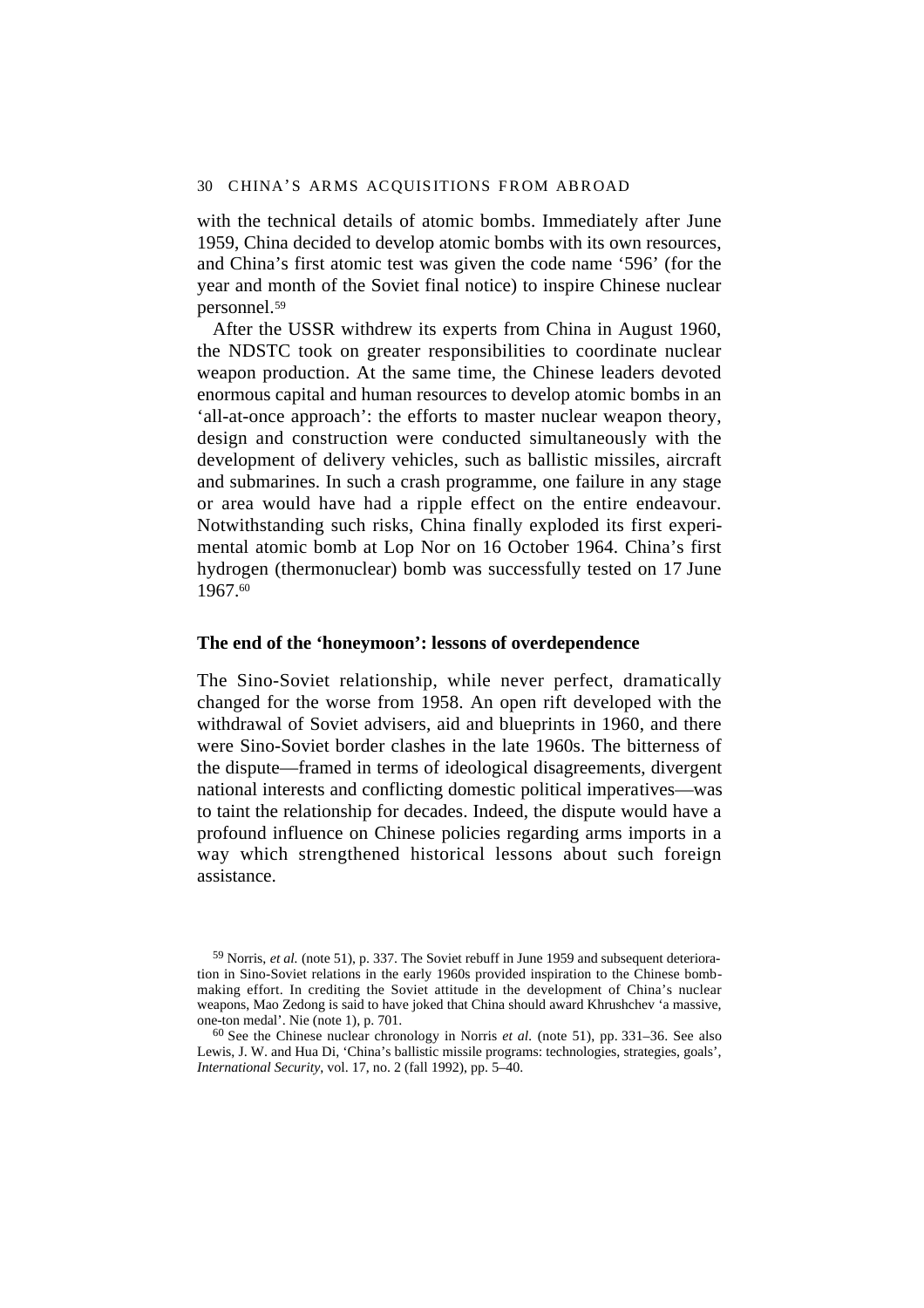Analysts of the Sino-Soviet rift differ on the importance of ideology in determining the split.61 However, the 1969 border clashes seemed to confirm the clear divergence of national interests between China and the USSR which began over the issues of the 'inevitability of war', Soviet assistance in China's nuclear development and the 1958 Taiwan Strait crisis. Armed conflict between the two giants fed the dispute over national interests which would last for nearly 30 years. Moreover, in the late 1950s China and the USSR adopted different paths of socialist development, with the attendant efforts to export their respective 'models' to the Third World. At the personal power level, Mao's political position became increasingly vulnerable after the dismal failure of the Great Leap Forward (1958–60), while Khrushchev's power fluctuated even more widely than Mao's between the 1956 intervention in Hungary and the 1962 Cuban Missile Crisis. Greatly affected by these political crises, Sino-Soviet relations went from bad to worse.

Whatever the root causes, the abrupt Soviet withdrawal was a severe blow to the defence modernization of China. In August 1960, all 1390 Soviet experts were withdrawn from China, which left 257 scientific and technological cooperation projects incomplete and 343 technical aid contracts cancelled.62 High-pitched exhortations to selfreliance, a recurrent theme in the modern history of Chinese defence industrial development, resurfaced on a national scale and were then the only recourse. Accordingly, in the early 1960s the Chinese defence industry underwent a major reorganization with the formation of eight functionally specific machine-building industry ministries: the First and the Eighth MBIs in charge of civilian production; the Second MBI, nuclear energy and weapons; the Third MBI, aircraft; the Fourth MBI, electronics and radar; the Fifth MBI, ordnance and artillery; the Sixth MBI, naval vessels; and the Seventh MBI, ballistic missiles.63 The organization of the MBIs reflects the Chinese leader-

61 Donald Zagoria, e.g., argues that ideology was a major factor in both facilitating and sustaining the conflict. Others, such as William Griffith, treat ideology as a dependent variable, deriving from what they see as more important national security factors. Lowell Dittmer, citing the armed clashes in 1969, depreciates the ideological dimension of the Sino-Soviet conflict. See, e.g., Zagoria, D. S., *The Sino-Soviet Conflict, 1956–1961* (Princeton University Press: Princeton, N.J., 1962); and Griffith, W., *The Sino-Soviet Rift* (MIT Press: Cambridge, Mass., 1964).

62 See 'The letter of the CCP CC to CPSU CC', in Gittings (note 27), pp. 139–40.

63 Specific production responsibilities of each MBI varied slightly because of a series of major reorganizations between the late 1950s and the early 1960s. See Shambaugh (note 34), pp. 44–47, 54–69; Jammes, S., 'Military industry', eds G. Segal and W. T. Tow, *Chinese*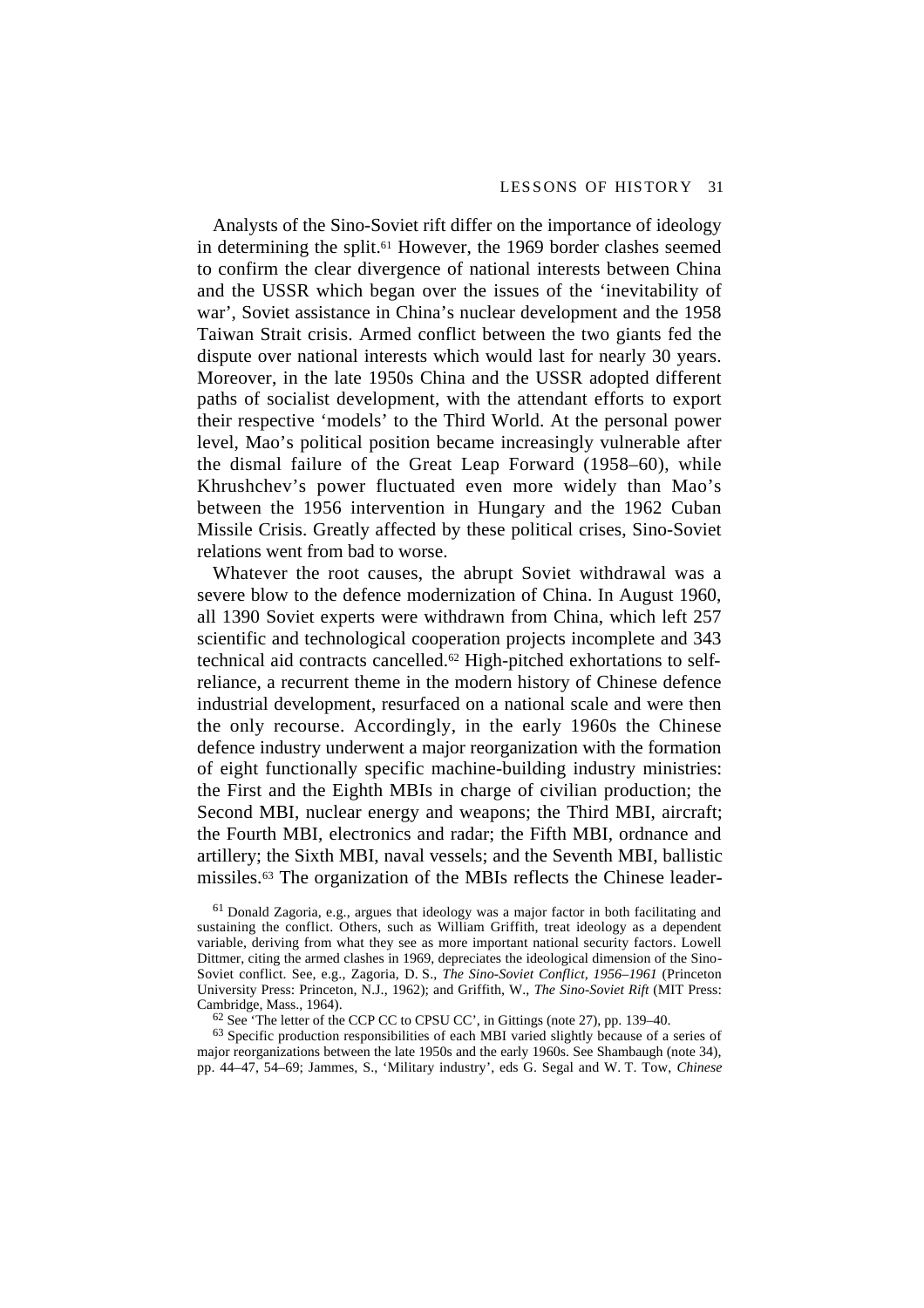ship's commitment to a long-term investment in strategic as well as major conventional hardware.

Like the Soviet aid programme itself, the abrupt withdrawal of that aid had an enduring impact on China's arms import policy for the coming decades. Deprived of this source of modern foreign technology, China had to resort to its own scientific and technical means to provide the requisite weapons and equipment to the PLA. Even if China had gained invaluable experience in mass-producing conventional weapons in the late 1950s, its inability to produce indigenous weapon systems became all too clear after the Soviet withdrawal in 1960. As Nie Rongzhen noted looking back to Sino-Soviet defence production cooperation in the 1950s:

[T]he Soviet Union wanted to keep its lead over us and had misgivings about us. So it was imposing ever tighter restrictions on us concerning sophisticated technology for national defence. . . . They only permitted us to copy weapons they had stopped or would soon stop producing, and would not provide us with any new equipment they were producing or developing. Their assistance to our research and development was limited to letting us copy a few prototypes. In short, they wanted to keep us forever in the status of an imitator and an appendage, always two or three steps behind them. . . . In view of these changes in Sino-Soviet relations, I considered how we should develop our science and technology independently.<sup>64</sup>

Given the lack of indigenous production capability and foreign sources for weapons, the only plausible solution was to gradually modify and improve the existing weapon inventory through reverseengineering. This involves the painstaking process of taking a foreign weapon system entirely apart, developing blueprints for each part and then attempting to reproduce the system based on indigenous designs and production processes. Reverse-engineering is a gargantuan task, requiring huge investments of capital and manpower, and is an especially time-consuming process. Moreover, the long process of reverse-engineering hindered innovation, new design skills and the absorption of more modern technology, as it mostly involved copying procedures, revealing little in the way of 'know-how' or 'know-why'. By definition, reverse-engineering could not improve on the technologies that had not been incorporated in the finished weapon system

*Defense Policy* (University of Illinois Press: Urbana, Ill., 1984), pp. 124–28; and Frankenstein, in Wulf (note 2), pp. 279–80, 282–83.

<sup>64</sup> Nie (note 1), pp. 698–99.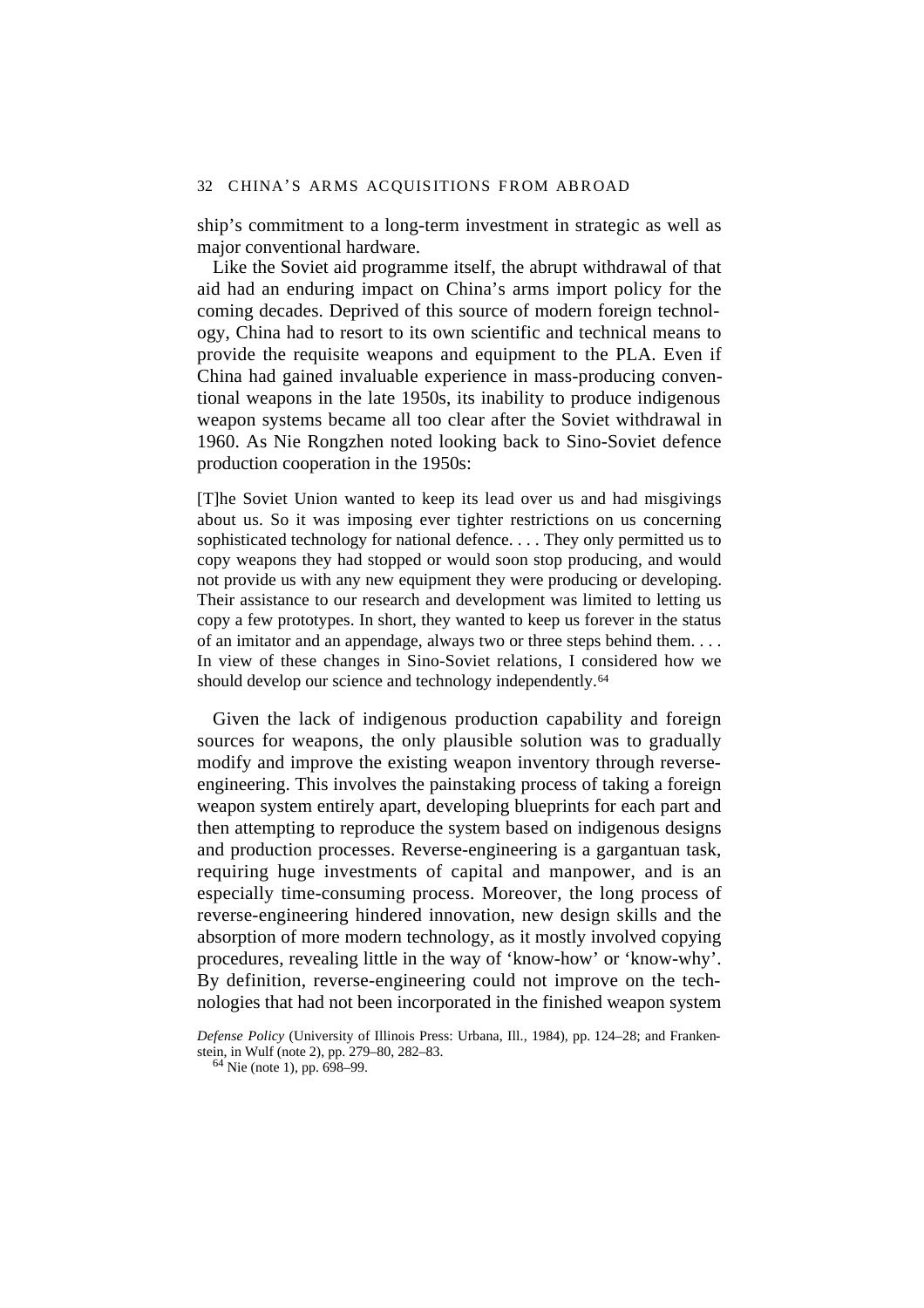under reconstruction. In fact, most modern high-technology weapons are not as susceptible to labour-intensive reverse-engineering as the 1950s-vintage weapon systems have been. China's continuing lack of progress in electronics, communications and radar technology was in part caused by its heavy reliance on the reverse-engineering method pursued since the early 1960s. Under such difficult circumstances, the leadership's best choice was to devote limited human and capital resources to a few major projects. Examples in this category include ballistic missiles, nuclear submarines and commercial satellites, which can be termed the 'pockets of excellence'. In all other categories of conventional weapons and equipment, China had to face the growing problem of obsolescence.

Moreover, the combined effect of the abrupt Soviet withdrawal and the dismal failure of the Great Leap Forward was keenly felt throughout the MBIs in the early 1960s. According to a study by Chu-Yuan Cheng,65 the MBIs' estimated gross output value declined by 60 per cent from 1960 to 1961. While the MBIs began to recover in 1964, their output value in 1966 was still about 10 per cent below the level of 1960. Applying a different indicator, the MBIs' annual average growth in 1957–66 in terms of gross output value was 12.3 per cent, which was less than half that of the First Five-Year Plan (1953–57), 31.1 per cent.66

By the mid-1960s, with China's defence industry returning to some normalcy, the Cultural Revolution (1966–76) set in. Despite the wishes of the central leadership to shield military industry from the undiscriminating attacks of the Red Guards, the Cultural Revolution seriously disrupted military production. In addition, not only did its long duration keep an entire generation of scientists, technicians and engineers from schools and laboratories, but its anti-foreign nature also prohibited the Chinese defence industry from taking advantage of advanced technology available at the international level, particularly during the height of social upheaval between 1966 and 1969.<sup>67</sup>

<sup>65</sup> Chu-Yuan Cheng, 'Growth and structural changes in the Chinese Machine-Building Industry, 1952–1966', *China Quarterly*, no. 41 (Jan.–Mar. 1970), pp. 46–48.

<sup>66</sup> Cheng (note 65), p. 48.

 $67$  Lewis and Xue, among others, discuss the damage brought by the Cultural Revolution to the development of China's nuclear weapon programme. See Lewis and Xue (note 53), pp. 214, 236. See also Ostrov (note 34), pp. 36–37, 91; Shambaugh (note 34), p. 47; and Su Wenming (ed.), *China's Army: Ready for Modernization* (Beijing Review: Beijing, 1985), p. 19.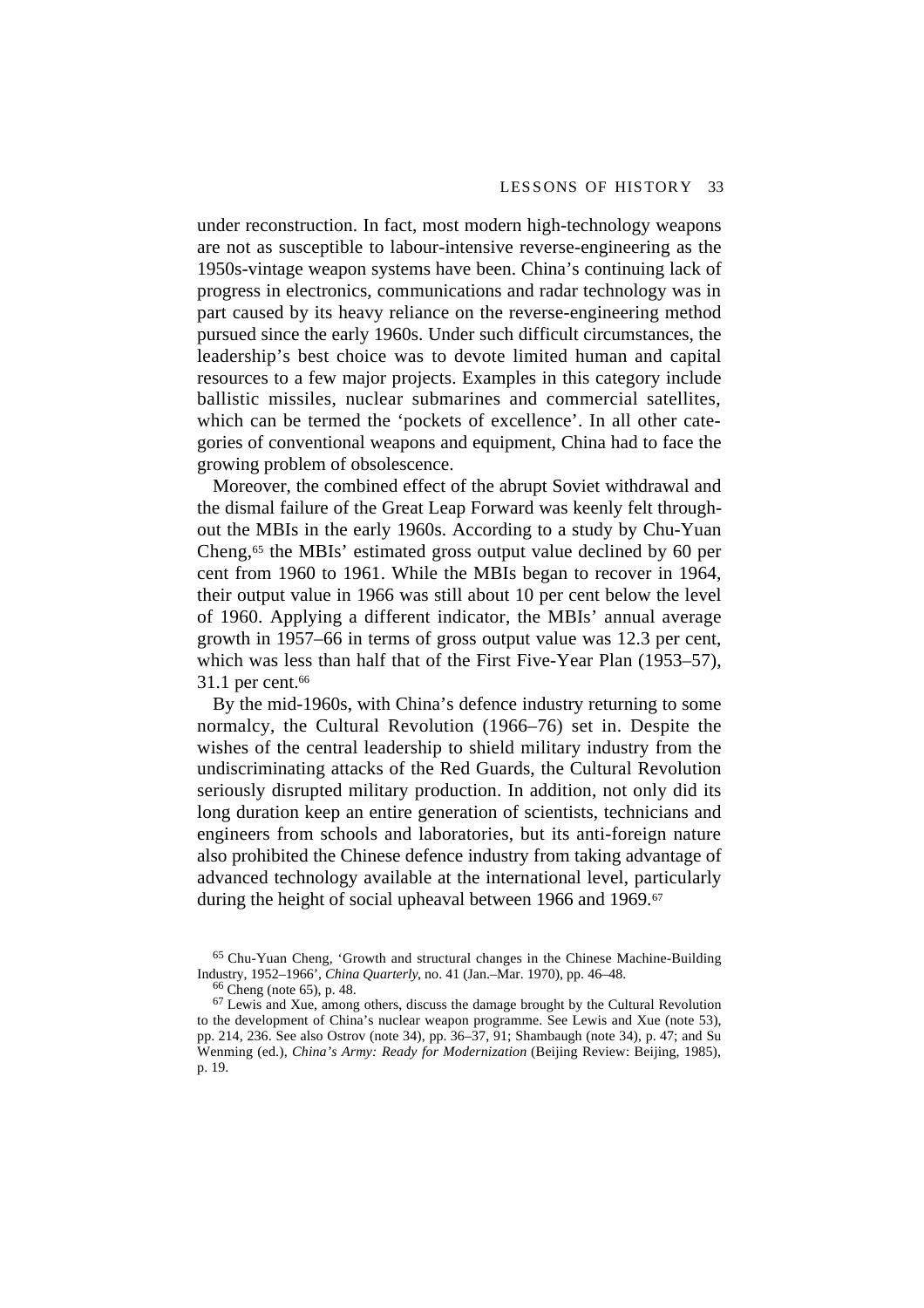## 34 CHINA'S ARMS ACQUISITIONS FROM ABROAD

Finally, the difficult lessons of China's overdependence on the USSR in the 1950s left an indelible imprint on the minds of Chinese leaders and inculcated in them a painful awareness of the political and security dangers of overdependence on a single supplier of weapons and weapon technology. The acquisition of Soviet weapons and technology was out of the question for nearly three decades to come, while China's caution towards other foreign weapon suppliers was further strengthened.

# IV. New foreign sources, 1975–89

## **Background developments**

Beginning in the mid-1970s and continuing until the late 1980s, China was active in seeking weapons and weapon technologies from the developed world. However, while the Chinese did a good deal of 'window shopping' during this period, very little was actually purchased. The difference between interest and actual purchases reveals much about the potential and limits for Chinese arms acquisitions from abroad.

Owing to the 'years of neglect' during the Cultural Revolution, post-Mao Chinese leaders inherited over four million troops with questionable morale and combat readiness, a poor defence production capability, a demoralized R&D community, a huge inventory of obsolete weaponry and the anachronistic Maoist People's War strategy. These defects and more were very evident during the débâcle of China's punitive war against Viet Nam in 1979. Clearly there was a need for military modernization both within the armed forces and in the production sector, and the acquisition of foreign weapons and technologies was seen in China as one way of contributing to the process. Fortuitously, the international strategic environment of the 1970s favoured a warmer relationship between China and the West, including the transfer of military hardware and technology to the PRC.

As another factor, changes in PLA strategic doctrine required the purchase of more modern equipment. China's military leadership realized that the People's War strategy—based on the assumption of 'an early war, a large-scale war, and a nuclear war'—was not suited to the limited warfare which China was likely to face and that the PLA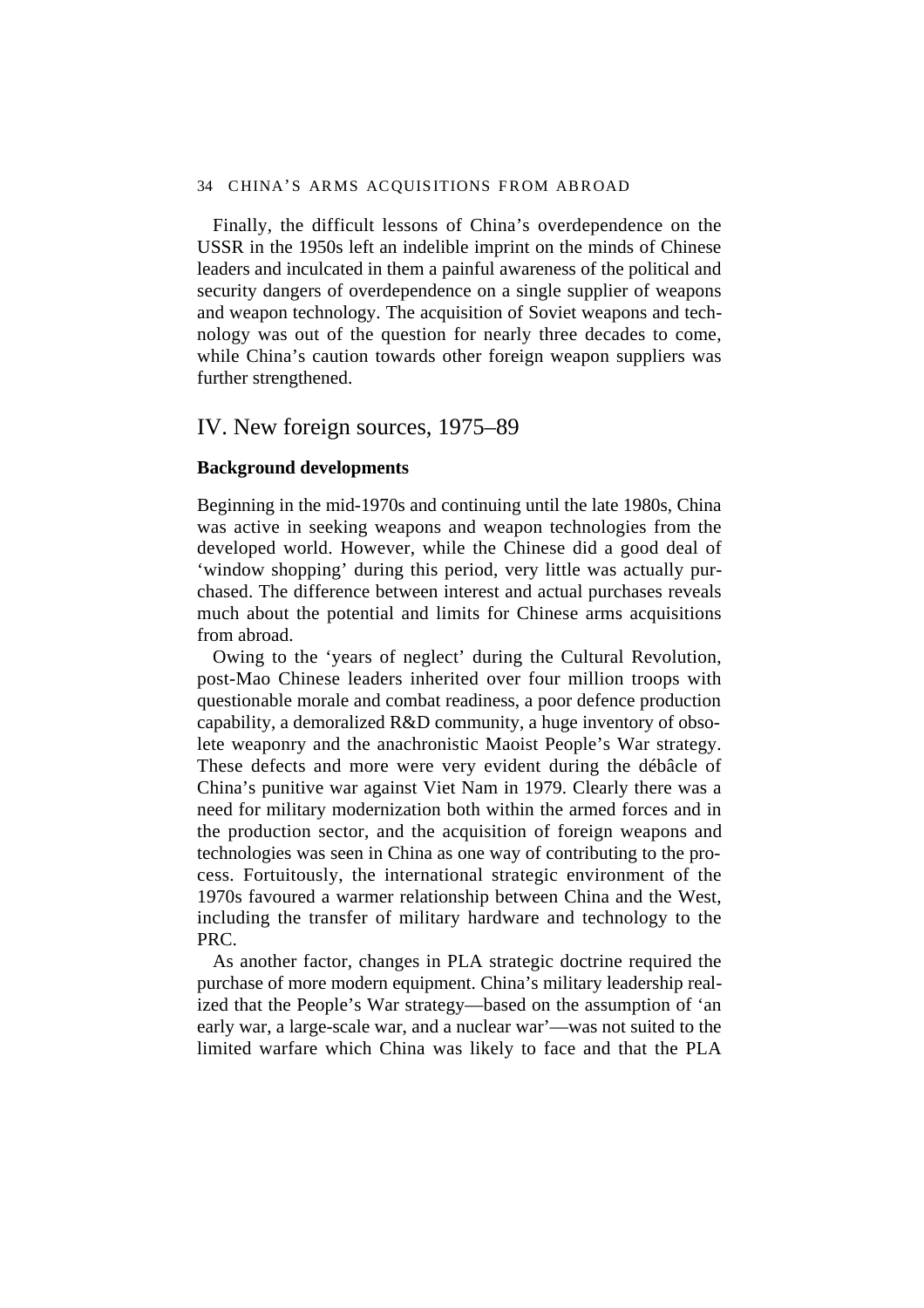needed to become a smaller, better-trained, better-equipped and more mobile force with enhanced manœuvrability and fire power designed to meet the requirements of 'local conflicts' (*jubu zhanzheng*) of varying degrees of intensity and duration. Formally enunciated at the June 1985 meeting of the CCP Central Military Commission (CMC), this policy had gathered strength since the mid-1970s.<sup>68</sup>

#### **Limited transfers from the West**

In spite of these needs, a number of domestic and international factors combined to limit Chinese arms acquisitions from the West during the period from the mid-1970s to the late 1980s.

One factor was China's resistance against overdependence on foreign-based help, deriving not only from the sour experiences of Sino-Soviet relations but also from the other important cultural, ideological, bureaucratic and national security considerations raised at the beginning of this chapter. However, this did not preclude the import of foreign weapons and weapon technologies; as Wendy Frieman and others noted at the time, the Chinese military modernization policy of the mid-1980s pragmatically recognized the need for a 'two-track' policy which sought to acquire foreign technologies to address specific needs over the short term, while making a commitment to developing and advancing indigenous R&D and production capacities over the long term.69

In this regard, Defence Minister Zhang Aiping's March 1983 declaration in *Hongqi*—exhorting China to become self-reliant in modernized defence production but acknowledging the need to learn from some foreign technologies—is a key statement of Chinese thinking at the time.70 William Tow summarized the problem well when he wrote

68 For the text of Deng Xiaoping's speech at the enlarged meeting of the CMC, see *Deng Xiaoping Wenxuan* [Selected works of Deng Xiaoping], vol. 3 (Renmin Chubanshe: Beijing, Oct. 1993), pp. 126–29. China's current security strategy is based upon the decisions made in this landmark meeting, which included the reassessment of the international situation, the continuation of troop reductions and the reorganization of military regions. The meeting also reaffirmed that national economic development had priority over defence modernization. While Deng Xiaoping acknowledged the necessity of military equipment modernization, he cautioned: 'We need to be patient for [the next] few years'; *Deng Xiaoping Wenxuan,* p. 128.

69 Frieman (note 18), p. 65.

70 See 'Defence minister calls on China to develop its own weapons', in British Broadcasting Corporation, *Summary of World Broadcasts*, FE/7272/BII/I, 6 Mar. 1983; and 'Zhang Aiping writes on defense modernization', in FBIS-CHI, 7 Mar. 1983, pp. K3–K4, originally published in *Hongqi* [Red flag], 1 Mar. 1983, p. 1.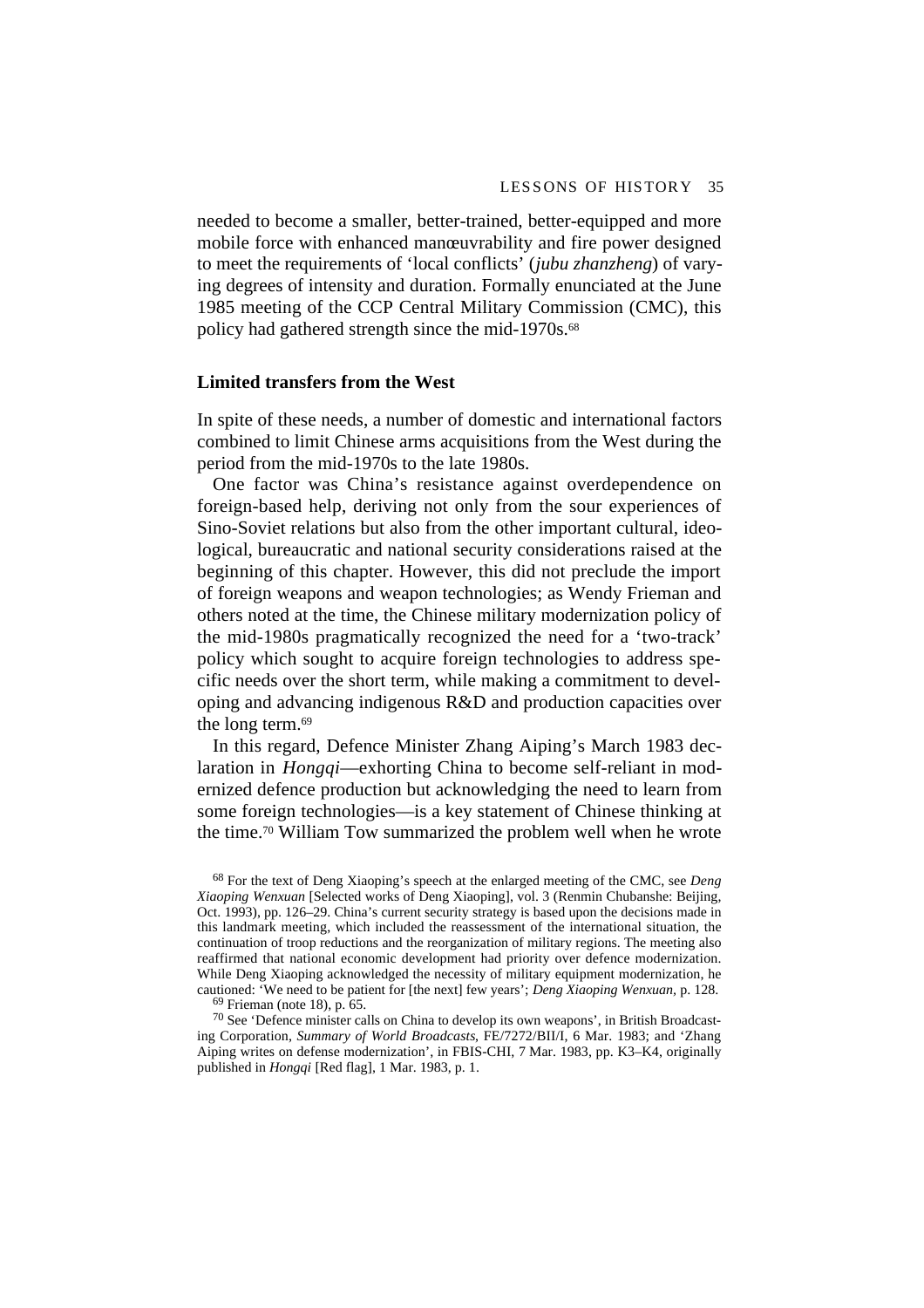that China's ability to apply modern technology to its strategic requirements 'will be largely determined by how adept that country's pragmatists will be in neutralizing domestic resistance to interacting with those external sources best able to provide China with potential instruments of power'.71

A second factor to consider relates to the lack of 'absorptive capacity' in China. On the whole the Chinese remained technically deficient in their ability to absorb, manage and integrate advanced armaments from abroad, a problem that was not new.72 In particular, the impact of the Cultural Revolution on the development of skilled expertise only served to exacerbate problems of absorptive capacity: not only did the chaos of the period interrupt the stream of trained experts and technicians coming into the defence production workforce, but many experts already engaged in defence production were prevented from conducting research and testing. By the late 1970s and early 1980s, the efforts of Chinese defence industries to close the technological gap between Chinese and Western and Soviet military R&D and production through the absorption of foreign weapons and technology were slowed.

Third, China lacked the economic means to import large amounts of weapons and technology. With military modernization last on the 'Four Modernizations' priority list—coming behind improvements in agriculture, industry, and science and technology—the Chinese defence budget declined or remained stagnant during the period 1977–89 and declined as a percentage of total government spending from 1981 to 1989 by 50 per cent.73 Faced with such budget restrictions, China found it difficult to allocate the necessary funding to modernize the armed forces through foreign acquisitions.

Fourth, the shift in Chinese strategic perceptions at the turn of the 1980s which foresaw the likelihood of limited conventional war meant a focus on fewer, more capable weapons, and not on largescale purchases. Finally, supply-side restrictions—such as those related to the Co-ordinating Committee on Multilateral Export Con-

73 US Arms Control and Disarmament Agency, *World Military Expenditure and Arms Transfers, 1991–1992* (US Government Printing Office: Washington, DC, Mar. 1994), p. 58.

<sup>71</sup> Tow, W. T., 'Science and technology in China's defense', *Problems of Communism*, July–Aug. 1985, p. 31.

 $72$  See, e.g., Simon, D. F., 'China's absorption of foreign technology: prospects and problems', eds N. Ginsberg and B. A. Lalor, *China: The 80s Era* (Westview Press: Boulder, Colo., 1984); and Heymann, H., *China's Approach to Technology Acquisition: Part III— Summary Observations* (Rand Corporation: Santa Monica, Calif., Feb. 1975), pp. 37–38.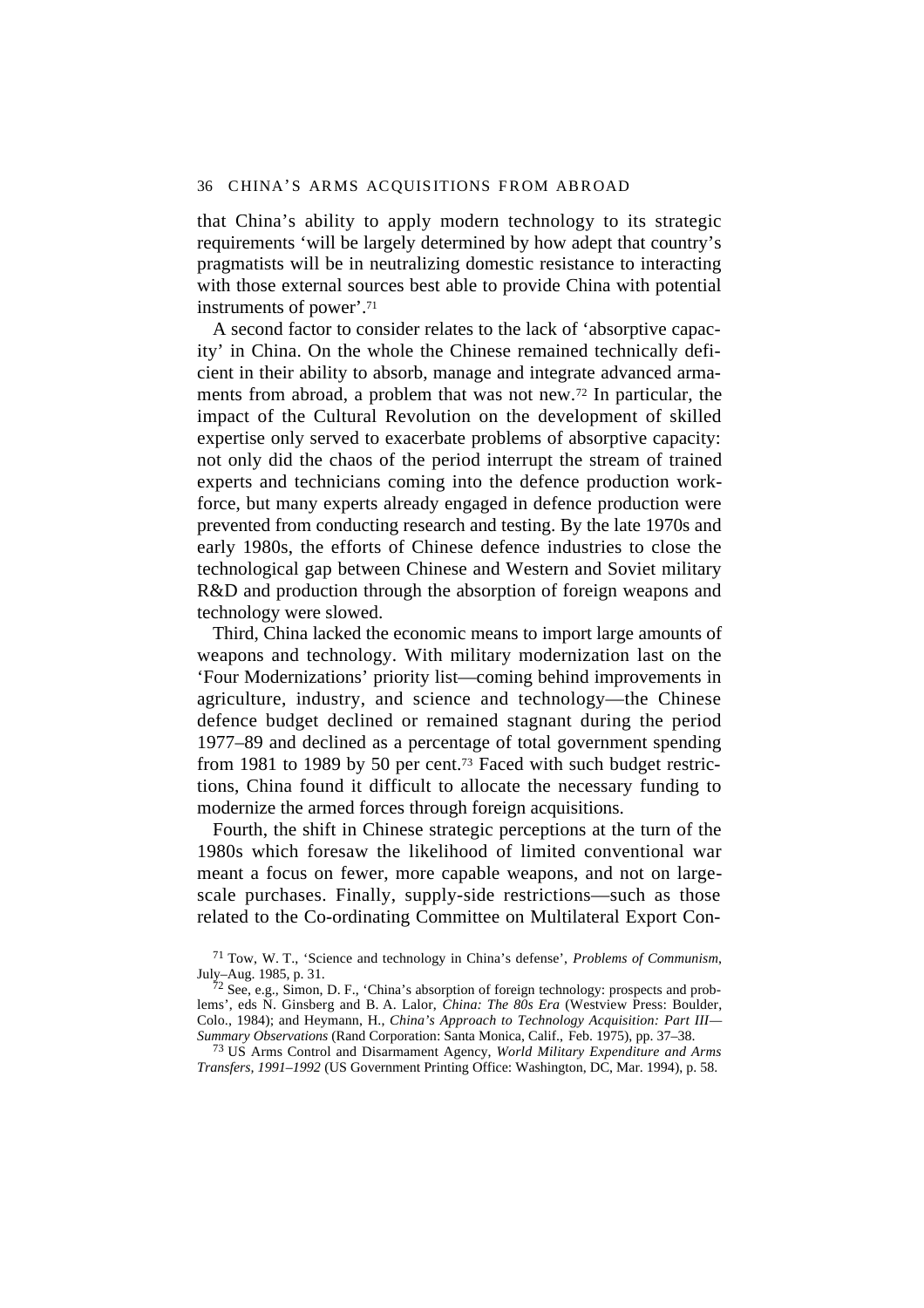| China                      |       | Taiwan  |       | Japan   |         | India         |        |         |
|----------------------------|-------|---------|-------|---------|---------|---------------|--------|---------|
| Year                       | Value | % of TI | Value | % of TI | Value   | % of TI Value |        | % of TI |
| 1975                       | 110   | 1.6     | 160   | 2.7     | 60      | 0.1           | 180    | 2.8     |
| 1976                       | 160   | 2.9     | 160   | 2.1     | 180     | 0.3           | 490    | 8.6     |
| 1977                       | 100   | 1.5     | 180   | 2.1     | 120     | 0.2           | 725    | 10.9    |
| 1978                       | 90    | 0.9     | 200   | 1.8     | 170     | 0.2           | 280    | 3.6     |
| 1979                       | 180   | 1.2     | 200   | 1.4     | 230     | 0.2           | 490    | 5.0     |
| 1980                       | 170   | 0.9     | 625   | 3.2     | 340     | 0.2           | 825    | 5.6     |
| 1981                       | 130   | 0.6     | 550   | 2.6     | 650     | 0.5           | 1 100  | 7.1     |
| 1982                       | 70    | 0.4     | 700   | 3.7     | 600     | 0.5           | 2800   | 18.9    |
| 1983                       | 100   | 0.5     | 480   | 2.4     | 775     | 0.6           | 1 300  | 9.2     |
| 1984                       | 490   | 1.9     | 400   | 1.8     | 950     | 0.7           | 1 300  | 9.1     |
| 1985                       | 650   | 1.5     | 575   | 2.9     | 1 0 0 0 | 0.8           | 2600   | 16.3    |
| 1986                       | 575   | 1.3     | 390   | 1.6     | 825     | 0.6           | 3 200  | 20.8    |
| 1987                       | 625   | 1.4     | 1 300 | 3.7     | 1 000   | 0.7           | 3 000  | 18.0    |
| 1988                       | 300   | 0.5     | 1 100 | 2.2     | 825     | 0.4           | 3700   | 19.3    |
| 1989                       | 250   | 0.4     | 525   | 1.0     | 1700    | 0.8           | 3 900  | 19.0    |
| Total/<br>average<br>share | 4 000 | 1.2     | 7545  | 2.3     | 9425    | 0.5           | 25 890 | 11.6    |

**Table 2.1.** Arms imports by China, Taiwan, Japan and India, 1975–89 Figures are in current US\$ m., and as a share of total imports (TI) for the years indicated.

*Sources:* US Arms Control and Disarmament Agency (ACDA), *World Military Expenditures and Arms Transfers, 1991–1992* (US Government Printing Office: Washington, DC, Mar. 1994), table II; ACDA, *World Military Expenditures and Arms Transfers, 1989* (US Government Printing Office: Washington, DC, Oct. 1990), table II; and ACDA, *World Military Expenditures and Arms Transfers, 1986* (US Government Printing Office: Washington, DC, Apr. 1987), table II.

trols (COCOM) and national arms export regulations and prohibitions prevented or constrained the West from providing China with certain advanced weapons and weapon technologies.

These obstacles are reflected in the relatively modest level of China's arms imports during the period 1975–89 when compared with those of neighbouring countries (see table 2.1), and as indicated by the data drawn from appendix 1 and shown in table 2.2. Notably, most of the arms transfers shown in table 2.2 were quantitatively small transfers, were 'one-off' transfers of little lasting importance, and involved systems of little offensive value. Thus, while China showed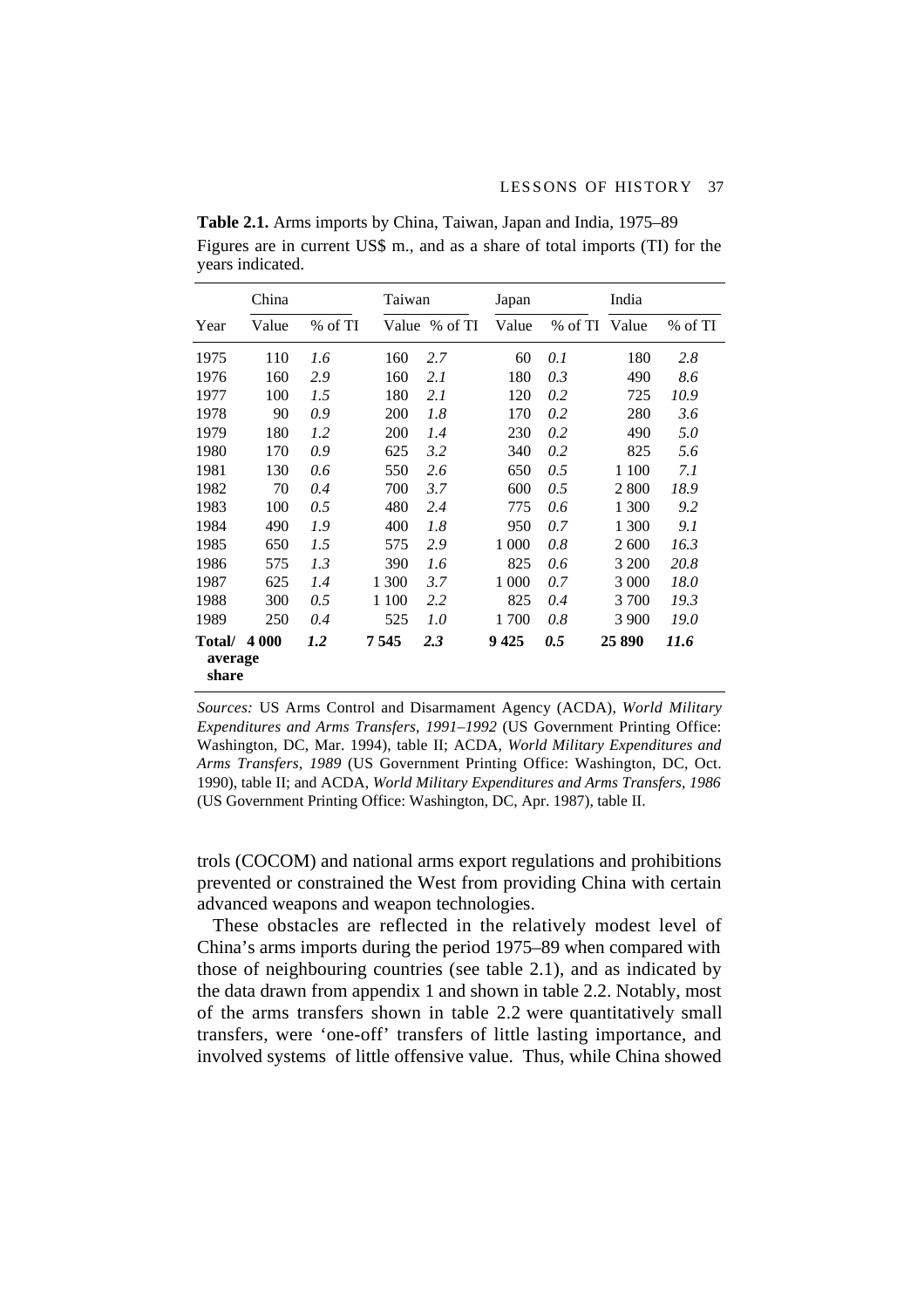**Table 2.2.** Chinese imports of major conventional weapons, weapon components and weapon technology, by supplier and weapon type, 1975–89

| Source/<br>Year(s) of | Number/Weapon type imported or licence-produced |                     |               |                   |                 |  |  |
|-----------------------|-------------------------------------------------|---------------------|---------------|-------------------|-----------------|--|--|
| delivery              | Aircraft                                        | Land systems        | Naval systems | Radar/electronics | Missiles/Other  |  |  |
| Canada                |                                                 |                     |               |                   |                 |  |  |
| 1986                  | 3 Challenger trspts                             |                     |               |                   |                 |  |  |
| 1988-89               | 2 Challenger trspts                             |                     |               |                   |                 |  |  |
| Egypt                 |                                                 |                     |               |                   |                 |  |  |
| 1977                  |                                                 | 1 BMP-1 AIFV        |               |                   | 3 SAM systems   |  |  |
|                       |                                                 | 2 T-62 MBTs         |               |                   | 6 portable SAMs |  |  |
| 1978                  | 2 MiG-23 fighters                               |                     |               |                   | 6 AT-3 ATMs     |  |  |
|                       | 4 MiG-21 fighters                               |                     |               |                   |                 |  |  |
|                       | 2 Su-20 fighters                                |                     |               |                   |                 |  |  |
| <b>France</b>         |                                                 |                     |               |                   |                 |  |  |
| 1977–78               | 16 SA-321-H Super Frelon hels                   |                     |               |                   |                 |  |  |
| 1982                  | 1 AS-365N Dauphin hel                           |                     |               |                   |                 |  |  |
| 1982-89               | 45 AS-365N Dauphin hels (LP)                    |                     |               |                   |                 |  |  |
| 1985-86               | 6 AS-332 Super Puma hels                        |                     |               |                   |                 |  |  |
| 1985-89               | 3 SA-321H Super Frelon hels (LP)                |                     |               |                   |                 |  |  |
| 1986                  |                                                 |                     |               | 5 Rasit E radars  |                 |  |  |
| $1986 - 88(?)$        |                                                 | AIFV turret upgrade |               |                   |                 |  |  |
| 1987–89               | A-5K avionics upgrade                           |                     |               |                   |                 |  |  |
| 1988-89               | 8 SA-342L Gazelle hels                          |                     |               |                   | 96 HOT-2 ATMs   |  |  |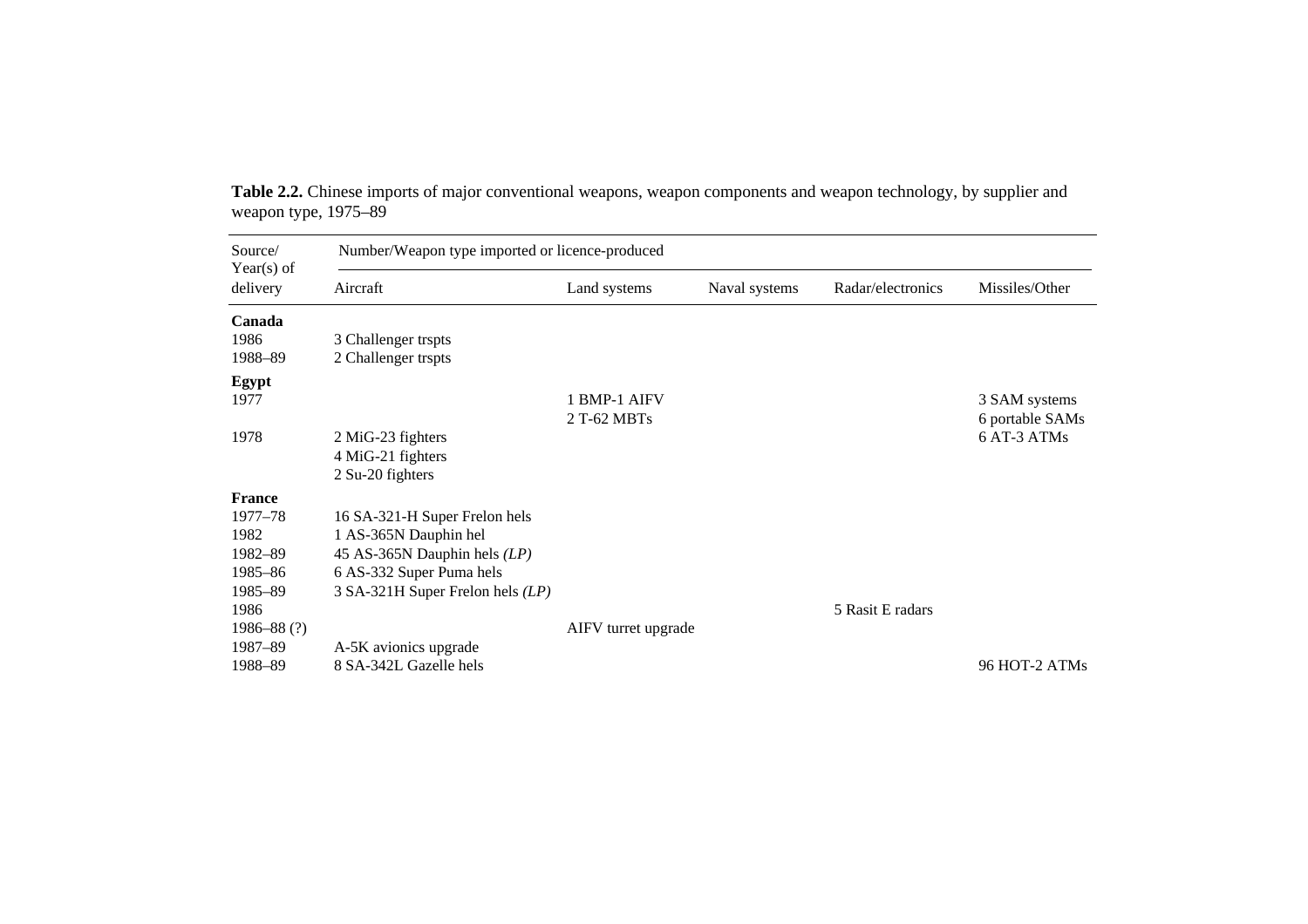| <b>Germany</b>        |                                                       |                                       |                                              |                                           |                              |
|-----------------------|-------------------------------------------------------|---------------------------------------|----------------------------------------------|-------------------------------------------|------------------------------|
| 1976-77               | $4$ Bo-105C hels                                      |                                       |                                              |                                           |                              |
| 1984-89               | V-8 diesel engines $(LP)$                             |                                       |                                              |                                           |                              |
| <b>Israel</b>         |                                                       |                                       |                                              |                                           |                              |
| 1983-89               | Avionics, AEW and in-<br>flight refuelling assistance | MBT gun and fire-<br>control upgrades | <b>ELINT</b> and <b>EW</b><br>assistance (?) | Missile tech-<br>nology<br>assistance (?) |                              |
| <b>Italy</b>          |                                                       |                                       |                                              |                                           |                              |
| 1985(?)               |                                                       |                                       | 40 A-244S<br>launchers and<br>torpedoes      |                                           |                              |
| 1986-89               | A-5M avionics upgrade                                 |                                       |                                              |                                           |                              |
| <b>United Kingdom</b> |                                                       |                                       |                                              |                                           |                              |
| 1975                  | 2 Spey 202 jet engines                                |                                       |                                              |                                           |                              |
| 1979-89               | 200+ F-7M avionics upgrade                            |                                       |                                              |                                           |                              |
| 1984                  |                                                       |                                       |                                              | Ship-board radio<br>systems               |                              |
| 1984-86               |                                                       | AIFV turret upgrade                   |                                              |                                           |                              |
| 1985                  |                                                       | T-59 MBT turret<br>upgrade            |                                              |                                           | Sea Skimmer<br>target drones |
| 1987                  |                                                       | 4 105-mm main guns<br>for MBT         |                                              | 1 Watchman radar                          |                              |
| <b>United States</b>  |                                                       |                                       |                                              |                                           |                              |
| 1979                  | 9 Bell 212 hels                                       |                                       |                                              |                                           |                              |
| 1982                  | 3 Citation II trspts                                  |                                       |                                              |                                           |                              |

1984–85 24 S-70C hels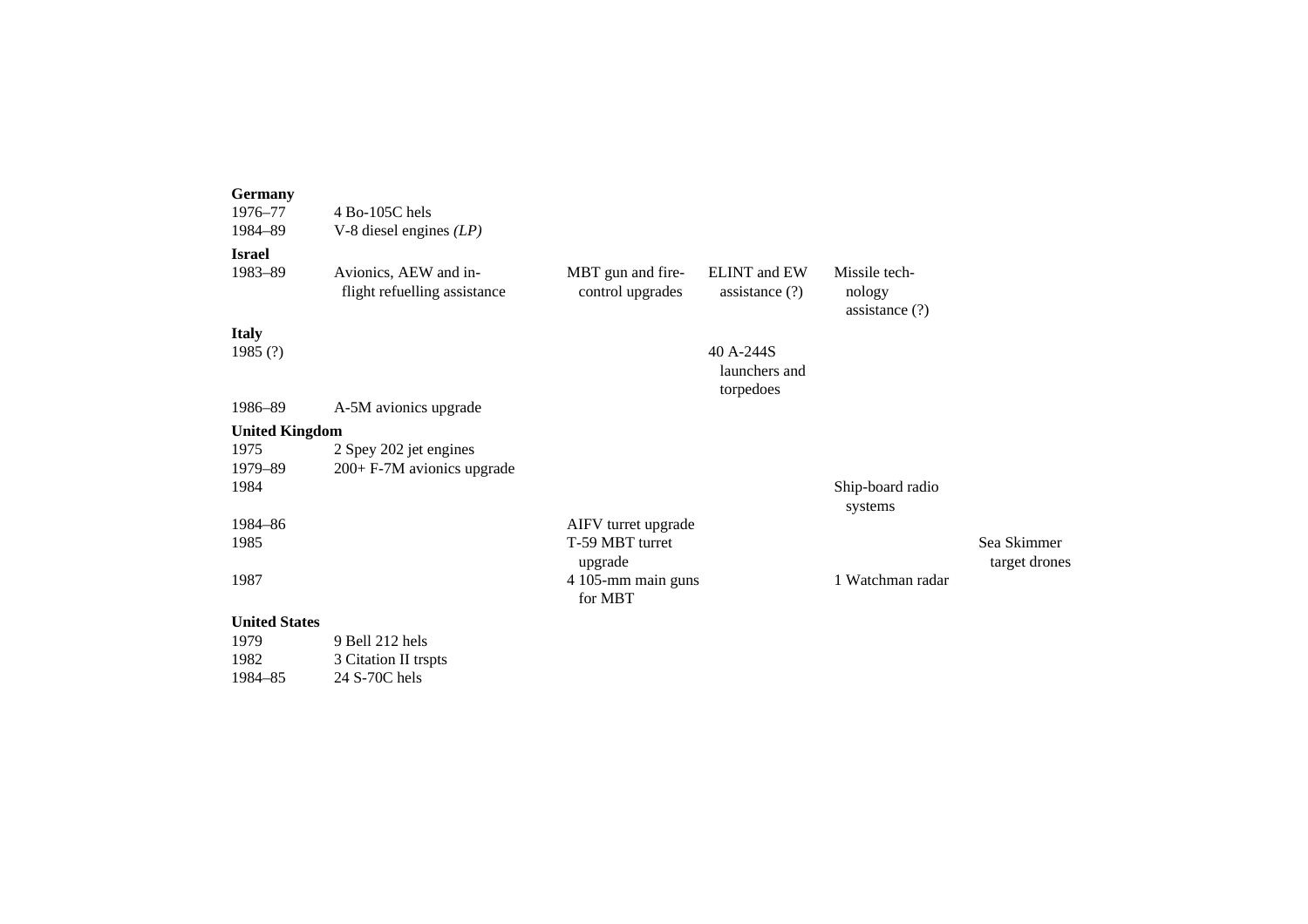| Source/<br>Year(s) of<br>delivery | Number/Weapon type imported or licence-produced |                                               |                                      |                                           |                |  |  |
|-----------------------------------|-------------------------------------------------|-----------------------------------------------|--------------------------------------|-------------------------------------------|----------------|--|--|
|                                   | Aircraft                                        | Land systems                                  | Naval systems                        | Radar/electronics                         | Missiles/Other |  |  |
| 1985                              | 6 Bell 206B hels                                |                                               |                                      |                                           |                |  |  |
| 1985-89                           |                                                 | Technical advice<br>in munition<br>production | Technical assistance<br>on torpedoes |                                           |                |  |  |
| 1986-87                           |                                                 |                                               | LM2500 gas turbines                  |                                           |                |  |  |
| 1986-88                           |                                                 | AIFV turret upgrade                           |                                      |                                           |                |  |  |
| 1986-89                           | A-5M avionics upgrade                           |                                               |                                      |                                           |                |  |  |
| 1987                              | 5 Learjet reconnaissance/trspts                 |                                               |                                      |                                           |                |  |  |
| 1987-89                           | J-8II avionics upgrade                          |                                               |                                      |                                           |                |  |  |
| 1988                              | 2 L-100-30 Hercules trspts                      |                                               |                                      | 2 AN/TPQ-37 artillery-<br>locating radars |                |  |  |
| 1988-89                           | Initial assistance on Super-7 fighter           |                                               |                                      |                                           |                |  |  |

*Abbreviations and acronyms:* AEW = airborne early warning; AIFV = armoured infantry fighting vehicle; ATM = anti-tank missile; ELINT = electronic intelligence; EW = electronic warfare; hel(s) = helicopter(s);  $LP =$  licensed production; MBT = main battle tank;  $SAM = surface-to-air missile; ShAML = ship-to-air missile launch; trspts = transports.$ 

*Sources: Jane's All the World's Aircraft* (Jane's Information Group: Coulsdon, Surrey, several editions); *Jane's Fighting Ships* (Jane's Information Group: Coulsdon, Surrey, several editions); *Jane's Armour and Artillery* (Jane's Information Group: Coulsdon, Surrey, several editions); and the SIPRI arms trade database, 1994.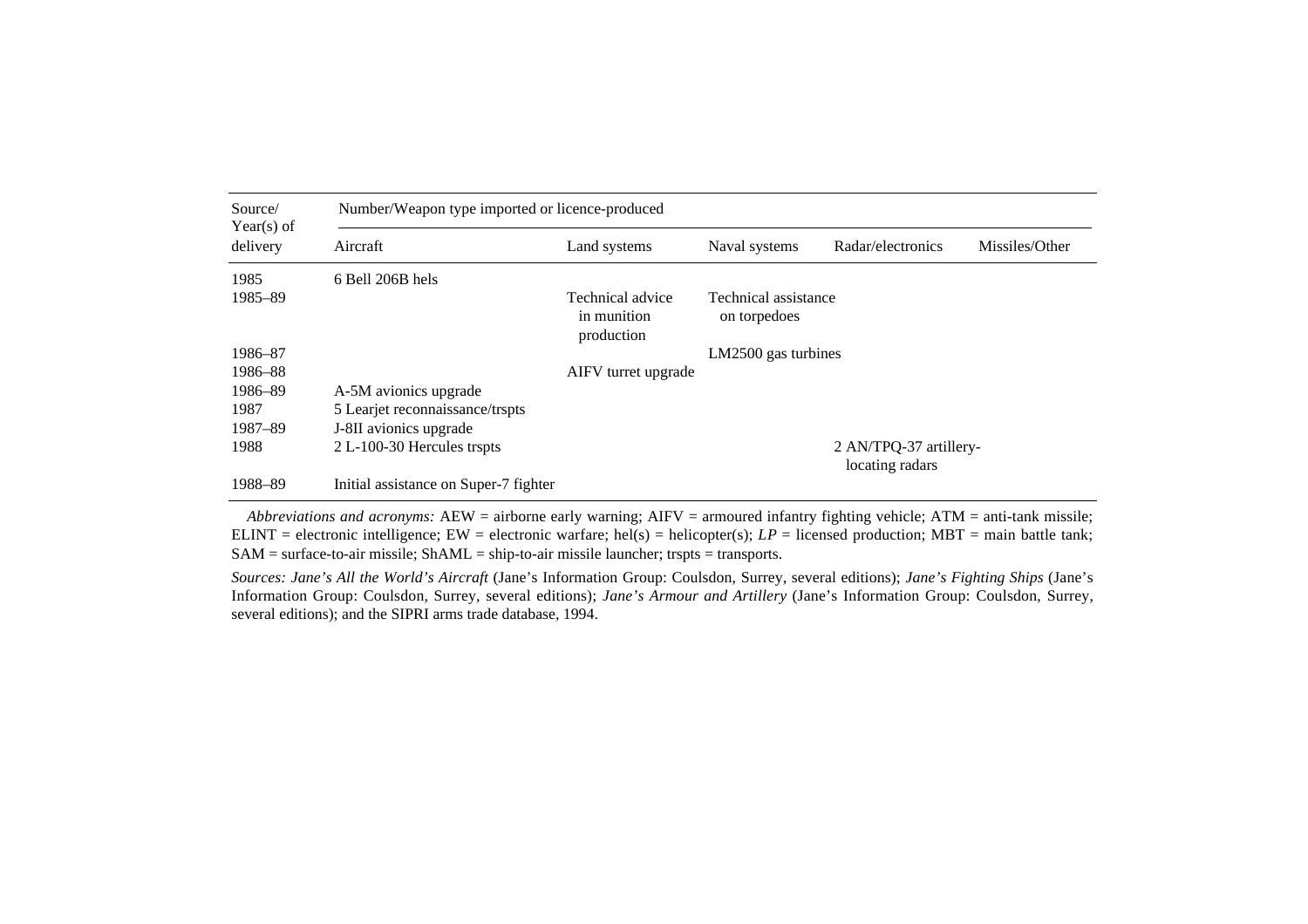interest in Western weaponry during this period, few purchases resulted. China's efforts to build a modern army and defence industrial base continued to be a protracted process.

The high price, in the Chinese view, of Western weapons is the most often cited reason for the sluggish sales to China. Actual sales of weapons from the West contrasted sharply with the rhetoric from Western observers which in the mid-1980s envisioned transfers of anti-tank and anti-air missiles (including the possibility of licensed production of US TOW anti-tank missiles), tactical and surveillance air defence radar systems, and high-technology computers.

According to one analysis, of 25 major arms sale negotiations between the West and China in the period 1972–81, only nine resulted in deliveries.74 By 1985, owing in part to the perception in the West and in China that the Soviet threat had diminished, and to the persisting Chinese constraints noted above, analysts foresaw that Western military sales to China were unlikely to increase.75 At the same time, while bureaucratic and ideological resistance to arms imports appeared to have diminished in China, in the mid-1980s the Chinese had reformulated their conditions for military imports (prompt delivery, high technology and low prices) in a way that tended to restrain rather than open the possibilities for direct off-the-shelf sales.

## **Acquisitions from the United States**

In the early 1980s, the absence of any major direct transfers of complete weapon systems from the USA to China can be attributed to cutbacks in the Chinese defence budget, the low priority of defence in the Four Modernizations programme, US red tape involved in allowing weapon sales, and China's interest in weapons and technologies other than those offered by Washington.76 However, in the mid- to late 1980s, US–Chinese military assistance cooperation made a number of strides forward. In the most successful US–Chinese commercial arms deal, the Sikorsky Corporation delivered 24 S-70C Black-

<sup>74</sup> Middleton, D., 'China still sparing in arms purchases', *International Herald Tribune*, 17 Feb. 1981, p. 1.

<sup>75</sup> Mann, P., 'Study forecasts no change in weapons sales to China', *Aviation Week & Space Technology*, 15 July 1985, p. 24.

 $76$  See the analysis in Parks, M., 'Sales of U.S. military gear to China fail to materialize', *Los Angeles Times*, 17 Apr. 1981, p. 1; and Graham, V., 'Arms offer will not spark buying spree', *South China Morning Post*, 24 June 1981, p. 5.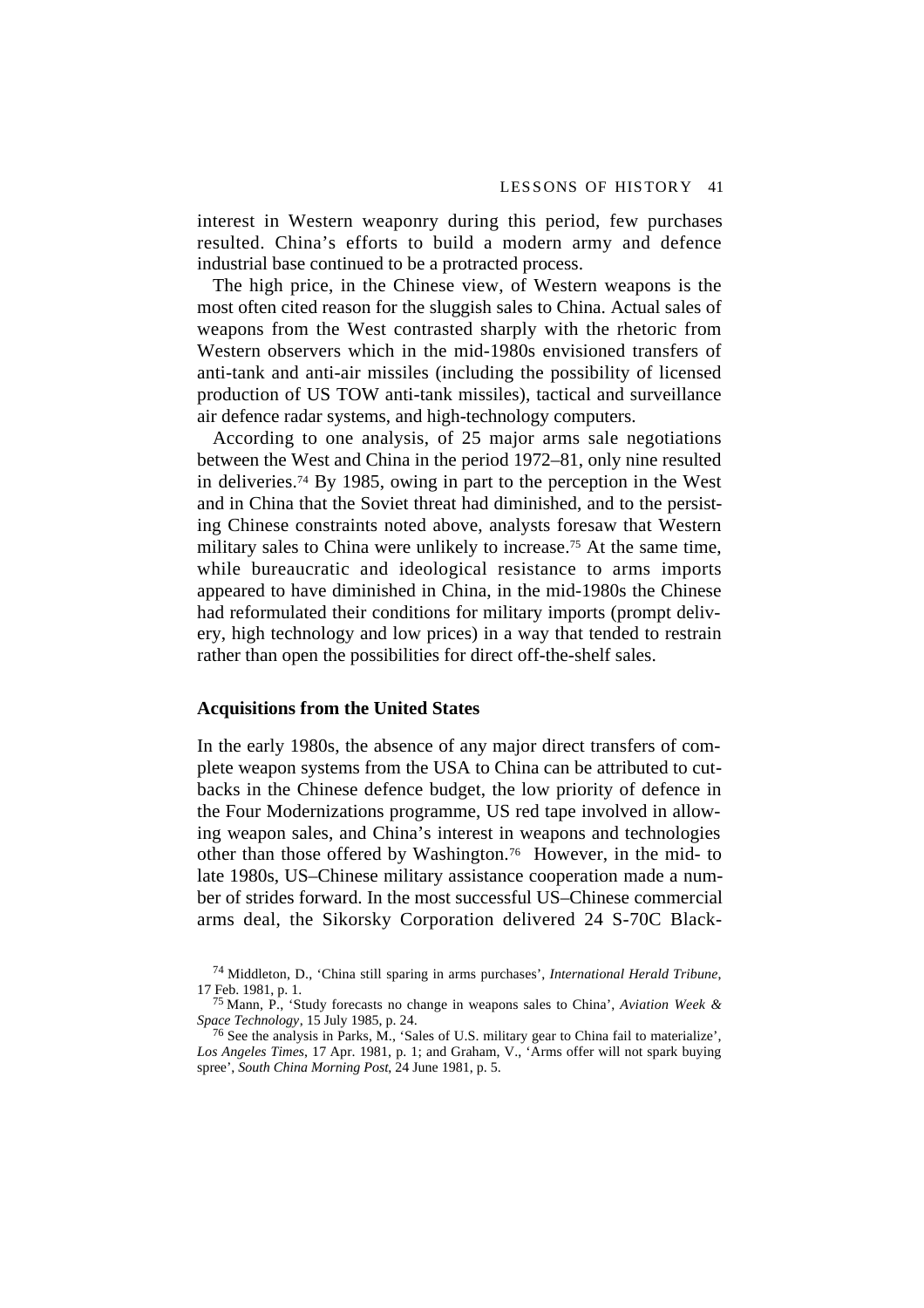hawk helicopters in a transaction worth \$140 million. Other small deals were also agreed in this period, including the transfer of small numbers of transport and VIP aircraft, as well as a small number of helicopters (see appendix 1).

In addition, four US Foreign Military Sales (FMS) programmes were initiated in the late 1980s, although these programmes were never finished.<sup>77</sup>

1. The most prominent FMS programme was the Peace Pearl Program. This programme, initiated by the US Air Force and worth \$550 million, contracted Grumman Aerospace to provide systems definition and full-scale development of 55 avionics and fire-control kits for Chinese J-8II fighter aircraft as well as provide management services, operational support and support equipment, initial spares, and flight and related computer software data. Grumman subcontracted Westinghouse to develop 55 fire-control systems, including an AN/APG-66 radar, fire-control computer, back-up control system, databus and fire-control radar. According to one Air Force spokesman at the time, the deal would include components comparable to early F-16 technology.78 The deliveries of the kits were to take place in early 1992.

2. In a 1987 deal valued at \$28.5 million, the US Department of Defense contracted Hamilton/Bulova to assist China in a large-scale ammunition modernization programme, comprising production equipment, technical support and technical data, including assistance in the development of fuses, detonators, primers, ammunition shells and explosives.

3. In a US Army-managed programme worth \$62.5 million, the Hughes Aircraft Corporation was selected as the prime contractor to sell to China 4 AN/TPQ-37 artillery-locating radars, 8 AN/VRC-46 radio sets, related support equipment, spare parts and a maintenance programme. Training of Chinese military personnel for this programme was conducted at Fort Sill in Oklahoma.

4. Honeywell was contracted to provide four Mk46 Mod. 2 antisubmarine torpedoes and related testing equipment. This torpedo was

<sup>77</sup> See Wilborn, T. L., *Security Cooperation with China: Analysis and a Proposal* (Strategic Studies Institute, US Army War College: Carlisle Barracks, Pa., 25 Nov. 1994); and Woon, E. Y., 'Chinese arms sales and U.S.–China military relations', *Asian Survey*, June 1989.

<sup>78</sup> Lachica, E., 'China will buy U.S. equipment for jet fighters', *Wall Street Journal*, 6 Aug. 1987, p. 21.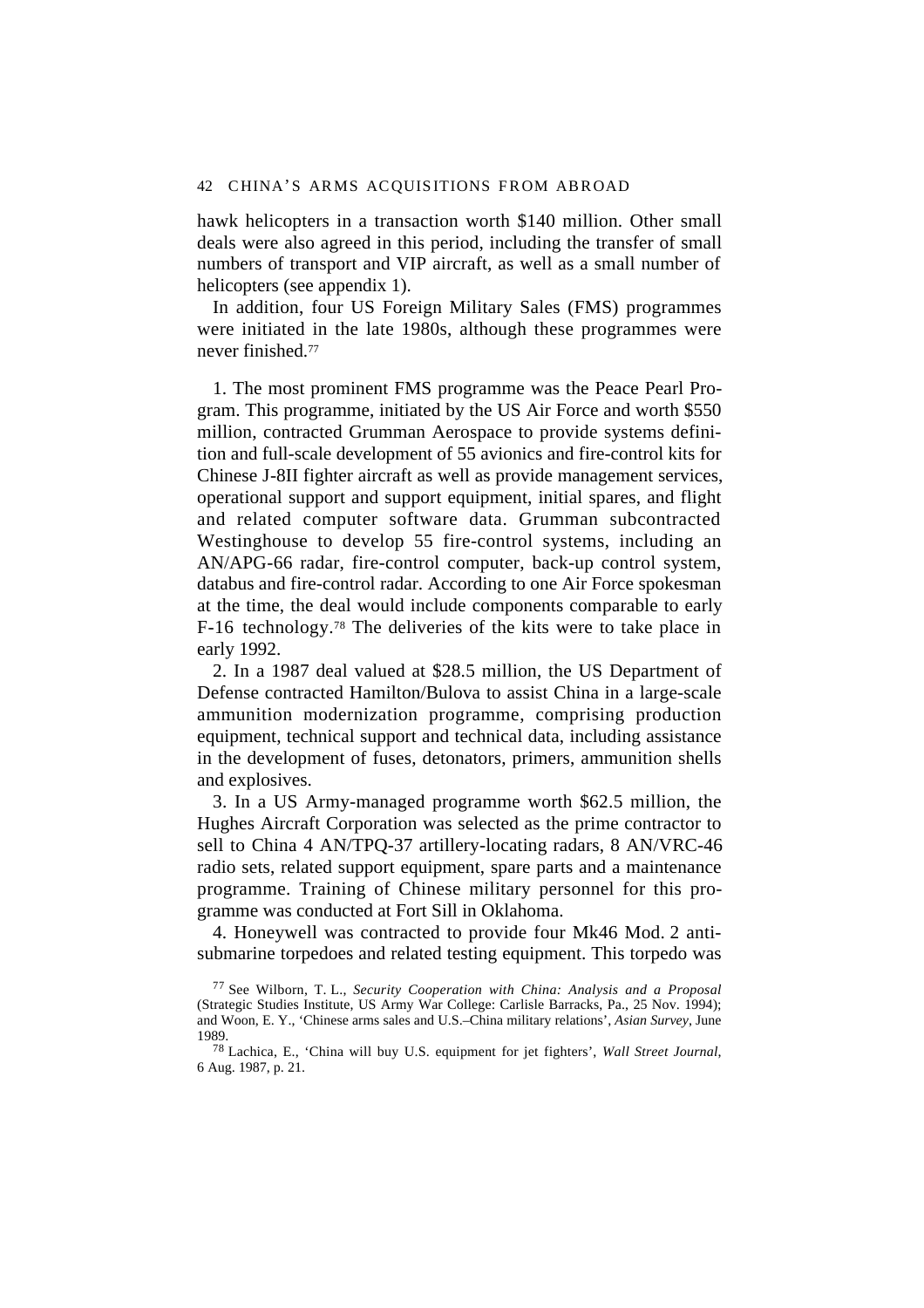at the time widely deployed in the US inventory; it was a lightweight, high-speed, deep-diving weapon capable of being fired from surface ships or aircraft and capable of multiple re-attacks if it failed to hit its target on the initial attempt.79

These four FMS programmes were all suspended before completion following the Tiananmen Square crackdown in June 1989. Of the four, the ammunition modernization programme was the closest to completion. The Peace Pearl Program had already run into problems before June 1989, including cost overruns and subsequent soured relations between US and Chinese counterparts.<sup>80</sup> None of the torpedoes had been delivered by Honeywell, but Hughes had delivered two of the four radar sets.

Three major US commercial military sales were initiated in the late 1980s, but they were also cancelled as a result of the Tiananmen crisis. Cadillac Gage Textron and the China National Machinery Equipment Import Export Corporation announced in late 1988 their intention to develop jointly a new made-for-export main battle tank (MBT) based on the Chinese T-59 and to be called the Jaguar. In the second commercial military deal, in 1988 Grumman initiated a programme aimed at assisting China in developing the Super-7 fighter (an upgraded version of the J-7). Assistance included feasibility studies and preliminary recommendations on the aircraft. Third, under an agreement reached in March 1989, six CH-47D Chinook helicopters were to be shipped to China. As with the FMS programmes described above, the Grumman Super-7 programme, the Cadillac Gage Textron Jaguar MBT programme and the transfer of Chinook helicopters were all cancelled following the Tiananmen crackdown.81

#### **Acquisitions from Europe**

The transfer of European weapons and technologies to China was similarly sporadic and problematic during this period. By the end of

<sup>79</sup> *Jane's Weapon Systems, 1988–89* (Jane's Information Group: Coulsdon, Surrey, 1988), p. 535.

<sup>80</sup> Unknown to Grumman, each of the 50 J-8 aircraft cockpits was unique, so that each retrofit needed specialized modifications to be properly integrated, which considerably increased the cost of the programme.

<sup>&</sup>lt;sup>81</sup> The Jaguar MBT development programme continued without Chinese participation.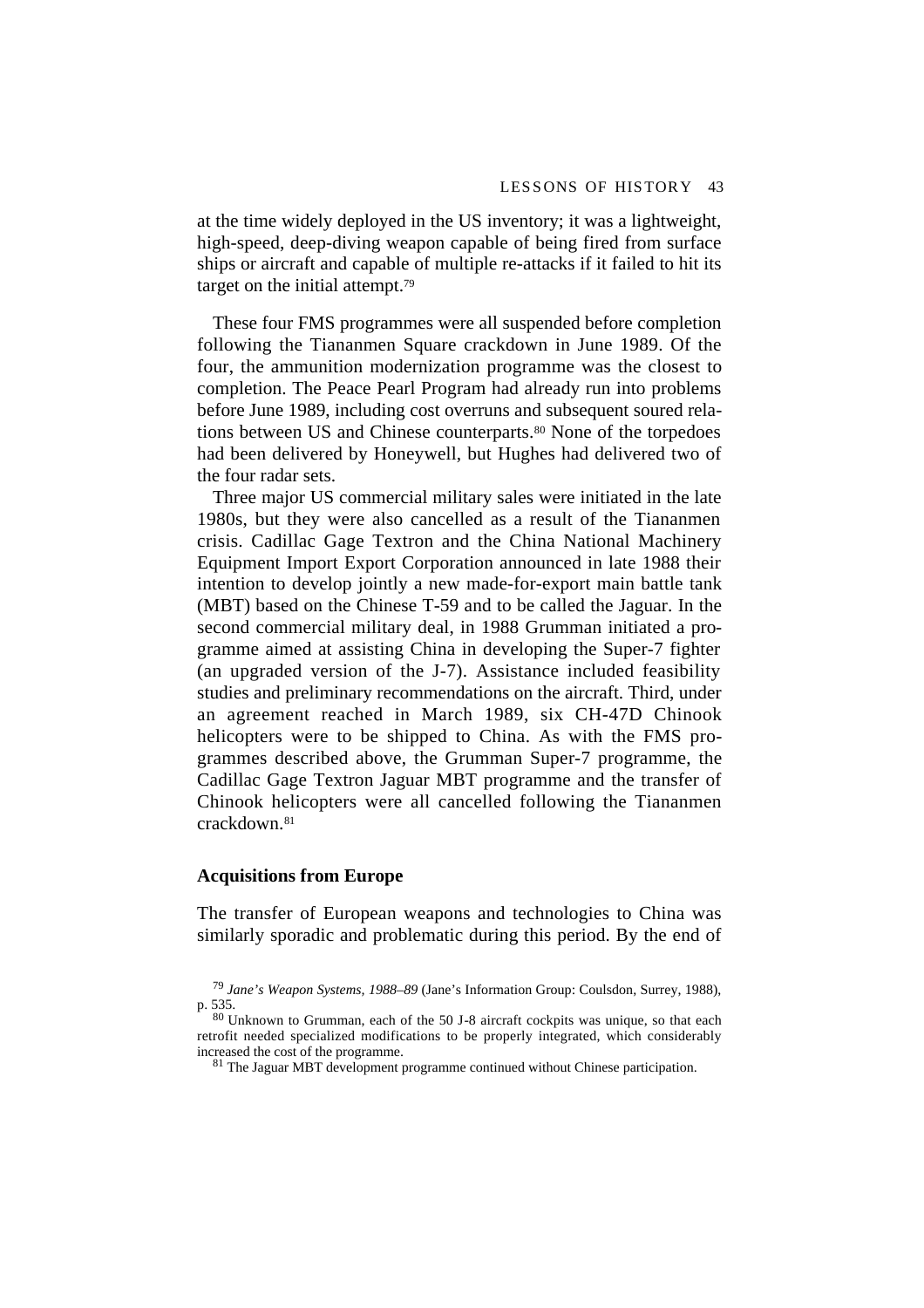the 1970s, in spite of an extensive courting of one another, the only significant technology transfer between China and European suppliers was the agreement signed at the end of 1975 to licence-produce the Rolls-Royce Spey 202 supersonic afterburning turbofan engine in China, including the initial provision of several completed engines with spare parts. The Spey 202 was similar to the engine powering the F-4M Phantom fighter in use with the British Royal Air Force. The deal, valued at approximately £100 million (\$222 million at 1975 exchange rates), was to include the construction of a new production plant. Initially, this programme envisaged large-scale licensed production of the engine and, eventually, Chinese self-sufficiency in production and operation. However, by 1980 only one engine was known to have been completed by the Chinese, and by the mid-1980s the programme had come to a halt and no serial production had begun. Yet, up until that time, the Spey engine deal remained the 'bellwether of Sino-Western military co-operation'.82

Another problematic technology cooperation programme involving a European supplier was an avionics upgrade deal led by an Italian manufacturer. Aeritalia (later Alenia) assisted China under a 1986 agreement with the China Aero Technology Import–Export Corporation (CATIC) to modernize the avionics of the Q-5II Fantan attack aircraft. This upgraded aircraft was intended for export and was designated the A-5M.83 The Italian contribution was to include the provision of an all-weather navigation and attack system similar to that used in the AMX close air support aircraft co-produced by Italy and Brazil. The system was to include weapon aiming for air-to-ground attack and air-to-air combat, passive electronic countermeasures and friend-or-foe identification capability. The programme was set back considerably by the crash of the first prototype in 1988, but after further completion of co-development and flight tests, two prototype aircraft were displayed in early 1991. China claimed in 1993 to have developed an upgraded A-5M, although it is not clear to what extent this version utilizes Italian technologies from the initial programme begun in 1986.**<sup>84</sup>**

<sup>82</sup> Tow, W. T., 'Arms sales to China', Segal and Tow (note 63), p. 149.

<sup>83</sup> The 'Q' designation is for the word *qiangjiji* (attack aircraft); the export version carries the Western 'A' designation.

<sup>84</sup> See Lambert, M. (ed.), *Jane's All the World's Aircraft, 1994–95* (Jane's Information Group: Coulsdon, Surrey, 1994), p. 56. Myanmar began taking delivery of 24 A-5Ms in 1994.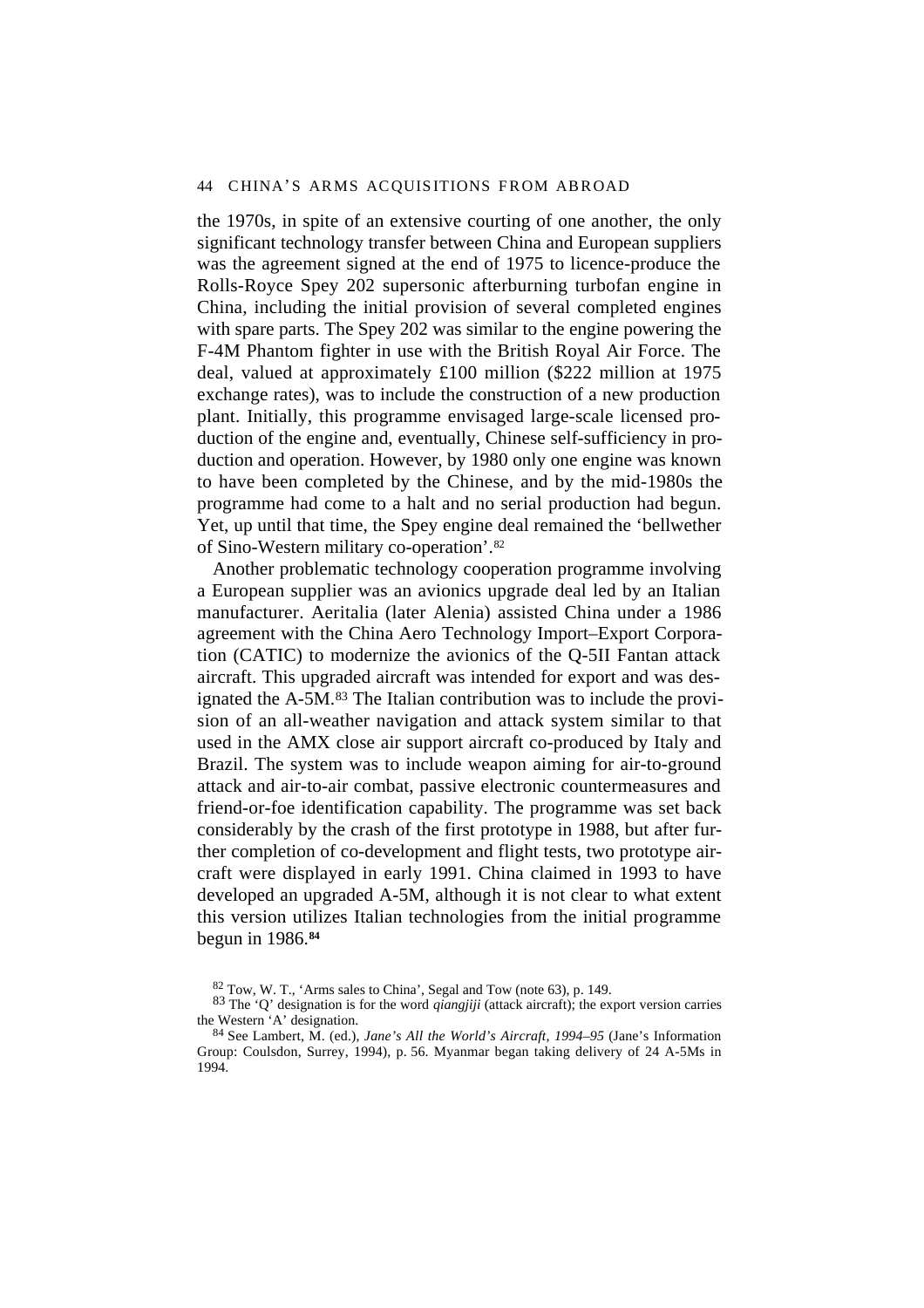Several European military export deals faltered in the period prior to 1989 as well—the Sino-British deal to arm Luda Class destroyers with Sea Dart missiles, radars and electronics, the British offer of Sea Harrier jet aircraft and the attempted sale of French Mirage 2000 fighters being three main examples.

On the other hand, some Sino-European projects fared better. Most prominent among these programmes in the period prior to 1989 are the Sino-French agreement to licence-produce the SA-365 Dauphin 2 helicopter and the Sino-British agreement to upgrade avionics on the F-7M fighter. The helicopter programme was completed in the early 1990s, and the avionics upgrade was largely completed before June 1989. Sino-French military production cooperation involved the licensed production in Harbin of military helicopters for use by PLA services; they were known in China as the Z-9A Haitun. Following an agreement reached in July 1980, the manufacture of this helicopter began in 1982, and the initial contract for 50 helicopters was filled by January 1992. The Chinese Z-8 helicopter, for which limited production began in 1989, is based on the French SA-321H Super Frelon (originally flown in the 1960s), but no official licensing agreement was concluded for this production.

The British GEC avionics upgrade of the J-7, to be known as the F-7M, met with success as CATIC and GEC collaborated for over 10 years from 1979 in providing avionics equipment for Chinese aircraft (the avionics suite includes the Type 956 head-up-display/weaponaiming computer—HUDWAC—and Skyranger short-range air-to-air missile/gun combat control radar), in addition to training, flight testing support and the establishment of local production plants for avionics packages.85 The total value of these transactions between 1980 and 1989 was estimated at \$168 million, and it is believed that some 200 or more Chinese aircraft were upgraded as a result of this programme.86

#### **Non-Western sources**

The most important foreign military imports to arrive in China during the period 1975–89 were perhaps not from countries of the indus-

<sup>85</sup> Lambert (note 84), pp. 47–48.

<sup>86 &#</sup>x27;China (People's Republic)', *Milavnews*, Oct. 1989, p. 6; and 'China (People's Republic)', *Milavnews*, Apr. 1989, p. 7.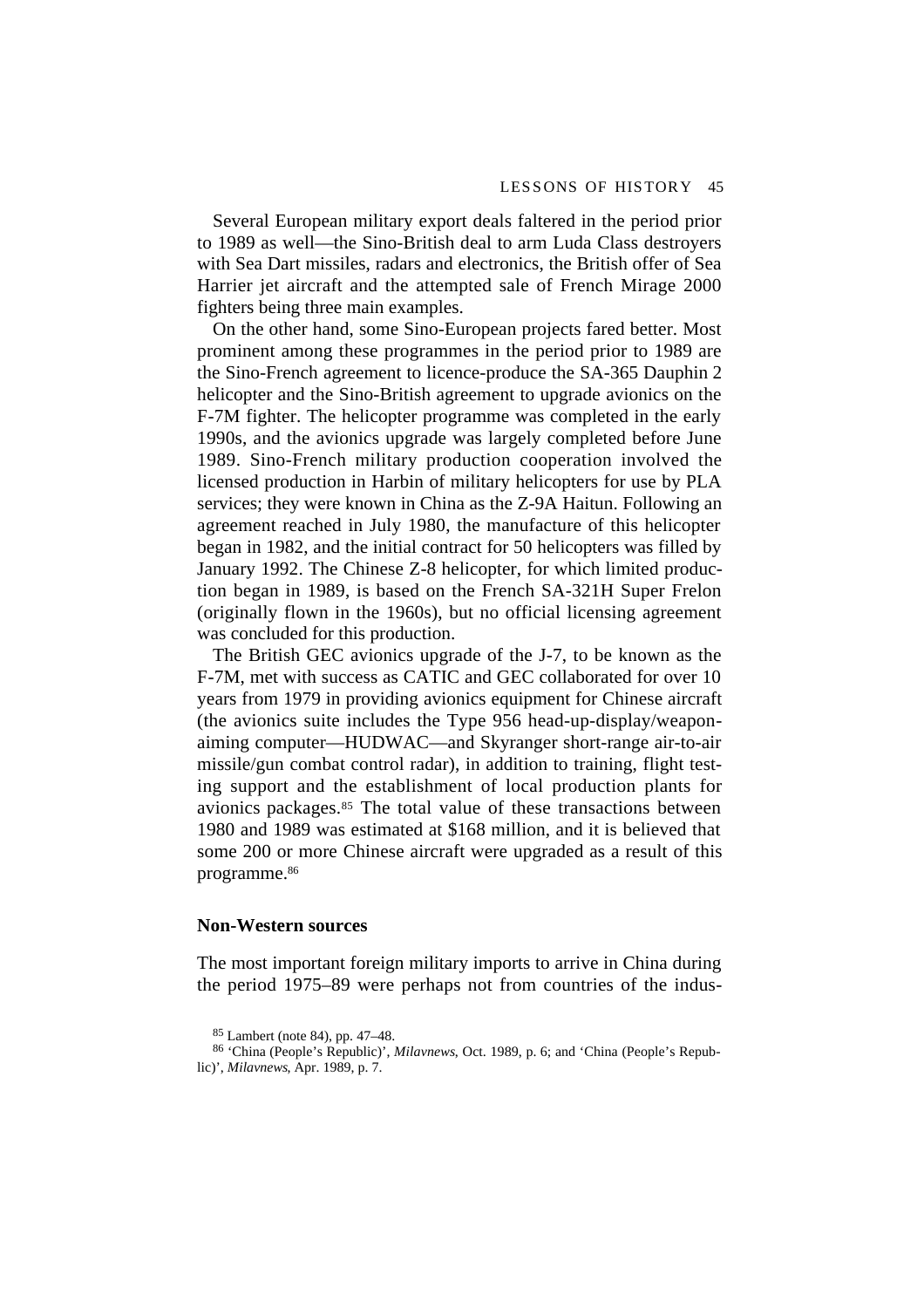trialized West but from Egypt and Israel. China benefited from soured Soviet–Egyptian relations in the early to mid-1970s by receiving small shipments of Soviet weaponry in return for the provision of arms and spares compatible with Egypt's Soviet-supplied armaments (see table 2.2 and appendix 1). Egyptian shipments of aircraft, armour and missiles gave China the opportunity to reverse-engineer and develop its own versions, most notably in the form of improved aircraft (upgrading the J-7), armour (the WZ-501 armoured infantry fighting vehicle), anti-tank missiles (the Hong Jian 73) and portable surface-to-air missiles (perhaps the HN-5).

Extensive but secretive Sino-Israeli cooperation, perhaps beginning as early as the mid-1970s and lasting throughout the 1980s, was believed to have resulted in the improvement of several Chinese weapon systems, including the upgrading of Chinese tanks with 105-mm guns and fire-control systems, the sale of advanced missile technology and jet fighter radar technology related to the Lavi fighter programme. While this cooperation was consistently denied by Chinese and Israeli authorities, their military production relationship was embarrassingly revealed with reports that a team of Israeli military scientists had been caught by Hong Kong authorities in November 1987 travelling to Beijing on false passports to negotiate transfers of Israeli missile technology (Sino-Israeli cooperation is treated more extensively in chapter 4).<sup>87</sup>

### **Lessons learned**

From the mid-1970s to 1989, China had mixed results in its efforts to modernize its military through the acquisition of foreign weapons and technologies. Such imports were rather unsystematic and handled in a piecemeal fashion, and the assimilation of Western technologies into the outdated Chinese defence industry turned out to be a Herculean task. China's low-cost, selective approach to Western arms and tech-

<sup>87</sup> On Sino-Israeli military cooperation prior to 1989, see, e.g., Lau, E., 'Who blew the gaff?', *Far Eastern Economic Review*, 8 Sep. 1988, p. 23; Colvin, M., 'Israel sells radar to China in secret deal', *Sunday Times* (London), 10 Apr. 1988, p. 17; 'Rabin denies report of missiles deal with China', *Times* (London), 4 Apr. 1988, p. 6; Horowitz, D. and Black, J., 'Major arms sale to U.S.; secret deal with China reported', *Jerusalem Post International Edition*, 9 Apr. 1988, p. 1; Walker, J., 'False passports expose arms deal', *South China Sunday Morning Post*, 3 Apr. 1988, p. 1; Swain, J., 'Israel in secret missile deal with China', *Sunday Times* (London), 3 Apr. 1988, p. 1; and 'Israel's links with China', *Jane's Defence Weekly*, 10 Oct. 1987, p. 832.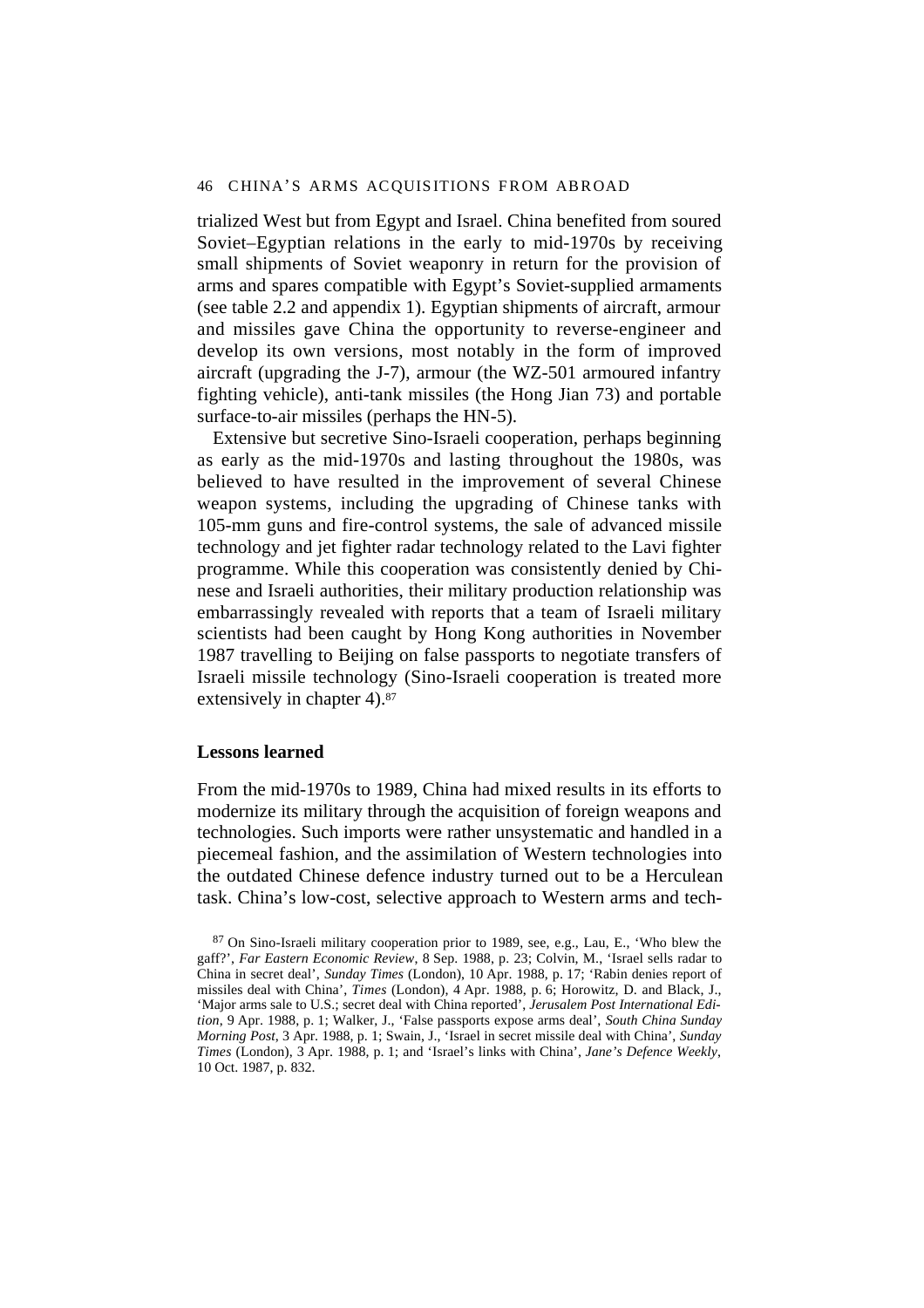nology was aimed at maximally utilizing its current inventories, which were based on 1950s Soviet technologies, designs and production methods. However, most Western technologies were invariably expensive and quite different in nature. Moreover, the production of advanced weapon systems requires high-level coordination among various horizontal units, integration of R&D and manufacturing, and skilled workers. This cannot be achieved without massive importation of Western engineering and design methods.88

More important, by the end of the 1980s the inherent limitations of the selective acquisition of Western arms and technology became apparent to both China and the Western countries. From the Chinese leaders' point of view, not only did the Western governments restrict the transfer of high-technology weapons to China but the imported equipment often had lower efficiency than initially expected and was hard to absorb and reproduce.<sup>89</sup> The Western countries for their part became increasingly frustrated with China's extensive shopping excursions which resulted in few concrete deals. Western countries were also wary of the prospect that China would eventually use the imported technology to boost its arms sales to the developing countries. A sharp increase in the volume of China's arms sales during the second half of the 1980s only heightened this concern.<sup>90</sup>

Whatever hope could be held out for Western arms exports to China was almost completely snuffed out as a result of two critical events in the late 1980s and early 1990s: the Tiananmen Square massacre and the collapse of the Soviet threat. These events further weakened an already weak basis for Chinese imports of weapons and technologies from the West.

88 For a discussion of the overall capability of China's defence industry, see Frieman, W., 'China's defense industries', *Pacific Review*, vol. 6, no. 1 (1993), pp. 51–62; and Humble, R. D., 'Science, technology and China's defence industrial base', *Jane's Intelligence Review*, Jan. 1992, pp. 3–11.

89 Simon, D. F., 'China's acquisitions and assimiliation of foreign technology: Beijing's search for excellence', in Joint Economic Committee, Congress of the United States, *China's Economic Dilemmas in the 1990s: The Problems of Reforms, Modernizations, and Interdependence* (M. E. Sharpe: Armonk, N.Y., 1992), pp. 565–98.

<sup>90</sup> As measured by SIPRI trend-indicator values in 1991, the value of China's arms exports in the period 1986–90 was more than the value of the preceding 14 years of Chinese arms transfers combined. See Gill, R. B., *Chinese Arms Transfers: Purposes, Patterns, and Prospects in the New World Order* (Praeger: Westport, Conn., 1992), p. 38.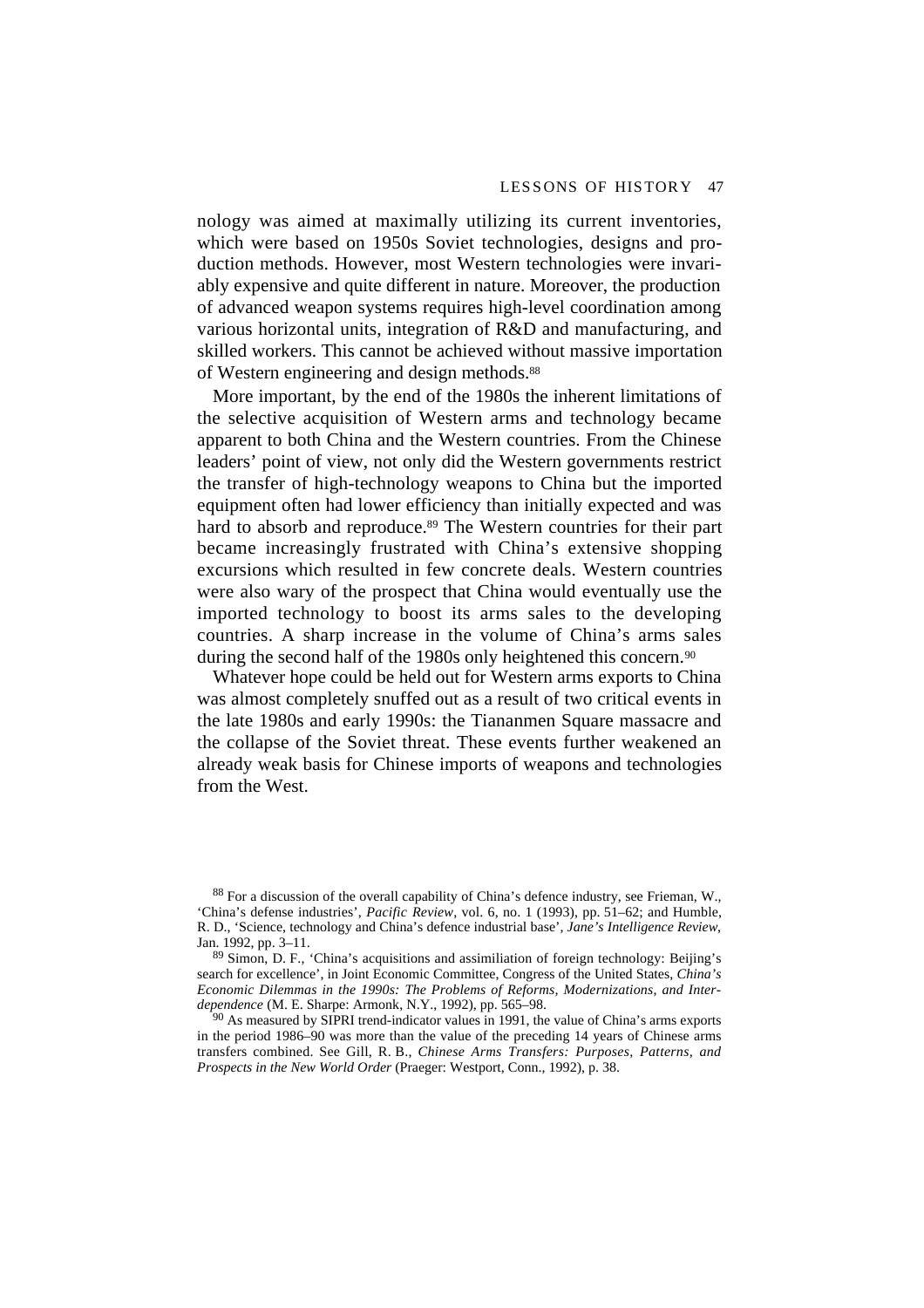# 3. Contemporary Chinese arms and technology imports from Russia

As for the sale of weapons, Moscow does not intend to abandon this profitable international market. Russia needs hard currency, so why not get it by selling modern armaments to China. (Remarks attributed to Russian ambassador to China Igor Rogachev, 19921)

We don't want to go beyond the line that separates the sale of defensive and offensive weapons . . . we would like to preclude attempts to promote creeping, uncontrolled arms trade and to transfer technologies. (Aleksandr Shokhin, Russian Deputy Prime Minister, 19922)

# I. Introduction

The economic capability and strategic environment that have shaped China's defence modernization in general and arms imports in particular underwent a dramatic change in the mid- to late 1980s in ways that appear favourable to Chinese relations with certain suppliers, particularly Russia. It is useful to consider briefly this background before reviewing the specific nature and scope of Chinese arms imports from Russia in the post-cold war period.

At the beginning of the 1980s, China's economic future was at best uncertain and its defence budget stagnant. In 1981, some Western defence studies estimated the cost of modernizing China's weaponry to be in the range of \$41–63 billion.3 Others concluded that China's chance of becoming a major military power by the end of century was remote, even with US assistance, and added that the gap in military capability and technology between China and the Western industrialized nations was widening.4

<sup>1</sup> Foreign Broadcast Information Service, *Daily Report–Central Eurasia* (hereafter FBIS-SOV), 18 Dec. 1992, p. 2.

<sup>2</sup> FBIS-SOV, 18 Dec. 1992, p. 9.

<sup>3 &#</sup>x27;U.S. military sales and technology transfers to China: the policy implications', *Mershon Center Quarterly Report*, vol. 6, no. 3 (spring 1981), p. 4. This conference report also notes that '[e]very dollar [China has] spent on technology imports must be matched by three dollars in domestic infrastructural investment in order to absorb it'; see p. 5.

<sup>4</sup> Stuart, D. T. and Tow, W. T., 'Chinese military modernization: the Western arms connection', *China Quarterly*, June 1982, pp. 264–65.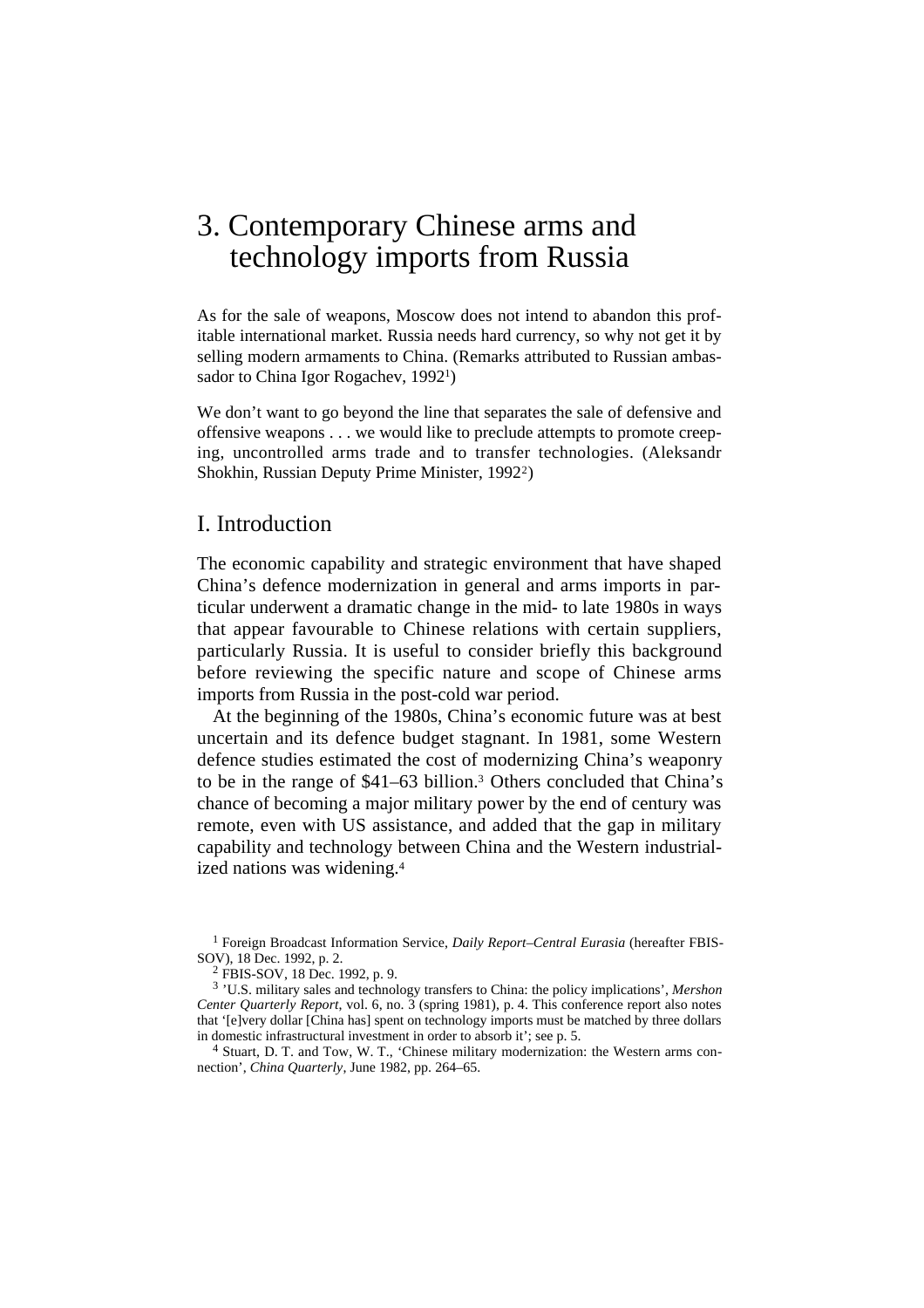However, throughout the 1980s China registered the world's second highest economic growth rate (i.e., 9.4 per cent) and the highest in 1992 and 1993—12.8 per cent and 13.2 per cent, respectively.<sup>5</sup> In 1993 the World Bank and the International Monetary Fund reassessed China's GNP on the basis of purchasing power parity (PPP), rather than the conventional dollar conversion, and ranked the Chinese economy as the world's third largest, following the USA and Japan.6

During the first half of the 1990s, moreover, China was the only major power that maintained annual double-digit increases in its official defence budget. From 1989 to 1994, China's defence budget more than doubled; it rose by an annual average of over 15 per cent. China's official defence budget in 1989 was 24.5 billion renminbi (Rmb), a 12.4 per cent increase from Rmb 21.8 billion in 1988. This was followed by consecutive increases of 17.9 per cent (Rmb 28.9 billion) in 1990, 12.5 per cent (Rmb 32.5 billion) in 1991, 13.8 per cent (Rmb 37 billion) in 1992, 14.8 per cent (Rmb 42.5 billion) in 1993 and 22.4 per cent (Rmb 52 billion) in 1994. The officially announced defence budget for 1995 included a rise in spending of 14.8 per cent over the revised figure for 1994.7 Much of these spending increases was negated by inflation and the devaluation of the Chinese renminbi in 1994. However, many analysts of Chinese mili-

5 China's average annual GDP growth in 1980–91 was 9.4%, second only to South Korea's average annual growth of 9.6% in the same period. See *Asia 1994 Yearbook* (Review Publishing Company: Hong Kong, 1994), p. 14; and World Bank,*The East Asian Miracle: Economic Growth and Public Policy* (Oxford University Press: Oxford, 1993), p. 59. China's official announcement on its 1993 GDP growth was 13.4%. See Foreign Broadcast Information Service, *Daily Report–China* (hereafter FBIS-CHI), 11 Mar. 1994, p. 22.

6 Greenhouse, S., 'New tally of world's economies catapault China into third place', *New York Times*, 20 May 1993. For a PPP-based assessment of the Chinese economy, see *Asia– Pacific Economic Update* (US Pacific Command: Honolulu, spring 1994), p. 91.

 $<sup>7</sup>$  The percentage increase is calculated from China's announced official defence budget</sup> and may differ slightly from one source to another because of rounding and exchange-rate variations. In addition, announced defence budget and actual spending at the end of the year may not be the same. For instance, China's actual defence spending in 1993 was Rmb 43.25 billion, slightly more than the original budget of Rmb 42.5 billion. Similarly, official defence spending at the end of 1994 —Rmb 55.06 billion—was 5.8% more than originally allocated. For China's annual defence budget announcements since 1989, see FBIS-CHI, 3 Apr. 1989, p. 52; 29 Mar. 1990, p. 33; 29 Mar. 1991, p. 3; 10 Apr. 1992, p. 4,; 23 Mar. 1993, p. 68; 11 Mar. 1994, p. 19; *Far Eastern Economic Review*, 5 Apr. 1990, 8 Aug. 1991, 2 Apr. 1992, 26 May 1993; *South China Morning Post* (International Weekly Edition), 19–20 Mar. 1994; and Karniol, R., 'China's defence budget continues to rise', *Jane's Defence Weekly*, 18 Mar. 1995, p. 17. For China's official position on defence spending, see Mu Huimin, 'Chinese military threat theory is totally groundless', *Renmin Ribao*, 17 Apr. 1993, p. 6, in FBIS-CHI, 28 Apr. 1993, pp. 20–21. See also US Arms Control and Disarmament Agency, *World Military Expenditures and Arms Transfers, 1991–1992* (US Government Printing Office: Washington, DC, Mar. 1994), p. 58.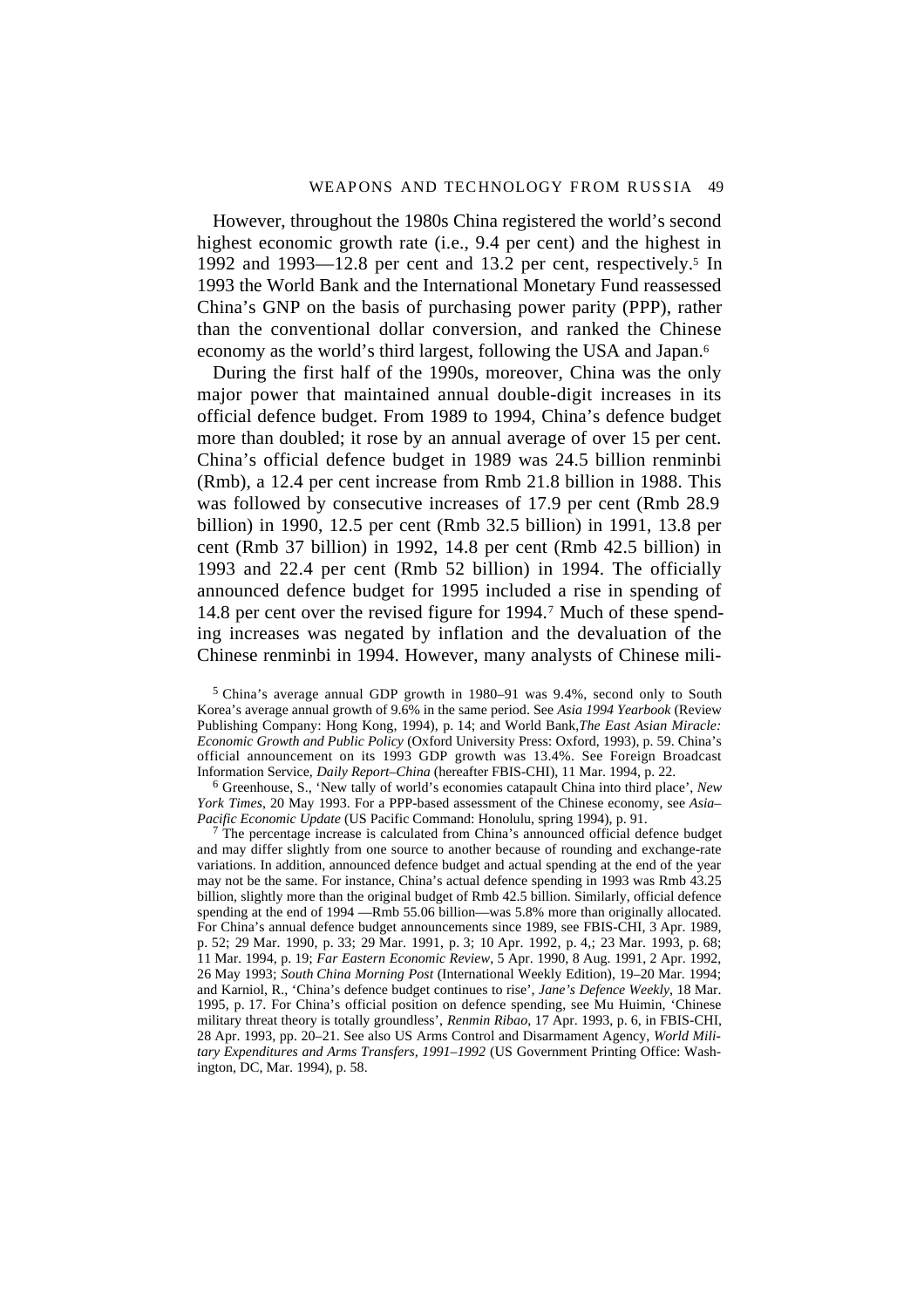tary expenditure find that the official defence budget is far lower than actual spending on the military and that the actual resource base for the military may be as much as three to five times higher than official defence budget figures.8

On the other hand, China's strategic environment experienced some negative developments caused by the Tiananmen Square crisis of 1989 and the end of the cold war and collapse of the Soviet Union shortly thereafter in 1991. In the view of Chinese conservatives, the Tiananmen demonstrations were a signal of the potential dangers of China's open-door policy to the West. The USA's official responses towards the crackdown, including the imposition of economic and military sanctions against China, conflicted with China's new emphasis on stability. Worse still, the passing of the cold war structure had, in the US view, greatly diminished the strategic importance of China, which would otherwise have had a soothing effect on the differences between them.

As a result, China may have found more compatibility with its counterparts in the then Soviet Union. Moreover, Soviet foreign policy since the mid-1980s—its China policy in particular—can be summed up as a series of efforts to enhance Soviet security with fewer resources.9 During the second half of the 1980s the Soviet Union took a series of steps in relation to China that were conducive to improved relations, including the near settlement of the 'Three Obstacles' and progress in confidence-building measures and talks on

<sup>8</sup> One of the most thorough Western examinations of Chinese military expenditure to date is the China section contributed by David Shambaugh to 'World military expenditure' in Bergstrand, B.-G. *et al., SIPRI Yearbook 1994* (Oxford University Press: Oxford, 1994), chapter 12, pp. 441–48. Chinese research on the subject includes Wang Shaoguang, 'Demystify China's defense expenditure', unpublished manuscript, 9 May 1995; and Ai Shiuan, 'Yijiujiuerniande zhonggong junshi' [Chinese communist military in 1992], *Zhonggong Yanjiu* [Studies on Chinese Communism Monthly], vol. 27, no. 1 (Jan. 1993), pp. 68–77. Discussions of the complexities and methodological problems involved in calculating China's actual defence spending are found in Bitzinger, R. A., 'Off the books: analyzing and understanding Chinese defense spending', Paper presented at the Fifth Staunton Hill Conference on the PLA, Staunton Hill, Va., 17–19 June 1994; and Shambaugh, D., 'Wealth in search of power: the Chinese military budget and revenue base', Paper presented at the Conference on 'Chinese economic reform: the impact on security policy', Pacific Place Conference Center, Hong Kong, 8–10 July 1994.

<sup>9</sup> Hung P. Nguyen, 'Russia and China: the genesis of an Eastern Rappallo', *Asian Survey*, Mar. 1993, pp. 285–301. Hung P. Nguyen has persuasively argued that Soviet military policy towards China is primarily based on the Soviet need to ally itself with another continental power in the East, as it did with Germany in the 1920s to offset its weakening geopolitical position *vis-à-vis* the West.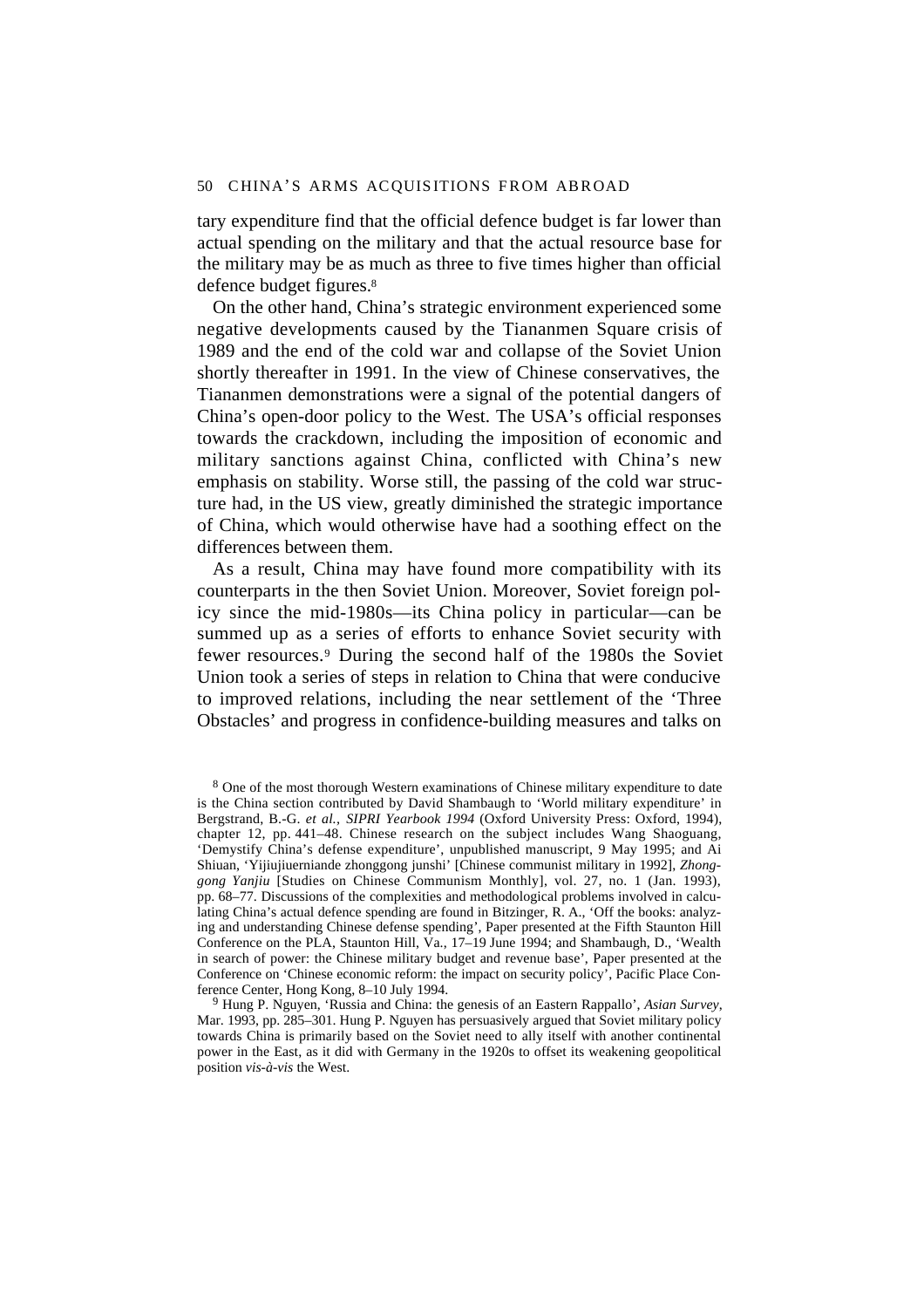border issues.10 The USSR's efforts culminated in the normalization of relations with China during Gorbachev's visit to Beijing during the Tiananmen Square demonstrations in May 1989.

In the Chinese leadership's view after the Tiananmen crisis, the Soviet emphasis on security was deeply involved with its own concern with internal stability, while the US emphasis on democratic values was seen as part of a 'peaceful evolution' strategy against Communist rule in China. The USSR appeared less threatening to the security and stability of China for the foreseeable future. Another important consideration for the Chinese leadership was that China's preoccupation with economic development necessitated an improvement of relations with neighbouring countries, including its northern neighbour.

# II. The resumption of Beijing–Moscow military ties

Military contacts between Beijing and Moscow were resumed, after a 30-year hiatus, within the framework of the political *rapprochement* laid down at the Sino-Soviet summit meeting in May 1989. In addition, the steady development of Sino-Soviet relations in areas such as trade, border issues and high-level visits strengthened their military relationship. Several major political crises, such as the August 1991 coup in Moscow and the disintegration of the Soviet Union, slowed the pace of contacts but did not prevent military ties from becoming firmer. In fact, since 1989 Beijing and Moscow have increased the pace, scope and level of their military cooperation faster than many observers would have thought possible.

Before their high-level military contacts resumed in the summer of 1990, each side had security concerns and suspicions about the other's long-term intentions. Each still maintained a substantial although reduced number of troops on their lengthy border, and the imprint of 30 years of enmity and confrontation was too deep to be washed away in a matter of months.

 $10$  The 'Three Obstacles' as set out by Deng Xiaoping in the early 1980s were: the Soviet occupation of Afghanistan; Soviet support for the Vietnamese occupation of Cambodia; and Soviet troops massed on the Sino-Soviet and Sino-Mongolian borders. For an analysis of the major developments in Sino-Soviet relations leading to the May 1989 summit meeting, see Goldstein, S. M., 'Diplomacy amid protest: the Sino-Soviet summit', *Problems of Communism*, Sep.–Oct. 1989, pp. 49–71.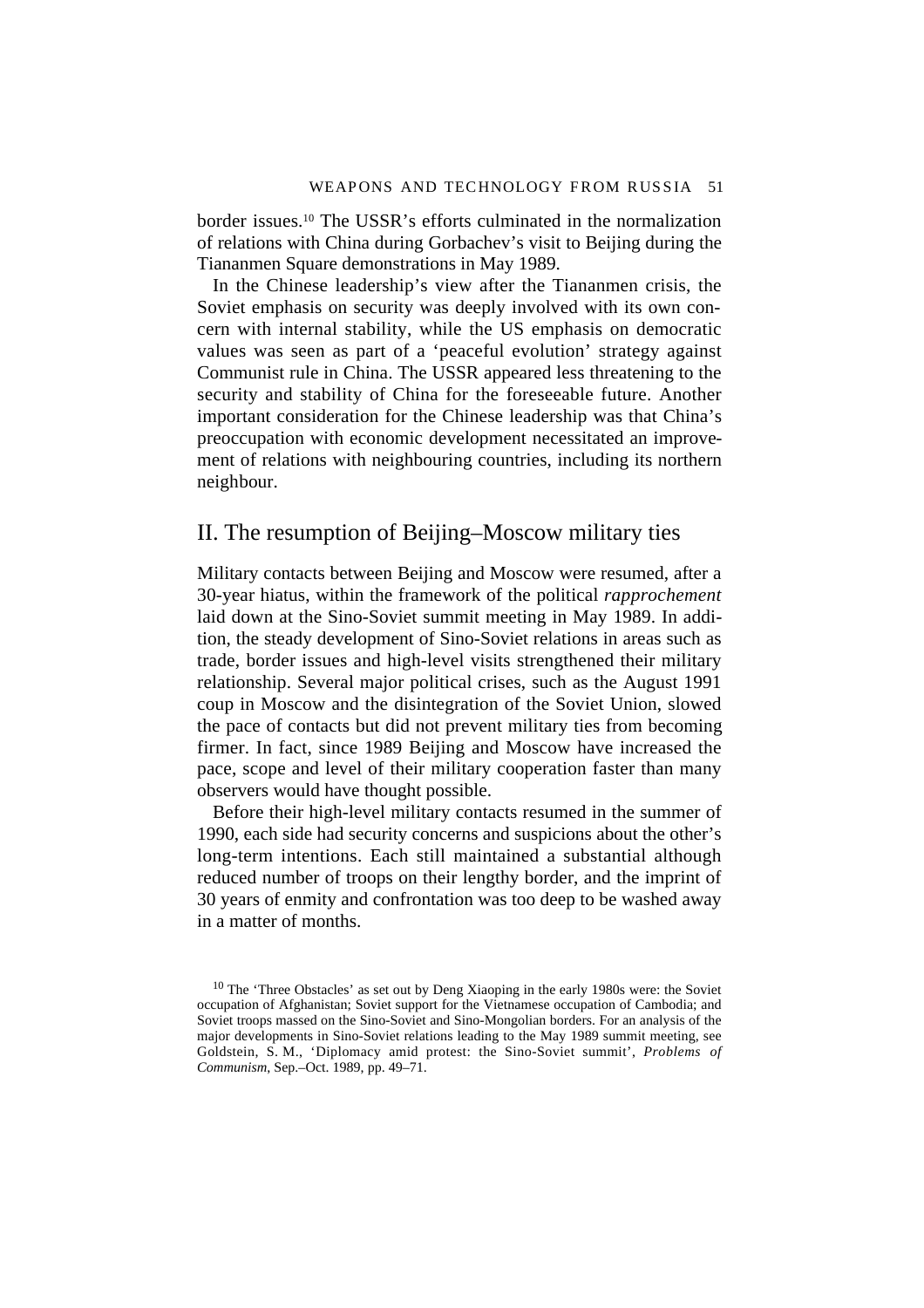#### 52 CHINA'S ARMS ACQUISITIONS FROM ABROAD

More importantly, military cooperation with Russia and, in particular, the purchase of Russian weapon systems and technologies posed difficult questions for the Chinese leadership, some of which are not unlike those asked in Beijing during the Sino-Soviet 'honeymoon' of the 1950s. The extensive purchase of Russian arms and military technology would not only be financially undesirable but could also result in a kind of military dependency on Russia. Such dependency has obvious drawbacks for flexibility in China's security policy and, given the faltering state of the Russian defence economy, even brings into question the long-term availability of spare parts and logistics support.

Another fundamental question for China was whether it could expect to receive the most sophisticated weapons and know-how from Russia or whether it would only receive off-the-shelf weapons and/or older technologies. Russia, too, had concerns: Would weapons and technologies transferred today come back to haunt Moscow in the future should security relations with Beijing deteriorate? Despite such uncertainties and risks, both China and Russia apparently decided that political and economic benefits accruing from their military cooperation and arms sales outweighed any negative security implications in the future.

One strong indication of their determination is the frequent contacts between their political and military leaders. Appendix 2 summarizes the reciprocal visits made by ranking Chinese and Soviet/Russian officials related to security relations, military-to-military ties and arms transfers. These areas roughly correspond to the three major components of the Sino-Russian military relationship: (*a*) troop reduction and military confidence-building measures (MCBMs) along the Sino-Russian border; (*b*) the long-term development of an institutionalized relationship between the two militaries; and (*c*) the transfer of Russian weapons and defence technology to China.

The first component of the relationship began immediately after the Sino-Soviet summit meeting in May 1989. It followed two tracks: one for the settlement of perennial border disputes and the other for troop reductions and MCBMs. Regular talks on border settlement, headed by deputy foreign ministers, were held alternately in Beijing and Moscow. In May 1991, both sides formally agreed on the eastern sector of the Sino-Soviet border during General Secretary Jiang Zemin's visit to Moscow. The agreement on the eastern section was ratified by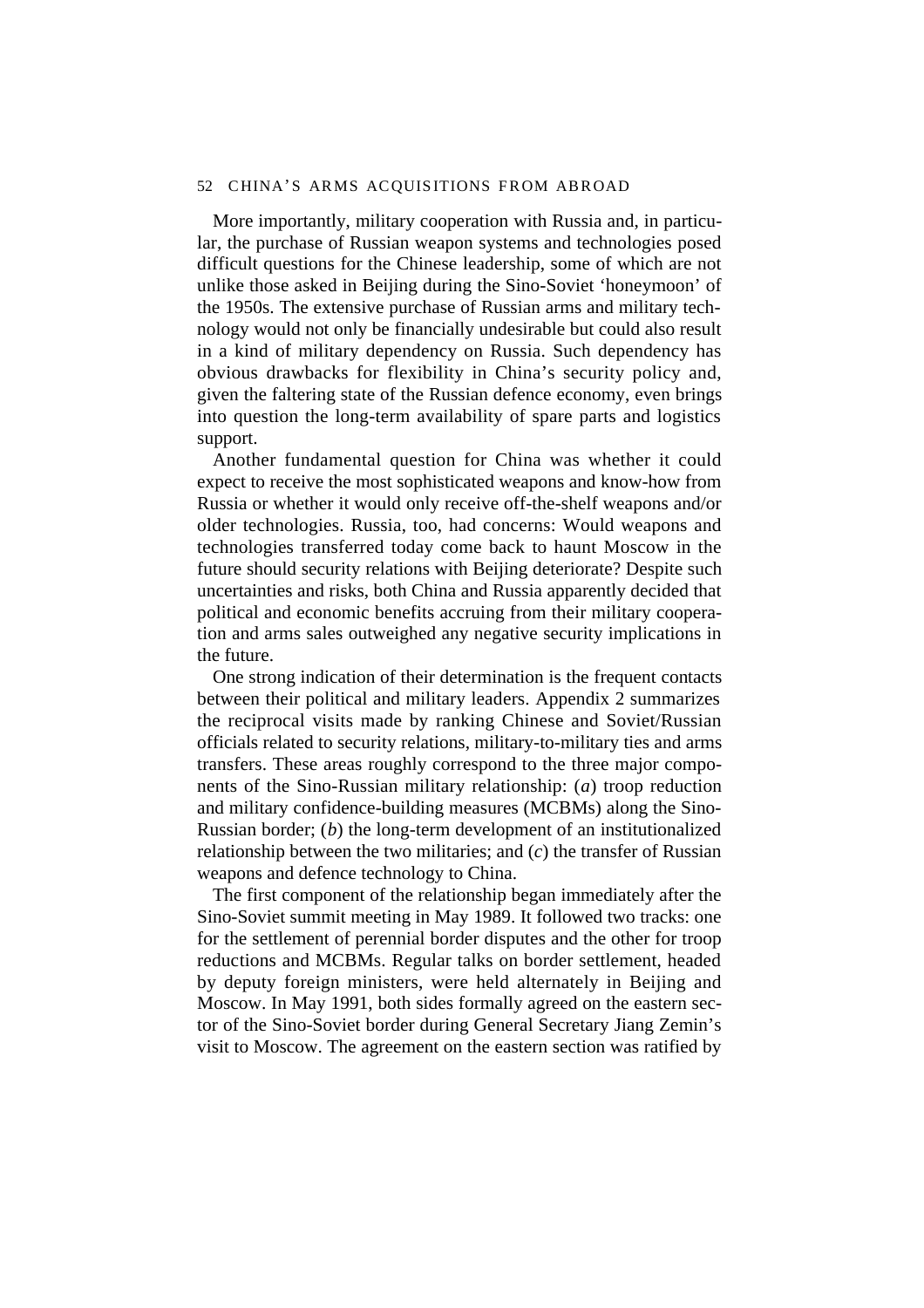both sides in February 1992,<sup>11</sup> but the disintegration of the Soviet Union in late 1991 had left unresolved the western sector of the former Sino-Soviet border. The western border talks were held by China, Russia and three Central Asian republics (Kazakhstan, Kyrgyzstan and Tajikistan), and an agreement was signed during Jiang Zemin's second visit to Moscow, in September 1994.<sup>12</sup>

Talks on border troop reductions have been coordinated between each side's foreign ministry and military personnel. Thirteen rounds of talks were held between November 1989 and September 1994 on a wide range of issues such as troop relocation, reduction of troops and arms, and MCBMs. By the end of 1993 each side had agreed to withdraw its troops 100 kilometres from the border.13 The Sino-Russian MCBMs now include the advanced notification of troop movements and exercises and communications links between adjacent military districts.

The second component—the institutionalized military relationship—began in earnest in June 1990 with the reciprocal visits of General Liu Huaqing, Vice-Chairman of the CMC, and Rear Admiral Vladimir Khuzhokov of the Soviet Defence Ministry. Initially aimed at getting acquainted with each other and removing suspicion about the other's intentions, senior military contacts have since broadened the scope of the military relationship. The Chinese and Russian militaries established a network of working relations at various levels: defence ministers exchanged visits, and military chiefs in each service had regular contacts with their counterparts. Military contacts expanded to include provincial-level cooperation, exchange of intelligence delegations and the first-ever reciprocal port calls.14

The third component, sales of weapons and defence technology, was at the heart of the new Sino-Russian military relationship. The first discussion on arms sales began during General Liu's June 1990 visit. Not only was this visit the most senior military contact between

11 Tian Zengpei (ed.), *Gaige Kaifang Yilaide Zhongguo Waijiao* [Chinese diplomacy after reform and open-door] (Shijie Zhishi Chubanshe: Beijing, Oct. 1993), pp. 328–29.

12 FBIS-CHI, 6 Sep. 1994, pp. 10–11.

<sup>13</sup> Russia had most of its troops massed along the Trans-Siberian railway, which was close to the border, while the Chinese troops were stationed well away from the border. China first proposed the demilitarization of an area extending 50 km on either side of the border, which would mean that only the Russian troops would be relocated. The parties later agreed to the demilitarization 'up to 100 kilometres' from the border. The actual relocation, however, has been delayed because of the financial cost.

14 Gertz, B. 'Russia, China sign pact restoring intelligence ties', *Washington Times*, 21 Oct. 1992, p. A7.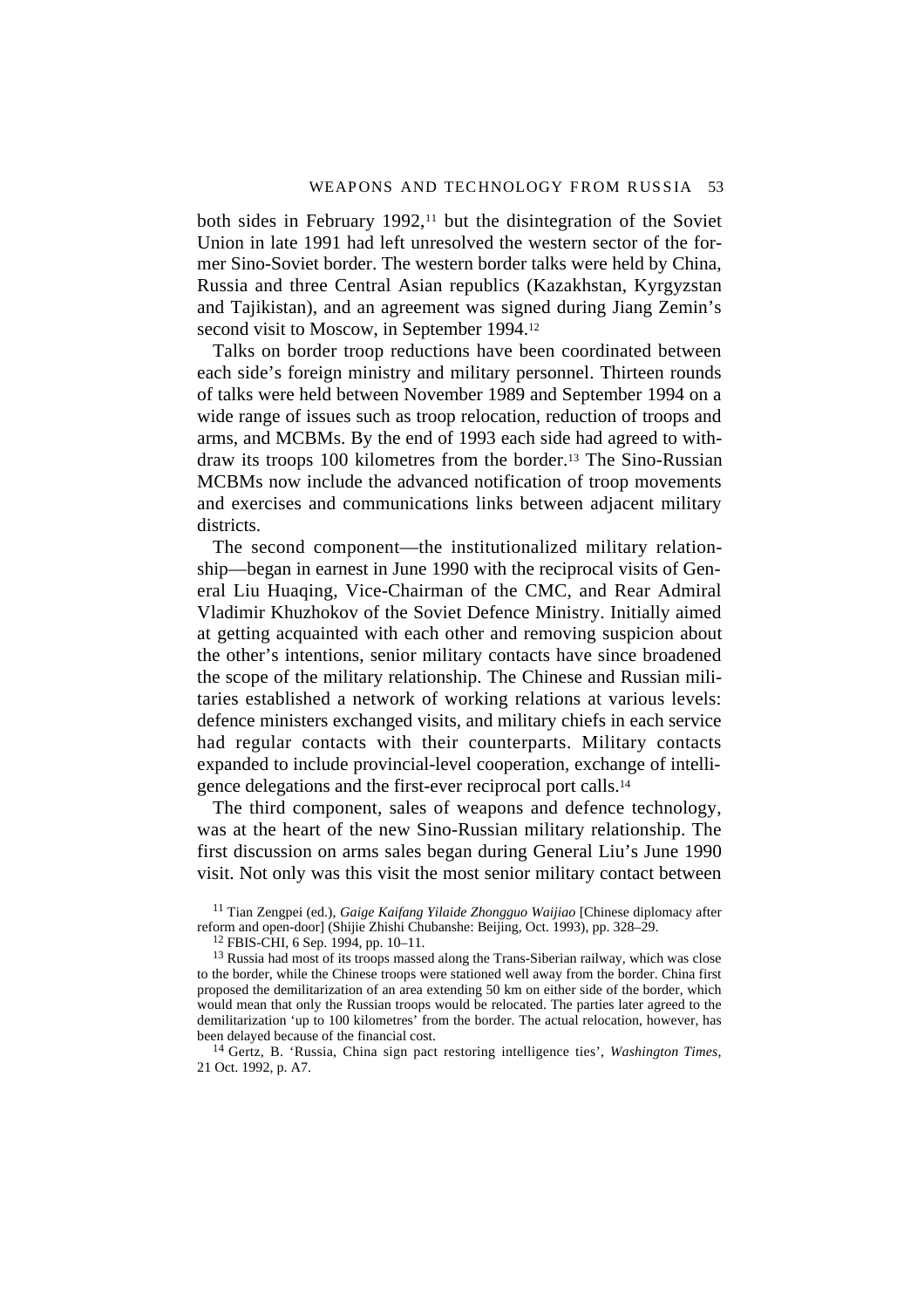the two sides in decades but both sides, according to Soviet Chief of Staff Mikhail Moiseyev, also agreed on a number of 'principles indispensable for the establishment of mutual relations in the military economic field'. Moiseyev also added that the Soviet Union wanted to have long-term cooperation with China in military technology.<sup>15</sup>

General Liu's visit was followed by extensive and frequent dialogue between the two sides on the transfer of advanced aircraft, missile systems and ground weapons. However, it was Russian First Deputy Defence Minister Andrei Kokoshin's visit to China in October 1992 that led to the Russian agreement to transfer technologies and production rights to China.16 President Boris Yeltsin could have had in mind Russia's decision to transfer technology to China when he declared during the December 1992 summit meeting that Russia's cooperation would include military high technology. He further emphasized that Russia was 'prepared for cooperation in all fields [with China], including the most sophisticated weapons and armaments'.17

The Sino-Russian arms transactions have arisen from somewhat different motives on each side, however. The primary motivation for Russia has been financial. Arms sales generate hard currency for the cash-strapped government and help alleviate economic hardship. They also help protect Russia's defence personnel, industry and technological edge from the devastation wrought by domestic economic and political upheavals. Russia's secondary consideration has been the forging of political relations with customer states and regions.

The Chinese side, on the other hand, has more diverse motivations. At least four major interrelated considerations have been forwarded:

15 'China seeking Soviet fighters', *Jane's Defence Weekly*, 21 July 1990, p. 70; and 'Soviet chief of general staff on prospects for development of Soviet–Chinese military relations', *Renmin Ribao*, 7 June 1990, p. 4, in FBIS-CHI, 8 June 1990, p. 3.

16 Andrei Kokoshin's meetings in China included talks with Liu Huaqing and senior officers from the Commission on Science, Technology and Industry for National Defence (COSTIND). He visited several defence factories, including a missile factory in Shanghai. Kokoshin was followed within 2 months by other senior Russian officials who were in charge of defence industrial issues, such as Alexandre Shokhin and V. N. Mykhaylov, and by President Boris Yeltsin. Cheung, T. M., 'Arm in arm', *Far Eastern Economic Review*, 12 Nov. 1992, p. 28. Another report speculated that the Chinese were determined to push for a closer military technological tie with Russia as a reaction to the US sale of 150 F-16s to Taiwan. Spellman, A., 'US, French fighter sales to Taiwan nudge mainland China closer to Russia', *Armed Forces Journal International*, Jan. 1993, p. 16.

17 FBIS-CHI, 18 Dec. 1992, p. 9, and 21 Dec. 1992, pp. 9–10.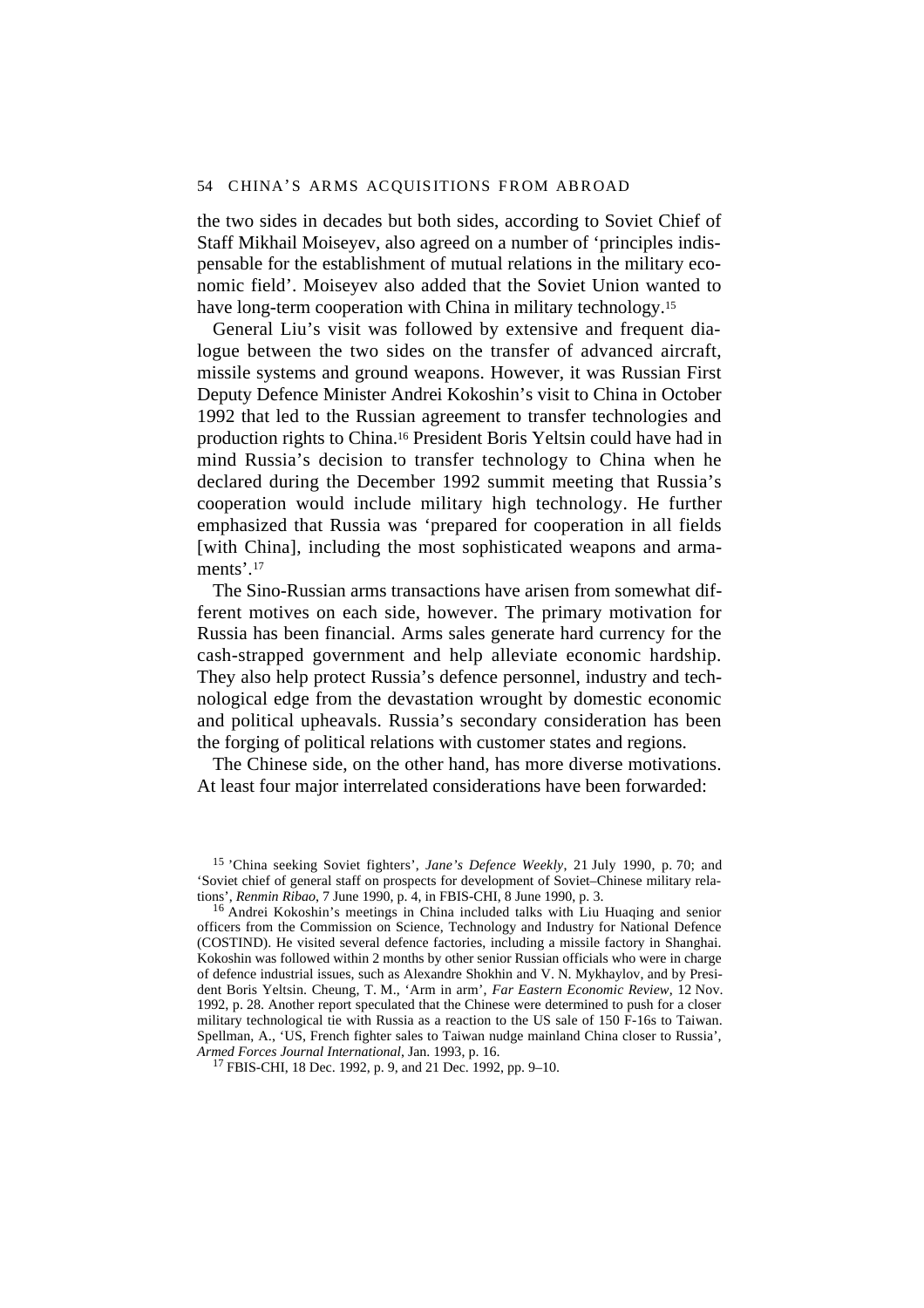1. China's purchase of Russian weapons and technology was a logical way of correcting the deficiencies of the PLA's huge but largely outdated weapon inventory. This is true partially because of the compatibility between some Russian weaponry and China's current inventory, which is made up almost entirely of systems based on Soviet designs. However, Su-27s and Kilo Class submarines mark an improvement over the older MiGs and Romeo Class submarines of 1950s vintage.

2. Like many other countries, China wished to take advantage of the 'buyer's market' created by the end of the cold war.

3. Chinese arms imports were intended to bolster its military position in Asia, commensurate with its increasing economic and diplomatic status.

4. China possibly hoped to re-export the acquired Russian technologies to other countries in a variety of forms.18

Notwithstanding their differing motives at the outset, the balance sheet for their military relationship has been satisfactory to both: China emerged as the largest foreign buyer of Russian weapons in 1992, with purchases worth \$1.8 billion.19 The total cost of China's purchase of Russian weapons and equipment in 1991–94 has been estimated as \$4.5–6 billion.20 According to one report, China has become a most valued customer of the Russian armament exporters and was accorded a special status to negotiate directly with the Russian Defence Ministry, rather than going through state armament export firms under the Ministry of Foreign Economic Relations (MVES) such as Oboroneksport, Spetsvneshtekhnika and, since January 1994, Rosvoorouzhenie. Nevertheless, the negotiations, if they

<sup>18</sup> Hickey, D. V. V. and Harmel, C. C., 'United States and China's military ties with the Russian republics', *Asian Affairs*, vol. 20, no. 4 (winter 1994), pp. 243–47.

<sup>19</sup> President Yeltsin said that Russia's arms sales to China in 1992 amounted to \$1.8 billion. *South China Morning Post*, 19 Mar. 1993; and Karniol, R., 'Trade dispute halts Cam Ranh Talks', *Jane's Defence Weekly*, 20 Mar. 1993, p. 12. On the other hand, Prime Minister Yegor Gaidar told the Congress of People's Deputies that arms sales to China during the same period amounted to a value of \$1 billion. *Jane's Defence Weekly*, 12 Dec. 1992, p. 10; and FBIS-CHI, 12 Aug. 1992, p. 7.

<sup>20</sup> *Jane's Defence Weekly*, citing a published estimate in Moscow, reported on 19 Nov. 1994 that Russian arms sales to China in 1992–93 were worth \$3–5 billion. This estimate does not include the purchase of 4 Kilo Class submarines worth \$1–1.5 billion. See also FBIS-SOV, 15 Aug. 1994, pp. 10–11.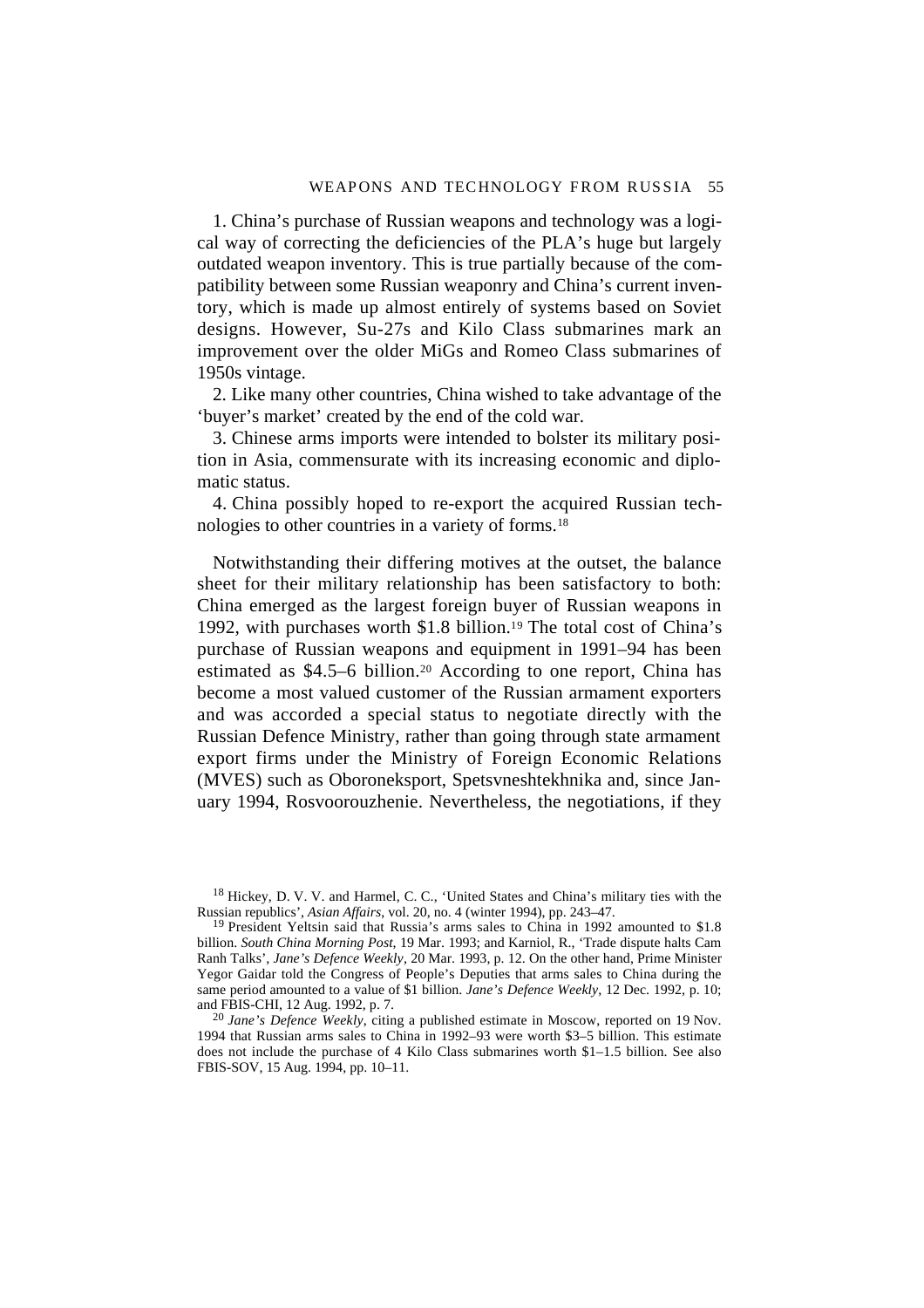result in a decision to export, must be approved at the highest political levels in Russia.21

In the end, however, the real long-term success for China depends on its acquisition of Russian production technologies and offset arrangements, which will allow for the increased development of domestic know-how and production capabilities.

# III. Actual Soviet and Russian sales

Before discussing specific Sino-Russian arms deals, it is useful to briefly revisit the age-old question of 'self-reliance versus foreign technology'. General Liu Huaqing, China's most senior active-duty military officer, a CCP Politburo Standing Committee member and one of the foremost advocates of Chinese military modernization, has provided guidance to China on how to deal with the problem:

To modernize weapons and equipment, our foothold must be on our own strength. A big developing socialist country like ours cannot buy modernization of the whole [People's Liberation] Army, whereas other countries will not sell us the most advanced things and, even if we can buy those things, we will still be under the control of others . . . When we stress selfreliance, [however] we do not mean we will close the door to pursue our own construction. What we mean is to actively create conditions to import advanced technology from abroad and borrow every useful experience. Military science and technology has no international boundary. One of the basic principles of modernization of weapons and equipment in our Army is to mainly rely on our own strength for regeneration, while selectively importing advanced technology from abroad, centering on some areas.<sup>22</sup>

Under such guidelines, China has sought a wide variety of Russian weapons and technologies but has been relatively cautious in finalizing the deals because of financial and political concerns. Moreover, the Russian side is often unwilling to part with weapons and technologies, and most Chinese wishes go unmet.

<sup>21</sup> Martov, A. 'Russia's Asian sales onslaught', *International Defense Review*, May 1994, pp. 49–54, especially p. 49; and Anthony, I., *et al.*, 'The trade in major conventional weapons', *SIPRI Yearbook 1995: Armaments, Disarmament and International Security* (Oxford University Press: Oxford, 1995), pp. 503–505.

 $22$  Liu Huaqing, 'Unswervingly advance along the road of building a modern army with Chinese characteristics', *Jiefangjun Bao*, 6 Aug. 1993, pp. 1–2, in FBIS-CHI, 18 Aug. 1993, pp. 15–22; the quotation is from p. 19.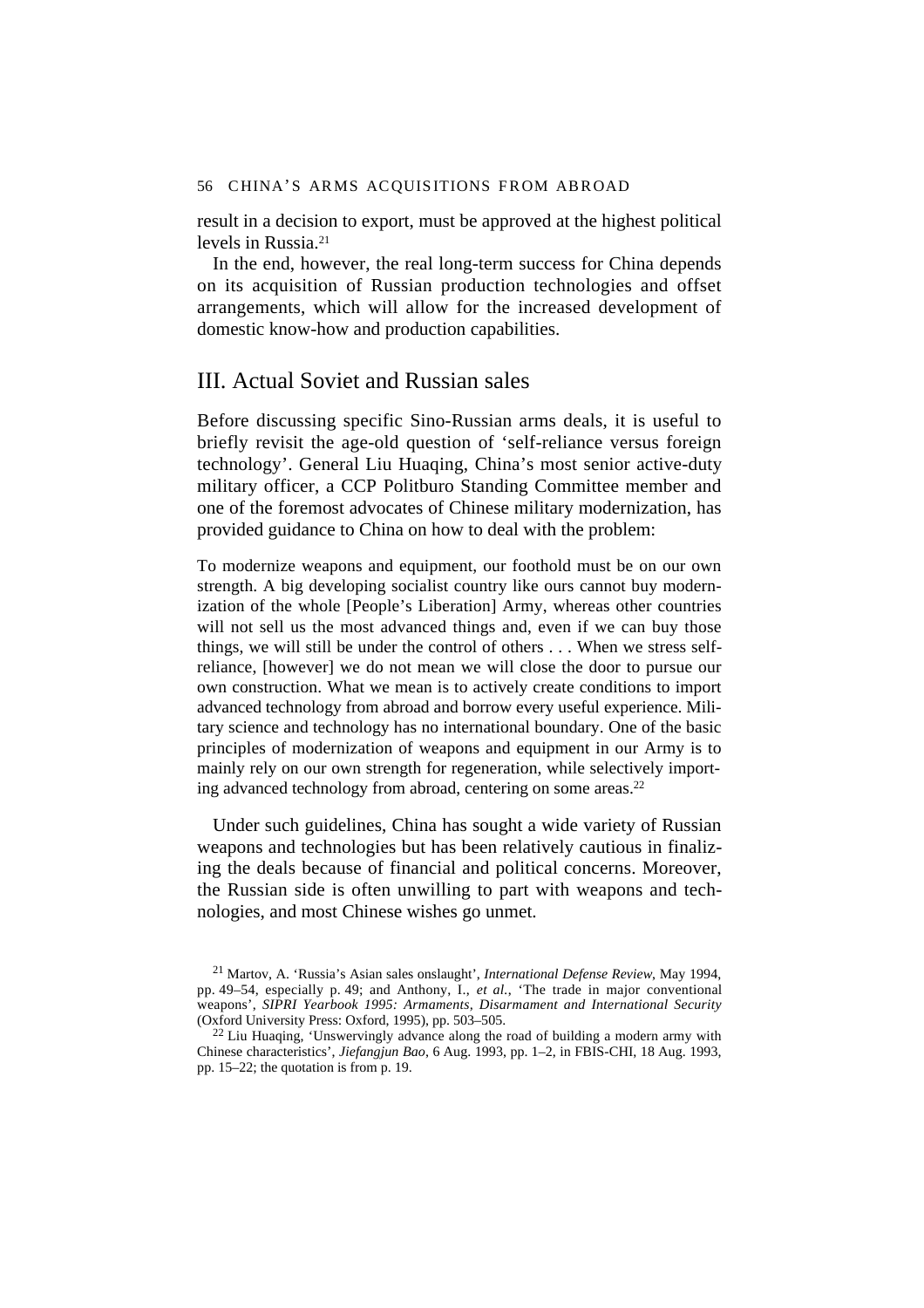## **Aircraft**

In the early 1990s the Chinese military pursued the acquisition of advanced Russian aircraft and related technologies for good reasons. The Air Force is the most technologically oriented service in any country's armed forces, but China's relatively backward aviation industry has long failed to meet PLAAF requirements. Intermittent contacts with Western aircraft manufacturers since the 1970s produced few breakthroughs in either upgrading the existing inventory or developing new generations of fighter aircraft (see chapter 4). As a result, China's most advanced fighter aircraft in production to date has been the Shenyang J-8 II.

In addition, the PLA's strategic shift since the 1985 CMC meeting envisages 'limited local wars' (*youxian jubu zhanzheng*) on border areas as the most likely type of warfare, and this requires rapid mobility and fire power. The PLAAF, however, has been ill-equipped to respond to the new challenges. It is the gap between the doctrinal requirements and the existing aircraft inventory that has sharpened the sense of urgency among the Chinese top brass.

Sino-Soviet negotiations for advanced Soviet aircraft began during General Liu Huaqing's two-week trip to Moscow in June 1990, which included a visit to a Mikoyan aircraft plant.23 At that time, discussions were focused on the MiG-29 Fulcrum fighter and the Su-24 Fencer ground attack aircraft. By October, Chinese interest shifted to the Su-27 Flanker air-superiority aircraft. China opted for the Su-27 over the MiG-29 mostly for technological and strategic reasons, despite its reported unit cost of \$30 million. The Su-27 has a longer range, more advanced avionics and a wider array of mission capabilities than the MiG-29.

The Su-27 Flanker is a high-performance aircraft currently deployed by the Russian Air Force. It is powered by two Saturn AL-31F turbofan engines and has a combat radius of 1500 km. It carries a look-down/shoot-down radar and an infrared search and tracking system and has air-refuelling capabilities. Its armament includes one multi-barrel 30-mm cannon, AA-10 Alamo semi-active radar homing air-to-air missiles (AAMs), AA-8 Aphid and AA-11 Archer

<sup>&</sup>lt;sup>23</sup> General Liu's delegation included Aeronautics and Astronautics Minister Lin Zongtang, Major-General Shen Rongjun, a missile expert and Deputy Director of COSTIND, and Li Lanqing, then Deputy Minster of the Ministry of Foreign Economic Relations and Trade (MOFERT). FBIS-CHI, 1 June 1990, pp. 4–5.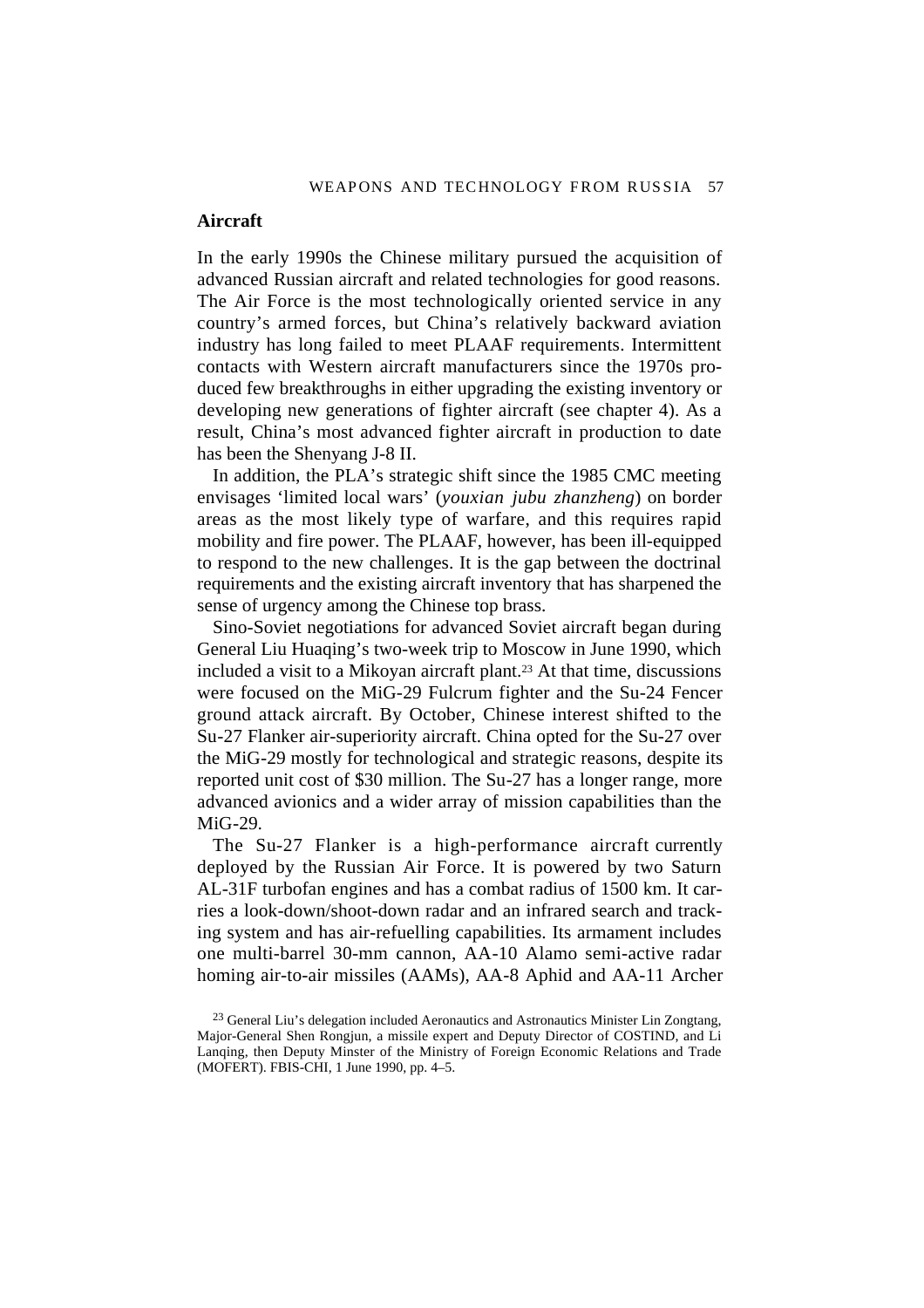infrared guided AAMs. The Su-27 is comparable to the F-15 in performance and mission capability. However, some reports indicate that the Su-27s provided to China may not include the AA-10 and AA-11 missiles and may have an older-generation electronic countermeasures pod on board.24

The final deal was believed to be concluded during Soviet Defence Minister Dmitri Yazov's visit to Beijing in May 1991, a full year after General Liu's visit to Moscow. China acquired 24 Su-27s, as well as 144 AA-10 AAMs, 96 AA-8 AAMs, 40 spare engines and a Su-27 flight simulator. It is believed that China bought two additional Su-27UB trainers at the end of 1992, bringing the total to 26. The final cost, including the aircraft, armament, spare engines and training support, has been estimated at  $$1.3-1.5$  billion.<sup>25</sup>

In the period 1991–93 China also imported military transport aircraft to enhance its airlift capability. Under a contract signed in 1990, China took delivery in 1991 of two dozen Mi-17 transport helicopters.26 In 1992 and 1993 China further acquired 10 Il-76M heavy transport aircraft.27 In 1993, under mysterious circumstances, China may have also swapped a huge amount of canned fruit for an ageing Il-28 bomber/transport.

Since the Su-27 deal, numerous unconfirmed reports pointed to possible follow-on sales of various Mikoyans and Sukhois, namely,

25 Cheung (note 24), p. 61; and Pinkov (Ping Kefu), *The Analysis of Current Status of Talks on Arms Reduction in the Border Area and Arms Trade between Russia and China* (Kanwa Translation Information Centre Canada: Toronto, Aug. 1994), pp. 4–5.

<sup>26</sup> The scheduled delivery of 10 Mi-17 helicopters and 3 Il-76s was revealed by Soviet Minister of Foreign Economic Relations K. Katushev in an interview. See *Jingji Ribao*, 21 Apr. 1990, p. 1, in FBIS-CHI, 3 May 1990, pp. 3–4. See also *South China Morning Post*, 9 Nov. 1992, and appendix 1 in this volume.

<sup>27</sup> The official Xinhua (New China) News Agency reported in Sep. 1991 that China had ordered 3 Il-76TDs in Oct. 1990 and that their delivery had been arranged by China National Machinery Import and Export Corporation. See FBIS-CHI, 27 Sep. 1991, p. 18. Tai Ming Cheung reported in 1993, however, that Polytechnologies, the arms trading company of the PLA General Staff Department, purchased 7 Il-76s for \$200 million with 40% in hard currency and the rest in barter goods. See Cheung, T. M., 'Arms reduction', *Far Eastern Economic Review*, 14 Oct. 1993, p. 68.

<sup>24</sup> On the Su-27, see Lake, J., *Sukhoi Su-27 'Flanker'* (Aerospace Publishing: London, 1994). See also Zaloga, S. J. 'Current trends in Russian aviation missiles', *The Future of the Russian Air Force*, *Jane's Intelligence Review* special report no. 4 (Sep. 1994), pp. 21–24; and Zaloga, S. J., 'Russian missile designations', *Jane's Intelligence Review*, Aug. 1994, pp. 342–49. On the delivery of less-advanced sub-systems with the Su-27, see Cheung, T. M., 'Ties of convenience: Sino-Russian military relations in the 1990s', ed. R. H. Yang, *China's Military: The PLA in 1992/1993* (Westview Press: Boulder, Colo., 1993), p. 66; and Ryan, S. L., 'The PLA Navy's search for a blue water capability', *Asian Defense Journal*, May 1994, p. 32.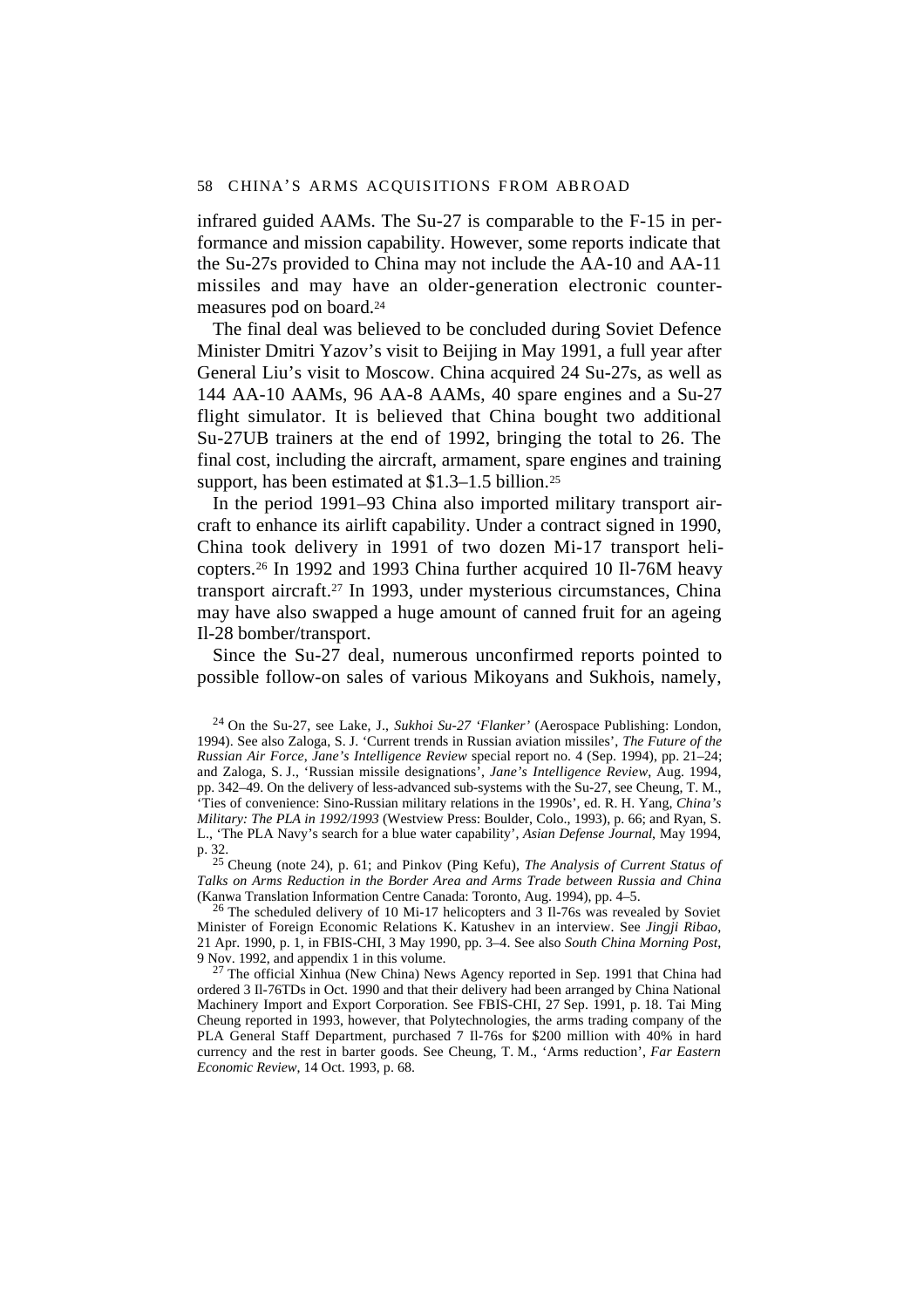the MiG-29s, MiG-31s, Su-30s and Su-35s.28 Given the extent of Sino-Russian air force contacts, including several air exhibitions held in Beijing and Moscow, it is reasonable to assume that Russia has provided China with detailed information on various kinds of advanced aircraft. The PLA's financial constraints, however, effectively ruled out the importation of the Russian aircraft in massive numbers. As of December 1994, none of the MiG sales to China has been confirmed, and several Russian officials have on various occasions denied the reports that MiG sales or production arrangements have been made.<sup>29</sup>

A potentially more important transfer was the Chinese contract in 1992 with NPO Klimov to import 100 Klimov/Sarkisov RD-33 turbofan engines, which power the MiG-29. China reportedly secured the latest model, the RD-33K, and all engines had been delivered to China by the end of 1993.30 Analysts believe that they would power Chinese fighters nearing production or under development.

In 1992–93 China also placed an order for the second batch of 26 Su-27 aircraft, whose production had been completed by early 1994. Its delivery was delayed by unresolved issues such as payment terms and the transfer of technology and production equipment.31 Russia insisted that 70 per cent or more of the payment be made in hard currency, compared to 35 per cent for the first batch of Su-27s in 1992.

According to some reports, China has shown an interest in obtaining the licence for local production of a number of advanced aircraft, including the Su-27 and the Su-35. The Su-35 is a highly advanced

<sup>29</sup> In a Mar. 1994 interview with a Hong Kong correspondent, Gregory S. Logvinov, Director of the China Bureau of the Russian Foreign Ministry, confirmed China's purchase of the first batch of 26 Su-27s and the ongoing negotiations for an additional 26 Su-27s, but denied that any MiG-29s or MiGs-31 had been sold to China. See Pinkov (Ping Kefu) (note 25). Discussions held in 1993 and 1994 by the present authors with officials from Russian arms export companies and with high-ranking members of the Russian Foreign Ministry, responsible for relations with China, also confirm that no follow-on transfers or coproduction deals are in the offing other than the continuing negotiations on a second shipment of Su-27s.

30 'Sino-Russian talks on carrier-based aircraft', *International Defense Review*, Sep. 1994, p. 13.

<sup>31</sup> *Jane's Defence Weekly*, 22 Jan. 1994, p. 3.

<sup>&</sup>lt;sup>28</sup> Some exaggerated press reports argued that China purchased the MiG-29s or MiG-31s in 1992, while others cited China's purchase or co-production of as many as 300 MiGs. See WuDunn, S., 'China shops for Russian aircraft carrier', *International Herald Tribune*, 8 June 1992, pp. 1–2; Sengupta, P., 'China expands air forces', *Military Technology*, Aug. 1992 pp. 49–50; Dantes, E., 'The PLA air force build-up: an appraisal', *Asian Defence Journal*, Nov. 1992, pp. 42–48; and Davis, M. R., 'Russia's big arms sales drive', *Asia–Pacific Defence Reporter*, Aug.–Sep. 1994, pp. 11–12.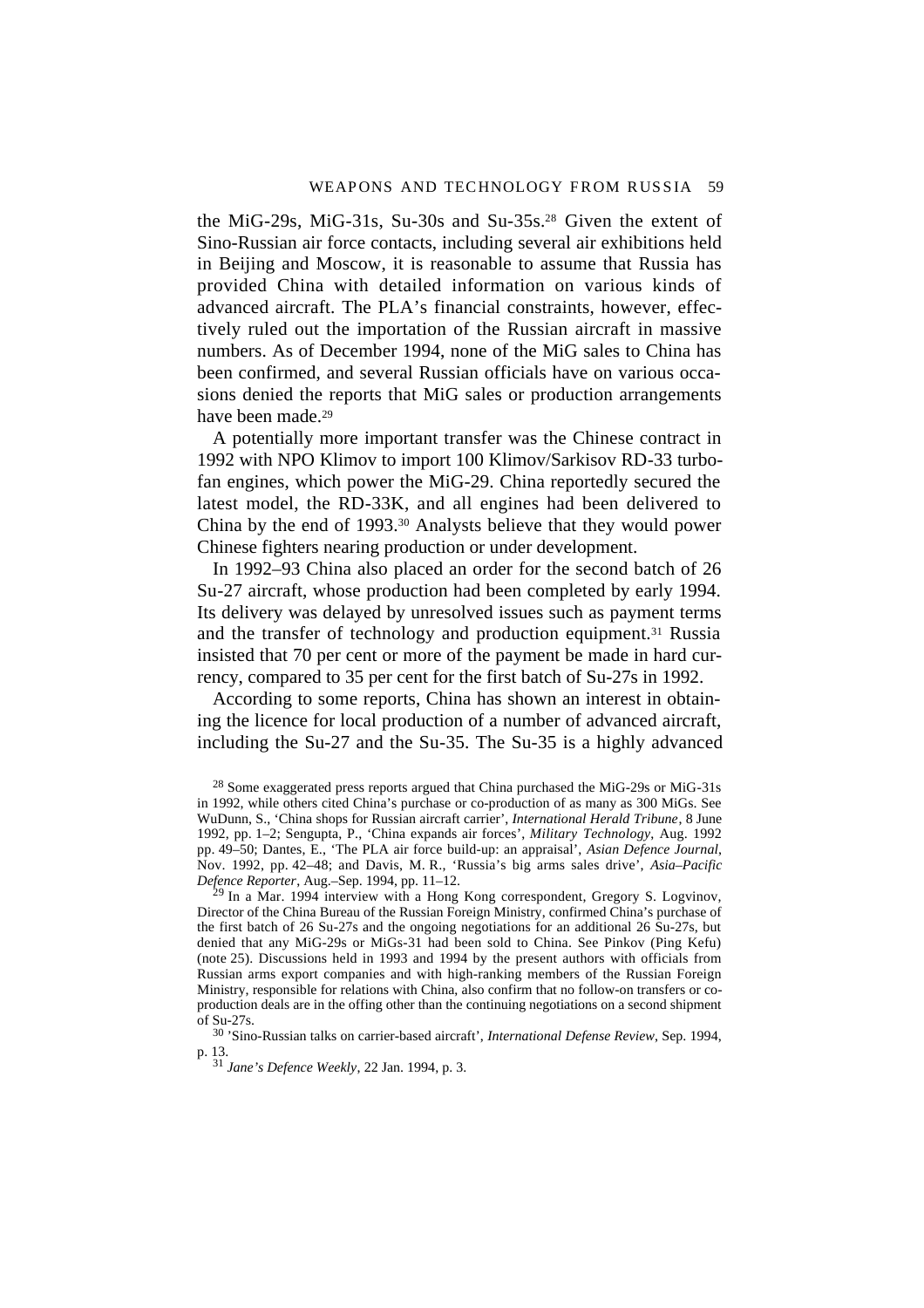version of the Su-27, which has yet to enter service in the Russian Air Force. According to Mikhail Simonov, head of the Sukhoi Design Bureau, the Su-35 is a significant upgrade of the Su-27 with a variety of new features, including thrust-vectored engines, a rearward-facing air interception radar and new digital fly-by-wire controls.32 The Sukhoi bureau officials reportedly proposed the co-production of the Su-35 in China, on condition that China purchase up to 120 Su-35s, and a Western defence correspondent reported in mid-1995 that the two sides had reached an agreement in principle to begin Chinese licensed production of perhaps as many as 100 Su-27s a year.<sup>33</sup>

In spite of much speculation, however, by mid-1995 no co-production deal had materialized or been confirmed. The purchase price for such a large number of advanced aircraft would be a towering barrier for China, and it remains unclear whether such deals can be approved in Moscow, even in the light of the declining orders for MiGs and Sukhois from either Russian or foreign air forces. While there is no doubt that China wants to obtain such aircraft, financial, political and security concerns have more often than not weighed against the conclusion of such deals.

#### **Naval systems and equipment**

China's rapid economic development in the 1980s has significantly increased the importance of protecting its maritime interests in overall national security and development planning. Continuing prosperity in the Special Economic Zones (SEZs) and in the open cities along its long eastern seaboard is crucial for the success of China's reform programme. Since the mid-1980s, moreover, China has begun to emphasize a new naval strategy called 'offshore active defence', in line with the PLA's new defence strategy.34 China's maritime interests now

32 'Su-35 "as capable as EFA or Rafale"', *Jane's Defence Weekly*, 12 Sep. 1992, p. 7; and 'Su-35 to have "over the shoulder" ability', *Jane's Defence Weekly*, 20 Feb. 1993, p. 6. For Taiwan's assessment of the impact of Su-35 purchases by China, see FBIS-CHI, 17 Oct. 1994, p. 14.

33 Boey, D., 'Chinese may choose Su-35 over MiG-29', *Defense News*, 28 Mar.–3 Apr. 1994; and 'Made in China deal is forged for Su-27s', *Jane's Defence Weekly*, 6 May 1995, p. 3. Gennady Yanpolsky, Vice-Chairman of the State Committee for Defense Sectors of Industry, insisted that Russia intends to sell the Su-27 and the Su-30 but not the more advanced Su-35. FBIS-SOV, 10 Aug. 1994, p. 11.

<sup>34</sup> For an analysis of China's new naval doctrine, see Huang, A. C., 'The Chinese Navy's offshore active defense strategy: conceptualization and implications', *Naval War College Review*, summer 1994, pp. 7–32.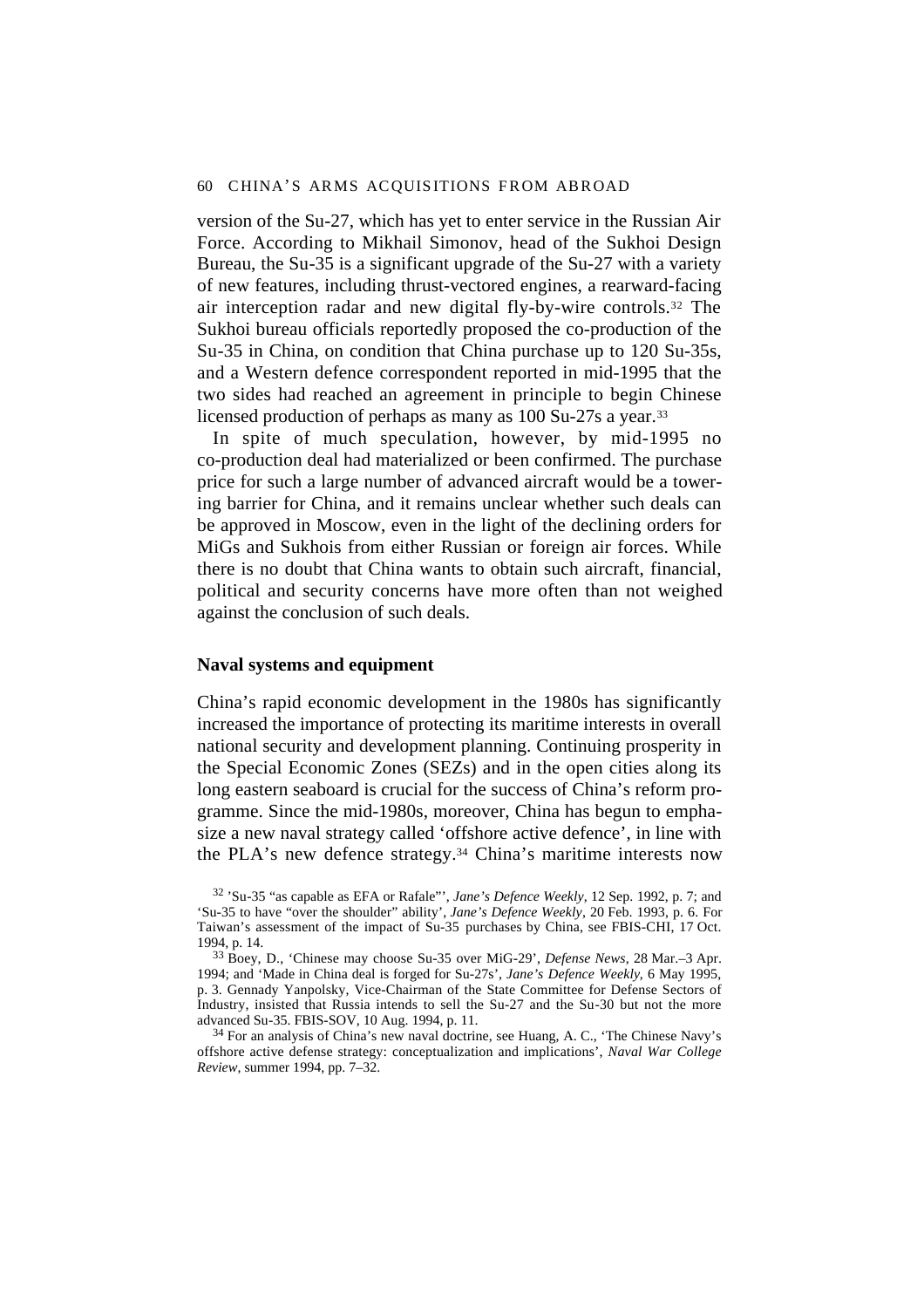include the safeguarding of China's territorial waters, coastal economy, seaborne trade and maritime resources, deterring Taiwan independence, and maintaining strategic depth. Liu Huaqing put it clearly:

It is imperative to establish a powerful and modern navy. The three main tasks of the people's navy [PLAN] are to safeguard the motherland's sacred territorial waters, to counterattack hegemonists and advocates of power politics who play with fire and dare to invade our country, and to accomplish the great cause of the reunification of the motherland and smash all attempts to break China up by practising 'Taiwan independence' and 'one China, one Taiwan' 35

However, despite China's growing maritime interests and the potential to receive Russian naval equipment, actual transactions in this area have been modest. The foremost reason has been that China is itself a major shipbuilder which produces a wide array of military vessels. Reports in 1993 indicated that China was likely to overtake South Korea as the world's second largest shipbuilder.<sup>36</sup> In the early 1990s, for example, China's shipyards rolled out various new models and classes of vessel: the Luhu (Type-052) guided-missile destroyer, the Jiangwei (Type-055) guided-missile frigate, Houxin and Houjian fast attack craft, Huludao coastal patrol craft, the Dayun resupply ship and new amphibious assault ships.37 For this reason, China's interests in Russia's naval equipment and technology have focused on the latter's assistance in power projection capability, such as aircraftcarriers, submarines and possibly naval weapons. Despite a considerable increase in naval contacts in 1993–94, there has been only one major naval contract between China and Russia—regarding the sale of submarines.

The long-discussed Kilo Class submarine sale was concluded during Russian Navy Commander Felix Gromov's visit to China in November 1994 to discuss 'military–technological cooperation between the two sides'.38 The contract is believed to be for four Type-877EKM Kilo Class submarines at about \$250 million each. The original submarine package offered by Rosvoorouzhenie, the

37 'Chasing the 20th century', *Jane's Defence Weekly*, 19 Feb. 1994, pp. 26–27; and Karniol, R., 'China's new navy takes shape', *Jane's Defence Weekly*, 6 June 1992, p. 958.

38 FBIS-SOV, 1 Nov. 1994, p. 10; and FBIS-CHI, 8 Nov. 1994, pp. 11–12.

<sup>35</sup> Liu quoted in British Broadcasting Corporation, *Summary of World Broadcasts: Far East*, FE/1607, 8 Feb. 1993, p. A2/4.

<sup>36</sup> See British Broadcasting Corporation, *Summary of World Broadcasts: Far East*, FE/W0268, 10 Feb. 1993, p. A/5.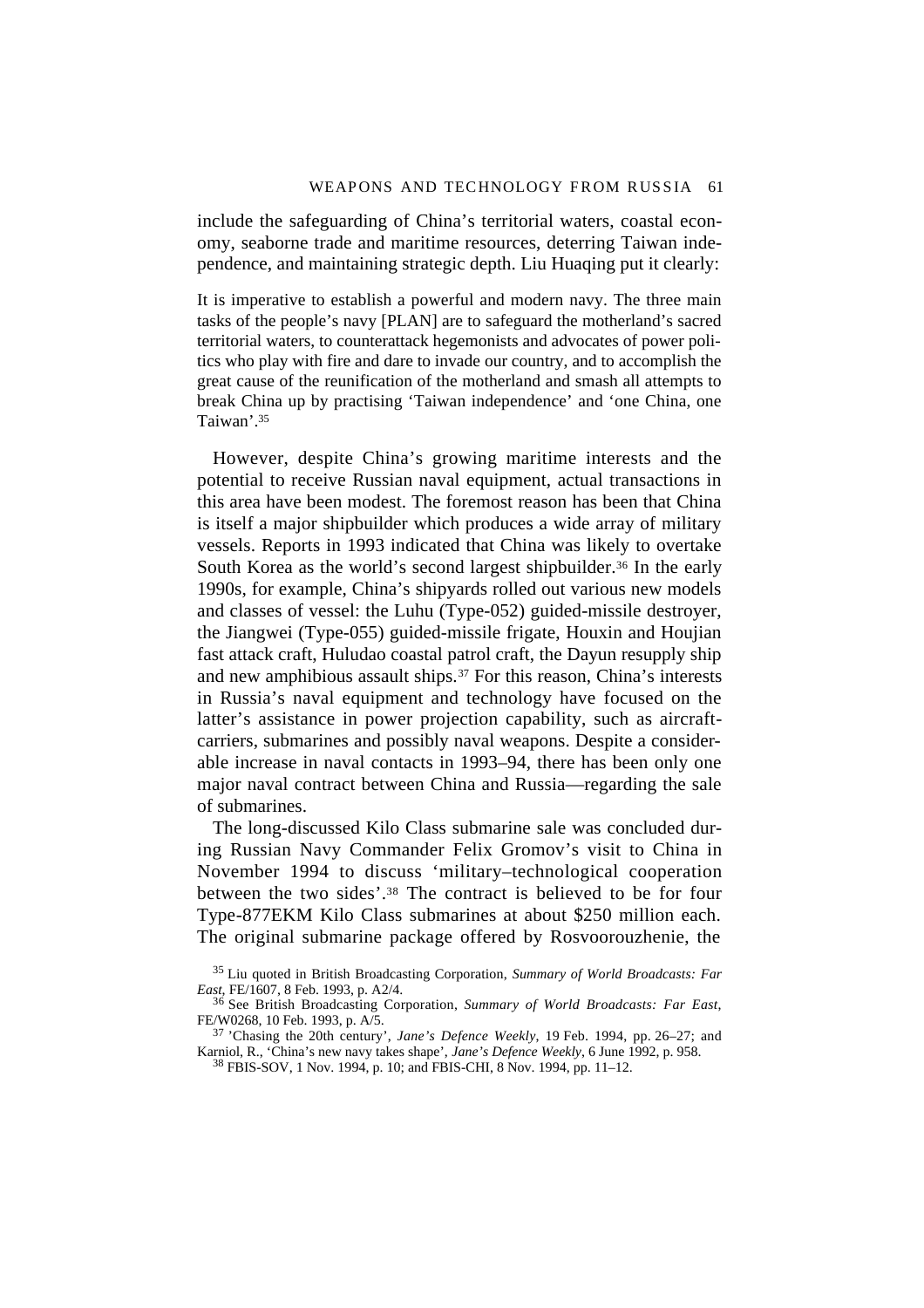state armament trading corporation, reportedly included six Kilo Class submarines, a simulator, accompanying base infrastructure and an 18 month training programme.<sup>39</sup> Although the total number of submarines in this sale was reduced to four, it is likely that the sale still meets Russian quantitative requirements for technology transfer. Reports at the time by US naval sources state that China agreed to purchase 10 Kilo Class submarines and may purchase an additional 12.40

The negotiation over the Kilo Class submarines began during the April 1993 trip to Russia by PLA Navy Commander Zhang Lianzhong, who is a submarine officer himself. Admiral Zhang's visit was followed two months later by Deputy Naval Commander He Pengfei, who was accompanied to Russia by submarine experts from Wuhan.41 China's interest in acquiring the Russian Kilo submarines stems from the fact that, despite the PLA's full inventory of over 100 submarines, half of them are non-operational and ageing Romeo Class submarines. A newer version, the improved Ming Class submarine, has increasingly spent long maintenance hours at the docks and is based on decades-old designs and technology.

The Kilo Class submarines would be a significant addition to China's ageing submarine fleet. The Kilo submarine is diesel-electric powered and is designed for both anti-surface and anti-submarine warfare (ASW) roles. With a maximum submerged speed of 17 knots and cruising range of 9500 km, it has an endurance of 45 days under the surface with a crew of 51. The 877EKM version which China is believed to have ordered is the export model and includes an upgraded fire-control system and wire-guided torpedoes, improvements over the basic Kilo model.<sup>42</sup> The Kilo Class submarines are likely to be assigned to China's South and East Fleets and would be ideal for the PLAN's mission to safeguard the Chinese-claimed territorial waters in the South China Sea and possibly to impose a naval

<sup>39</sup> Karniol, R., 'China to buy Russian "Kilo" submarines', *Jane's Defence Weekly*, 19 Nov. 1994, p. 1.

<sup>40</sup> See Starr, B., 'China's SSK aspirations detailed by USN chief', *Jane's Defence Weekly*, 18 Mar. 1995, p. 3.

<sup>41</sup> Cheung, T. M., 'China's buying spree', *Far Eastern Economic Review*, 8 July 1993, pp. 24, 26.

<sup>&</sup>lt;sup>42</sup> For technical presentation of Oboroneksport's defence products, including the Kilo submarine, see 'Defence products from Russia', *Military Technology*, Feb. 1993, pp. 40–47. On the Kilo, see also Sharpe, R. (ed.), *Jane's Fighting Ships, 1994–95* (Jane's Information Group: Coulsdon, Surrey, 1994), p. 541.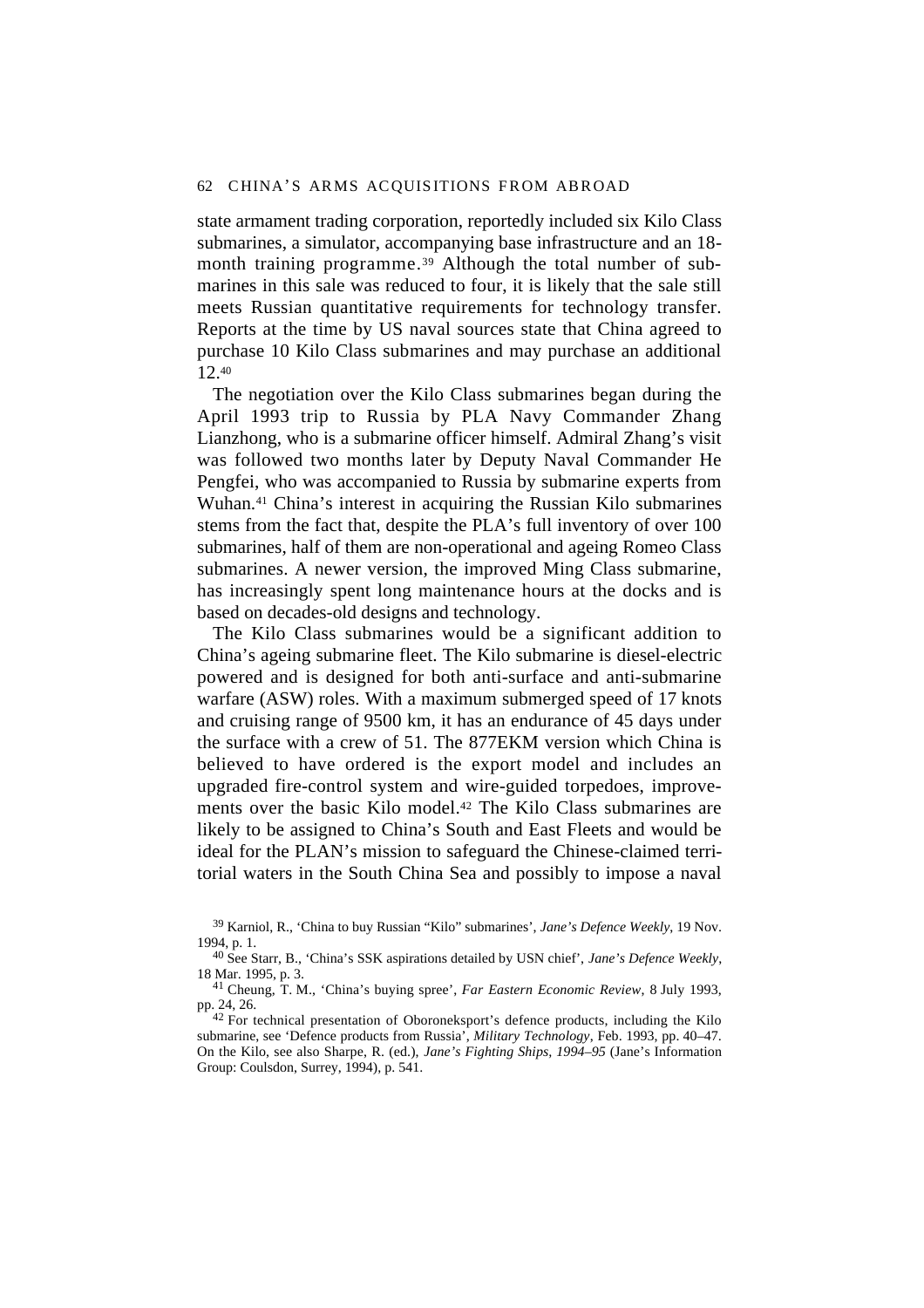blockade in the Taiwan Strait. The first submarine to be delivered was sighted leaving St Petersburg bound for China aboard a transport ship in March 1995.43

Much speculation and media attention were devoted to China's possible interest in acquiring the 67 500-tonne *Varyag*, a sister ship of the carrier *Kuznetsov*, which was being fitted out in Ukraine after the demise of the USSR.44 The purchase of a foreign-made aircraft-carrier is not a viable option at present, however: China faces no immediate maritime threat and practical obstacles to acquiring an aircraft-carrier persist—the astronomical purchase price, lack of special equipment, training and defence—not to mention the probable diplomatic and military repercussions of China's acquiring such offensive capability. By all accounts, China's interest in purchasing a foreign-made aircraft-carrier has declined somewhat. However, a desire for the eventual development of a carrier force remains strong.45

In sum, as a major shipbuilder, China is likely to rely on its own technology and know-how to build most of its naval vessels. However, cooperation with the Russian military will be a significant factor in fulfilling China's blue-water ambitions. In particular, China is likely to find the Russian connection useful in providing components and sub-systems for Chinese naval hulls. Also, Russia might provide aircraft-carrier technology, such as steam catapult systems, defence systems and naval aircraft. Looking ahead, it seems that there will be continued cooperation in the naval sphere. During Russian Navy Commander Felix Gromov's 1994 visit to China, topics of discussion included the provision of Russian naval personnel to train Chinese officers and crews.46

### **Land systems**

Several press reports indicated that China purchased 50 T-72 MBTs and 70 armoured vehicles at a cost of about \$250 million, in addition to a large number of old T-62s from Russia for scrap, but these

 $43$  Starr (note 40).

<sup>44</sup> *Jane's Defence Weekly*, 8 Feb. and 29 Aug. 1992.

<sup>45</sup> For China's continuing interest in building aircraft carriers, see Lu Ti, 'China's progress in secretly building aircraft carrier', *Chien Shao* (Hong Kong), 8 May 1994, pp. 20–23, in FBIS-CHI, 10 May 1994, pp. 16–19; and Li Yuling, *Zhongguo Haijun Shili* [Chinese naval power] (Kuang Chiao Ching: Hong Kong, June 1993), pp. 155–64.

<sup>46</sup> FBIS-CHI, 8 Nov. 1994, p. 11.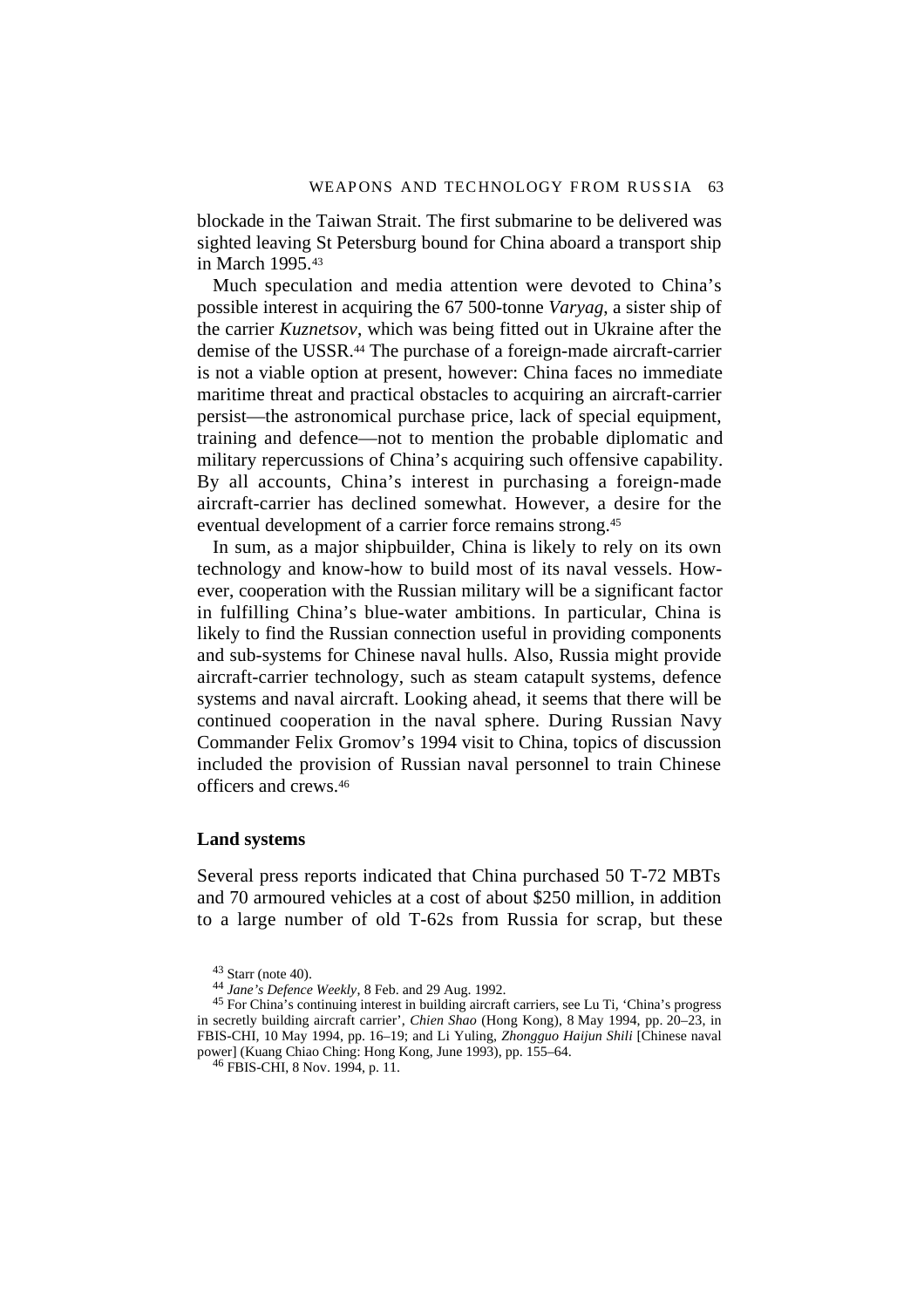reports were unconfirmed at this writing.47 In general, land systems have received the least attention in the Sino-Russian arms agenda. China's apparent lack of interest in acquiring Russian land systems has to do with budgetary and strategic considerations. The PLA ground force is 2.2 million strong and has a massive inventory of ground weapons. Its own defence industry is vastly underutilized, employing only a small percentage of its full capacity to roll out the latest versions of land systems, such as T-85/T-85 II MBTs and WM-80 multiple launch rockets (MLRs). Chinese military planners apparently concluded not only that the size and armaments of the PLA are adequate to meet any land attack but also that the prospects for land attack are slim, with traditional land-based threats to China significantly reduced in the post-cold war period.

In addition, limited defence funds need to be allocated for a few select units and purposes. China's remaining interest in Russia's land systems will be to equip the 'fist units' (*quantou budui*). These rapid reaction units (RRUs) were created in each of the seven MRs in the late 1980s. The RRUs, specially trained for different geographical and climatic conditions, were geared to strengthen mobility and operational coordination in preparation for small-scale warfare on and around China's border areas. The recent spread of RRUs in the PLA's order-of-the-battle, by upgrading three brigades of the 15th Airborne Army to full divisions, also indicates a potential area for future Russian sales in limited quantities.48

## **Air-defence missile systems**

In March 1993 China took delivery of a Russian S-300PMU SA-10 'Grumble' air-defence missile system, with a total of 100 missiles. The S-300PMU system has an engagement range of 90 km and, in principle, is capable of intercepting both incoming missiles and aircraft, depending on the type of missile used. The system was, however, originally developed to engage enemy aircraft and has a limited effectiveness in intercepting long-range missiles.

Moreover, the number of missiles purchased by China is too small to provide an effective air defence for major cities such as Beijing and

<sup>&</sup>lt;sup>47</sup> FBIS-CHI, 14 July 1993, p. 7. There are also unconfirmed reports that China ordered 400 T-72 MBTs from Russia in 1992. See FBIS-CHI, 5 May 1992, p. 5.

<sup>48</sup> *Jane's Defence Weekly*, 2 Oct. 1993, p. 12.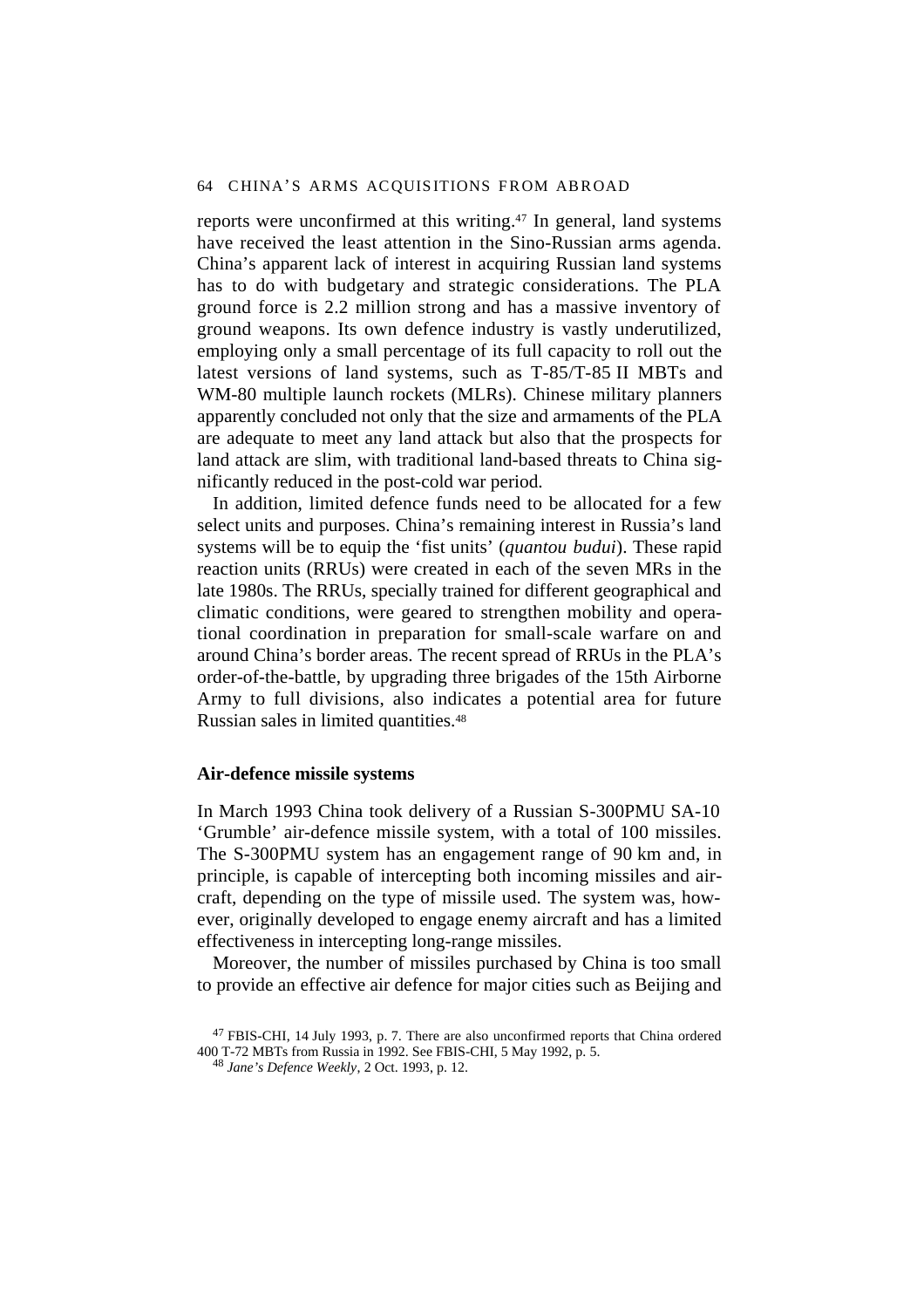Tianjin; they will be a supplement to the Chinese RF-61A SAM designed to engage incoming targets at low altitude. At least part of the imported system will be used for testing and research purposes, especially guidance and radar systems. The S-300PMU incorporates phased-array radar technology and a multi-target combat system, which might be utilized to improve Chinese Second Artillery Forces' early-warning system.<sup>49</sup> Some Western sources reported in early 1994 that China was negotiating with the Moscow-based Almaz Design Bureau to purchase a more advanced S-300 system.<sup>50</sup> A further purchase of S-300 systems is likely.

## **Transfer of technology and production rights**

Unlike the past sale of weapons off-the-shelf, the transfer of technologies usually entails a more long-term and sustained commitment from both sides. It also indicates more intimate military relations. While the secretive and ongoing nature of the process does not allow the analyst to make a definitive statement on each technology transfer, available sources indicate that the transfer of aviation technology has been an important aspect of the Sino-Russian military dialogue.

The Chinese contract for 100 RD-33 turbofan engines is believed to have involved an agreement to produce the aircraft engine jointly with Russia for a new-generation Chinese fighter, perhaps the made-forexport Super-7. According to one report, Russia has agreed to transfer technology gradually on 'each stage of production until China can produce the engine all by itself'.51 Another source, citing Sukhoi Design Bureau officials, revealed that China has officially requested production rights for the Saturn AL-31F turbofan engine, which powers the Su-27.52 China purchased 40 AL-31F engines for spares as part of the Su-27 acquisition in 1992.

While speculation abounds, the talks on co-production of advanced MiG and Sukhoi aircraft seemed to have made only modest progress. At the least, the first batch of Su-27s involved no technology transfer,

52 'Sino-Russian talks on carrier-based aircraft', *International Defense Review*, Sep. 1994, p. 13.

<sup>49</sup> Tseng Hui-yen, 'Russia delivers five sets of missiles to Mainland China', *Lien Ho Pao* (Hong Kong), 20 Oct. 1993, p. 10, in FBIS-CHI, 20 Oct. 1993, p. 9.

<sup>50 &#</sup>x27;"Flanker" sale stalls as China seeks new deal', *Jane's Defence Weekly*, 22 Jan. 1994, p. 3.

<sup>51</sup> Cited in Pinkov (Ping Kefu) (note 25), p. 4.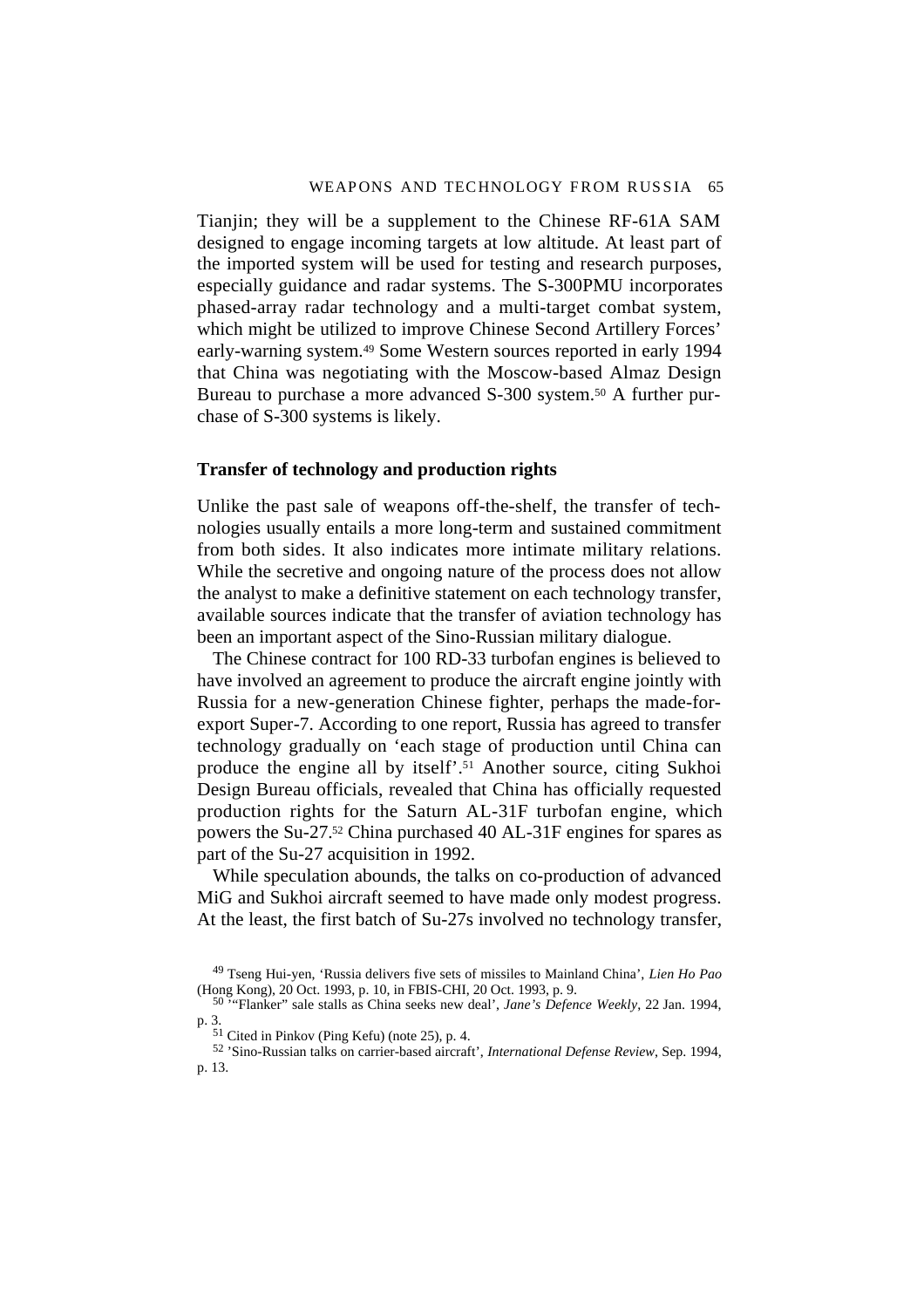according to the well-known first chief test pilot of the Su-27, Major General Vladimir Ilyushin, of the Sukhoi Design Bureau. He added, however, that 'export of [Su-27] technology is still under negotiation'.53 On balance, China's order for additional Su-27s could mean that any MiG purchase is unlikely in the near future. A more likely course would be that China requests co-production rights for the Su-27, or its advanced version, the Su-35, on the grounds that a total of 50–52 Sukhoi fighters might meet a quantity requirement for technology transfer.

The Chinese purchase of Russian Kilo Class submarines at the end of 1994 may include related submarine technologies. China has for years tried to overcome several specific technological difficulties associated with submarines and surface combatants, such as noise, propulsion systems, periscope technology and torpedoes. In particular, noise problems make PLAN submarines vulnerable to ASW capabilities, such as those possessed by Taiwan. Troubles abounded in the production of the Ming Class submarine, with only nine produced between 1971 and 1994 and with no new vessels appearing between 1979 and 1987.54 In August 1994 China's commissioning of a new type of diesel-electric submarine, the Wuhan-C, prompted some security analysts to believe that China preferred indigenous production to importation of foreign technology.55 China's acquisition of the Kilo Class submarine, however, suggests China's continuing interest in foreign naval technology. Seen from this perspective, the Kilo deal could well be a significant boost to PLAN's war-fighting capability and submarine technology.

However, China's efforts to acquire advanced technology from Russia can take other paths as well. One such path has been the transfer of dual-use technologies. In April 1994, for example, Moscow announced the establishment of a joint venture firm with China.56 The company will reconfigure the designs of existing electro-optic defence items to make commercial laser and optical devices.

<sup>53</sup> FBIS-CHI, 20 Oct. 1992, pp. 2–3.

<sup>54</sup> Sharpe (note 42), p. 115

<sup>55</sup> Starr, B., 'USN fears growth in nuclear Chinese Navy', *Jane's Defence Weekly*, 7 Jan. 1995, p. 6.

<sup>56</sup> Beaver, P., 'Russian industry feels the cold', *Jane's Defence Weekly*, 7 May 1994, p. 30. According to Igor Rogachev, Russian Ambassador to China, at the end of 1992 over 2000 Russian enterprises had been granted the right to sell directly to China. See FBIS-SOV, 13 Jan. 1993, pp. 24–25. See also Sorokin, K., 'Russia's "new look" arms sales strategy', *Arms Control Today*, Oct. 1993, pp. 7–12.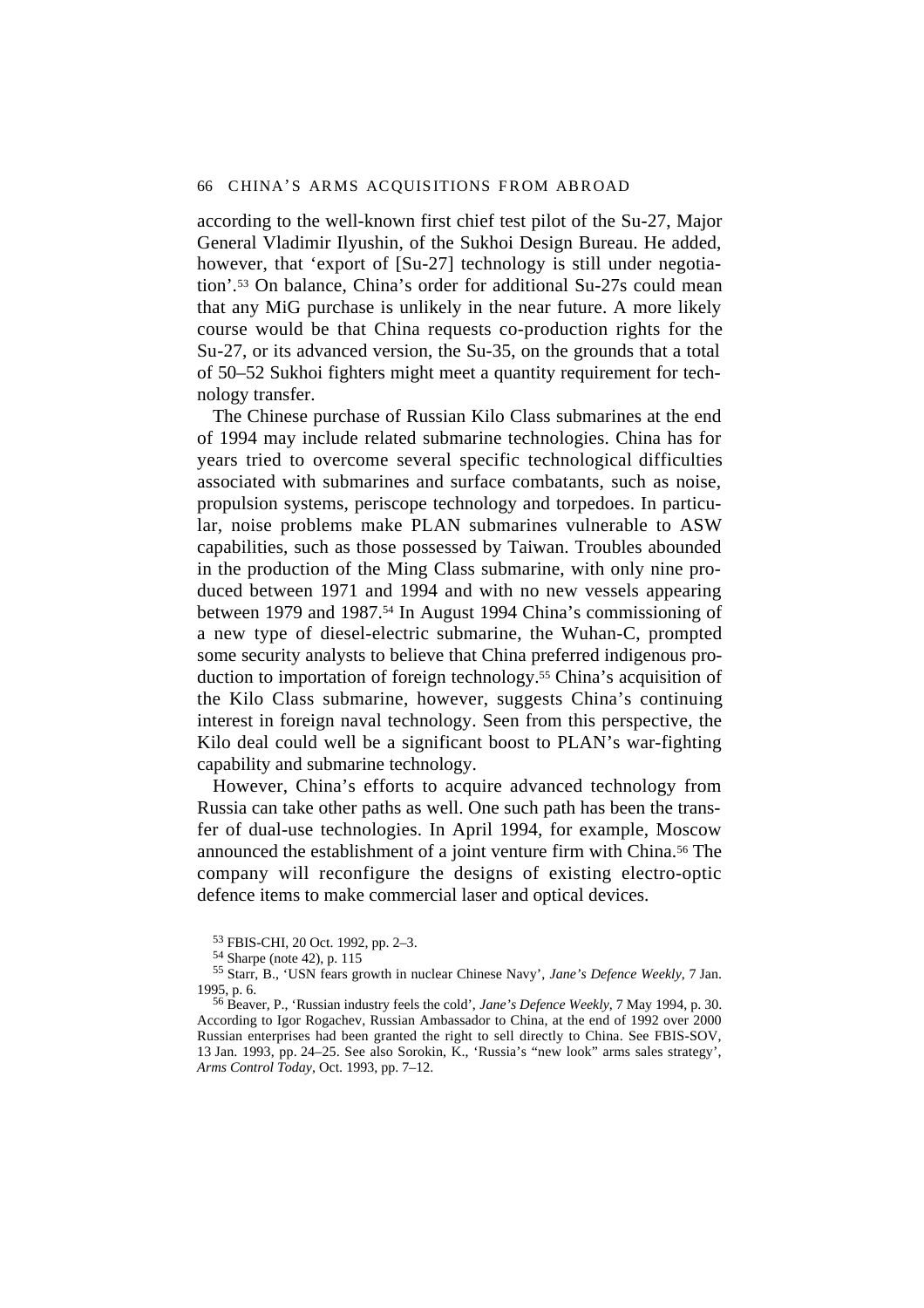Another area of intensive Sino-Russian dialogue has been that of missile systems. China has been interested in improving its missile systems through Russia's advanced technologies. One indication is the number of Chinese missile experts who shuttled between Beijing and Moscow, including Vice-Director of COSTIND Major General Shen Rongjun (June 1990) and Deputy Commander of the Second Artillery Corps Qian Gui (August 1991). The potential areas for cooperation include missile guidance systems, testing equipment and cruise missiles.57

In addition, China has reportedly recruited a number of Russian scientists and engineers in nuclear and missile research and has responded favourably to Russia's proposals for regular and close reciprocal exchanges of information and scientific personnel. One estimate held that in 1993 there were over 1000 Russian scientific personnel working at various institutes under the Chinese Aeronautics Ministry.58 The same Russian sources acknowledged that a few hundred Chinese defence scientists were then working at Russian research institutes.

To sum up, the prospects for Sino-Russian cooperation in the field of defence technology have improved in recent years. One further indication of this trend was the five-year agreement on military cooperation signed during Russian Defence Minister Pavel Grachev's visit to China in November 1993. While the agreement is not public, it reportedly covers not only weapon sales but also cooperation in the technical field and in personnel exchanges, training and mutual logistic support.59

## IV. Conclusions

A fortuitous combination of economic and strategic changes in both China and the USSR in the late 1980s presented an opportunity for the two countries to resume military ties. The above review of military contacts indicates that China is likely to seek more weapons and military technologies from Russia in the coming years but that a number of financial, political and security considerations on both sides will place limits on the quantity and quality of those transfers.

<sup>57</sup> Gordon, M., 'Russian sales fuel arms race', *International Herald Tribune*, 19 Oct. 1992. 58 Cheung (note 41), pp. 24, 26; and 'Asia scared about expansion of Russo-Chinese mili-

tary cooperation', *Izvestiya*, 9 Nov. 1993, pp. 1, 3, in FBIS-CHI, 10 Nov. 1993, pp. 10–11.

<sup>59</sup> FBIS-CHI, 15 Nov. 1993, p. 13; and FBIS-SOV, 15 Aug. 1994, pp. 10–11.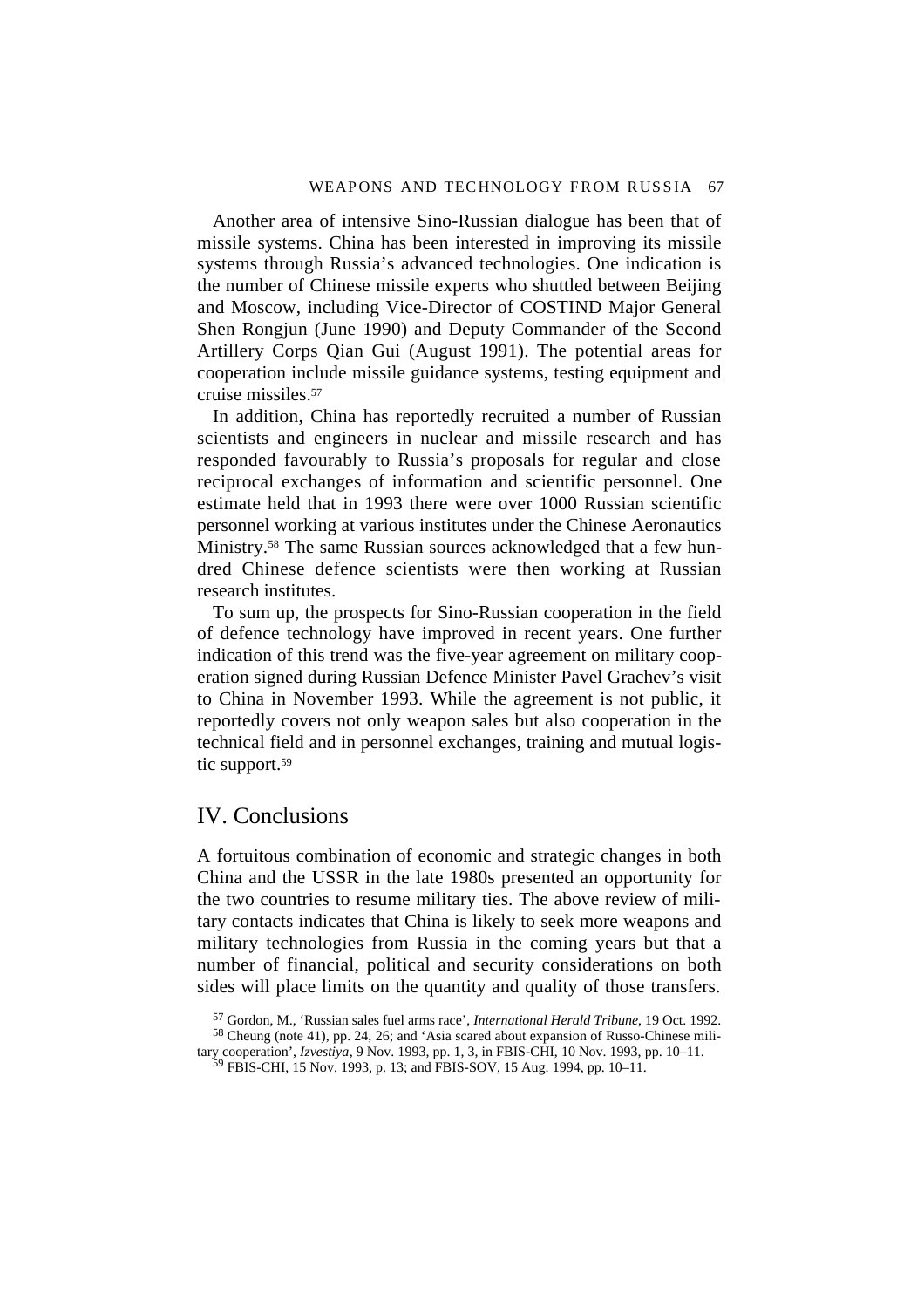|                              | Year(s) of |        |                            |
|------------------------------|------------|--------|----------------------------|
| Weapon type                  | delivery   | Number | Comments                   |
| Actual transfers             |            |        |                            |
| Mi-17 helicopter             | 1990-91    | 24     | For transport              |
| Su-27 fighter                | 1992       | 26     | An additional 26 on order  |
| AA-8 missile                 | 1991-92    | 96     | For Su-27s                 |
| AA-10 missile                | 1991-92    | 144    | For $Su-27s$               |
| SA-10 SAM                    | 1993       | 100    | With 4 launching systems   |
| Il-76 transport              | 1992–93    | 10     | For troop transport        |
| Il-28 bomber                 | 1993       |        | Exchanged for canned fruit |
| RD-33 engine                 | 1993       | 100    | For Super-7 fighters       |
| Kilo Class submarine         | 1995       | 1      | 3 more on delivery with    |
|                              |            |        | more transfers possible    |
| Potential transfers          |            |        |                            |
| Combat aircraft              |            |        | Under negotiation for      |
|                              |            |        | possible co-production     |
| Avionics, engines, airframes |            | . .    | Under negotiation          |
| <b>T-72 MBT</b>              |            |        | Under negotiation          |
| Submarine and ASW            |            |        | Under negotiation          |
| technology                   |            |        |                            |

**Table 3.1.** Actual and potential transfers of major conventional weapons and military-related items from the Soviet Union/Russia to China, 1990–95

*Sources:* See appendix 1 in this volume. See also *Jane's Defence Weekly*, 19 Feb. 1994, pp. 26–28, 30–31; *Defense News*, 28 Mar.–3 Apr. and 18–24 Apr. 1994; *Far Eastern Economic Review*, 3 Sep. 1992, p. 21, and 8 July 1993, pp. 24, 26; Pinkov (Ping Kefu), *The Analysis of Current Status of Talks on Arms Reduction in the Border Area and Arms Trade Between Russia and China* (Kanwa Translation Information Centre: Toronto, Aug. 1994), pp. 1–7; and the SIPRI arms trade database, 1995.

Russia's actual transfers to China, and potential transfers under negotiation, are shown in table 3.1.

In the light of its technological difficulties in producing an advanced combat aircraft, it is likely that China will concentrate on acquiring various aerospace technologies and production rights from Russia in the coming years. China's interest probably lies in aerospace items such as avionics systems, aircraft engines, and technical data for the design and construction of airframes. China's security planners may well believe that past failures in air force modernization have left few alternatives and that further delay in this area could cost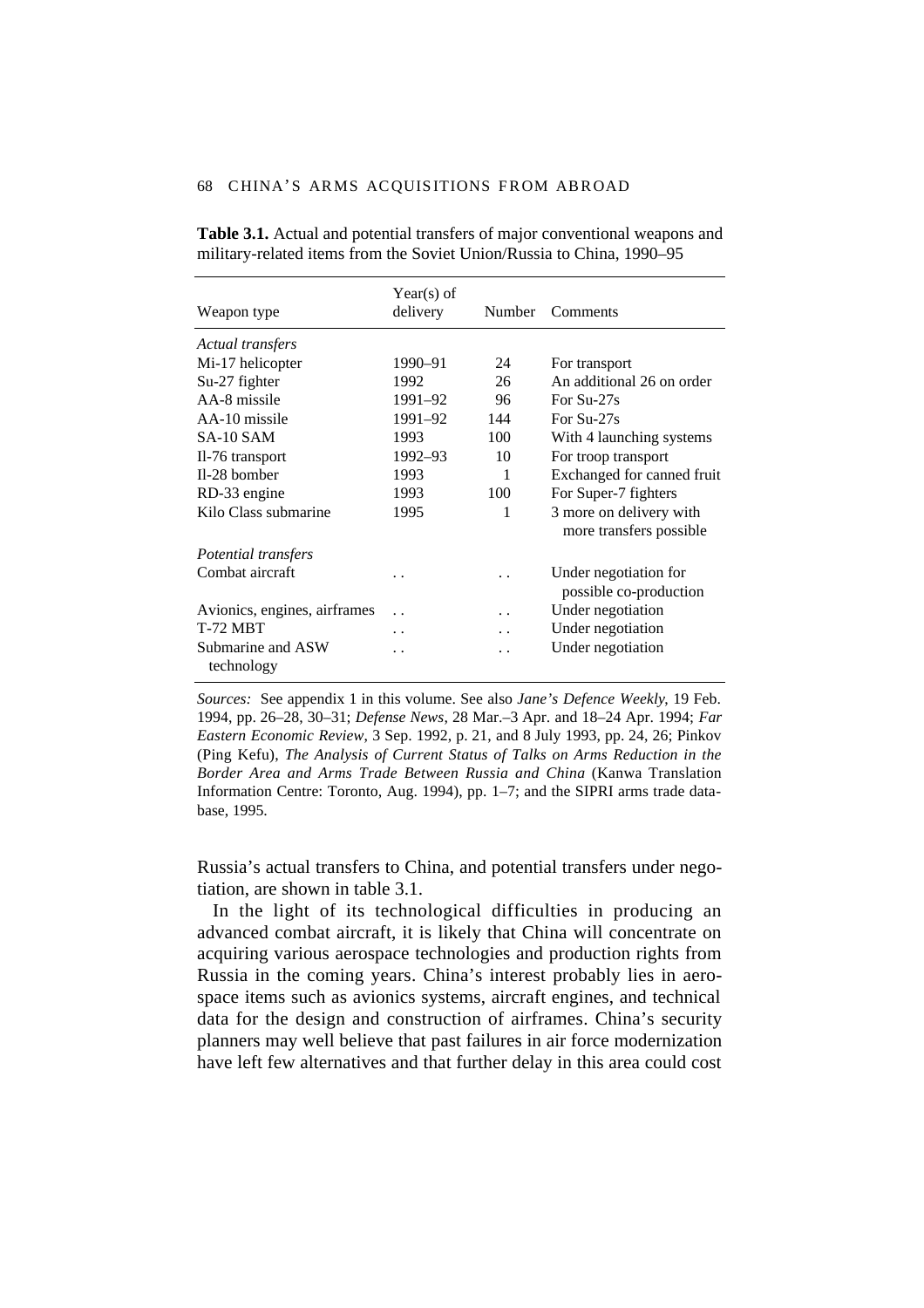China's growing national interests dear. China's acquisition of the Su-27s in particular and its aerospace cooperation with Russia seem to have been informed by this sense of urgency.

Of particular interest in this regard is the outcome of the current negotiation for the second batch of Su-27s, a deal held up owing to disagreements over payment terms and technology transfer issues. China's priority has been to develop an advanced indigenous fighter, with initial Russian (and Israeli) technological assistance. However, Chinese military leaders have not yet secured the requisite technologies, whether for the J-10, Su-27, Su-35 or a new, next-generation aircraft. An informed source noted that in the joint aircraft development project Russia would provide two-thirds of the technical input and design, as well as avionics and engines, for a Chinese next-generation fighter, while China would bear the initial start-up costs of an estimated \$500 million.60 If the joint aircraft project materializes as described, this could lay a solid ground for China's air force modernization.

On the other side of the border, the Russian Federation's continuing economic difficulties and domestic instabilities have created strong pressures to sell weapons overseas. Since the last days of the Soviet Union, state funding of defence production has been declining precipitously. According to the latest Russian official report, Russia's 1994 defence budget allocated funding for the production of only 17 aircraft, and a mere 7 per cent of the naval shipbuilding programme received adequate funding.61 In addition, the Russian Government's State Committee for the Defence Industry (Roskomoboronprom) reported that defence R&D appropriation for 1994 was only about 2.4 trillion roubles (less than \$1 billion), and the figure for 1995 was to be 30 per cent less. 62 This means that Russian defence manufacturers must find sources for their own R&D funding, probably by adopting an aggressive overseas market strategy.

 $60$  Cheung (note 41), pp. 24, 26. The Mikoyan and Sukhoi aircraft manufacturers have long competed for not only aircraft sales but also a variety of aviation deals with China in such areas as the Super-7 and F-8 upgrade, aircraft engines and the next-generation fighter. The Sukhois are leading the competition, but the sale of RD-33 engines, which power the MiG-29s, opened the potential for Mikoyan's upgrade of various Chinese aircraft, the majority of which are MiG derivatives.

 $61$  Beaver (note 56), p. 30.

62 'Rosvoorouzhenie funds new projects', *International Defense Review*, Nov. 1994, pp. 66–67.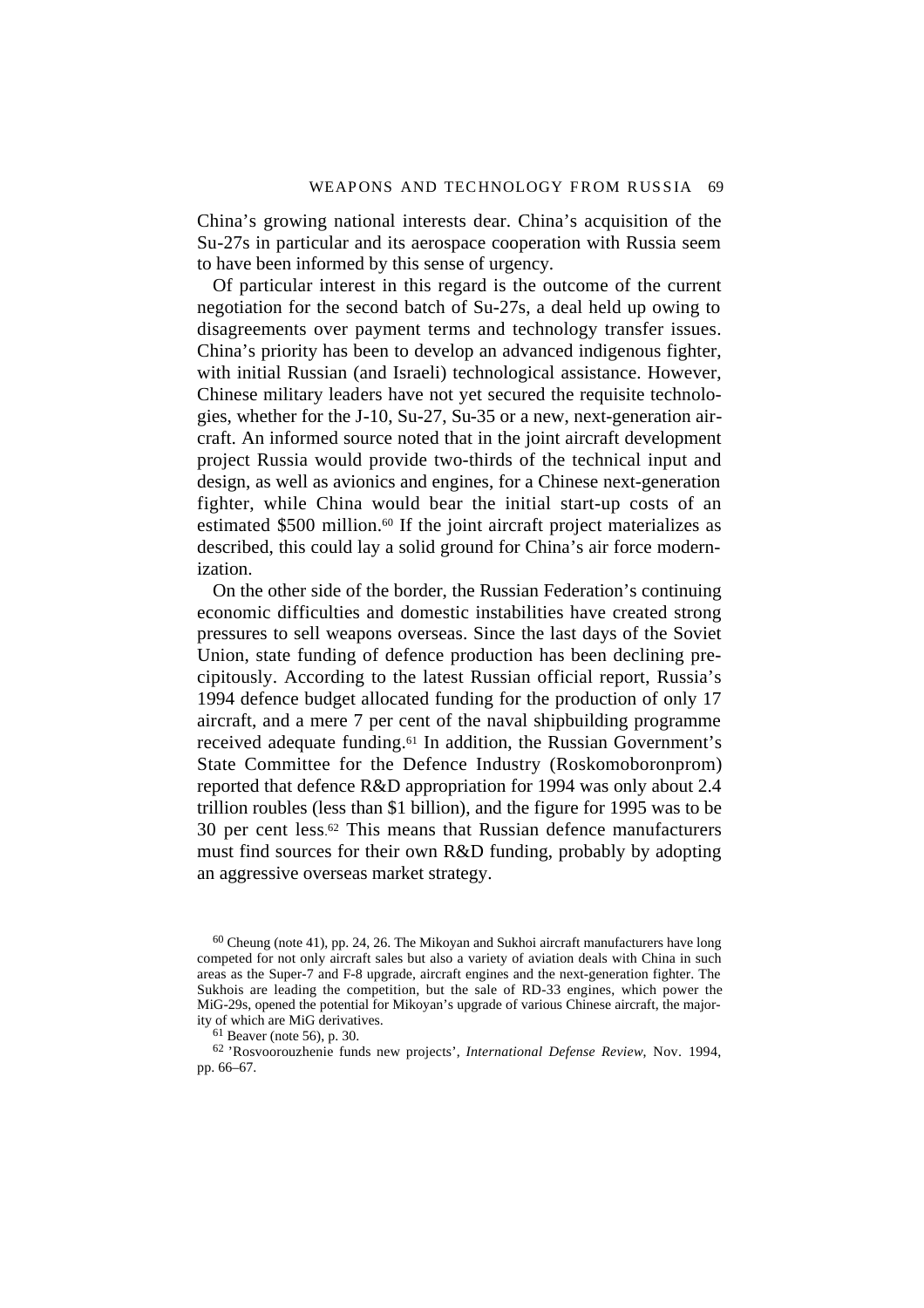In recent years, Russia has pushed the Thai and South Korean Governments hard to accept Russian weapons and weapon technology to compensate for debts it owed or inherited from the Soviet Union.63 In the Thai case, Russia proposed military helicopters to clear a \$65 million debt for its rice imports. The Russian Government has also allegedly offered a reference list for weapons to the Chinese side to resolve the growing debt problem.64

Certain potential difficulties should be considered against these positive indications for Russian arms and arms technology exports to China. In military aircraft, continued Sino-Russian cooperation may depend on the outcome of current Sino-Israeli cooperation to develop a new-generation Chinese fighter.<sup>65</sup> In addition, certain influential voices in Russia urge caution in cooperating with China in the military sphere, arguing that this presents a risk to Russia's long-term interests.66 Moreover, in Russia, the arms manufacturers are often displeased with the arrangements made by Rosvoorouzhenie and the Moscow politcal and military leadership, finding that working with China is cumbersome and unprofitable. Also, Sino-Russian agreements to limit the amount of barter involved in arms deals may well place limits on the amount of equipment China is prepared to acquire.

If the current level of Sino-Russian military cooperation can be sustained—and this is not a forgone conclusion—the relationship could have a significant long-term effect on the PLA's overall defence modernization. At a minimum, Russia has provided China with access to weapon systems and select technologies that have not been available to China in earlier decades. The PLA, on its part, seems eager to reap the benefits of newly developed Sino-Russian military links by focusing on the acquisition of technology and production rights.

<sup>63</sup> FBIS-SOV, 10 Aug 1994, p. 9.

<sup>64</sup> Chou Te-hui, 'Russia supplies Beijing with an arms sales list', *Lien Ho Pao* (Hong Kong), 26 Apr. 1994, p. 2, in FBIS-CHI, 26 Apr. 1994, p. 18.

<sup>65</sup> See chapter 4, section III in this volume for a discussion of Sino-Israeli cooperation. 66 See FBIS-SOV, 16 Nov. 1994, p. 10.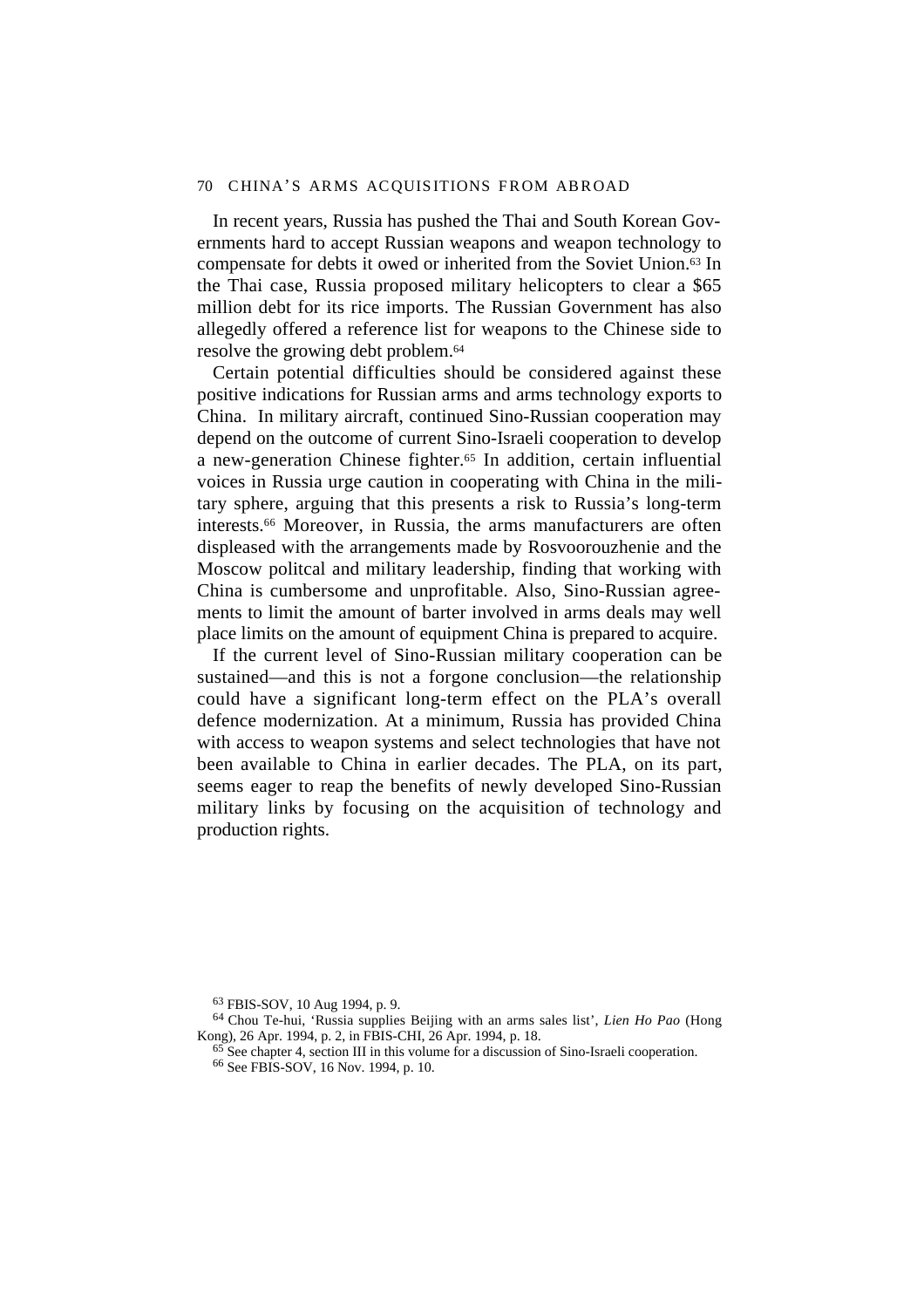# 4. Contemporary Chinese arms and technology imports from the West and the developing world

For a big country such as China, relying on the purchase of weapons and equipment will not do to realize defence modernization. It is not just a question of price . . . even 'highly sensitive' defence high technology cannot be bought even if one wants to buy it. . . . Only based on one's own skill and talents can imports be digested and absorbed, and technology transfer take place. (From the official history of the Chinese defence science and technology sector, 19921)

## I. Introduction

The aftermath of the 1989 Tiananmen Square crisis dealt a serious blow to China's efforts to import military-use items from the West. However, since 1990 China has significantly expanded the extent of its foreign contacts in military affairs. These contacts have included high-level discussions related to arms imports in spite of the post-Tiananmen sanctions and isolation. The main suppliers involved in the trade of military hardware and technology appear to have been Russia and Israel, although other suppliers—including France, Germany, Iran, Italy, Pakistan, the UK and the USA—have offered technologies and equipment which have potential military applications.

The Chinese Ministry of Defence reported that in 1992 alone the PLA received 110 military delegations from more than 40 countries, including 11 defence ministers, and that the PLA sent more than 70 delegations to 20 countries in that year. The official Xinhua News Agency reported that the PLA Air Force had the largest number of personnel visiting abroad in its history in 1992—foreign contacts which assisted in training, weaponry and equipment development, formulation of strategy and tactics, and scientific research.<sup>2</sup>

<sup>1</sup> Xie Guang *et al.* (eds), *Dangdai Zhongguo de Guofang Keji Shiye* [Modern China's science and technological undertakings in national defence], vol. 2 (Dangdai Zhongguo Chubanshe: Beijing, 1992), pp. 492–93 (authors' translation).

<sup>2 &#</sup>x27;China seeks to renew military links', *International Herald Tribune*, 30 July 1993, p. 2; and 'Air force increases international exchanges', Xinhua, 19 Feb. 1993, in British Broad-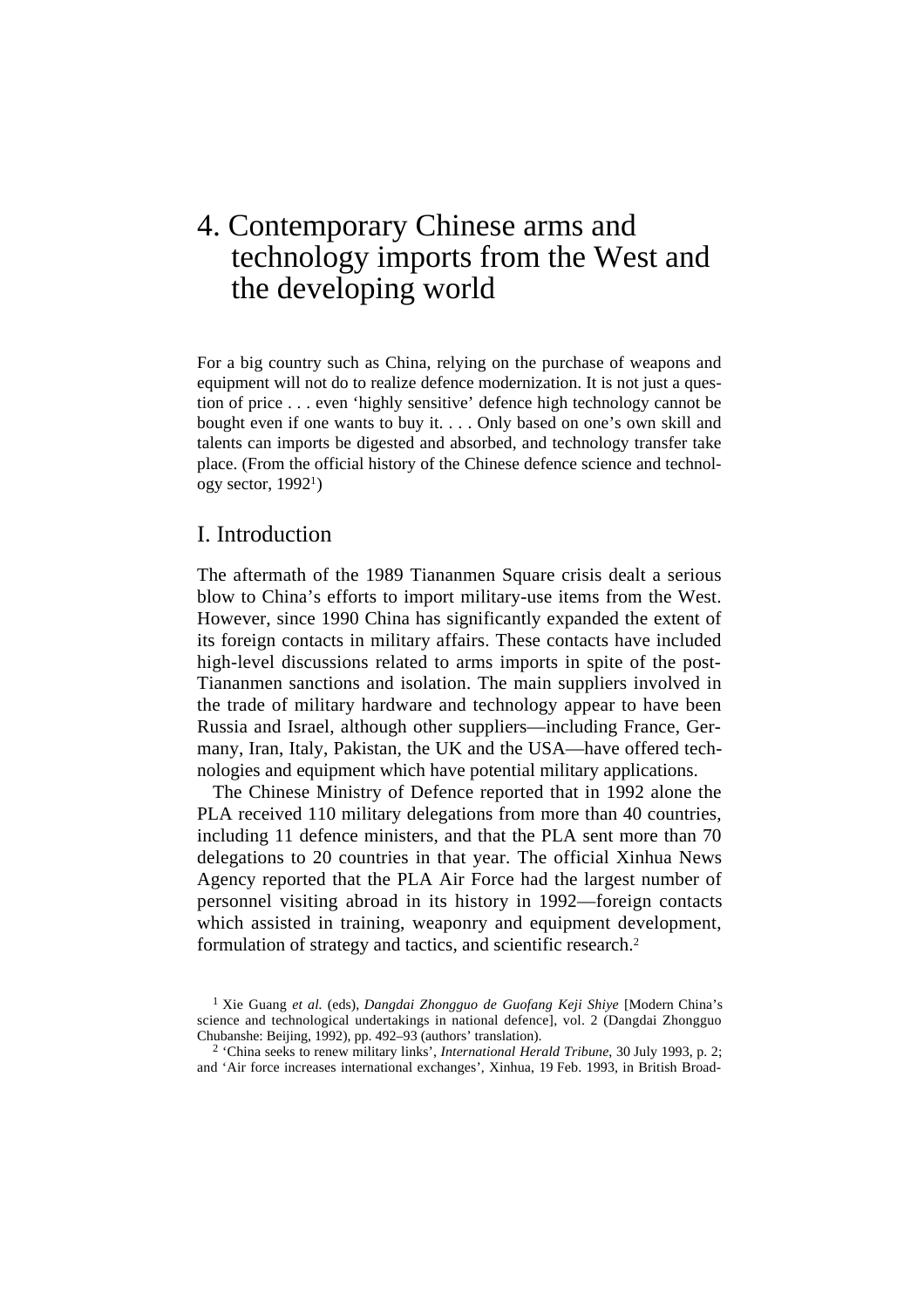### 72 CHINA'S ARMS ACQUISITIONS FROM ABROAD

In the first six months of 1993, the PLA sent delegations to some 40 countries and received about 50 delegations from around 20 countries. In 1994 the PLA received 122 delegations with over 2000 people from 57 countries and sent some 58 delegations to 62 foreign countries. The official Chinese news agency noted that visits in 1994 were characterized in part by an increase in the proportion of visits by the PLA aimed at 'promoting professional and technological exchanges and cooperation with foreign counterparts'.3 In 1995 a number of Western military leaders visited China.4

A number of factors can be cited to explain these developments. As discussed in chapter 3, the collapse of the Soviet Union led to improved Sino-Russian relations while at the same time compelling the post-Soviet arms industry to find export markets in China. With the imposition of post-Tiananmen sanctions against China by the West, Beijing was able to turn its improved relations with the Soviet Union to its advantage. Indeed, one report noted that within only days of the Tiananmen crackdown, the Chinese leadership made approaches to Moscow for access to technologies and financial support to replace those expected to be lost from the West.<sup>5</sup> The collapse of the Soviet Union also removed the principal strategic motivation behind Western, and especially US, transfers of weapons and technologies to China, so that China had to turn elsewhere. China's purchases of aircraft from the Soviet Union in the early 1990s can in part be explained by the cancellation of the US Chinook helicopter deal as well as the annulment of the J-8II upgrade and the Super-7 development programmes.

For similar reasons, China also turned to Israel to acquire weapons and technologies that were unavailable from the West. This ongoing and clandestine relationship received a boost with the normalization of relations between Israel and China in January 1992, allowing for more open and extensive military ties between the two countries. For

casting Corporation, *Summary of World Broadcasts: Far East* (hereafter cited as *SWB: Far East*), FE/1623, 26 Feb. 1993, p. B2/5.

<sup>3 &#</sup>x27;China extends its exchange visits', *Jane's Defence Weekly*, 23 Oct. 1993, p. 15; and '"Unprecendented" level of contacts with foreign armies in 1994', in British Broadcasting Company, *SWB: Far East*, FE/2193, 5 Jan. 1995, p. G/2. See also 'Seoul, Beijing to expand military ties', *Newsreview* (Seoul), 4 Mar. 1995, p. 11.

<sup>4 &#</sup>x27;Taboo fading, China and West mend military ties', *International Herald Tribune*, 24 Mar. 1995, p. 4.

<sup>5 &#</sup>x27;China seeks aid from Soviets to replace West losses', *Washington Times*, 30 June 1989, p. 11.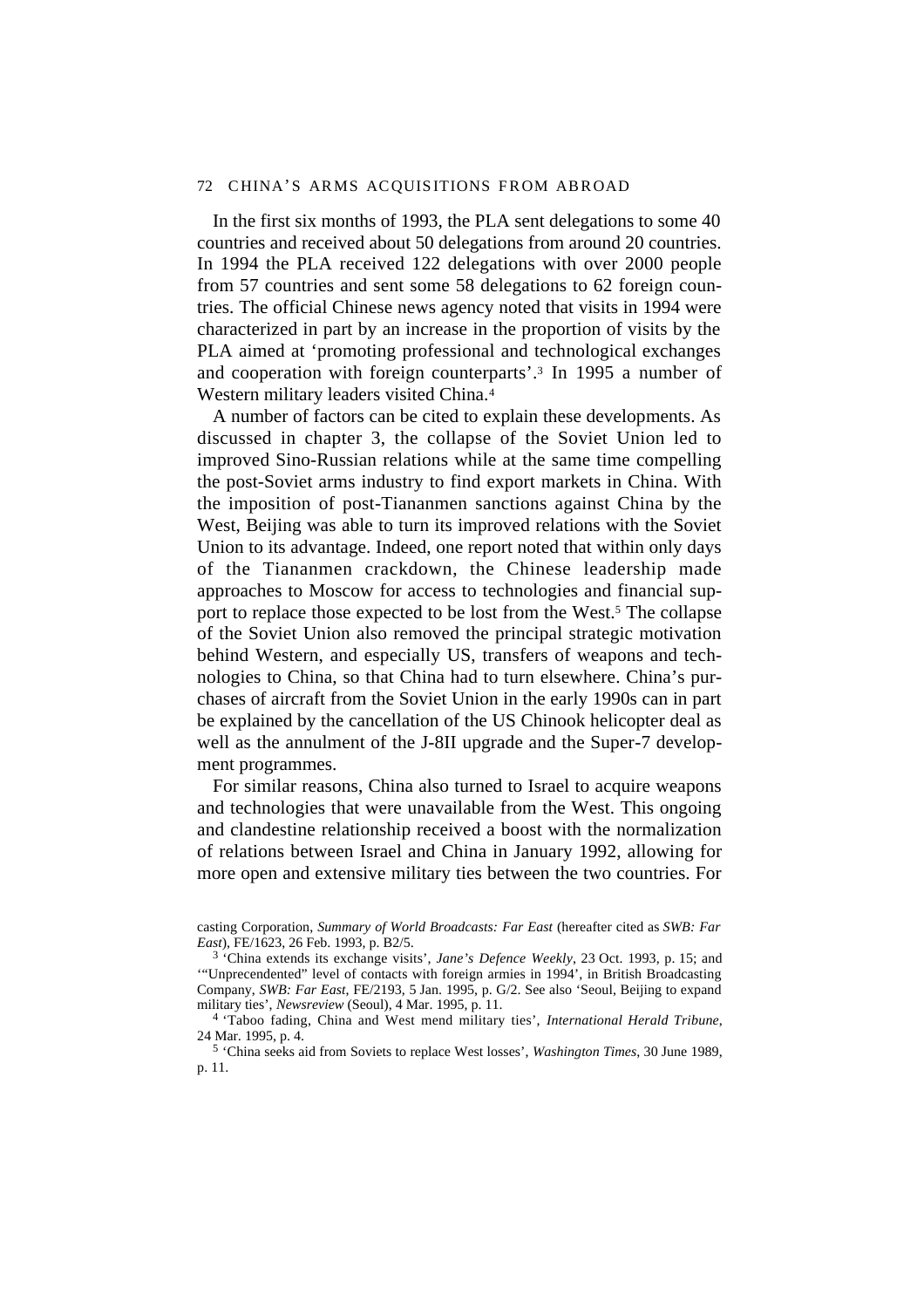Western suppliers, the passage of time since June 1989 has allowed them to move tentatively, but incrementally, back into the Chinese market. From a Chinese perspective, the arms and weapon technology import programme of the 1990s is driven by an increasing availability of resources for military budgets, the improved political position of military modernizers, uneasiness about the nation's strategic future, and increased efforts to look for friends and allies.

With these points providing a background, this chapter reviews developments since 1989 regarding Chinese weapons and technology acquisitions from the United States and other Western suppliers, as well as from Iran, Israel and Pakistan.

# II. Western sources of supply

## **The United States**

The major Sino-US military production cooperation agreements reached in the late 1980s were suspended or cancelled during or soon after the Tiananmen crackdown, and no direct sales of complete weapon platforms or weapon production assistance has since been initiated. In May 1994, President Clinton extended sanctions banning US arms and technology deliveries to China. However, the trend since 1992 has been towards liberalization of US policy regarding technology transfers to China, although relations concerning military-related transfers were generally cool and cautious and certainly did not reach the level of closeness that the two sides experienced in the 1980s. Arguments have been presented in both China and the USA in favour of renewing the military cooperation relationship, and some steps (short of arms transfers) have been taken since 1993.

Development of the US Peace Pearl Program continued briefly after June 1989 but was cancelled in April 1990 by China, owing to escalating costs and unsatisfactory delivery times resulting from the decision by the US Department of Defense not to release the complete avionics kits to China until some undetermined date in the future.6 Some production equipment related to the munitions modernization programme had been transferred to China, but the final production plant had not been opened when the programme was suspended in

<sup>6 &#</sup>x27;China terminates F-8II upgrade with USAF', *Defence*, July 1990, p. 422; and interview with PLA Air Force colonel involved with the Peace Pearl Program, Oct. 1994.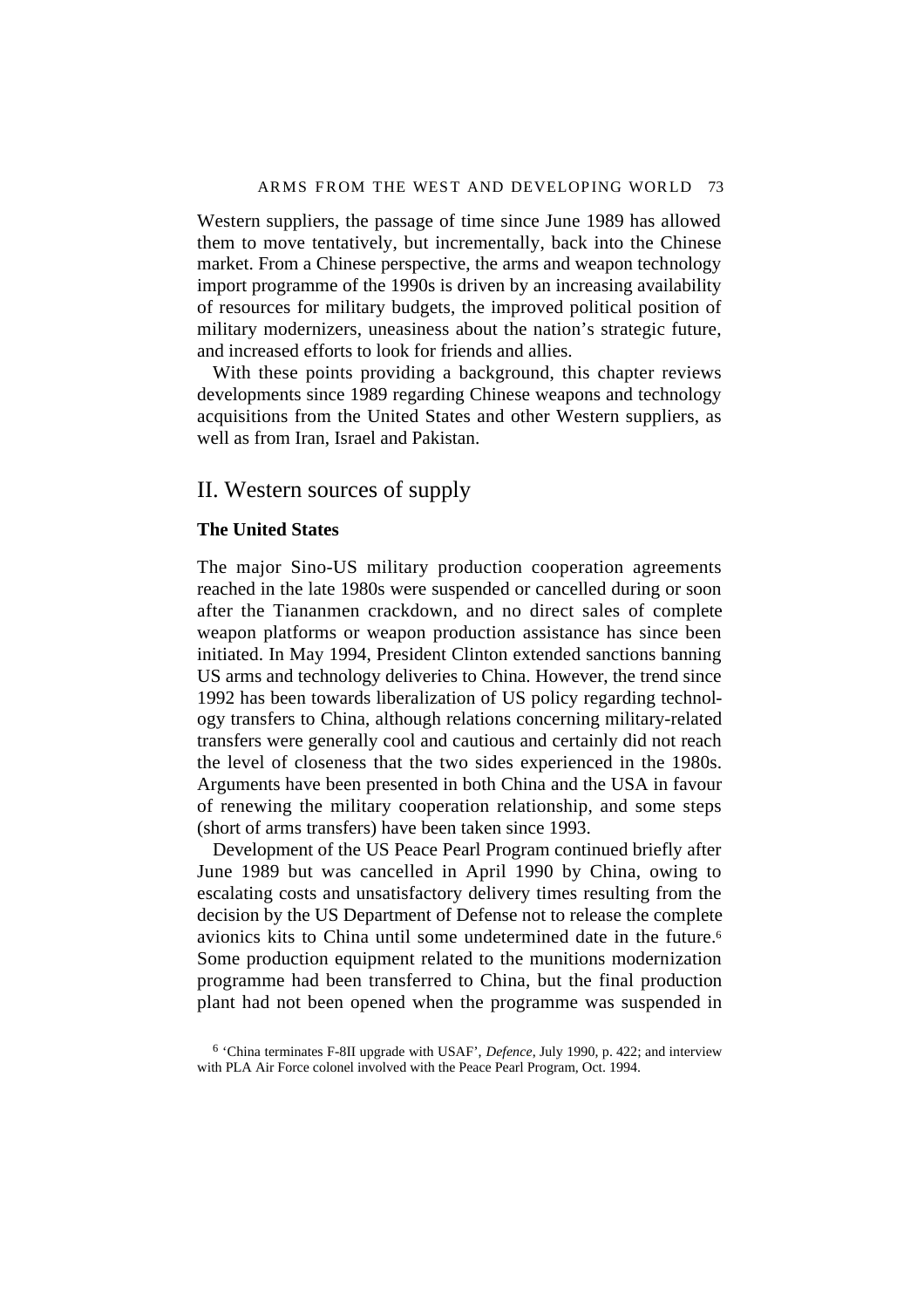June 1989. Two out of four sets of artillery-locating radar had been shipped to China in 1988, with the shipment of the other two suspended. Some test equipment and other items related to the Mk46 torpedo programme had been delivered before 1989, but the torpedoes themselves had not been shipped when the programme was suspended.7 Similarly, the Grumman–CATIC agreement to develop the Super-7 fighter was cancelled, and the planned shipment of six CH47D Chinook helicopters, under an agreement reached in March 1989, was suspended. The Jaguar MBT development programme continued without Chinese participation (these programmes are discussed in greater detail in chapter 3).

However, beginning in the closing weeks of the Bush Administration and gathering pace during much of the Clinton Administration, US policy on military relations with China made some progress, including the transfer of military-related technology. On 22 December 1992, the State Department announced that the USA would return equipment to China under the four US Foreign Military Sales programmes. The decision covered the reimbursement of unused funds in the Chinese FMS account, the shipment of items which China had bought as part of the FMS agreements and the return of Chinese equipment brought to the USA as part of the FMS agreements (including two J-8II prototypes).8 According to Chinese military sources who were involved in the Peace Pearl Program, these prototypes were returned 'as is', without the avionics upgrade kits.

In December 1992, after reports that China had transferred M-11 missile technology to Pakistan, the Bush Administration suspended the export of a Cray supercomputer which was to be used for meteorological purposes but which could be used for military applications. However, in January 1993, in one of the Bush Administration's last acts, the US Government approved the export of the computer, pending necessary licence processing. In August the Clinton Administration, citing further evidence that China had transferred M-11 missile technology to Pakistan, imposed sanctions on the two countries, banning US companies for two years from exporting items related to rockets and satellites to China or Pakistan and including a ban on dealing with 10 Chinese aerospace companies.

<sup>7</sup> Gertz, B., 'Chinese not likely to be crippled by U.S. arms cutoff', *Washington Times*, 6 June 1989, p. 11.

<sup>8 &#</sup>x27;Presidential decision on military sales to China', *US Department of State Dispatch*, 4 Jan. 1993, p. 10.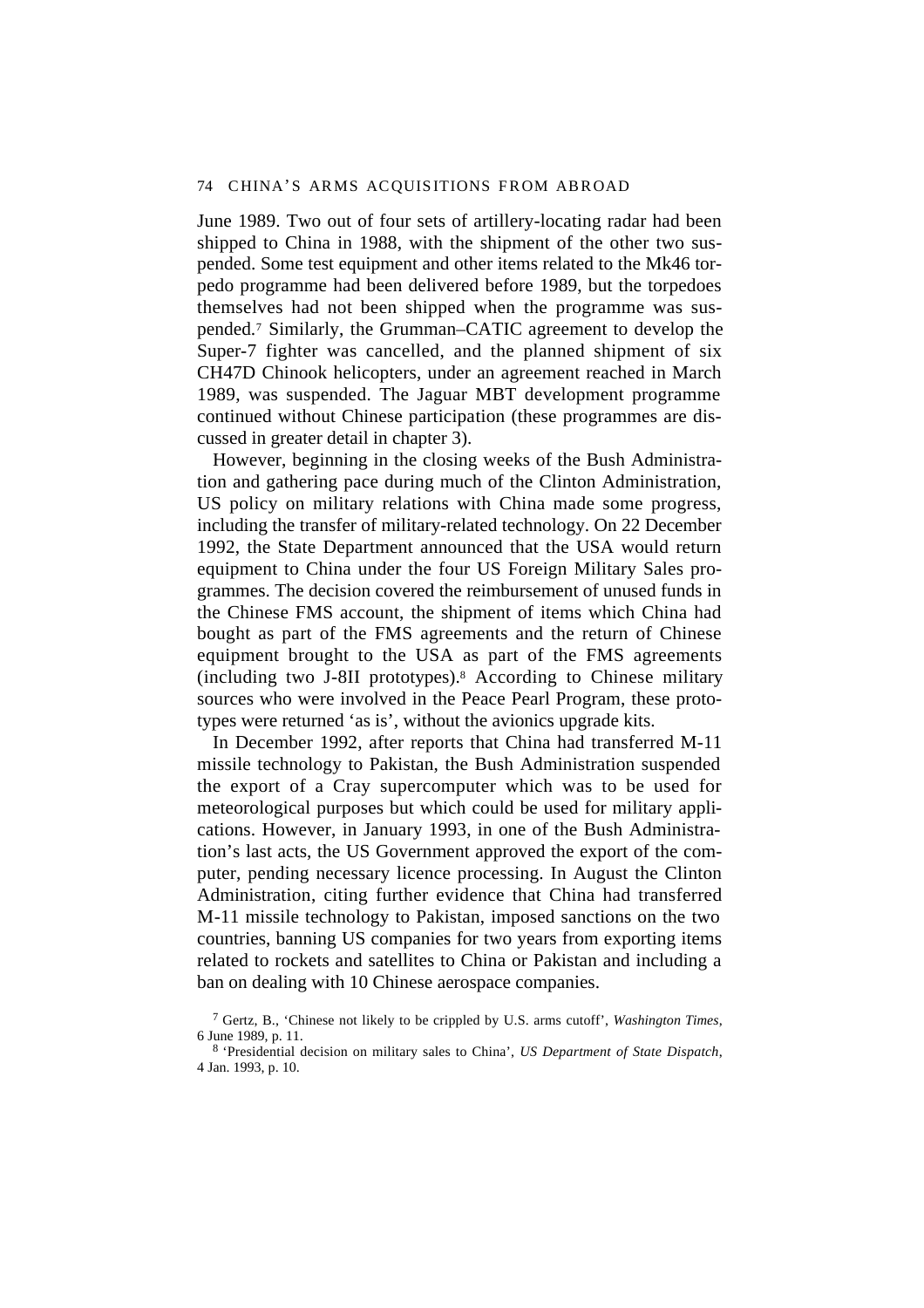In mid- to late 1993 the Clinton Administration launched a series of high-level discussions with China. These included talks with senior Chinese military leaders during a visit to Beijing by Assistant Secretary of Defense for Regional Security Affairs Charles Freeman, the highest-level military contact between the two countries in nearly four years. The Clinton *rapprochement* with China was based on the assumption that through engagement China might be more forthcoming with regard to its future intentions.9 While sanctions imposed in 1989 and 1993 which restricted the transfer of arms and other technology to China remained in place, there appeared to be an increased willingness on the part of the US Administration to loosen the interpretation of these restrictions. For example, the Clinton Administration reviewed the sanctions that were imposed in August 1993 in protest against the Chinese transfer of M-11 missile components to Pakistan and, in return for non-proliferation talks with China, decided in January 1994 to allow the export of three US-made satellites for launching by Chinese rockets (see below).

Since 1993, a number of specific agreements have been made between China and the USA involving items with potential military uses. For example, the Enstrom Helicopter Corporation reached an agreement in 1993 with Hubei Province authorities to co-produce light helicopters in China. Enstrom is a manufacturer of light helicopters which have civilian, police and military applications.10 In November 1993 the Clinton Administration gave the final go-ahead for the transfer of the Cray supercomputer initially approved by President Bush earlier in the year. The computer was to be sent under strict monitoring conditions but is capable of performing calculations which would help China in developing its nuclear and ballistic missile capabilities.11

In early 1994 the Clinton Administration also took steps to allow the export of US commercial satellites to be launched by Chinese carrier rockets. The satellites to which this decision applies are for communications and television broadcasting purposes, but some critics of the policy argue that the Chinese military establishment will

<sup>9</sup> Barnard, R. C. and Opall, B., 'U.S. prods military dialogue with China', *Defense News*, 14–20 Mar. 1994, p. 1; and Sun, L. H., 'Military links resume after 4-year freeze', *International Herald Tribune*, 3 Nov. 1993, p. 2.

<sup>10 &#</sup>x27;China', *Asia–Pacific Defence Reporter*, Oct.–Nov. 1993, p. 20; and *Jane's All the World's Aircraft, 1993–94* (Jane's Information Group: Coulsdon, Surrey, 1993), p. 473.

<sup>11</sup> Sciolino, E., 'US to allow sale of supercomputer in gesture to China', *International Herald Tribune*, 21 Nov. 1993, p. 5.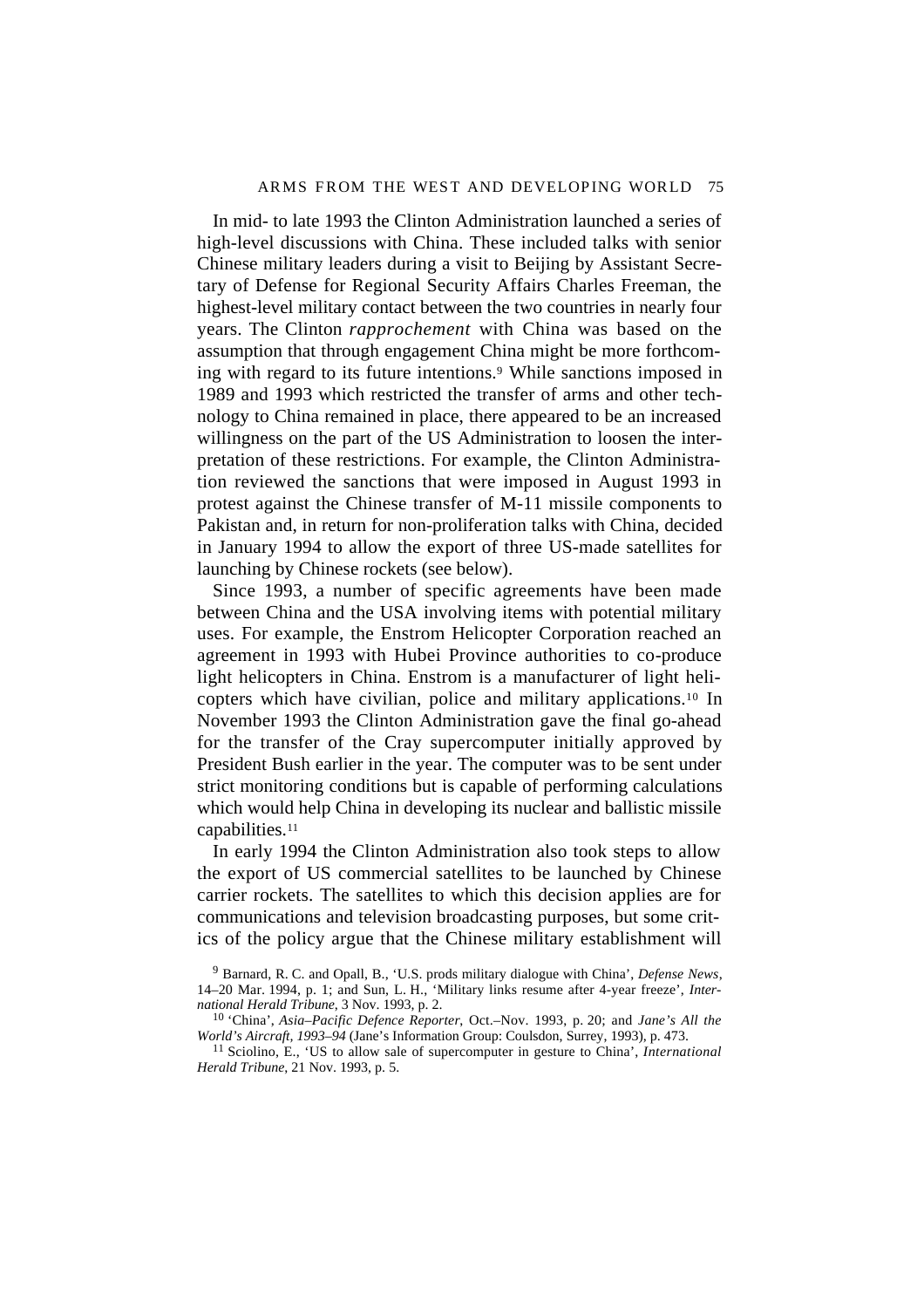ultimately benefit from the foreign-exchange revenues generated by their launch services and that it may benefit from US validation and integration analysis of Chinese satellite kick motors and upper-stage control systems.12 The analyses test the reliability of Chinese rockets to place satellite payloads successfully in space. According to one report, the US Department of Commerce wishes to provide China with the technology necessary to make its own analyses, particularly in load analysis, which is critical for development of more advanced rocket systems, ballistic missiles and multiple independently targetable re-entry vehicle (MIRV) capabilities.13 Reports in late 1994 indicated that the Clinton Administration considered an expansion of Sino-US cooperation in the field of space technology.14

In 1994 the Clinton Administration allowed the sale of AlliedSignal Garrett gas turbines to China to go forward, and as of early 1995 some 33 engines had been transferred. These engines were intended to power the K-8 training aircraft which China is developing jointly with Pakistan. In 1995 AlliedSignal declared its desire to sell the manufacturing technology for the engine to China as well. Critics of the proposed sale argued that such technology transfers would allow China to further develop its cruise missile capability. Others argue that the proposed future sales from Garrett to China will provide jobs in the USA, and that the transfer is not a proliferation concern in any case.

From 1993 to early 1995, there was a warming of relations between the two sides in the military sphere. The formal establishment of the Joint Commission on Defense Conversion took place during the visit of Secretary of Defense Perry in October 1994 as a means of bringing the two sides together on less sensitive military matters. This initiative was part of a broader effort to engage the Chinese military more closely, and, in the process, allow the two sides to avoid misunderstandings. During the course of 1993 and 1994, discussions as to possible military-use exports to China were held in defence policy circles in Washington.15

12 Sokolski, H., 'Unseen dangers in China', *Armed Forces Journal International*, Feb. 1994, p. 25; and Sokolski, H., 'US satellites to China', *International Defense Review*, Apr. 1994, pp. 23–26. See also the comments of William C. Triplett in Richardson, M., 'Will US satellites help the military?', *Asia–Pacific Defence Reporter,* Feb.–Mar. 1994, p. 29.

<sup>13</sup> Sokolski, 'Unseen dangers in China' (note 12), p. 25.

14 Lawler, A., 'U.S. eyes joint space efforts with Chinese', *Defense News*, 3–9 Oct. 1994, p. 1.

<sup>15</sup> For analysis and proposals on Sino-US military relations, see McNamara, R. S. *et al., Sino-American Military Relations: Mutual Responsibilities in the Post-Cold War Era*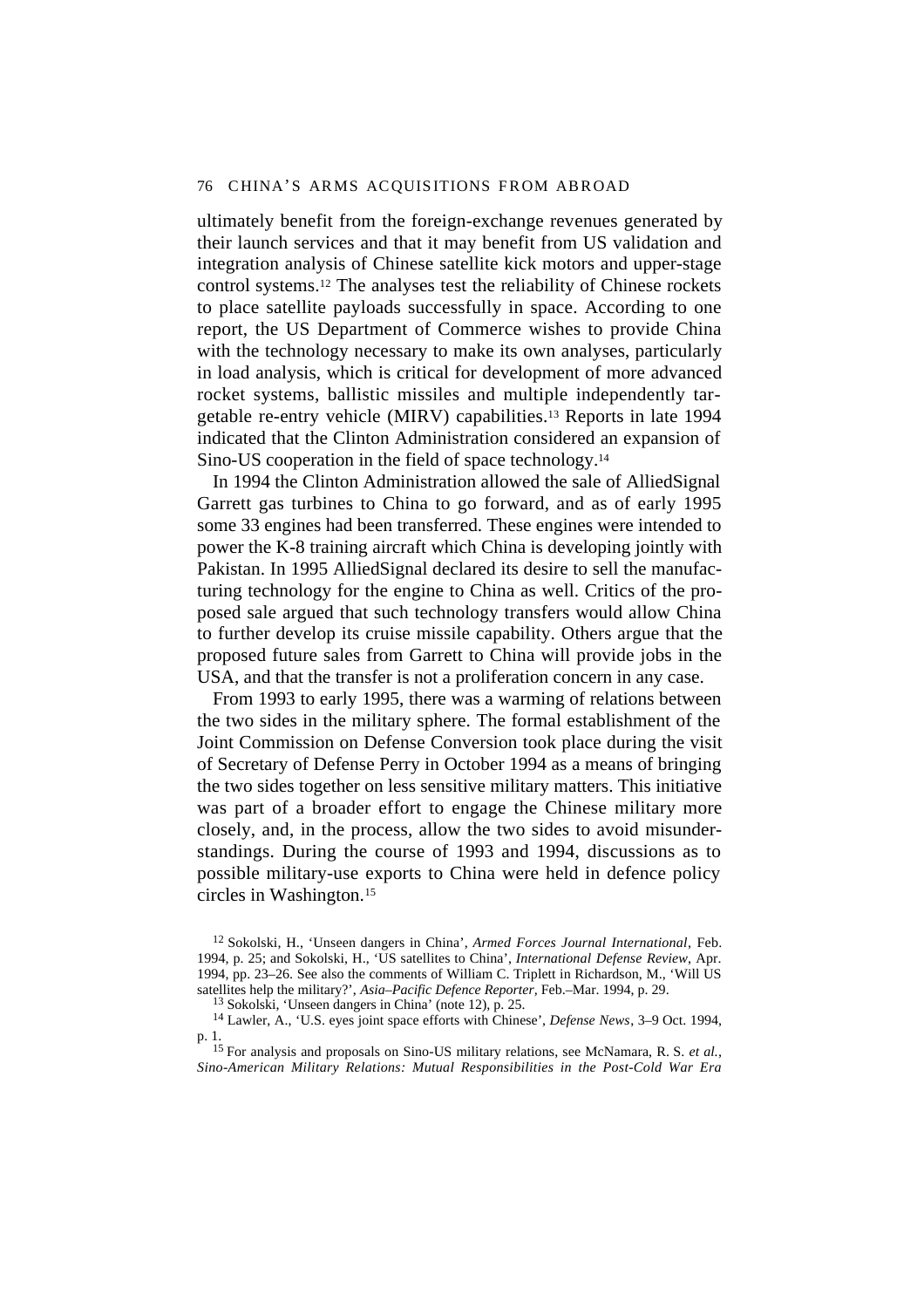However, in spite of these developments, Sino-US relations have not come near the level of military-related cooperation the two countries experienced before 1989, particularly in the field of military technology transfer. As of 1995, US weapons and weapon technology transfers remained banned under the Presidential Directive issued in the wake of the Tiananmen Square massacre. Subsequent bans have been placed on military-related technologies and exchanges, such as the August 1993 decision by the Clinton Administration to restrict high-technology exports to certain entities in China believed to be related to the transfer of M-11 missiles and technology to Pakistan.

Appendix 3 summarizes the developments in Sino-US military technology cooperation since June 1989 and indicates the erratic character of relations in this area over the past five years. The bumpy ride for Sino-US military technology cooperation has put both sides on the defensive, which will make future cooperation in this area difficult although not impossible. Moreover, one of the principal motivations driving the USA to transfer arms and technology to China in the 1980s—the Soviet threat—has disappeared, making it all the more difficult to justify transfers of this nature. Most importantly, the shadow of the Tiananmen crackdown as well as the authoritarian character of the Chinese Government loom large in Washington and will inhibit military-related relationships and transfers between the United States and China.

## **Other Western suppliers**

Regarding arms transfers, the European response to the Tiananmen Square crisis was less rigid than that of the USA. The British, French and Italian governments suspended arms sales to China but in some cases allowed for the continuation of programmes already in progress and, with the passage of time, inched back towards closer cooperation with China in this sphere. In June 1989 the Thatcher Government suspended future arms sales to China but allowed the continuation of the GEC-Marconi avionics upgrade programme for Chinese F-7M

<sup>(</sup>National Committee on US–China Relations: New York, Nov. 1994), especially pp. 19–23. See also Barnard, R. C. and Opall, B., 'U.S., China resume ties', *Defense News*, 11–17 July 1994, p. 1; and Barnard and Opall (note 9), p. 1. For a proposal to transfer defensive US military equipment to China, see Wilborn, T. L., *Security Cooperation with China: Analysis and a Proposal* (US Army War College, Strategic Studies Institute: Carlisle Barracks, Pa., 25 Nov. 1994), pp. 24–25.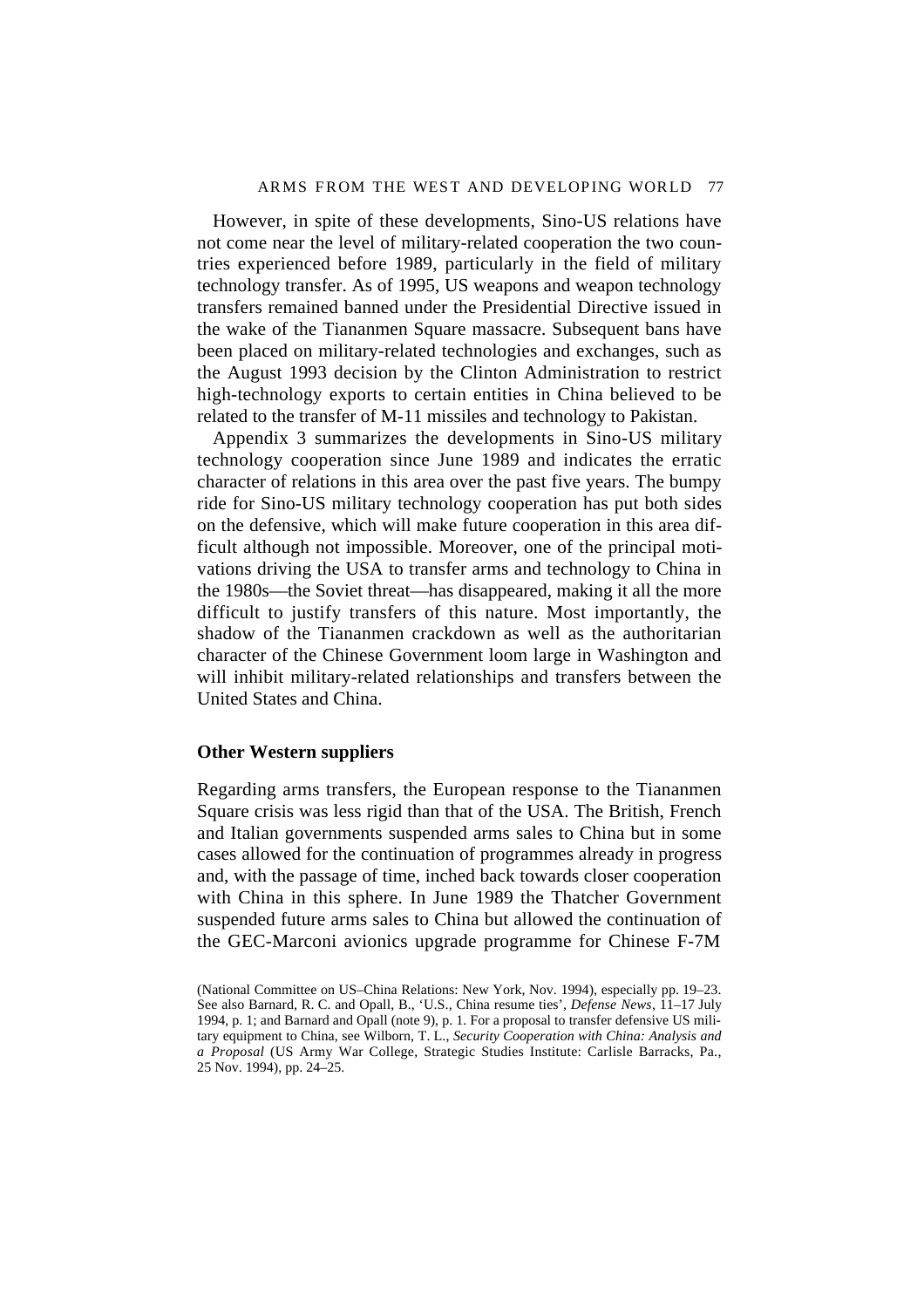fighters for which a new contract had been negotiated in March 1989; this programme is believed to have ended in 1990. In addition, there were reports in mid-1990 that China was negotiating with GEC to purchase 16 airborne early-warning (AEW) radars, systems which were developed as part of the British Nimrod project cancelled in 1986. The Nimrod systems could equip the Chinese Y-8 and Il-18 transport aircraft, reconfigured for an AEW role.16 One report suggests that this programme was still under development in 1993 between GEC-Marconi and the Shaanxi Aircraft Company, producer of the Y-8.17 The GEC-Ferranti Blue Hawk multi-mode pulse Doppler radar and the Marconi Defence Systems Apollo electronic warfare system were reportedly selected by China for installation on the Super-7 multi-role fighter under development in China, but thus far these aspirations have not been met.<sup>18</sup>

Even after the events around Tiananmen Square in June 1989, the French state-owned Aérospatiale company continued its joint-venture production of helicopters in China and made plans for further joint production agreements. The licensed production of 50 SA-365N Dauphin 2 (Chinese designation, Z-9A) helicopters for the PLA services continued without significant interruption, with the contract completed in 1992. The Harbin plant has since attempted to continue production of a Chinese version of this helicopter (Chinese designation, Z-9A-100) but with limited results. These Chinese military helicopters are powered by French Arriel 1C and 1C1 (Chinese designations, Z8 and WZ8A) turboshaft engines produced under licence. The helicopters produced with French assistance for use by the Chinese Navy will carry Thomson-CSF sensors and Crouzet magnetic anomaly detectors for ASW operations and are being stationed on Luda Class destroyers. It is expected that the helicopters will also equip other ships in the Chinese fleet such as the new Luhu Class destroyers. Chinese reports indicate that the Chinese-built version of the Z-9 is of the technological level of the French version.19

In another helicopter deal, China is a partner in a trilateral form of cooperation linking China (CATIC), Singapore (Singapore Aero-

<sup>19</sup> *SWB: Far East*, FE/1598, 28 Jan. 1993, p. B2/4.

<sup>16</sup> Barrie, D., 'Nimrod AEW radar for China', *Jane's Defence Weekly*, 16 June 1990, p. 1185.

<sup>17</sup> *Jane's All the World's Aircraft, 1993–94* (Jane's Information Group: Coulsdon, Surrey, 1993), p. 54.

<sup>&</sup>lt;sup>18</sup> Dantes, E., 'An in-depth look at the Asia–Pacific air forces and future procurement', *Asian Defence Journal*, Jan. 1993, p. 22.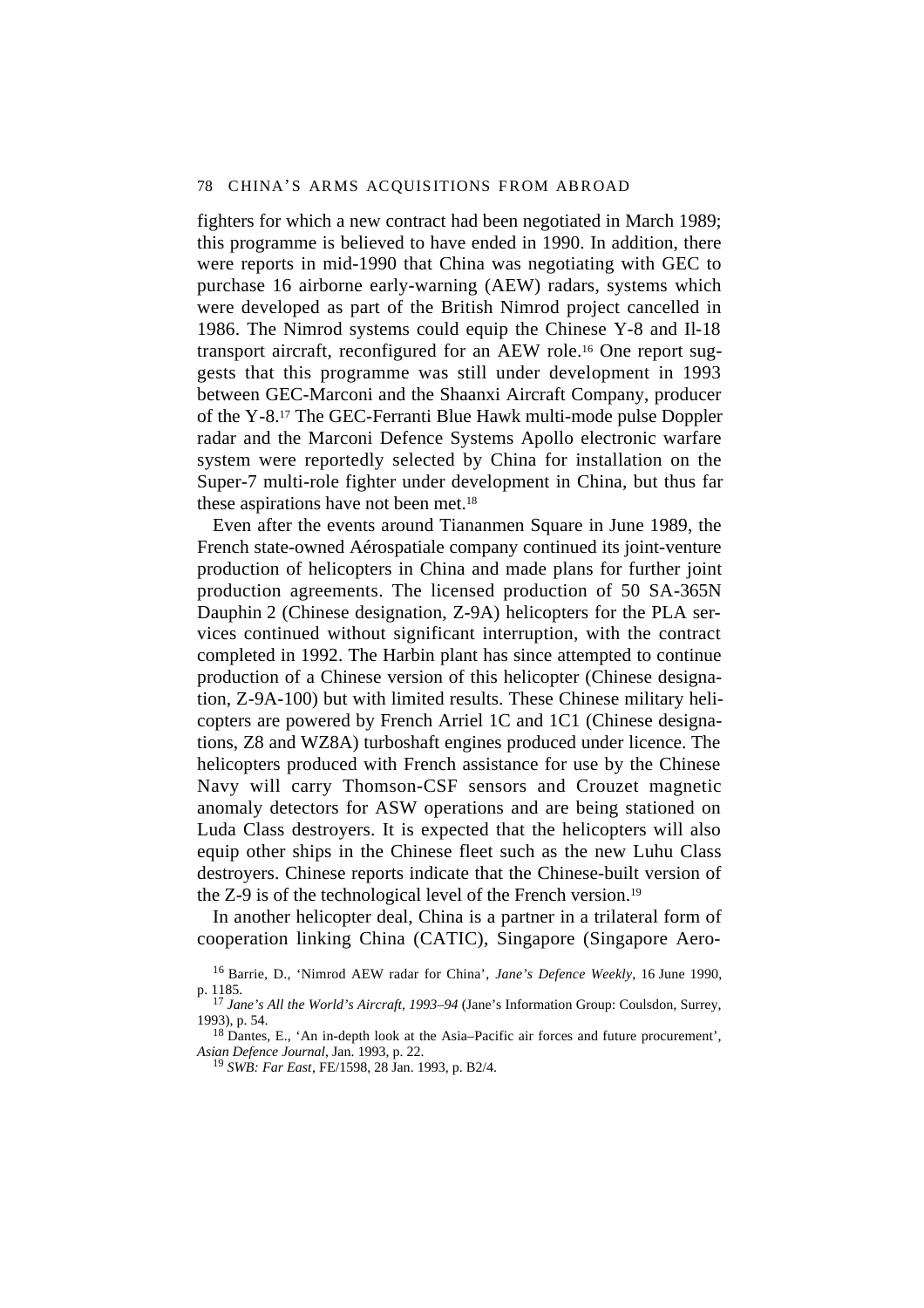space) and a French-led consortium (Eurocopter) to co-develop and co-produce the EC-120 (formerly P-120L) light helicopter. Eurocopter will have a 61 per cent work-share (including the power train and final assembly), CATIC (through the Harbin Aircraft Manufacturing Corporation) will have a 24 per cent work-share (including the main fuselage, landing gear and fuel system), and Singapore Aerospace will have a 15 per cent work-share (including the doors and tail boom). The agreement includes on-site training of Chinese engineers at Aérospatiale facilities in France and the provision of French specialists to China. The helicopter, which can serve in a military role as an armed trainer and observation aircraft, is expected to make its first flight in 1995, with deliveries beginning in 1997.20

In October 1990 it was confirmed that the French company Thomson-CSF would sell China the two Crotale ship-to-air missile systems for use on Chinese Luda Class destroyers in a deal valued at \$70 million. The deal included Crotale naval surface-to-air missiles, Sea Tiger search and target designation radars, and a tactical data handling system. At the time, the deal was said not to breach Western sanctions against China since the original agreement on the missile system dated back to 1986.<sup>21</sup> Also, reports in 1992 and 1993 indicated that the French-built DR-2000U missile targeting system has gone into the upgraded Han Class nuclear-powered submarines and that China was developing a new class of Ming submarines based on the French Agosta Class, possibly to include use of French weapons and sensors, but the extent of French cooperation on this programme, if any, is unclear.<sup>22</sup>

It has been confirmed that at least one of the new Jianghu II missile frigates recently produced in China will be equipped with Italian ILAS 324-mm triple ASW torpedo launchers and torpedoes, although this equipment was part of a shipment of launchers and torpedoes to China in the 1980s. In addition, these missile frigates are believed to be armed with a Breda 37-mm anti-aircraft gun, which is a significant

20 Lambert, M. (ed.), *Jane's All the World's Aircraft, 1994–95* (Jane's Information Group: Coulsdon, Surrey, 1994), pp. 172–73; and Covault, C. and Sparaco, P., 'Europeans vie for sales in growth market', *Aviation Week & Space Technology*, 21 Feb. 1994, p. 78.

21'French arms sales for the quarter', *Damocles in Brief*, summer 1993, p. 1; 'Paris moves to sell arms to Beijing', *International Herald Tribune*, 13–14 Oct. 1990, p. 3; and Hooton, T., 'French to upgrade Chinese Luda destroyers', *International Defense Review*, Aug. 1990, p. 920.

22 Slade, S. L., 'New variant of Chinese SSNs revealed', *World Aerospace & Defense Intelligence*, 8 Oct. 1993, p. 17; and 'China', *World Weapons Review*, 9 Dec. 1992, p. 9.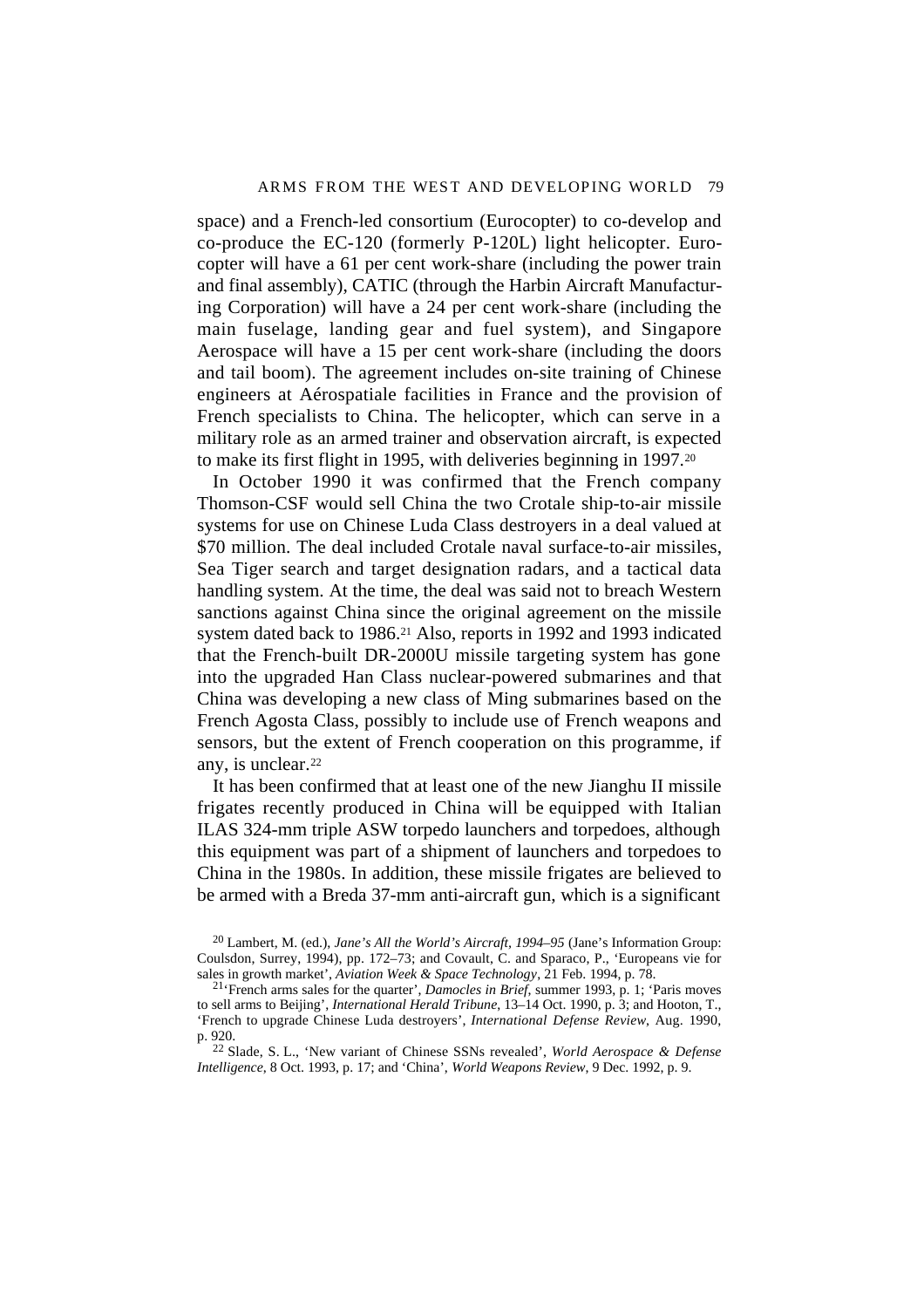improvement over Chinese naval anti-aircraft systems and was also provided to China before June 1989.23 The avionics upgrade programme of the Chinese A-5M fighter/ground attack aircraft resulted in the production of at least two prototypes which appeared publicly in 1991. The 24 A-5M aircraft delivered by China to Myanmar in 1994 probably included this upgrade package.

During the visit of German Chancellor Helmut Kohl to China in November 1993 (which generated some \$3 billion worth of civil contracts for German firms), he noted that Germany had no problem transferring technology to China.24 Deutsche Aerospace and China Aerospace Corporation—which have worked together in the past in the development of Chinese spacecraft—signed a joint venture agreement in 1994 which is expected to lead to the development of 20 new communications and earth survey spacecraft for China.25 In addition, Chinese armoured vehicles have continued to be powered by German engines produced under licence; the new Luhu Class destroyers will have two German MTU diesel engines as part of their power plant.

Other smaller Western suppliers have also stepped up contacts with China. A report in March 1994 noted that Venga Aerospace Systems—a Canadian firm—would form a joint-venture corporation with the Baoshan Iron and Steel Company which envisages providing manufacturing facilities in China to build the Brushfire TG-10 jet aircraft and other aerospace components. The aircraft is expected to be produced in a two-seat trainer version and could be developed as a single-seat light attack aircraft.26 Canadian sources also reported in mid-1994 that Canada was considering the transfer of the Challenger VIP jet transport aircraft to China. The deal, said to be worth \$200 million, would include air reconnaissance equipment made in Israel.<sup>27</sup> In early 1995, defence analysts reported that the Spanish shipbuilding firm Bazan offered two designs to China for small aircraft-carriers

<sup>23</sup> On Italian contributions to China's Jianghu Class missile frigates, see Jacobs, G., 'PLAN's ASW frigate Siping', *Navy International*, Mar.–Apr. 1993, p. 69.

24 'China links', *The Independent*, 16 Nov. 1993, p. 10.

25 Covault, C., 'Space programs surge in Asia/Pacific region', *Aviation Week & Space Technology*, 21 Feb. 1994, p. 73.

26 'Chinese venture revives Brushfire', *Jane's Defence Weekly*, 19 Mar. 1994, p. 25; 'The biennial aerospace business at Changi', *Asian Defence Journal*, Mar. 1994, p. 62; and *Jane's All the World's Aircraft, 1989–90* (Jane's Information Group: Coulsdon, Surrey, 1989), p. 30.

27 'Canada weighs plan to sell surveillance planes to Beijing', *International Herald Tribune*, 12 July 1994, p. 3.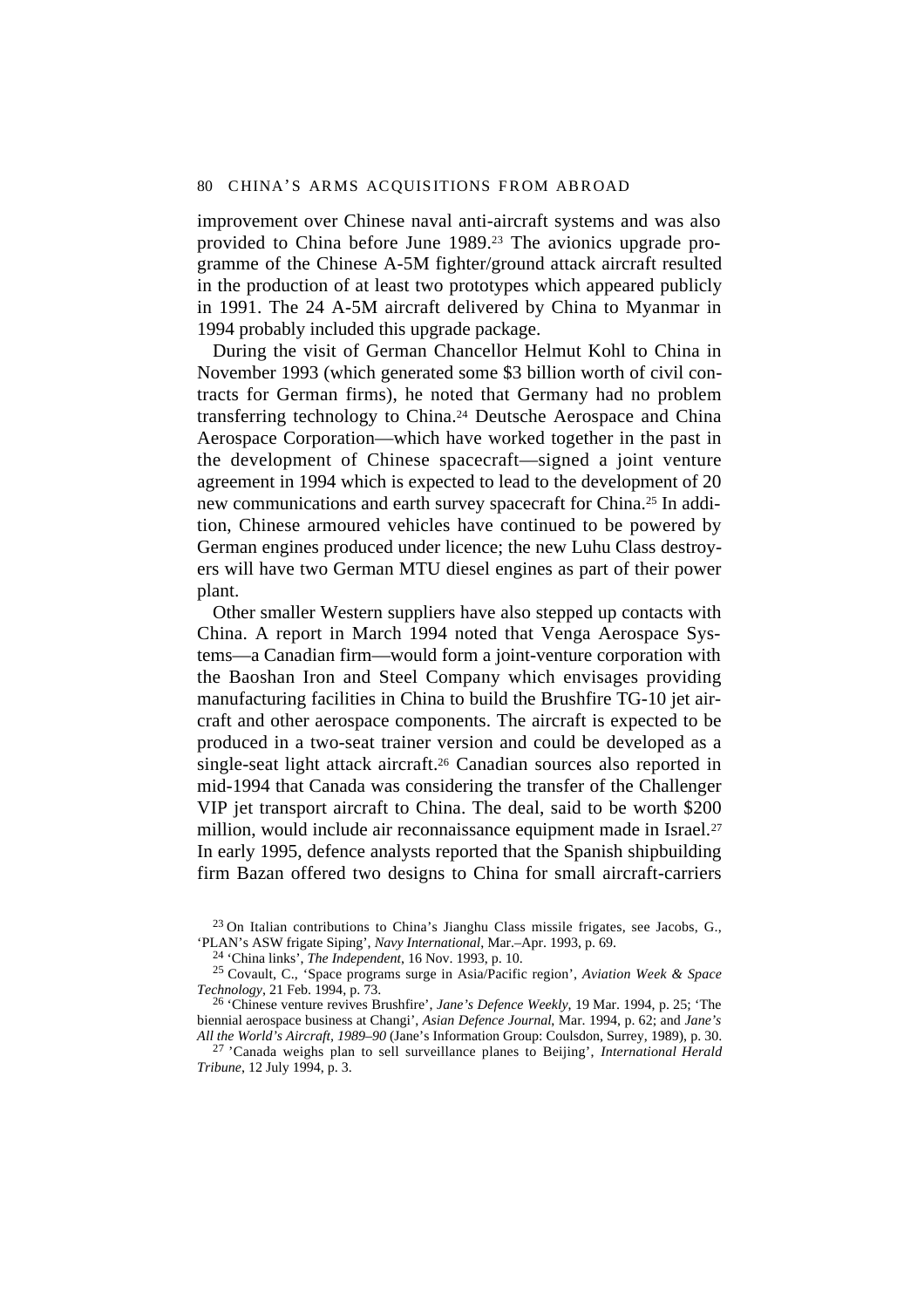that could accommodate aircraft such as the MiG-29K, the Dassault Rafale M, the McDonnell Douglas F/A-18 or the A-4M Skyhawk. While the cost of the vessel would be relatively low, China will need to continue developing doctrine and operational capacities to sustain an aircraft-carrier group before seriously moving forward on such a purchase.28

## III. Acquisitions from Israel

Recent years have been marked by increasing Sino-Israeli cooperation on military and security matters. Past reports have included allegations of a wide range of military production cooperation: assistance for the guidance systems on CSS-2 ballistic missiles (which were sold to Saudi Arabia) and on the M-9 ballistic missile; technology to upgrade Chinese combat aircraft; and assistance in improving Chinese tanks. While it is extremely difficult to confirm such reports, it appears likely that Israel has offered significant technology cooperation to China, especially in the areas of aircraft and missile technology but also in tank weaponry technology.

The earliest reported military-related contacts between the two sides came in the mid-1970s.29 Reports suggest that in the early to mid-1980s the Israeli Export Institute, SIBAT (the Foreign Defence Assistance and Defence Export department of the Israeli Ministry of Defence), Israeli Aircraft Industries and Israeli Military Industries signed agreements with counterparts in China to set up collaborative ventures on defence production. These agreements—valued in 1984 at \$3 billion—included collaboration in the upgrading of Chinese tanks with new main guns and fire-control systems, assistance in the development of Chinese aircraft and missiles, and the provision of Israeli technical advisers (including the 1990 opening in China of an office of the Israeli Academy of Sciences).30

<sup>28</sup> Lok, J. J. and Karniol, R., 'Spain offers carrier designs to Chinese', *Jane's Defence Weekly*, 18 Feb. 1995, p. 8.

 $^{29}$  The following section describing the background to Sino-Israeli defence cooperation is drawn from Kumaraswamy, P. R., 'The star and the dragon: an overview of Israeli–PRC military relations', *Issues & Studies*, Apr. 1994, pp. 36–55.

<sup>30 &#</sup>x27;United States', *Asia–Pacific Defence Reporter,* Sep. 1990, p. 30; 'US rift over secret Chinese–Israeli deals', *Jane's Defence Weekly*, 15 Dec. 1984, p. 1051; and 'London Times: Israel to modernize 9,000 Chinese battle tanks', *International Defense DMS Intelligence*, 29 Oct. 1984, p. 1.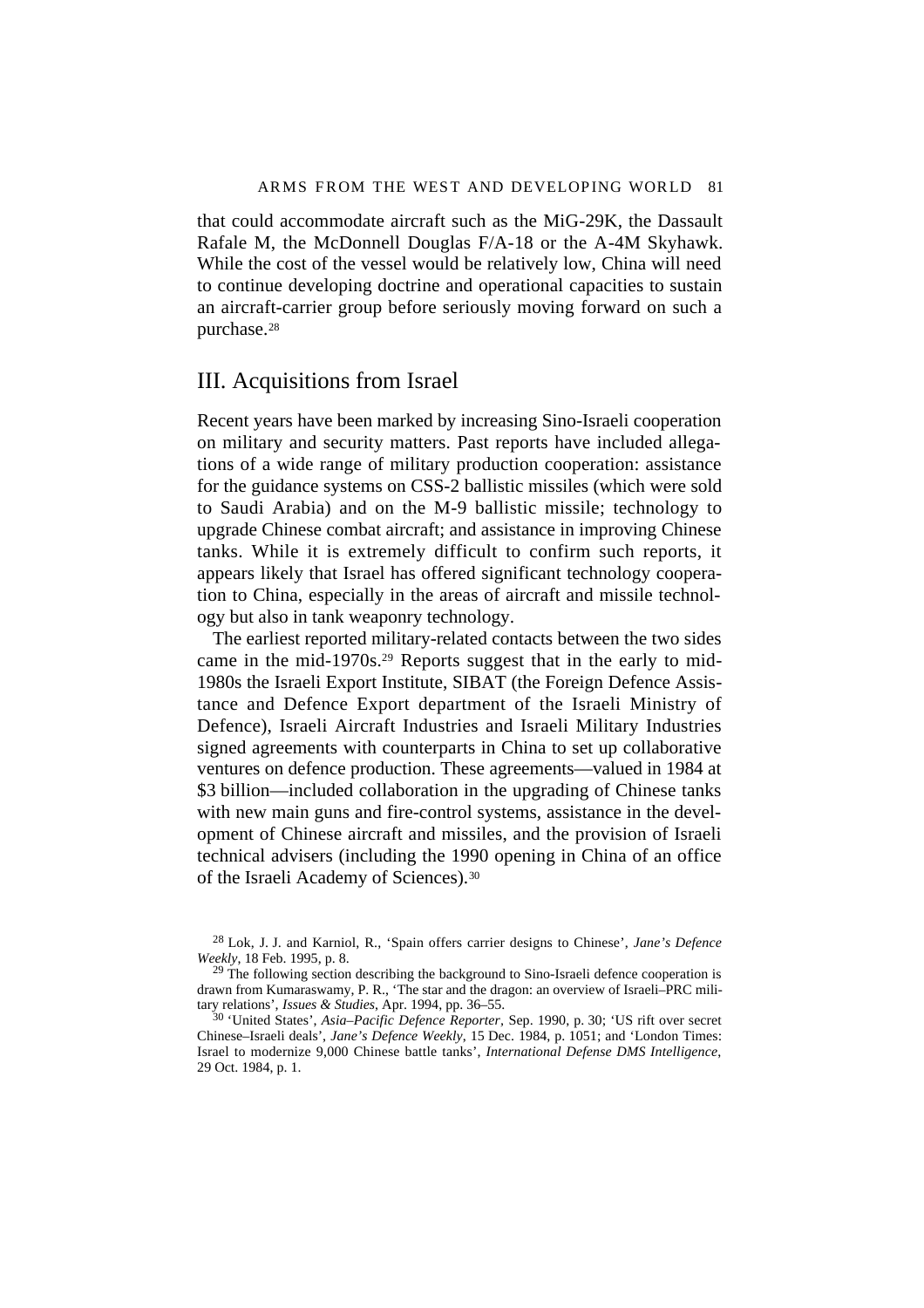#### 82 CHINA'S ARMS ACQUISITIONS FROM ABROAD

While most of the military cooperation was conducted in secret, the formal establishment of diplomatic relations between China and Israel in 1992 has resulted in an active and open exchange of scientific, military and industrial delegations. Even before the establishment of diplomatic ties, secret meetings often came into the open. For example, in 1988 the Israeli consul in Hong Kong led a delegation to China to demonstrate military equipment to the PLA. The visit was revealed when a member of the delegation was caught by Hong Kong authorities travelling with a false passport as he left China. Israeli Defence Minister Moshe Arens travelled to China in 1991, and his visit was subsequently reported in the international press. Whether official or otherwise, the long-term effort by China and Israel to develop closer military cooperation has contributed to the transfer of weapon technology from Israel to China.

The October 1993 visit to China by Israeli Prime Minister Yitzhak Rabin, the Director-General of the Israeli Defence Ministry, David Ivri, and other defence officials further fuelled suspicions of defencerelated collaboration between China and Israel. On the issue of Sino-Israeli cooperation on military technology, Ivri said, 'There are security relations. It certainly can be said that there is such a thing—no doubt', but he would not specify the extent of those ties.<sup>31</sup> Rabin's visit coincided with the release by the US Senate Governmental Affairs Committee of a report which included written testimony by CIA chief R. James Woolsey on Sino-Israeli military collaboration. Woolsey noted: 'Building on a long history of close defense industrial relations—including work on China's next generation fighter, air-toair missiles, and tank programs—and the establishment of diplomatic relations in January 1992, China and Israel appear to be moving toward formalizing and broadening their military technical co-operation'. He added: 'Beijing probably hopes to tap Israeli expertise for cooperative development of military technologies, such as advanced tank power plants and airborne radar systems, that the Chinese would have difficulty producing on their own'.<sup>32</sup>

Specifically, the Senate report alleged that Israel sold to China technology related to the US-financed Lavi fighter programme (which was cancelled in 1987), Sidewinder air-to-air missile technology (in

<sup>31</sup> Quoted in 'Rabin strengthens ties, signs aviation pact with China', *Jerusalem Post International Edition*, 23 Oct. 1994, p. 24.

<sup>32</sup> Woolsey quoted in Gordon, M. R., 'Israel sold weapons to China', *International Herald Tribune*, 13 Oct. 1993, p. 5.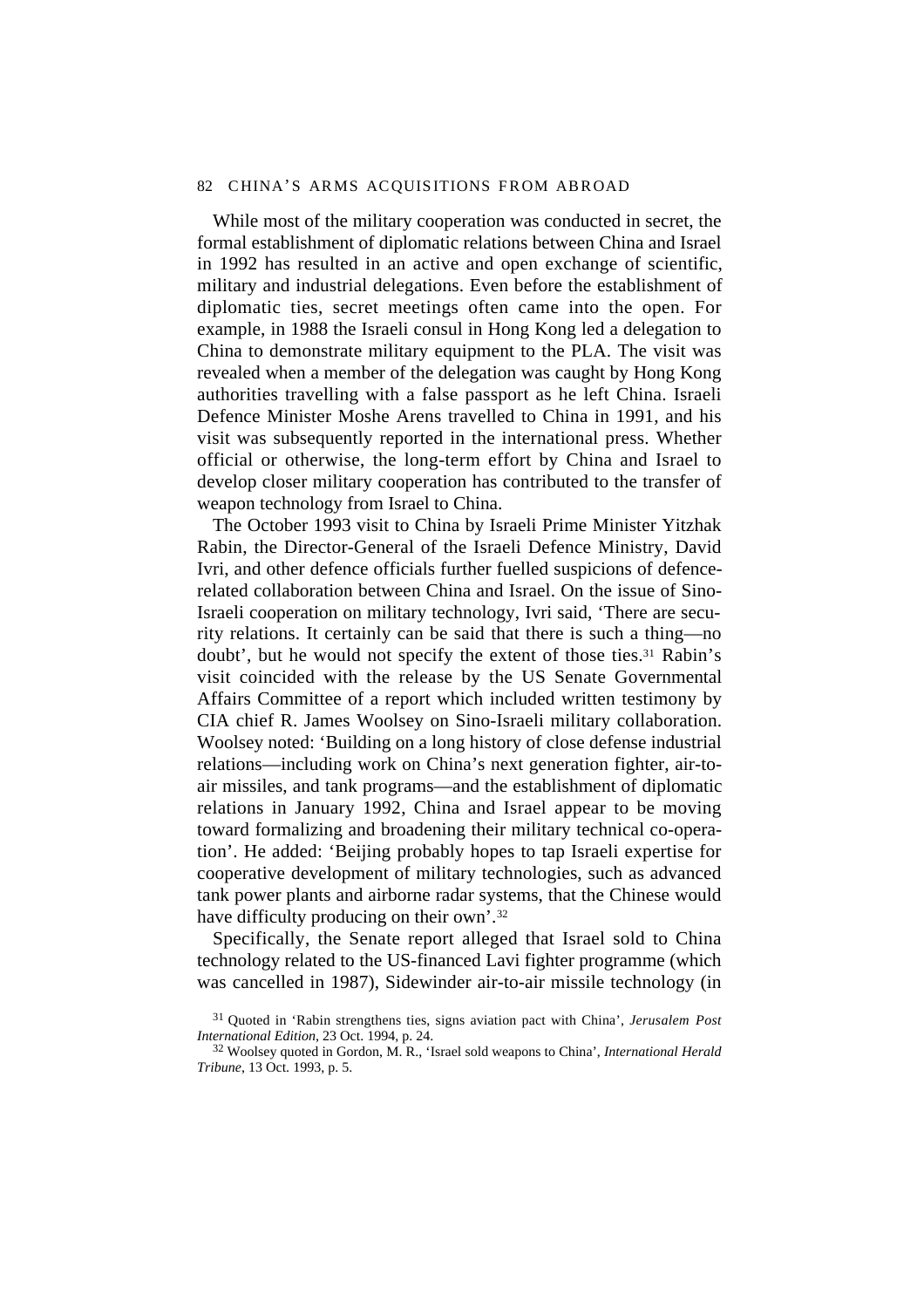the form of the Israeli Python III air-to-air missile) and information related to the AIM-7 Sparrow air-to-air missile. The report added that Israel had re-exported technology not only from the United States but also from other Western sources, including France, Germany and the United Kingdom.33 According to an unofficial account, Israeli transfers of technology to China can be valued at \$2–3 billion.34

Close Sino-Israeli cooperation is likely to continue. Chinese Vice-Premier Zou Jiahua, whose professional background and current portfolio includes a strong interest in Chinese defence industries, visited Israel in October 1994 and made trips to defence firms on his itinerary. While in Israel, Zou met with the country's prime minister and defence minister, as well as two leading persons responsible for establishing Sino-Israeli miltary ties—former Defence Minister Moshe Arens and Shoul Eisenberg, an Israeli businessman.<sup>35</sup>

### **Missile technology**

In the area of missile technology, Israel has allegedly supplied assistance to China in air defence and air-to-air missiles. In early 1993, a report based on Pentagon sources claimed that Israel had transferred anti-tactical ballistic missile (ATBM) technology (based on the US Patriot missile) to China in return for information on the Chinese M series ballistic missiles. It was not clear from the reports whether the transfer took place with the knowledge of the Israeli Government or if it was part of a 'rogue' operation. US officials did not deny that China had received Patriot technology, but open sources do not state with certainty exactly what form of transfer—hardware, software and/or documents—took place. An inter-agency review team led by the Department of State concluded in 1992 that no evidence existed to support the claim that the Patriot technology in China had come from Israel.36

36 On the transfer of Patriot missile technology to China, see Fulghum, D. A., 'Defense Dept. confirms Patriot technology diverted', *Aviation Week & Space Technology*, 1 Feb.

<sup>33</sup> See Hunter, J., 'Military collaboration', *Middle East International*, 22 Oct. 1993, pp. 8–9; 'Israelis selling advanced weapons technology to China', *World Aerospace & Defense Intelligence*, 22 Oct. 1993, p. 20; and 'Report tells of Israel–PRC technology deal', *World Aerospace & Defense Intelligence*, 15 Oct. 1993, p. 15.

<sup>34</sup> Cockburn, P. 'Israel accused of selling US secrets to China', *The Independent*, 13 Oct. 1993, p. 13. This article quotes a former State Department analyst, Morton Miller, who values Israeli technology transfers to China as between \$8 billion and \$10 billion.

<sup>35</sup> See 'Chinese confer with Israeli defense firms', *Defense News*, 10–16 Oct. 1994, p. 2; and 'Vice-Premier in Israel', *Far Eastern Economic Review*, 13 Oct. 1994, p. 13.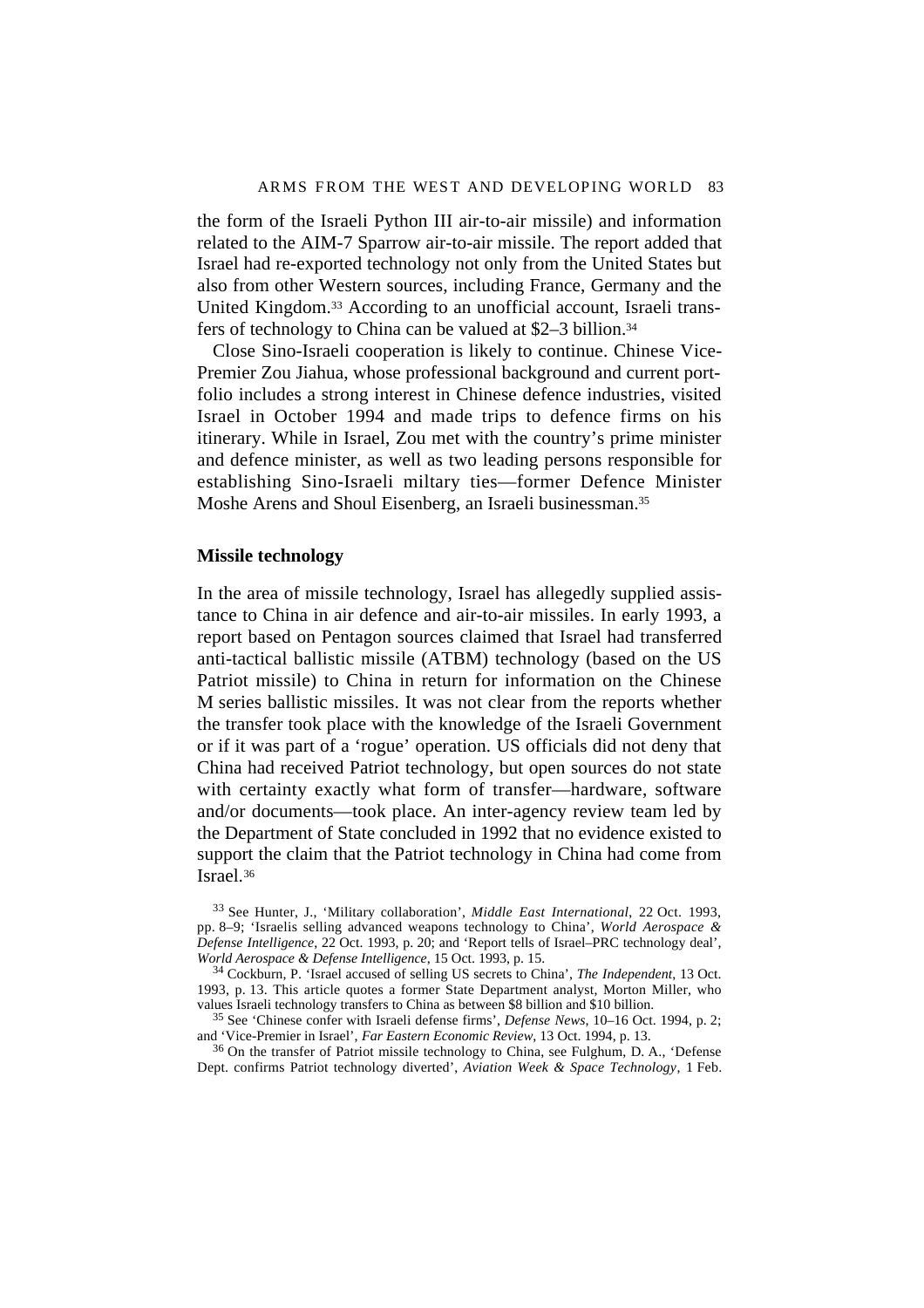#### 84 CHINA'S ARMS ACQUISITIONS FROM ABROAD

Israeli Python III air-to-air missile technology appears to be included in production of the Chinese PL-9 AAMs which arm Chinese fighters. Technology from the Python III may also be present in the PL-8H naval defence surface-to-air missiles, unveiled in 1991, and currently in service with the PLA Navy.

## **Avionics and aircraft**

Some reports allege that Israel is assisting China in such areas as electronic warfare (EW), electronic intelligence (ELINT), airborne early-warning (AEW) and avionics technologies for Chinese combat aircraft that are drawn from the Lavi fighter programme.37 Of these programmes, perhaps most important is the conversion of Chinese Y-8 transport aircraft to AEW capabilities, transferring technologies and hardware related to Israel's Phalcon AEW system.38 However, these reports are not confirmed and such systems have not been reported to be in operation.

Much attention has been focused on the alleged provision of advanced jet fighter technology to China from Israel. This programme reportedly draws heavily on technologies developed as part of the US–Israeli Lavi project, which was cancelled in 1987. Reports appearing at the end of 1994 and in early 1995 indicated that Sino-Israeli cooperation on this programme had made significant advances. A prototype of the new jet, dubbed the J-10 and developed jointly by the Chengdu Aircraft Corporation and Israeli Aircraft Industries, was reportedly near completion and was scheduled to make test flights in 1996. In particular, Israel is believed to have provided assistance in the aircraft's avionics suite, including a head-up display and radarguided missile capability, all of which are considerably more advanced than the systems China had previously. Defence analysts suggest that the avionics suite may also be drawn from the Israeli Air-

<sup>1993,</sup> p. 26; and Fulghum, D. A., 'China exploiting U.S. Patriot secrets', *Aviation Week & Space Technology*, 18 Jan. 1993, p. 20.

<sup>37</sup> Details of these systems can be found in Sengupta, P., 'China expands air forces', *Military Technology*, Aug. 1992, p. 50.

<sup>38</sup> Sengupta (note 37), p. 50; and Jacobs, K., 'China's military modernization and the South China Sea', *Jane's Intelligence Review*, June 1992, p. 281. The Phalcon AEW system is described in *Jane's Radar and Electronic Warfare Systems, 1992–93* (Jane's Information Group: Coulsdon, Surrey, 1992), p. 221.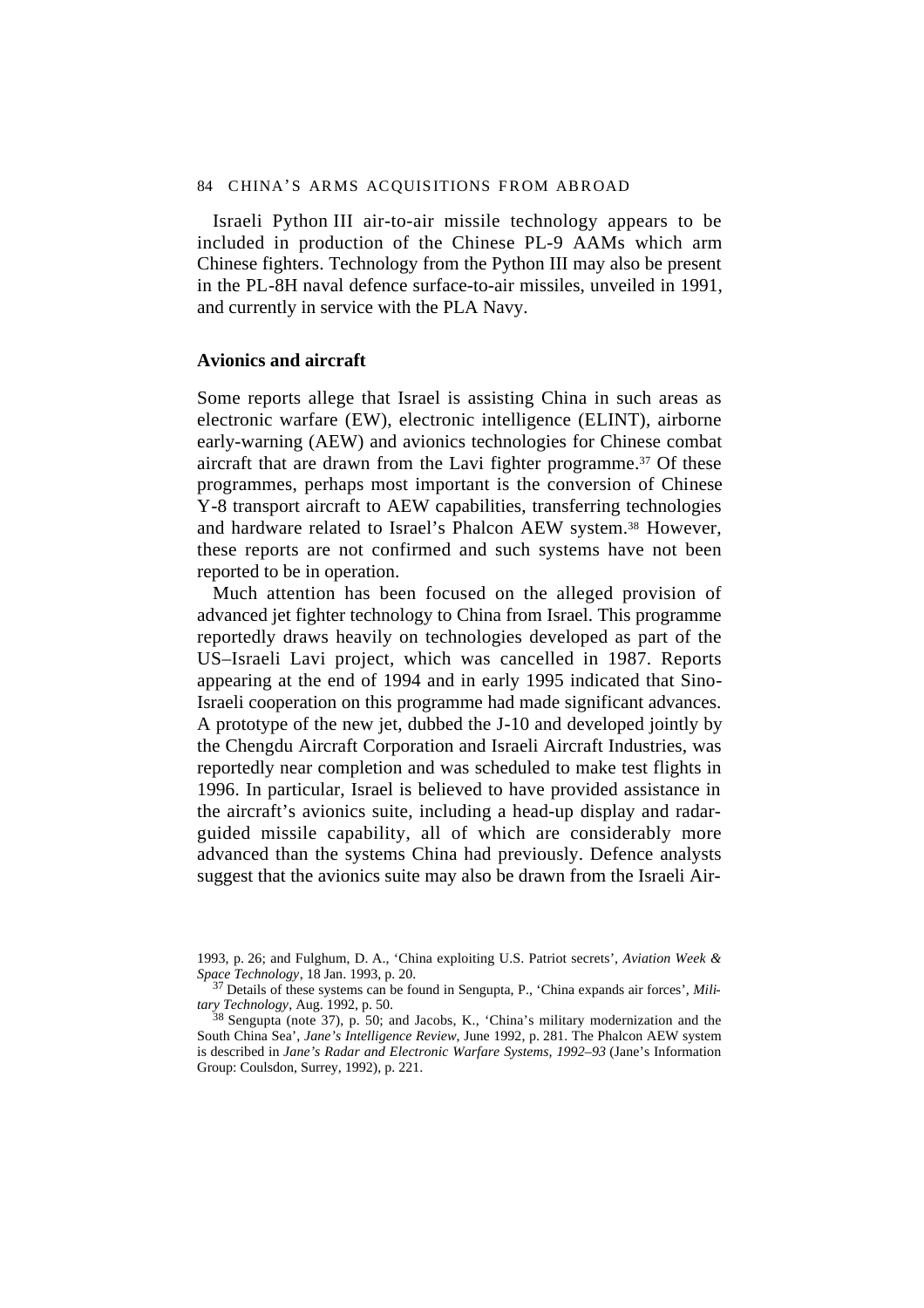craft Industries F-5 avionics upgrade programme, which itself was developed from the Lavi programme.<sup>39</sup>

Israel does not deny that there has been a transfer of aircraft technology to China. David Ivri, Director-General of the Israeli Defence Ministry, said that Israel was offering China 'some technology on aircraft' but that the amount was very small. He denied that US technology was included in the transfer, noting that the Lavi technology was already quite old and that subsequent developments to this know-how had been made by Israel.<sup>40</sup>

#### **Other programmes**

In addition to assistance in missiles and aircraft, Israel is believed to have helped China in the development of tank weapon technology. This assistance includes upgrading of Chinese tanks with new main guns and fire-control systems. Israeli radar technology is reportedly installed on upgraded Han Class nuclear submarines: the Timnex 4CH(V)2 electronic surveillance measure (ESM) system, which is designed for submarine-launched anti-ship missiles, appears to be part of the targeting system for the submarines. If installed, this system would give the Chinese an over-the-horizon targeting capability which they formerly did not have.<sup>41</sup>

Russian and Israeli arms exports to China share similarities. The Israeli arms industries have been well developed over the years and are now under pressure to export in order to save jobs and technological expertise. Moreover, China recognizes the benefits it can gain from the high-level technology that may be available from Israel. Also, as in the case of Sino-Russian contacts, Israel hopes to sell hardware and off-the-shelf systems, while China is mainly interested in receiving technology and production expertise. These differences may slow the rapid development of Sino-Israeli ties in this sphere, but

 $39$  On the Sino-Israeli development of a new-generation fighter, see Fulghum, D. A., 'New Chinese fighter nears prototyping', *Aviation Week & Space Technology*, 13 Mar. 1995, pp. 26–27; Mann, J., 'Israeli sale of arms technology to China irks U.S.', *International Herald Tribune*, 29 Dec. 1994, p. 1; Barrie, D., 'Chinese tonic', *Flight International*, 9–15 Nov. 1994, p. 16; and 'Israel co-operates with China on secret fighter', *Flight International*, 2–8 Nov. 1994, p. 4.

40 'Israel tries to clear up jet dispute', *International Herald Tribune*, 4 Jan. 1995, p. 2.

41 Slade, S. L., 'New variant of Chinese SSNs revealed', *World Aerospace & Defense Intelligence*, 8 Oct. 1993, p. 17.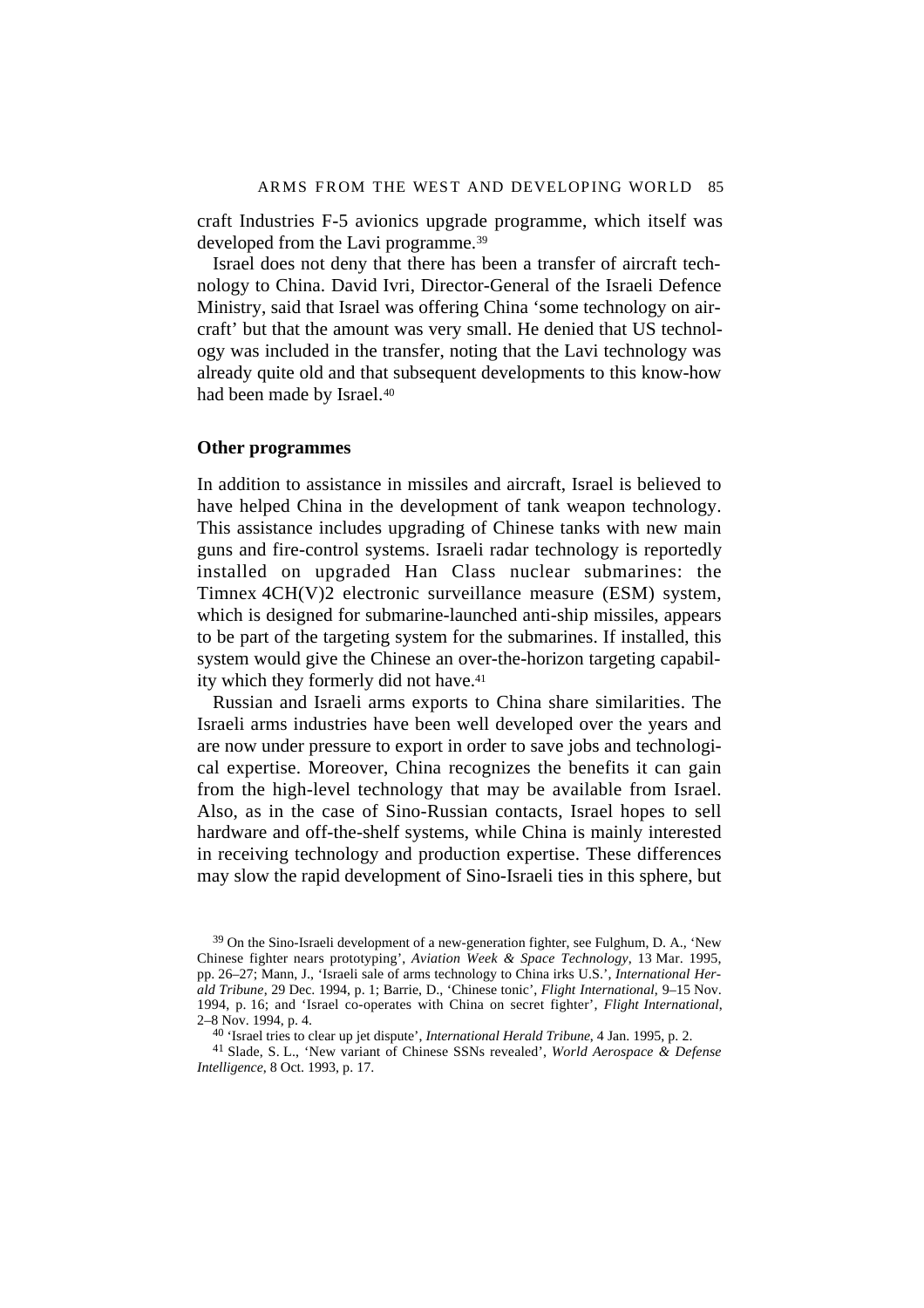it does seem that their relationship will be sustained in the years ahead.

Reports on Sino-Israeli military technology cooperation must be treated with proper caution, however. While speculation abounds, evidence as to the nature, scope and type of cooperation on most programmes remains sketchy and difficult to interpret with certainty.

# IV. Other sources of supply

## **Pakistan and Iran**

Pakistan has been one of China's closest allies for nearly 30 years and a major recipient of Chinese weapons and military technology; it has also served as a supplier of weapons and military technology to China. China and Pakistan work closely and share information and technology on a number of military production projects, including the development and manufacture of the Pakistani MBT and the K-8 jet trainer, development of Pakistani missile systems and development of the FC-1 fighter aircraft.42 Reports in 1992 and 1993 suggested that Pakistan transferred Stinger man-portable anti-aircraft missiles which in the mid-1980s were exported in large numbers to the Afghan Mujahideen via the Pakistani Inter-Services Intelligence Agency.43 It is difficult to know with certainty how much the relationship is twoway—perhaps most of the technology and hardware flow goes from China to Pakistan. However, it is probably a safe assumption that Pakistan is willing to share what it can with its Chinese patron.

It is also difficult to know the exact extent and nature of Sino-Iranian ties in this type of cooperation. China is believed to be working with Iran on the development of ballistic missiles such as the M-7 (Project 8610) 180-km range missile, the M-9 600-km missile and the M-18 1000-km missile.44 It is unclear, however, how much assistance

<sup>42 &#</sup>x27;China, Pakistan to develop new aircraft', *Times of India*, 6 June 1995, p. 15; and Bickers, C., 'Sino-Pakistan fighter set to fly by 1997', *Jane's Defence Weekly*, 17 June 1995, p. 3.

<sup>43</sup> 'Sting in the tail', *Far Eastern Economic Review*, 28 Oct. 1993, p. 9; and 'Stingers go to China', *Asian Recorder*, 10–16 June 1992, p. 22363.

<sup>44</sup> Opall, B., 'US queries China on Iran', *Defense News*, 19–25 June 1995, p. 1; 'China sending Iran arms parts, US finds', *New York Times*, 22 June 1995, p. 1; and Reed, J., *Defence Exports: Current Concerns* (Jane's Information Group: Coulsdon, Surrey, Apr. 1993), pp. 4–5.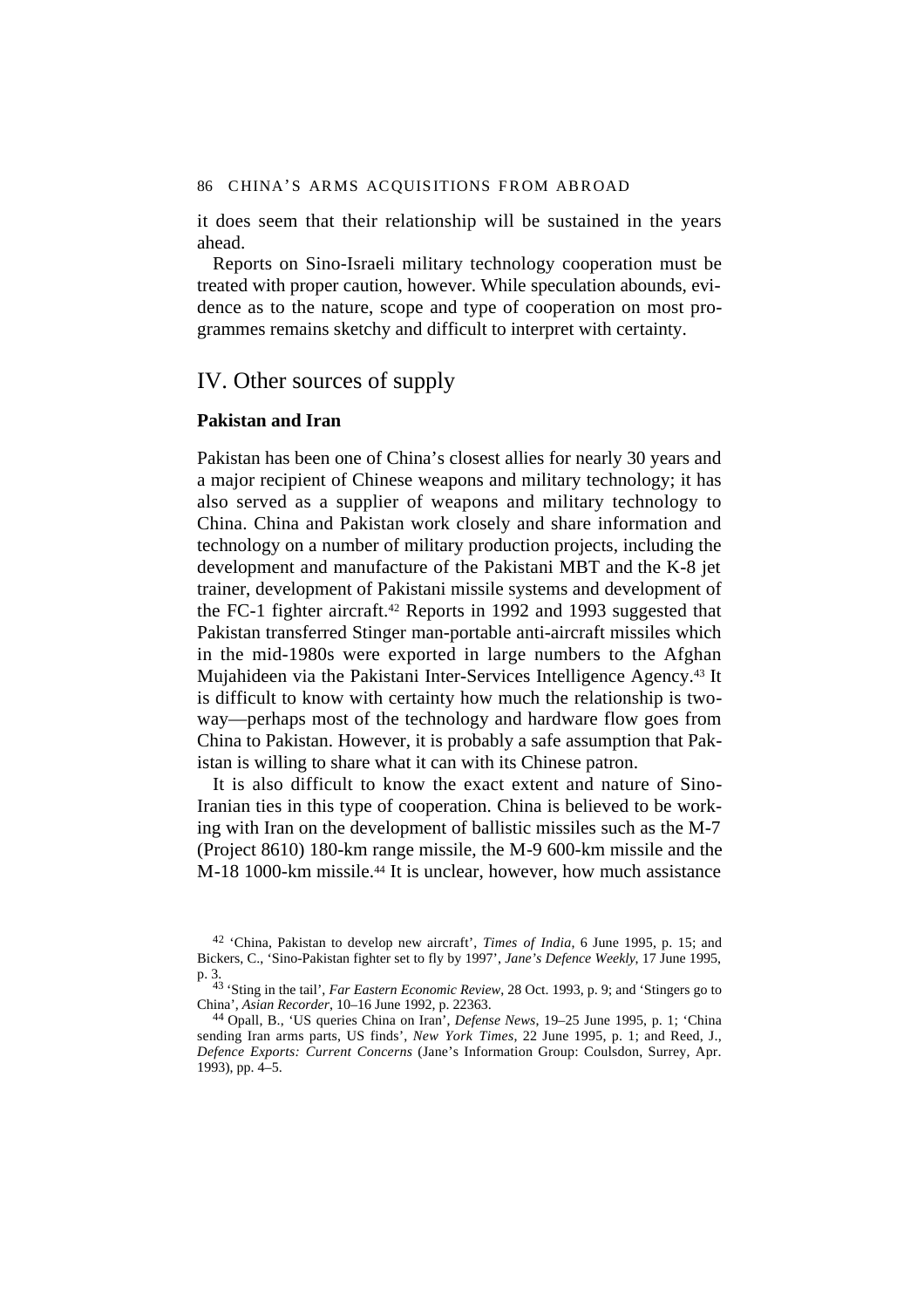Iran provides to China in these programmes. It is more clear that Iran served as the provider of technologies in at least two other cases.

1. Iran is believed to have provided China with Soviet equipment and technology, especially aircraft and aircraft technology, which came into Iranian hands as a result of the 1980–88 Iraq–Iran War and when Iraqi pilots defected to Iran with Soviet-made aircraft during the 1991 Persian Gulf War. These transfers may have included the Su-22, the Su-24, the Su-25 and the MiG-29. In exchange, China provided Iran with tanks, artillery and other weapons.45 A Japanese wire service reported in 1993 that Iran was providing China with an undisclosed number of MiG-29s to assist in upgrading the Chinese F-7 in return for missile technology and a nuclear power station.46

2. Iran assisted China in the development of in-flight refuelling technology, probably by providing US aerial refuelling systems in Iranian possession, including Beech refuelling pods and bolt-on probes originally provided to the Iranian Government under the Shah.47

#### **Sources of dual-use technology**

In addition to cooperation which clearly involves items for military use, a wide range of activities were undertaken by China and foreign partners in producing items under licence or as subcontractors which may contribute to improving Chinese military and technological capabilities. While the grey area of 'dual-use' technologies and production is beyond the scope of this report, it is interesting to note the extent of Chinese cooperation with foreign partners across a number of industrial sectors but especially in the area of aerospace, in the production of system components (see table 4.1). Experience in the development and production of these components may assist China by introducing advanced equipment and techniques and by providing greater expertise in Western technologies.

It remains unclear just how much business the Chinese aerospace industry will be able to generate with foreign partners, and its future

<sup>45 &#</sup>x27;PRC to buy Flankers, eyes Iraqi aircraft', *International Defense Review*, May 1991, p. 389.

<sup>46</sup> *SWB: Far East*, FE/1585, 13 Jan. 1993, p. A1/2.

<sup>47</sup> See Sengupta (note 37), p. 50; *World Weapons Review*, 10 Apr. 1991, p. 16; and 'Fuelling speculation', *Far Eastern Economic Review*, 20 Feb. 1991, p. 9.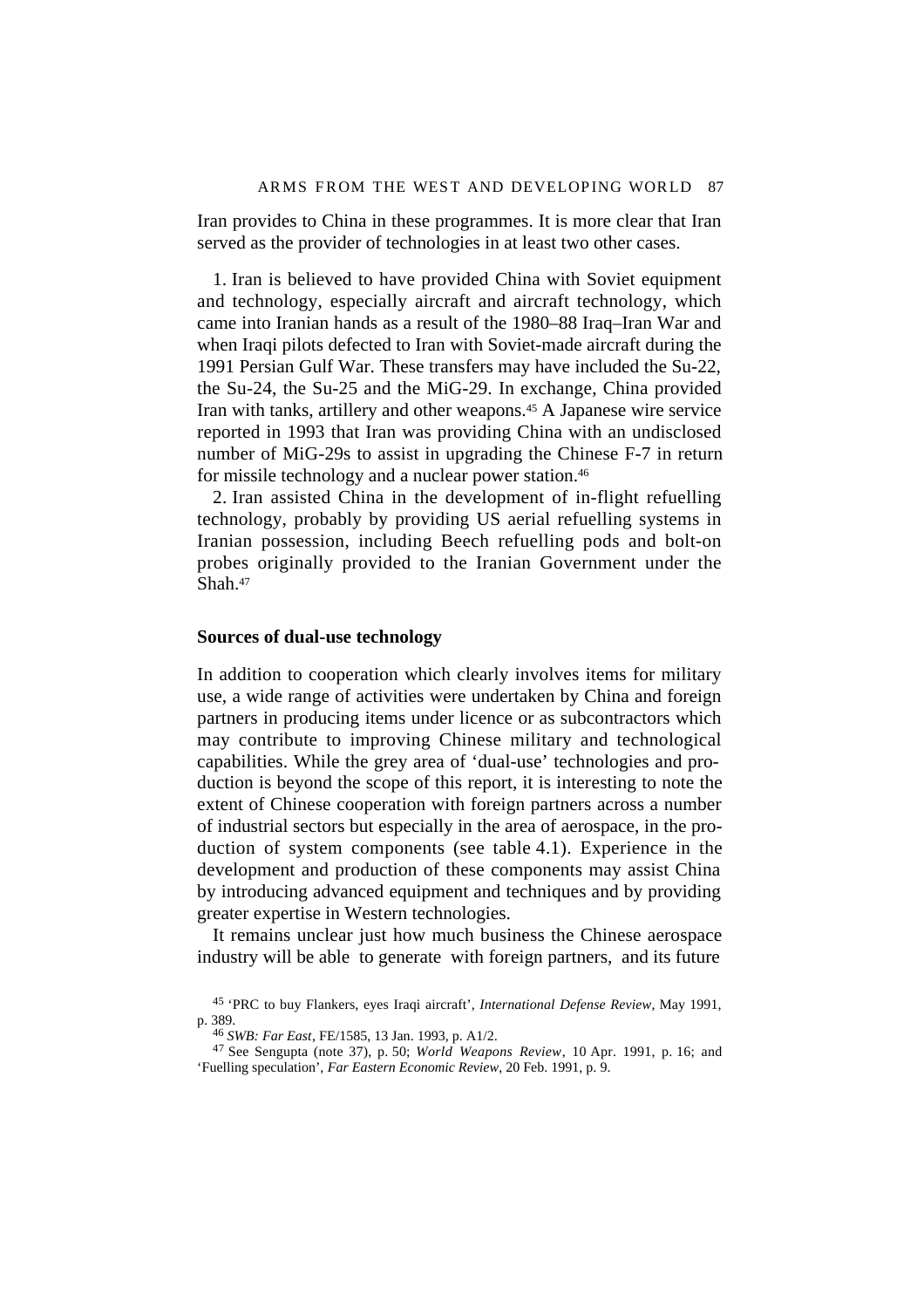í

| Chinese<br>partner | Foreign partner(s)                | Description                                                                                                                                      |
|--------------------|-----------------------------------|--------------------------------------------------------------------------------------------------------------------------------------------------|
| <b>AVIC</b>        | McDonnell Douglas                 | Assembly of MD-82, MD-82T<br>and MD-90 transport aircraft                                                                                        |
| AVIC               | Daewoo Heavy Industries           | Memorandum of Understanding<br>signed in Oct. 1993 to manufac-<br>ture 100-seat regional transport<br>aircraft                                   |
| <b>AVIC</b>        | Samsung<br>Daimler-Benz Aerospace | Three-way agreement reached in<br>1995 with plans to build 120-seat<br>aircraft                                                                  |
| CAC                | McDonnell Douglas                 | Nose cones for MD-80 series<br>aircraft, both for assembly<br>programme in China and for<br>aircraft produced in the USA                         |
| <b>CAREC</b>       | General Electric                  | Turbine discs                                                                                                                                    |
| <b>CAREC</b>       | General Electric                  | Co-development of WJ5E engine<br>for Y-7-200B transport aircraft                                                                                 |
| <b>CAREC</b>       | Rolls-Royce                       | Turbine blades and vanes                                                                                                                         |
| <b>CATIC</b>       | Eurocopter/Singapore<br>Aerospace | Cooperation on design and<br>development, production of main<br>composite/alloy fuselage, fuel and<br>hydraulic systems for EC-120<br>helicopter |
| <b>CNAEC</b>       | Collins                           | Licensed production of flight<br>instrumentation systems                                                                                         |
| <b>HAMC</b>        | <b>British Aerospace</b>          | Cargo and landing gear doors for<br>BAe 146 transport aircraft                                                                                   |
| <b>HAMC</b>        | Sikorsky                          | Machined parts for the UH-60<br>Blackhawk helicopter                                                                                             |
| <b>HAMC</b>        | <b>Shorts Brothers</b>            | Wing boxes and cabin doors for<br>Shorts 360 aircraft                                                                                            |
| Hubei Province     | <b>Enstrom Helicopter</b>         | Agreement to co-produce light<br>helicopter                                                                                                      |
| <b>LETI</b>        | Collins                           | Production of receiver-transmitter<br>for WXR-700 radar systems                                                                                  |
| <b>SAC</b>         | Airbus Industrie                  | Wing ribs and emergency hatches<br>for Airbus 320 aircraft                                                                                       |

**Table 4.1.** Principal Chinese agreements with foreign firms in the aircraft sector, 1990–95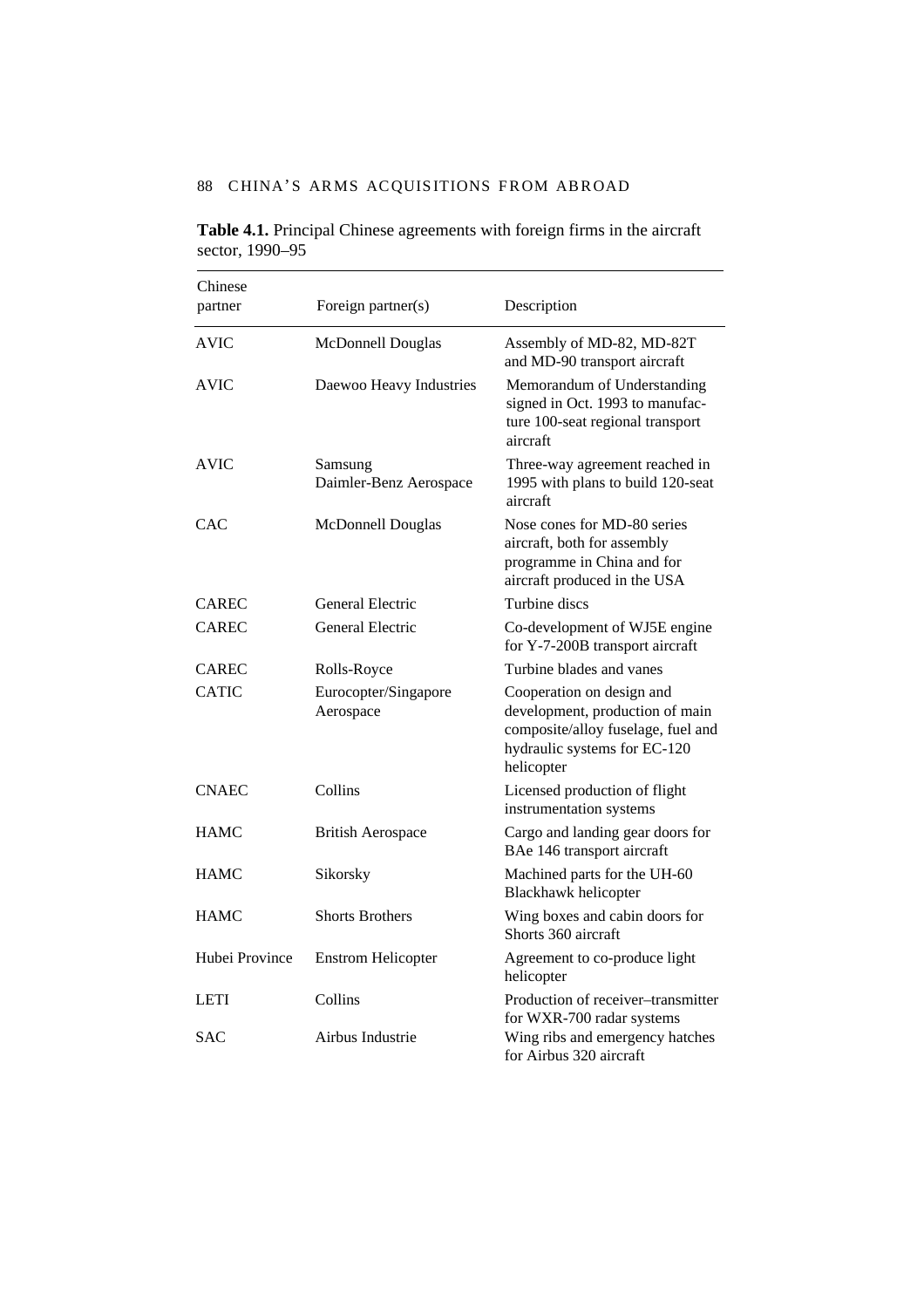| Chinese<br>partner | Foreign partner(s)  | Description                                                                                |
|--------------------|---------------------|--------------------------------------------------------------------------------------------|
| <b>SAC</b>         | de Havilland        | Cargo doors for de Havilland Dash<br>8 aircraft                                            |
| <b>SAC</b>         | Lockheed            | Tail cone, landing gear door,<br>pylon components for C-130<br>Hercules transport aircraft |
| <b>XAC</b>         | Airbus Industrie    | Access doors for A300 aircraft                                                             |
| XAC.               | Aerospatiale/Alenia | Wing boxes and access doors for<br>ATR42 transport aircraft                                |
| XAC.               | Boeing              | Developing wing design for<br>Y-7-200B transport aircraft                                  |
| <b>XAC</b>         | Boeing              | Vertical fins and forward access<br>doors for Boeing 737 aircraft                          |
| <b>XAC</b>         | Canadair            | Water-bomber pylons, water tanks<br>and doors for CL215 aircraft                           |

í

*Acronyms:* AVIC = Aviation Industries of China; CAC = Chengdu Aircraft Industrial Corporation; CAREC = China National Aeroengine Corporation; CATIC = China National Aerotechnology Import–Export Corporation; CNAEC = China National Airborne Equipment Corporation; HAMC = Harbin Aircraft Manufacturing Corporation; LETI = Leihua Electronics Technology Institute;  $SAC =$ Shenyang Aircraft Corporation; XAC = Xian Aircraft Corporation.

*Sources: Jane's All the World's Aircraft* (Jane's Information Group: Coulsdon, Surrey, several editions). See also Lindemann, M., 'Dasa and Samsung plan to develop aircraft with China', *Financial Times*, 7 Mar. 1995, p. 16.

as a competitive producer of either military or civil aircraft is open to question. *Jane's* notes, for example, that 'China may in fact be less of a threat to the stability of the Western aircraft market than South Korea, Taiwan, Indonesia, and similar countries', suggesting that expanded and widespread international collaboration between China and Western aerospace manufacturers (and related spin-offs to military use) may not materialize.<sup>48</sup> So far, most cooperative arrangements

<sup>48</sup> *Jane's All the World's Aircraft, 1993–94* (Jane's Information Group: Coulsdon, Surrey, 1993), p. [17]; see also the analysis of China's aeronautics industry in United States General Accounting Office, *Asian Aeronautics: Technology Acquisition Drives Industry Development* (US General Accounting Office: Washington, DC, 4 May 1994).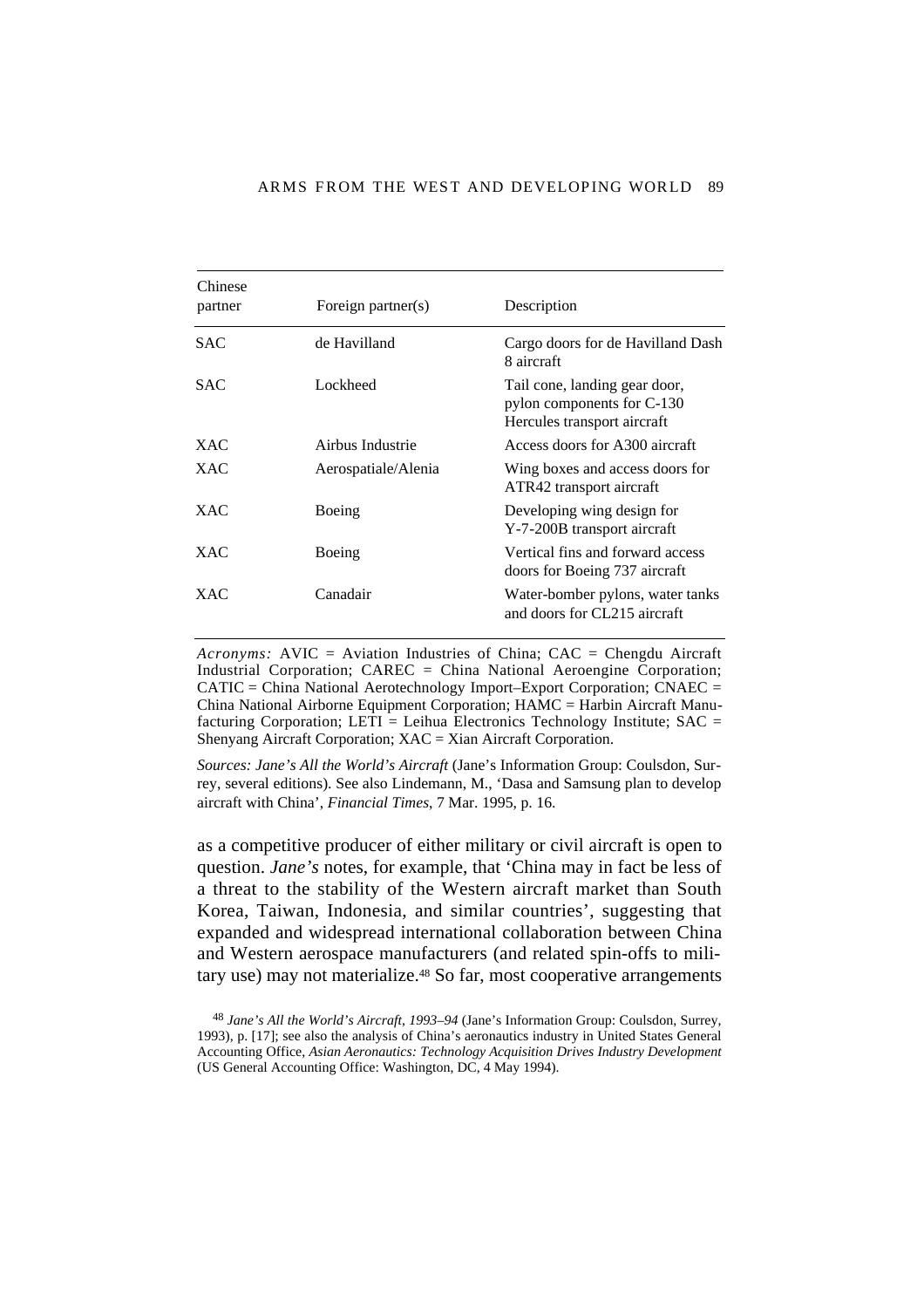between China and foreign aerospace firms involve the production of relatively simple aircraft parts and are relatively small contracts. For example, Xian Aircraft Corporation earned approximately \$12 million in 1992 manufacturing subcontracted parts for foreign aerospace companies, and the Harbin Aircraft Manufacturing Corporation earned \$3.2 million in 1992 producing parts for foreign companies. However, both of these facilities can significantly enlarge their production capacity to supply foreign partners.49

In the early 1990s, China made efforts to purchase some \$2 billion worth of US computer chip manufacturing equipment. The capability to produce computer chips is fundamental to China's economic modernization programme, with applications ranging from use in telecommunications, computers and electronics to use in rockets, satellites and weapons.<sup>50</sup> However, the US semiconductor industry appeared cautious about the prospects of business with China, citing problems of profit repatriation, slow start-up periods and problems related to intellectual property rights.51

In any event, according to several Western and Chinese researchers, the nature and organization of Chinese military R&D and production tend to obstruct the transfer of dual-use technologies from the civilian sector.<sup>52</sup> The cross-over of technology from the civilian side to the military side will probably be a difficult manœuvre in the Chinese case.

# V. Conclusions

This review of contemporary military-related imports by China from sources other than Russia points to several implications about Chinese arms acquisitions, both for the contemporary period and for the future. It appears that with the exception perhaps of imports from Israel, which are difficult to identify from the open literature, Chinese

<sup>&</sup>lt;sup>49</sup> Proctor, P., 'Harbin uses new helicopter program to advance global manufacturing role', *Aviation Week & Space Technology*, 3 Feb. 1992, p. 48; and Proctor, P., 'China's Xian Aircraft Corp. emphasizes Y-7 production, foreign subcontracts', *Aviation Week & Space Technology*, 24 Feb. 1992, p. 112.

<sup>50</sup> Southerland, D., 'China seeks chips made in U.S.A.', *International Herald Tribune*, 19 Nov. 1992, p. 1.<br><sup>51</sup> Southerland (note 50), p. 1.

<sup>&</sup>lt;sup>52</sup> Arnett, E., 'Military technology: the case of China', in *SIPRI Yearbook 1995: Armaments, Disarmament and International Security* (Oxford University Press: Oxford, 1995), p. 369.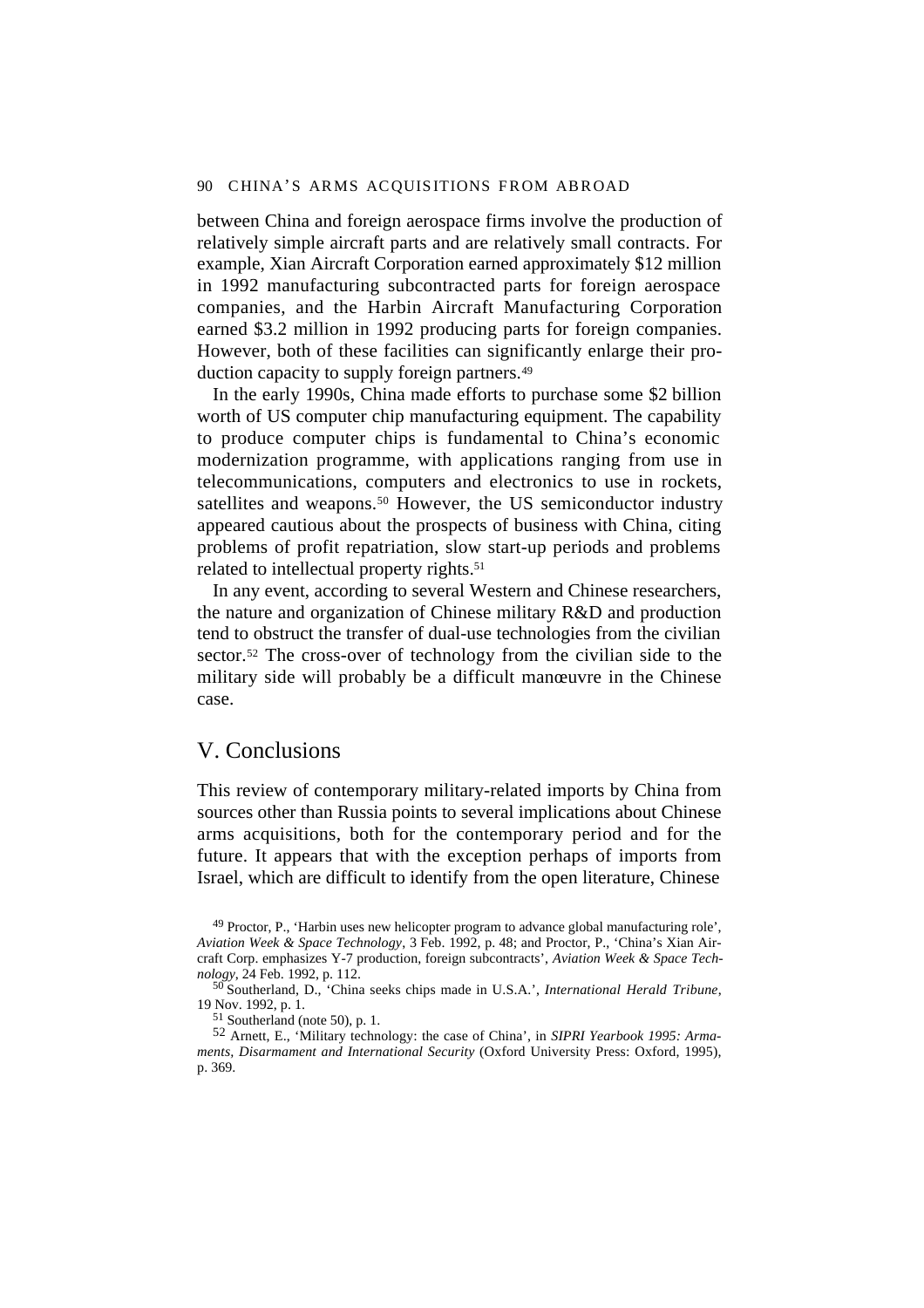arms acquisitions from these non-Russian sources have tended to be relatively sparse and problematic. Taken collectively, these transfers do not appear to provide China with the means to improve its military technology and arms production capacity significantly or to make swift comprehensive improvements in the capabilities of the PLA.

In certain limited areas, however, such as in developing improved air and naval surveillance and aerial refuelling, China may experience relatively rapid advances. The question remains as to the future nature and extent of cooperation with non-Russian suppliers, especially those in the West, as memories of the Tiananmen Square massacre fade. While China presents a potentially lucrative market for suppliers faced with declining procurement orders, it is difficult to foresee a rush in arms sales to China. Policies in China as well as in the West will tend to weigh against this. Rather, developments in China's military capability derived from Western weapons and military technology will for the most part continue to move ahead slowly and erratically.

While these developments can be traced in part to the sanctions placed on China by major suppliers in 1989, they are more deeply a reflection of at least three constant currents in Chinese foreign arms acquisitions policies: preference for technology and know-how over off-the-shelf acquisitions; fear of dependence on foreign suppliers; and unhappy memories of previous arms and arms technology acquisitions from Western suppliers. China remains committed to foreign supply arrangements which will involve transfers of technology and know-how rather than off-the-shelf purchases. Those major deals which can be cited between China and non-Russian suppliers have tended to be short-lived, typically reaching only the prototype stage and not going into production (see table 4.2).

Furthermore, China does not wish to become dependent on foreign suppliers and will continue to seek the means to produce advanced weapons indigenously. Even if ties between China and the West improve in the years ahead, China is likely to remain sceptical about close cooperation in military production or arms transfers owing to past arrangements which China views as less than beneficial. For example, Beijing remains sensitive over the failed Peace Pearl Program, in which China spent nearly \$400 million only to receive incomplete avionics systems when the programme was terminated. China can be expected to weigh critically the pros and cons of any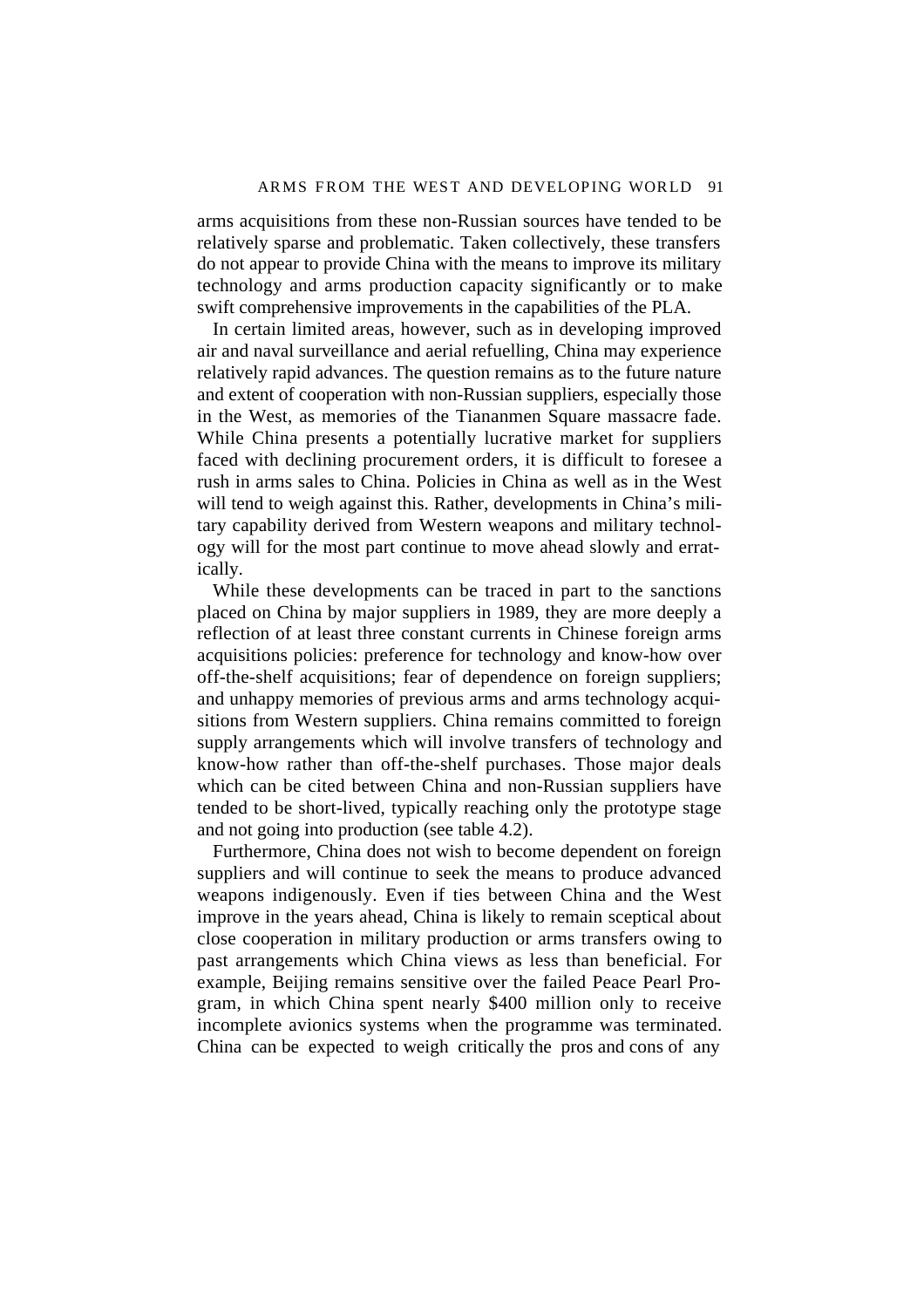## 92 CHINA'S ARMS ACQUISITIONS FROM ABROAD

| Weapon system                    | Partner(s)                                           | Description                                                                                                                                                                                                                                                                                                                                                                             |
|----------------------------------|------------------------------------------------------|-----------------------------------------------------------------------------------------------------------------------------------------------------------------------------------------------------------------------------------------------------------------------------------------------------------------------------------------------------------------------------------------|
| Aircraft<br>A-5K attack aircraft | Thomson-CSF                                          | In a deal signed in 1987, Thomson-CSF<br>agreed to provide new navigation and<br>attack system upgrade, including HUD,<br>laser range-finder, inertial navigation<br>system, radio altimeter, new instrumenta-<br>tion panel, video camera and electricity<br>generation system; programme resulted<br>in 2 prototypes which flew in 1988 and<br>1989; programme terminated in 1990     |
| A-5M attack aircraft             | Aeritalia/Alenia<br>Litton                           | Aeritalia/Alenia provided all-weather<br>navigation and attack system, elec-<br>tronic countermeasures system and<br>HUD; Litton provided LN-39A inertial<br>navigation system                                                                                                                                                                                                          |
| B-7 attack aircraft              | Rolls-Royce                                          | The Rolls-Royce Spey Mk 202 engines<br>reportedly powered initial prototypes of<br>this aircraft                                                                                                                                                                                                                                                                                        |
| F-7M Airguard fighter            | GEC-Marconi<br>Collins                               | Avionics suite includes Type 956<br>HUDWAC, Collins Skyranger radar,<br>AD3400 communication system;<br>contracted beginning in 1989 to deliver<br>$c. 100$ avionics and navigation kits for<br>F-7MP, a modified version of the F-7M                                                                                                                                                   |
| J-8II fighter                    | <b>IAI</b><br>Grumman                                | Reported provision of Lavi EI/M-2034<br>fire-control radar; Peace Pearl<br>Program contracted Grumman in 1987 to<br>provide avionics kits, programme<br>cancelled in 1990                                                                                                                                                                                                               |
| K-8 jet trainer                  | <b>PAC</b><br>Bendix/King<br>Collins<br>AlliedSignal | PAC has 25% share in joint design<br>and co-production project; Bendix/King<br>provides tactical air navigation system;<br>Collins provides EFIS-86 flight instru-<br>mentation system (licence-produced in<br>China); AlliedSignal provided Garrett<br>TFE731-2A-2A turbofan engine for<br>initial production models; licensed<br>production of Garrett engine is currently<br>delayed |

**Table 4.2.** Military technology imports from non-Soviet/Russian sources for weapon systems produced in China, 1975–95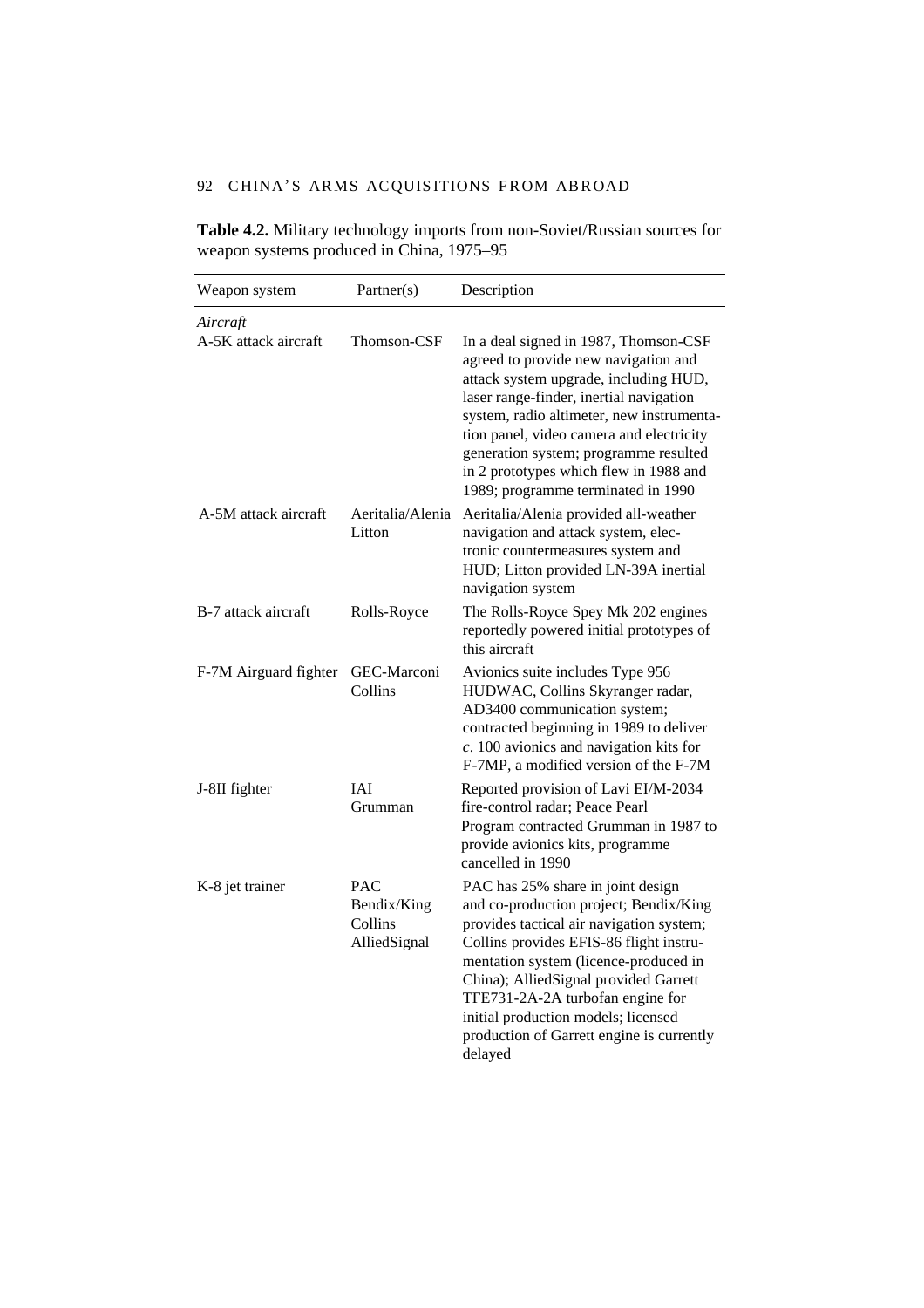| Weapon system         | Partner(s)                                                    | Description                                                                                                                                                                                                                                                                                                                                                                                                                                                                     |
|-----------------------|---------------------------------------------------------------|---------------------------------------------------------------------------------------------------------------------------------------------------------------------------------------------------------------------------------------------------------------------------------------------------------------------------------------------------------------------------------------------------------------------------------------------------------------------------------|
| Super-7 fighter       | Grumman<br>GEC-Ferranti<br>GEC-Marconi<br>Alenia              | CATIC and Grumman signed initial<br>contract in Oct. 1988; Grumman's initial<br>cooperation in redesign work and wind<br>tunnel testing; recommended the GE404<br>engine; GEC-Ferranti Blue Hawk radar,<br>Marconi Apollo electronic warfare pod<br>and Alenia Aspide AAM were reported in<br>early 1993 to be included in development<br>of Super-7 fighter; China continues to<br>seek foreign partners for this made-for-<br>export upgrade programme of the F-7M<br>fighter |
| Y-8 maritime patrol   | IAI<br>GEC-Marconi<br>Litton<br>Collins                       | Reported provision of AEW technology<br>from Israeli Phalcon aircraft; GEC-<br>Marconi assisting in development<br>of AEW version of Y-8; export version of<br>this aircraft, Y-8D, has main avionics<br>systems from Litton and Collins; Litton<br>and Collins provide avionics for Y-8X,<br>maritime patrol version of this aircraft                                                                                                                                          |
| Z-9A-100 helicopter   | Aérospatiale<br>Turbomeca<br>Arriel<br>Crouzet<br>Thomson-CSF | Licensed production completed in 1992;<br>now built under domestic contract<br>including deliveries to PLA services;<br>almost entirely local manufacture;<br>PRC produces Arriel 1C and 1C1<br>(Chinese designation Z8 and WZ8A)<br>turboshaft engines under licence for<br>Z-9A-100 helicopter; carries Thomson-<br>CSF sensors and Crouzet magnetic<br>anomaly detector for ASW                                                                                              |
| Armour                |                                                               |                                                                                                                                                                                                                                                                                                                                                                                                                                                                                 |
| T-59 main battle tank | <b>MEL</b><br>Marconi Radar                                   | MEL supplied China with 30 sets of<br>Royal Ordnance passive night vision<br>equipment, including image-intensified<br>periscopes for use by T-59 MBT<br>commander, driver and gunner; Royal<br>Ordnance provided 105-mm L7A3<br>rifled main gun in upgrade package on<br>4 test models shown in Pakistan in 1987;                                                                                                                                                              |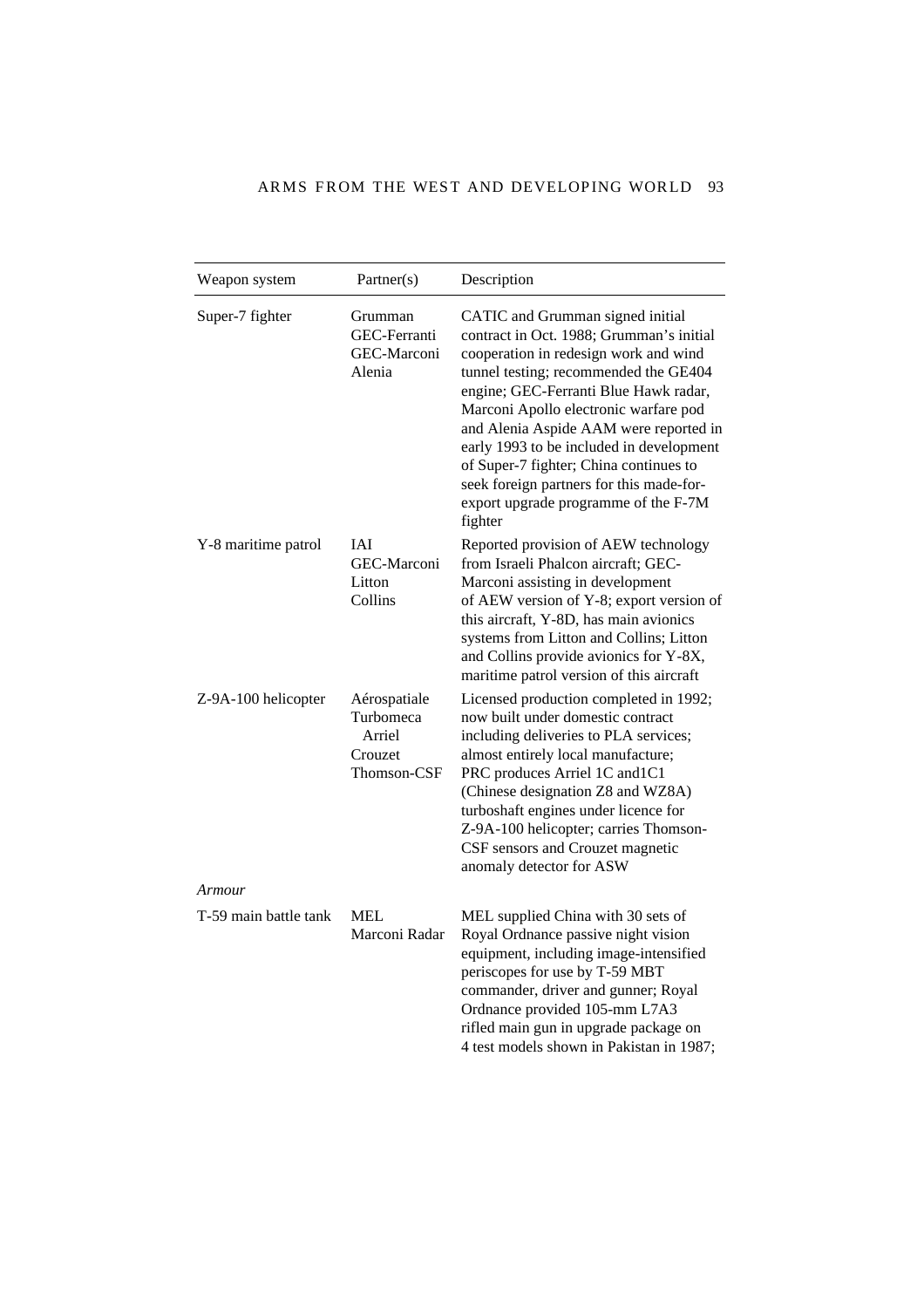| Weapon system | Partner(s)              | Description                                                                                                                                                                                                                                                                                                                                                                            |
|---------------|-------------------------|----------------------------------------------------------------------------------------------------------------------------------------------------------------------------------------------------------------------------------------------------------------------------------------------------------------------------------------------------------------------------------------|
|               |                         | the 105-mm rifled gun (possibly Israeli)<br>is now standard equipment on new-<br>generation Chinese MBTs, including the<br>T-79, T-80 and T-85; in 1985 Marconi<br>Radar and Control Systems supplied<br>China with a Marksman twin 35-mm air<br>defence turret for installation on the T-59<br><b>MBT</b> chassis                                                                     |
| NFV-1 IFV     | <b>FMC</b>              | Jointly developed by NORINCO and<br>FMC based on June 1986 agreement;<br>FMC provided electric-drive turret<br>weapon station armed with 25-mm<br>McDonnell Douglas Helicopters M242<br>chain gun as main armament and 7.62-<br>mm machine gun; development is<br>complete for this system, but no serial<br>production has commenced for NGV-1                                        |
| <b>IFV</b>    | Giat<br>Deutz           | Armoured personnel carrier first seen in<br>1988; a Chinese fighting vehicle $(6 \times 6)$<br>WZ 551 APC mounted with a Giat<br>Drager powered 1-man turret armed with<br>a 25-mm Giat Industries M811 main gun,<br>a 7.62-mm machine-gun, and<br>electronically controlled smoke<br>dischargers; powered by Deutz V-8<br>diesel engine made under licence in<br>China                |
| NVH-1 IFV     | <b>Vickers</b><br>Deutz | Based on a 1984 agreement between<br><b>NORINCO</b> and Vickers Defense systems<br>provides 2-man, all-welded armoured<br>steel turret with McDonnell Douglas<br>Helicopters 25-mm M242 chain gun as<br>main weapon and 7.62-mm machine-gun;<br>powered by Deutz V-8 diesel engine<br>made under licence in China; as of 1993,<br>development complete but not in serial<br>production |
| Naval vessels |                         |                                                                                                                                                                                                                                                                                                                                                                                        |
| Hainan Class  | Racal                   | Agreement signed in 1987 between<br>British Racal and China State Ship-                                                                                                                                                                                                                                                                                                                |

## **Table 4.2** contd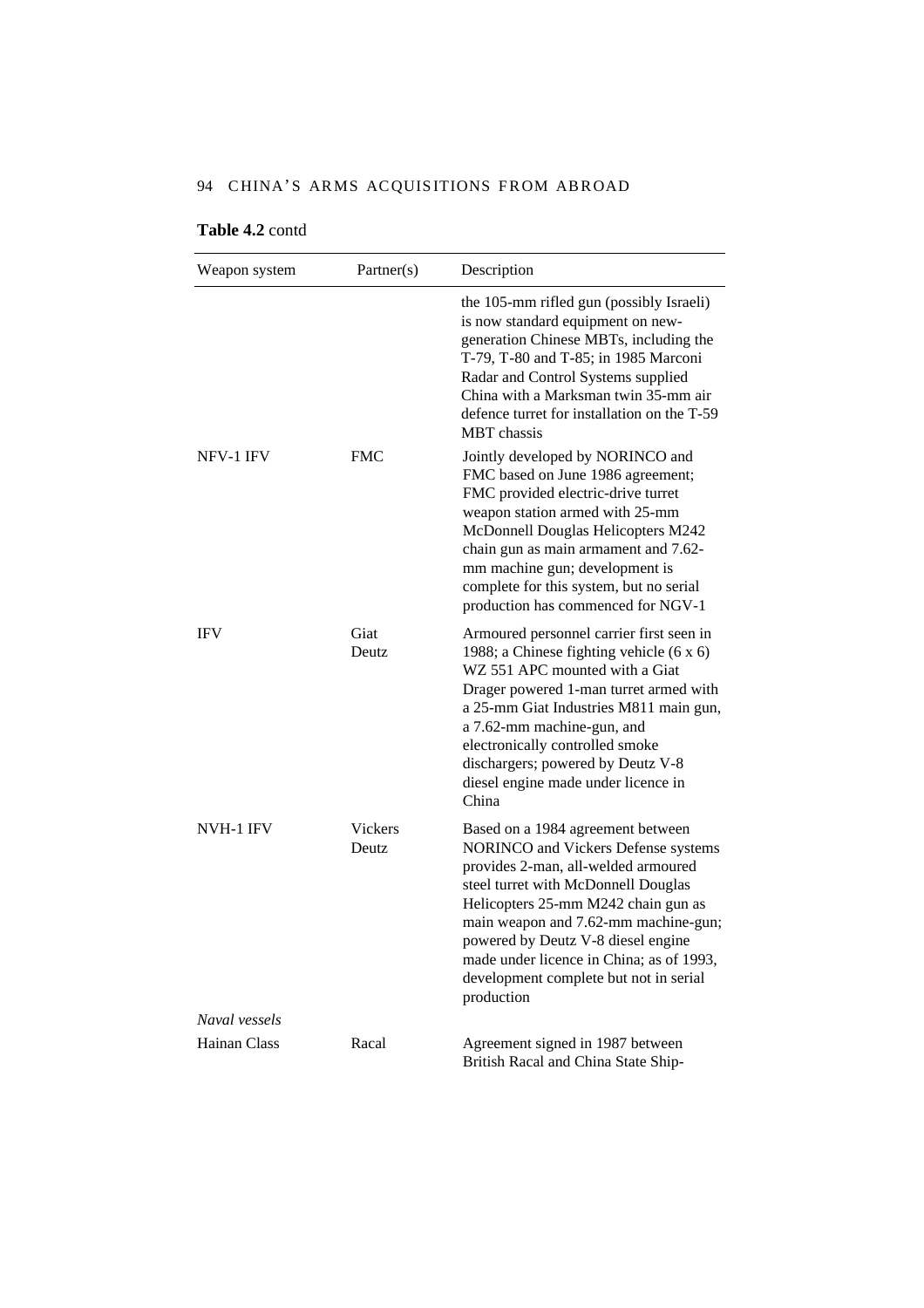| Weapon system                    | Partner(s)                          | Description                                                                                                                                                                                                                                                                                                                        |
|----------------------------------|-------------------------------------|------------------------------------------------------------------------------------------------------------------------------------------------------------------------------------------------------------------------------------------------------------------------------------------------------------------------------------|
|                                  |                                     | building Corporation giving Racal<br>responsibility for the outfitting of<br>weapons and electronic systems for<br>Hainan class patrol boats; current status<br>of the programme is uncertain, but<br>appears to have been stalled                                                                                                 |
| Jianghu Class<br>Type II frigate | Thomson-CSF<br><b>ILAS</b><br>Racal | At least one vessel of this class has a<br>Thomson-CSF Creusot Loire 100-mm<br>naval gun, two of which were supplied to<br>China in late 1980s; Italian ILAS<br>provided in 1980s torpedo launchers for<br>these vessels; Racal navigation radar is<br>confirmed in use on at least one of the<br>frigates in this class           |
| Jiangwei Class frigate           | Thomson-CSF                         | Thomson-CSF Crotale octuple surface-<br>to-air missile launcher arms this new<br>class of frigates, first commissioned in<br>1992                                                                                                                                                                                                  |
| Luhu Class destroyer             | Thomson-CSF<br><b>MTU</b>           | Thomson-CSF Crotale octuple surface-<br>General Electric to-air missile launcher arms this new<br>class of destroyers; at least 1 of<br>these vessels is powered by 2 General<br>Electric LM2500 twin gas turbine<br>engines; German MTU 12V 1163 TB83<br>diesel engines are part of propulsion<br>system for this class of vessel |

*Acronyms:*  $HUD = head-up display; HUDWAC = head-up display; and we are an example of the following equations:  $AD = A$  and  $AD = A$  and  $AD = A$ .$ aiming computer;  $IAI = Israel$  Aircraft Industries;  $IFV = infantry$  fighting vehicle;  $MBT$  = main battle tank; MTU = Motoren und Turbinen Union; NORINCO = China North Industries Corporation; PAC = Pakistan Aeronautical Complex.

*Sources: Jane's All the World's Aircraft* (Jane's Information Group: Coulsdon, Surrey, several editions); *Jane's Fighting Ships* (Jane's Information Group: Coulsdon, Surrey, several editions); *Jane's Armour and Artillery* (Jane's Information Group: Coulsdon, Surrey, several editions); *Jane's Naval Weapons Systems* (Jane's Information Group: Coulsdon, Surrey, 1992); *Jane's Air-Launched Weapons* (Jane's Information Group: Coulsdon, Surrey, 1988); and SIPRI arms trade database, 1994.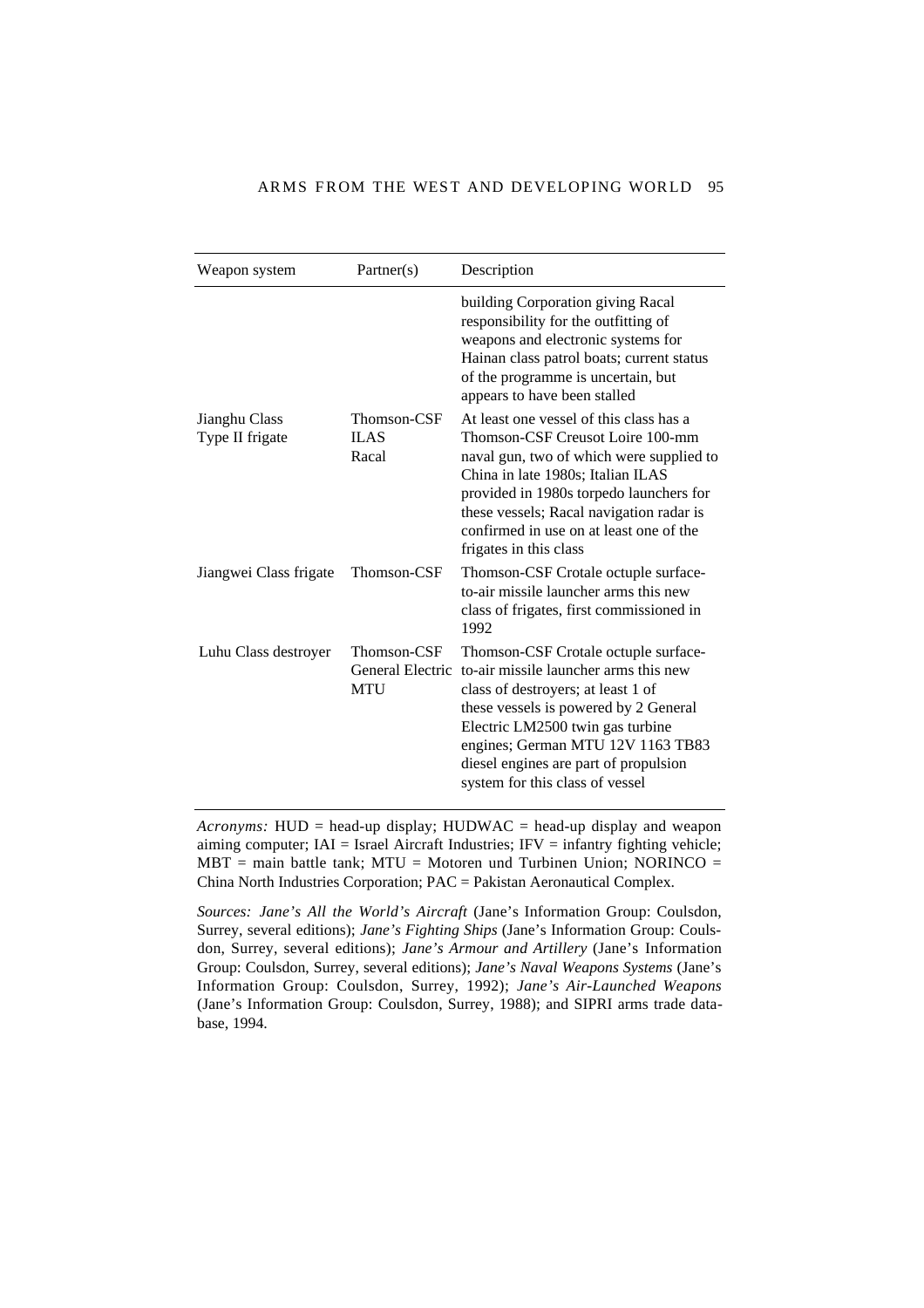future defence trade arrangements with the USA or other major Western suppliers.<sup>53</sup>

In addition, Western governments harbour suspicions about providing China with advanced weapons and technology. China has never been a major recipient of weapons and military technology from the West; those transfers which have taken place have typically been approved on a relatively limited and carefully reviewed basis, often after much political and economic soul-searching at home. Even as the memories of the Tiananmen Square tragedy become more distant, China remains a strategic question-mark for Western powers. Unilateral and multilateral controls—both reflections of the West's continued uneasiness about Chinese strategic intentions—will limit the extent of defence trade cooperation to dual-use items, defensive systems and technologies of limited sophistication. Indeed, China occupies a paradoxical position within some multilateral arms control regimes. On the one hand, the cooperation of China as an *exporter* is required to limit the proliferation of weapons and technologies; on the other hand, the West recognizes a need to limit China as an *importer* of weapons and technology.

Certain trends suggest that China's effort to acquire foreign arms will have some limited success. Pressures by arms manufacturers in the West to open the defence trade market in China will continue to be strong, and, in the coming years, increased levels of defence trade cooperation between China and the West can be expected. In the end, China can probably not rely on such trade, and will need to turn to such suppliers as Russia and Israel, as well as to its own indigenous resources, to further develop its weapons and military technology.

53 Opall, B., 'Chinese encounter dilemma in U.S. trade', *Defense News*, 11–17 July 1994, p. 6.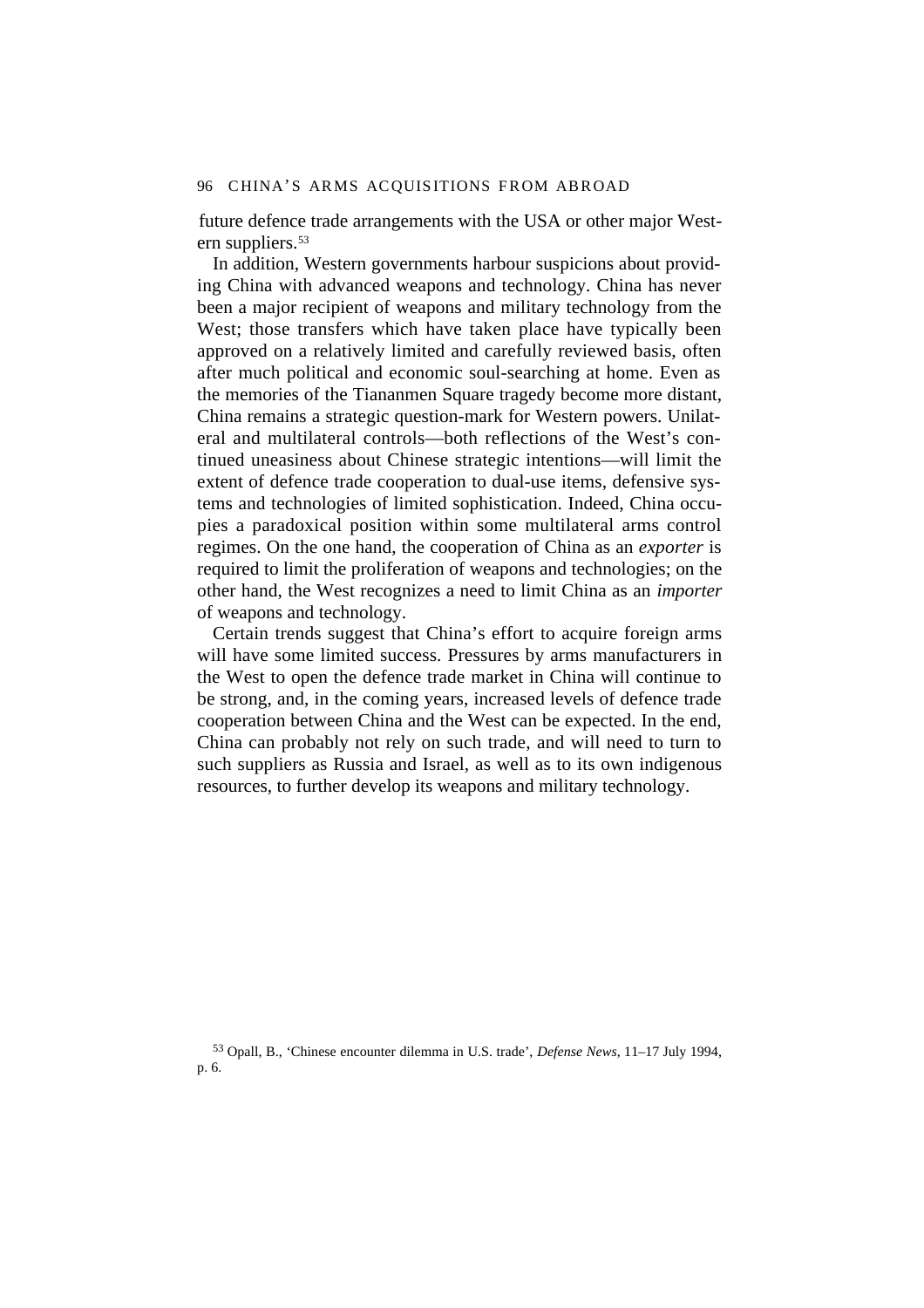# 5. Future arms acquisitions: influences and implications

When we stress self-reliance, we do not mean we will close the door to pursue our own construction. What we mean is to actively create the conditions to import advanced technology from abroad and borrow every useful experience. . . . One of the basic principles of modernisation of weapons and equipment in our Army is to mainly rely on our own strength for regeneration, while selectively importing advanced technology from abroad, centering on some areas. (General Liu Huaqing, Vice-Chairman of the Chinese Central Military Commission, 19931)

# I. Introduction

In this chapter, four key issues are addressed regarding the future influences on and implications of Chinese arms imports: (*a*) domestic developments which are likely to shape future weapon acquisition policy; (*b*) international developments which are likely to shape future weapon acquisition policy;  $(c)$  the arms procurement choices that may be taken in response to these developments; and (*d*) the implications of these choices for regional security.

In reviewing these four issues, several conclusions are drawn about the future direction and impact of Chinese arms acquisitions from abroad. China will continue to face a multitude of difficult obstacles and choices as it strives to improve its military standing in part through the import of weapon systems and technologies. Given these problems, there are limits to how much China can reasonably expect to achieve over the next 10–15 years. At the same time, China's domestic and international environments are likely to foster continued and increased efforts by Beijing to modernize its forces with the help of weapon and technology imports. In addition, and perhaps more important than China's growth as a military power, China's burgeoning economic and political influence in the region is likely to continue, whether or not its military power can keep pace. It will be this challenge—seeking to possess military strength commensurate with

<sup>1</sup> Quoted from *Jiefangjun Bao* [Liberation army daily], 6 Aug. 1993, p. 1, and translated in 'Liu Huaqing writes on modernization', Foreign Broadcast Information Service, *Daily Report–China* (hereafter FBIS-CHI), 18 Aug. 1993, p. 19.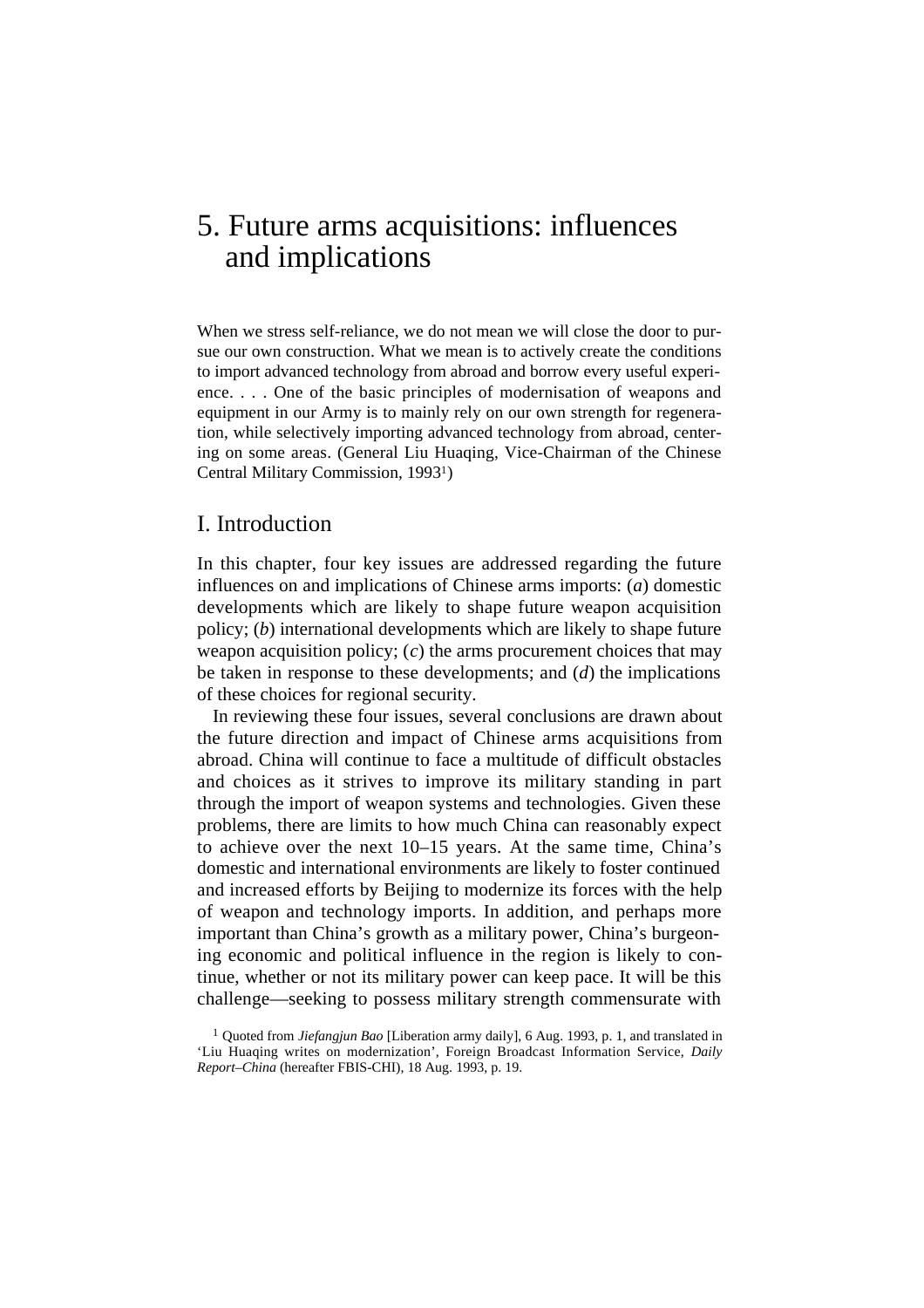its increasing regional and international presence and suited to its selfperception of being a great power—that will engage Chinese military planners in the years ahead.

# II. The domestic environment

## **Influence of economic factors**

Two important economic factors which affect Chinese arms imports stand out for consideration. The first concerns the economic resources available to the Chinese military establishment to pursue military imports; the second concerns the impact of economic development and reform on China's indigenous arms-development and -production capacity.

While the resources available to the Chinese military may be on the rise, there remain questions as to the effect these increases have on China's ability to modernize its forces through imports of weapons and technologies. One school of thought argues that the Chinese military is too hard pressed by inflation and the increasing costs of personnel and maintenance to devote substantial resources to the purchase of weapons from abroad. This school makes the further point that, even when considering the unofficial calculations of actual Chinese defence expenditure in recent years, growth in Chinese military spending has remained sluggish and has even declined in some years, allowing for inflation and currency devaluation. According to the US Arms Control and Disarmament Agency (ACDA), in the period 1983–93 Chinese military spending steadily declined as a percentage of both GNP and central government expenditure (CGE) and showed little significant real increase over the same period, remaining at \$50– \$56 billion a year<sup>2</sup> (see table 5.1). The devaluation of the Chinese renminbi in 1994 further supports the argument that financial constraints will inhibit Chinese military modernizers from making significant purchases from abroad.

While not necessarily disagreeing with this analysis, another school of thought points out that military technologies from abroad can be acquired in more ways than only the traditional means of direct purchase and may involve barter trade, hiring of foreign expertise and

<sup>2</sup> US Arms Control and Disarmament Agency, *World Military Expenditures and Arms Transfers, 1993–1994* (US Government Printing Office: Washington, DC, Feb. 1995), p. 58.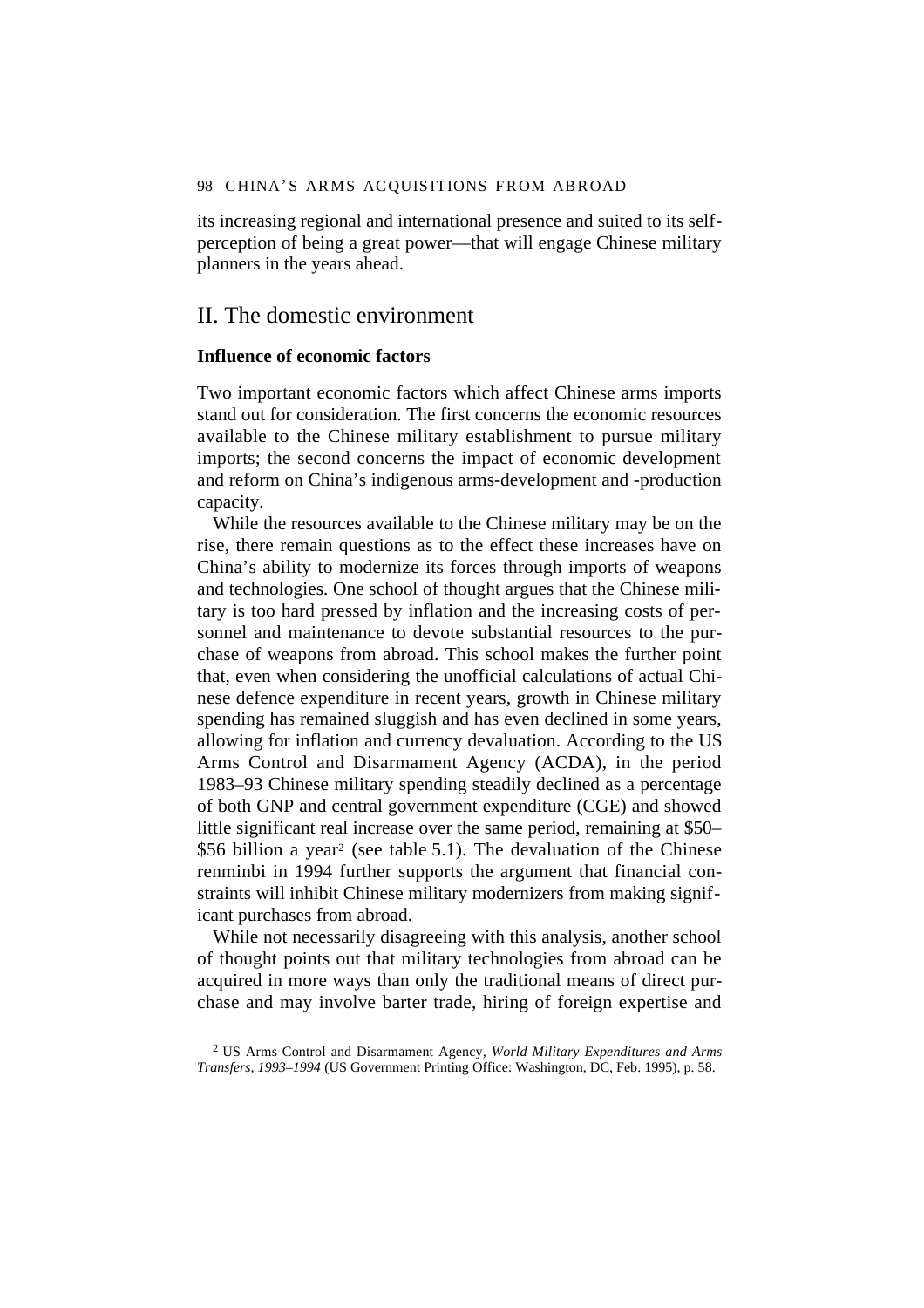| Year | Annual spending | % of GNP | % of CGE |
|------|-----------------|----------|----------|
| 1983 | 53 050          | 6.8      | 30.4     |
| 1984 | 52 140          | 5.8      | 26.1     |
| 1985 | 52 160          | 5.1      | 23.8     |
| 1986 | 50 960          | 4.6      | 19.3     |
| 1987 | 51 400          | 4.2      | 19.5     |
| 1988 | 52 040          | 3.8      | 20.0     |
| 1989 | 51 320          | 3.6      | 19.1     |
| 1990 | 54 110          | 3.7      | 18.8     |
| 1991 | 52 000          | 3.3      | 17.3     |
| 1992 | 54 870          | 3.0      | 16.9     |
| 1993 | 56 170          | 2.7      | 16.2     |

**Table 5.1.** Chinese military expenditure, 1983–93

Figures are in constant (1993) US\$ m., and as a share of gross national product (GNP) and central government expenditure (CGE).

*Source*: US Arms Control and Disarmament Agency, *World Military Expenditures and Arms Transfers, 1993–1994* (US Government Printing Office: Washington, DC, Feb. 1995), p. 58. The source notes that these are 'rough estimates'.

sharing of intelligence and technologies, all of which methods China has employed over the past 20 years to import weapons and military technology. Furthermore, the estimates of total Chinese military expenditure do not disaggregate figures for arms imports or military R&D, which may be on the rise, even as total spending remains relatively steady. Observers make the point that Chinese spending on R&D is receiving new emphasis, with one report claiming that 'half the increase in total defence spending' may be going towards military R&D.<sup>3</sup> It should also be noted that, in spite of Chinese rhetoric on the poverty of its military establishment, perhaps some \$2–3 billion has been spent on arms procurement from Russia in recent years, with further commitments perhaps amounting to an additional \$1.5–2 billion in the future. In addition, an estimated \$2–3 billion worth of purchases from Israel since the early 1980s should also be included. SIPRI estimates that the volume of Chinese arms imports showed a considerable increase for 1992, largely owing to the Su-27 purchase, but a sharp decline for 1993–94 (see table 5.2).

<sup>3 &#</sup>x27;China's new model army', *The Economist*, 11 June 1994, p. 55. See also the comments of John Frankenstein in Mecham, M., 'China's military budget up 20%; U.S. to aid industry', *Aviation Week & Space Technology*, 21 Mar. 1994, p. 62.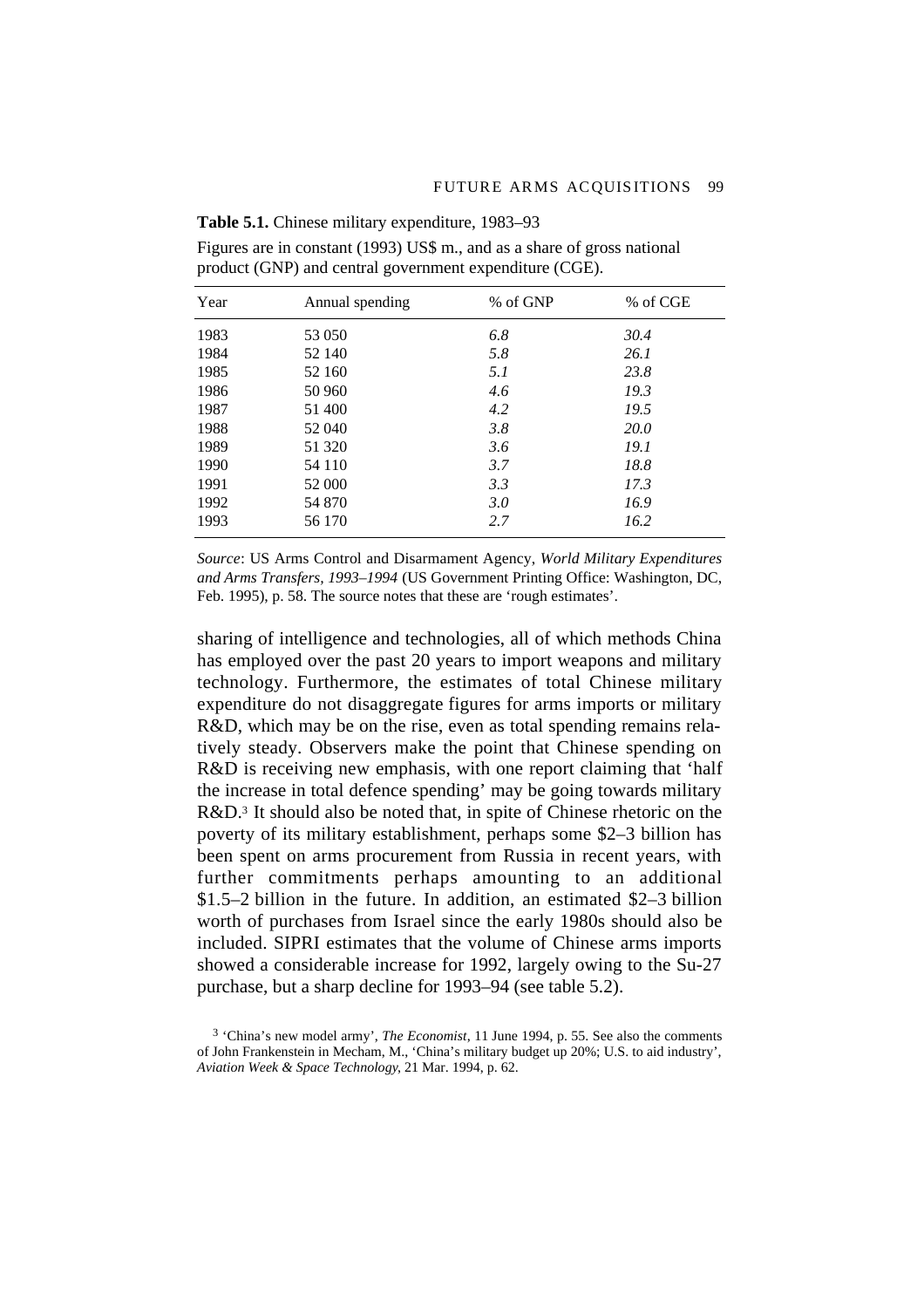| 1990 | 1991 | 1992 | 1993 | 1994          | 1990–94 |
|------|------|------|------|---------------|---------|
| 125  | 151  | 1976 | 679  | $\mathcal{D}$ | 2932    |

**Table 5.2.** Volume of Chinese arms imports, 1990–94

Figures are in SIPRI trend-indicator values, expressed in constant 1990  $U\&$  m. The 1990–94 total differs due to rounding.

Taken together, these two indicators of China's economic wherewithal to purchase foreign weapons suggest that, while there appears to be a willingness to spend on some items, this tendency is not as yet indicative of a massive effort to upgrade the Chinese military through shopping sprees abroad. While there is some evidence that China is devoting greater resources to science and technology and military R&D, spending in these sectors remains relatively modest. David Shambaugh estimates that a portion of the annual budget of approximately \$5 billion of the State Science and Technology Commission goes to help support COSTIND military R&D projects, and other sources suggest that Chinese defence-related R&D support amounts to approximately \$1 billion.4 Other recent figures indicate that spending on science and technology, as broadly defined, accounts for approximately 1 per cent of GNP, or \$4.0–4.5 billion for 1992, a portion of which might be devoted to military  $R&D$ <sup>5</sup> In contrast, the US budget for military R&D is of the order of \$50 billion a year.6

In the end, it is impossible to know with certainty the amount China spends on defence-related R&D. Spending on Chinese defencerelated R&D may range in the vicinity of \$1–2 billion annually but is

6 See the section on the United States in Bergstrand, B.-G. *et al*., 'World military expenditure', *SIPRI Yearbook 1994* (note 4), table 12.8.

*Source:* Anthony, I., *et al.,* 'The trade in major conventional weapons', *SIPRI Yearbook 1995: Armaments, Disarmament and International Security* (Oxford University Press: Oxford, 1995), table 14.2, pp. 494–95.

<sup>4</sup> See the section on China by David Shambaugh in Bergstrand, B.-G. *et al*., 'World military expenditure', *SIPRI Yearbook 1994* (Oxford University Press: Oxford, 1994), chapter 12; and Arnett, E., 'Military technology: the case of China', in *SIPRI Yearbook 1995: Armaments, Disarmament and International Security* (Oxford University Press: Oxford, 1995), pp. 375–77.

<sup>5</sup> Figures derived from Humble, R. D., 'Science, technology, and China's defence industrial base', *Jane's Intelligence Review*, Jan. 1992, p. 4; *The Military Balance* (Brassey's: London, 1993), p. 152; and *International Financial Statistics* (International Monetary Fund: Washington, DC, Feb. 1994), p. 164.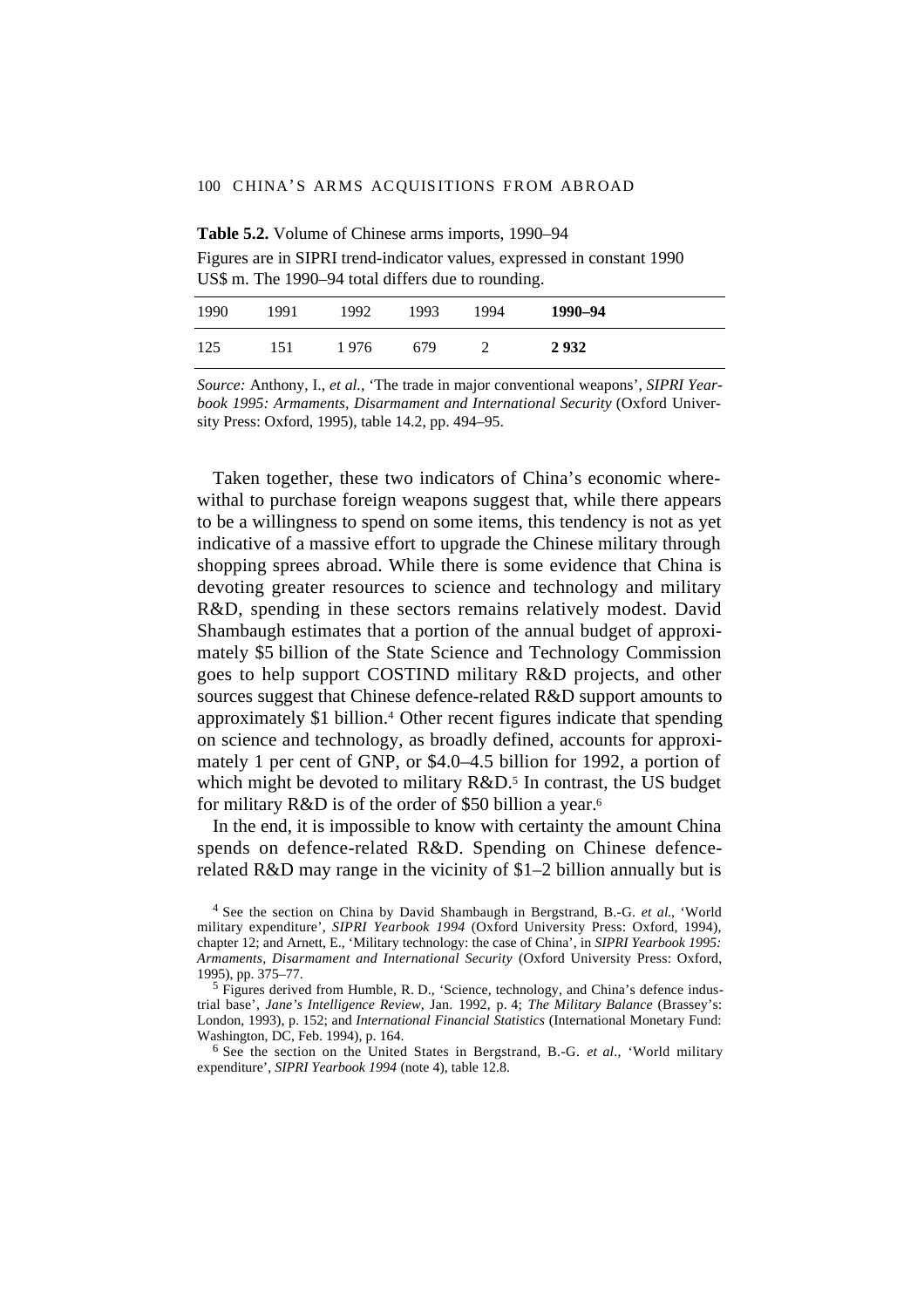probably less. In any event, these figures suggest a relatively sparse Chinese investment in the technological future of its indigenous arms development and production programmes. Similarly, purchase or licence-production of large quantities of highly sophisticated weapons cannot be sustained by the Chinese economy at the moment. Alternative and less drastic measures are more likely, given the current economic resources available to the Chinese military.7

A second factor to consider is the impact of economic reforms on the ability of the Chinese defence production establishment to absorb and properly utilize weapons and technologies from abroad. It is unclear how deeply the economic reforms and diversification in the military production industry have affected its ability to maintain its production expertise and capacity. Official policy has maintained since 1986 the 16-character slogan on defence industrial policy which includes the assertions that 'military products have priority' (*junpin you xian*) and that the 'civil economy should support defence' (*yimin yang jun*). Beyond the rhetoric, however, it appears in some instances that the reforms centred on civilian production are eroding the capabilities of the Chinese defence industry to maintain production, let alone successfully integrate foreign weapon technologies. Numerous reports suggest that the Chinese defence sector has 'converted' as much as 70 per cent of its capacity from military to civilian production.8 According to official estimates, China North Industries Group (NORINCO), the huge military production conglomerate, has 70 per cent of its industrial output in civilian use goods, and this figure will reach 85 per cent by 1995; the China State Shipbuilding Corporation devotes 85 per cent of its business to civilian goods and technology.9 Just as the PLA overall faces corrupt influences as the economy turns towards the market, so too may the defence industry be weakened in the rush towards commercialization and consumerism. According to reports by prominent observers, China may currently utilize as little as 10 per cent of its arms-production capacity, a situation which may be attributed to both decreased domestic and foreign demand and the diversification of the sector into 'non-military' use.10

<sup>7</sup> Naoaki Usui, 'Financial woes limit Chinese arms buys', *Defense News*, 28 Feb.–6 Mar. 1994, p. 1.

 $8 \text{ This figure is open to debate and interpretation. See, e.g., the comments by John.}$ Frankenstein in Mecham (note 3).

<sup>9 &#</sup>x27;China', *Asia–Pacific Defence Reporter*, Aug.–Sep. 1993, p. 25; and Cheung, T. M., 'Elusive ploughshares', *Far Eastern Economic Review*, 14 Oct. 1993, p. 70.

<sup>10 &#</sup>x27;Making a modern industry', *Jane's Defence Weekly*, 19 Feb. 1994, p. 28.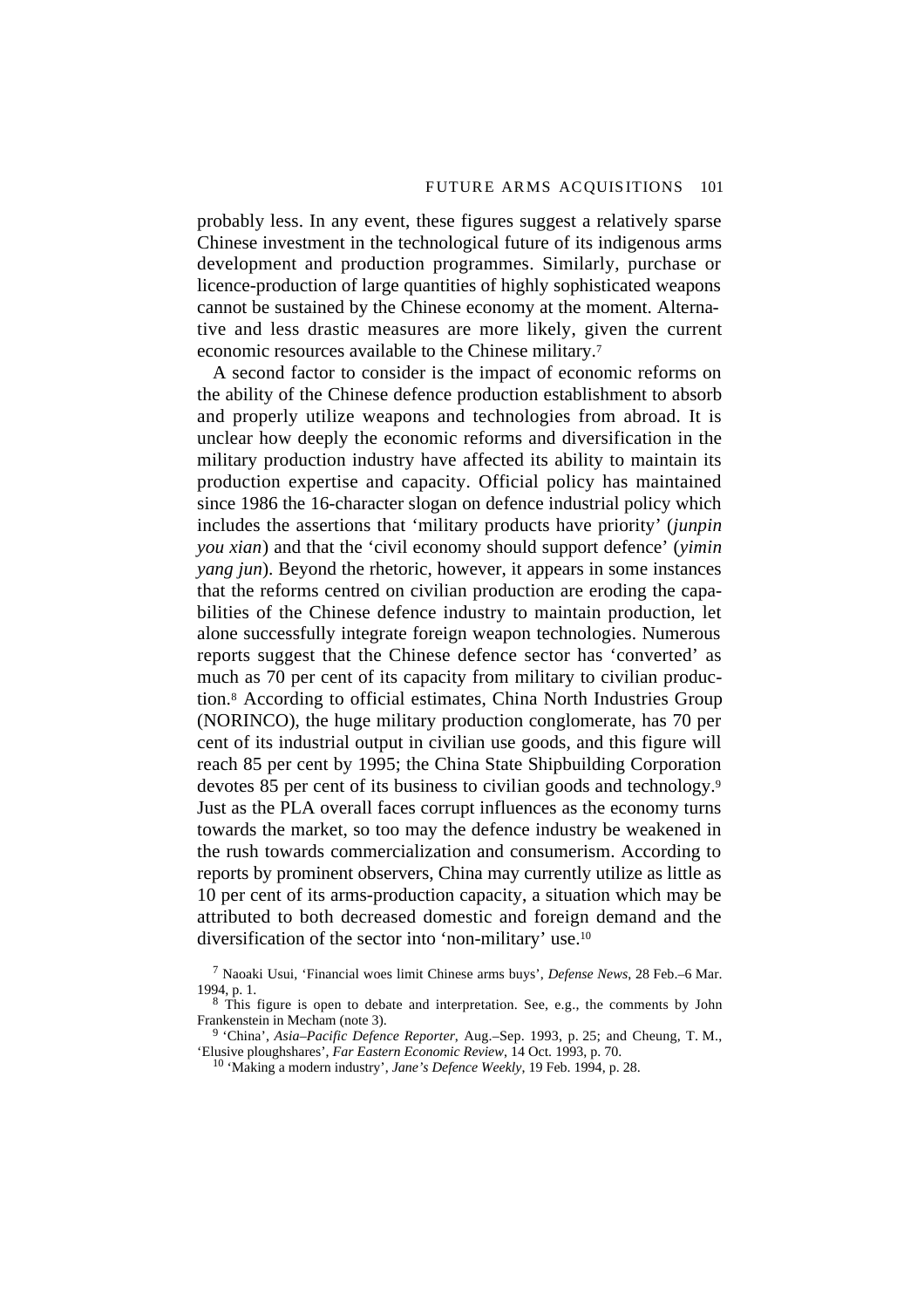In addition, some close observers have noted that the Chinese military does not reinvest its commercial earnings in weapons and military technology acquisitions and development, but rather ploughs its profits back into its more lucrative non-military investments.11 Wendy Frieman writes that, while economic reform policy has opened the door to a massive influx of Western technology, the vast majority of that technology goes into sectors which are indirectly related to military production.12 Thus the technological capabilities of the defence sector as a whole may not fully benefit from the modernization and open-door policies unfolding in China.

Furthermore, the reforming economy has had an impact on the very professionals who engage in military R&D and production. The lucrative opportunities which await skilled minds may lure technological expertise away from the state-run military–industrial conglomerates to 'take the plunge' in the private economy or to move towards commercially attractive production. Wendy Frieman notes that the 'open door policy has also made a career in non-defense related science more attractive than it might have been in earlier periods' and, as a result, the 'military sector might still have some of the best, but it no longer has all of the best, of China's scientists'.13 However, even in the 'non-military' sectors of industry from which technologies could be transferred for military use—such as commercial aerospace—the reforms are having a potentially demoralizing effect on trained professionals: Zhu Yuli, President of Aviation Industries of China (AVIC), has expressed concerns about keeping 10 000 engineers, technicians and designers 'energized and committed to aerospace' when more lucrative opportunities may await.<sup>14</sup> Furthermore, the fact that China has turned (once again) to Russian scientific expertise to support its military modernization would suggest that the reforms have been unable to generate and sustain a sufficient level of technological sophistication within its own pool of military scientists and technical experts.15

<sup>11</sup> Tyler, P., 'Chinese Army gets down to business', *International Herald Tribune*, 24 May 1994, p. 1.

<sup>12</sup> Frieman, W., 'China's defence industries', *Strategic Digest*, June 1993, p. 865, reprinted from *Pacific Review,* vol. 6, no. 1 (1993), pp. 51–62.

<sup>&</sup>lt;sup>14</sup> Mecham, M., 'With many suitors, China seeks "equal partnership"', *Aviation Week & Space Technology*, 25 Oct. 1993, p. 23.

<sup>&</sup>lt;sup>15</sup> Tai Ming Cheung wrote in mid-1993 that more than 1000 Russian defence scientists and technicians had taken part in military–industrial exchanges since 1991, that 300 Russian sci-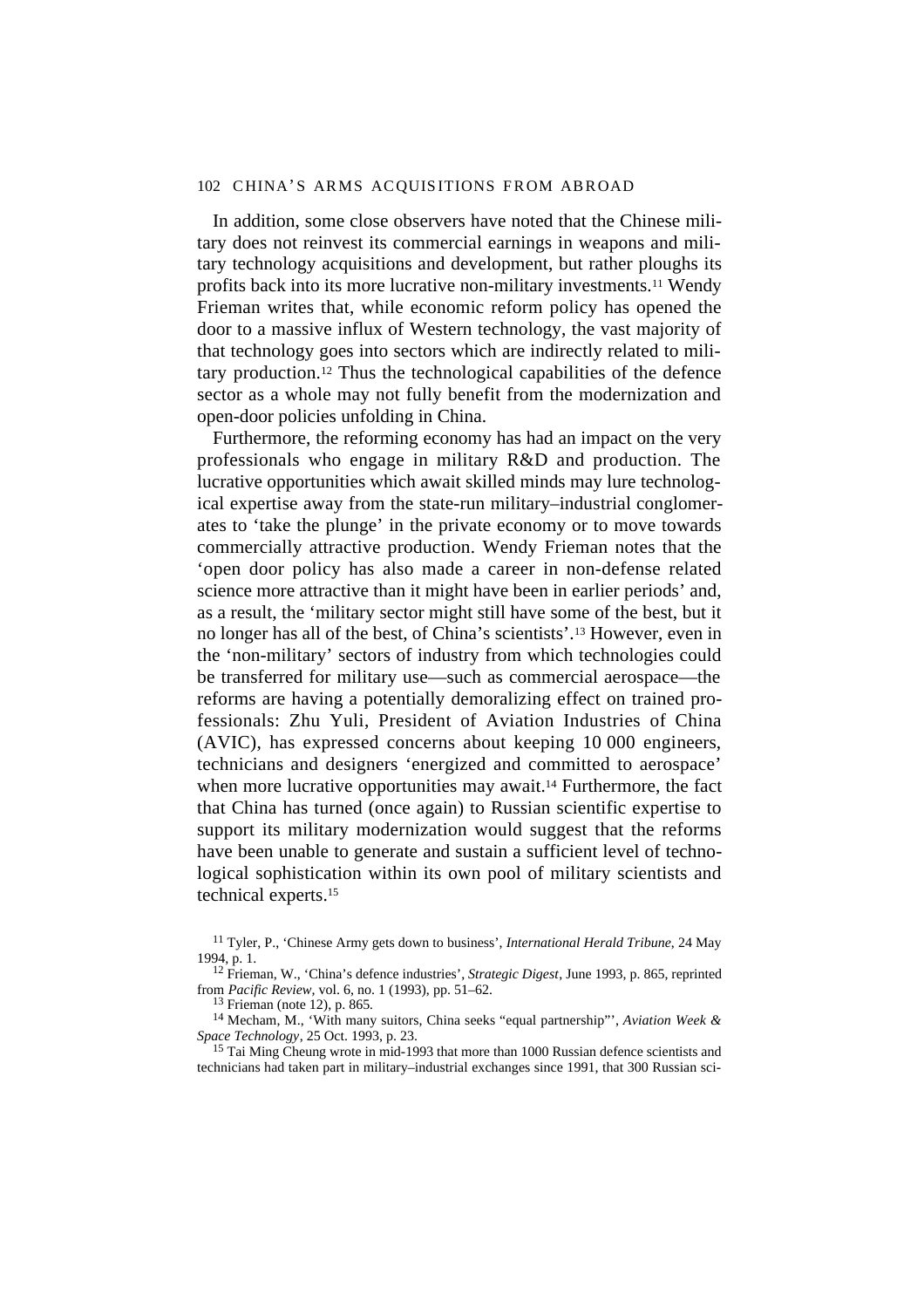### **Technological and administrative factors**

China is clearly making efforts to modernize its forces through imports of whole systems and through technology transfers. However, the vast majority of weapon platforms of the PLA continue to suffer from a lack of sophistication and long-term reliability, even in socalled 'new' systems. With 'science and technology' and 'national defence' taking third and fourth place, respectively, in the Deng-era Four Modernizations programme, the reforms of the 1980s and the rapid growth of the 1990s have only had limited success in improving Chinese military capabilities. As Paul Godwin and John Schulz argue, the hierarchy of the Four Modernizations recognized the fundamental priority of improvements in industrial, scientific and technological capabilities before advances could be expected in defence.16 Following this logic, the technological development of China's defence production would be slow in the near term but would be strengthened in the long term, at least in theory.

This prioritization manifests itself in the technological capabilities of the defence industries. A review of some of the products of China's military manufacturing gives an indication of the technological problems. In the naval production sector, for example, modernization will rely heavily on a new generation of missile frigates of the Jianghu and Jiangwei classes. The armaments currently on these vessels are typically antiquated Chinese-developed systems (such as the shiplaunched HY-2 Silkworm anti-ship missile and the HQ-61 surface-toair missile) based on 1950s and 1960s Soviet designs. Most importantly, the vessels themselves are poorly constructed and often do not meet modern standards of seaworthiness, so that even a significant upgrade of the ships through fitting of foreign weapon systems might not affect the long-term survival of the vessel. According to one report, Thai recipients of these vessels determined them to be fit only for patrol work and coast guard duty.<sup>17</sup> On a visit to a Chinese Jianghu I frigate in 1990, a Western naval analyst observed:

entific experts have permanent positions with Chinese institutions and that scores more have been 'quietly recruited' by Beijing. Cheung, T. M., 'China's buying spree', *Far Eastern Economic Review*, 8 July 1993, p. 24.

<sup>&</sup>lt;sup>16</sup> Godwin, P. and Schulz, J. J., 'Arming the dragon for the 21st century: China's defense modernization program', *Arms Control Today*, Dec. 1993, p. 3.

<sup>17</sup> Slade, S., 'Thailand's push to blue water', *Naval Forces*, no. 6 (1990), p. 77.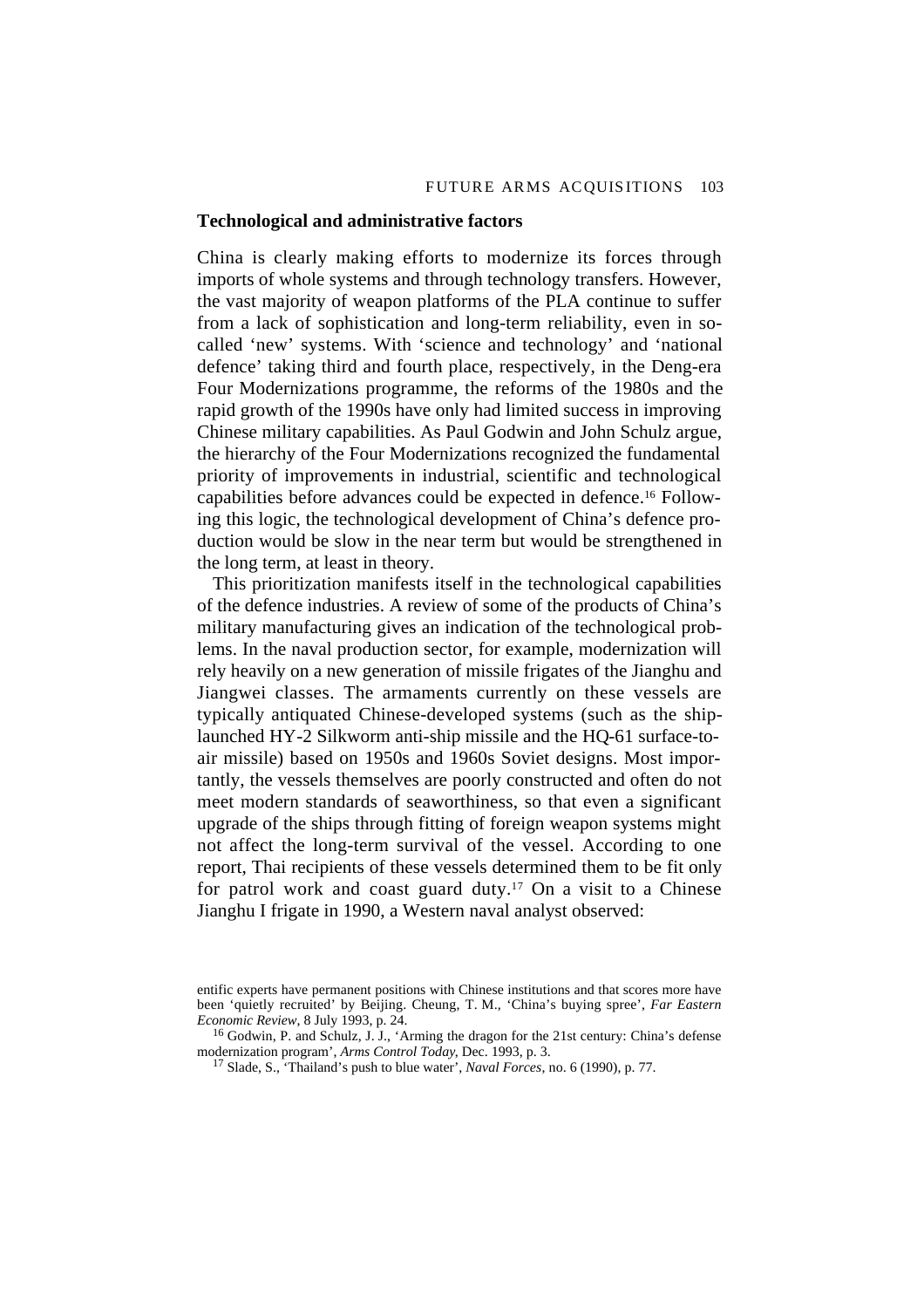Design problems are exacerbated by exceptionally poor workmanship. When a supposedly watertight door was closed a ring of light between the door and its sealing was visible . . . Damage control facilities are virtually nonexistent, with no centralized damage control station . . . There were strong suggestions that damage control training plays little part in PLA Navy practice . . . Welding standards were extremely poor, with signs of premature failure much in evidence. The Chinese diesel engines are reported to be unreliable and to have great difficulty in reaching rated power.18

Onboard a recently commissioned Jianghu III frigate, another analyst noted:

the 'Jianghus' are primitively equipped frigates, representative of a level of Chinese shipbuilding experience consistent with vessels acquired from the former Soviet Union, which themselves were based largely on World War II German navy concepts. In many cases the standard of outfitting predates World War II . . . long-term survivability at sea is not one of the series' strong points.<sup>19</sup>

Similar serious criticisms have been levelled against the fleet of 17 Luda Class destroyers in China's inventory.20 Reports also indicate problems integrating foreign technologies into China's newgeneration destroyer, the Luhu Class: poor engineering resulted in ineffective use of the two General Electric LM2500 gas turbine engines which power the vessel, requiring a costly and timeconsuming structural redesign of the ship's engine compartment.<sup>21</sup> Facing these problems, the Jianghu frigates, newly commissioned Jiangwei frigates (Jianghu derivates) and Luhu destroyers currently in production are to be the backbone of China's modernized fleet.

The Thai experience with Chinese armour, artillery and naval vessels also reflects the poor quality of these weapon systems. A Western military affairs correspondent inspected Chinese armour in the Thai inventory and found serious and widespread problems relating to poor-quality construction, the exceptionally inaccurate firing system,

<sup>18</sup> *International Naval Newsletter*, 3 Aug. 1990.

<sup>19</sup> Jacobs, G., 'PLAN's ASW frigate Siping', *Navy International*, Mar.–Apr. 1993, p. 69.

<sup>20</sup> Jacobs, G., 'Chinese navy destroyer Dalian', *Navy International*, Sep.–Oct. 1992, p. 263. Such reports contrast sharply with the glowing praise the Chinese press gave to the Hudong shipyard, where nearly all of China's frigates are built. See 'The Hudong shipyard: the cradle of corvettes', *Jiefangjun Bao*, 17 Feb. 1994, p. 1, in Foreign Broadcast Information Service, *Daily Report–China* (hereafter FBIS-CHI), 8 Mar. 1994, p. 41.

<sup>21 &#</sup>x27;Tight fit', *Far Eastern Economic Review*, 1 Apr. 1993, p. 9.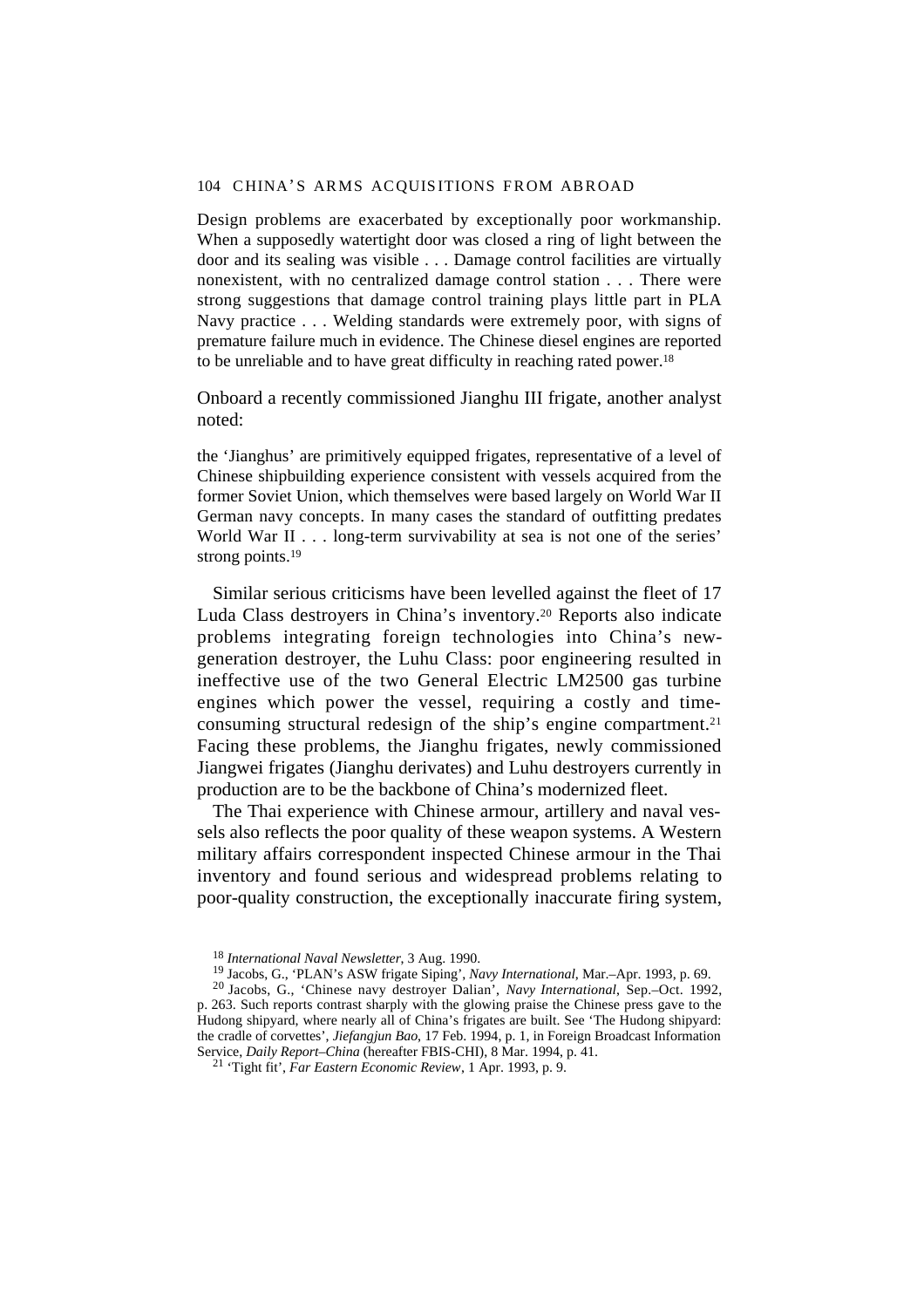poor suspension and tracking, and severe problems with the engine train of the T-69 MBT. He wrote:

the Type 69 could not be considered an effective combat vehicle in the state in which it was presented. The Thai officers present were of the opinion that the combination of track, suspension and engine faults seriously impair the fighting value of the tank. The engine emits clouds of black smoke, creating a massive visual signature, and the vehicle is exceptionally difficult to maintain, has an unacceptably high breakdown rate and is difficult to repair.22

Thailand halted its import of Chinese land systems, citing the poor quality and workmanship of the power plant, fire-control system and tracks, and the inferior main gun on the T-69 tanks it received, while criticizing the barrel life of Chinese 130-mm Type 59-1 artillery guns. Thailand was also disappointed in the naval sector: the last two of six Chinese frigates built for Thailand will be delivered as hulls with German engines; the ships will be outfitted with Western electronics and weapon systems after delivery.23 Problems such as these apparently plague the Chinese defence production sector.

It might be added that in the most recent use of Chinese weapons in major warfare—the 1991 Persian Gulf War—they fared poorly. While Chinese weapons were not used extensively by Iraq, those that were engaged against the US-led Coalition forces (armour and Silkworm missiles) were easily destroyed by superior technology.24 It seems that Chinese arms and technology import strategies can make only limited gains in overcoming these very basic deficiencies in Chinese arms production.

Compounding these technological problems are administrative and managerial difficulties which undermine the effectiveness of Chinese weapon development and deployment. These problems have been well documented by Chinese and Western scholars: wasteful spending, lack of accountability, the protected status of defence industrial policy, the preponderance of ideological over economic considerations, and strict barriers of secrecy and autonomy between military

<sup>22</sup> Slade, S., 'Chinese armoured vehicles: you get what you pay for', *International Defense Review*, Jan. 1990, pp. 67–68.

<sup>23</sup> Cheung, T. M., 'Order arms', *Far Eastern Economic Review*, 4 Oct. 1990, p. 20. More detailed descriptions of the numerous qualitative problems that Thailand faced with imports of Chinese weaponry are presented in Saw, D., 'Thailand—paying a price for security', *Military Technology*, Dec. 1990, pp. 24–29; see also 'Chinese Navy shows its defects', *Jane's Defence Weekly*, 20 Aug. 1988, p. 295.

<sup>24</sup> Higgins, A., 'Arms failure alarms Peking', *The Independent,* 13 Mar. 1991, p. 5.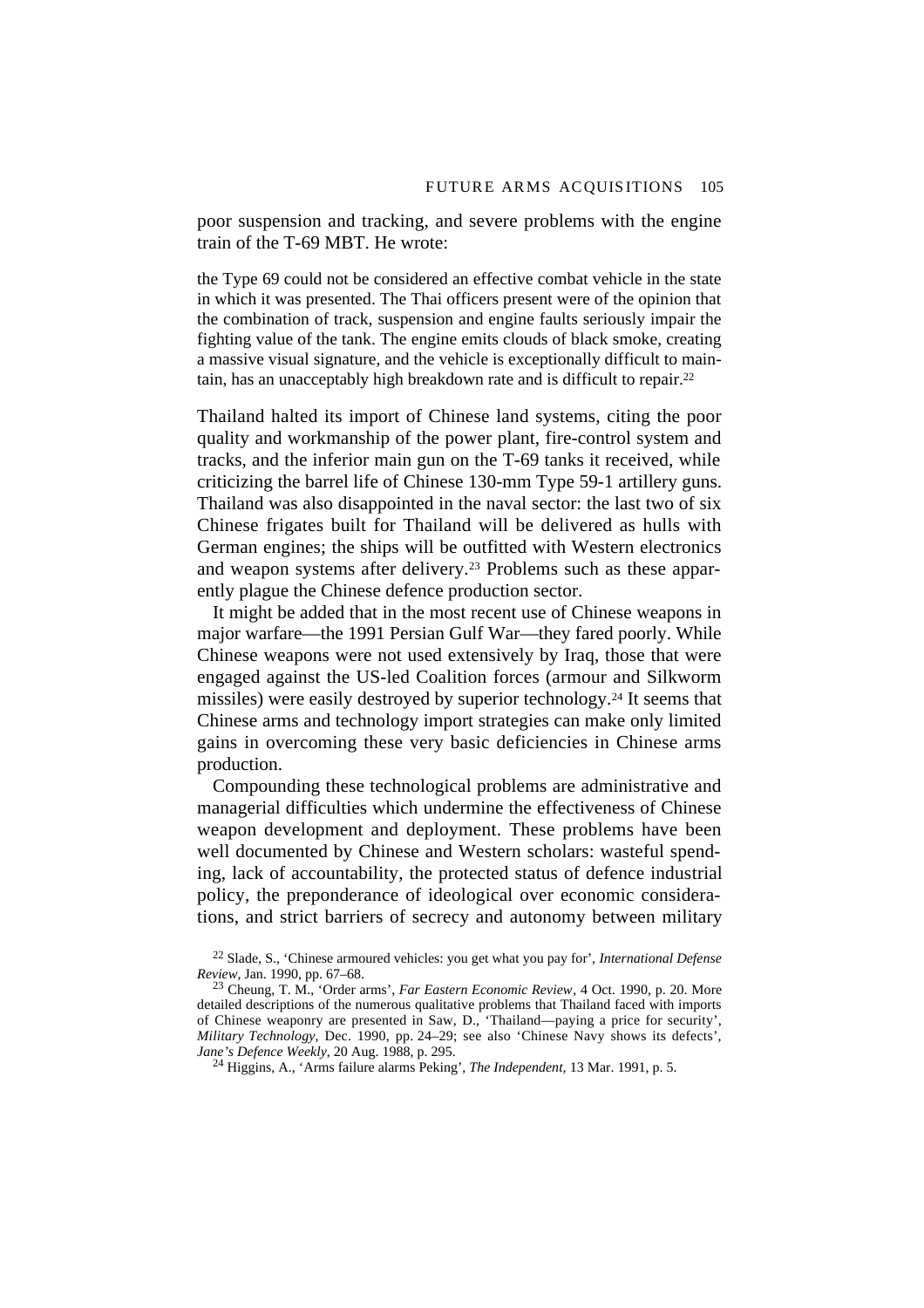and civilian economies.25 These problems remain and in some respects may be worsened by the reform policies of the past 15 years. In discussions with persons employed with the Commission on Science, Technology and Industry for National Defence (COSTIND), it becomes clear that the process of arms development and deployment—including threat assessment, technological assessments, cost analysis, mission-specific design, R&D applications, effective use of resources and, of special relevance for this report, choices of foreign components and inputs—remains inefficiently coordinated, still the victim of the lack of horizontality evident in bureaucracies everywhere but particularly acute in China. As a result, the end-products of the process are often poorly planned and inferior weapon systems, not to mention a wasteful drain on material and intellectual resources.

While concerned researchers and officials in China seem determined to streamline this process, they have met with only limited success. For the arms acquisition and deployment system in China, the shift from a command-style, largely autonomous economy-within-aneconomy behemoth to a more integrated, pluralistic, consumeroriented and efficient operation will be long and painful. Development of the ability of Chinese military planners to successfully select, integrate and deploy foreign technologies and weapons will be an equally difficult process.

Should such administrative problems move towards resolution, the Chinese military will still face another, perhaps even more difficult managerial headache which has to do with technology absorption by the Chinese defence industries and the Chinese soldier. A number of Chinese and Western studies indicate the problems which Chinese industries face in developing the proper 'assimilative capacities' to apply new technologies successfully to indigenous processes. In particular, the lack of information flow and technology diffusion, poorly coordinated labour and capital markets, and the low priority given to the importance of assimilation are often cited as some of China's greatest difficulties.26

The successful integration of more modern foreign weapons and technologies into the PLA will also depend on the capacity of the

<sup>25</sup> Latham, R. J., 'China's defense industrial policy', ed. R. H. Yang, *SCPS PLA Yearbook 1988/89* (Sun Yat-sen Center for Policy Studies: Kaohsiung, 1989), and references to PRC publications therein.

<sup>26</sup> See the studies presented in Leuenberger, T. (ed.), *From Technology Transfer to Technology Management in China* (Springer-Verlag: Berlin, 1990).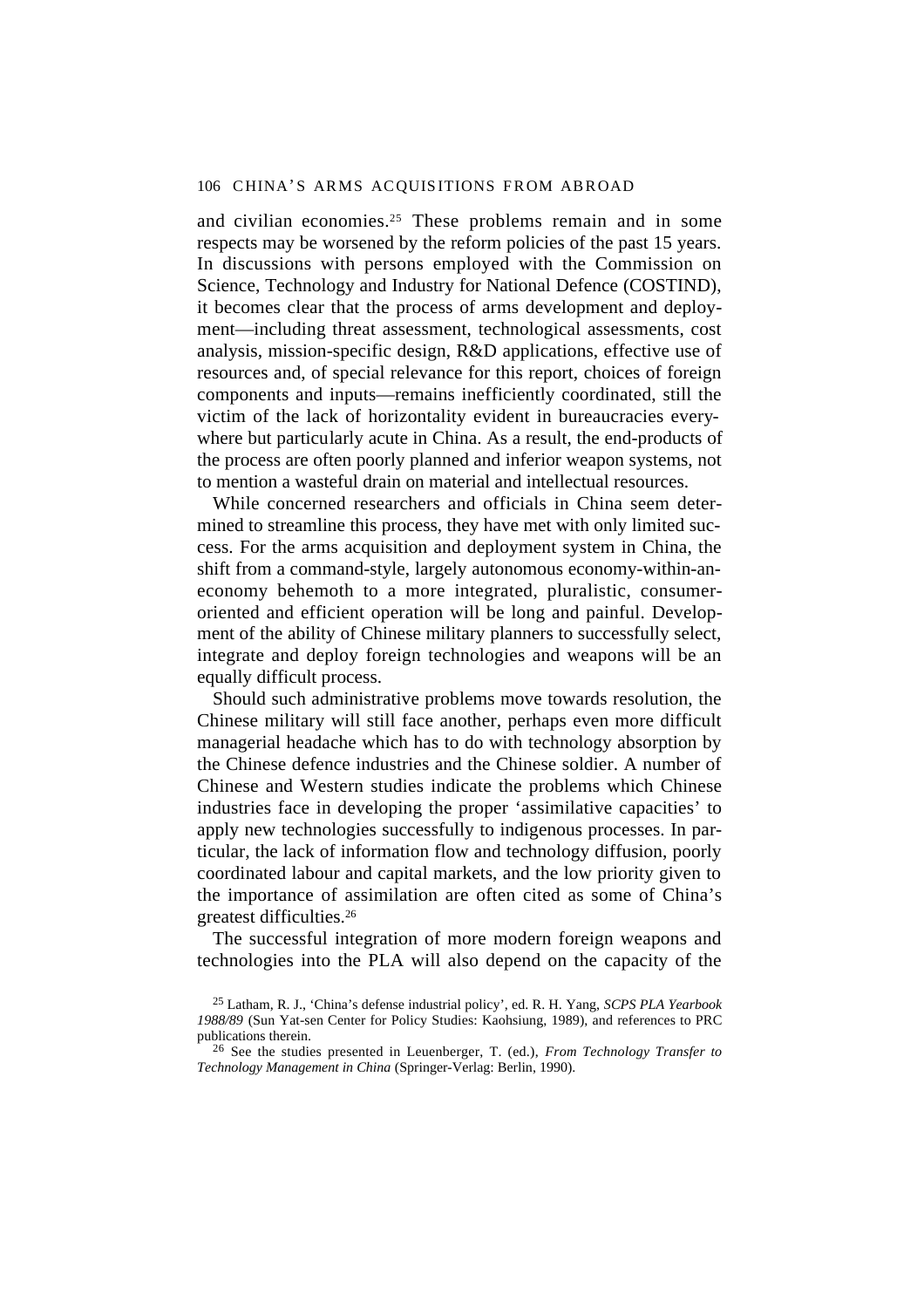Chinese soldier to absorb and properly utilize new techniques and capabilities associated with weapons of the future. However, given the relatively small amounts of advanced foreign weapon systems presently deployed with the PLA, it is reasonable to assume that relatively few members of the military receive extensive training and experience with these foreign systems and technologies. Furthermore, while the absorptive capacity of the Chinese soldier will depend on improving his basic education and training, the PLA actually faces a much more difficult task: to introduce and integrate new and foreign ideas and techniques into Chinese cultural and societal norms and perceptions, which are resistant to notions of technology and modernity. One of the Chinese official exhortations employed to spur defence industry modernization—'face the world, face modernization, face the future' (*mianxiang shijie, mianxiang xiandaihua, mianxiang weilai*)—addresses a larger cultural antagonism regarding things foreign and has significant implications for China's abilities to absorb and utilize weapons and military technologies from abroad.

The technological and managerial difficulties specific to China are part of a related set of problems which scientists and experts in all the developing countries face and which limit China's capacity to integrate foreign weapons and technology into indigenous military-related R&D efforts: the brain drain, lack of adequate support and facilities, lack of communication and interaction, and the attraction of 'pure' research over applied research.27

## **Domestic politics**

The arms import process takes place within the broader complexities of the Chinese political and decision-making hierarchy which contribute to shaping strategic thinking regarding foreign weapons. In considering the future directions of Chinese arms imports, it is necessary to identify the likely future role of influential decision makers and institutions—personalities and influence networks powerfully affect policy in arms imports just as in other parts of the Chinese decision-making structure.

<sup>27</sup> Katz, J. E., 'Factors affecting military scientific research in the Third World', ed. J. E. Katz, *The Implications of Third World Military Industrialization* (D. C. Heath: Lexington, Mass., 1986), pp. 297–98.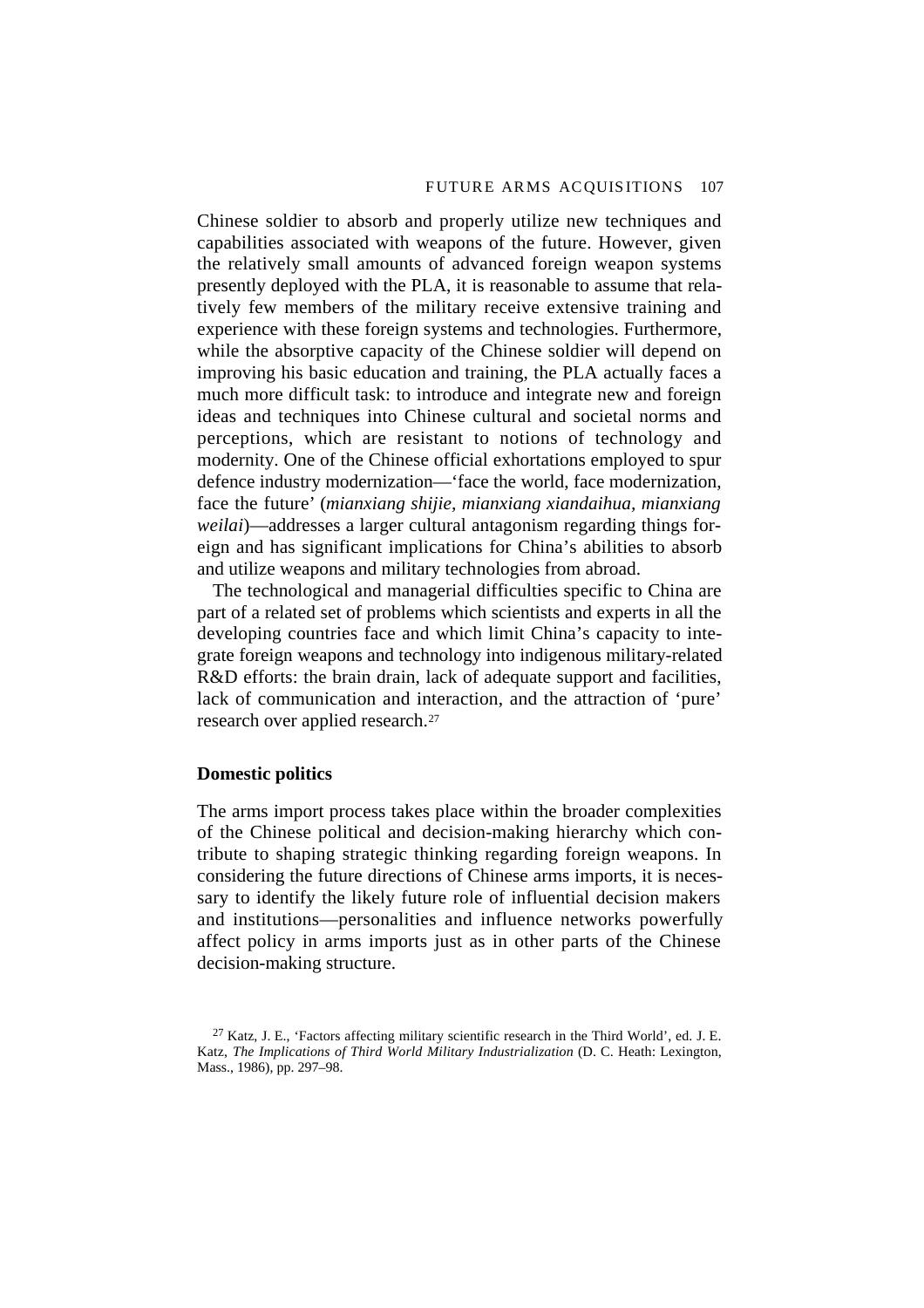Future foreign arms acquisitions will depend in part on the future political influence of different individuals and factions within the Chinese military bureaucracy decision-making hierarchy. A good illustration of this point is the past, current and likely future influence of Liu Huaqing. Broadly responsible for the modernization of the PLA, he has been active in overseeing the purchase of advanced weaponry, and his rise to prominence since the early 1980s coincides with the increasing levels of arms imports. His background as a technocrat and assistant to Nie Rongzhen (former head and powerful patron of COSTIND's predecessor organization, the Science and Technology Commission for National Defence) in the early development of China's defence industrial base also places his personal loyalties and interests squarely in favour of modernizing the military and military production. He also appears to have taken a personal interest in the acquisition of some systems and technologies from abroad.

One report suggests that he is personally interested in the possibilities of acquiring an aircraft-carrier and has appointed one of his associates, Vice-Admiral Li Jing, Deputy Chief of Staff of the PLA, to conduct discussions with Ukraine concerning the *Varyag*. 28 According to an article by a reporter from *Jiefang Ribao*, Liu directly ordered the formation in 1987 of a training class for future aircraft-carrier commanders.29 Should the influence of Liu and his protégés outlast the demise of their patron, Deng Xiaoping, then military modernization in part supported by arms imports—can be expected to continue at the current levels and perhaps even increase. Moreover, the continued influence of persons in Liu's camp would suggest that naval and air weapons and components, including those purchased from abroad, will receive priority. However, his connection to Deng, his advanced age and his reputation for reticence lead observers to speculate that Liu's influence will wane in a post-Deng power struggle.<sup>30</sup> In any event, his present political prominence stands out as an important factor determining the current and likely future emphasis on importing advanced air and sea defence capabilities and on rapid military modernization in general. Another possibly influential player for naval imports in the years ahead will be Major-General He Pengfei,

<sup>28 &#</sup>x27;China: Ukrainian nuclear aircraft carrier', *Intelligence Newsletter*, 15 July 1993, p. 7.

<sup>29 &#</sup>x27;From China, a hint it's seeking aircraft carrier', *International Herald Tribune*, 13–14 Feb. 1993, p. 4.

<sup>30</sup> Yan Kong, 'Institutional developments in China's Central Military Commission', *Jane's Intelligence Review*, Sep. 1993, p. 425.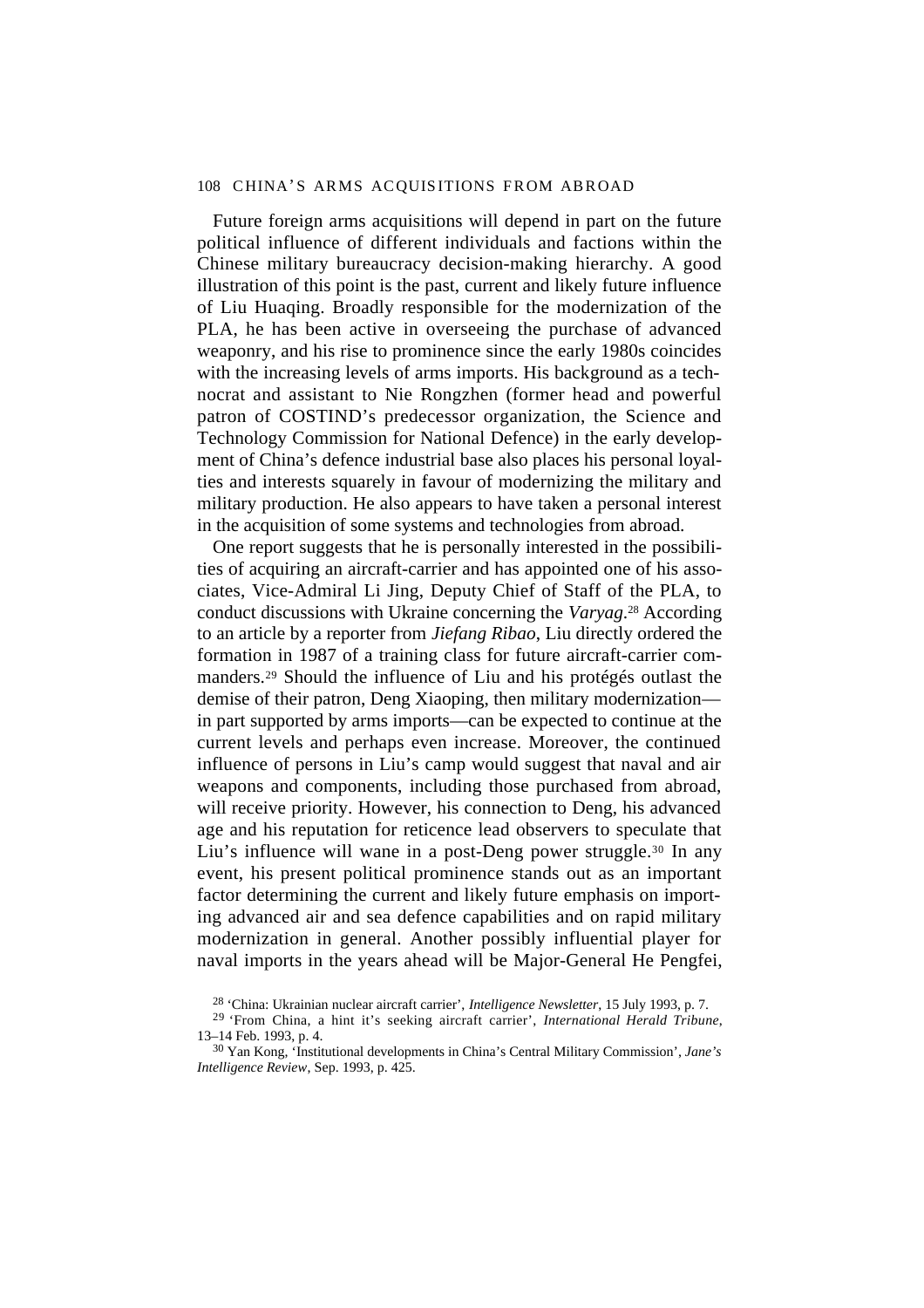who in mid-1994 was promoted to Deputy Commander of PLAN. He was formerly head of the PLA Equipment Bureau, involved with arms procurement for the PLA. His good connections and influence in the decision-making circles of the Chinese military are reinforced by the fact that he is the son of PLA Marshal and veteran of the 1930s Long March He Long.

The political position and clout of other persons and institutions will also affect arms and technology imports. In particular, the roles of Poly Technologies Corporation and COSTIND, both leading players in Chinese arms trade activities, bear closer scrutiny. Poly may be best known for its activities as an arms exporter, but it also acts to facilitate arms purchases from abroad. The President of Poly, Major-General He Ping, has also served as the head of the Equipment Bureau of the PLA General Staff Department. From his experience in these two positions, he appears well situated to influence arms import decisions to the benefit of both Poly, which would act as a middleman for arms import deals, and Chinese military modernization. His influence is reinforced by the fact that his father-in-law is the paramount leader Deng Xiaoping. Other influential leaders at Poly include its Executive Vice-President, Wang Xiaochao (son-in-law of General Yang Shangkun), and its Chairman, Wang Jun (son of the late political leader Wang Zhen).

COSTIND has for many years sought to inject a greater rationality and professionalism into arms procurement decision making, with mixed success. Its bureaucratic interest lies in improving Chinese defence and defence production capabilities. This interest is at times served by the pursuit of foreign weapons and technologies, although COSTIND appears to give greater support to developing indigenous production. The long-time head of COSTIND, General Ding Henggao, is at the ministerial level and is a member of the CCP Central Committee. According to Hong Kong sources, as part of a general effort to increase the military's role in national construction following the 14th CCP Congress in November 1992, Ding was selected as one of 10 generals allowed to attend and advise meetings of the Politburo as non-voting members.31 Like his father-in-law, Marshal Nie Rongzhen, Ding is in a position to influence future foreign arms pro-

<sup>31</sup> British Broadcasting Corporation, *Summary of World Broadcasts: Far East*, FE/1571, 23 Dec. 1992, p. B2/6.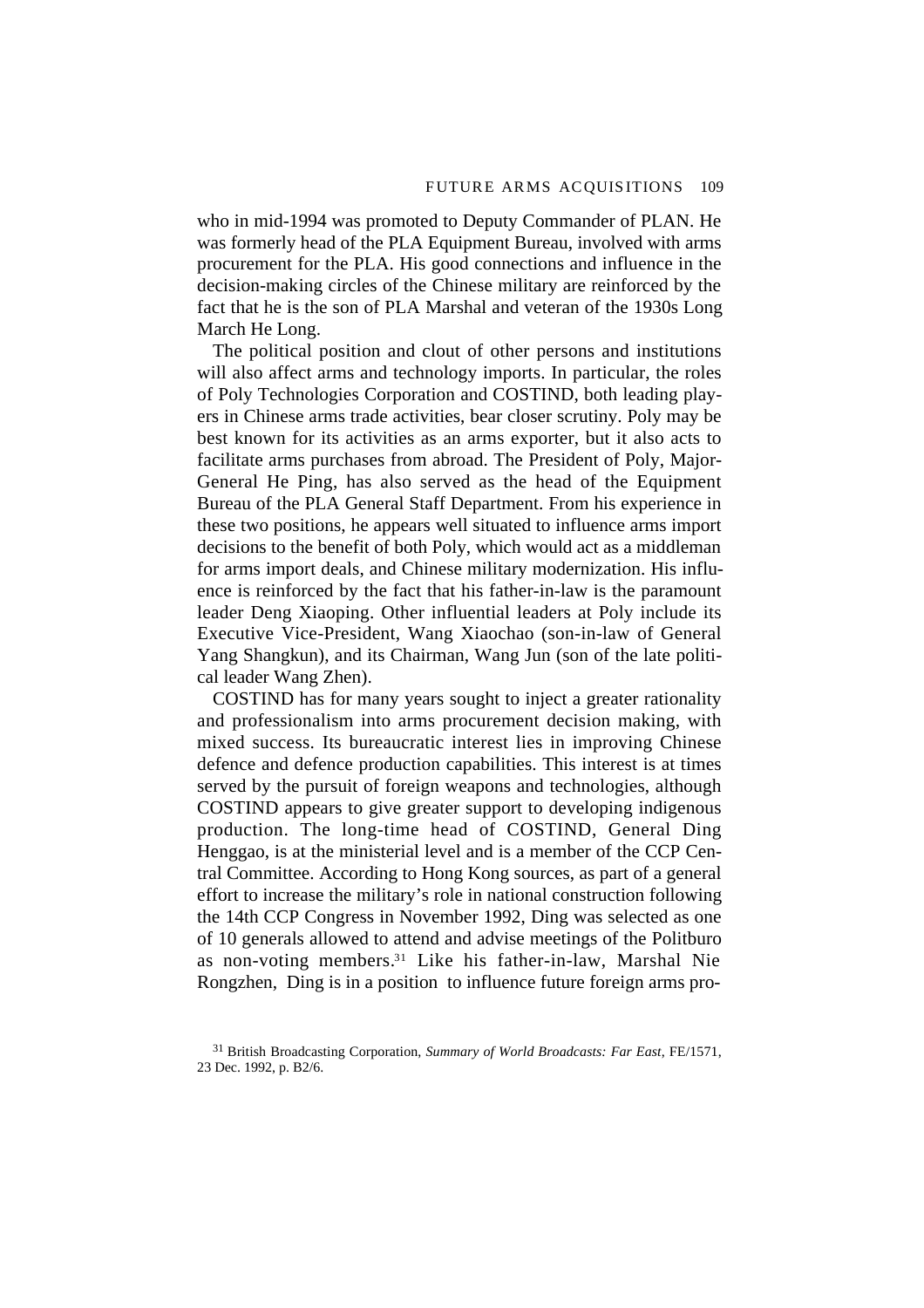| Name          | Institution      | Comments                                                                                                                                                                                                                                                                                            |
|---------------|------------------|-----------------------------------------------------------------------------------------------------------------------------------------------------------------------------------------------------------------------------------------------------------------------------------------------------|
| Ding Henggao  | <b>COSTIND</b>   | As Director of COSTIND, his responsibilities<br>include coordination and implementation of<br>arms procurement for the PLA; son-in-law of<br>revolutionary hero and head of COSTIND<br>predecessor organization, PLA Marshal Nie<br>Rongzhen; Ding's wife, Nie Li, is Deputy<br>Director of COSTIND |
| He Pengfei    | <b>PLAN</b>      | Appointed Deputy Commander of PLAN in<br>1994; previously head of the PLA Equipment<br>Bureau under the GSD; son of revolutionary<br>hero and PLA Marshal He Long                                                                                                                                   |
| He Ping       | Poly             | President of Poly Technologies and PLA major<br>general; served in the past as head of PLA<br>Equipment Bureau under the GSD; son-in-law of<br>Deng Xiaoping                                                                                                                                        |
| Liu Huaqing   | CMC<br>Politburo | As a PLA General and Vice-Chairman of CMC,<br>responsible for day-to-day work of the body;<br>long-time protégé of Deng Xiaoping and widely<br>recognized as a military modernizer with<br>significant influence; member of CCP Politburo<br><b>Standing Committee</b>                              |
| Nie Li        | COSTIND          | Until 1994, Deputy Director of COSTIND,<br>closely involved in day-to-day operations and<br>planning for this body; daughter of revolutionary<br>hero and head of COSTIND predecessor<br>organization, PLA Marshal Nie Rongzhen;<br>married to Ding Henggao, Director of COSTIND                    |
| Wang Jun      | Poly             | Formerly high-ranking official in CITIC, China's<br>largest investment company with close ties to<br>Poly Technologies; chairman of Poly Technolo-<br>gies; son of Wang Zhen, former PRC Vice-<br>President and party elder                                                                         |
| Wang Xiaochao | Poly             | Executive Vice-President of Poly Technologies;<br>son-in-law of former PRC President and<br>influential military leader, Yang Shangkun                                                                                                                                                              |
| Zhang Wannian | GSD              | Appointed PLA General and head of General<br>Staff Department of the PLA in Oct. 1992; in his<br>position he officially supervises the activities of<br>the Equipment Bureau and Poly Technologies                                                                                                  |

**Table 5.3.** Leading persons and institutions in arms procurement decision making in China and their interrelationships, as of 31 December 1994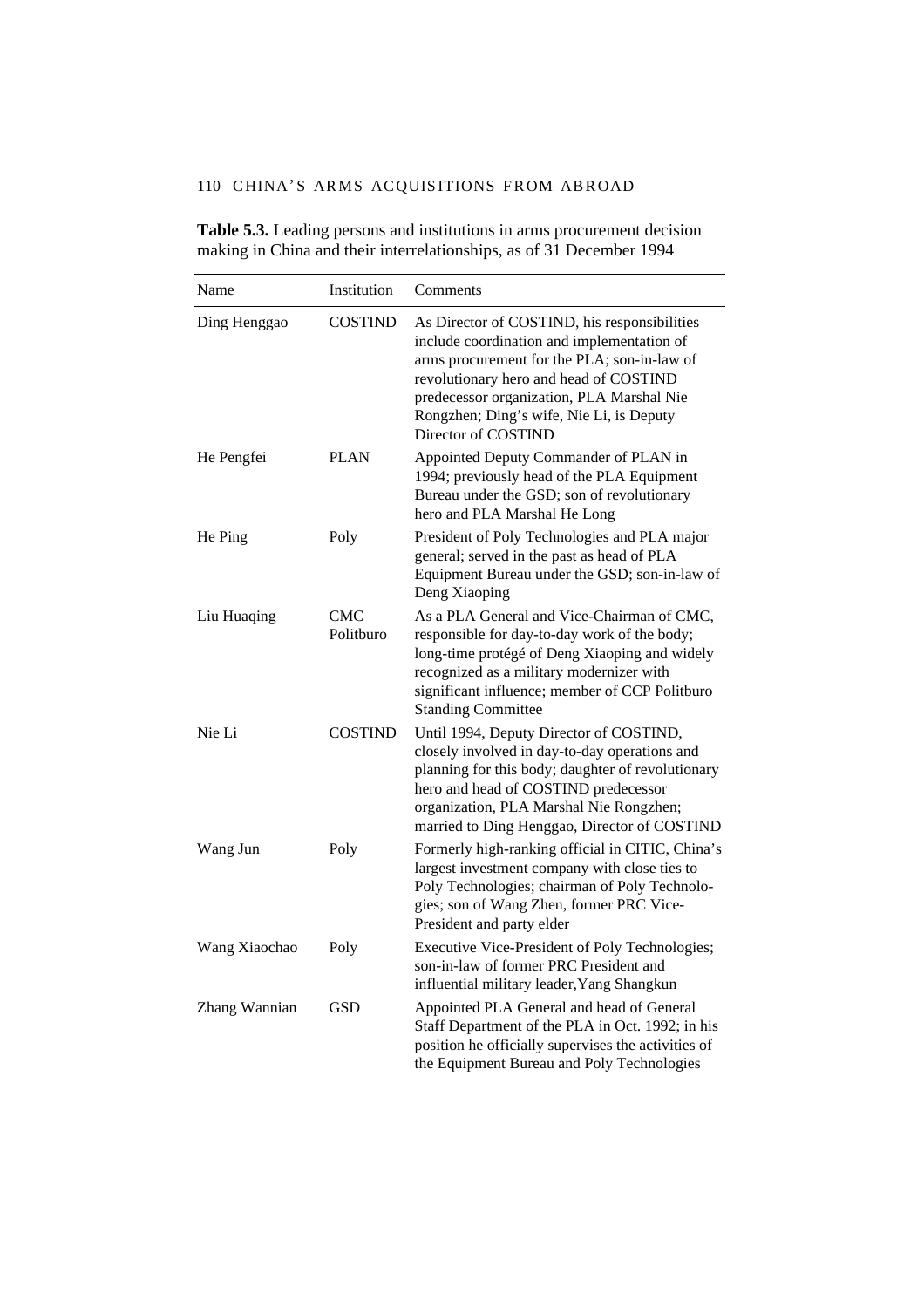| Name       | Institution     | Comments                                                                                                                                                                                                   |
|------------|-----------------|------------------------------------------------------------------------------------------------------------------------------------------------------------------------------------------------------------|
| Zou Jiahua | SС<br>Politburo | Vice-Premier of State Council and formerly<br>minister of ordnance industry, minister of the<br>machine-building and electronics industry, and<br>vice-minister of the COSTIND predecessor<br>organization |

*Acronyms:* CITIC = China International Trust and Investment Corporation; CMC = Central Military Commission; COSTIND = Commission on Science, Technology and Industry for National Defence; GSD = General Staff Department of the PLA;  $PLAN = People's Liberation Army Navy; Poly = Poly Technologies Company;$  $SC = State Council$ .

curement. Further adding to COSTIND's political clout is the influence of its former Deputy Director, Lieutenant-General Nie Li, the daughter of Marshal Nie and the wife of Ding Henggao.32 Table 5.3 clarifies the rather complicated relationships of some of the principal persons and institutions involved in China's arms imports. In reality, the relationships and connections are often not clear-cut, with positions and titles meaning less than personal and family ties and influence networks among the key decision makers.

At a broader political level, there is a debate in China over the import of military systems which pits the consumers against the producers of military hardware in China. The consumers—the military in the field—tend to prefer more advanced technologies and weapon systems. This understandable preference often means looking abroad, given the disappointing state of indigenous weapon development. On the other hand, non-military bureaucrats and state-owned defence research and production facilities will probably see it as in their interests to maintain and improve the domestic capacity to produce weapons. The future political influence of representatives of these points of view will have a bearing on future arms imports, although some form of the current compromise—the time-honoured approach

<sup>32</sup> Ho Pin and Gao Xin, *Zhonggong Taizidang* [Chinese Communist Party princes] (Canada Mirror Books: Toronto, 1992), p. 479. An Oct. 1994 source states that Nie Li has resigned her COSTIND position to take a seat on the Standing Committee of the Eighth National People's Congress. See *Directory of P.R.C. Military Personalities* (US Consulate General Defense Liaison Office: Hong Kong, Oct. 1994), p. iii.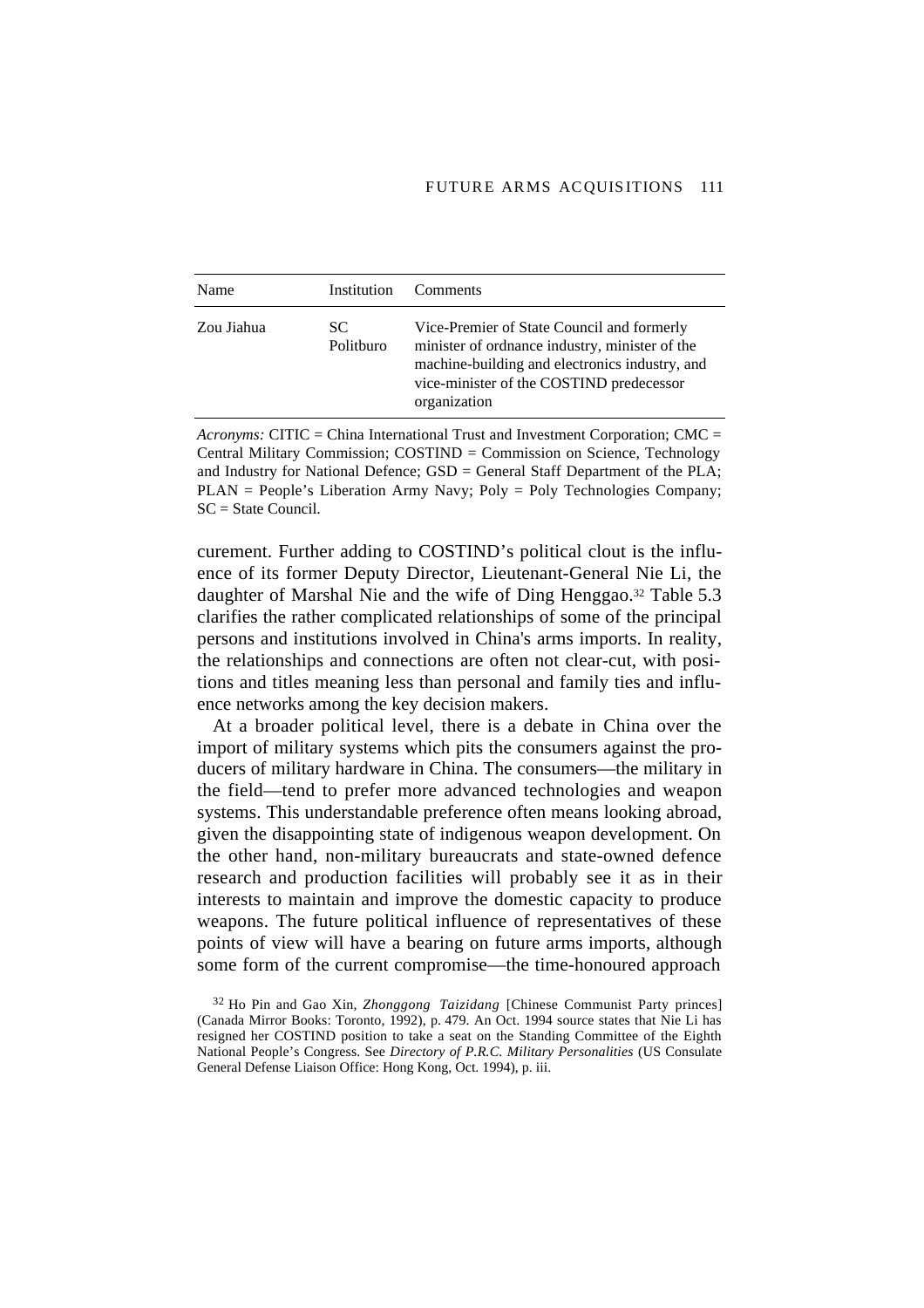of some limited imports with an effort to integrate foreign technologies into advancing indigenous production—will likely predominate. In sum however, if professionalism and competence are to play a larger role in the future decision-making processes of the Chinese military and bureaucracy (and this is not a forgone conclusion), then it can be expected that current levels of foreign acquisitions will be maintained and perhaps increased.

# III. The international environment

## **External developments and threat perceptions**

The Chinese leadership has acknowledged that the maintenance of domestic and regional stability is the primary goal of Chinese grand strategy and national development. In maintaining this stability, the PLA has a critical role to play in confronting threats, both at home and along China's borders. In determining the directions in which Chinese arms procurement will probably move, it is necessary to consider Chinese threat perceptions and the means by which China could address these threats. With the decline in the near-term threat posed by the Soviet Union—now by Russia—and with changes in the regional power balance in East Asia, Chinese strategists have increasingly turned their attention to threats emanating from the east and south-east, especially from the sea. In addition, since the early 1980s there have been persistent efforts by Chinese military planners to shift from the traditional concepts of a land-based protracted People's War to embrace a more flexible, modernized capability to respond to limited conflicts along China's borders. In response to this change in thinking, Chinese arms procurement for the future, including weapons acquired from abroad, will probably focus on an air- and sea-defence capability.

However, at the same time China's growth, both militarily and economically, will raise suspicions and tensions in the minds of regional leaders; this will not be missed in Beijing and may contribute to the perception of a hostile external environment on the part of Chinese security analysts. This classic example of the security dilemma may provide the necessary encouragement to China's increased interest in foreign weapons and weapon technology. A brief review of China's external security environment will help clarify these points.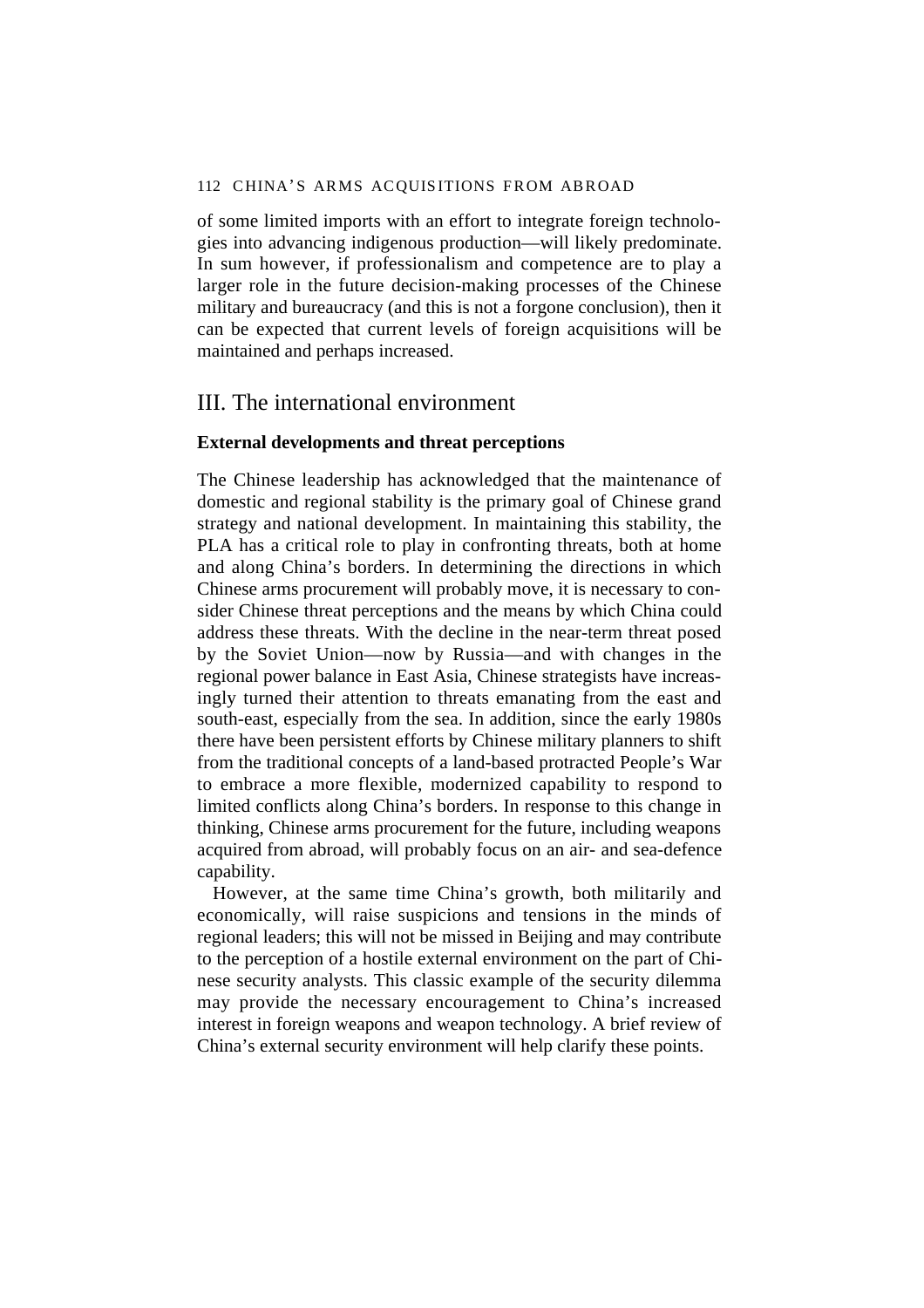## *Retreating land-based threats?: Russia, India and Viet Nam*

China's traditional land-based threats—those emanating from the Soviet Union/Russia, India and Viet Nam—are in abeyance at present. Moreover, China has engaged with these neighbours to reduce sources of tension along their land borders and to introduce CBMs into the bilateral relationships. These developments have been particularly remarkable in China's relations with Russia, which have built on Soviet President Gorbachev's pioneering visit in May 1989 and the April 1990 agreement between the two former antagonists to govern the reduction of troops along their common border. Since then, Sino-Russian negotiations have produced a number of bilateral commitments, including efforts to establish a demilitarized zone extending 100 km on both sides of their border, closer military-tomilitary ties, a five-year agreement governing military visits and the exchange of force level and doctrinal information, and an agreement in 1994 intended to reduce tensions and the likelihood of conflict between the two countries.33 In September 1994, during the summit meeting in Moscow between Presidents Jiang Zemin and Boris Yeltsin, the two sides reached agreement not to be the first to use nuclear weapons against one another and not to target nuclear weapons on each other's territory.

Similarly, although not so dramatically, Sino-Indian and Sino-Vietnamese relations have also improved, making significant progress in the fields of border agreements and implementation of CBMs.34 On the other hand, China's relations with its neighbours to the east and south-east—Japan, Taiwan, the Korean Peninsula and in the South China Sea—and with the United States are often problematic and uncertain.

33 Tyler, P. E., 'China and Russia act to avoid conflicts', *International Herald Tribune*, 6 Dec. 1993, p. 6; 'Terms trip "very successful"', Foreign Broadcast Information Service, *Daily Report–Central Eurasia* (hereafter FBIS-SOV), 12 Nov. 1993, p. 17; 'China near Russian defense pact', *International Herald Tribune*, 9 Nov. 1993, p. 2; and Karniol, R., 'Treaty between China and Russia in sight', *Jane's Defence Weekly,* 18 Sep. 1993, p. 8.

 $34$  See Agreement between the Government of the Republic of India and the Government of the People's Republic of China on the Maintenance of Peace and Tranquility Along the Line of Actual Control in the India–China Border Areas, signed in Beijing on 7 Sep. 1993; and 'China and Vietnam sign border pact', *International Herald Tribune*, 20 Oct. 1993, p. 2.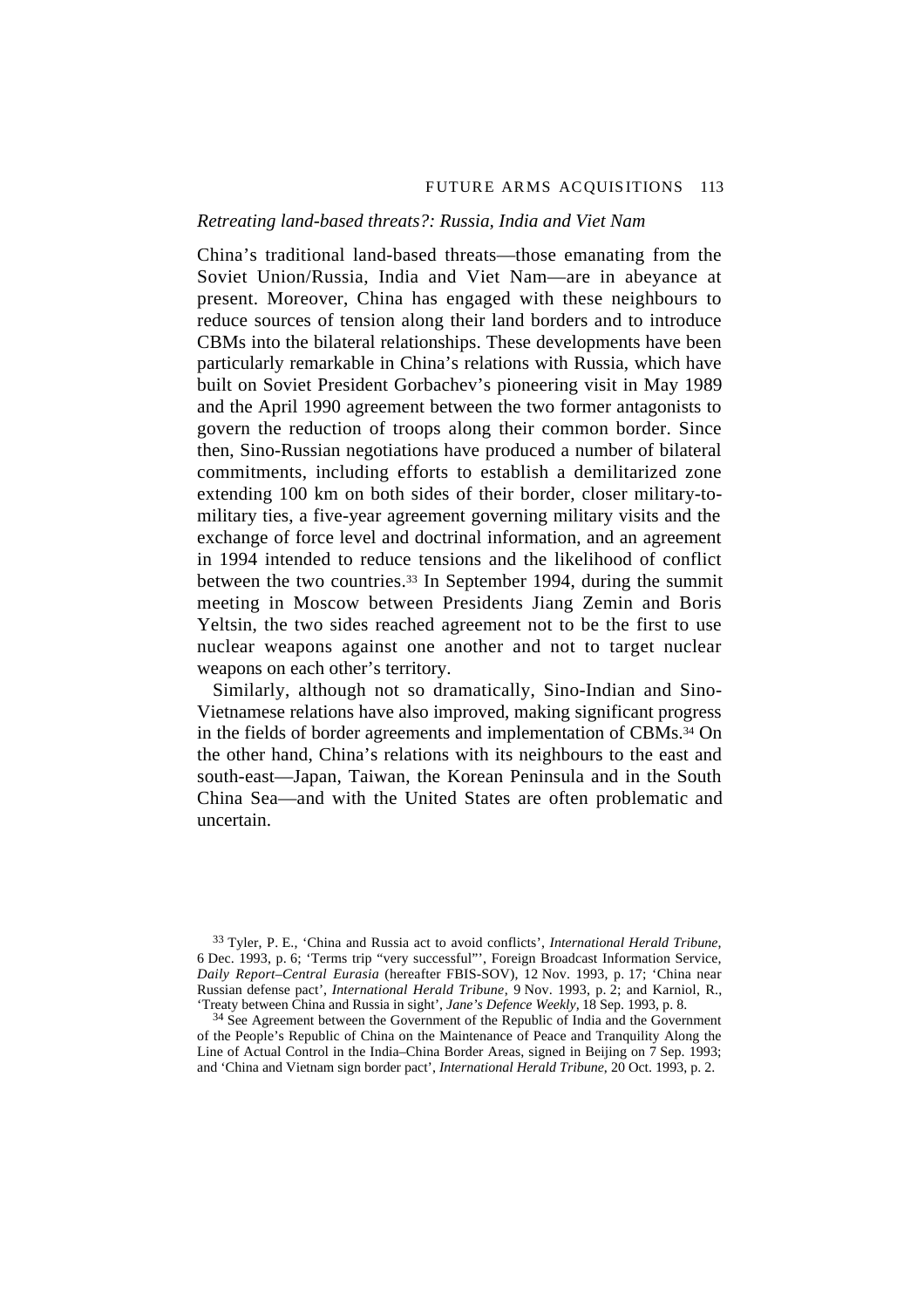## *Partners or rivals?: Japan, Taiwan and South Korea*

North-East Asia has always held a high priority in China's economic and security agenda. The region includes two areas of potential conflict—the Korean Peninsula and Taiwan—and China's traditional rival, Japan. On the economic front, Japan, South Korea and Taiwan are not only economic powerhouses but also important sources of capital, technology and management skills for China's economic development.35 China's relations with the three North-East Asian states have since the late 1970s been primarily informed by this economic imperative, which is also likely to lead these neighbours to emphasize a continued caution over possible conflicts in North-East Asia in the near future.

In Beijing's view, the disintegration of the USSR has been a mixed blessing for North-East Asian security: it resulted in a virtual evaporation of the Soviet threat to the region but opened up old rivalries and led to more independent behaviour by some states in the region. The reduced military presence of the USA and Russia, the growing regional clout of Japan and the lack of institutionalized CBMs among regional actors all contributed to a certain strategic uncertainty throughout the region in the early 1990s. The changing threat perceptions among North-East Asian states led to an extensive modernization of their air and naval assets to protect the sea lanes of communication (SLOC) and to compensate for the reduced US military presence.

Backed by their growing financial strength, Japan, South Korea and Taiwan have all embarked on major force modernization programmes focusing on air and naval assets at the expense of ground forces.36 Japan's acquisition plan includes more Kongo Class destroyers and AWACS (E-767s) aircraft, as well as an additional F-15s and new submarines during the 1991–95 Mid-term Defence Programme.<sup>37</sup>

<sup>35</sup> Japan was China's largest trading partner in 1993 with a total trade volume of \$39 billion. In the same year, Taiwan (\$14 billion) and South Korea (\$9 billion) were China's fourth and sixth largest trading partners, respectively. See China's official statistics in Foreign Broadcast Information Service, *Daily Report–China* (hereafter FBIS-CHI), 19 Jan. 1994, pp. 1–2. On the other hand, China's trade volume with ASEAN in 1993 was \$7.5 billion. See *FBIS-CHI*, 28 Oct. 1994, p. 3.

<sup>36</sup> On arms procurement in the region, see Gill, B., 'Arms acquisitions in East Asia', *SIPRI Yearbook 1994* (note 4), pp. 551–62.

<sup>37</sup> Ebata, K., 'Japanese budget cut despite "destabilizing factors"', *Jane's Defence Weekly*, 9 Jan. 1993, p. 13. Japan's naval modernization is in part influenced by China's growing strategic reach. Shigeo Hiramatsu, 'Chinese Navy and the revival of "Sinocentrism"', *Shin*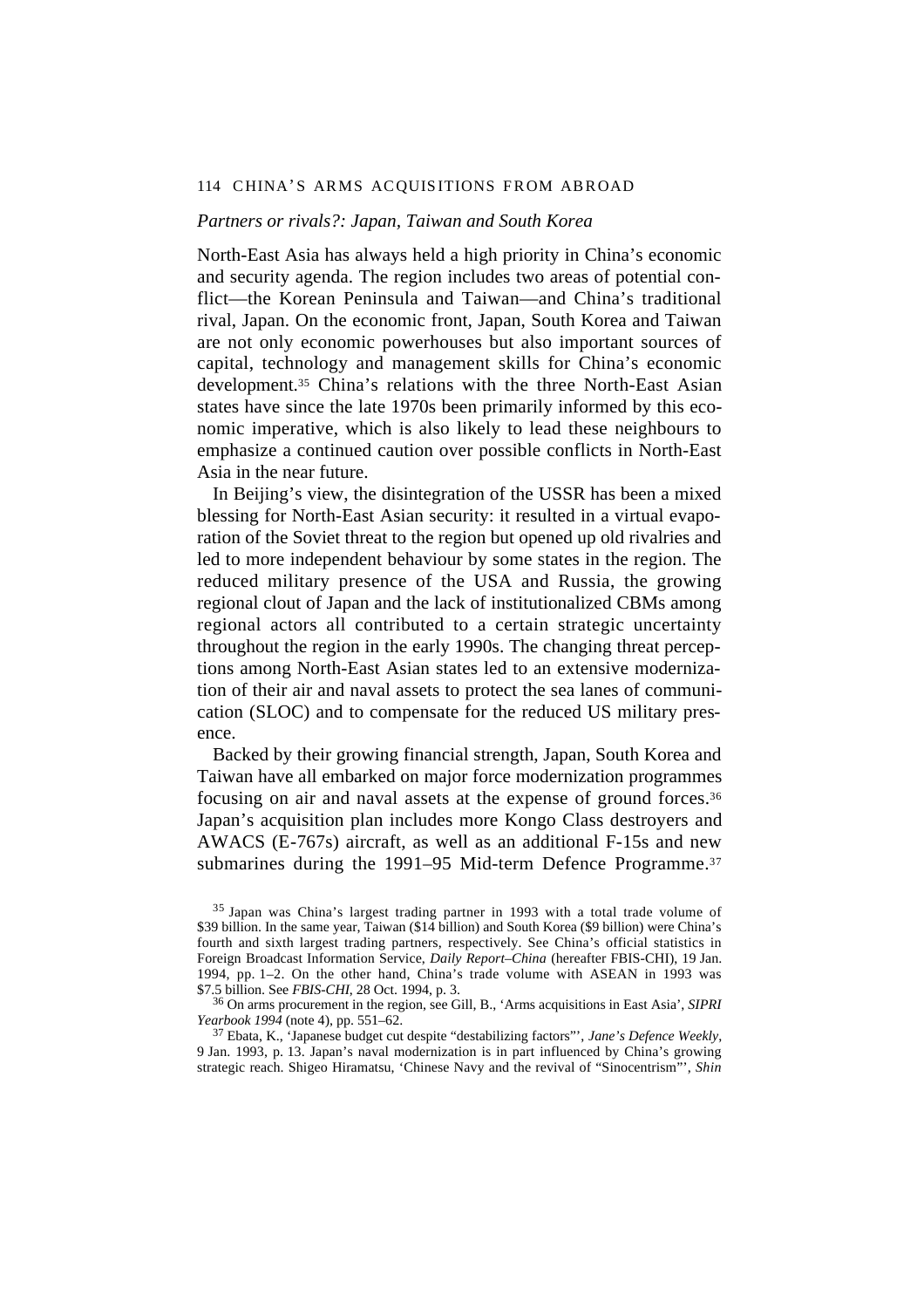Taiwan has contracted to purchase six Lafayette Class frigates from France and is building additional Perry Class and PFG-2 Class frigates. In addition to the 150 F-16s and the 60 Mirage 2000-5s that Taiwan secured in late 1992, the first squadron of the Ching-kuo fighters became operational on 27 December 1994.38 Despite the continuing land threat from the north, South Korea has also expanded its naval and air power. It not only plans to acquire 120 F-16C/Ds (72 of which will be produced under licence in South Korea) but also intends to acquire 10 domestically built destroyers and nine German Type 209 submarines before 2000 and up to 10 indigenous KDX-2000 frigates.39

China will be hard pressed to match such regional trends in defence modernization and Chinese military planners are well aware that their North-East Asian neighbours' naval and air forces, although smaller in number than theirs, are relatively modernized and well trained. However, China's future military procurement will be informed by its own assessment of security-related developments in the region.

China will remain extremely sensitive to Taiwan-related developments and will carefully monitor activites that might militate against the eventual unification of Taiwan with mainland China. Amid growing trade and political dialogue across the Taiwan Strait, Taiwan independence looms large—the one circumstance most likely to lead to a PRC military move against Taiwan. Jiang Zemin's speech of 30 January 1995 did not renounce the use of force if necessary to reunify Taiwan with the mainland. However, in a change of tone from all previous PRC policy statements about Taiwan, he claimed that such force would not be used against Chinese compatriots, but rather 'against the schemes of foreign forces to interfere with China's reunification and to bring about the independence of Taiwan'.40 Nevertheless, Chinese procurement of submarines and the development of

*Boei Ronshu* [Journal of national defence], vol. 20, no. 3 (Dec. 1992), pp. 16–37; and interviews, Japan Defence Agency, Tokyo, Dec. 1994.

38 Hu Hsun, 'Building up the island bastion', *Jane's Defence Weekly*, 22 Jan. 1994, pp. 24–25; and Baum, J., 'Winged', *Far Eastern Economic Review*, 12 Jan. 1995, p. 21.

39 Karniol, R., 'Acquiring a global viewpoint' and 'Effecting a shift in strategy', *Jane's Defence Weekly*, 5 Nov. 1994, pp. 18, 20 and 21–22; and Grazebrook, A. W., 'More regional naval growth', *Asia–Pacific Defence Reporter*, 1995, Annual Reference Edition (Dec. 1994– Jan. 1995), pp. 12–17.

<sup>40</sup> Jiang's speech is translated in 'President's speech on Taiwan reunification', British Broadcasting Company, *Summary of World Broadcasts: Far East*, FE/2215, 31 Jan. 1995, pp. G/1–G/4.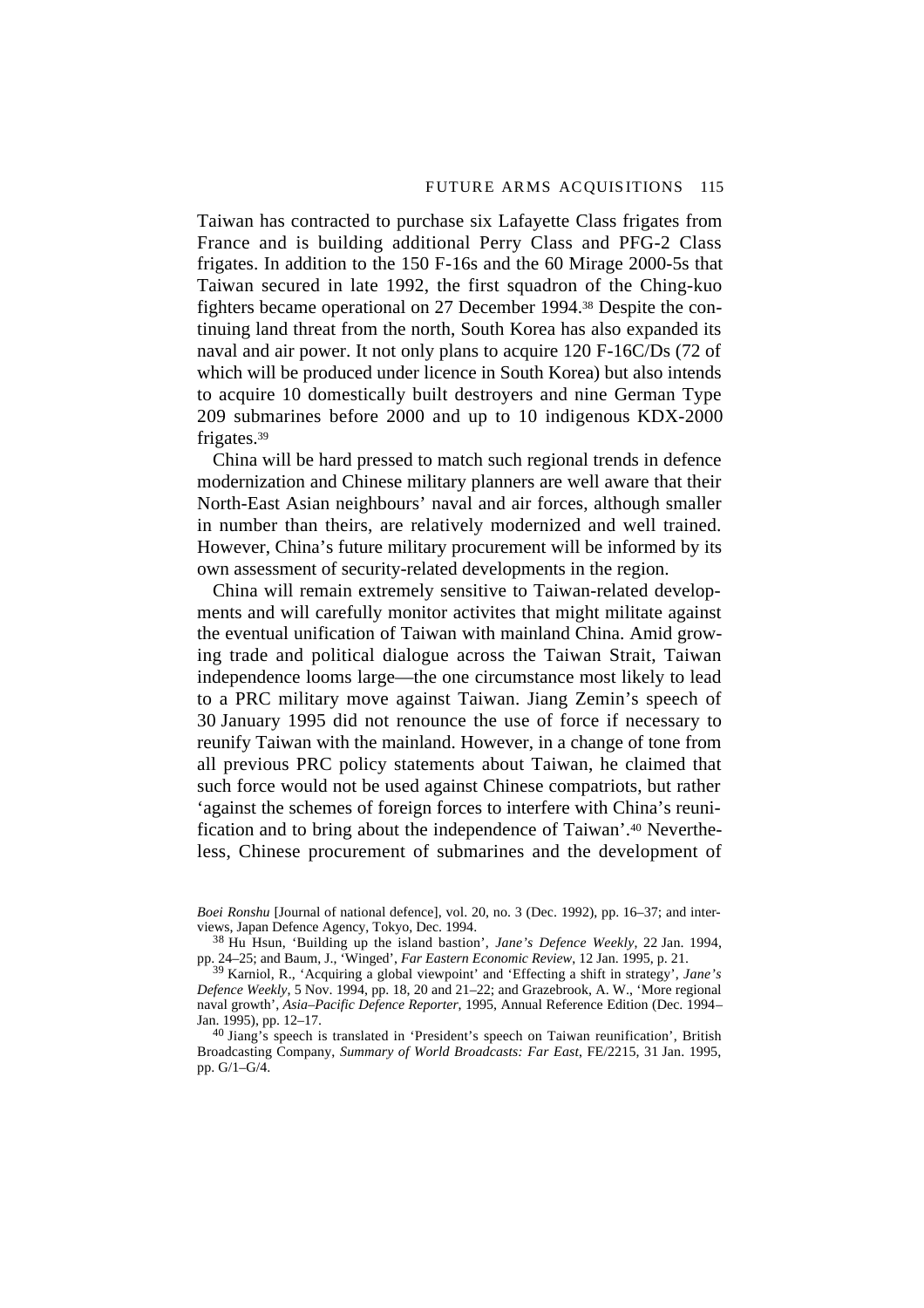improved missiles should be seen as part of China's military response to developments on Taiwan.

## *Relations with South-East Asian nations*

Members of the Association of South-East Asian Nations (ASEAN) are gearing to modernize their military assets to safeguard their maritime interests just at a time when China's expanding strategic horizon puts an emphasis on maritime resources, especially those in the South China Sea. Although an 'arms race' does not properly or comprehensively define the current dynamic of military modernization in the region,41 fears of a Chinese military build-up—in addition to other factors—contributes to the region's search for improved defence capabilities.42 As with its other neighbours, China may see these moves as justification for its military modernization.

China is the world's fifth largest oil producer although, because of its high domestic energy demand, it did not become a net importer of oil until 1994. The increasing cost of using inland energy also means that offshore oil and resources would become increasingly important for China's economic development in the future. In fact, some Chinese Government experts argue that the South China Sea could provide China with 'survival space' (*shengcun kongjian*). Pointing to China's growing energy shortage, they claim that: 'In terms of resources, the South China Sea holds reserves worth \$1 trillion. Once Xinjiang has been developed this will be the sole area for replacement of resources, and it is a main fallback position for lebensraum for the Chinese people in the coming century'.43 In short, there is a struggle for China's strategic space and economic resources. China has taken several firm steps to assert its claims in the region, including the promulgation in February 1992 of the Law of the People's Republic of China on its Territorial Waters and Contiguous Areas, joint oil exploration with a US company in contested water with full PLAN backup,

 $41$  Gill (note 35).

 $42$  On China's military intentions as viewed in the region, see Roy, D., 'Hegemon on the horizon?: China's threat to East Asian security', *International Security*, vol. 19, no. 1 (summer 1994), pp. 149–68; Shambaugh, D., 'Growing strong: China's challenge to Asian security', *Survival*, summer 1994, pp. 43–59; Richardson, M., 'Beijing's uneasy neighbors', *Asia–Pacific Defence Reporter*, Feb.–Mar. 1994, p. 20; Opall, B., 'U.S., allies fear Chinese buildup', *Defense News*, 26 Apr.–2 May 1993, p. 1; and Singh, P., 'Concern at the Chinese build-up', *Asian Defence Journal*, Feb. 1993, p. 88. See also papers from South China Sea Conference, American Enterprise Institute, Washington, DC, 7–9 Sep. 1994.

<sup>43 &#</sup>x27;Treacherous shoals', *Far Eastern Economic Review*, 13 Aug. 1992, p. 16.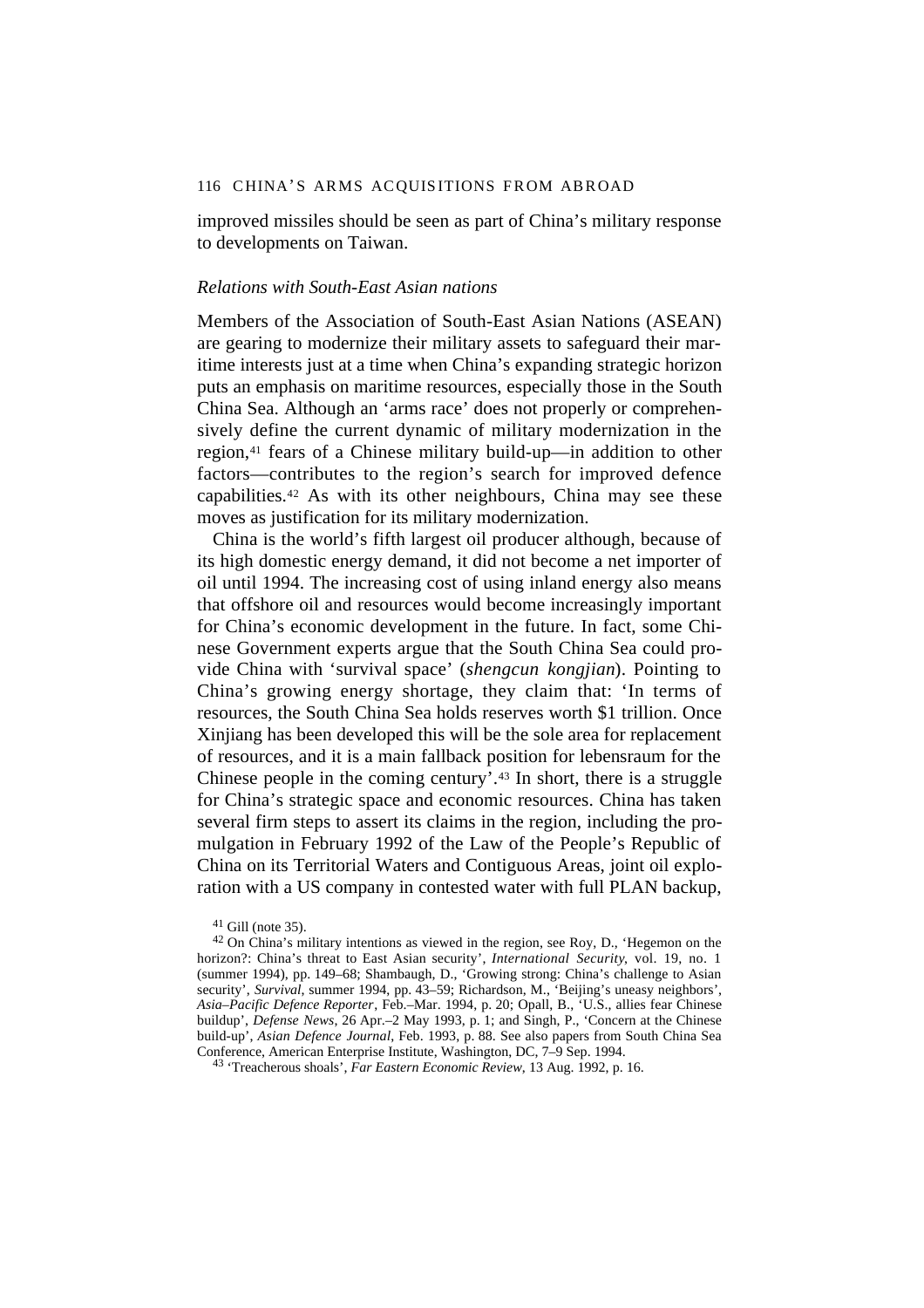the expansion of a 1-km airstrip on Woody Island (Yongxingdao) in the Paracel Island group, the occupation of two more islets in the South China Sea in 1992, and the occupation in early 1995 of reefs claimed by the Philippines.44

Seen from this perspective, the South China Sea issue seems to serve as the current leitmotif of China's naval modernization and the greater allocation of funds for the PLAN. There are several military steps that Beijing could take to enforce its claim over the disputed waters: one military measure would be to acquire an aircraft-carrier, but this option in the short to medium term is extremely difficult to consider seriously from financial, technological, political and doctrinal perspectives. Another stop-gap measure is the development of an air-refuelling capability, which China is known to have acquired from several sources. Yet it remains unclear whether China has operationally mastered this technique for force projection.45 Related to China's moves in the South China Sea are its efforts to build possible basing facilities off the shores of Myanmar. This bilateral relationship presents another strong indication of China's interests in becoming a greater influence in the region.

All in all, the growing importance of such interests as offshore resources, SLOC, regional influence and the Spratly Islands in China's economic and political development points to the need to extend the PLA's strategic reach, especially its naval and air forces.

## *Coping with a global power in the region: the United States*

China's post-Tiananmen US policy problem can be summed up in the question of how to deal with a nation that is vital to China's economic development but whose values—and in the eyes of some in Beijing. whose strategic ambitions—pose a major threat to the legitimacy and

44 Chanda, N. *et al*., 'Territorial imperative', *Far Eastern Economic Review*, 23 Feb. 1995, pp. 14–16; 'Philippines sends more troops to Spratly Islands', *International Herald Tribune*, 20 Feb. 1995, p. 4; *International Herald Tribune*, 19 June 1992; and Alialwi, D. M., 'The conflicting claims in the South China Sea', *Asian Defence Journal*, June 1992, pp. 6–19. The PLA reportedly deployed additional aircraft on Woody Island in early 1994. See *International Defense Review*, May 1994, p. 10.

45 Kristof, N. D., 'China obtains technology to refuel jets in midair, extending its power', *International Herald Tribune*, 24 Aug. 1992; Slade, A., 'USA pushing to block UK sale to Chinese', *Jane's Defence Weekly*, 17 Sep. 1988, p. 603; and Ackerman, J. A. and Dunn, M. C., 'Chinese air power', *Air Force Magazine*, July 1993, p. 59.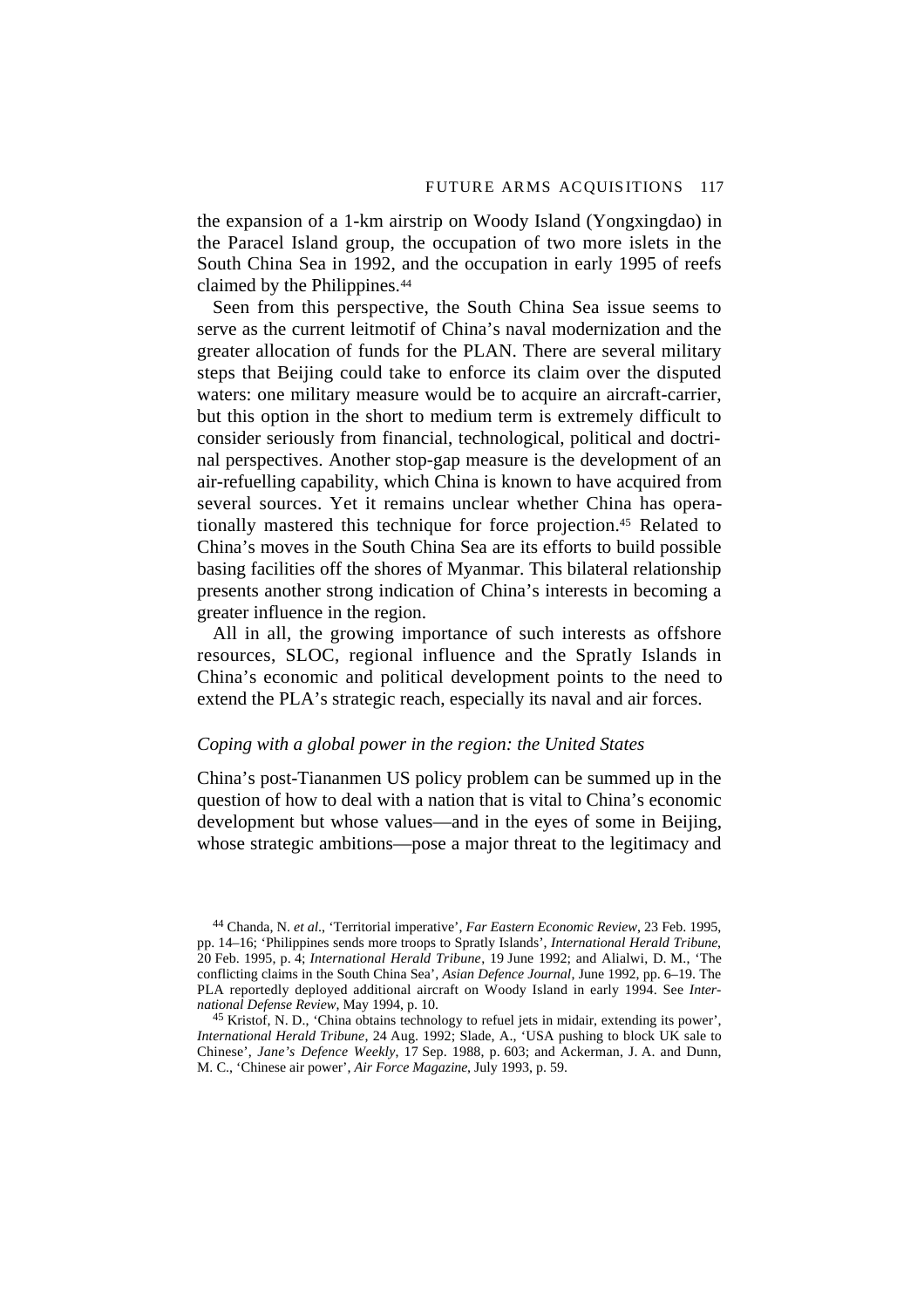survival of the Chinese regime.46 With the collapse of the Soviet Union, the geostrategic rationale that had guided Sino-US relations since the 1970s evaporated; the compatibility of domestic political and social values and economic benefits became central to their bilateral relations.

Chinese leaders largely see the US threat as ideological rather than military, as the USA promotes 'peaceful evolution' away from Communist rule. Their examples of this might include US pressure for human rights and prison labour reform in China. Continuing allegations about China's unfair trade practices and about missile proliferation are viewed as manifestations of the USA's disrespect for China's growing international status. However, China sees growing indications that the USA poses more strategic problems as well. The sale of 150 F-16s and many other advanced weapon systems and technologies to Taiwan demonstrates US intervention in the unification process and is in Beijing's view a serious violation of the three joint communiqués on Sino-US relations that were reached in the 1970s and early 1980s. Reflecting their frosty bilateral relations, military contacts between the two sides have been minimal and were resumed only in November 1993. From that time until the end of 1994, the two sides gradually warmed up to one another in the military sphere (see appendix 3). Subsequent events in the relationship in 1995 returned to the more problematic pattern.

Chinese security planners see that a reduced US military presence in Asia provides China with an opportunity to expand its influence. As observed by several Asian security scholars, China no longer views the US presence as necessarily contributing to regional security and stability.47 With the exception of the US forces in Japan—where China sees US forces as 'containing Japan'—US forces elsewhere in Asia are viewed by Beijing either as a source of instability, as in the case of the Korean Peninsula, or as an obstacle, as in the case of the South China Sea. The release by the Pentagon in February 1995 of a strategy report for East Asia—in which the USA among other points commits itself to halting its regional troop reductions and calls for the

<sup>46</sup> Xiaoxiong Yi argues that the Tiananmen Square crisis opened up a fundamental dilemma in China's US policy—i.e., how to balance autonomy and interdependence—and eventually led China to devise new strategies towards the USA. See his 'China's U.S. policy conundrum in the 1990s: balancing autonomy and interdependence', *Asian Survey*, vol. 34, no. 8 (Aug. 1994), pp. 675–91.

<sup>47</sup> See, e.g., Shambaugh (note 41).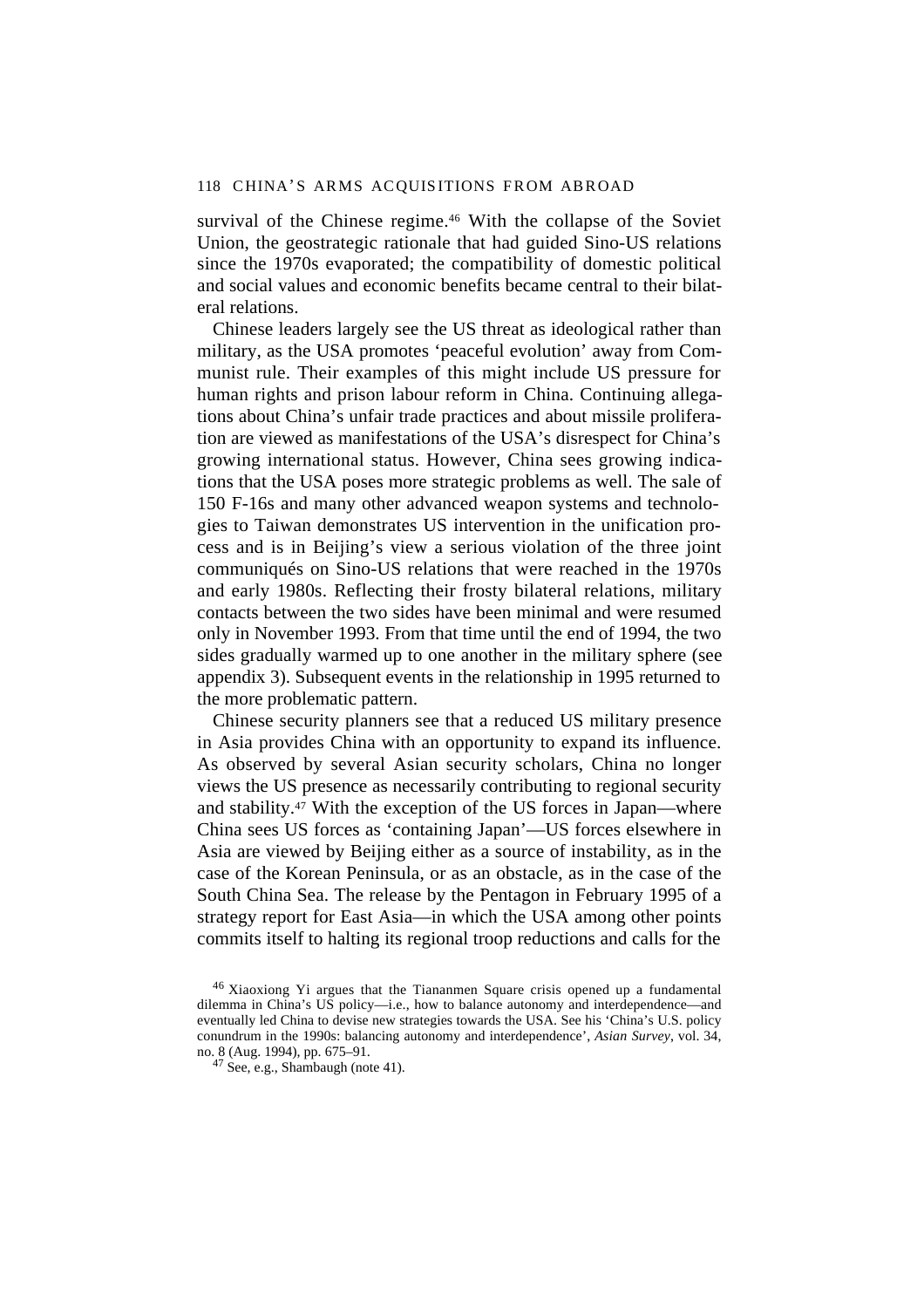further development of theatre missile defences with regional allies was not warmly received in Beijing.<sup>48</sup>

The likelihood that the two sides will come to blows appears slight, but each seems already to have identified the other as a long-term security risk. At the very least, China's defence modernization is geared to safeguarding its growing regional interests from the extensive reach of a superpower.

## *Long-term strategy*

The regional issues raised above, when combined with the three components of Chinese long-term strategy—territorial integrity, national unification and continued economic development—will require that the Chinese Navy and Air Force play an increasingly important role. These services will play a part in maintaining and perhaps enforcing Chinese claims of sovereignty over the Spratly Islands, in protecting vital shipping lanes and potentially rich energy-resource deposits in the South China Sea for the benefit of China's economic growth and, perhaps most crucially, in providing a credible deterrent against independence-minded forces on Taiwan. In addition, Chinese strategists maintain strong suspicions about the longer-term intentions of Japan. For the foreseeable future, those areas where China perceives a likely security threat will be along its coastal area and territorial waters, including those outlying islands to which China lays claim.

## **Sources of supply**

While China may wish to procure advanced armaments from abroad, it will probably be prevented from acquiring the most advanced technologies because of sanctions or national security considerations invoked by potential suppliers. The United States is likely to maintain a freeze on arms and arms technology sales, at least in the near term. Any change in this policy will be gradual at most and will probably involve attempts to reinterpret current understandings around the fringe of dual-use technologies. Russia has also displayed a certain reluctance to part with sophisticated weapons and technologies. Since Russia shares a long border and an historically rocky relationship with

<sup>48</sup> *United States Security Strategy for the East Asia–Pacific Region* (Department of Defense, Office of International Security Affairs: Washington, DC, Feb. 1995).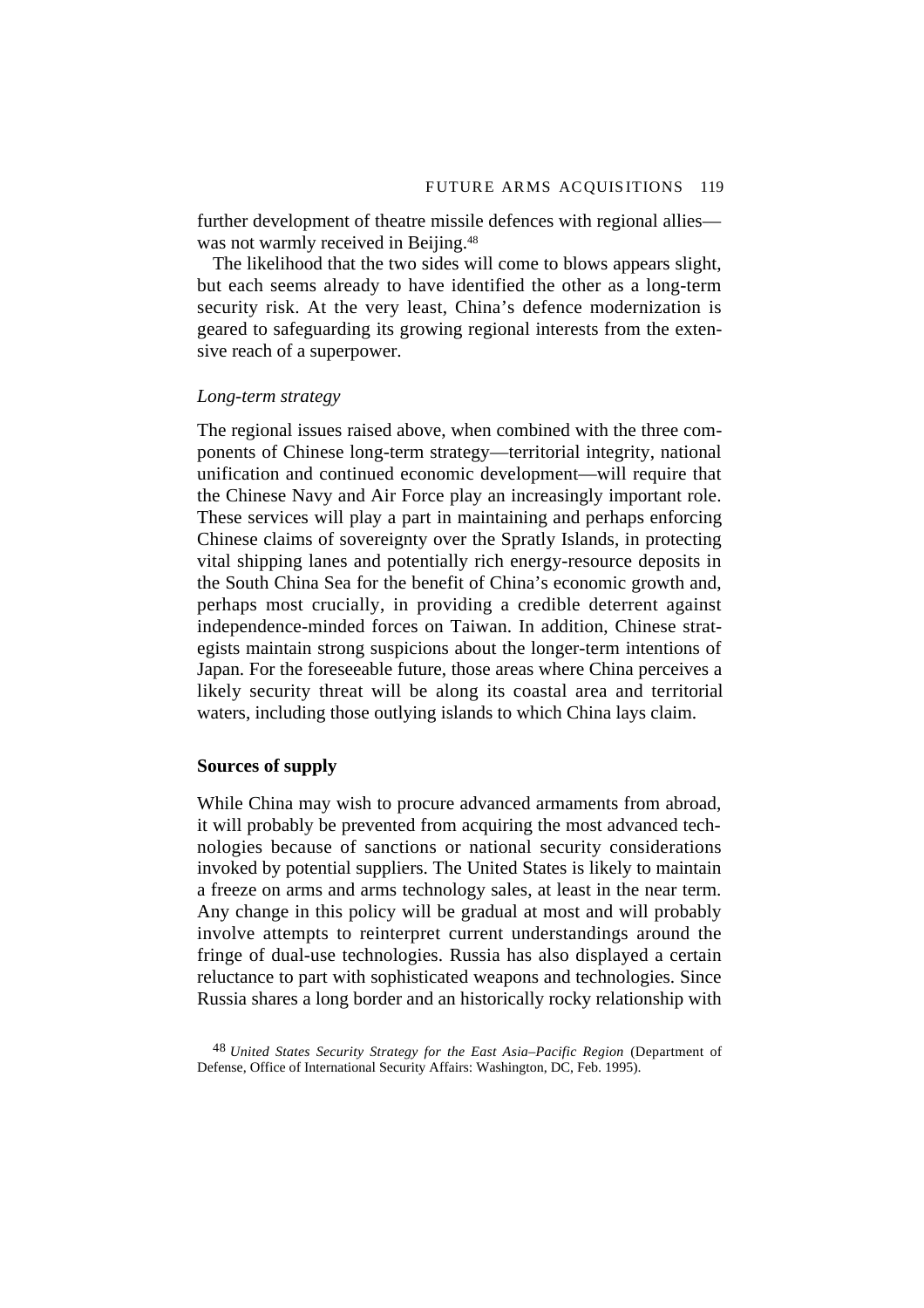China, its national security-policy decision makers must be aware of the possibility that such technologies and weapons could eventually be turned against Russia. Current reservations about providing China with technologies and production licences related to such sophisticated weapons as the MiG-31, the Su-35 and anti-missile defence systems result partially from this kind of concern. Negotiations in the mid-1990s to establish a follow-on organization to COCOM did not include China, which may mean that any future technology transfer control regime will be set up in a way that views China as a target of, rather than a participant in, non-proliferation measures. These considerations would suggest that China cannot expect easily to obtain the highly advanced military technologies held by the Western allies and Russia.

On the other hand, under pressure from their home industries and from China, and with the memories of June 1989 drifting further away in the collective memory, several Western suppliers have taken decisions which signal greater opportunities for weapon and technology transfers to China in the future. Some of these decisions include the concomitant policy not to arm Taiwan. Such decisions have also opened the door to greater civil trade between China and its West European trading partners. Italy is said to have reinterpreted its arms export legislation to allow it to export some military-related equipment to China, and other European suppliers are eager to enter the Chinese arms import market, although as of the end of 1994 government policies in Western Europe continued to prohibit arms transfers to China.<sup>49</sup>

In the USA, government policy on export regulations, including those covering potentially dual-use items and export credits for defence products, is coming under pressure from defence industries and sectors of government to liberalize, an effort which has met with some success.<sup>50</sup> Recent decisions taken by the Clinton Administration will allow for greater flexibility for defence exports, particularly when they are seen to be in the national economic interest. Invoking the economic rationale, then US Under-Secretary of Defense for Acquisi-

<sup>49 &#</sup>x27;France, Italy will emphasize civil sales to China', *Defense News*, 17–23 Jan. 1994, p. 6.

<sup>50</sup> See, e.g., Letter to Secretary of Defense Les Aspin from Aerospace Industries Association in *U.S.–Taiwan Economic Relations*, Joint hearing before the Subcommittees on Economic Policy, Trade and Environment and Asia and the Pacific of the Committee on Foreign Affairs, US House of Representatives, 103rd Congress (US Government Printing Office: Washington, DC, 1994), pp. 82–83.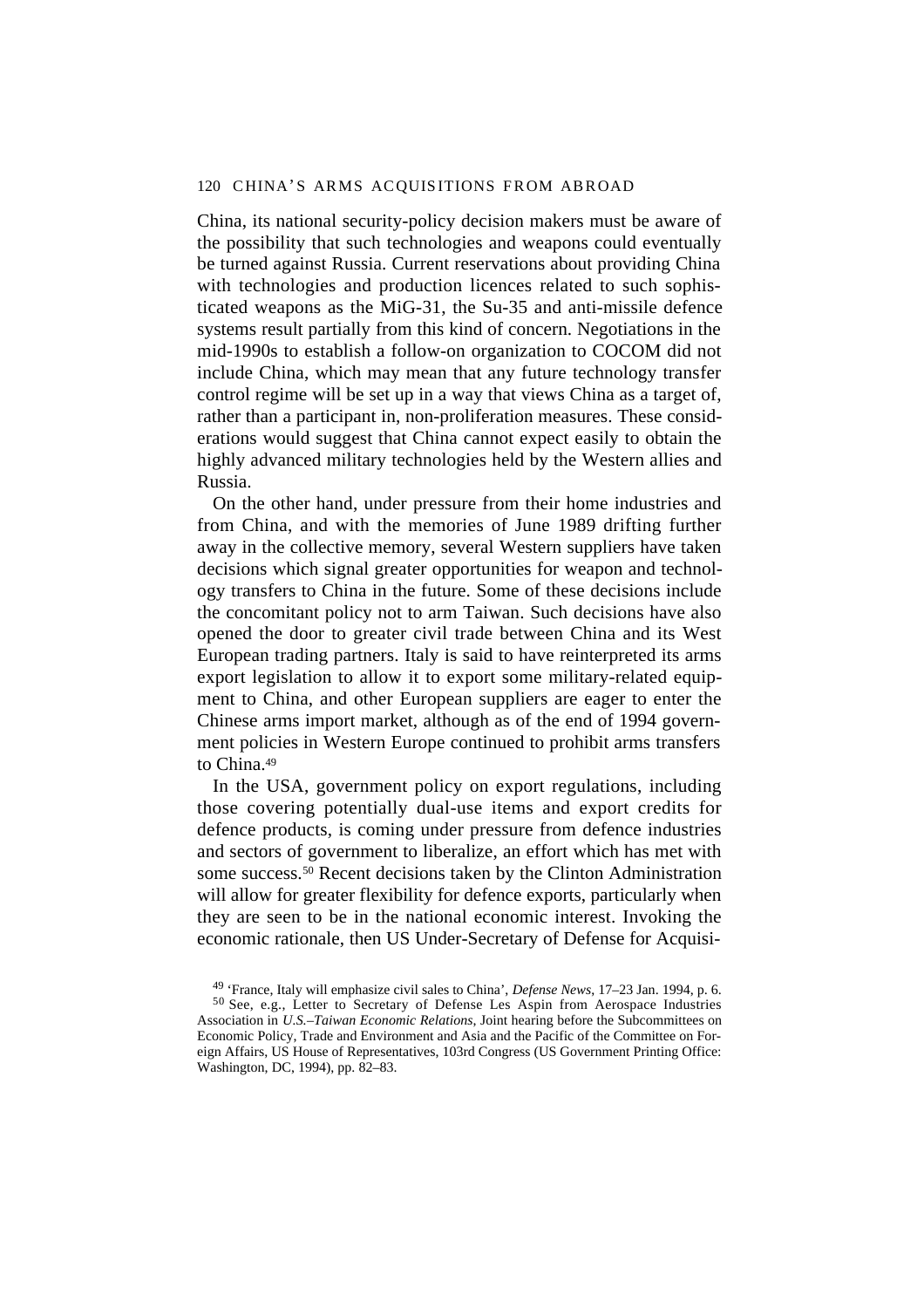tion and Technology John Deutch was quoted as saying that 'international cooperation in the development of next-generation weapons would enable US businesses to open new markets by offering advanced US technology'.51 With regard to China in particular, by late 1994 some analysts advocated a return to the policies of the early to mid-1980s which allowed for the transfer of defensive weapons from the USA to China.<sup>52</sup>

In addition, the current economic and political instability and lack of coherence within Russian decision-making circles may leave arms manufacturers a freer hand to deal with China. However, even at the highest levels of Russian politics, there is support for increasing arms exports. In 1992, President Boris Yeltsin declared:

This arms trade is also an enforced necessity for us today. It is a source of foreign currency, which is currently in extremely short supply. It is also a condition for supporting the defense sectors . . . cuts in weapons production would be a severe blow to the plants producing them. This abrupt turnaround would inevitably lead to social problems and leave millions of people on the brink of unemployment. The arms trade would act like a shock absorber on this process.<sup>53</sup>

Difficulties and pressures such as these found in the USA and Russia are also present in other major weapon supplier states. These developments could mean that China will be able to gain access to Western and Russian weapons and technologies and that this access may expand in the years ahead.

## IV. Future arms acquisitions from abroad

Given these factors influencing China's future arms imports, some conclusions can be offered as to possible future directions in Chinese foreign weapons and weapon technology acquisitions. However, it is extremely important to note from the outset that the systems described in this section represent a kind of 'wish list' for China. China's needs

<sup>51</sup> LeSueur, S. C., 'US likely will relax third-party export rules', *Defense News,* 28 Feb.– 6 Mar. 1994, p. 1.

<sup>52</sup> See, e.g., Wilborn, T. L., *Security Cooperation with China: Analysis and a Proposal* (Strategic Studies Institute, US Army War College: Carlisle Barracks, Pa., 25 Nov. 1994), pp. 24–25.

<sup>53</sup> Quoted from 'Boris Yeltsin: Russia has no special secret policy regarding nuclear issues', in FBIS-SOV, 24 Feb. 1992, p. 37.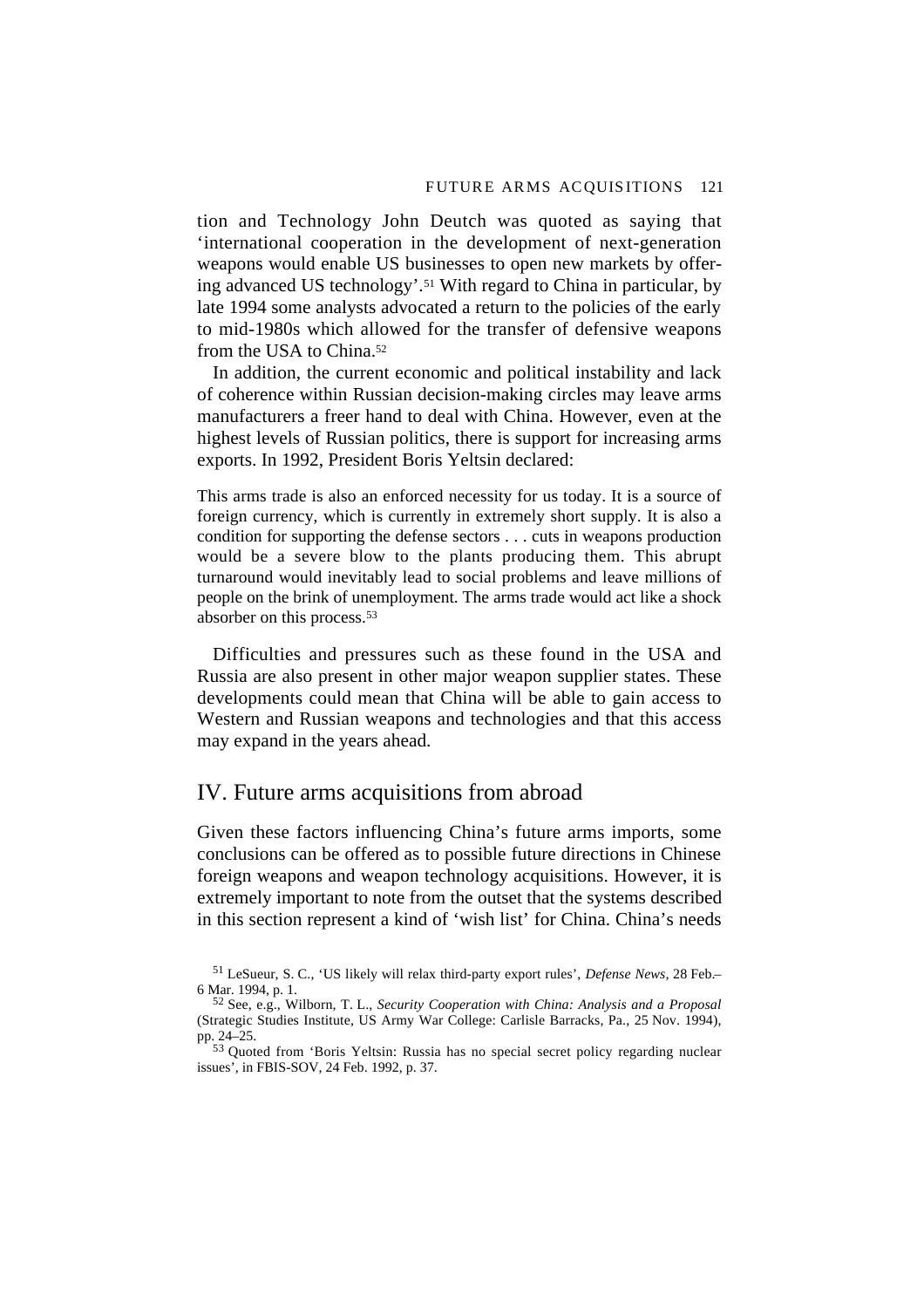are extensive, even if principally concentrated in the areas of air and sea capabilities, and cannot be met overnight. In addition, China faces many financial, technical and political obstacles in its quest for military modernization through arms and technology imports. Thus this section suggests some possible directions for Chinese arms imports but does not suggest that these are necessarily near-term purchases.

China will focus largely on 'force multipliers' and technologies rather than the import of whole systems. The areas of principal interest will be in upgrading air and sea capabilities, including some force projection, patrol and reconnaissance capabilities, and air and sea defence. China will limit its off-the-shelf purchases and seek to procure whole systems in small quantities, preferring to develop an indigenous capacity to produce advanced weapons through technology transfers and offset agreements. Table 5.4 provides data and information on the likely future Chinese acquisitions of arms and arms technologies by weapon system.

## **Naval procurement**

With Liu Huaqing's appointment as Commander-in-Chief of the Chinese Navy in 1982, and his subsequent rise to the Central Military Commission and the Politburo Standing Committee of the Chinese Communist Party, Chinese naval doctrine went through a significant change. Liu advocates the view that the sea is a 'strategic space' and hence the Navy a strategic asset worthy of development independent of the army. The development of a more effective and powerful navy has several dimensions, including the formation of well-armed fleets, maritime surveillance and patrol capabilities, and amphibious assault capabilities.54 This complements the seaward-looking strategic view which has developed in China since the early to mid-1980s.

However, of the armed services, PLAN has suffered most from neglect over the past 40 years and is in dire need of modernization in virtually all areas of advanced weaponry and electronics. The shipbuilding industry is experienced in hull manufacture but continues to have troubles in workmanship and in the development of sufficiently reliable and powerful engines. Because the navy will play such an important role in future threat scenarios, the need to modernize is par-

<sup>54</sup> Zhang Yihong, 'China heads toward blue waters', *International Defense Review*, Nov. 1993, p. 879.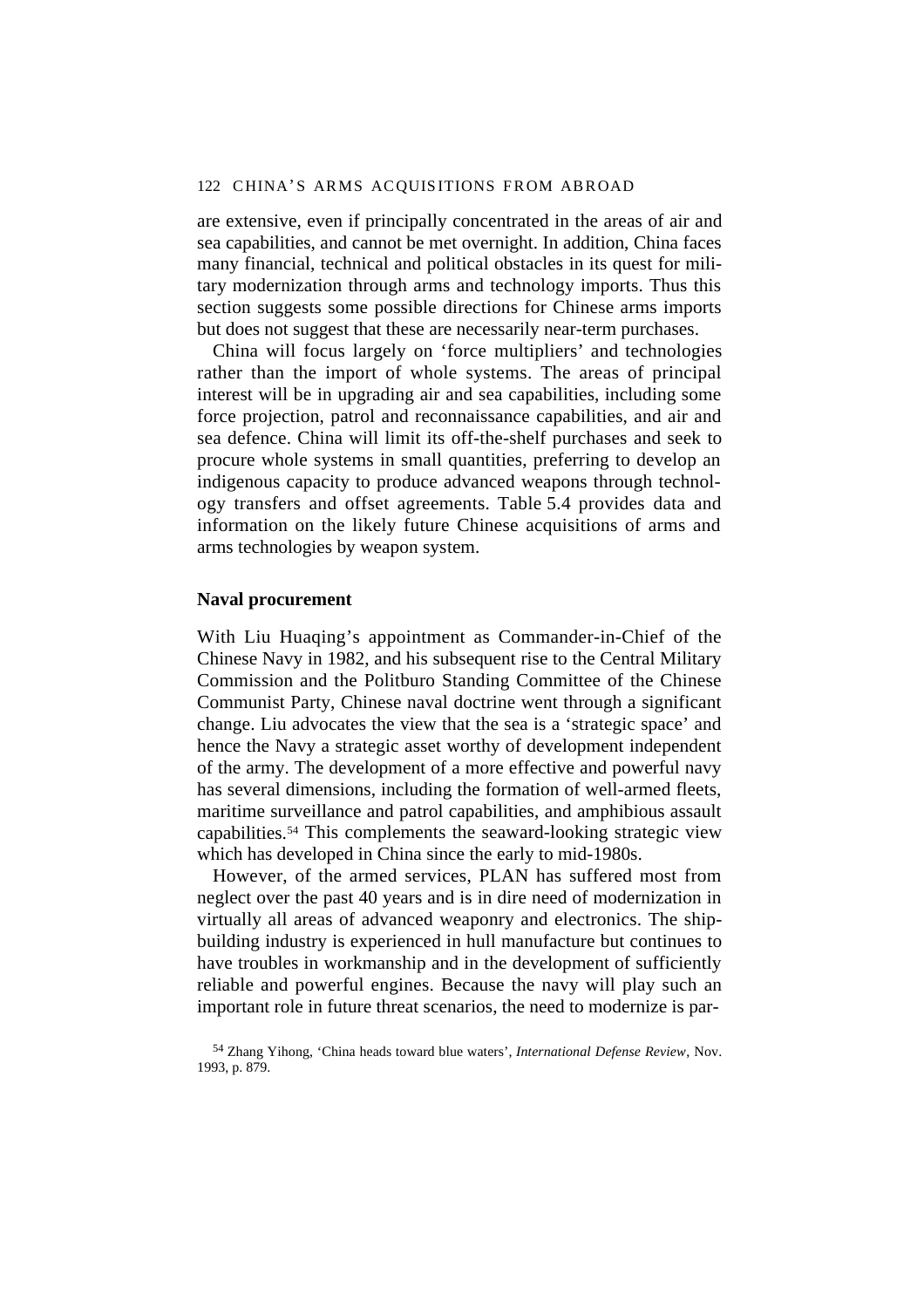| Weapon system                                 | Description/technology sought                                                                                                                                                                                                                                                                              |
|-----------------------------------------------|------------------------------------------------------------------------------------------------------------------------------------------------------------------------------------------------------------------------------------------------------------------------------------------------------------|
| Aircraft                                      |                                                                                                                                                                                                                                                                                                            |
| A-5M attack aircraft                          | It was reported in early 1993 that designers of<br>this aircraft were seeking improvements which<br>may require foreign assistance, including radar-<br>absorbent composites, in-flight refuelling, night-<br>vision capabilities, more powerful electronic<br>jammer system and laser-guided weapons      |
| B-7 attack aircraft                           | Under development for PLAAF and PLAN for<br>maritime attack role; programme delayed,<br>perhaps in part because of need for foreign<br>technologies for radar and avionics upgrades                                                                                                                        |
| Su-27 or other combat aircraft                | China may be seeking to co-produce this aircraft<br>or an indigenous version; Russian suppliers<br>prefer direct off-the-shelf export over technology<br>transfer; currently under negotiation                                                                                                             |
| SH-5 maritime patrol and<br><b>ASW</b> bomber | PLAN currently operates $c$ . 4 of these aircraft<br>near Qingdao; improved ASW, avionics and<br>surveillance capabilities may be sought from<br>foreign suppliers                                                                                                                                         |
| Super-7 fighter                               | Fighter is upgraded version of F-7M, intended<br>for export; initial cooperation with Grumman<br>before 1989; now seeking foreign partners to<br>upgrade avionics, navigation and weapon<br>systems; possible that GEC-Ferranti, GEC-<br>Marconi and Alenia are being considered for<br>future cooperation |
| J-10 fighter                                  | PRC effort to design and produce advanced<br>fighter aircraft by 2005; extremely ambitious<br>programme will require foreign assistance; may<br>be receiving Israeli assistance drawn from<br>defunct Lavi programme                                                                                       |
| Y-8 transport aircraft                        | Development of an airborne early-warning<br>version being undertaken, with possible<br>assistance from GEC-Marconi and Israeli<br>companies                                                                                                                                                                |
| Z-8 helicopter                                | This helicopter is based on the French Super<br>Frelon helicopter, first developed in the 1960s;<br>initial production of the aircraft approved after<br>flight trials in 1989; expected to play maritime                                                                                                  |

**Table 5.4.** Future Chinese requirements for foreign weapons and technologies, by weapon system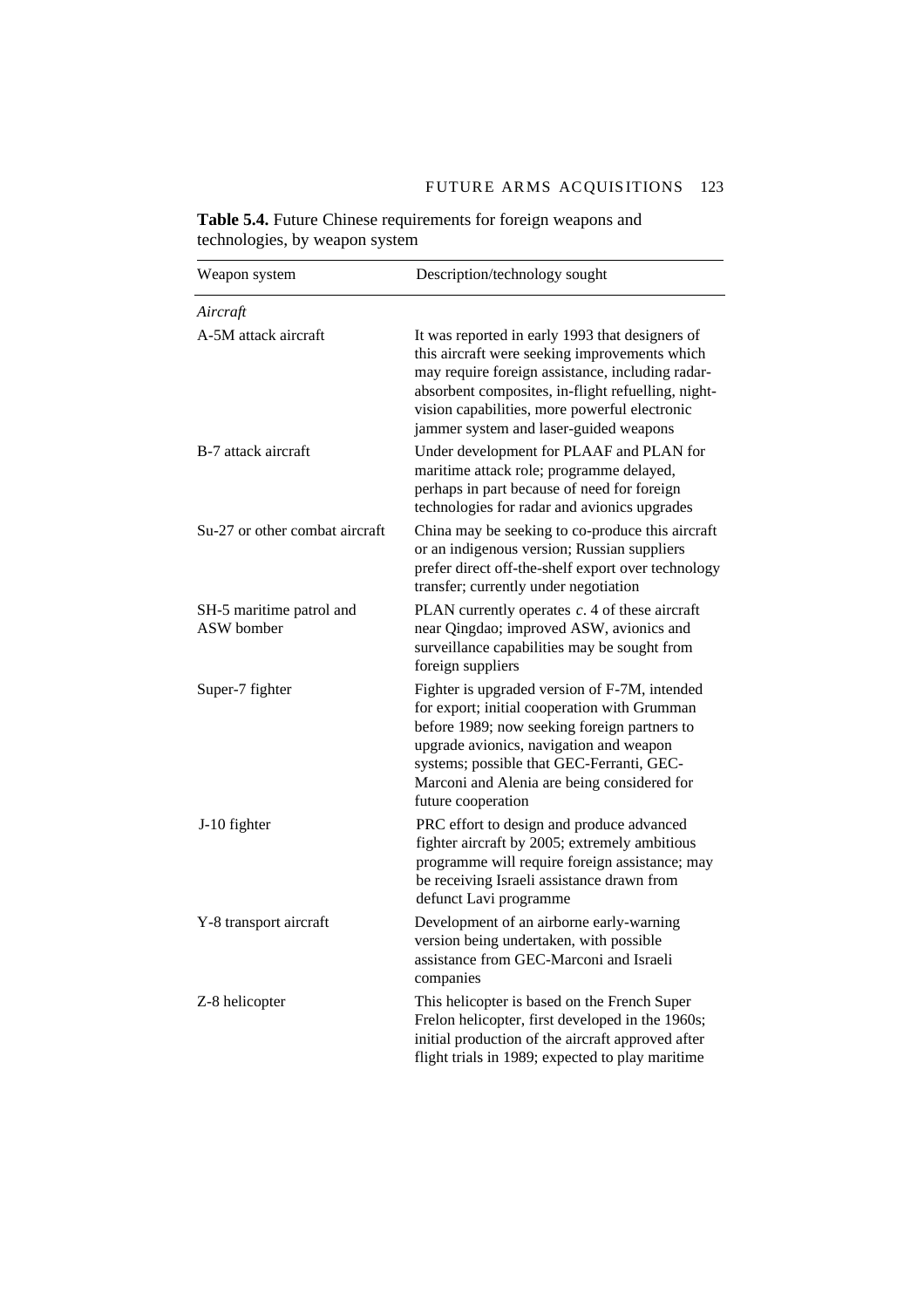| Weapon system                                       | Description/technology sought                                                                                                                                                                                                                                                                                                                                                                                                                                                   |
|-----------------------------------------------------|---------------------------------------------------------------------------------------------------------------------------------------------------------------------------------------------------------------------------------------------------------------------------------------------------------------------------------------------------------------------------------------------------------------------------------------------------------------------------------|
|                                                     | role in anti-submarine/anti-surface warfare,<br>minelaying/minesweeping and surveillance;<br>advanced technologies to perform these roles<br>may be sought from foreign suppliers                                                                                                                                                                                                                                                                                               |
| <b>Missiles</b>                                     |                                                                                                                                                                                                                                                                                                                                                                                                                                                                                 |
| PL-9 air-to-air and<br>PL-9N surface-to-air missile | Development of this missile and its follow-ons<br>to arm Chinese aircraft likely to include foreign<br>assistance; discussion in past included integra-<br>tion of components from US Sparrow, British<br>Sky Flash or Italian Aspide; reports indicate that<br>Israel will assist in development of PL-9, using<br>Python III technology                                                                                                                                       |
| Air defence missiles                                | Since 1990 China has placed a strong emphasis<br>on development of air defence systems;<br>cooperation for the future may include assistance<br>from Russia as part of purchase of SA-10<br>Grumble air defence system in 1992; reported<br>but unconfirmed cooperation with Israel<br>involving US Patriot technology would also<br>contribute to development of future Chinese air<br>defence systems; further purchase of air defence<br>systems from Russia can be expected |
| <b>Ballistic missiles</b>                           | Reported but unconfirmed cooperation in<br>development of ballistic and cruise missiles<br>includes: work with Iran on M-7 (Project 8610)<br>180-km range missile and on 1000-km range<br>M-18 missile; working with Pakistan on further<br>development of M-11 and other short- to<br>medium-range missiles                                                                                                                                                                    |
| Naval systems                                       |                                                                                                                                                                                                                                                                                                                                                                                                                                                                                 |
| Luhu Class destroyer                                | A new class of destroyer which is advanced by<br>Chinese standards; production of the vessel<br>expected to continue, and will probably require<br>more advanced defence, communications and<br>propulsion systems from foreign sources                                                                                                                                                                                                                                         |
| Jianghu and Jiangwei<br>Class frigates              | Missile frigates will require substantial up-<br>grading, particularly in advanced anti-air and<br>anti-missile defence, communications and<br>electronics                                                                                                                                                                                                                                                                                                                      |

## **Table 5.4** contd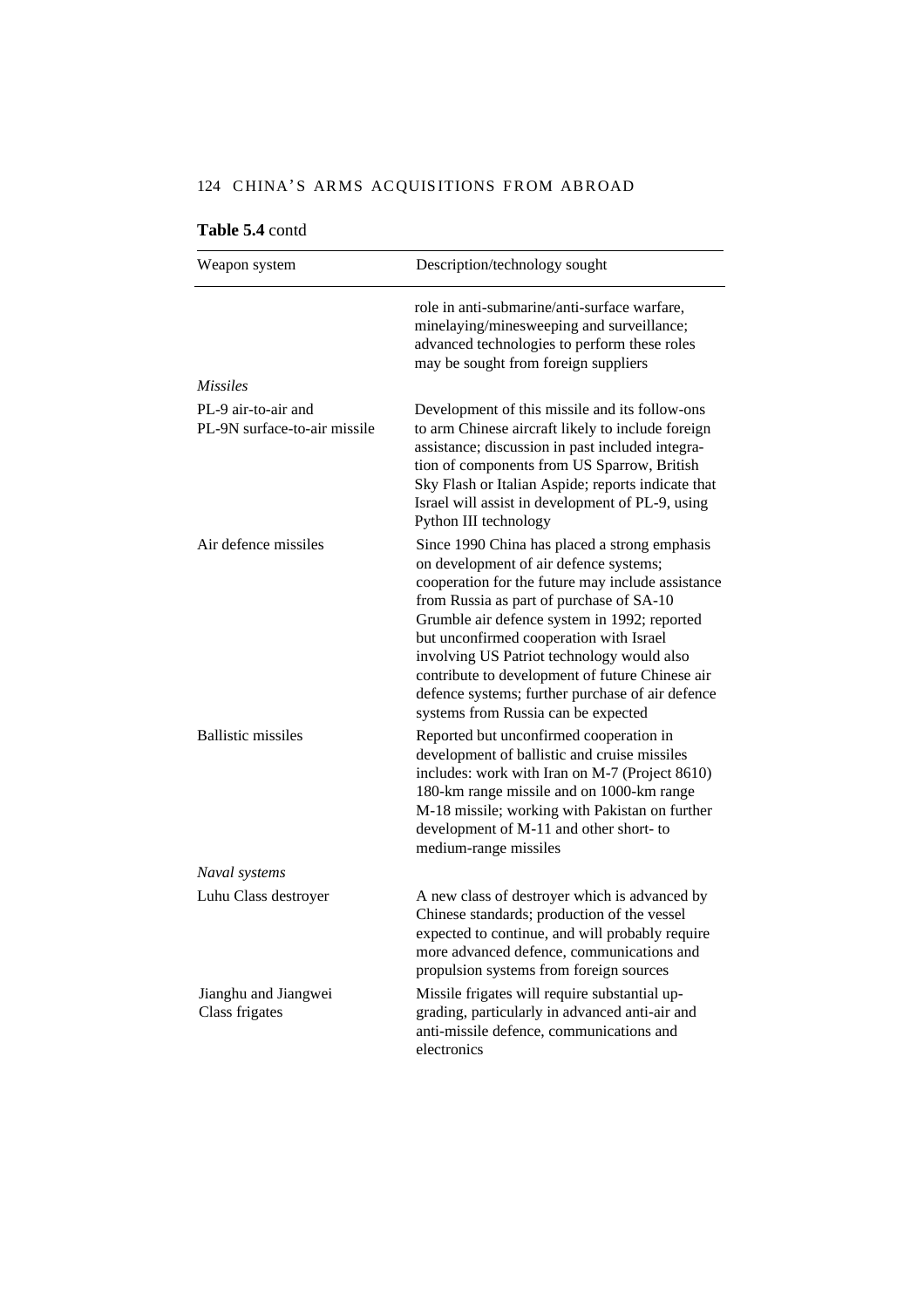| Weapon system         | Description/technology sought                                                                                                 |
|-----------------------|-------------------------------------------------------------------------------------------------------------------------------|
| Kilo Class submarines | Delivery of 1 submarine in 1995; further<br>transfers of at least 3 are expected; the deal may<br>include technology transfer |

*Sources: Jane's All the World's Aircraft 1993–94* (Jane's Information Group: Coulsdon, Surrey, 1993); *Jane's Naval Weapons Systems* (Jane's Information Group: Coulsdon, Surrey, 1992); *Jane's Air-Launched Weapons* (Jane's Information Group: Coulsdon, Surrey, 1988); Reed, J., *Defence Exports: Current Concerns* (Jane's Information Group: Coulsdon, Surrey, Apr. 1993); 'China unveils plan for modern warplane', *International Herald Tribune,* 18 Jan. 1994, p. 4; and Fulghum, D. A., 'New Chinese fighter nears prototyping', *Aviation Week & Space Technology*, 13 Mar. 1995, pp. 26–27.

ticularly urgent and provides modernizers with ample justification to seek advanced systems and technologies from abroad.

The two new classes of *major surface combatants*, the Jiangwei frigate and Luhu Class destroyer, are in production in Chinese shipyards and will form the basis of an expanded and more modern Chinese fleet. As currently equipped, these vessels lack modernized communications and defence systems, areas in which foreign procurement is likely. *Naval air defence* to improve the survivability of the new Jiangwei frigates and Luhu destroyers is especially needed. French and Italian systems are likely to arm some of these vessels, and it appears that some derivatives from Israeli technology will also go into future Chinese naval air defence systems. China also requires a significant improvement of its anti-ship missile defence, now possessing outdated anti-missile and electronic systems which would be no match against modern sea-skimming missiles and anti-ship missiles equipped with electronic counter-countermeasure capabilities. The procurement of foreign technologies is a likely avenue to achieve improved capabilities in these areas.

Much attention has been given to the possible Chinese acquisition of an *aircraft-carrier*, but such a purchase, while in the PLA's longerrange plans, is unlikely in the near future. China purchased the Australian aircraft-carrier *Melbourne* for scrap in 1981 and negotiated in 1988 with the USA in a failed effort to purchase a World War II-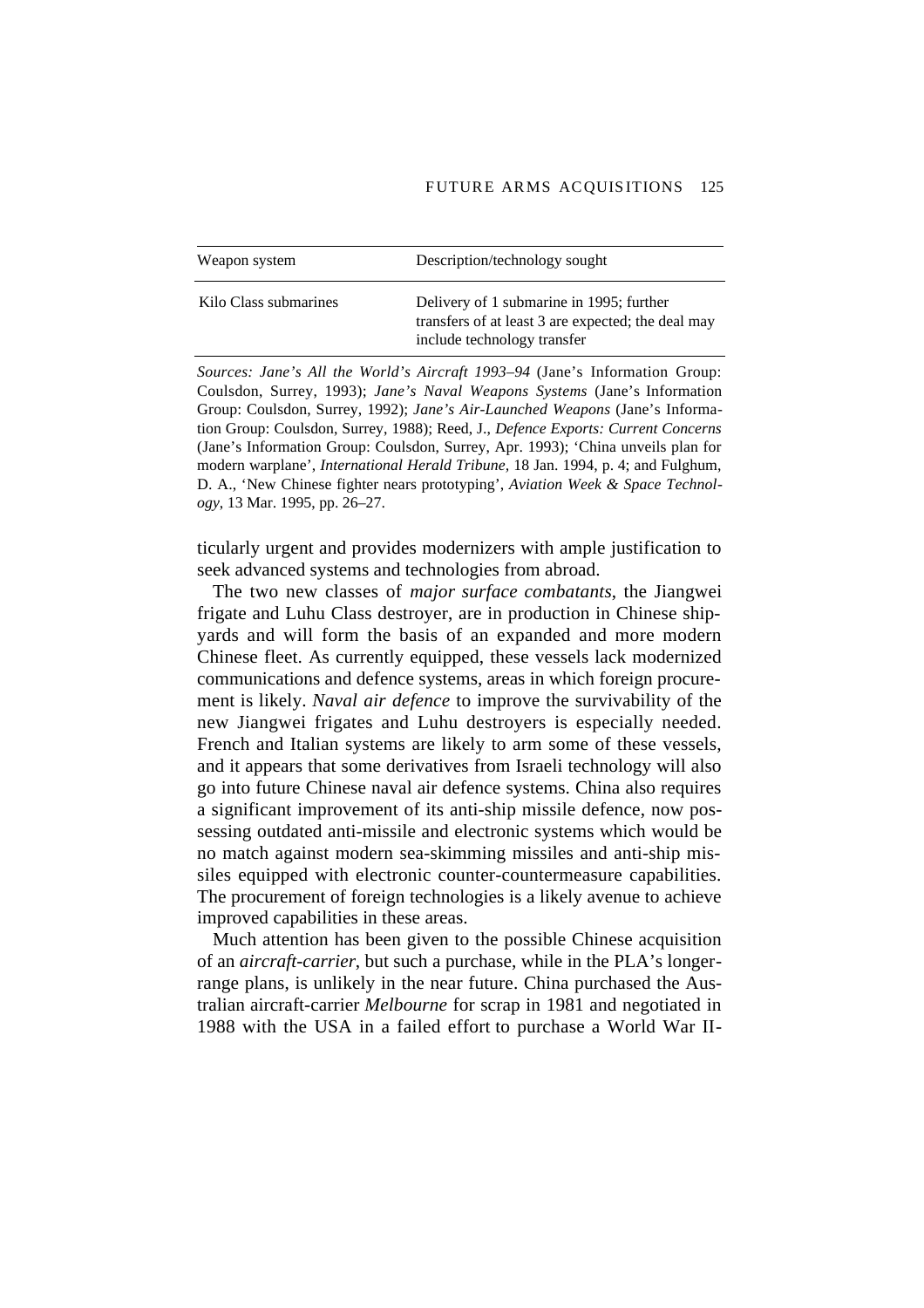vintage decommissioned aircraft-carrier.55 It is believed that such purchases could assist Chinese military designers and engineers in the development of aircraft-carriers, which are important for China's future naval strategy. Negotiations with Russian and Ukrainian officials to purchase an aircraft-carrier have been put on hold, owing to such factors as cost, reliability and preparedness of the PLA. Preparations are under way to acquire an aircraft-carrier eventually, but the enormous amount of work which must come first—including training, logistic, doctrinal and strategic plans, weapons and fleet development, political and diplomatic manœuvring—suggest that it may be decades before one can be purchased and put into effective operation.

With regard to *submarines*, China is making an effort to develop a new class of vessel which will serve in patrol and attack roles. Its submarine technology is outdated, and it will have to turn to outside sources of technology to upgrade its fleet significantly. The Agosta Class submarine—which France has exported in the past to Pakistan—is reportedly a model for the new class of Chinese submarine. However, Chinese purchases of Kilo Class submarines from Russia, and their hopes eventually to produce this warship under licence, may mean that the new submarine programme is on hold.

## **Airborne and air defence capabilities**

To assert itself effectively over greater ocean distances, and to deal with contingencies in distant border regions, the PLA recognizes the basic need to achieve *in-flight refuelling* capabilities. According to a study by the *International Defense Review* in August 1988, China did not at the time possess the capability to perform in-flight refuelling operations. A British company, Flight Refuelling, signed a Memorandum of Understanding with CATIC in 1986 under which Flight Refuelling was to provide 20 air-to-air refuelling systems similar to those used by the British Royal Air Force. The USA and Japan, acting through COCOM, were able to prevent this sale, but not before some initial visits were conducted by Chinese Air Force officials to the Flight Refuelling facility and the RAF squadron which operates British tanker aircraft.<sup>56</sup> Since then, China has begun to develop this

<sup>55 &#</sup>x27;Not only scrap', *Far Eastern Economic Review*, 17 Mar. 1988, p. 11.

<sup>56</sup> Slade, A., 'USA pushing to block UK sale to Chinese', *Jane's Defence Weekly*, 17 Sep. 1988, p. 603.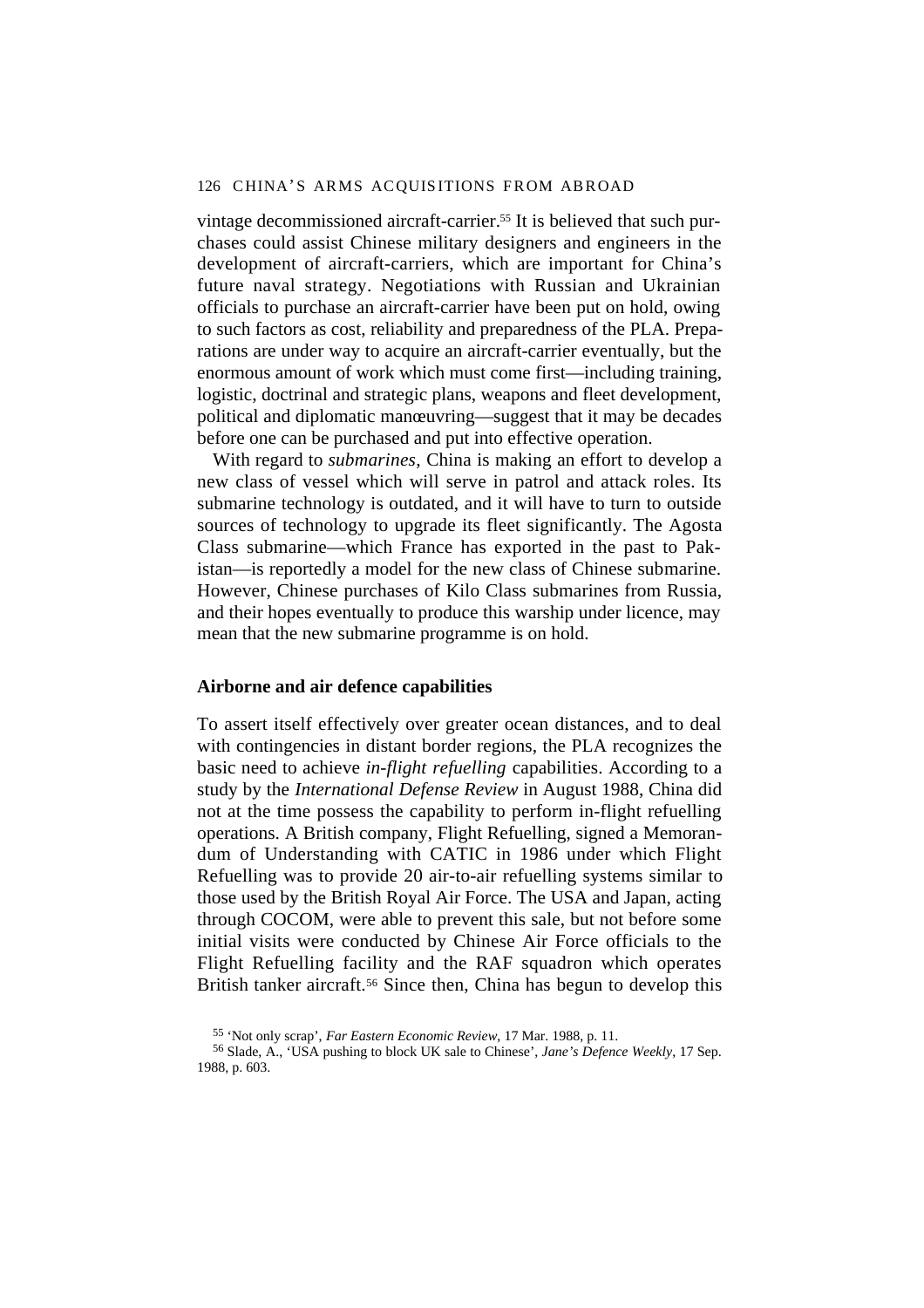capability with the assistance of either Iran or Israel—or both. A possible configuration has the Y-8 or H-6 bomber acting as a tanker to refuel Chinese Q-5 or Su-27 aircraft. According to one report, China has set up a training base for aerial refuelling, at Zhanjiang, opposite Hainan Island. China is not likely to operationalize its refuelling capabilities for many years, and probably not until after the turn of the century.57

For several years, China has been interested in procuring *airborne early warning* technologies from abroad. The PLA made inquiries about AEW and maritime surveillance items in 1989, including studies initiated by CATIC and Thorn-EMI for installation of the Skymaster multi-role radar in the nose of Y-8 transports. Previously, Litton Canada tested systems for maritime surveillance and associated avionics with China in 1985.58 China may seek assistance from British and Israeli firms to upgrade its transport aircraft into an airborne early warning and maritime surveillance role. The PLA is also looking to improve its *maritime patrol* and *anti-submarine warfare* capabilities. In this case, it appears that the PLA will rely in part on upgraded versions of the licence-built Z-9 and Z-8 helicopters, with improved endurance, power train, weapon systems, and radar and sonar components—items which may be purchased abroad. The Z-9 and Z-8 will equip both the Jiangwei frigate and Luhu destroyer and serve in an anti-submarine and maritime patrol capacity.

Another priority for the military in the years ahead is *rapid airborne mobility*, to combat any internal unrest and for deployment to troublespots on China's periphery. In the early 1990s, the PLA upgraded rapid deployment and airborne forces. Further advances in this direction will require improved logistical and transport capabilities, part of which can be met through foreign purchases, such as the Russian Il-76 medium- to long-range heavy transport aircraft. China is believed to have ordered 10 Il-76s, which are capable of carrying some 125 paratroopers or 40- to 50-tonne payloads across a range of about 5000 km in just over six hours. China will need more such transports to move more significant amounts of men and *matériel*, suggesting that further purchases are possible.

<sup>57</sup> Ackerman, J. A. and Dunn, M. C., 'Chinese air power', *Air Force Magazine*, July 1993, p. 59.

<sup>58 &#</sup>x27;China', *Air International*, July 1989, p. 2.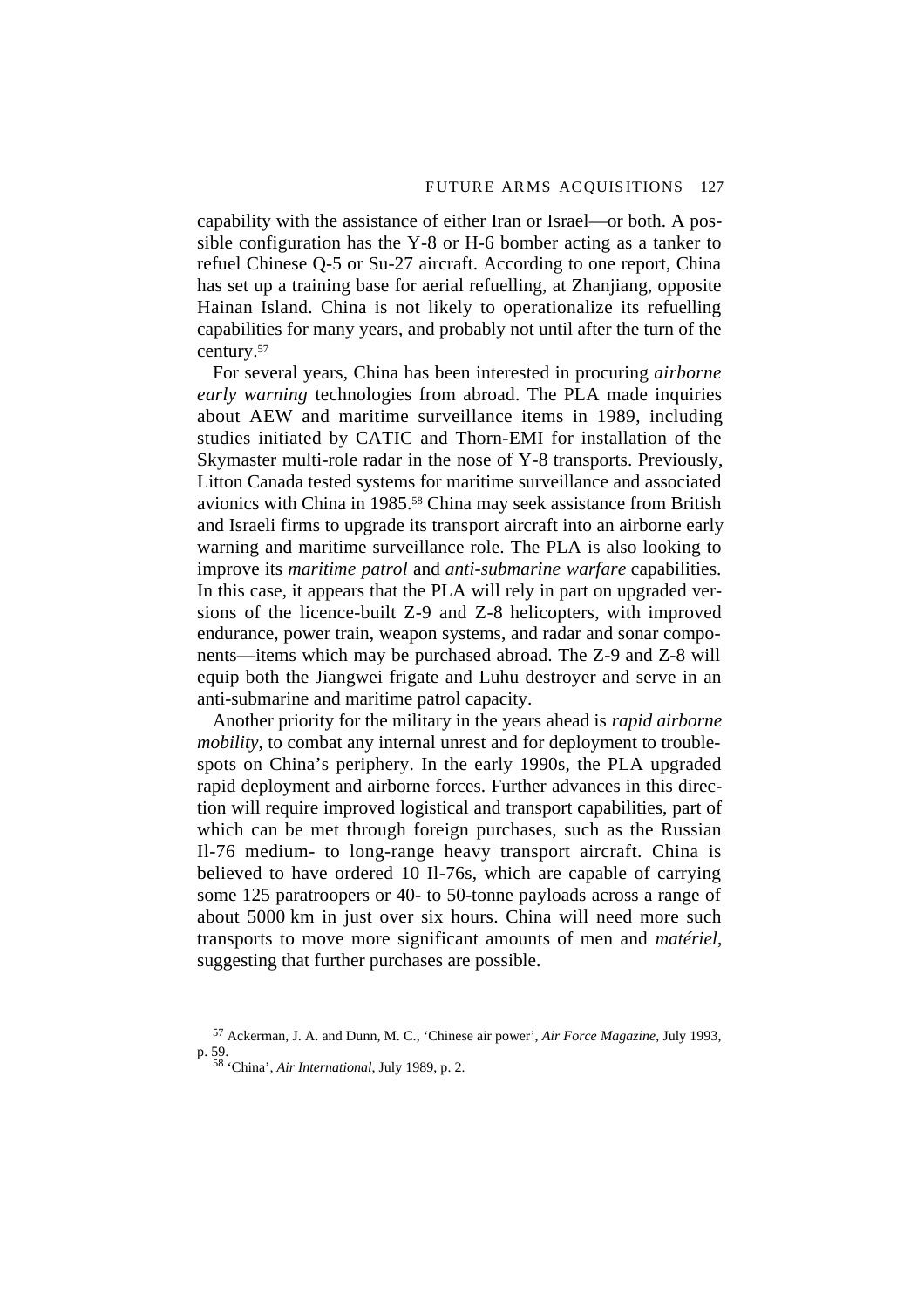*Air defence* is another major priority, emphasized perhaps in reaction to the Persian Gulf War, in which dominance of the air proved to be a critical factor in the Coalition victory over Iraq. China has acquired Russian air defence systems and is negotiating to purchase more. In addition, it is believed to be working with Israel to develop further its own advanced air defence system.

In the area of *combat aircraft* such as fighter jets and ground attack aircraft, the future path is unclear, although modernization through imports is certainly needed. Before the Su-27 purchase and reports forecasting the Israel-assisted J-10 programme, the J-8II upgrade was considered to be the near-term answer to China's aircraft modernization needs. But, with increased Russian and Israeli cooperation on other aircraft projects, the J-8II programme may be on hold or destined for export. At present, around 100–120 J-8 aircraft of all types are deployed in China, all of which could be upgraded to current J-8II standard, and the J-8II is designed to accommodate even further avionics upgrades from foreign suppliers.59 A decision to massproduce the J-8II was still pending in 1995 because of possible alternative modernization paths (e.g., imports and co-production with Russia) and the apparent lack of export orders from China's traditional customers, who find the aircraft too cumbersome and overly powerful for their needs.

A new generation of combat aircraft has been under consideration for some time but these programmes will require significant foreign inputs if they are to be successful. The B-7 strike aircraft programme (including modifications for a maritime strike capability), the Super-7 (made for export), the J-9 and J-10 programmes and the A-5 upgrade programme have all appeared as part of the Chinese aircraft modernization programme in recent years. It is clearly not possible for China to pursue significant development and modernization of all these systems simultaneously, and its prospects are clouded by the possibilities of Russian imports or co-production.

<sup>59</sup> On the J-8II see *Jane's All the World's Aircraft* (Jane's Information Group: Coulsdon, Surrey, 1993), p. 56; and Mama, H. P., 'China advances in combat aircraft', *Interavia/ Aerospace World*, Oct. 1992, p. 20.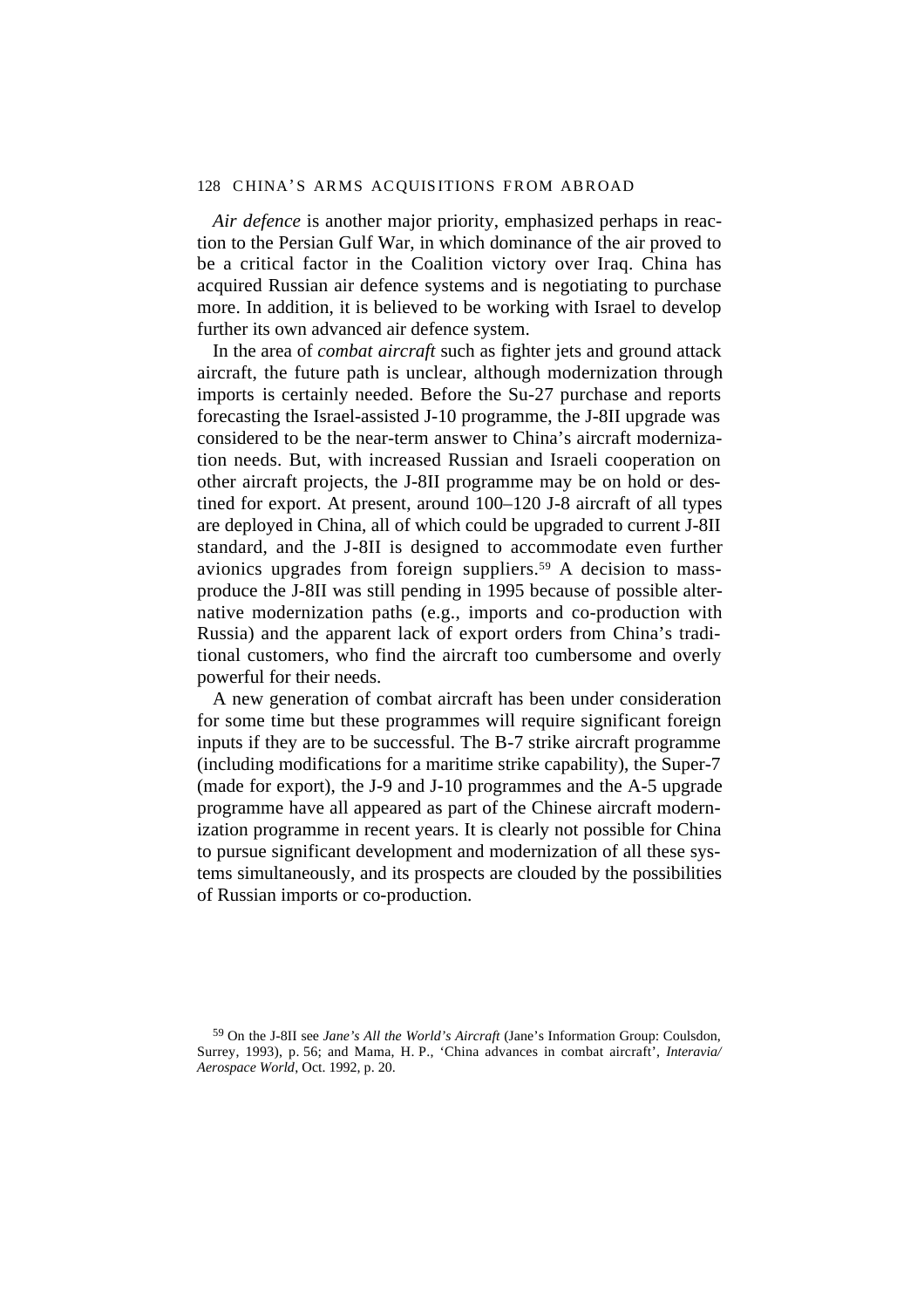Reports state that China may import Su-27, MiG-31 and/or Su-35 fighters from Russia or assemble these aircraft in Chinese factories in a deal which would include the purchase of technology relevant to the aircraft.60 Discussions held in 1994 and 1995 by the authors with US military attachés in China and with executives of Russian arms production enterprises suggest that such deals were not complete and awaited further negotiation on financing and the level of technology and production rights involved in the transactions. Reports in 1994 and 1995 indicated that the J-10, with possible Israeli assistance, would be China's next-generation domestically produced fighter.

In sum, while China is certainly interested in working with foreign partners to develop and acquire complete platforms and technologies for new-generation combat aircraft, a clear approach has not appeared. The reasons for this indecision may be the high costs involved and a continuing debate between those interested in developing a capacity to produce a truly indigenous advanced combat aircraft and those who would prefer to accelerate the acquisition and deployment process either through off-the-shelf imports or licensed production or co-production deals.

A secondary but serious problem faced by Chinese aircraft modernization programmes is a lack of export orders to fund further improvements, particularly those involving advanced components from abroad. Neither the J-8II nor the Super-7 programme has export orders to help finance its development. Similarly, the K-8 jet trainer has been unsuccessful in finding markets beyond the two partners on the project, China and Pakistan, thus putting in jeopardy the long-term financial viability of the programme. Small numbers of the K-8 have been produced (some half a dozen were delivered to Pakistan in 1994), but mass production and international competitiveness are severely hampered by the apparently poor quality of the aircraft, resulting in particular from a lack of sophisticated engine technology.61

<sup>60 &#</sup>x27;"Made in China" deal is forged for Su-27s', *Jane's Defence Review*, 6 May 1995, p. 3; Boey, D., 'Chinese may choose Su-35 over MiG-29', *Defense News*, 28 Mar.–3 Apr. 1994, p. 14; and 'China seeks MiG-31 co-production deal', *Interavia Air Letter*, 23 Oct. 1993, p. 5.

<sup>61</sup> Opall, B., 'Chinese tout trainers for global market', *Defense News,* 7–13 Mar. 1994, p. 16.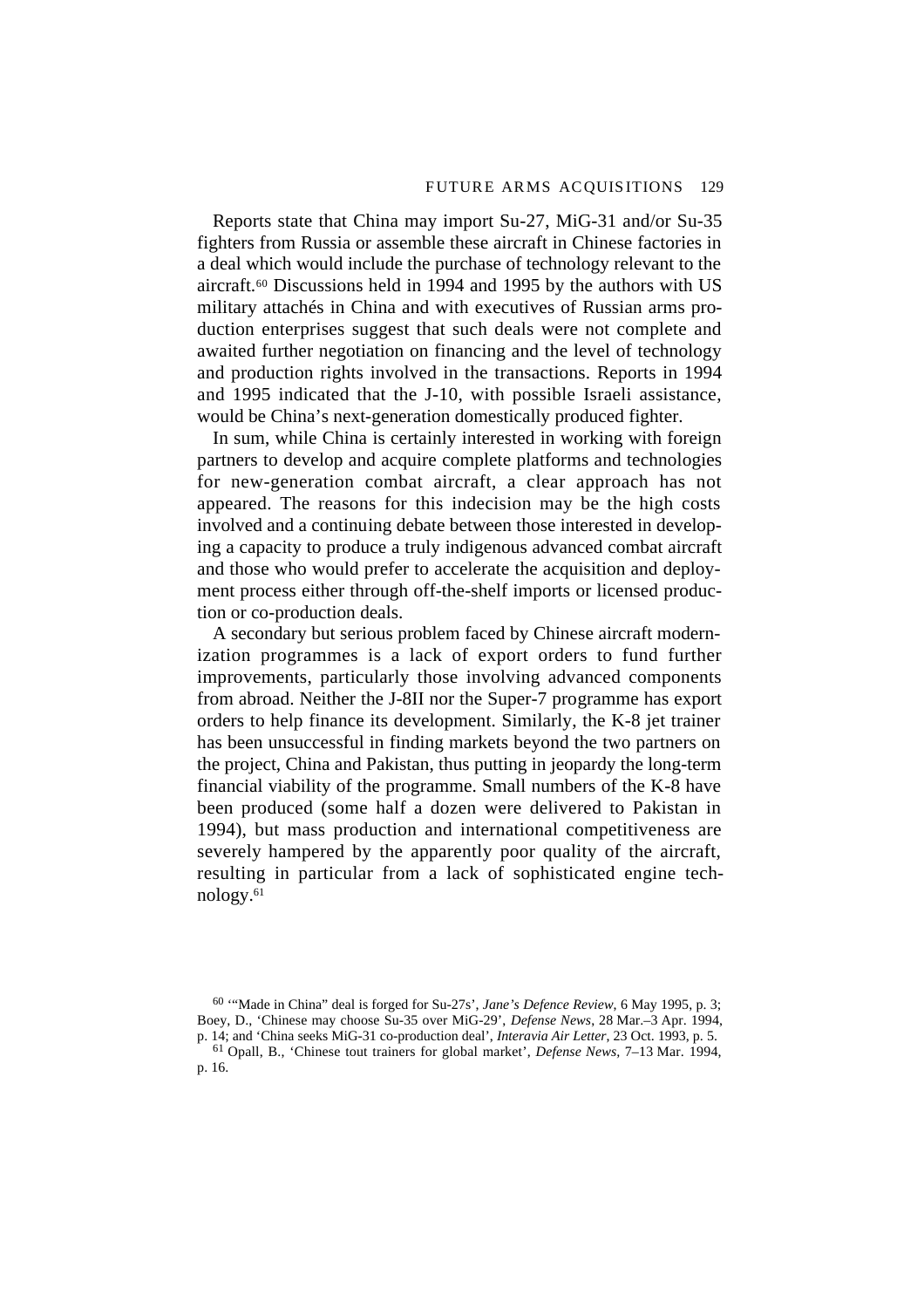## V. Conclusions

## **Persistent problems**

From this survey of contemporary and likely future trends in Chinese arms and military technology imports, several conclusions may be drawn. These conclusions may be spelled out in terms of continuing challenges to China on the one hand and continuing regional concerns on the other.

1. It should be emphasized that a wide range of problems stand in the way of a Chinese military modernization strategy based on arms and technology imports. These problems include prohibitive cost, political and bureaucratic infighting, limited absorptive capacities, managerial and administrative roadblocks, and supplier controls. Paradoxically, some of these problems derive from or are exacerbated by the Deng-era reform and modernization programme, which is the foundation of China's comprehensive security strategy for the next century. While there is little doubt that China wishes to utilize foreign technologies and weapons to improve its military capabilities, it is limited in its ability to do so and must turn to alternative and ultimately less-than-perfect solutions for its modernization needs. This alternative will almost certainly resemble China's traditional approach of limited imports of whole systems, with the aim of developing and producing indigenous technologies and weapons. This strategy has met with some success in the past, but it has consistently contributed to maintaining a wide gap between Chinese weapon systems and other military capabilities and those of the Western allies and the Soviet Union/Russia.

2. This report suggests that Chinese arms and arms technology acquisitions from the West have been modest, sporadic and problematic. Most of China's arms imports have come from Russia and other non-Western suppliers such as Israel, Pakistan and Iran, which raises a question about the quality of these transfers. Only recently have foreign suppliers, particularly Israel and Russia, begun to provide China with relatively sophisticated weapons and technology; the bulk of China's arms imports in the past have been Soviet systems based on 1950s and 1960s technologies. Even in the case of Israel and Russia, it is unclear to what extent these countries are willing to part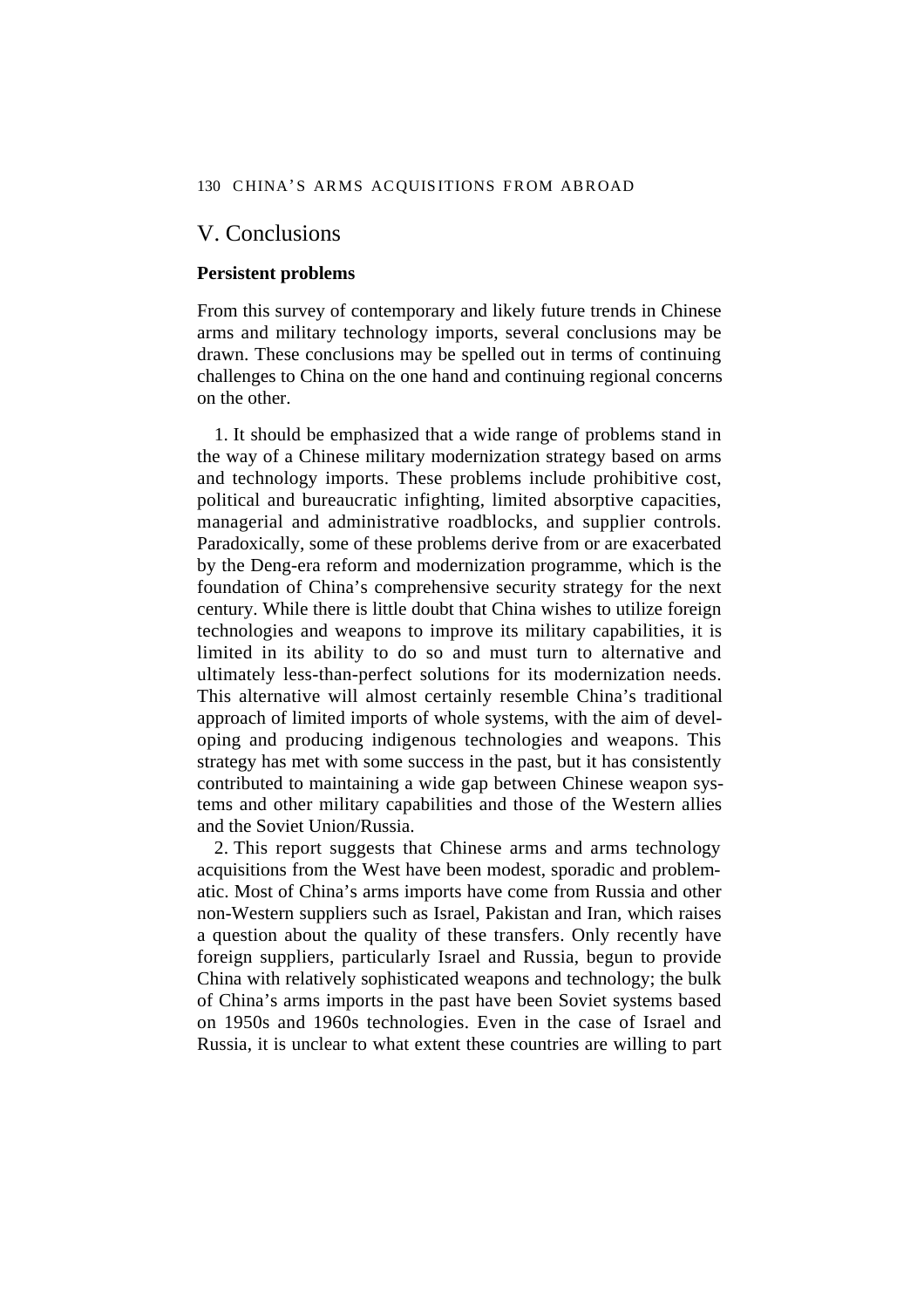with top-of-the-line systems and technologies. As a result, it can be concluded that the foreign weapons and technologies which China has managed to acquire have been, for the most part, second-rate.

As a result, it would appear that China can expect only limited success in its efforts to improve its military capabilities through the acquisition of foreign weapons and technologies. The gains that China makes in this area will be incremental and relatively slow in comparison to the pace of development which can be expected in Western and even Russian military technologies. Quick breakthroughs in military capabilities are more likely to come about as a result of direct foreign purchases—such as that of the Su-27—but these are likely to be relatively modest in quantity and quality and will contribute in only a limited way to the overall modernization of the Chinese military.

3. More profoundly, it is important to recognize the historically consistent nature of the difficulties China confronts in balancing its needs for military modernization against unwelcome reliance on foreign inputs. China faces many of the same debates and paradoxes today as it did in the late Qing Dynasty. Assessments by Paul Godwin and William Tow illustrate this point: 'China's interest in defencerelated Western technology is a function of the failure of its own defence industries and research and development (R&D) facilities to develop follow-on weapons systems and defence technologies from those the USSR provided between 1950 and 1960'.62 To this point add the comment by Tow that '[i]f Chinese leaders fail to achieve an admittedly difficult balance between traditional Sinocentric concerns and the strategic requirements for closing the military technology gap with foreign powers, the People's Republic of China (PRC) may eventually lose a large share of its geopolitical independence'. 63

Written between 10 and 15 years ago, these two observations echo century-old problems and continue to ring true today. More recently, John Frankenstein summarized the resonance of history for presentday Chinese military modernization in terms of three continuing debates: the reformist open-door polices versus the struggle to uphold the Four Cardinal Principles and resist 'bourgeois liberalism'; the

 $62$  Godwin, P. H. B., 'China and the second world: the search for defense technology'. *Contemporary China* (fall 1978), p. 3.

<sup>63</sup> Tow, W. T., 'Science and technology in China's defense', *Problems of Communism* (July–Aug. 1985), p. 15. Replace 'People's Republic of China' with 'China', and this statement is identical in essence to Feng Guifen's memorials on this same subject 150 years ago.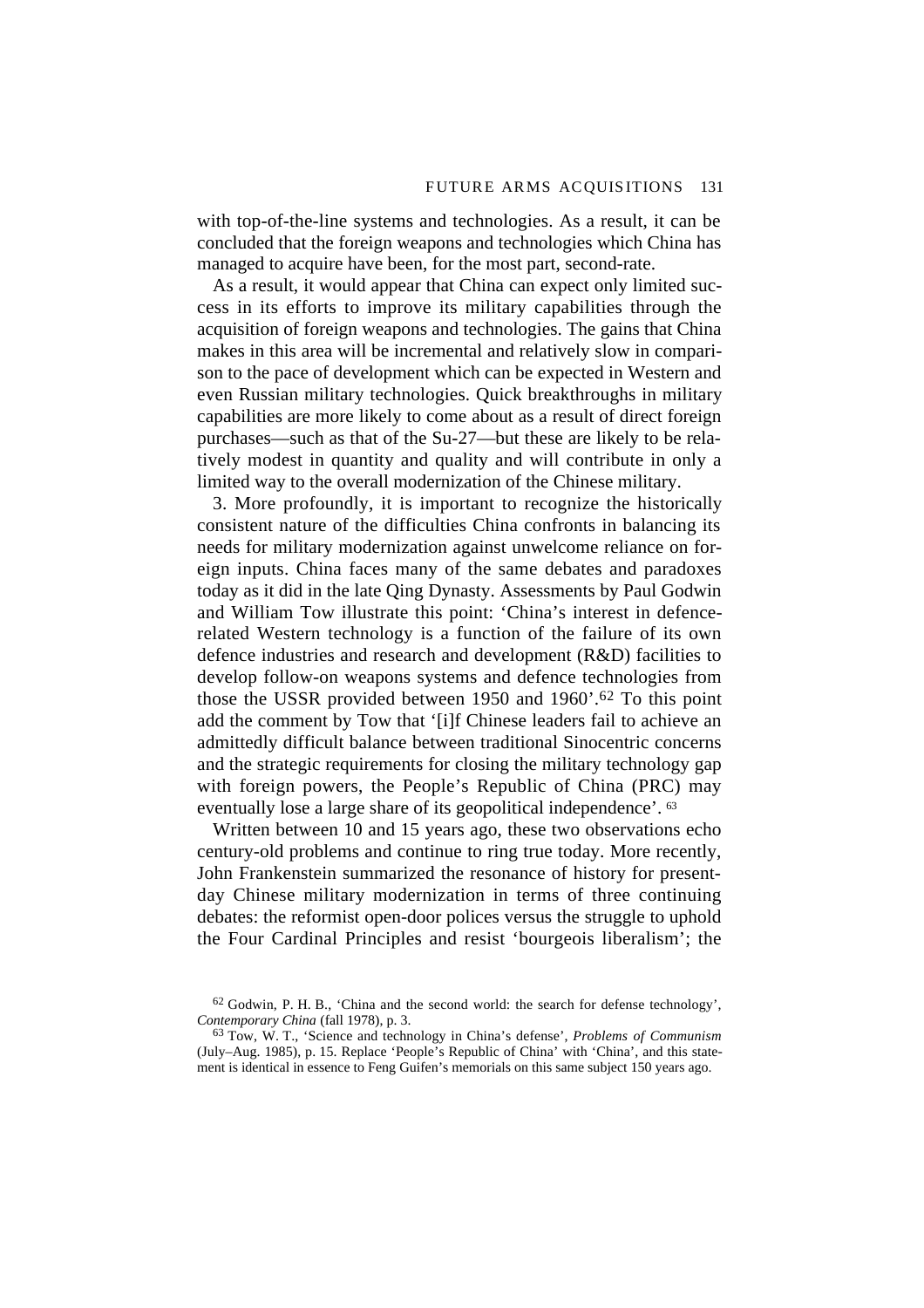ideological struggle over the virtues of being a 'red' or an 'expert'; and the problem of balancing self-reliance with dependence.<sup>64</sup>

Of particular note, Chinese defence modernization may resist the trend of 'globalization' or 'internationalization' of military industries. This trend is already widespread among major arms producers, particularly in the West, and is likely to increase as defence manufacturers seek foreign partners as a means to access new technologies, spread R&D costs and guarantee future markets. It is also a trend which the closed Chinese defence modernization system and even more wary Chinese leadership is not likely to embrace quickly.

This analysis suggests the difficulties China has in reconciling domestic cultural and political forces with the strategic requirements of military modernization, including cooperation with foreign partners, and to translate that cooperation into a self-sufficient capacity to produce sophisticated weaponry at a technological level close to that of other major arms producers in the world. The powerful and continuing influence of the traditional *tiyong* concept—'Chinese learning for substance, Western learning for use'—has both sustained and hindered China's 150-year quest for military modernization. This will continue to have important implications for Chinese military power and influence in the years ahead.

## **Perceptions of China: stabilizing or destabilizing?**

China's growing strategic presence in Asia—assisted in part by foreign arms acquisitions—raises questions as to China's future intentions. Many observers point with alarm to the potential for China to exercise its power in a forceful way in the South China Sea, engaging its neighbours in military conflict. This view is balanced by those who argue that China is unlikely to use overt force to seize its claims there, for fear of the potentially disastrous economic and political ramifications of such a move, and the Chinese Navy's continued inability to project power on a sustained basis.<sup>65</sup> A similar analysis applies to

 $64$  Frankenstein, J., 'The People's Republic of China: arms production, industrial strategy and problems of history', ed. H. Wulf, SIPRI, *Arms Industry Limited* (Oxford University Press: Oxford, 1993), p. 275.

<sup>65</sup> Caldwell, J., 'Not worth the price: why China is unlikely to fight for the Spratly Islands', *Armed Forces Journal International*, Feb. 1994, p. 20. See also Godwin, P. and Caldwell, J., 'PLA power projection: year 2000?', Paper presented at the Fifth Annual Conference on the People's Liberation Army, Staunton Hill, Va., June 1994.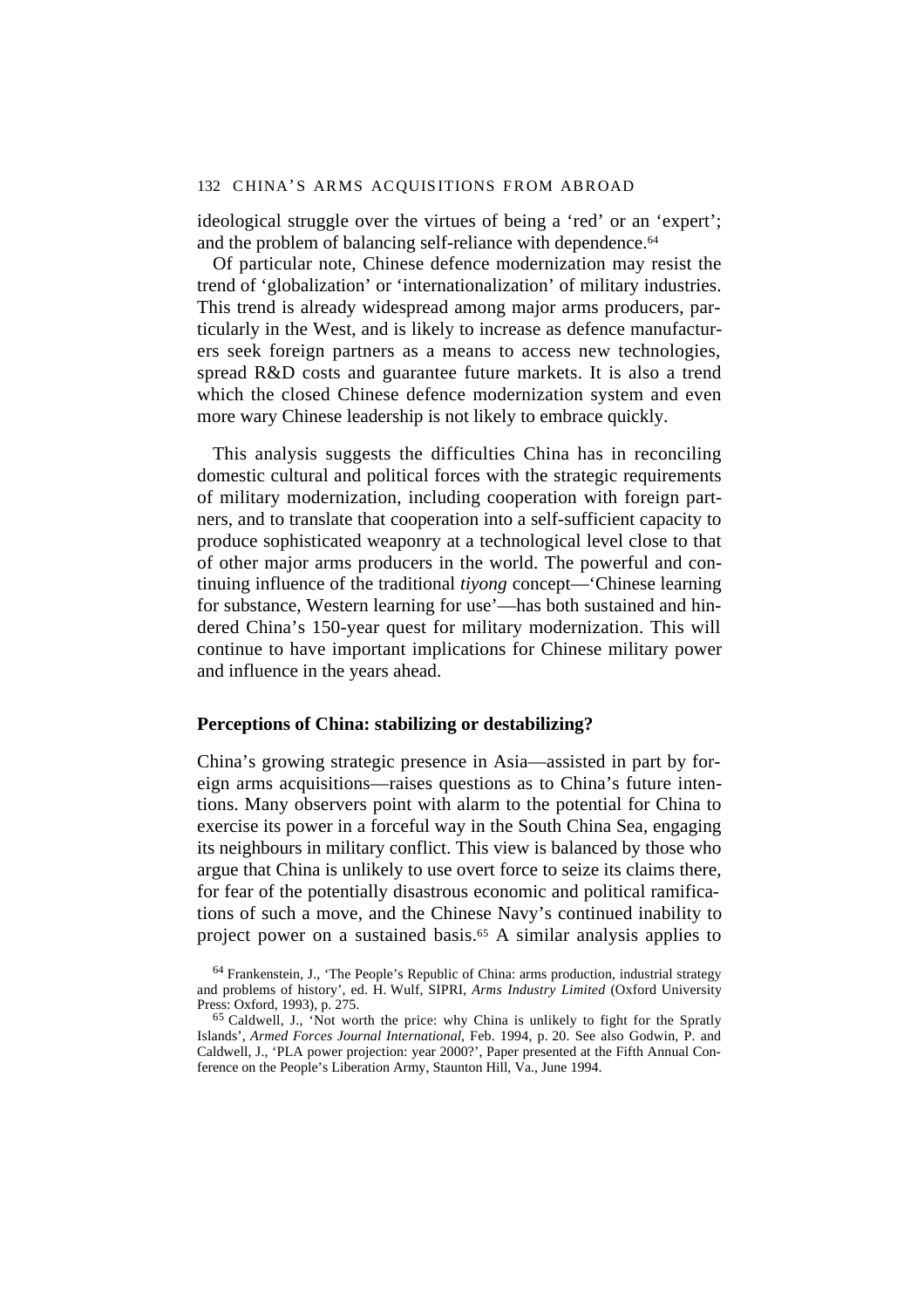other areas around China's periphery—Japan and Taiwan—where, in addition to the political and economic consequences, Chinese military planners must take account of the superior weapons and technologies in the arsenals of these potential adversaries. Arms imports can probably not contribute in a meaningful way to altering this scenario, at least not in the short to medium term.

Meanwhile, less noticed is the quiet but consistent expansion of Chinese political and economic influence with some of its neighbours along parts of China's periphery. If the import of weapons and technologies can make a significant contribution to improving Chinese power and prestige *vis-à-vis* its neighbours, it will augment an already formidable political and economic influence which Beijing maintains with, for instance, Laos, Myanmar and North Korea. However, that military power is more likely to be wielded subtly, as a less visible although real aspect of China's influence.

Thus China will continue to increase its regional influence as its comprehensive national power grows in the years ahead. However, it will probably hedge against any renewal of local conflicts in the near term, and may even take a constructive role in ensuring a stable environment conducive to its economic modernization; continued peace and prosperity in the region will require constructive contributions on the part of China. If the interpretation presented here proves correct, then the impact on international security of the improvement of Chinese military capability through arms imports is not likely to manifest itself in violent military disruptiveness, but rather in the gradual and steady expansion of Chinese power and influence in parts of East Asia around it. The challenge will be to integrate a rising China in a way commensurate with continued regional stability and prosperity.

Finally, the possible re-export by China of foreign-supplied weapon systems and technologies also raises international security concerns. For example, one report suggests that China will incorporate Patriot missile technology gained from Israel into designs of the SA-10 Grumble air defence system which Beijing has acquired from Russia and will in turn re-export improved missile systems to foreign clients.66 Similarly, China's efforts in 1994 to export the B-7 strike aircraft to Iran may also have involved the re-export of technologies and know-how gained from US sources in the early development

<sup>66</sup> Fulghum, D. A., 'New missile threats drive EF-111 program', *Aviation Week & Space Technology*, 10 May 1993.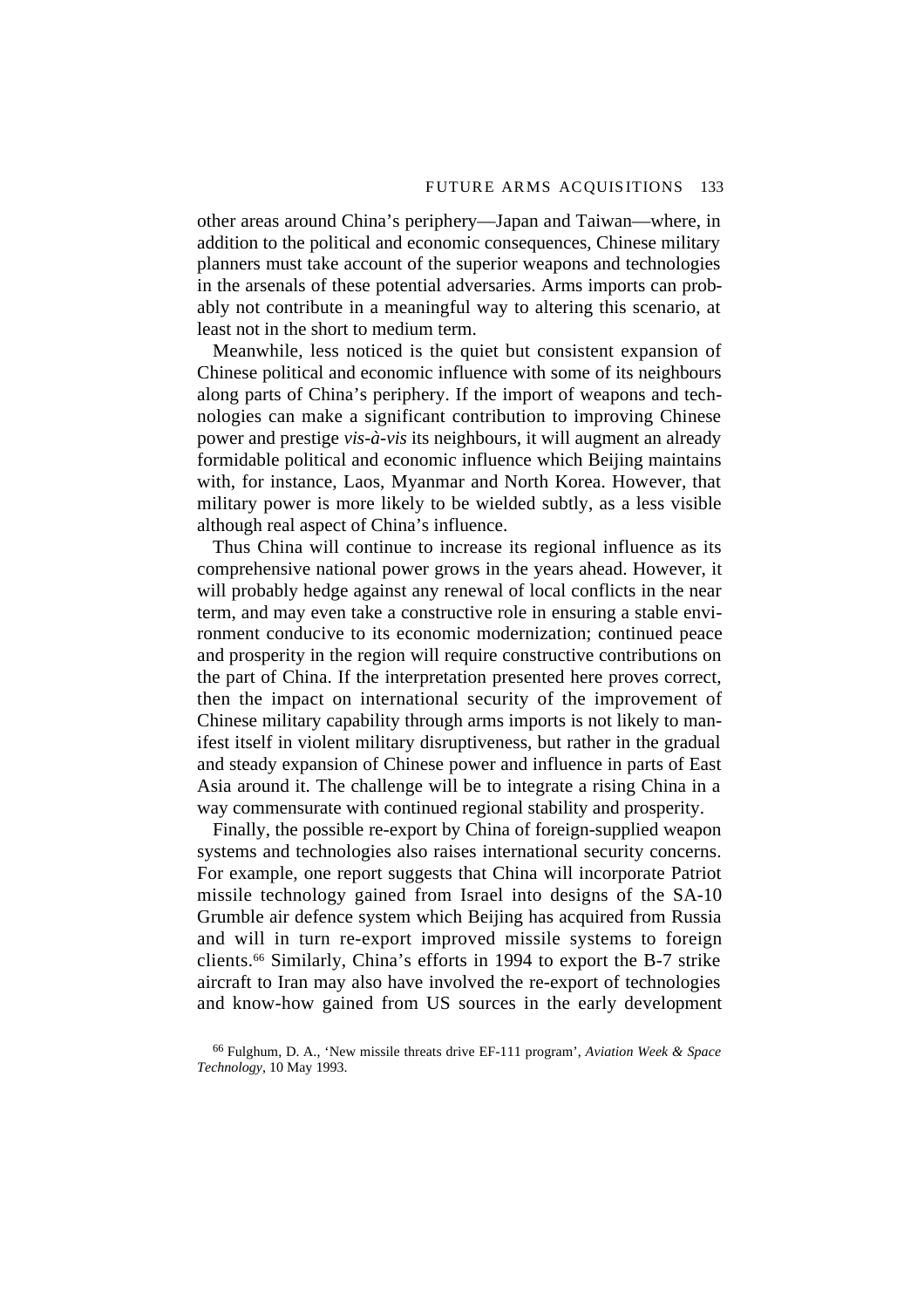stages of this aircraft.<sup>67</sup> To give another example, China and Pakistan were believed to be cooperating in the deployment of CSS-2 missiles in Saudi Arabia and are known to be collaborating on the M-11 and other shorter-range missiles. However, it is difficult to confirm such reports and, moreover, China's relatively poor record in assimilating and deploying new weapons and technologies does not bode well for the possible re-export of such technologies to third parties.

Other systems present a far smaller threat to regional stability. Chinese tanks, artillery, ships and aircraft are typically sub-standard in construction and capability and pose little threat to the more sophisticated systems developed in the West. Furthermore, China's list of clients has been dwindling, with Beijing now appearing to have carved out a niche for itself to sell conventional weapon systems to states that might otherwise have a hard time finding arms suppliers— Iran, Myanmar and Pakistan being principal cases in point. These considerations suggest that the military capabilities of China's weapon clients will probably not be significantly improved through weapon and technology imports from China.

The current and future problems and prospects of Chinese arms acquisitions from abroad are not new; as this report shows they are reminiscent of the difficulties China faced more than 150 years ago in its efforts to regain its great-power status. The persistence of these problems over time suggest that, at their heart, they may have more to do with deeply ingrained culturally and historically determined attributes of China than with technical questions of access, development, absorption and application. If this is true, Chinese military modernization through arms and technology imports will continue to be a slow and painful process.

<sup>67</sup> Boey, D., 'Chinese firm seeks bomber sale in Iran', *Defense News*, 28 Mar.–3 Apr. 1994, p. 38.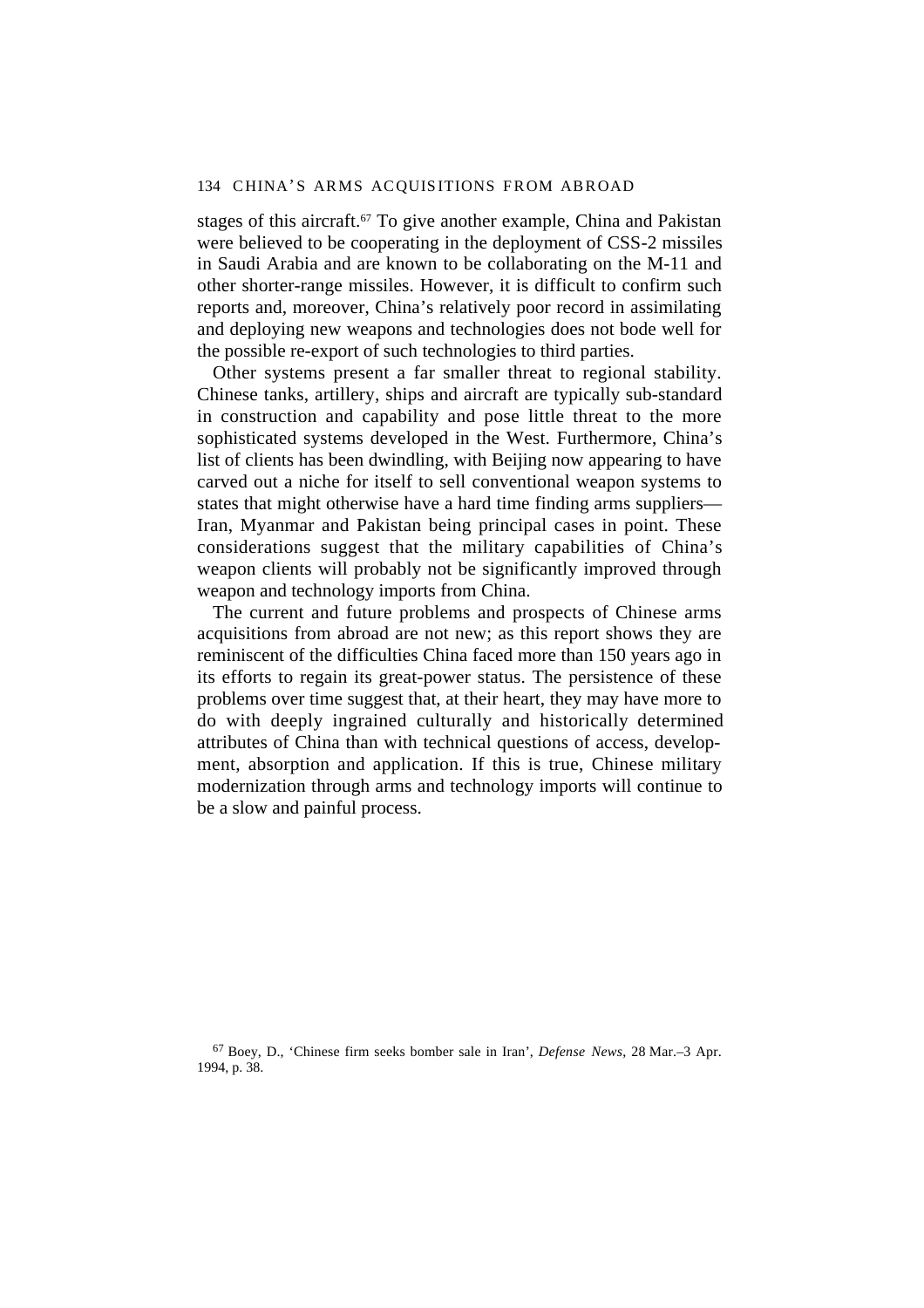## **Appendix 1.** Chinese imports and licensed production of major conventional weapons, 1950–93*<sup>a</sup>*

| <b>Supplier</b><br>or licenser | No.<br>ordered | Weapon<br>designation | Weapon<br>description        | Year<br>of order/<br>licence | Year(s)<br>-of<br>deliveries | No.<br>delivered/<br>produced | <b>Comments</b>                                                                                                                          |
|--------------------------------|----------------|-----------------------|------------------------------|------------------------------|------------------------------|-------------------------------|------------------------------------------------------------------------------------------------------------------------------------------|
| <b>Suppliers</b>               |                |                       |                              |                              |                              |                               |                                                                                                                                          |
| Canada                         | 3              | Challenger 601        | Transport                    | (1985)                       | 1986                         | 3                             | For VIP transport                                                                                                                        |
|                                | 2              | Challenger 601        | Transport                    | 1988                         | 1988-89                      | 2                             | Deal worth \$35m; for VIP<br>transport                                                                                                   |
| Egypt                          | (4)            | MiG-21MF Fishbed      | Fighter                      | (1978)                       | 1978                         | (4)                           | Ex-Egyptian Air Force; for use<br>in development of J-7<br>III (F-7 III) fighter; part of<br>payment for 60–80 F-6<br>fighters for Egypt |
|                                | (2)            | MiG-23MF Flogger      | Fighter                      | 1978                         | 1978                         | (2)                           | Ex-Egyptian Air Force; for use<br>in development of Chinese<br>fighter; part of payment for<br>$60-80$ F-6 fighters for Egypt            |
|                                | (2)            | Su-20 Fitter C        | Fighter/ground attack (1978) |                              | 1978                         | (2)                           | Ex-Egyptian Air Force; for use<br>in development of Chinese<br>fighter; part of payment for<br>60–80 F-6 fighters for Egypt              |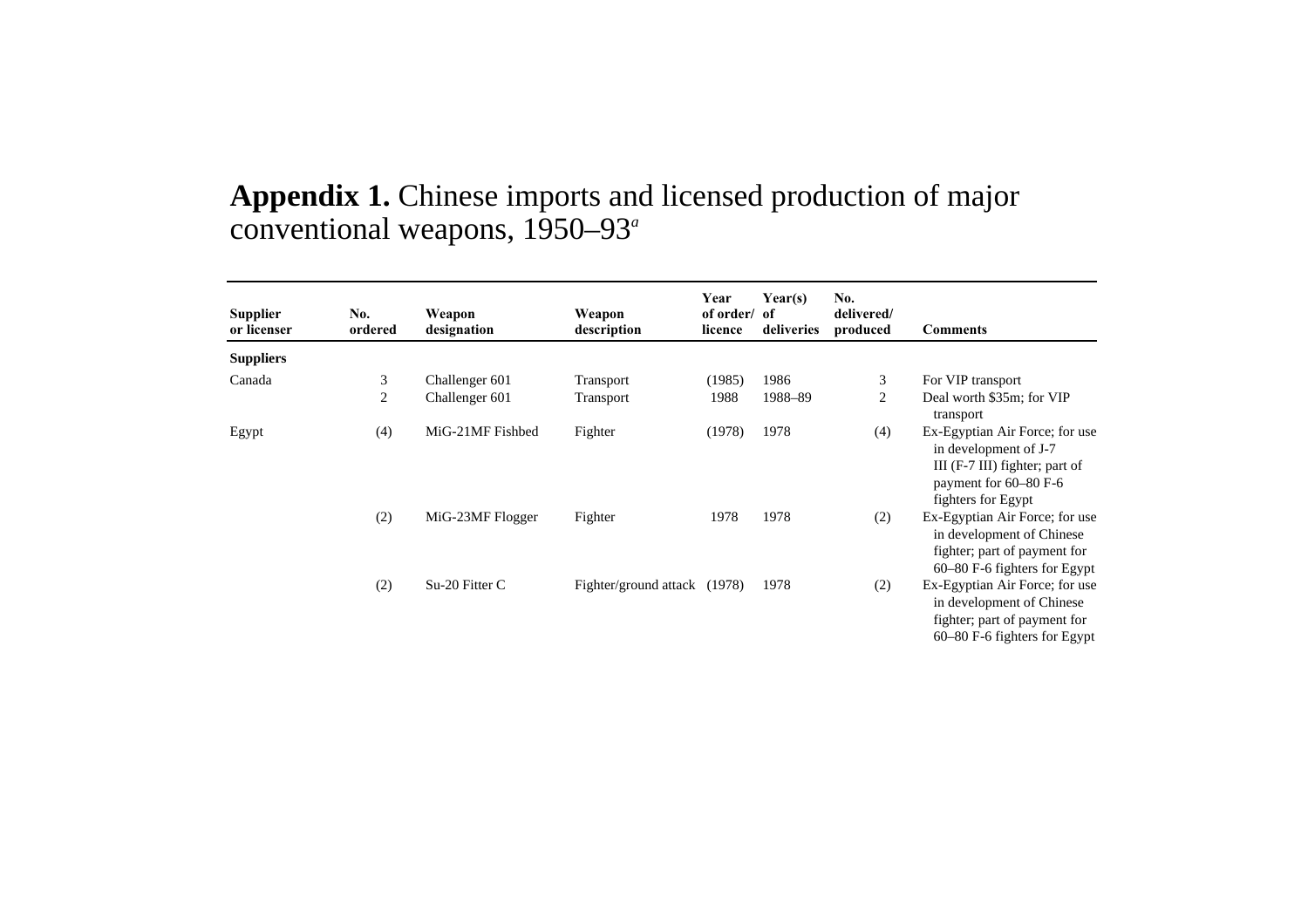| <b>Supplier</b><br>or licenser | No.<br>ordered       | Weapon<br>designation | Weapon<br>description | Year<br>of order/<br>licence | Year(s)<br>of<br>deliveries | No.<br>delivered/<br>produced | <b>Comments</b>                                                                        |
|--------------------------------|----------------------|-----------------------|-----------------------|------------------------------|-----------------------------|-------------------------------|----------------------------------------------------------------------------------------|
|                                | (1)                  | BMP-1                 | <b>AIFV</b>           | (1977)                       | 1977                        | (1)                           | Ex-Egyptian Army; reverse<br>engineered as Type WZ-501                                 |
|                                | (2)                  | $T-62$                | Main battle tank      | (1977)                       | 1977                        | (2)                           | Ex-Egyptian Army; for use in<br>development of Chinese tank                            |
|                                | (2)                  | SA-3 SAMS             | SAM system            | (1977)                       | 1977                        | (2)                           | Ex-Egyptian Air Defence<br>Command; for use in<br>development of Chinese<br>SAM system |
|                                | (1)                  | SA-6 SAMS             | SAM system            | (1977)                       | 1977                        | (1)                           | Ex-Egyptian Air Defence<br>Command: for use in<br>development of Chinese<br>SAM system |
|                                | (6)                  | AT-3 Sagger           | Anti-tank missile     | (1978)                       | 1978                        | (6)                           | Ex-Egyptian Army; for use in<br>development of Red<br>Arrow 73 (HJ-73)                 |
|                                | $\ddotsc$            | SA-3 Goa              | SAM                   | 1977                         | 1977                        |                               | Ex-Egyptian Air Defence<br>Command; for use in<br>development of Chinese<br><b>SAM</b> |
|                                | $\ddot{\phantom{0}}$ | SA-6 Gainful          | <b>SAM</b>            | 1977                         | 1977                        | (10)                          | Ex-Egyptian Air Defence<br>Command; for use in<br>development of Chinese<br><b>SAM</b> |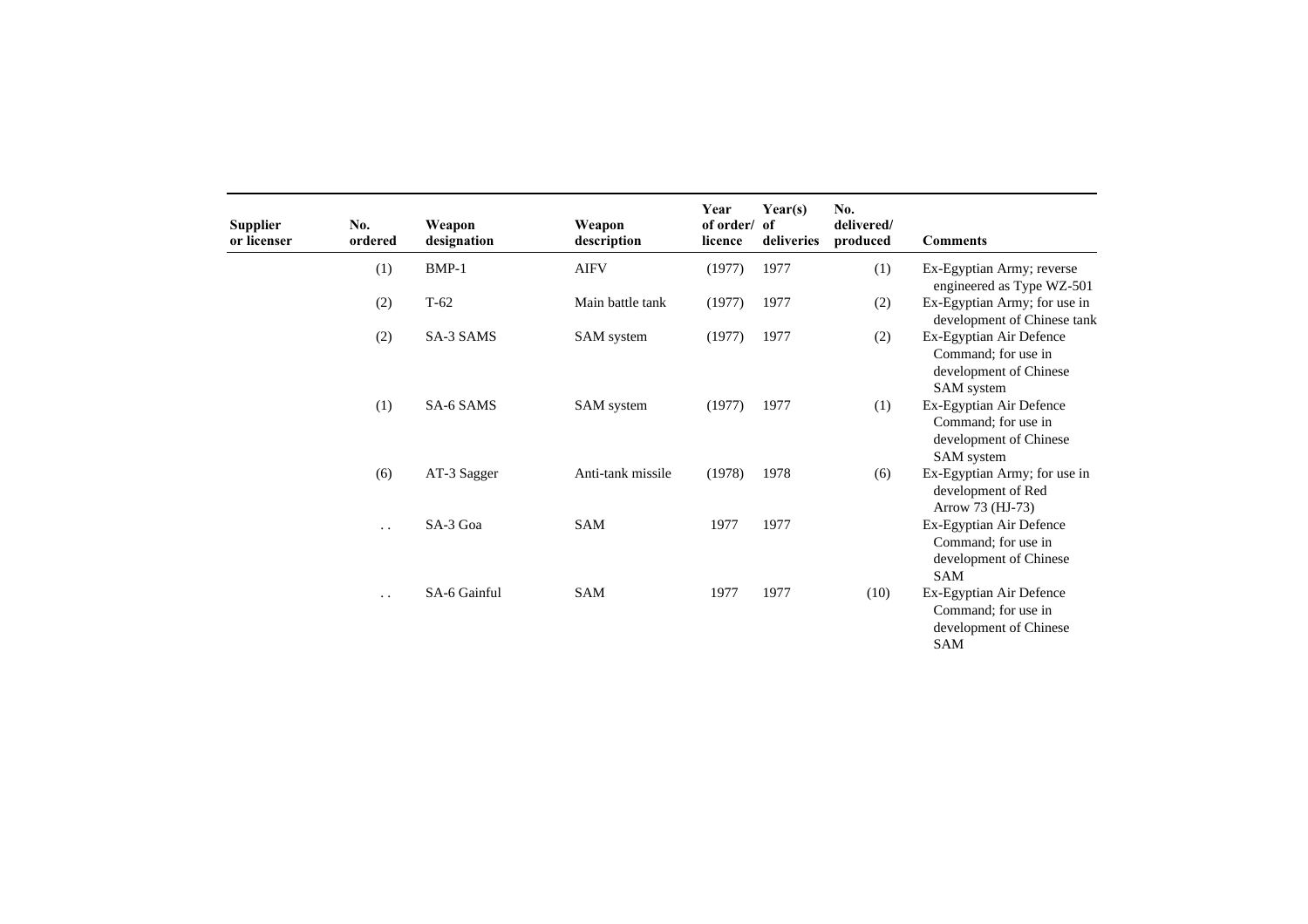|             | (6)            | SA-7 Grail             | Portable SAM      | (1977) | 1977    | (6)  | Ex-Egyptian Army; for use in<br>development of Chinese<br>portable SAM                                                                          |
|-------------|----------------|------------------------|-------------------|--------|---------|------|-------------------------------------------------------------------------------------------------------------------------------------------------|
| France      | 16             | SA-321H Super Frelon   | Helicopter        | (1976) | 1977-78 | (16) | For Navy; Chinese designation<br>$Z-8$                                                                                                          |
|             | 8              | SA-342L Gazelle        | Helicopter        | 1987   | 1988-89 | (8)  | For evaluation; deal worth<br>\$29.7m incl HOT missiles;<br>deal incl Chinese<br>involvement in development<br>of EC-120 (P-120L)<br>helicopter |
|             | $\mathbf{1}$   | AS-365N Dauphin II     | Helicopter        | 1980   | 1982    | 1    | Prior to licensed production;<br>Chinese designation<br>Z-9 Haitun                                                                              |
|             | 6              | AS-332 Super Puma      | Helicopter        | (1984) | 1985-86 | (6)  |                                                                                                                                                 |
|             | $\overline{2}$ | Crotale Naval Launcher | ShAM launcher     | 1986   | 1990    | 2    | For 1 Luhu Class and refit on<br>1 Luda Class destroyer; deal<br>worth \$91.5m incl missiles<br>and radar                                       |
|             | $\ddotsc$      | Rasit E                | Battlefield radar | 1986   | 1986    | (5)  |                                                                                                                                                 |
|             | $\ddotsc$      | <b>Crotale Naval</b>   | <b>ShAM</b>       | 1987   | 1990    | (32) | For 1 Luhu Class and refit on<br>1 Luda Class destroyer; deal<br>worth \$91.5m incl Crotale<br>Naval Modular launchers<br>and radar             |
|             | $\ddotsc$      | HOT <sub>2</sub>       | Anti-tank missile | 1987   | 1988-89 | (96) | For 8 SA-342L helicopters;<br>part of deal worth \$29.7m                                                                                        |
| Germany, FR | 4              | <b>Bo-105C</b>         | Helicopter        | 1976   | 1976-77 | 4    | Option on 16 more not used;<br>probably for civil use                                                                                           |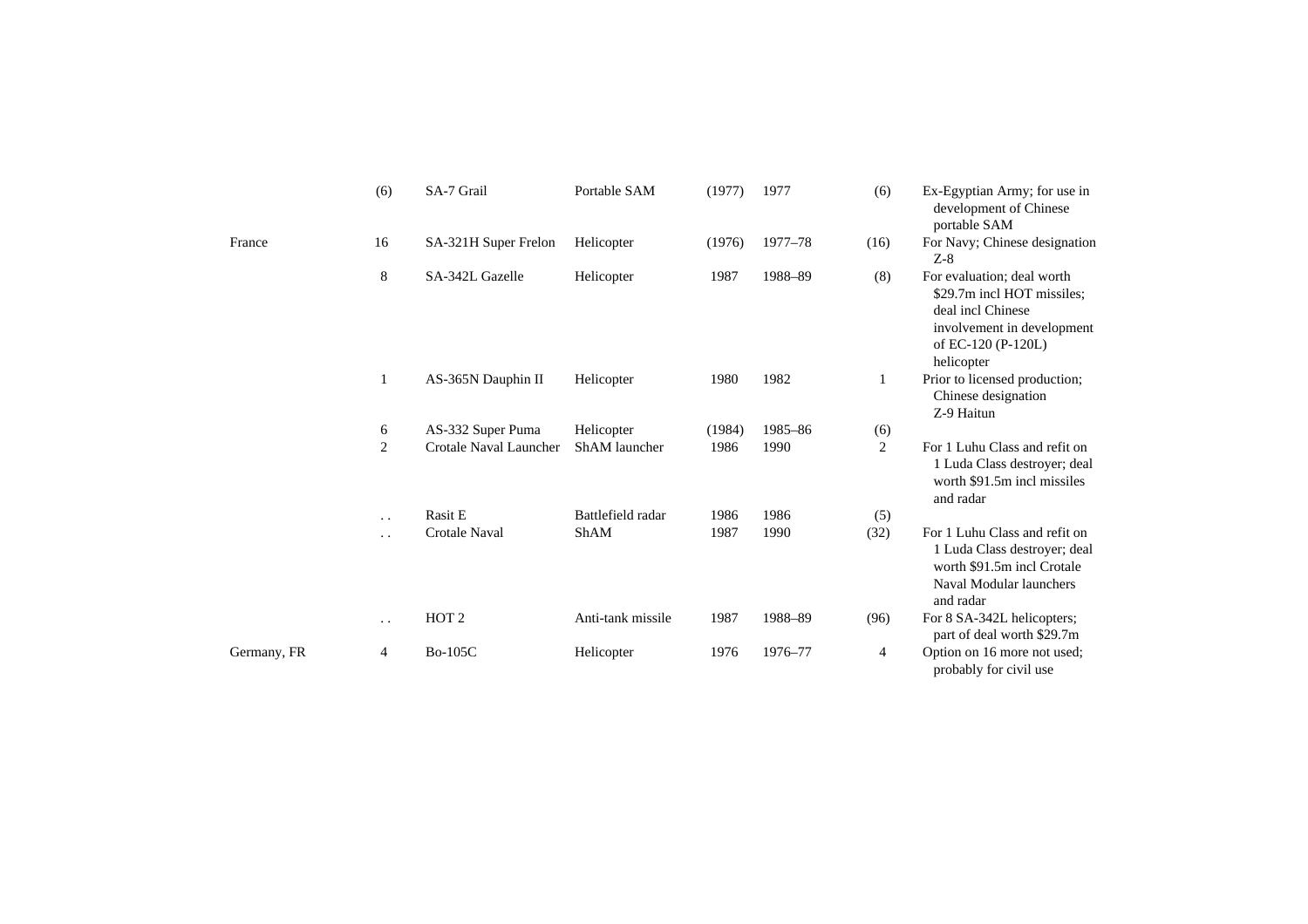| <b>Supplier</b><br>or licenser | No.<br>ordered       | Weapon<br>designation             | Weapon<br>description | Year<br>of order/ of<br>licence | Year(s)<br>deliveries | No.<br>delivered/<br>produced | <b>Comments</b>                                                                                                  |
|--------------------------------|----------------------|-----------------------------------|-----------------------|---------------------------------|-----------------------|-------------------------------|------------------------------------------------------------------------------------------------------------------|
| Italy                          | 85                   | Aspide                            | Air-to air missile    | 1989                            | 1990-91               | (55)                          | For planned J-8 II (F-8 II)<br>fighters; status of last 30<br>uncertain after J-8 II<br>development stopped 1990 |
| Russia <sup>b</sup>            | 6                    | Il-76M Candid B                   | Transport             | 1992                            | 1992                  | 6                             | Deal worth \$200m paid in<br>commodities (offsets 60%)                                                           |
|                                | $\overline{4}$       | Il-76M Candid B                   | Transport             | 1993                            | 1993                  | 4                             |                                                                                                                  |
|                                | 24                   | MiG-31 Foxhound                   | Fighter               | 1992                            |                       |                               | Status uncertain; licensed<br>production planned                                                                 |
|                                | $\overline{2}$       | Su-27 Flanker                     | Fighter               | 1992                            | 1992                  | 2                             | Original order for 12 incl 2<br>Su-27UB trainer version<br>reduced to 2 Su-27UBs                                 |
|                                | $\mathbf{1}$         | Il-28 Beagle                      | Bomber                | 1992                            | 1993                  | 1                             | Ex-Russian Air Force;<br>exchanged for canned fruit                                                              |
|                                | (1)                  | SA-10b SAMS                       | <b>SAM</b> system     | 1992                            | 1993                  | (1)                           |                                                                                                                  |
|                                | $\ddot{\phantom{a}}$ | AA-8 Aphid                        | Air-to-air missile    | 1992                            |                       |                               | For Su-27 and MiG-31 fighters                                                                                    |
|                                | (100)                | SA-10 Grumble                     | <b>SAM</b>            | (1992)                          | 1993                  | (100)                         | For 1 SA-10b SAM system                                                                                          |
| <b>UK</b>                      | $\ddotsc$            | Watchman                          | Surveillance radar    | (1986)                          | 1987                  | (1)                           |                                                                                                                  |
| <b>USA</b>                     | 6                    | CH-47D Chinook                    | Helicopter            | 1989                            |                       |                               | Deliveries suspended June<br>1989                                                                                |
|                                | 3                    | Citation II                       | Transport             | (1981)                          | 1982                  | 3                             | For VIP transport                                                                                                |
|                                | $\overline{c}$       | L-100-30 Super Hercules Transport |                       | 1987                            | 1988                  | 2                             | For China Air Cargo; offsets<br>probable                                                                         |
|                                | 3                    | Learjet 35A                       | Transport             | 1986                            | 1987                  | 3                             | For geographical survey                                                                                          |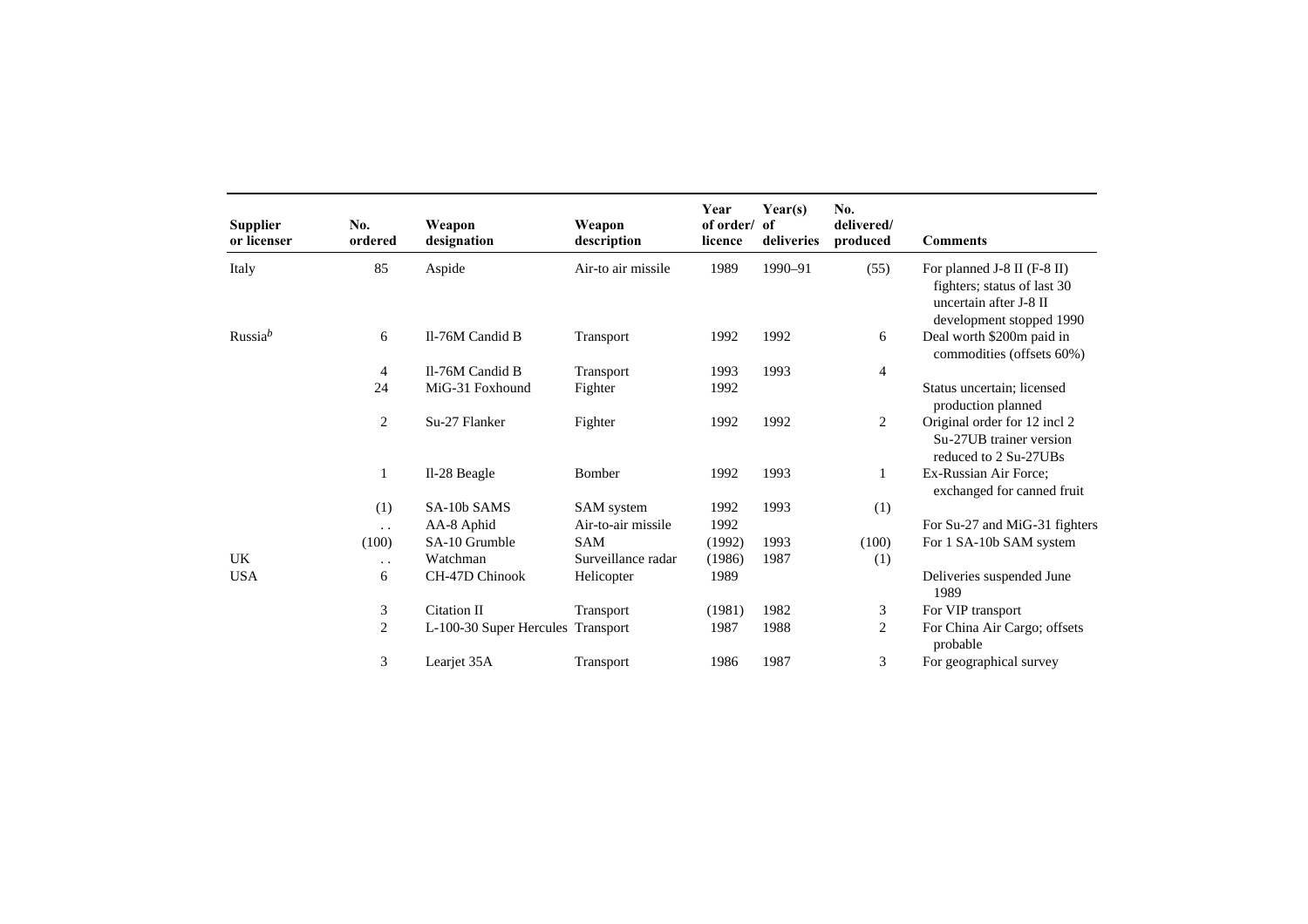|           | $\overline{c}$       | Learjet 36A             | Transport           | (1985) | 1987        | 2      | Incl 1 with SLAR radar; for<br>geographical survey                      |
|-----------|----------------------|-------------------------|---------------------|--------|-------------|--------|-------------------------------------------------------------------------|
|           | 6                    | Bell-206B JetRanger III | Helicopter          | 1985   | 1985        | 6      |                                                                         |
|           | 9                    | <b>Bell-212</b>         | Helicopter          | 1979   | 1979        | 9      |                                                                         |
|           | 24                   | $S-70C$                 | Helicopter          | 1984   | 1984-85     | (24)   | Deal worth \$140m                                                       |
|           | 2                    | AN/TPQ-37               | Tracking radar      | (1987) | 1993        | 2      | Deal worth \$62m; embargoed<br>1989, but released 1993                  |
| USSR $^b$ | $\ddot{\phantom{0}}$ | An-2 Colt               | Transport           | (1954) | 1954–56     | (30)   | Prior to licensed production                                            |
|           | $\ddot{\phantom{a}}$ | Be-6 Madge              | Maritime patrol     | (1955) | 1956        | (10)   | For Navy                                                                |
|           | $\ddot{\phantom{a}}$ | $II-10$                 | Close support plane | (1949) | 1950        | (100)  | Number uncertain                                                        |
|           | $\ddot{\phantom{0}}$ | $II-12$                 | Transport           | (1951) | 1952        | (20)   | Ex-Soviet Air Force; number<br>uncertain                                |
|           | $\ddot{\phantom{a}}$ | Il-14 Crate             | Transport           | (1953) | 1954-55     | (40)   | Number uncertain                                                        |
|           | $\ddotsc$            | Il-18D Coot             | Transport           | (1968) | 1968        | (5)    | Number uncertain                                                        |
|           | $\ddot{\phantom{0}}$ | $La-11$                 | Fighter             | (1949) | 1950-51     | (200)  | Number uncertain                                                        |
|           | $\ddotsc$            | $La-9$                  | Fighter             | (1949) | 1950        | (50)   | Ex-Soviet Air Force; number<br>uncertain                                |
|           | $\ddot{\phantom{0}}$ | $Li-2T$                 | Transport           | (1949) | 1950-51     | (50)   | Number uncertain                                                        |
|           | (40)                 | Mi-1 Hare               | Helicopter          | (1953) | 1954-55     | (40)   | Number uncertain                                                        |
|           | 24                   | Mi-17 Hip H             | Helicopter          | 1990   | 1990-91     | (24)   |                                                                         |
|           | $\ddotsc$            | Mi-4 Hound A            | Helicopter          | (1955) | 1956–57     | (50)   | Prior to licensed production;<br>Chinese designation<br>$Z-5$ (H $-5$ ) |
|           | $\ddot{\phantom{0}}$ | MiG-15bis Fagot         | Fighter             | (1949) | 1950–54     | (1500) | Incl MiG-15 standard version;<br>Chinese designation $J-2$ (F-2)        |
|           | $\ddot{\phantom{0}}$ | MiG-15UTI Midget        | Fighter/trainer     | (1949) | $1951 - 52$ | (50)   | Number uncertain                                                        |
|           | $\ddotsc$            | MiG-17F Fresco          | Fighter             | (1953) | 1954-55     | (300)  | Number uncertain; prior to<br>licensed production                       |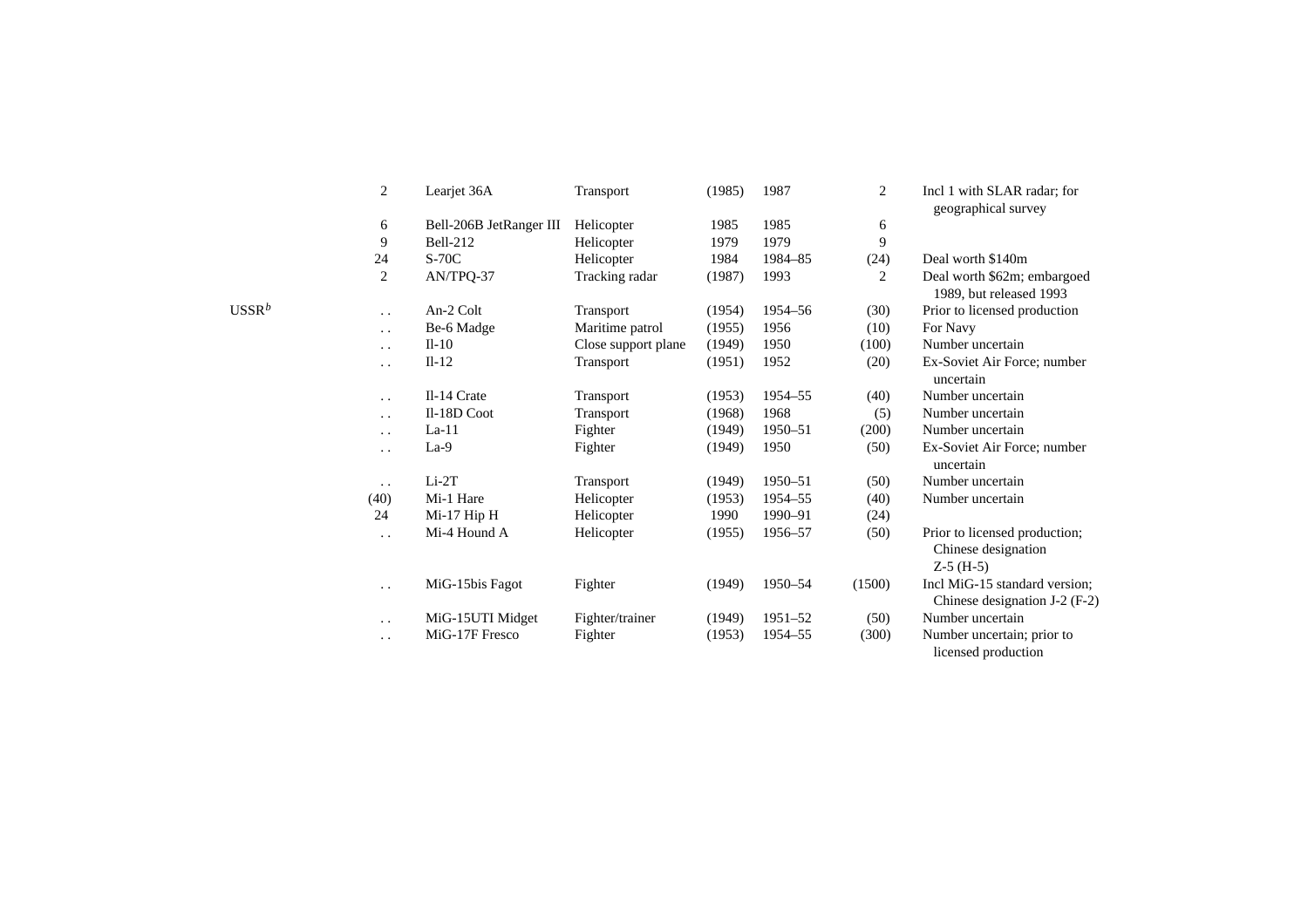| <b>Supplier</b><br>or licenser | No.<br>ordered       | Weapon<br>designation | Weapon<br>description | Year<br>of order/ of<br>licence | Year(s)<br>deliveries | No.<br>delivered/<br>produced | <b>Comments</b>                                                                                           |
|--------------------------------|----------------------|-----------------------|-----------------------|---------------------------------|-----------------------|-------------------------------|-----------------------------------------------------------------------------------------------------------|
|                                | $\ddot{\phantom{0}}$ | MiG-19S Farmer        | Fighter               | (1957)                          | 1958-59               | (100)                         | Prior to licensed production;<br>number uncertain                                                         |
|                                | $\ddot{\phantom{0}}$ | MiG-21F Fishbed       | Fighter               | (1961)                          | 1961                  | (20)                          | Prior to licensed production;<br>incl some assembled from<br>kits                                         |
|                                | 40                   | MiG-29 Fulcrum        | Fighter               | 1991                            |                       |                               |                                                                                                           |
|                                | $\ddotsc$            | $MiG-9$               | Fighter               | (1949)                          | 1950                  | (20)                          | Number uncertain                                                                                          |
|                                | 12                   | Su-24 Fencer          | Fighter/bomber        | (1990)                          |                       |                               |                                                                                                           |
|                                | 24                   | Su-27 Flanker         | Fighter               | 1991                            | 1992                  | (24)                          | Deal worth \$700m (offsets<br>40%); incl 4 Su-27UB<br>trainer version                                     |
|                                | 2                    | Tu-16B Badger B       | Bomber                | 1957                            | 1959                  | 2                             | Incl 1 assembled from kit:<br>prior to planned licensed<br>production; later copied as<br>$H-6$ ( $B-6$ ) |
|                                | (150)                | Tu-2 Bat              | Bomber                | 1949                            | 1949-50               | (150)                         | Ex-Soviet Air Force; Chinese<br>designation Du-2                                                          |
|                                | (40)                 | Tu-4 Bull             | Bomber                | (1954)                          | 1955                  | (40)                          | Ex-Soviet Air Force; Chinese<br>designation Du-4                                                          |
|                                | (10)                 | Tu-4 Bull             | Bomber                | (1952)                          | 1953                  | (10)                          | Ex-Soviet Air Force; Chinese<br>designation Du-4                                                          |
|                                | $\ddot{\phantom{a}}$ | Yak-11 Moose          | Trainer               | (1949)                          | 1950                  | (50)                          | Number uncertain                                                                                          |
|                                | $\ddot{\phantom{0}}$ | Yak-12M Creek         | Light plane           | (1952)                          | 1953                  | (50)                          | Number uncertain                                                                                          |
|                                | $\ddot{\phantom{0}}$ | Yak-17UTI             | Jet trainer           | (1950)                          | 1950                  | (20)                          |                                                                                                           |
|                                | $\ddot{\phantom{0}}$ | Yak-18 Max            | Trainer               | 1949                            | 1950-53               | (60)                          | Number uncertain; prior to<br>licensed production as CJ-5                                                 |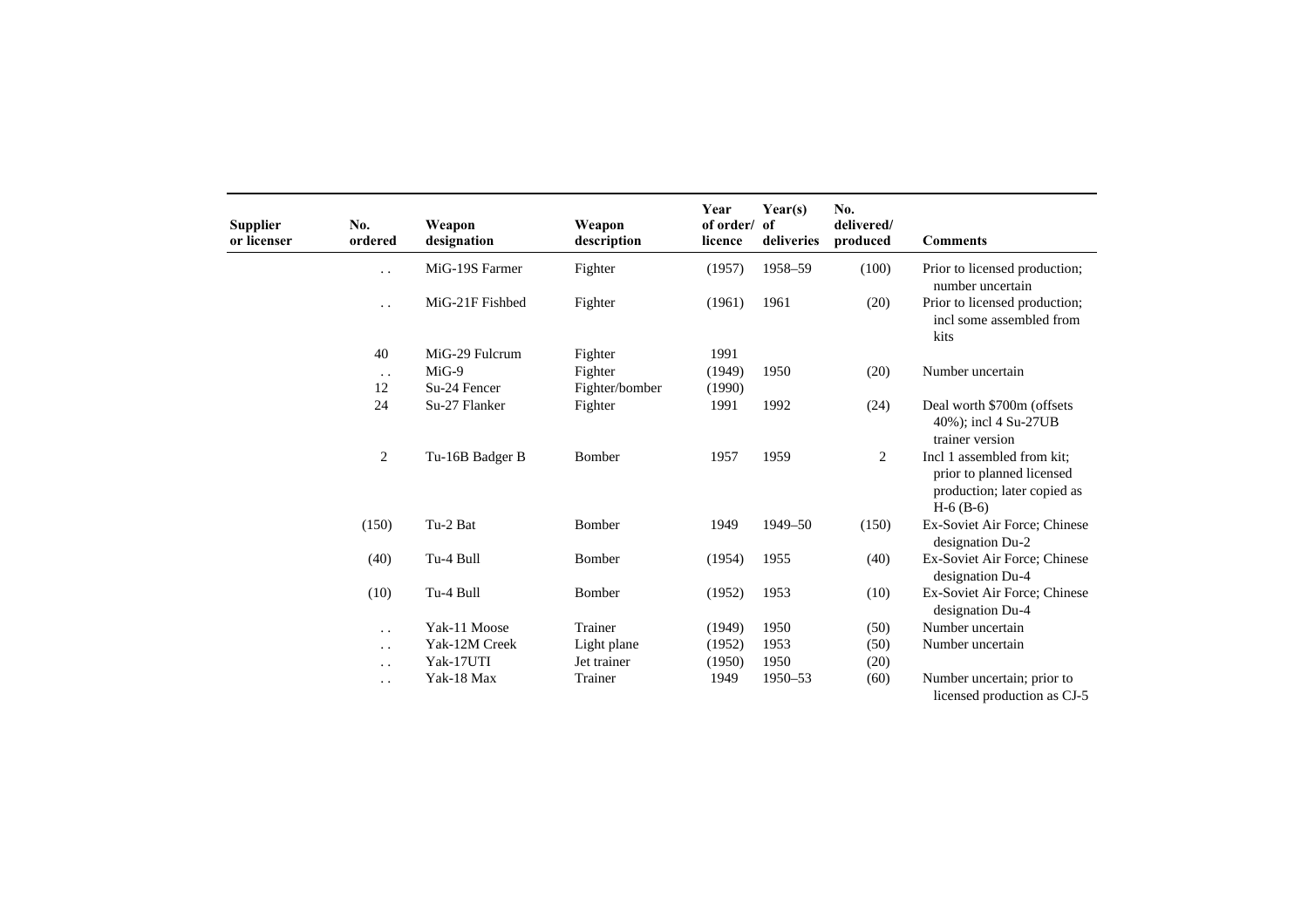| . .                  | BM-13-16 132-mm | <b>MRL</b>                   | (1949) | 1950-55 | (600)  | Ex-Soviet Army; number<br>uncertain                                  |
|----------------------|-----------------|------------------------------|--------|---------|--------|----------------------------------------------------------------------|
| $\ddot{\phantom{0}}$ | BM-14-16 140-mm | <b>MRL</b>                   | (1955) | 1955-59 | (500)  | Number uncertain                                                     |
| (500)                | Il-28 Beagle    | Bomber                       | (1952) | 1954-58 | (500)  | Chinese designation $H-5$ ( $B-5$ );<br>prior to licensed production |
| $\ddot{\phantom{0}}$ | $JS-2$          | Main battle tank             | (1951) | 1952-53 | (500)  | Ex-Soviet Army; number<br>uncertain                                  |
| . .                  | PT-76           | Light tank                   | (1954) | 1956-59 | (400)  | Number uncertain                                                     |
| . .                  | $T-34/85$       | Main battle tank             | (1949) | 1950-54 | (2500) | Ex-Soviet Army; number<br>uncertain                                  |
| $\ddot{\phantom{0}}$ | $T-54$          | Main battle tank             | (1954) | 1956-57 | (500)  | Number uncertain; prior to<br>licensed production as Type<br>59      |
| (4)                  | SA-2 SAMS       | <b>SAM</b> system            | (1957) | 1959-60 | (4)    | Number uncertain; prior to<br>licensed production as HQ-1            |
| $\ddot{\phantom{0}}$ | SS-C-2b CDS     | Coast defence system         | (1962) | 1963    | (4)    | Number uncertain                                                     |
| . .                  | AA-10 Alamo     | Air-to-air missile           | 1991   | 1991-92 | (144)  | For 24 Su-27 fighters                                                |
| $\ddot{\phantom{0}}$ | AA-2 Atoll      | Air-to-air missile           | (1959) | 1960    | (100)  | For Mig-21F fighters; number<br>uncertain; later copied as<br>$PL-2$ |
| $\ddot{\phantom{0}}$ | AA-8 Aphid      | Air-to-air missile           | 1991   | 1991-92 | (96)   | For 24 Su-27 fighters                                                |
| . .                  | FROG-1          | <b>SSM</b>                   | (1955) | 1956-57 | (50)   | Number uncertain                                                     |
| $\overline{2}$       | R-1 Scunner     | <b>SSM</b>                   | 1956   | 1956    | 2      | Copy of German V-2; for<br>educational purposes                      |
| $\ddot{\phantom{0}}$ | SA-2 Guideline  | <b>SAM</b>                   | (1957) | 1959-60 | (48)   | Number uncertain; prior to<br>licensed production as HQ-1            |
| 14                   | SS-2 Sibling    | <b>SSM</b>                   | 1957   | 1957-59 | (14)   | Chinese designation DF-1;<br>prior to licensed production            |
| $\ddot{\phantom{0}}$ | SS-C-2b Samlet  | Coast defence missile (1962) |        | 1963    | (24)   | Number uncertain                                                     |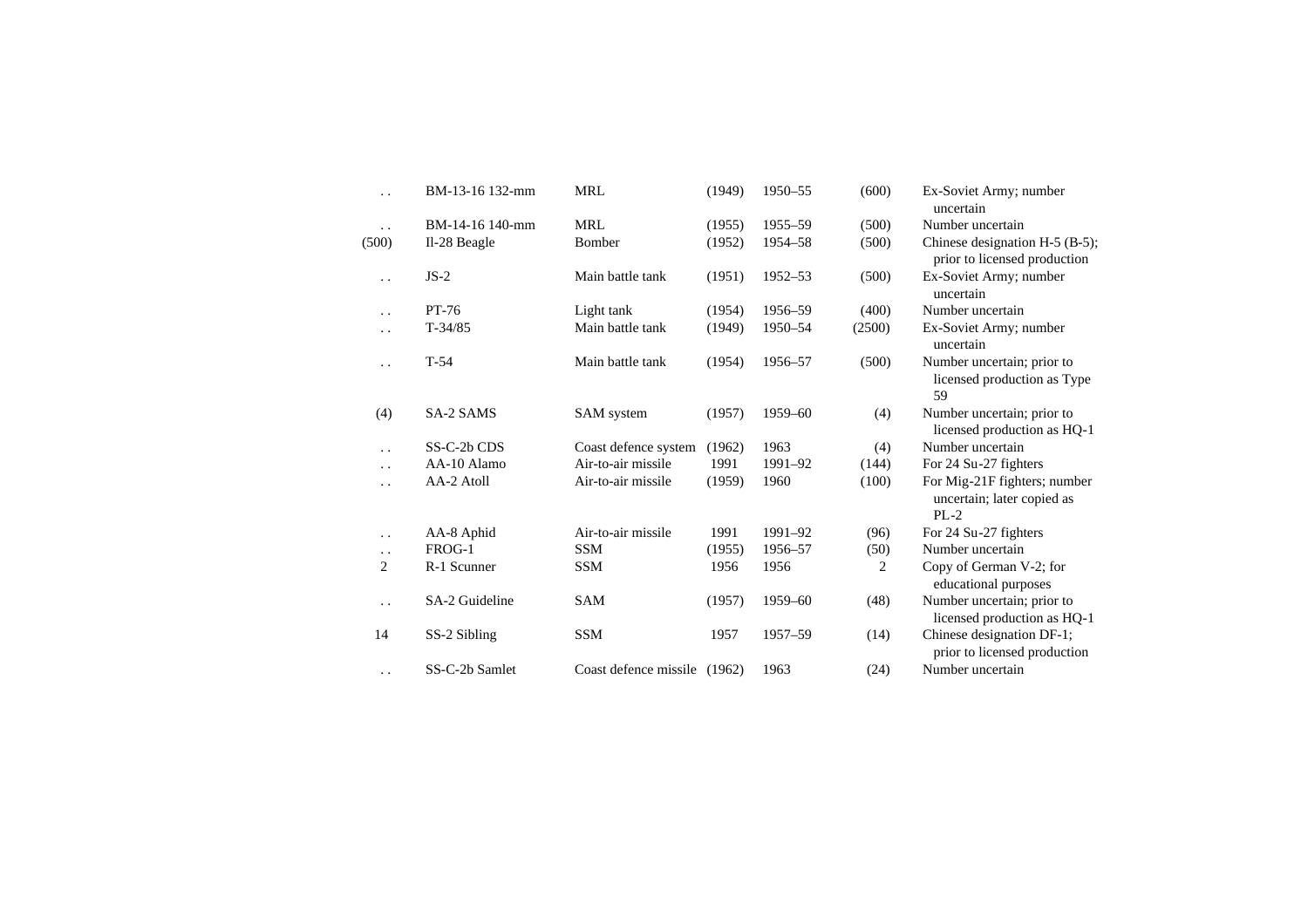| <b>Supplier</b><br>or licenser | No.<br>ordered       | Weapon<br>designation    | Weapon<br>description | Year<br>of order/ of<br>licence | Year(s)<br>deliveries | No.<br>delivered/<br>produced | <b>Comments</b>                                                         |
|--------------------------------|----------------------|--------------------------|-----------------------|---------------------------------|-----------------------|-------------------------------|-------------------------------------------------------------------------|
|                                | $\ddot{\phantom{0}}$ | SS-N-2 Styx              | ShShM                 | (1959)                          | 1960-63               | (100)                         | Number uncertain; prior to<br>licensed production as HY-1               |
|                                | 6                    | <b>Artillerist Class</b> | Patrol craft          | (1954)                          | 1955                  | (6)                           | Ex-Soviet Navy                                                          |
|                                | 4                    | Gordy Class              | Destroyer             | (1954)                          | 1954-55               | 4                             | Ex-Soviet Navy                                                          |
|                                | (4)                  | <b>Komar Class</b>       | Fast attack craft     | (1965)                          | $1965 - 67$           | (4)                           | Prior to Chinese production of<br>improved version as Hegu<br>Class     |
|                                | 6                    | <b>Kronstadt Class</b>   | Patrol craft          | (1955)                          | 1955                  | 6                             | Ex-Soviet Navy                                                          |
|                                | 7                    | Osa I Class              | Fast attack craft     | (1964)                          | 1965-68               | (7)                           | Prior to Chinese production of<br>improved version as<br>Huangfen Class |
|                                | (70)                 | P-4 Class                | Fast attack craft     | (1951)                          | 1952-53               | (70)                          | Some possibly assembled in<br>China                                     |
|                                | 4                    | Romeo Class              | Submarine             | (1959)                          | $1960 - 61$           | (4)                           | Prior to licensed production                                            |
|                                | 8                    | S Class                  | Submarine             | (1954)                          | 1954-55               | 8                             | <b>Ex-Soviet Navy</b>                                                   |
|                                | $\overline{c}$       | SO-1 Class               | Patrol craft          | (1960)                          | 1960                  | $\overline{2}$                |                                                                         |
|                                | 4                    | T-43 Class               | Minesweeper           | (1954)                          | 1954-55               | (4)                           | Prior to licensed production                                            |
|                                | (2)                  | <b>Whiskey Class</b>     | Submarine             | (1954)                          | 1956                  | (2)                           | Assembled in China; prior to<br>licensed production                     |
| <b>Licensers</b>               |                      |                          |                       |                                 |                       |                               |                                                                         |
| France                         | $\ddot{\phantom{0}}$ | SA-321H Super Frelon     | Helicopter            | (1981)                          | 1985-89               | (3)                           | Chinese designation Z-8; incl.<br>several versions                      |
|                                | 50                   | AS-365N Dauphin II       | Helicopter            | 1980                            | 1982-92               | (50)                          | Chinese designation Z-9<br>Haitun; incl production for<br>civil use     |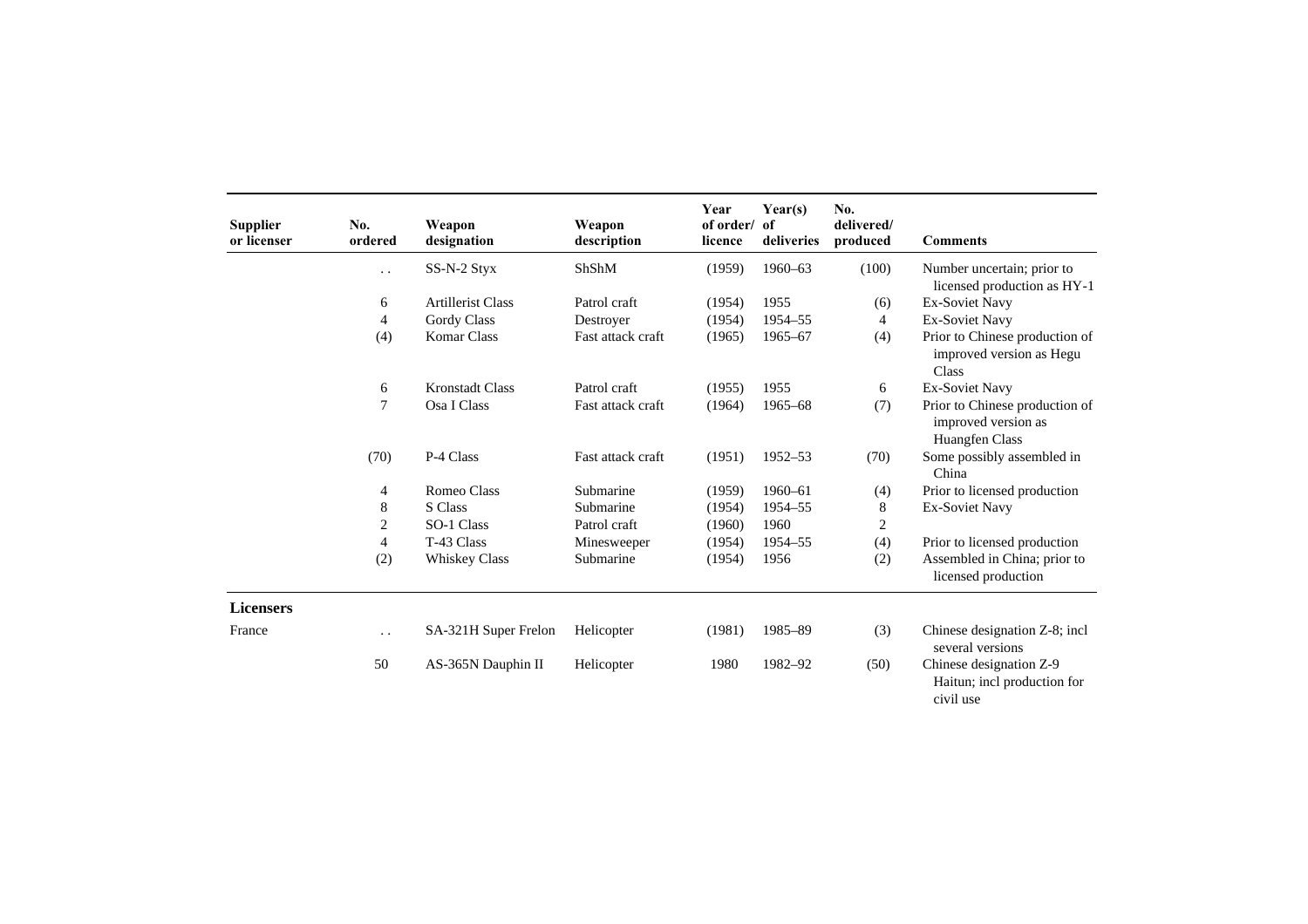|                   | (30)                 | AS-365N Dauphin II     | Helicopter         | 1988   | 1992-93     | (2)     | Chinese designation Z-9A-100<br>Haitun                                                           |
|-------------------|----------------------|------------------------|--------------------|--------|-------------|---------|--------------------------------------------------------------------------------------------------|
| Israel            | $\ddot{\phantom{0}}$ | Python III             | <b>ShAM</b>        | (1989) | 1990-93     | (1996)  | Chinese designation PL-8H                                                                        |
|                   | $\ddot{\phantom{0}}$ | Python III             | Air-to-air missile | 1990   | 1990-93     | (3 227) | Chinese designation PL-9                                                                         |
| $\mathrm{USSR}^b$ | (450)                | An-2 Colt              | Transport          | (1956) | 1957-89     | (450)   | Chinese designation $Y-5$ (C-5)                                                                  |
|                   | (1 000)              | Mi-4 Hound             | Helicopter         | 1956   | 1958-79     | (1000)  | Chinese designation $Z-5$ (H-5);<br>incl production for civil use                                |
|                   | $\ddot{\phantom{0}}$ | MiG-15UTI Midget       | Fighter/trainer    | 1954   | 1956        | (0)     |                                                                                                  |
|                   | (1300)               | MiG-17F Fresco         | Fighter            | (1954) | 1956-60     | (1300)  | Chinese designation $J-4$ ( $F2$ )                                                               |
|                   | 767                  | MiG-17PF Fresco        | Fighter            | (1955) | 1956-59     | (767)   | Chinese designation J-5 (F-5)                                                                    |
|                   | 379                  | Yak-18 Max             | Trainer            | (1952) | 1954-58     | (379)   | Chinese designation CJ-5<br>(PT-5); later developed to<br>$CI-6A$ (PT-6)                         |
|                   | $\ddot{\phantom{0}}$ | SA-2 SAMs              | SAM system         | (1957) | 1963-68     | (19)    | Number uncertain; Chinese<br>designation HQ-1; later<br>further developed as HQ-2<br>SAM system  |
|                   | $\ddot{\phantom{0}}$ | SA-2b Guideline        | SAM                | (1957) | $1963 - 68$ | (550)   | Number uncertain; Chinese<br>designation HQ-1; later<br>developed to HQ-2 SAM                    |
|                   | (10)                 | SS-2 Sibling           | SSM                | 1957   | 1960-64     | (10)    | Part of Sino-Soviet New<br>Defence Technical Accord<br>of Oct. 1957; Chinese<br>designation DF-1 |
|                   | 1                    | <b>Golf Class</b>      | SSB                | (1959) | 1964        | (1)     | No SLBMs supplied; used as<br>attack submarine                                                   |
|                   | 14                   | <b>Kronstadt Class</b> | Patrol craft       | (1954) | 1956–57     | (14)    |                                                                                                  |
|                   | (80)                 | P-6 Class              | Fast attack craft  | (1955) | 1956-66     | (80)    |                                                                                                  |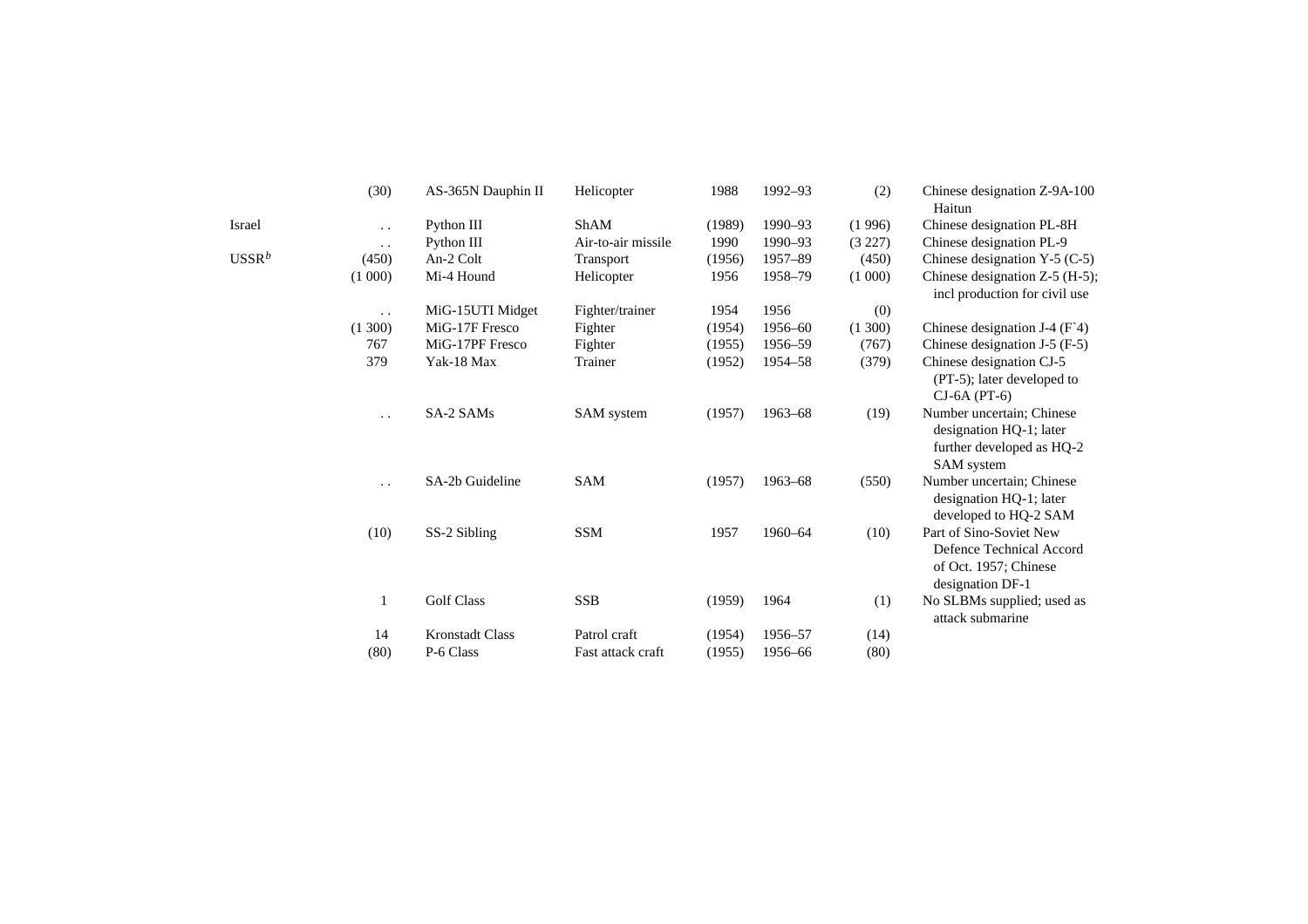| <b>Supplier</b><br>or licenser | No.<br>ordered | Weapon<br>designation | Weapon<br>description | Year<br>of order/ of<br>licence | Year(s)<br>deliveries | No.<br>delivered/<br>produced | Comments                             |
|--------------------------------|----------------|-----------------------|-----------------------|---------------------------------|-----------------------|-------------------------------|--------------------------------------|
|                                | 4              | Riga Class            | Frigate               | (1954)                          | 1958-59               | (4)                           | Chinese designation Chengdu<br>Class |
|                                | $\cdot$ .      | Romeo Class           | Submarine             | (1959)                          | 1963-88               | (84)                          |                                      |
|                                | 26             | T-43 Class            | Minesweeper           | (1955)                          | 1956–66               | (26)                          |                                      |
|                                | (19)           | <b>Whiskey Class</b>  | Submarine             | (1954)                          | 1958-64               | (19)                          |                                      |

*a* This register lists major weapons on order or under delivery, or for which the licence was bought and production was under way or completed during the period 1950–93. 'Year(s) of deliveries' includes aggregates of all deliveries and licensed production since the beginning of the contract. Sources and methods for the data collection, and the conventions, abbreviations and acronyms used, are explained in annual editions of the *SIPRI Yearbook.* Entries are alphabetical, by supplier and licenser.

*<sup>b</sup>* Data for the USSR apply to the period 1950–91 and for Russia to the years 1992–93.

*Source*: The SIPRI arms trade database, 1994.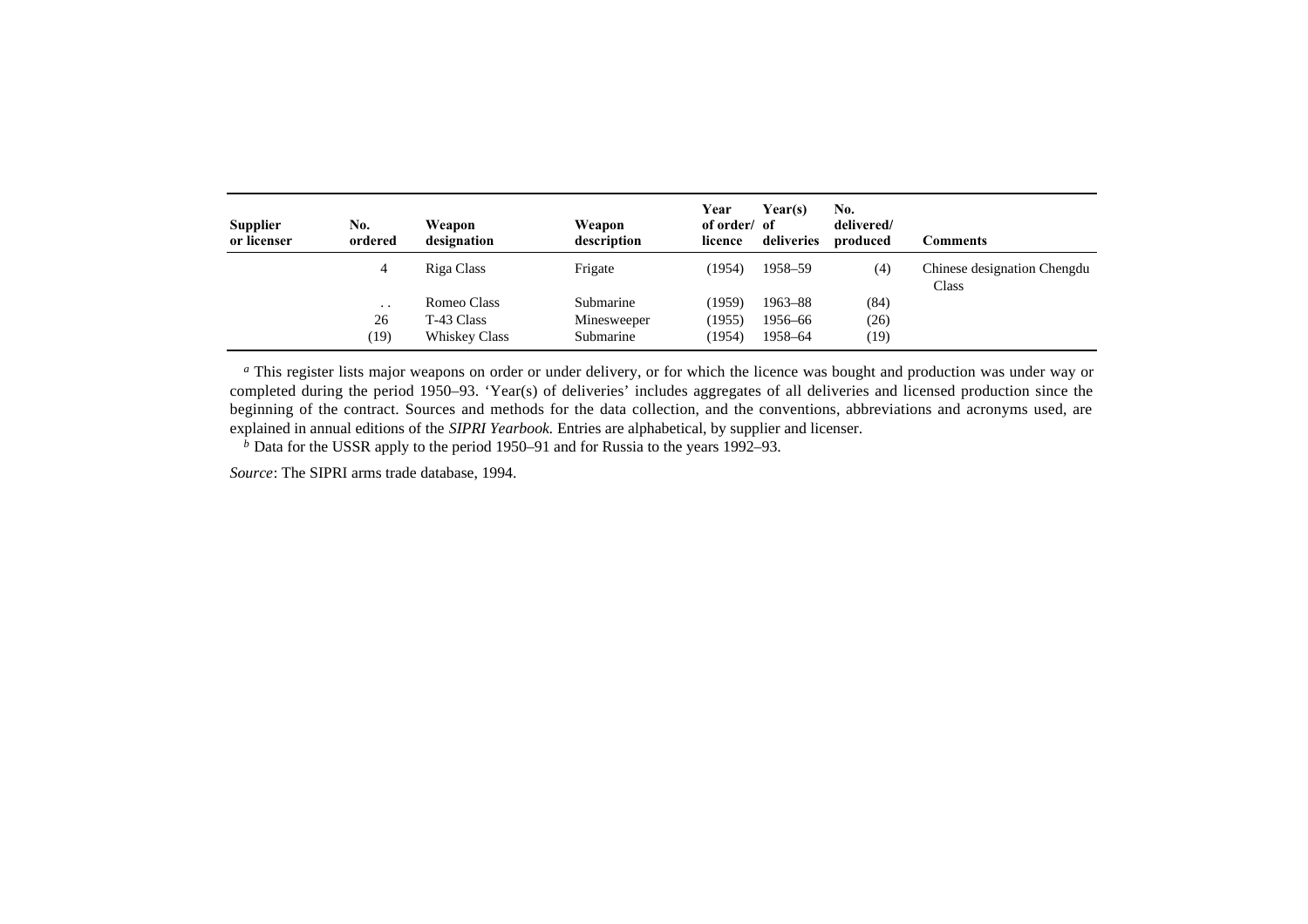## **Appendix 2.** Chronology of Sino-Soviet/Russian visits on security, military and arms transfer matters, 1989–June 1995

| Date      | Description of visit                                                                                                                                                                                                                                                                  |
|-----------|---------------------------------------------------------------------------------------------------------------------------------------------------------------------------------------------------------------------------------------------------------------------------------------|
| 1989      |                                                                                                                                                                                                                                                                                       |
| February  | Foreign Minister Eduard Shevardnadze to China for summit<br>meeting preparation                                                                                                                                                                                                       |
| May       | President Mikhail Gorbachev to China for summit talks and<br>normalization of Sino-Soviet ties                                                                                                                                                                                        |
| July      | Vice-Premier Tian Jiyun to Soviet Union for discussions with<br>Joint Commission on Science and Technology                                                                                                                                                                            |
| November  | Liu Guangzhi, Ministry of Foreign Affairs Deputy Chief in charge<br>of USSR and East European Affairs, to Soviet Union for border<br>talks                                                                                                                                            |
| December  | Minister of Foreign Economic Relations and Trade Li Lanqing<br>to Soviet Union to discuss economic ties                                                                                                                                                                               |
| 1990      |                                                                                                                                                                                                                                                                                       |
| March     | Minister of Foreign Economic Relations Konstantin Katushev to<br>China to hold discussions on terms of trade                                                                                                                                                                          |
| April     | Premier Li Peng, accompanied by PLA Deputy Chief of Staff<br>General Xu Xin, to Soviet Union to discuss border agreements and<br>troop reductions                                                                                                                                     |
| June      | Central Military Commission Vice-Chairman Liu Huaqing to<br>Soviet Union for arms negotiations, including purchase of<br>Su-27 fighters, accompanied by Deputy Director of COSTIND<br>Major General Shen Rongjun, and Minister of Aeronautics and<br><b>Astronautics Lin Zongtang</b> |
|           | Rear Admiral Vladimir Khuzhokov, Deputy Director of External<br>Relations Directorate of Soviet Ministry of Defence, to China for<br>border talks                                                                                                                                     |
| September | Foreign Minister Eduard Shevardnadze to China for discussions<br>on border issues                                                                                                                                                                                                     |
| October   | Major General Wen Guangchun to Moscow to hold discussions<br>on expanding military-to-military exchanges                                                                                                                                                                              |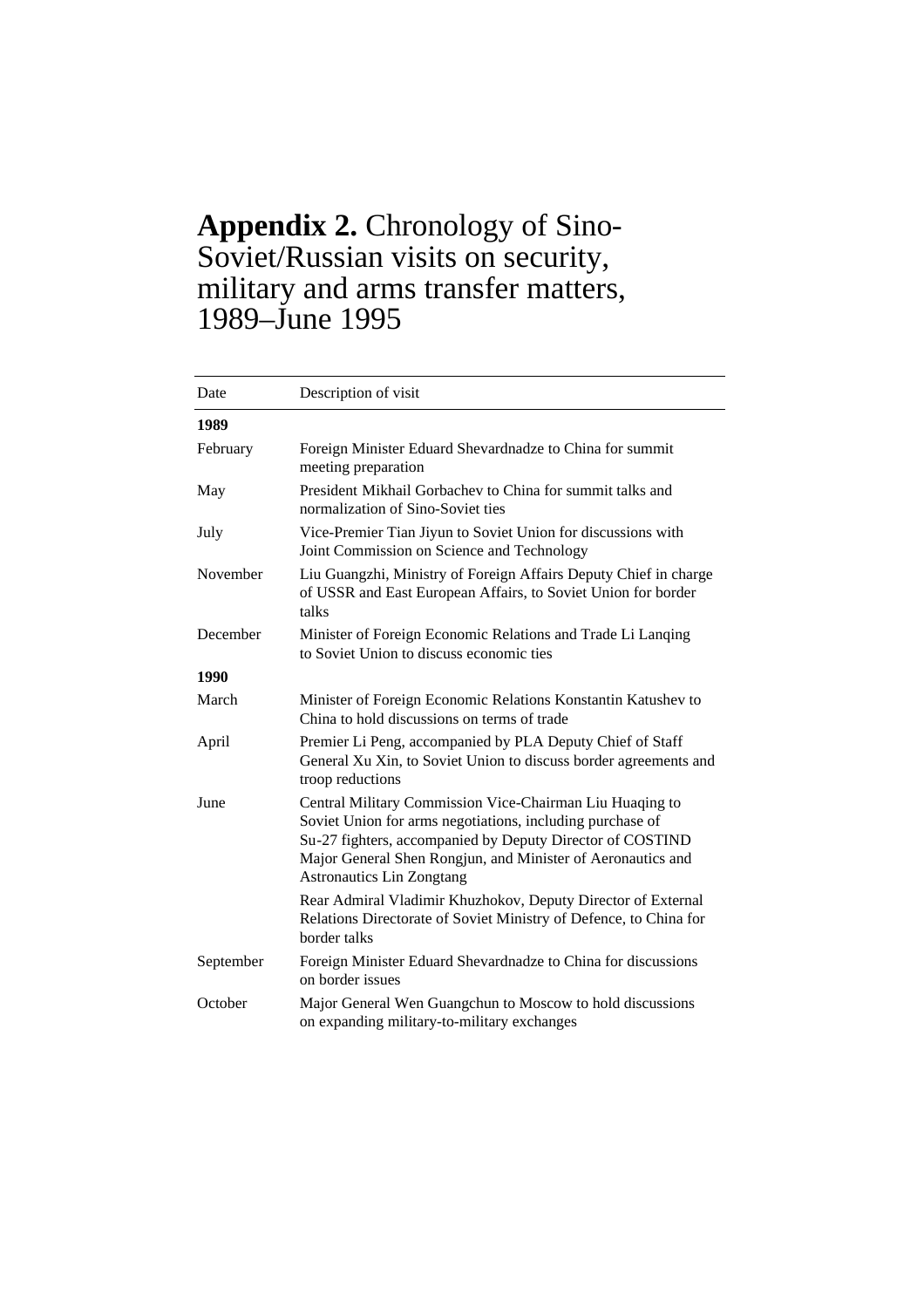| Date     | Description of visit                                                                                                                                                                |
|----------|-------------------------------------------------------------------------------------------------------------------------------------------------------------------------------------|
|          | Deputy Minister of Aeronautics Industry Yuri Bardin and<br>Deputy Prime Minister Igor Belousov to China to hold talks on<br>Chinese weapon purchases, particularly fighter aircraft |
| 1991     |                                                                                                                                                                                     |
| March    | Deputy Minister of Aeronautics Industry A. Geratchenko to China<br>for air exhibition and arms talks                                                                                |
| April    | Foreign Minister Aleksandr Bessmertnikh to China for<br>discussion on border issues and summit meeting preparation                                                                  |
| May      | Chinese Communist Party General Secretary and head of<br>Central Military Commission Jiang Zemin to Soviet Union for<br>summit talks                                                |
|          | Defence Minister Dmitri Yazov to China to finalize Su-27<br>deal, set up training for Chinese fighter pilots                                                                        |
| June     | Deputy Defence Minister Vladimir Arkhipov to China for<br>continued arms sales discussions                                                                                          |
| August   | PLA Chief of Staff Chi Haotian to Soviet Union for discussions of<br>military-to-military exchanges                                                                                 |
| 1992     |                                                                                                                                                                                     |
| February | Commonwealth of Independent States (CIS) Chief of Staff<br>S. Samsonov to China for arms talks, including assurances on<br>deliveries in wake of collapse of Soviet Union           |
| March    | Minister of Foreign Economic Relations Pavel Aven to China for<br>resumption of arms talks                                                                                          |
|          | Foreign Minister Andrei Kozyrev to China for resumption of<br>diplomatic ties                                                                                                       |
| April    | Head of General Logistics Department Zhao Nanqi to Russia for<br>discussions of arms purchases                                                                                      |
|          | Air Force Deputy Commander A. Malyukov to China to discuss air<br>force personnel exchange                                                                                          |
| August   | Defence Minister Qin Jiwei to Russia to discuss technology<br>transfers and arms trade                                                                                              |
|          | Vice-Premier Tian Jiyun to Russia for meeting of Joint<br>Commission on Science and Technology                                                                                      |
|          | Pacific Coastal Military Region Vice-Admiral A. Balusink to                                                                                                                         |
| China    | to discuss provincial-level military cooperation                                                                                                                                    |
| October  | Deputy Defence Minister Andrei Kokoshin to China for talks on<br>military conversion and air defence missiles                                                                       |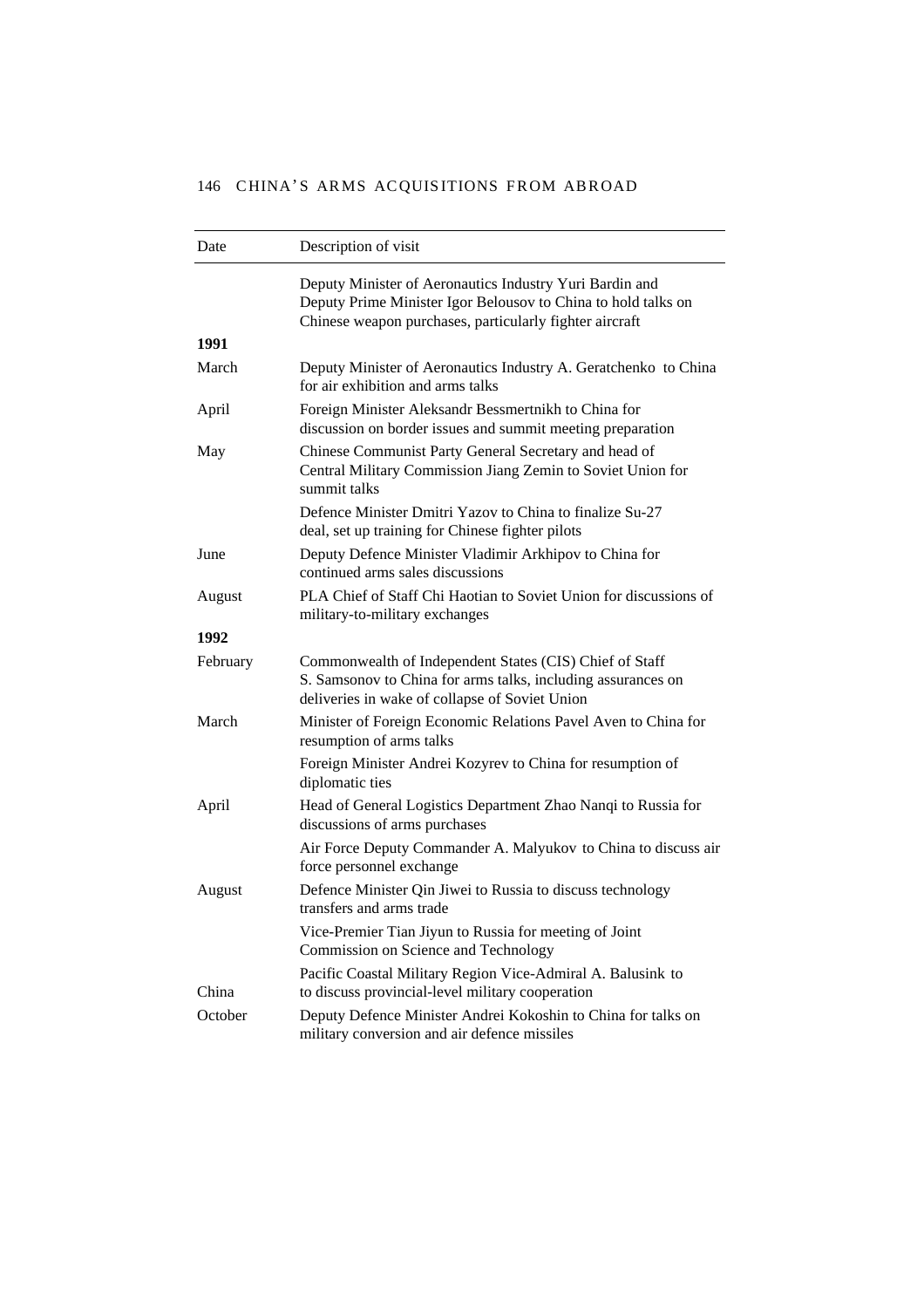| Date     | Description of visit                                                                                                                  |
|----------|---------------------------------------------------------------------------------------------------------------------------------------|
| November | Deputy Prime Minister Aleksandr Shokhin to China for talks on<br>defence industrial cooperation                                       |
|          | Minister of Atomic Energy N. Mikhaylov to China for discussion<br>on nuclear cooperation                                              |
|          | Foreign Minister Qian Qichen to Russia for summit meeting<br>preparation                                                              |
| December | Russian President Boris Yeltsin to China for summit talks,<br>including discussions on military cooperation and arms trade            |
| 1993     |                                                                                                                                       |
| April    | Navy Commander Zhang Lianzhong to Russia for talks on Kilo<br>Class submarine purchase                                                |
| May      | Commander of Leningrad Military Region S. P. Seleznev to China<br>for talks on provincial-level military cooperation                  |
| June     | Deputy Naval Commander He Pengfei to Russia to continue<br>discussions of Kilo Class submarine purchase                               |
|          | Central Military Commission Vice-Chairman Liu Huaqing to<br>Russia for arms talks, including discussions of possible tank<br>purchase |
| July     | Deputy Prime Minister Sergey Shakhrai to China to focus on<br>economic issues                                                         |
|          | Deputy Commander Igor Kasatonov to China for talks on<br>expanded naval cooperation                                                   |
| August   | PLA Chief of Staff Zhang Wannian to Russia to discuss<br>details of military cooperation agreement                                    |
|          | CIS Vice-Admiral I. Khmelnov makes port visit to Qingdao                                                                              |
| November | Defence Minister Pavel Grachev to China to finalize and sign<br>military cooperation agreement                                        |
| 1994     |                                                                                                                                       |
| January  | Foreign Minister Andrei Kozyrev to China for talks on<br>economic cooperation                                                         |
| April    | Chief of Staff Mikhail Kolesnikov to China for arms talks and<br>preparation for visit of Prime Minister                              |
|          | Deputy Prime Minister Aleksandr Shokhin to China for talks on<br>military technology transfers                                        |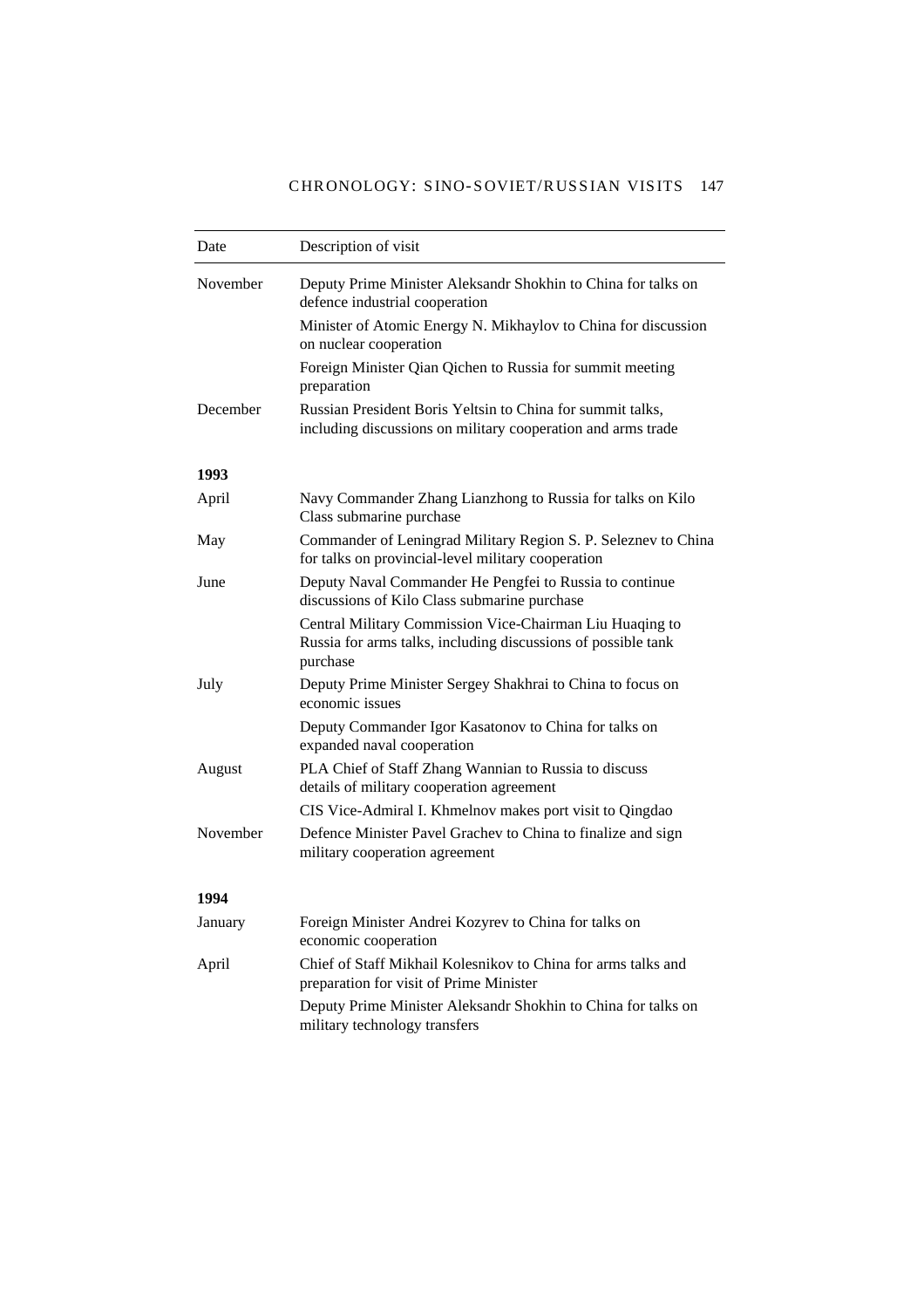| Date      | Description of visit                                                                                                                                                                                                                              |
|-----------|---------------------------------------------------------------------------------------------------------------------------------------------------------------------------------------------------------------------------------------------------|
| May       | Prime Minister Viktor Chernomyrdin to China for talks on<br>economic and border issues, including improvements in<br>military relations, accompanied by Deputy Prime Minister<br>Aleksandr Shokhin and Deputy Defence Minister Andrei<br>Kokoshin |
|           | Vice-Admiral Wang Jiying makes port visit to Vladivostok                                                                                                                                                                                          |
| June      | Air Force Commander Cao Shuangming to Russia for talks on air<br>force cooperation, including a show of interest in MiG-29<br>fighters                                                                                                            |
|           | Foreign Minister Qian Qichen to Russia for summit meeting<br>preparation                                                                                                                                                                          |
|           | Deputy Prime Minister Aleksandr Shokhin to China for<br>discussion of military conversion                                                                                                                                                         |
| July      | Defence Minister Chi Haotian to Russia to finalize agreement on<br>preventing dangerous military activities                                                                                                                                       |
| September | President Jiang Zemin to Russia for summit talks, including<br>discussions of military-technical matters; agreements reached on<br>no-first-use and non-targeting of nuclear weapons against one<br>another                                       |
| November  | Russian naval commander Felix Gromov to China to conclude Kilo<br>Class submarine deal                                                                                                                                                            |
| 1995      |                                                                                                                                                                                                                                                   |
| May       | President Jiang Zemin to Moscow to take part in 50th anniversiary<br>celebrations marking the end of World War II in Europe; meets<br>President Boris Yeltsin to discuss bilateral relations                                                      |
|           | Defence Minister Pavel Grachev to China to discuss reductions of<br>troops and weapons on Sino-Russian border and military-technical<br>issues                                                                                                    |
| June      | Premier Li Peng to Russia for discussions with President Boris<br>Yeltsin and Prime Minister Viktor Chernomyrdin on bilateral<br>relations and military-technical cooperation                                                                     |

*Sources:* Various issues of Foreign Broadcast Information Service, *Daily Report– China* and *Daily Report–Soviet Union/Central Eurasia*.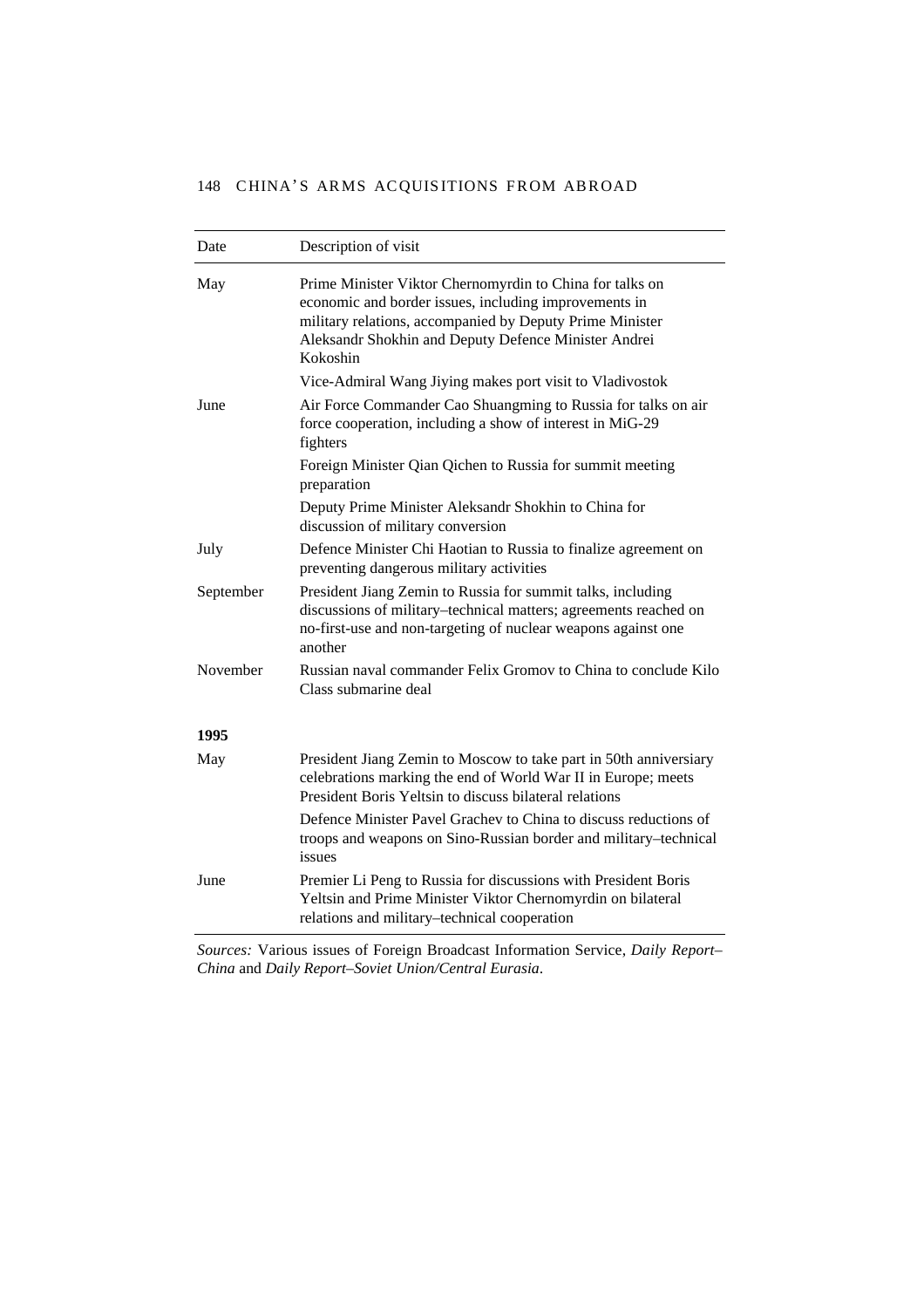## **Appendix 3.** Chronology of developments in Sino-US relations concerning military technology, June 1989–December 1994*<sup>a</sup>*

| Date     | Description of activity                                                                                                                                                                                                                                                                                                                                                                                                       |
|----------|-------------------------------------------------------------------------------------------------------------------------------------------------------------------------------------------------------------------------------------------------------------------------------------------------------------------------------------------------------------------------------------------------------------------------------|
| 1989     |                                                                                                                                                                                                                                                                                                                                                                                                                               |
| June     | In response to China's repression of Tiananmen Square protests, the<br>US Government freezes arms transfers to China and halts high-level<br>military-to-military meetings                                                                                                                                                                                                                                                    |
| October  | Some 23 Chinese technicians working on the Peace Pearl Program<br>at Grumman headquarters on Long Island, New York, and at<br>Wright-Patterson Air Force Base in Dayton, Ohio, are authorized to<br>return to work on the programme, after having been expelled from<br>working on it on 7 June                                                                                                                               |
| December | Bush Administration approves the export of 3 communications<br>satellites to be launched into space on Chinese launch vehicles;<br>removes restrictions on US Export-Import Bank financing to US<br>firms doing business with China imposed following Tiananmen<br>crackdown                                                                                                                                                  |
| 1990     |                                                                                                                                                                                                                                                                                                                                                                                                                               |
| February | Citing national security concerns, US Government orders CATIC to<br>divest itself of its ownership of a small US aircraft parts manufac-<br>turer, Mamco, which the Chinese state-owned enterprise had pur-<br>chased in November 1989                                                                                                                                                                                        |
| 1991     |                                                                                                                                                                                                                                                                                                                                                                                                                               |
| May      | US Government refuses to grant approval of export licence for US<br>components to equip a Chinese domestic communications satellite;<br>a Chinese state enterprise believed to be involved in the export of<br>missiles to Pakistan was to receive the satellite components                                                                                                                                                   |
|          | Owing in part to evidence that China had transferred ballistic<br>missile technology to Pakistan, the US Government bars US<br>companies from participating in Chinese satellite launches, and<br>restricts the transfer of computer and missile technology to China;<br>in addition, US companies are barred from selling technology and<br>equipment to the China Precision Machinery Import Export<br>Corporation (CPMIEC) |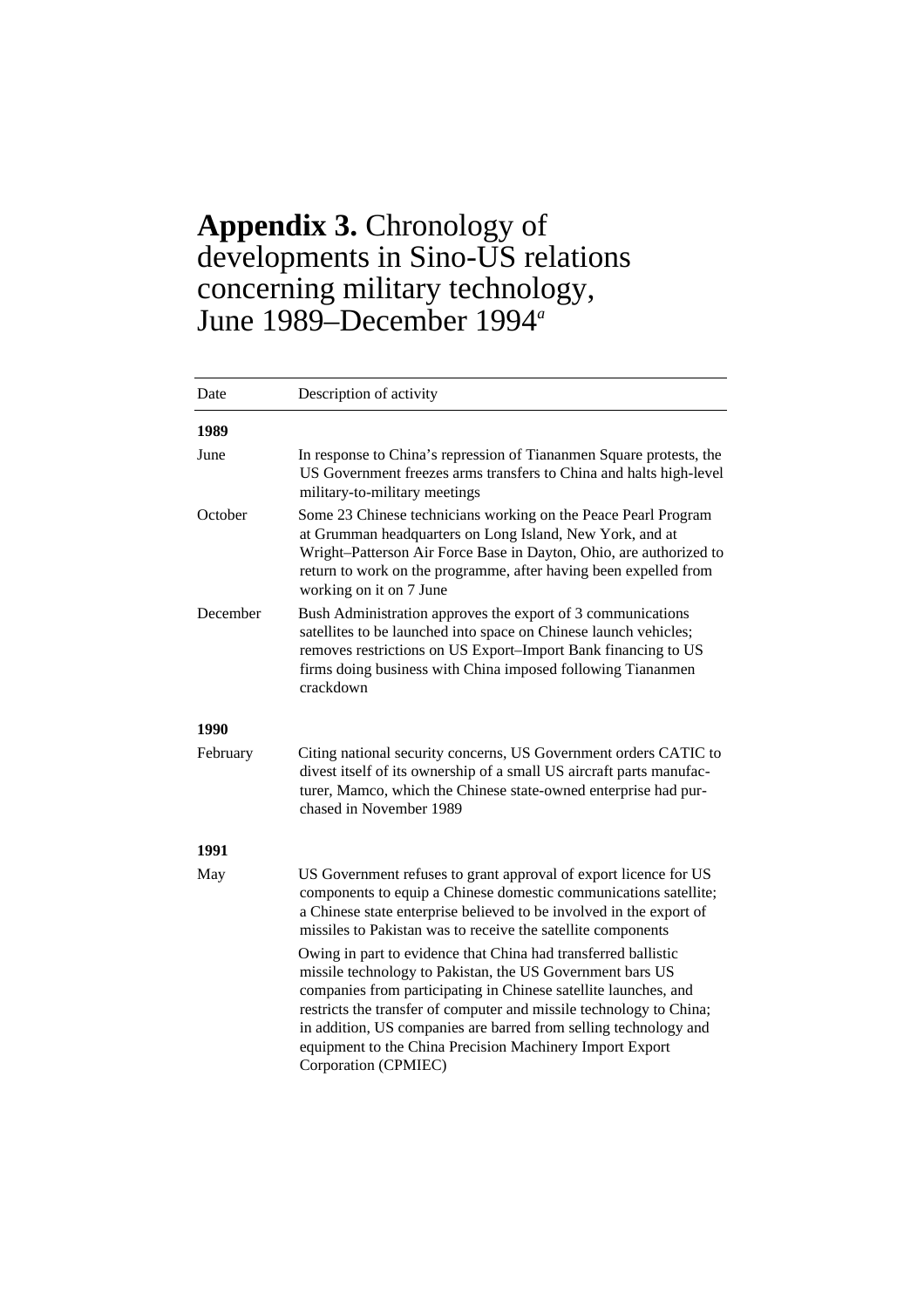| Date     | Description of activity                                                                                                                                                                                                                                                                                                                                                                                                                                                               |
|----------|---------------------------------------------------------------------------------------------------------------------------------------------------------------------------------------------------------------------------------------------------------------------------------------------------------------------------------------------------------------------------------------------------------------------------------------------------------------------------------------|
| 1992     |                                                                                                                                                                                                                                                                                                                                                                                                                                                                                       |
| February | Having received assurances that China would adhere to the guide-<br>lines of the Missile Technology Control Regime, the US Govern-<br>ment lifts high-technology sanctions imposed against China in May<br>1991                                                                                                                                                                                                                                                                       |
| December | Over the protests of the Defense Department and Arms Control and<br>Disarmament Agency, the US Commerce Department approves the<br>export of the AlliedSignal Garrett TFE731-2A-2A turbofan engine<br>to China; the engine is to be produced under licence in China and<br>will power the K-8 jet trainer; concern is voiced that the engine<br>technology transferred could be used in Chinese cruise missiles;<br>licensed production of engine is yet to begin in China as of 1995 |
| 1993     |                                                                                                                                                                                                                                                                                                                                                                                                                                                                                       |
| January  | In the closing days of his Administration, President Bush allows the<br>export of Cray supercomputer to China, pending necessary process-<br>ing                                                                                                                                                                                                                                                                                                                                      |
| August   | Citing evidence that 'items related to the M11 missiles have been<br>transferred by China to Pakistan', the Clinton Administration bans<br>US companies for 2 years from exporting items related to rockets<br>and satellites to China or Pakistan, including a ban on dealing with<br>10 Chinese aerospace companies                                                                                                                                                                 |
| October  | US Assistant Secretary of Defense for Regional Security Affairs<br>Charles Freeman visits Beijing, ending the ban on high-level<br>military exchanges which the USA had imposed on China in<br>response to the Tiananmen crisis                                                                                                                                                                                                                                                       |
| November | Clinton Administration agrees to allow the sale of generators and<br>other components for China's nuclear power plants; announces the<br>final go-ahead for sale of Cray supercomputer to China                                                                                                                                                                                                                                                                                       |
| 1994     |                                                                                                                                                                                                                                                                                                                                                                                                                                                                                       |
| January  | Clinton Administration announces that commercial satellites under<br>Department of Commerce auspices are not subject to August 1993<br>restrictions and that export licences for them could be approved                                                                                                                                                                                                                                                                               |
| March    | Discussions are held between Chinese and US counterparts to set up<br>Joint Commission on Defense Conversion, for bilateral<br>consultations on the conversion of Chinese and US arms industries<br>from military to civilian use                                                                                                                                                                                                                                                     |
| May      | In renewing MFN status for China, Clinton Administration main-<br>tains sanctions imposed in June 1989, including suspension of<br>weapon deliveries, denial of licences for dual-use technology and<br>suspension of consideration of licences for US Munitions List items                                                                                                                                                                                                           |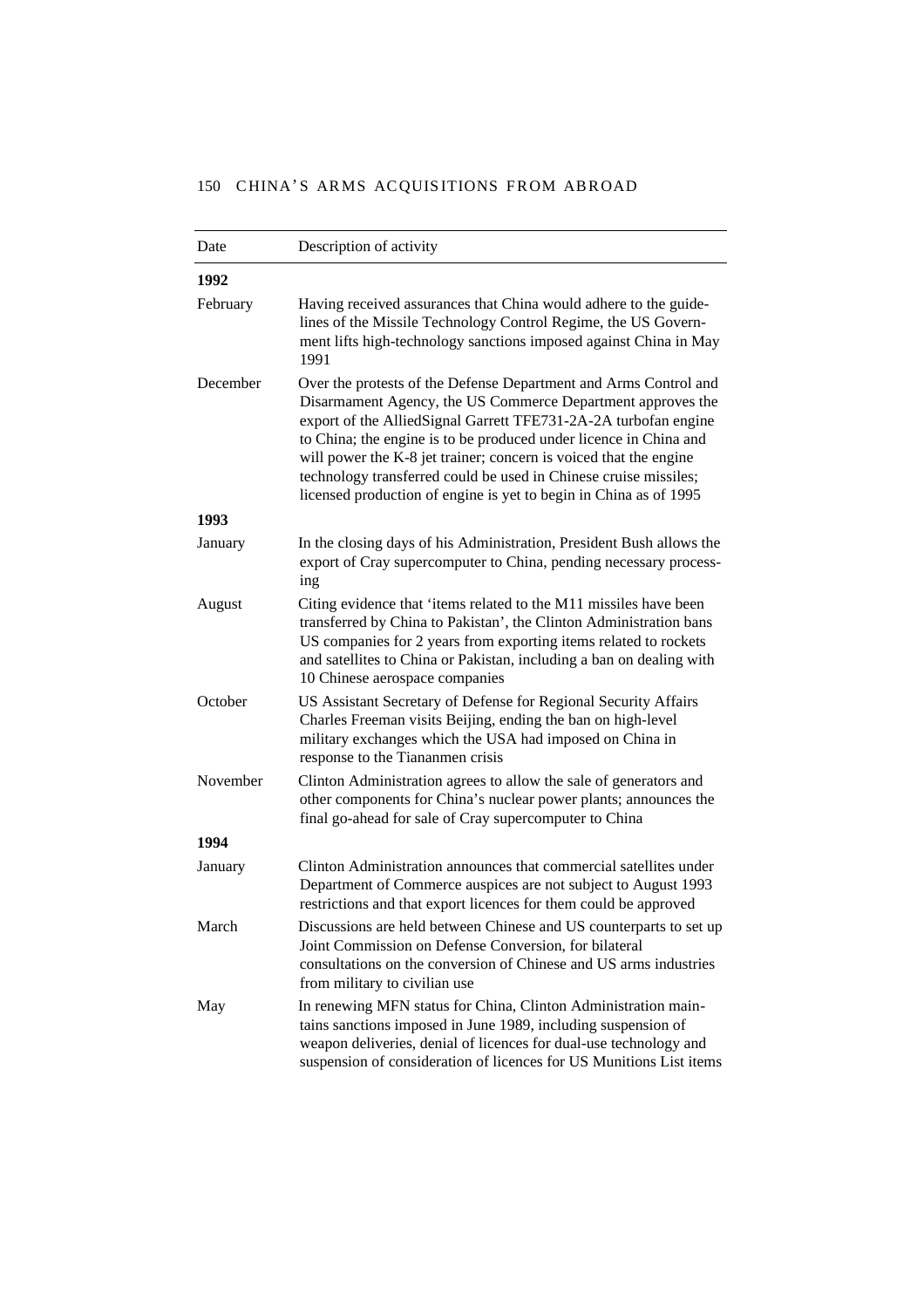| Date     | Description of activity                                                                                                                                                                                                                                                                                                                                                                                                                                               |
|----------|-----------------------------------------------------------------------------------------------------------------------------------------------------------------------------------------------------------------------------------------------------------------------------------------------------------------------------------------------------------------------------------------------------------------------------------------------------------------------|
| August   | Chinese Deputy Chief of PLA General Staff General Xu Huizi visits<br>the USA and meets General John M. Shalikashvili, Chairman of the<br>Joint Chiefs of Staff, and Defense Secretary William J. Perry to dis-<br>cuss the Sino-US military relationship; trip includes visits to Pacific<br>Command headquarters and other major military installations in the<br>USA; he is the highest-ranking Chinese military officer to visit<br>USA since the Tiananmen crisis |
| October  | US Secretary of Defense William J. Perry travels to Beijing to chair<br>first official meeting of the Sino-US Joint Commission on Defense<br>Conversion                                                                                                                                                                                                                                                                                                               |
| November | Director of the Defense Intelligence Agency Lieutenant-General<br>James R. Clapper, Jr visits China to discuss security and<br>intelligence relations and tour Chinese military establishments                                                                                                                                                                                                                                                                        |

*<sup>a</sup>* On developments in Sino-US military technology relations from 1980 to 1988, see Tow, W. T., *Sino-Japanese–US Military Technology Relations* (Institute of Strategic and International Studies: Kuala Lumpur, 1988), appendix B.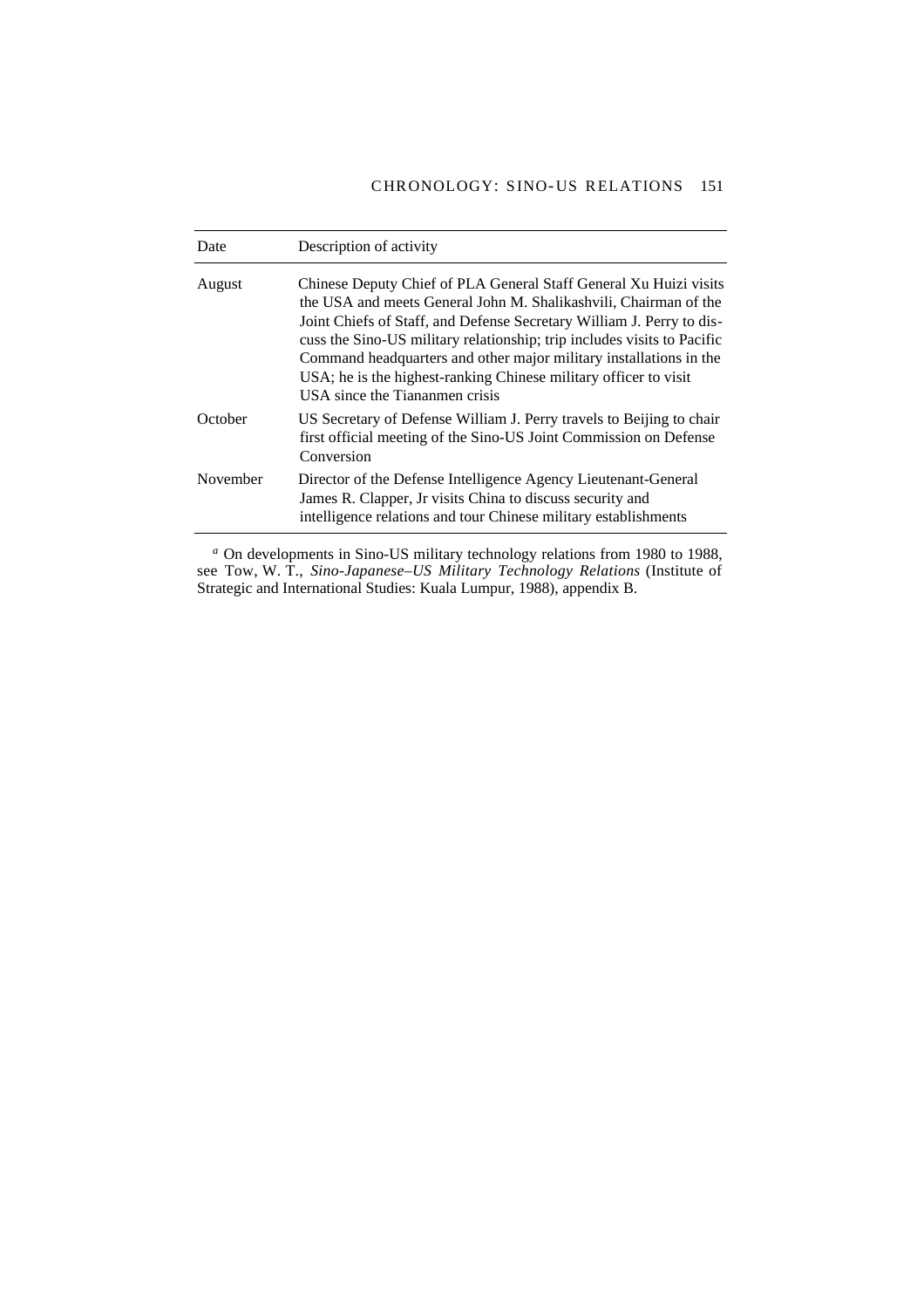## Index

A-5M aircraft 44, 80, 92, 123, 128 AAMs (air-to-air missiles) 58, 68, 84 Aeritalia 44 aerospace industry 87–88, 90 *see also* satellites Aérospatiale 78, 79 Aero Technology Import–Export Corporation *see* CATIC Afghanistan 86 Agosta Class submarine 79, 126 airborne early-warning technology 78, 84, 127 airborne mobility 127 aircraft: agreements with foreign firms 88–89 development 43 exports 129 imports 16, 19, 20, 25, 26, 27, 38–40, 57–60, 68, 84–85, 92–93, 123, 129 numbers, in 1950s 26 production 14, 16–17, 26–27, 59–60 *see also under designations and under* Union of Soviet Socialist Republics: military aid: technology aircraft-carriers 63, 80–81, 108, 117, 125–26 air-defence missile systems 64–65, 83, 124, 128 Air Force *see* People's Liberation Army Air Force (PLAAF) Alenia 44 AlliedSignal 76, 150 Almaz Design Bureau 65 America *see* United States of America ammunition 16 AMX aircraft 44 AN/APG-66 radar 42 anti-missile defence 120 anti-submarine warfare (ASW) 66, 68, 79, 127 anti-tactical ballistic missiles 83 AN/TPQ-37 radar 42 AN/VRC-46 radio 42 Apollo electronic warfare system 78 Arens, Moshe 82, 83 Arkhipov, Vladimir 146

armoured vehicles 63, 93–94, 104–105 *see also* tanks Arms Control and Disarmament Agency (ACDA) 98 Arms Embargo Agreement (1919) 15–16 arms embargoes 15, 73, 74, 75, 91, 119, 120–21, 149, 150 arms exports 80, 96, 103, 133, 134: imported technology and 47, 74 arms imports: absorption of 101, 106–107, 134 amounts spent on 37, 99, 100 consumers and producers conflict 111 costs of 55, 130 cultural influences 8 decision-making hierarchy 107 economic means and 36, 59, 98–102 future of 121–29 historical influences 8, 30 history, before 1949 9-18 indigenous production and 2, 11, 13, 103–105 individuals' influence 108–109 international security and 112–19 military modernization 3, 98, 130–32 motives for 54–55 politics and 107–12 pressures for 15 quality of 130, 131 re-export 55, 133 restrictions on 37, 119–21 sources, 1975–89 34–47, 119–21 Western suppliers 35–41, 43–45, 47, 71–81 *see also under names of supplier countries* arms production: administrative factors 105–107 capacity increased 101 civilian production reforms and 101 commercial earnings and 102 conversion 101, 150 disruptions 14, 34–36 indigenous, development of 13–18, 20, 26, 32, 34, 98, 101, 105, 108, 112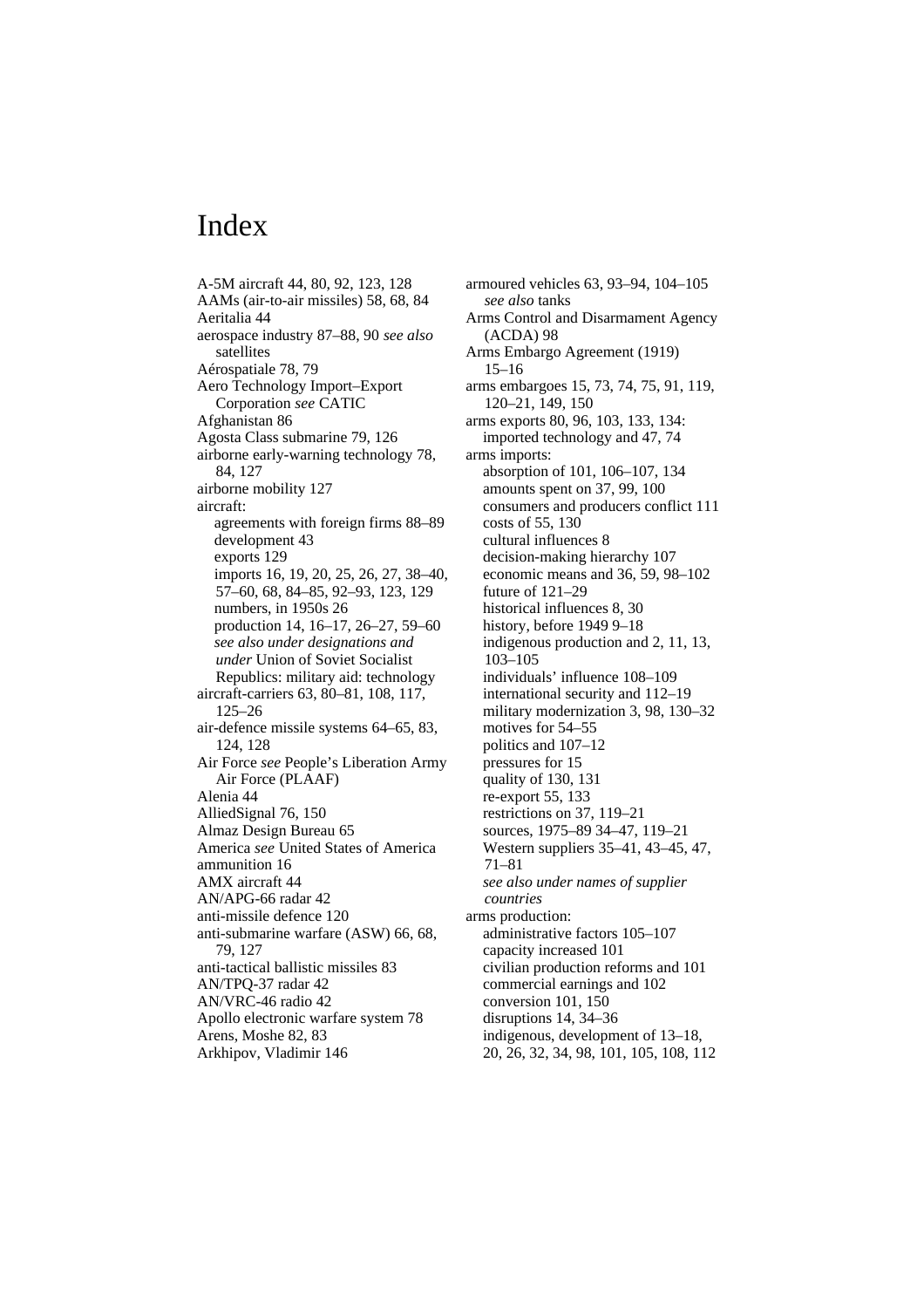licensed *see under supplier countries* machinery purchased 16 Nationalists' failure 17–18 quality poor 103, 105, 134 technological factors 103–105 USSR's aid 20, 21–22, 26, 27 Army *see* People's Liberation Army (PLA) Arriel engines 78 artillery: exports 105 imports 16 production 16 ASEAN (Association of South-East Asian Nations) 116 atomic energy 29 Aven, Pavel 146 Aviation Industries of China (AVIC) 102 avionics upgrades 44, 45, 73, 74, 77–78, 84–85 AWACS aircraft 114 B-7 aircraft 92, 123, 128, 133 B-24 bomber 25 B-25 bomber 25 B-29 bomber 28 ballistic missiles 18, 76, 83, 124 Balusink, Vice-Admiral A. 146 Baoshan Iron and Steel Company 80 Bardin, Yuri 146 Bazan 80 Beech refuelling pods 87 Beijing 13, 24, 64 Belgium 15 Belousov, Igor 146 Bessmertnikh, Aleksandr 146 Blackhawk helicopter 41–42 Blue Hawk radar 78 Brazil 15 Breda anti-aircraft gun 79 Brushfire aircraft 80 Bulganin, Nikolay 21 Bush, George 74, 75, 149, 150 Cadillac Gage Textron 43

Canada: arms imports from 38, 80, 135 Canton 10 Cao Shuangming 148

CATIC (Aero Technology Import– Export Corporation): AEW and 127 avionics upgrade and 44, 45, 74 helicopters and 78–79 US subsidiary 149 Challenger aircraft 80 Chan, Anthony B. 14 Chen Geng 29 Cheng, Chu-Yuan 33 Chengdu Aircraft Corporation 84 Chernomyrdin, Viktor 148 Chi Haotian 146, 148 China: border issues 30–31, 51–53 foreign ideas, attitude to 2, 13, 107 historical influences on 8–9 military spending 48–50 perceptions of 132–34 security perceptions 112–19 stability, concern with 51 strategic importance 50, 132 China Aerospace Corporation 80 China North Industries (NORINCO) 101 China State Shipbuilding Corporation 101 Chinese Communist Party (CCP) 9, 23, 109 Central Committee 29, 35, 109, 122 Central Military Commission (CMC) 35, 53, 57, 110 Politburo Standing Committee 56, 110, 122 Chinese People's Volunteers 19 Chinook helicopter 43, 72, 74 Chongqing 14 Civil War 13–17 Clapper, James R. 151 Clinton, President Bill 73, 74, 75, 76, 150 CMIEC (China National Machinery Import–Export Corporation) 43 coastal defence guns 11 COCOM (Co-ordinating Committee on Multilateral Export Controls) 36–37, 120, 126 computer chips 90 computers 45, 74, 75 copy-production 17 *see also* reverseengineering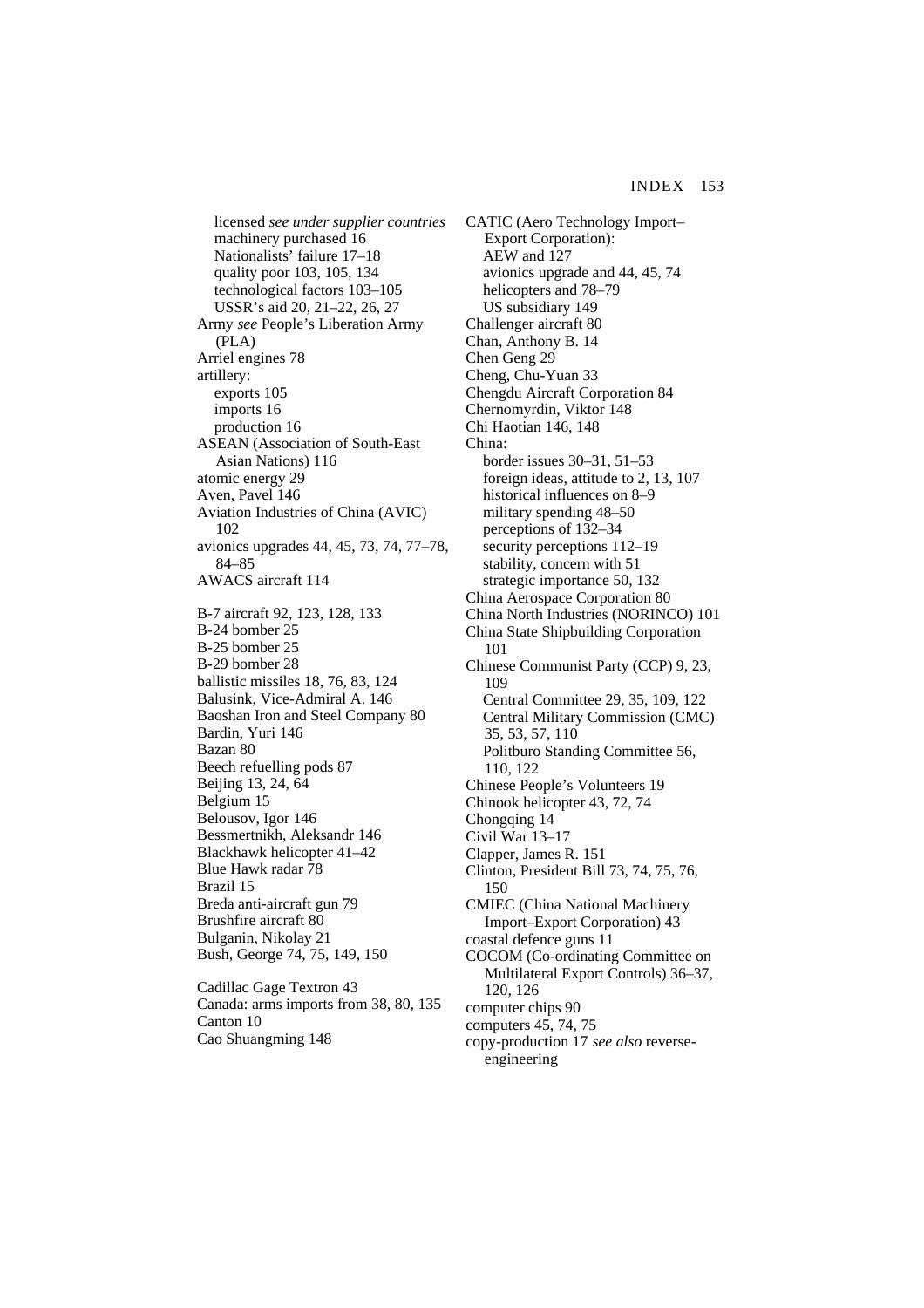COSTIND (Commission on Science, Technology and Industry for National Defence) 106, 109, 111 Cray supercomputer 74, 75 Crotale missile 79 cruise missiles 76, 150 CSS-2 missile 81, 134 Cultural Revolution 33, 34, 36 Czechoslovakia 15 Dalian 19 Dauphin helicopter 78 Dayun resupply ship 61 Deng Xiaoping 51fn, 108, 109 Denmark 15 destroyers 24, 61, 78, 79, 80, 104, 114, 124, 125 Deutch, John 121 Deutsche Aerospace 80 Ding Henggao 109, 110, 111 domestic environment 97, 98–112 DR-2000U missile targeting system 79 dual-use technology 66, 87–90 Dubna Nuclear Research Institute 29 East China People's Army 24 economic aid 19 economy: growth 2, 49, 51, 119 improvement 4 influence of 98–102, 133 reforms 2, 101, 106, 133 uncertainty 48 Egypt: arms imports from 3, 38, 46, 135–36 Eisenberg, Shoul 83 electronics 33, 84, 85 engines, production of 27 Enstrom Helicopter Corporation 75 Eurocopter 79 Europe: arms imports from 43–45, 77–81 F-4 aircraft 44 F-5 aircraft 85 F-7 aircraft 45, 77–78, 92 F-15 aircraft 114 F-16 aircraft 115, 118 FC-1 aircraft 86 Feng Guifen 9 'fist units' 64

Flight Refuelling 126 foreign ideas, Chinese attitude to 2, 13, 107 foreign powers, humiliation by 9, 12 Four Cardinal Principles 131 'Four Modernizations' 36, 41, 103 France: arms embargo 15 arms imports from 3, 38, 45, 71, 77, 78, 79, 137 arms production, licensed 44, 78, 142–43 Frankenstein, John 131 Freeman, Charles 75, 150 Frieman, Wendy 35, 102 frigates 24, 61, 79, 103–104, 124, 125 gaseous diffusion plant 29 GEC 45, 77, 78 Geratchenko, A. 146 Germany: arms imports from 3, 15, 39, 71, 80, 137 Godwin, Paul 131 Gorbachev, President Mikhail 51, 113, 145 Gordy Class destroyers 24 Grachev, Pavel 67, 147, 148 Great Britain *see* United Kingdom Great Leap Forward 23, 31 great-power status 3, 134 Gromov, Felix 61, 63, 148 Grumble air-defence system 64, 133 Grumman Aerospace 42, 43, 74, 149 Guomindang *see* Nationalist Government H-5 bomber 27 H-6 bomber 28, 127 Hainan patrol boat 94–95 Hamilton/Bulova 42 Han Class submarine 79, 85 Hangzhou 14 Hanyang arsenal 11 Harbin 27, 45, 78 Harbin Aircraft Manufacturing Corporation 79, 90 helicopters: import 41–42, 43, 78–79 production 75, 78 He Long 109

Five-Year Plan, First 20, 33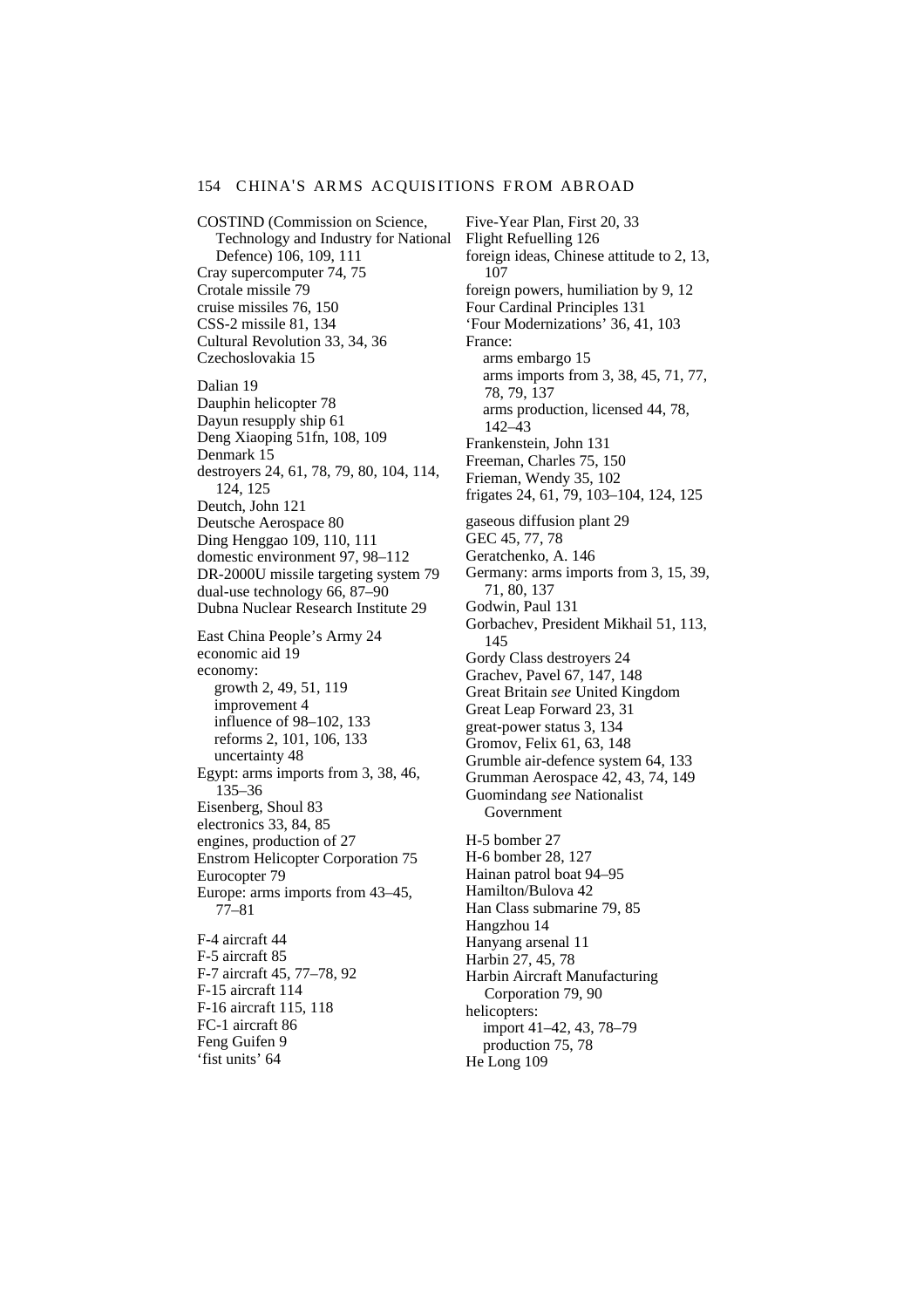He Pengfei 62, 108–109, 110, 147 He Ping 109, 110 history: disruption in 8, 9 influence of 8–9, 131–32 isolation and 9 *see also under* arms imports Honeywell 42, 43 Hong Kong 46, 82, 109 Houjian attack craft 61 Houxin attack craft 61 HQ-61 missile 103 Hughes Aircraft Corporation 42, 43 Huludao attack craft 61 Il-18 aircraft 78 Il-28 bomber 27, 58, 68 Il-76 transport aircraft 58, 68, 127 ILAS torpedo launcher 79 Ilyushin, General Vladimir 66 India 37, 113 inflation 98 in-flight refuelling 87, 91, 117, 126–27 Institute of Physics and Atomic Energy 29 *International Defense Review* 126 International Monetary Fund 49 Iran 3, 71, 86–87, 133, 134 Iraq–Iran War 87 Israel: arms imports from 3, 46, 71, 72, 81–86, 99, 130–31 arms production, licensed 81–85, 143 re-exports 83 relations with China, normalization of 72 scientists caught in Hong Kong 46, 82 SIBAT 81 technology transfer 81, 82–84, 85, 125, 129, 133 Israeli Aircraft Industries 81, 84–85 Israeli Military Industries 81 Italy: arms embargo 15 arms imports from 3, 15, 39, 44, 71, 77, 120, 138 Ivri, David 82, 85 J-4 aircraft 27 J-7 aircraft 27, 43, 46 J-8 aircraft 42, 57, 74, 92, 128, 129

J-9 aircraft 128 J-10 aircraft 69, 84, 123, 128, 129 Jaguar tank 43, 74 Japan: arms embargo 15 arms imports 37 arms imports from 15 China's wars with 13, 14, 15 influence of 114 Manchuria occupied by 13 military modernization 114 US forces in 118 Jiang Zemin 52, 53, 113, 115, 146, 148 Jianghu frigate 79, 95, 103, 104, 124 Jiangnan arsenal 11–12 Jiangsu arsenals 11 Jiangwei frigate 61, 95, 103, 104, 124, 125, 127 *Jiefang Ribao* 108 K-8 trainer 76, 86, 92, 129, 150 Kasatonov, Igor 147 Katushev, Konstantin 145 Kazakhstan 53 KDX-2000 frigate 115 Kennedy, Thomas 12 Khmelnov, Vice-Admiral I. 147 Khrushchev, Nikita 21, 26, 31 Khuzhokov, Rear Admiral Vladimir 53, 145 Kilo Class submarine 55, 61–63, 66, 125, 126 Kohl, Chancellor Helmut 80 Kokoshin, Andrei 54, 146, 148 Kolesnikov, Andrei 147 Kongo Class destroyer 114 Korea, North 19, 133 Korea, South 70, 114, 115, 118 Korean War 19–20, 26 Kozyrev, Andrei 146, 147 Kronstadt Class patrol boat 24 *Kuznetsov* 63 Kyrgyzstan 53 Laos 133 launch services 76 Lavi fighter 46, 82, 84, 85 Li Baojun 13 Li Hongzhang 1, 9, 11 Li Jing, Vice-Admiral 108

Li Lanqing 145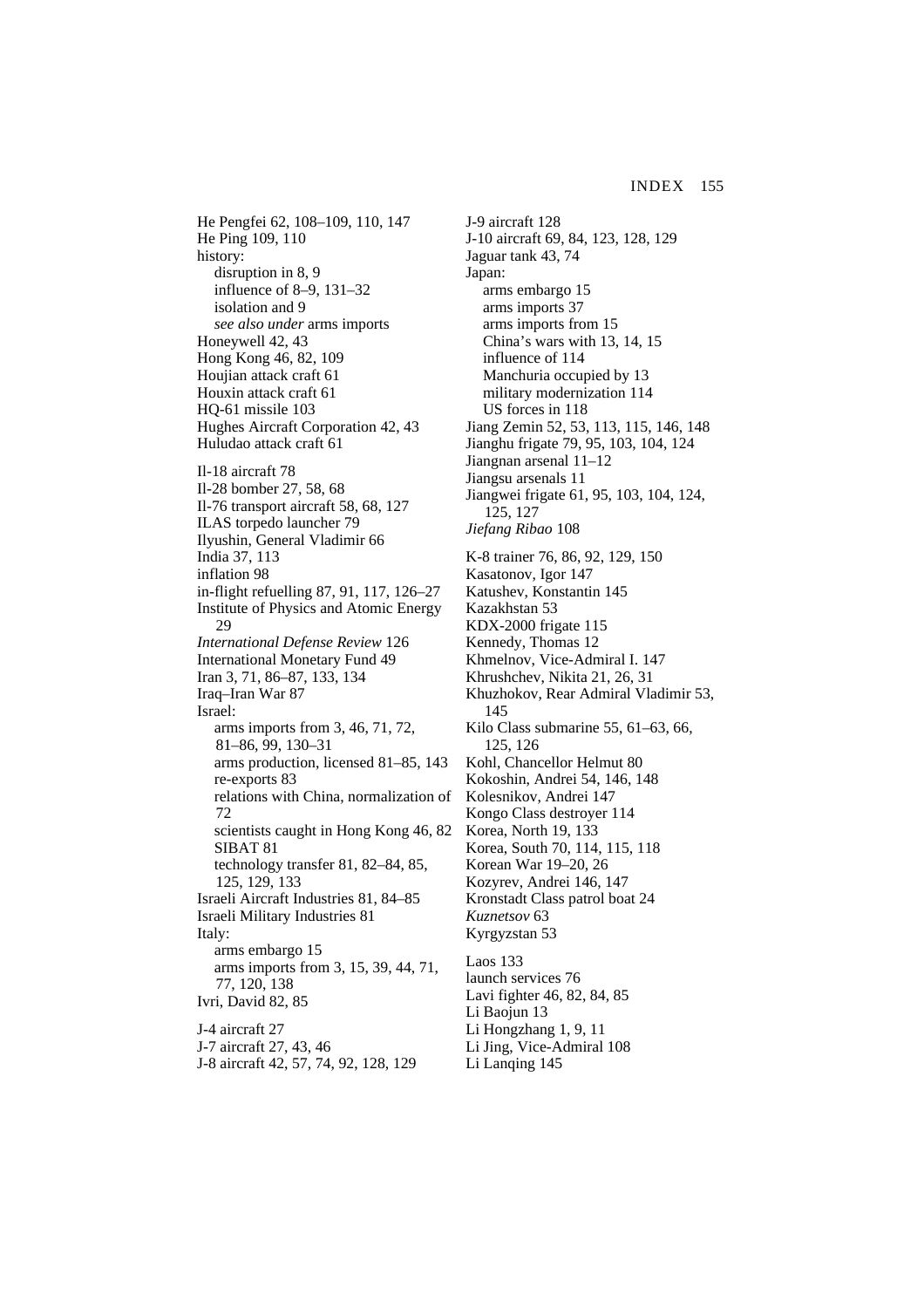limited local wars doctrine 57 Lin Zexu 9, 10 Lin Zongtang 145 Li Peng 145, 148 Litton Canada 127 Liu Guangzhi 145 Liu Huaqing 53, 54, 56, 57, 58, 61, 97, 108, 110, 122, 145, 147 Liu Yalou 25 Liu Zuochang 13 LM2500 engine 104 Lop Nor 30 Luda Class destroyer 45, 79, 104 Luhu Class destroyer 61, 78, 80, 95, 104, 124, 125, 127 M Class submarine 24 M-11 missile 74, 75, 77, 134, 150 M-18 missile 86 M-7 missile 86 M-9 missile 81, 86 machine-building industry (MBI) 21, 23, 31, 33 Manchuria 13, 14, 20 Mao Zedong 9, 31, 34: Russian visits 18, 29 maritime interests 61, 116–17, 122 maritime surveillance aircraft 122, 127 Mauser rifles 11 *Melbourne* 125 Mi-17 helicopter 58, 68 Mid-term Defence Programme 114 MiG-15 aircraft 20 MiG-17 aircraft 26, 27 MiG-19 aircraft 27 MiG-21 aircraft 27 MiG-29 aircraft 57, 59, 87 MiG-31 aircraft 59, 120, 129 Mikhaylov, N. 147 Mikoyan, Anastas 21 military delegations 71–72 military doctrines: limited local wars 57 offshore active defence 60 People's War 4, 34, 112 military expenditure: actual and official 50 increases 1989–94 49, 98 research and development 99, 100–101

stagnation 1977–89 36, 41, 98, 99 military modernization: arms imports and 3, 98, 122–29, 130–32 conflict hinders 14 economics 48 foreign technology and 12 problems 130 USSR's withdrawal and 31 Ming Class submarine 62, 66, 79 Mirage 2000 aircraft 45 MIRVs (multiple independently targetable re-entry vehicles) 76 missiles: imports 45, 46, 58, 67, 79, 82–84, 124 proliferation 118 technology 83–84 *see also under designations* Missile Technology Control Regime 150 Moiseyev, Mikhail 54 MTU engines 80 Mulyukov, A. 146 M-V Class submarine 24 Myanmar 80, 117, 133, 134 Nanyuan 13 National Aircraft Factory 26 National Defence Industry Office (NDIO) 23 National Defence Science and Technology Commission (NDSTC) 23, 30 Nationalist Government 15, 17 naval air defence 125 Navy *see* People's Liberation Army Navy (PLAN) Netherlands 15 New Defence Technology Pact (1957) 29 Nie Li 110, 111 Nie Rongzhen 8, 23, 29, 32, 108, 109, 111 Nielsen and Winther 16 Nimrod project 78 North-East Navy 24 Nuclear Industry, Ministry of 29 nuclear weapon development 28–30 nuclear weapons: first exploded 30 offshore active defence 60 Opium War 10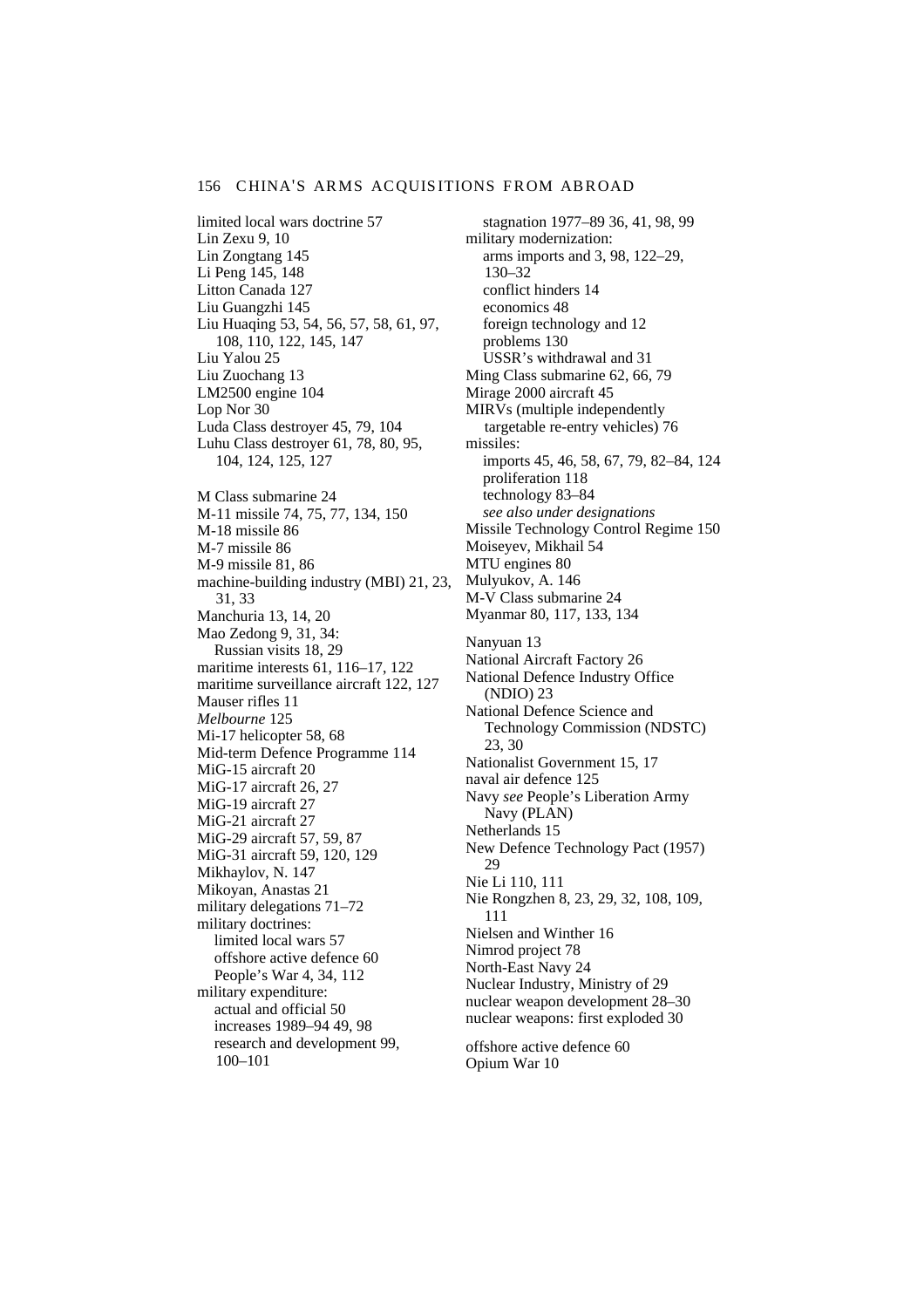'Oscar' aircraft 25 Ostrov, Benjamin 23 P-47 aircraft 25 P-51 aircraft 25 Pacific War (World War II) 14, 17 Pakistan: arms exports to 134, 149 arms imports from 3, 71, 86 co-production with China 76, 86, 129 Paracel Islands 117 Patriot missile 83, 133 patrol craft 24, 25, 61, 94–95 Peace Pearl Program 42, 43, 73, 74, 91, 149 People's Liberation Army (PLA): defence ties 71–72 equipment captured 17, 25 Korean War and 19–20 military doctrine and 4, 33–35, 57, 59, 64, 112 Soviet assistance to 23–28, 32 technological problems 54, 103, 106–107 People's Liberation Army Air Force (PLAAF): development of 20, 25–28 technological problems 57, 59, 68–69 People's Liberation Army Navy (PLAN): development of 23–28, 66, 84, 108, 117, 121, 122 doctrine 61, 62, 117, 119 power projection 126, 132–33 technological problems 62, 66, 104 People's War 4, 34, 112 Perry, William J. 76, 151 Persian Gulf War 87, 105, 128 Phalcon AEW system 84 Philippines 117 PL missiles 84, 124 Poland 19 political influence 97, 133 Poly Technologies Corporation 109 Portugal 15 prison labour 118 Python missile 83, 84 Q-5 Fantan aircraft 44, 127 Qian Gui 67 Qian Qichen 147, 148

Qing Dynasty 2, 9–13, 14, 131 Qin Jiwei 146 R-2 missile 29 Rabin, Yitzhak 82 radar 33, 42, 74, 78, 79, 85 rapid reaction units 64 RD-33 engines 59, 65, 68 Remington 11 research and development: developing indigenous 35 Russian help 102 scientists, quality of 102 spending on 99, 100–101 reverse-engineering 32–33, 46 *see also* copy-production Riga Class frigate 24 Rogachev, Igor 48 Rolls-Royce Spey engines 44 Romeo Class submarine 55, 62 Russia: arms exports, motives for 54, 85 arms imports from 3, 52, 54–55, 56–57, 71, 119–20, 130–31, 138 arms production, licensed 60, 65–67, 68, 70, 120, 129 border issues with China 51–53 co-production with China 59, 60, 68, 125, 129 economy 52, 69 military ties with resumed 51–56 Oboroneksport 55 personnel in China 67 Roskomoboronprom 69 Rosvoorouzhenie 55, 61–62, 70 Spetsvneshtekhnika 55 technology transfer 54, 62, 65–67 threat from declined 112, 113 S-1 Class submarine 24 S-70C Blackhawk helicopter 41 S-300 PMU air defence system 64–65, 133 SA-321H Super Frelon helicopter 45 SA-365 Dauphin helicopter 45, 78 SAMs (surface-to-air missiles) 68 Samsonov, S. 146 satellites 18, 33, 74, 75, 76, 80, 149 Saturn engines 57, 65 Saudi Arabia 81, 134

Sea Dart missile 45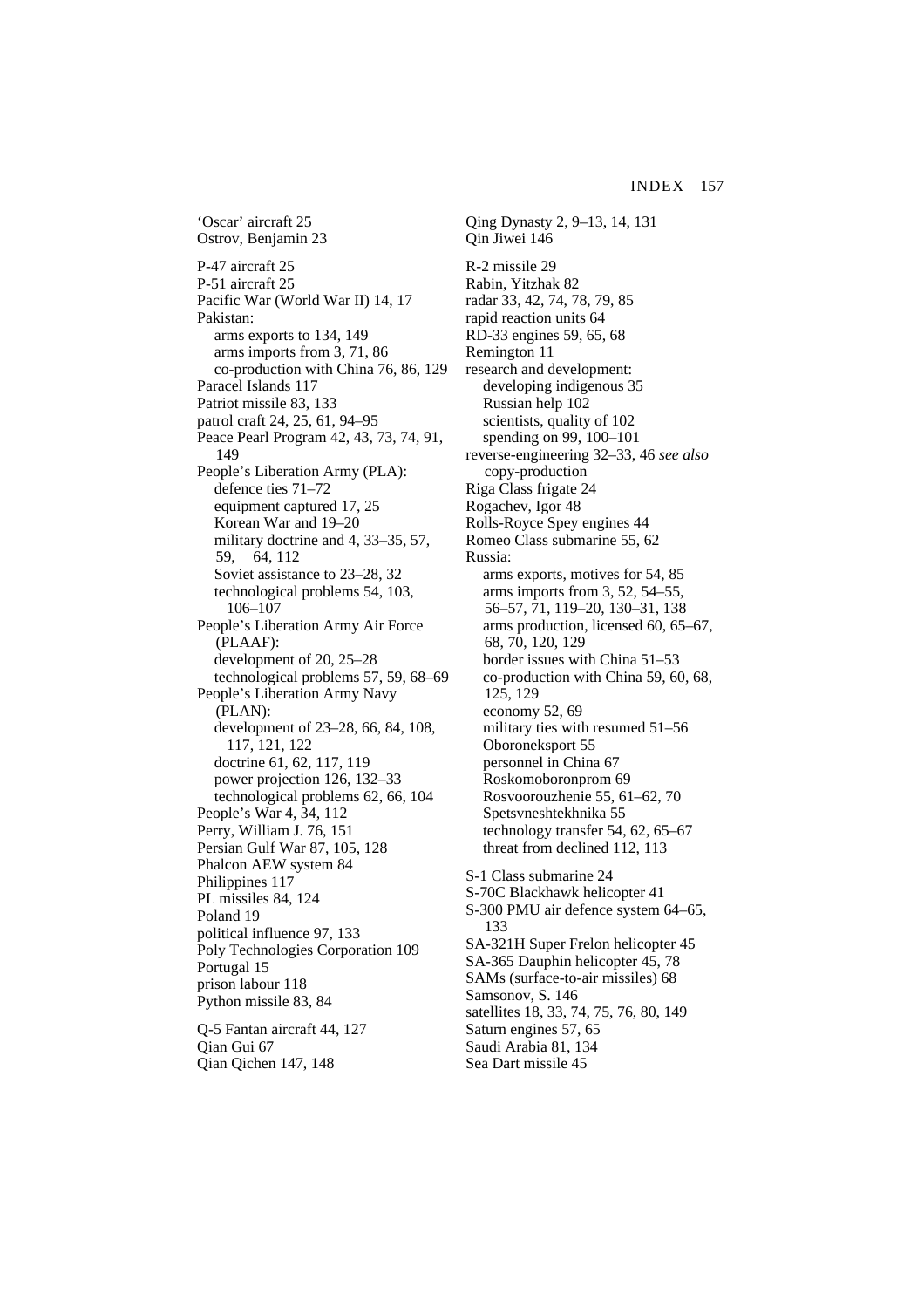Sea Harrier jet aircraft 45 Sea Tiger radar 79 sea lanes of communication 114, 117, 119 Seleznev, S. P. 147 SH-5 aircraft 123 Shaanxi Aircraft Company 78 Shakhrai, Sergey 147 Shalikashvili, General John M. 151 Shanghai arsenal 11 Shanghai Class patrol boat 25 Shanghai Institute of Shipbuilding 25 Shen Rongjun 67, 145 Shenyang 14, 16, 26, 57 Shevardnadze, Eduard 145 shipbuilding 24–25, 61, 62, 122 ships: imports 24, 45, 60–63, 122–26, 124–25 *see also under designations* Shokhin, Aleksandr 48, 147, 148 Sidewinder missile 82 Sikorsky Corporation 41 Silkworm missile 103 Simonov, Mikhail 60 Sino-Soviet Treaty of Friendship, Alliance and Mutual Assistance (1950) 18–19 Skymaster radar 127 Skyranger radar 45 Song Renqiong 29 South China Sea 116, 117, 119, 132 space technology 76 Spain 15, 80–81 Sparrow missile 83 Spratly Islands 117, 119 SS-2 missile 29 Stalin, Joseph 18, 19, 20 steamships 11 Stinger missile 86 Su-22 aircraft 87 Su-24 aircraft 57, 87 Su-25 aircraft 87 Su-27 aircraft 55, 57–58, 59–60, 65, 66, 68, 69, 99, 123, 127, 128, 129 Su-30 aircraft 59 Su-35 aircraft 59–60, 66, 69, 120, 129 submarines 18, 24, 61–63, 79, 115, 125, 126 Sukhoi Design Bureau 60, 65, 66

Super-7 fighter 43, 65, 74, 78, 93, 123, 128, 129 T-59 tank 43, 93 T-62 tank 63–64 T-69 tank 105 T-72 tank 68 T-85 tank 64 Taiwan: arms imports 37, 118, 120 independence 61, 115, 119 mainland, relations with 115–16 military modernization 114, 115 Taiwan Strait 31, 63, 115 Tajikistan 53 tanks: development 43 imports 16, 63–64 upgrading 46, 81, 85 *see also under designations* technology: absorptive capacity 36 applying, difficulties with 36 foreign 11, 12 history and 8 transfer to China 34, 35, 74, 81, 82–84, 85, 87, 92–95 territorial waters 61, 62–63 Territorial Waters and Contiguous Areas, Law of the People's Republic of China on its 116 TG-10 aircraft 80 Thailand 70, 103, 104, 105 Thatcher, Margaret 77 Thomson-CSF 79 Thorn-EMI 127 threat perceptions 112, 113–19 'Three Obstacles' 50 Tiananmen Square massacre: arms imports and 43, 47, 71, 72, 77, 78 isolation and 3, 50, 72 Tianjin 11, 65 Tian Jiyun 145, 146 *tiyong* concept 2, 12–13, 132 torpedo boats 24 torpedoes 42, 43, 74 Tow, William 35–36, 131 transport aircraft 58, 127 Truman, Harry S 28